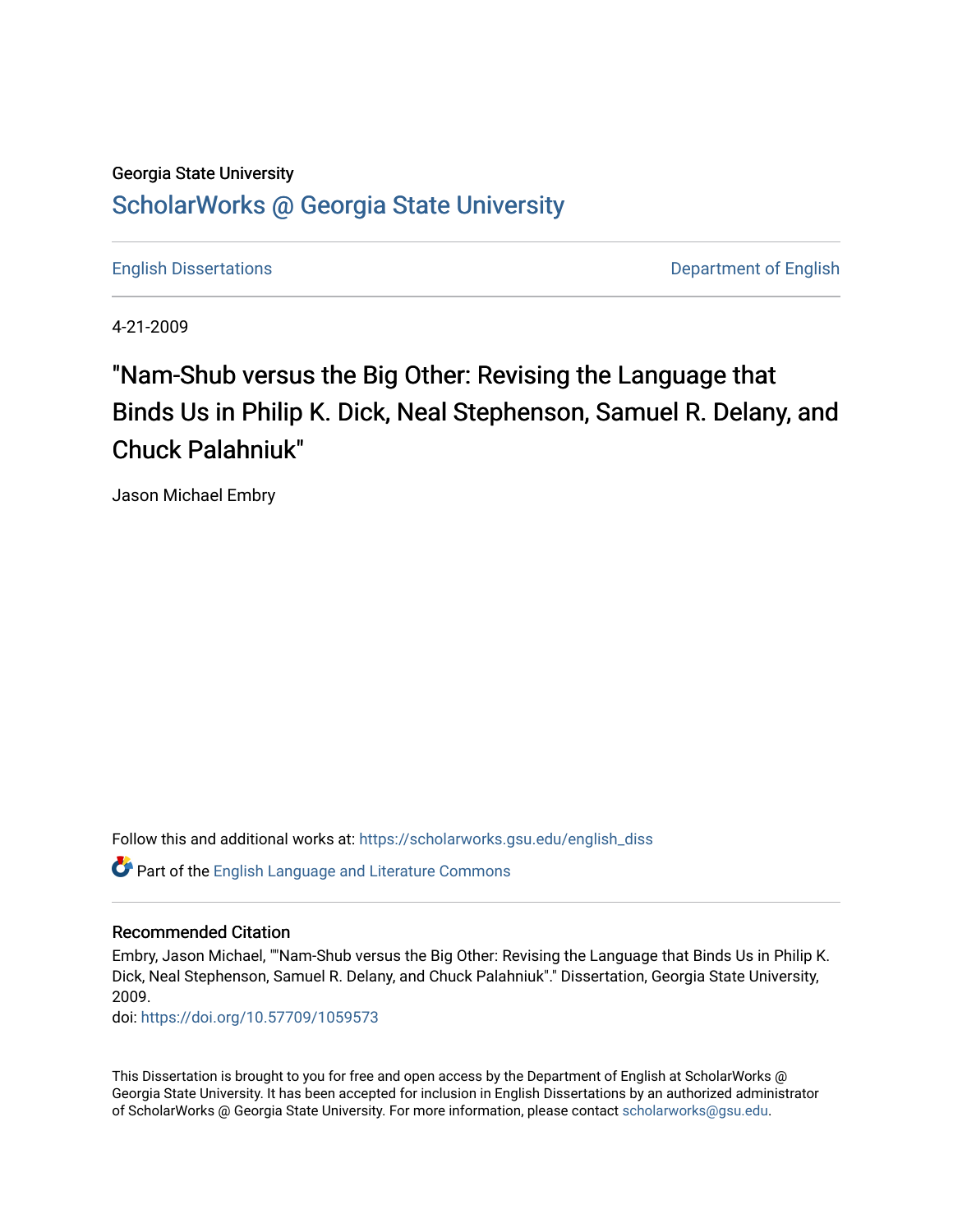# NAM-SHUB VERSUS THE BIG OTHER: REVISING THE LANGUAGE THAT BINDS US IN PHILIP K. DICK, NEAL STEPHENSON, SAMUEL R. DELANY, AND CHUCK PALAHNIUK

by

### JASON M. EMBRY

Under the Direction of Chris Kocela

### ABSTRACT

Within the science fiction genre, utopian as well as dystopian experiments have found equal representation. This balanced treatment of two diametrically opposed social constructs results from a focus on the future for which this particular genre is well known. Philip K. Dick's *VALIS*, Neal Stephenson's *Snow Crash*, Samuel R. Delany's *Babel-17*, and Chuck Palahniuk's *Lullaby*, more aptly characterized as speculative fiction because of its use of magic against scientific social subjugation, each tackle dystopian qualities of contemporary society by analyzing the power that language possesses in the formation of the self and propagation of ideology. The utopian goals of these texts advocate for a return to the modernist metanarrative and a revision of postmodern cynicism because the authors look to the future for hopeful solutions to the social and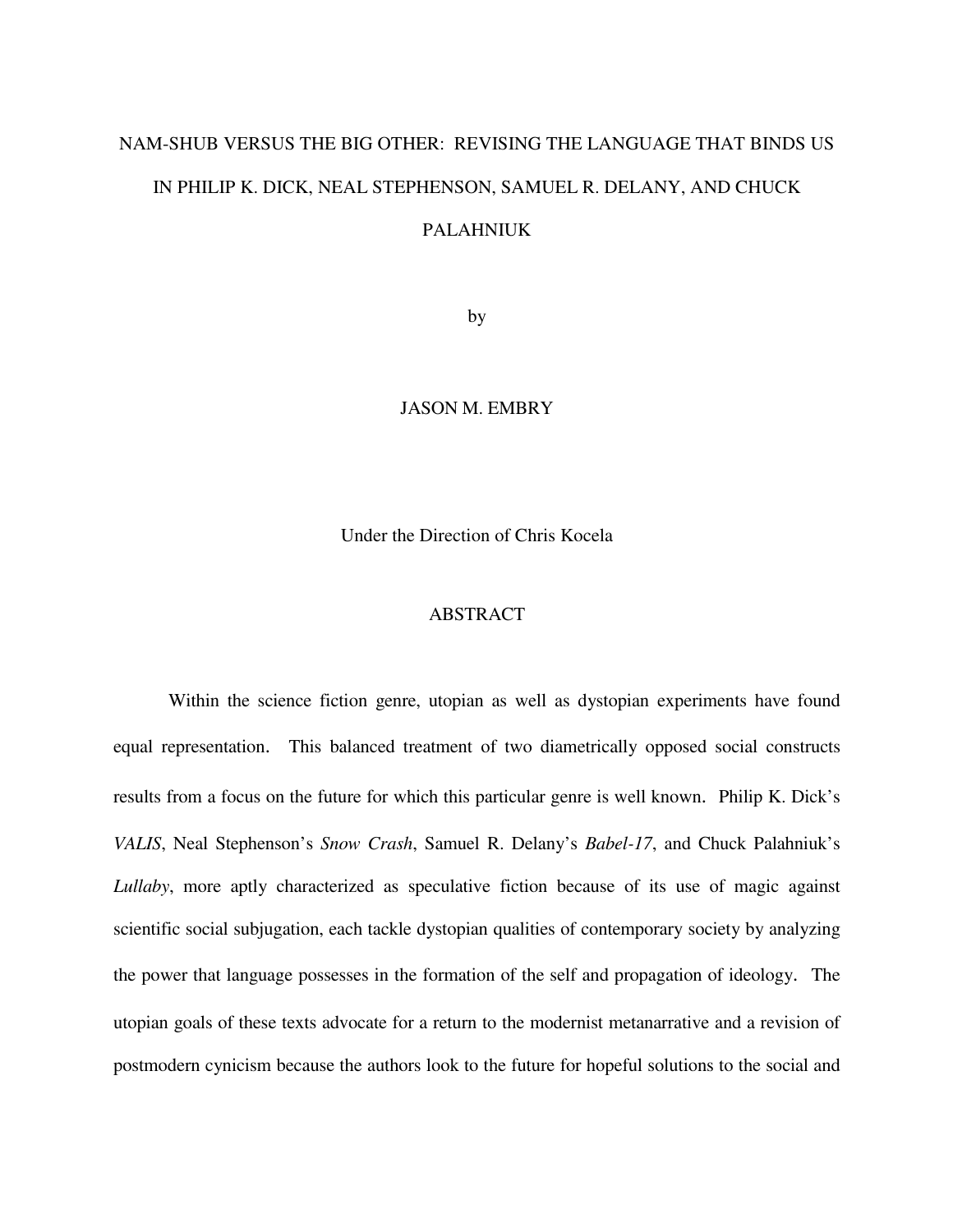ideological problems of today. Using Slavoj Žižek's readings of Jacques Lacan and Theodor Adorno's readings of Karl Marx for critical insight, I argue these four novels imagine language as the key to personal empowerment and social change. While not all of the novels achieve their utopian goals, they each evince a belief that the attempt belies a return to the modernist metanarrative and a rejection of postmodern helplessness. Thus, each novel imagines the revision of Žižek's big Other through the remainders of Adorno's inevitably failed revolutions, injecting hope in a literary period that had long since lost it.

INDEX WORDS: Philip K. Dick, Neal Stephenson, Samuel R. Delany, Chuck Palahniuk, *VALIS*, *Snow Crash*, *Babel-17*, *Lullaby*, American literature, Postmodernism, Modernism, Science fiction, Slavoj Žižek, Jacques Lacan, Theodor Adorno, Metanarrative, Logos, Gnosticism, Utopia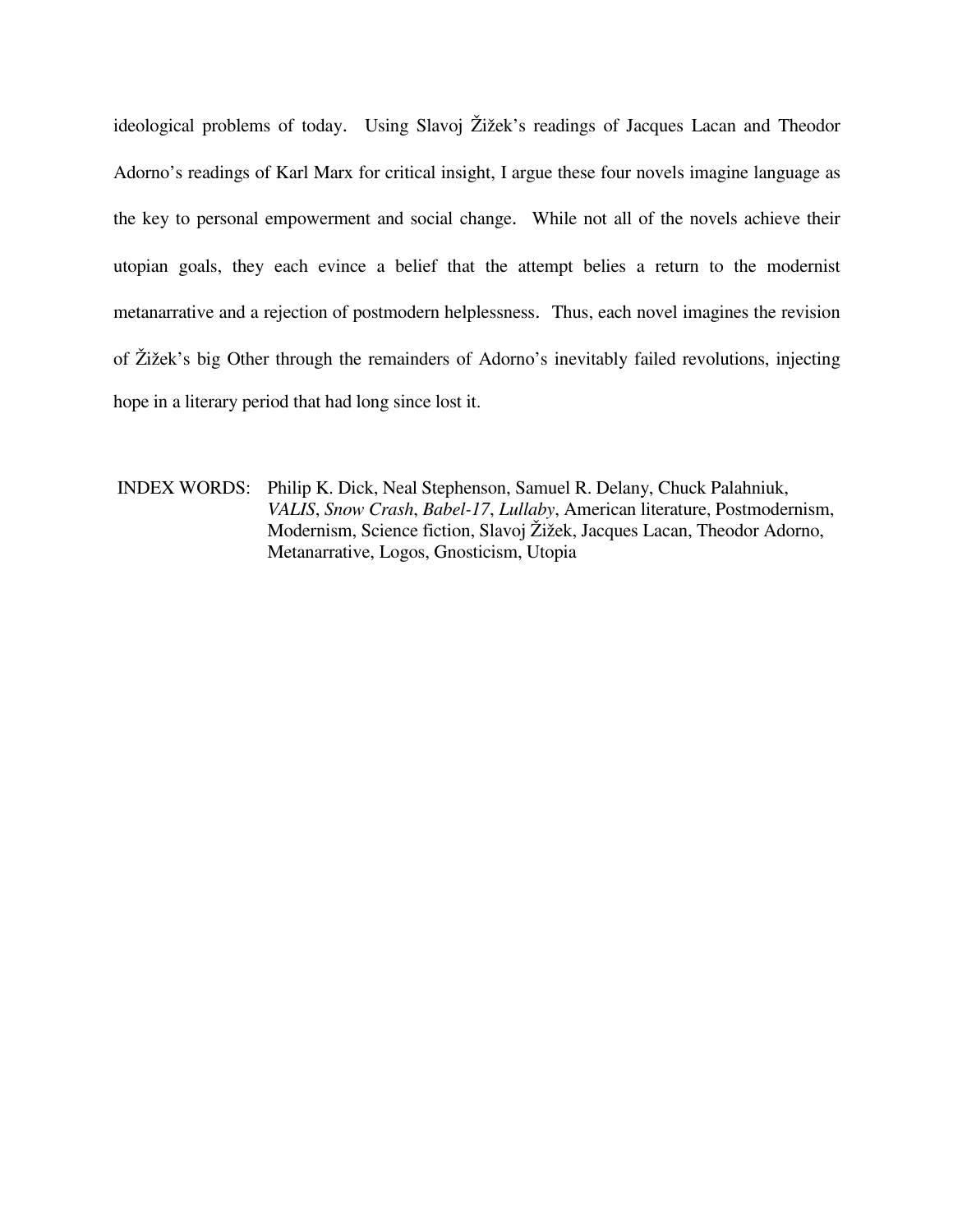# NAM-SHUB VERSUS THE BIG OTHER: REVISING THE LANGUAGE THAT BINDS US IN PHILIP K. DICK, NEAL STEPHENSON, SAMUEL R. DELANY, AND CHUCK PALAHNIUK

by

## JASON M. EMBRY

A Dissertation Submitted in Partial Fulfillment of the Requirements for the Degree of

Doctor of Philosophy

in the College of Arts and Sciences

Georgia State University

2009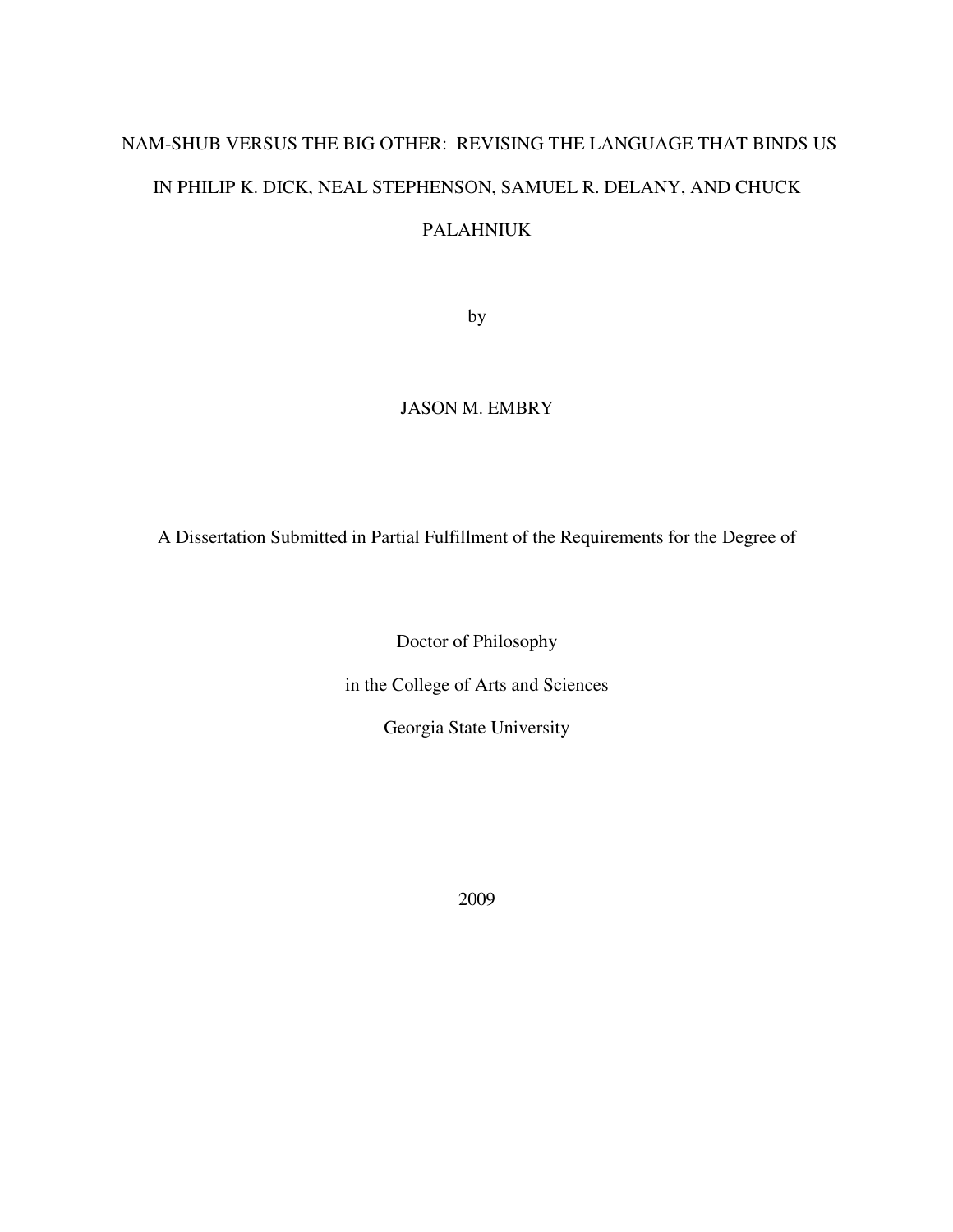Copyright by Jason M. Embry 2009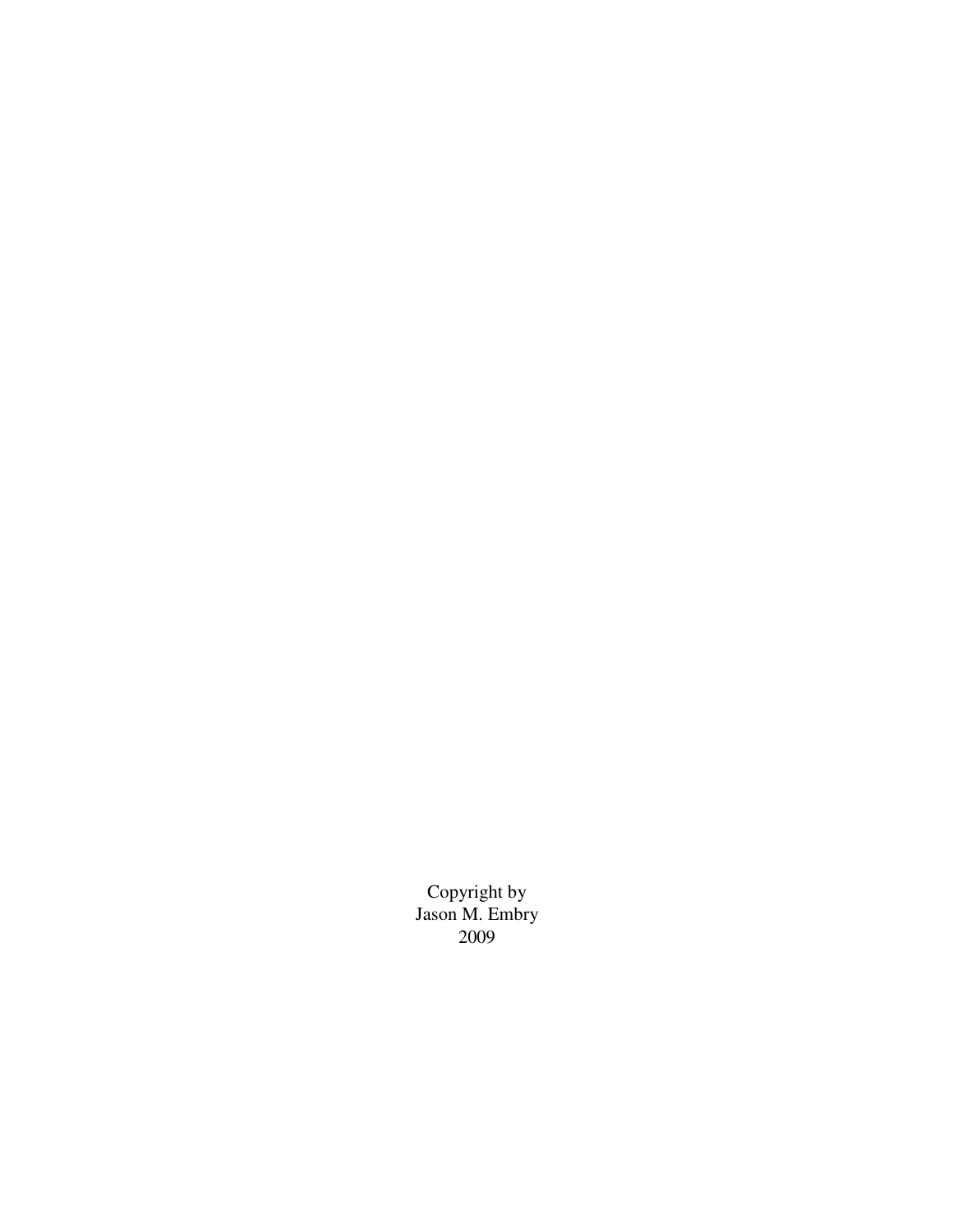# NAM-SHUB VERSUS THE BIG OTHER: REVISING THE LANGUAGE THAT BINDS US IN PHILIP K. DICK, NEAL STEPHENSON, SAMUEL R. DELANY, AND CHUCK

# PALAHNIUK

by

JASON M. EMBRY

Committee Chair: Chris Kocela

Committee: Nancy Chase

Marti Singer

Electronic Version Approved:

Office of Graduate Studies College of Arts and Sciences Georgia State University May 2009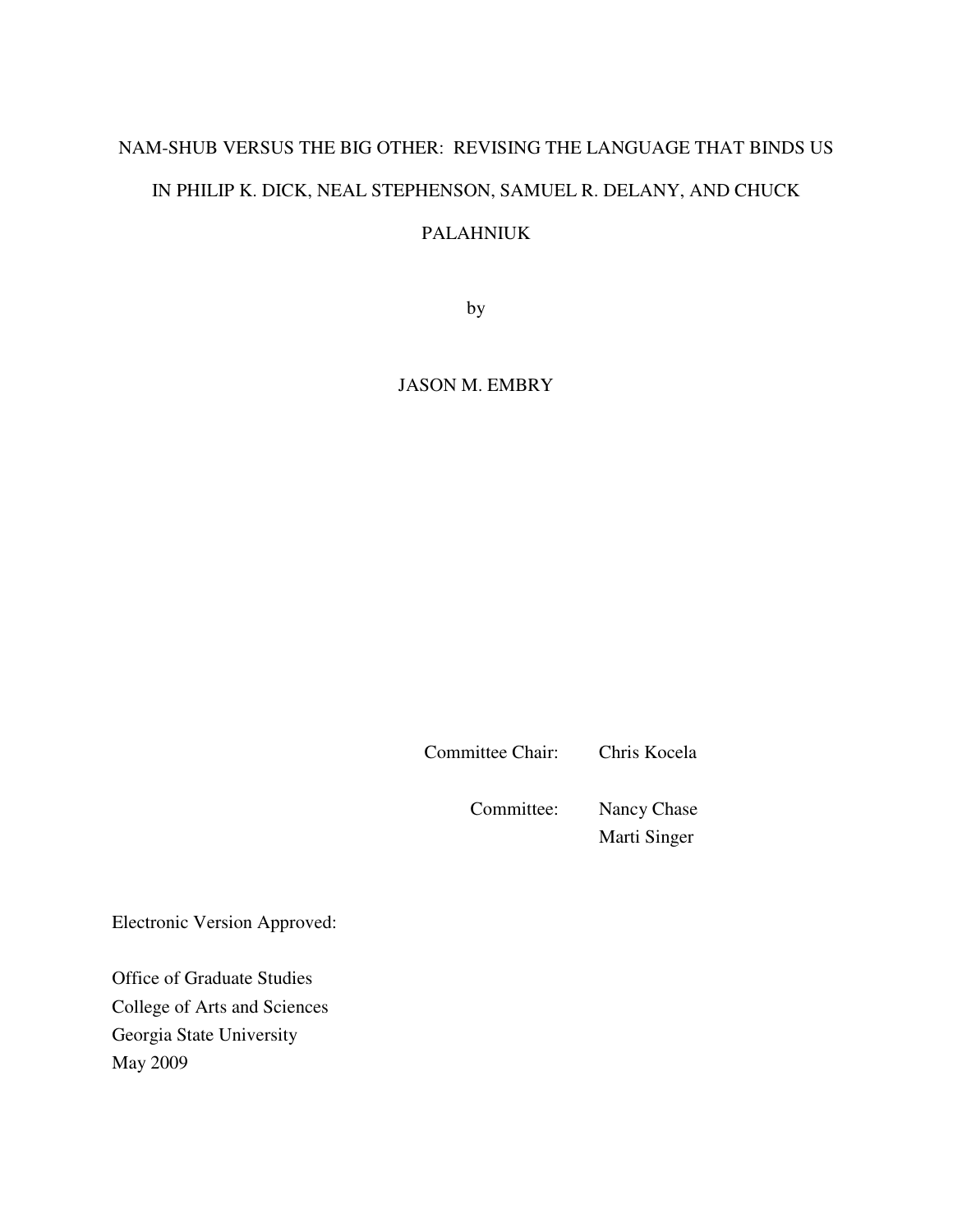# DEDICATION

To my eternally patient wife, Kristen, and my beautiful daughter, Harper. Thank you both for enduring.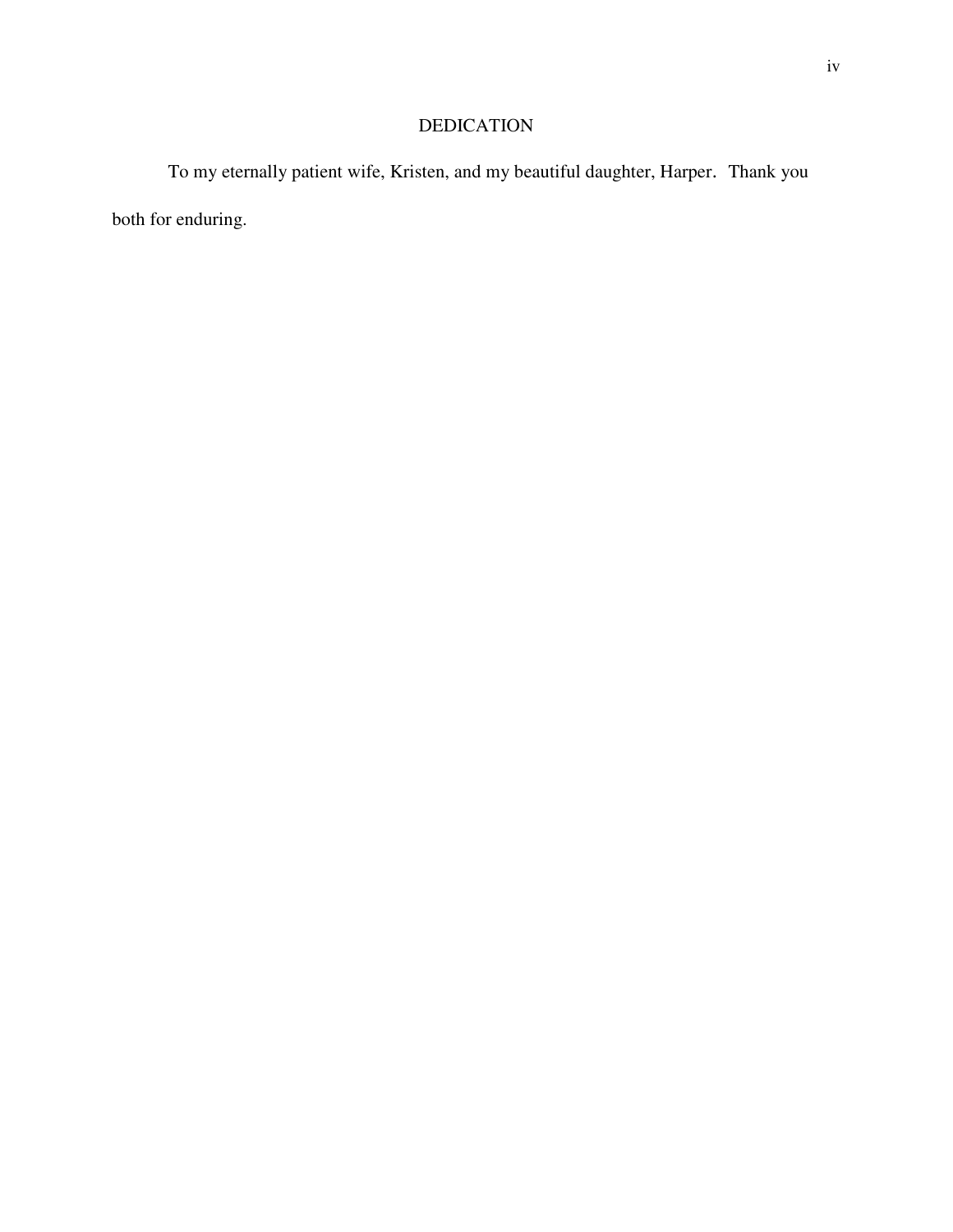## ACKNOWLEDGEMENTS

Thanks should go to Chris Kocela for guiding me through the formative moments of this piece with calm, ease, and constant reassurance. Thanks to Marti Singer for stepping up at the last minute and helping me push through to the very end. Thanks to Nancy Chase for being flexible with the constant delay of that very first draft. Finally, thanks to Ben Robertson and Lisa Yaszek for getting me involved in the science fiction academic community where many inspirational conversations have me eager for the next project.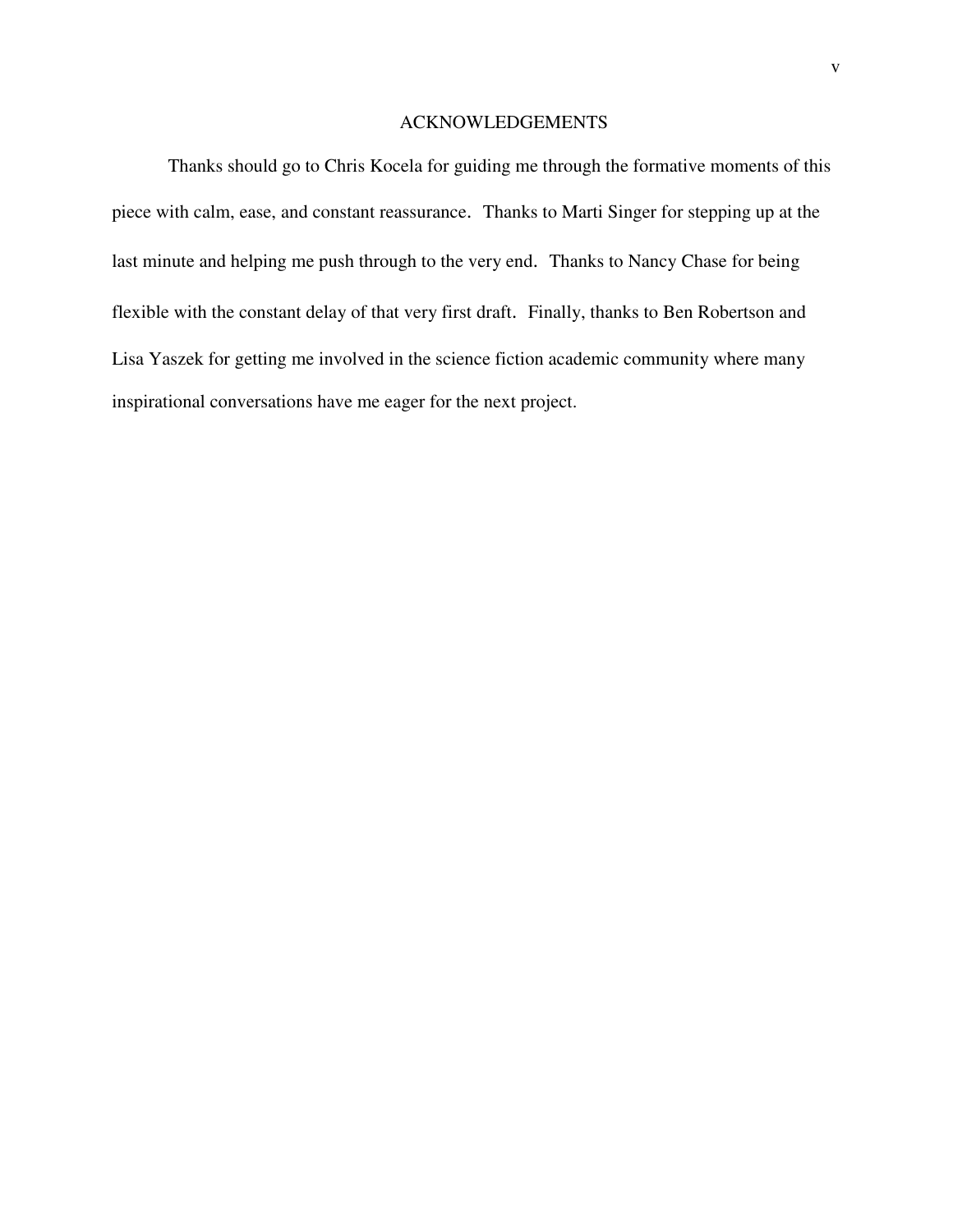# TABLE OF CONTENTS

| <b>ACKNOWLEDGEMENTS</b>                         | V   |
|-------------------------------------------------|-----|
| <b>INTRODUCTION</b>                             |     |
| <b>CHAPTER</b><br>1. THE PROPHETIC ANNOUNCEMENT | 25  |
| 2. THE HACKER CODE                              | 55  |
| 3. ARCHITECTS OF REALITY                        | 85  |
| 4. RETURN TO THE MYSTERIOUS                     | 113 |
| <b>CONCLUSIONS</b>                              | 150 |
| <b>WORKS CITED</b>                              | 158 |
| <b>WORKS CONSULTED</b>                          | 165 |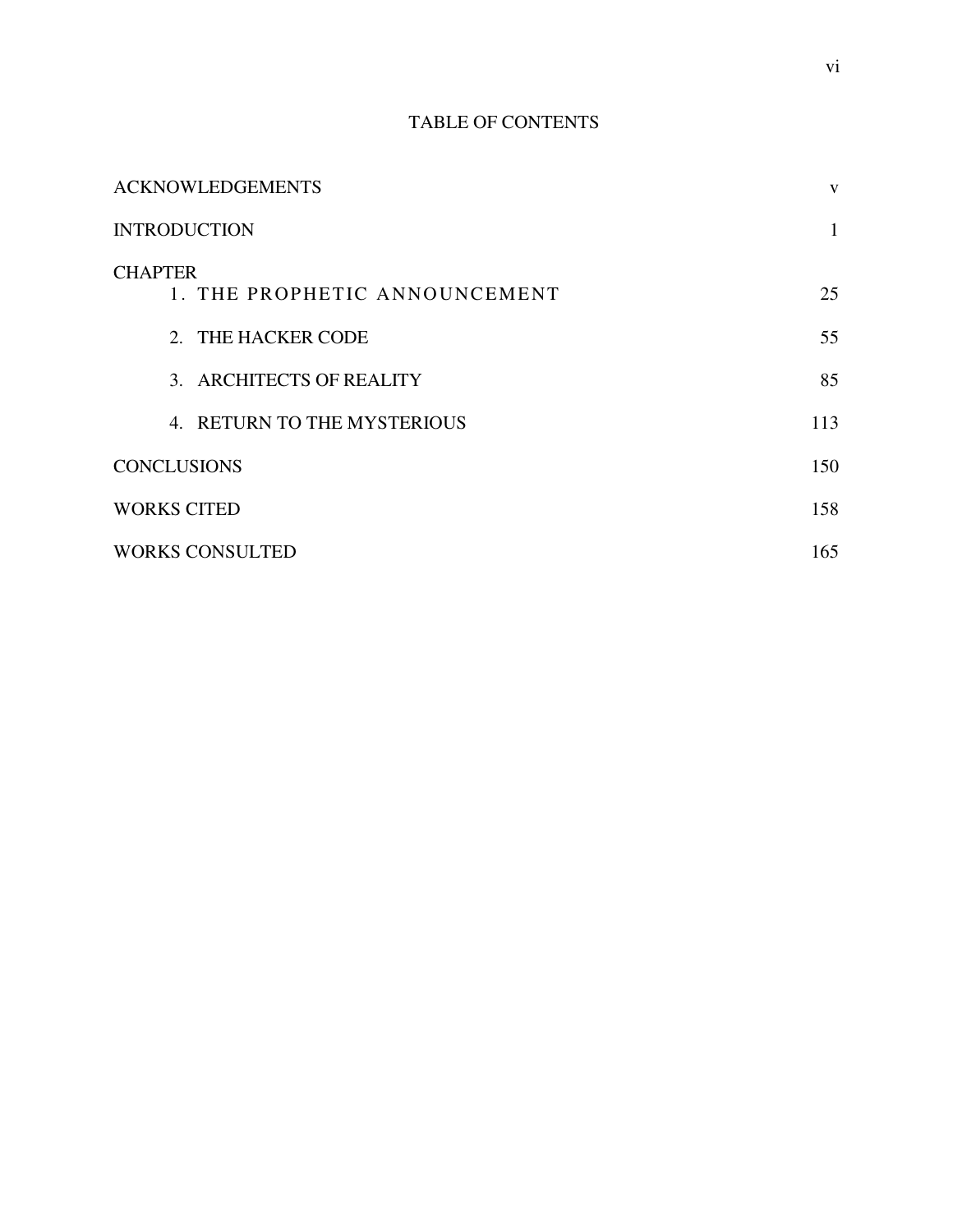#### **INTRODUCTION**

Being bodies that learn language/thereby becoming wordlings/humans are/the symbol making, symbol-using, symbol-misusing animal/inventor of the negative/separated from our natural condition by instruments of our own making/goaded by the spirit of hierarchy/acquiring foreknowledge of death/and rotten with perfection.

Kenneth Burke, *The Rhetoric of Religion: Studies in Logology*

Kenneth Burke<sup>1</sup>, twentieth century philosopher and rhetorician, argues that humans, in nature, created language and subjugated themselves to that language, thereby removing themselves from nature and condemning themselves to encounter the world from a distance. For this reason, humans only understand the world around them in opposition to themselves. This alterity<sup>2</sup> is the negative that is invented to acknowledge and cope with the Other<sup>3</sup> which only serves to further separate humans from other things and people instead of linking them together. These relationships are then classified and re-classified in never-ending attempts to capture their true qualities. Alterity lies at the center of Slavoj Žižek's Hegelian reading of Jacques Lacan. Žižek explains the reason for alterity using Lacan's "Three Orders" of the Imaginary, the Symbolic, and the Real. Žižek argues that the Imaginary<sup>4</sup> order has

 $\overline{a}$ 

<sup>&</sup>lt;sup>1</sup> Kenneth Burke was an 20<sup>th</sup> century American philosopher and rhetorician who spent much of his career studying the social and political power language. He believed that by analyzing what language and its relation to the commentary on action people can better understand their motives and bring about change.

<sup>2</sup> This term was coined by Emmanuel Levinas in a series of essays collected as *Alterity and Transcendence* and used by many philosophers and psychologists of the twentieth century to refer to the otherness experienced when two or more people are together.

<sup>&</sup>lt;sup>3</sup> The idea of the Other has a long and varied history. For the purposes of this argument, the Other should be attributed to Wilhelm Friedrich Hegel and other German Idealists of the 18<sup>th</sup> and 19<sup>th</sup> century. In the early 20<sup>th</sup> century, Jacques Lacan and Emmanuel Levinas popularized the phrase in relation to psychoanalysis of literature and critical social theory respectively. 4 The Imaginary order is the social reality that is constructed by language. It depends on the mutual agreement of

language users.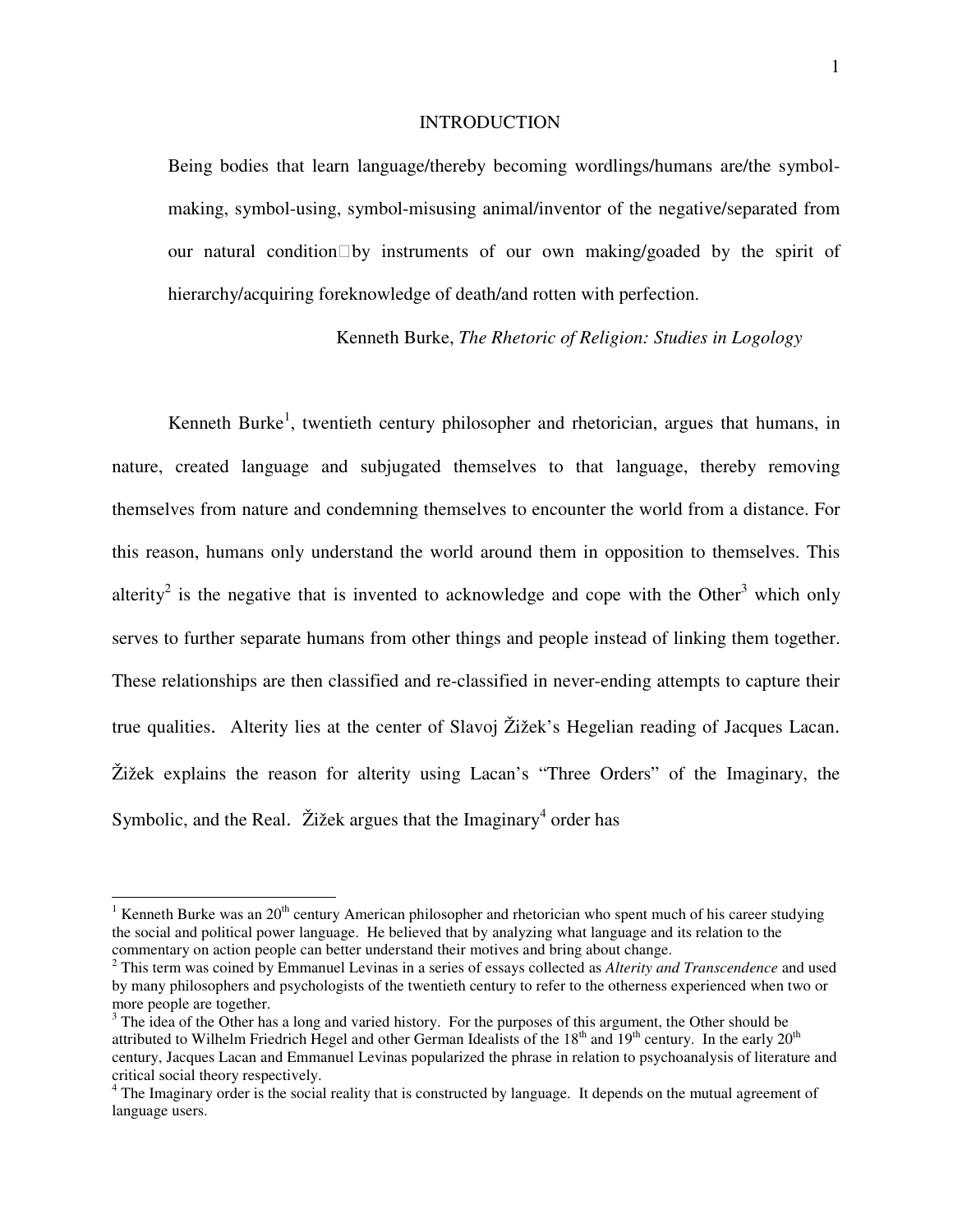the appearance of a complementary relationship between thesis and antithesis, the illusion that they form a harmonious Whole, filling out each other's lack[….] This false appearance of a mutual completion is shattered by the immediate passage of an extreme into its opposite: how can an extreme fill out the lack of its other, when it is itself, in its very opposition to its other, this other?....What 'holds together' the two extremes is therefore not the mutual filling out of their respective lacks but *the very lack they have in common*. (*Tarrying with the Negative* 123)

The Imaginary order is interpreted by Žižek as that which we experience with other people and things. It has depth. It has connection to other events. It considers other elements in the grand design. It is the hopeful symbiosis of things. It is, for all intents and purposes, the world we see around us. The world is mediated by the language we use to understand it and the otherness that surrounds us. The Imaginary is dependent on the Symbolic relation, language, because it provides that structure for the events experienced within the Imaginary. Whereas the Imaginary is complementary, Žižek describes the Symbolic<sup>5</sup> as

differential: the identity of each of the moments consists in its difference to the opposite moment. A given element does not fill in the lack of the other, it is not complementary to the other but, on the contrary, *takes the place of the lack in the other*, embodies what is lacking in the other: its positive presence is nothing but an objectification of a lack in its opposite element. The opposites, the poles of the symbolic relation, each in a way return to the other in its own lack; they are united on the basis of their common lack. (*The Sublime Object of Ideology* 171-2)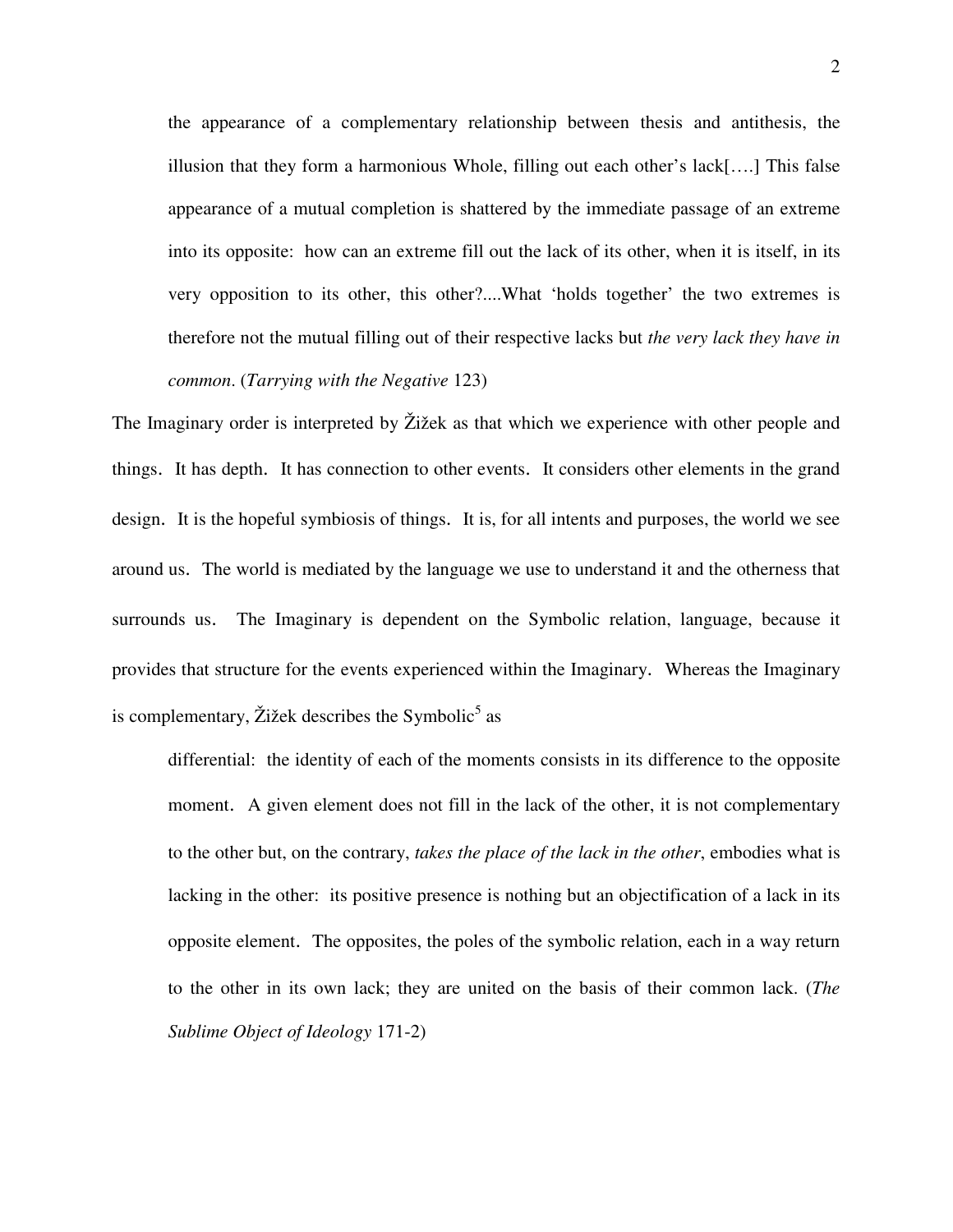This statement hits more closely upon what Burke means by the inherent dichotomy of language. Only through the Symbolic relation can people believe they connect with others and experience events as meaningful or important. These experiences illustrate Burke's "symbol-making, symbol-using, symbol-misusing animal" who depends on language to relate to others. But we are perpetually "separated from our natural condition by instruments of our own making" because these symbols conceptually address a literal lack, a negative relation to the other. For Žižek, this negative relation serves to construct a deceptively "harmonious whole" comprised of the two or more people found using language, the Symbolic order, to connect. Within the Symbolic order lies the big Other<sup>6</sup>, a policing agent that ensures proper behavior or, at the very least, the avoidance of impropriety. This big Other acts like the third person omniscient spectator from whom characters are always trying to hide their actions, but are forever unable to do so. The big Other effectively presides over the deceptive "harmonious whole" that is created by the interplay of the Symbolic and Imaginary relations. Žižek notes, "if individuals were able to co-ordinate their intentions via shared knowledge, there would be no need for the big Other" (Žižek, *The Indivisible Remainder* 138). Beyond the Symbolic and the Imaginary lies the Real. 7 This Real exists outside of language because language is, by its nature, approximate and incomplete. However, the Real is always whole. It defies definition and as a result of this completeness, we find it impossible and traumatic to imagine. Because the Real is

1

 $<sup>5</sup>$  The Symbolic order is the language that we use to relate ourselves to the world around us. It is highly dependent</sup> on the visual recognition of things that comprise the Imaginary order. These two work in tandem to define the phenomenal world.<br><sup>6</sup> The big Other is the policing agent that language users imagine oversees their interactions with one another. These

rules are established by language users. Despite this, language users feel oppressed by these rules that guide their behavior.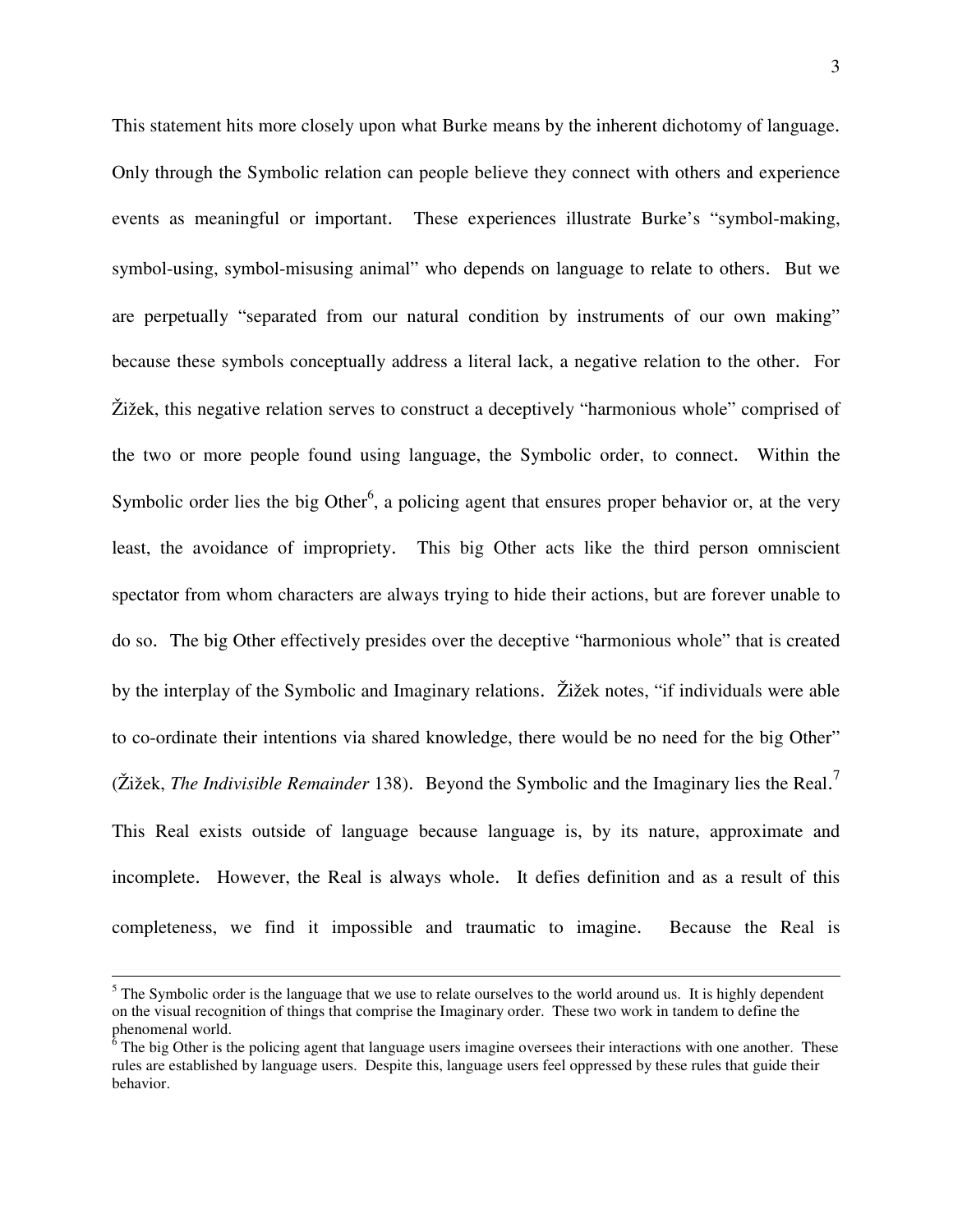overwhelming, the Symbolic order provides the framework and the symbols for the construction of the Imaginary order. This Imaginary order counterfeits the Real and allows us to operate within the world with others who are equally removed from the traumatizing true nature of the Real. Žižek explains we acknowledge the existence of the Real through a cognitive "shift from actuality to possibility, the suspension of actuality through inquiry into its possibility, [and it] is therefore ultimately an endeavor to avoid the trauma of the real, i.e., to integrate the real by means of conceiving it as something that is meaningful within our symbolic universe" (*Tarrying with the Negative* 157).

 Therefore, according to Burke, Lacan, and Žižek, we only understand objects and ideas by setting them against what they are not. We understand tolerance because we see intolerance in the world. One cannot exist without the other. They complete each other conceptually. Likewise, an understanding of human relationships is predicated on the idea that language is the basis for human interaction. Beyond communication with others, language constructs a reality that is mutually agreed upon and allows for discussion of objects and ideas that exist or originate outside of our direct actions. Mutually agreed upon reality is exactly what is interrogated and dispelled in postmodernist fiction.<sup>8</sup> Many postmodernist authors rail against the modernist grand narrative. This grand narrative, or metanarrative, represents an over-arching grand scheme or

1

 $<sup>7</sup>$  The Real is the indescribable totality that exists beyond language. Language is our feeble way of dealing with the</sup> Real because it is too large and traumatizing for us to recognize.

<sup>&</sup>lt;sup>8</sup> Postmodernist fiction grew out of a frustration with modernist literature's hope for an understanding of history through the deconstruction of events in the lives of individuals and use of experimentation with formal aspects of narrative. According to Jean-Francios Lyotard's *The Postmodern Condition: A Report on Knowledge* (1979), postmodernists eschewed the modernist belief in an underlying totalizing narrative, called the grand narrative or metanarrative, and taking a cue from the modernists, used experimental narrative techniques to emphasize a lack of order and a failure of science to make sense of history. Lyotard argued that the failure of the metanarrative resulted in language games that stressed individual analysis of relevant situational information regarding everything in order to deal with the multiplicities of events and preferable outcomes.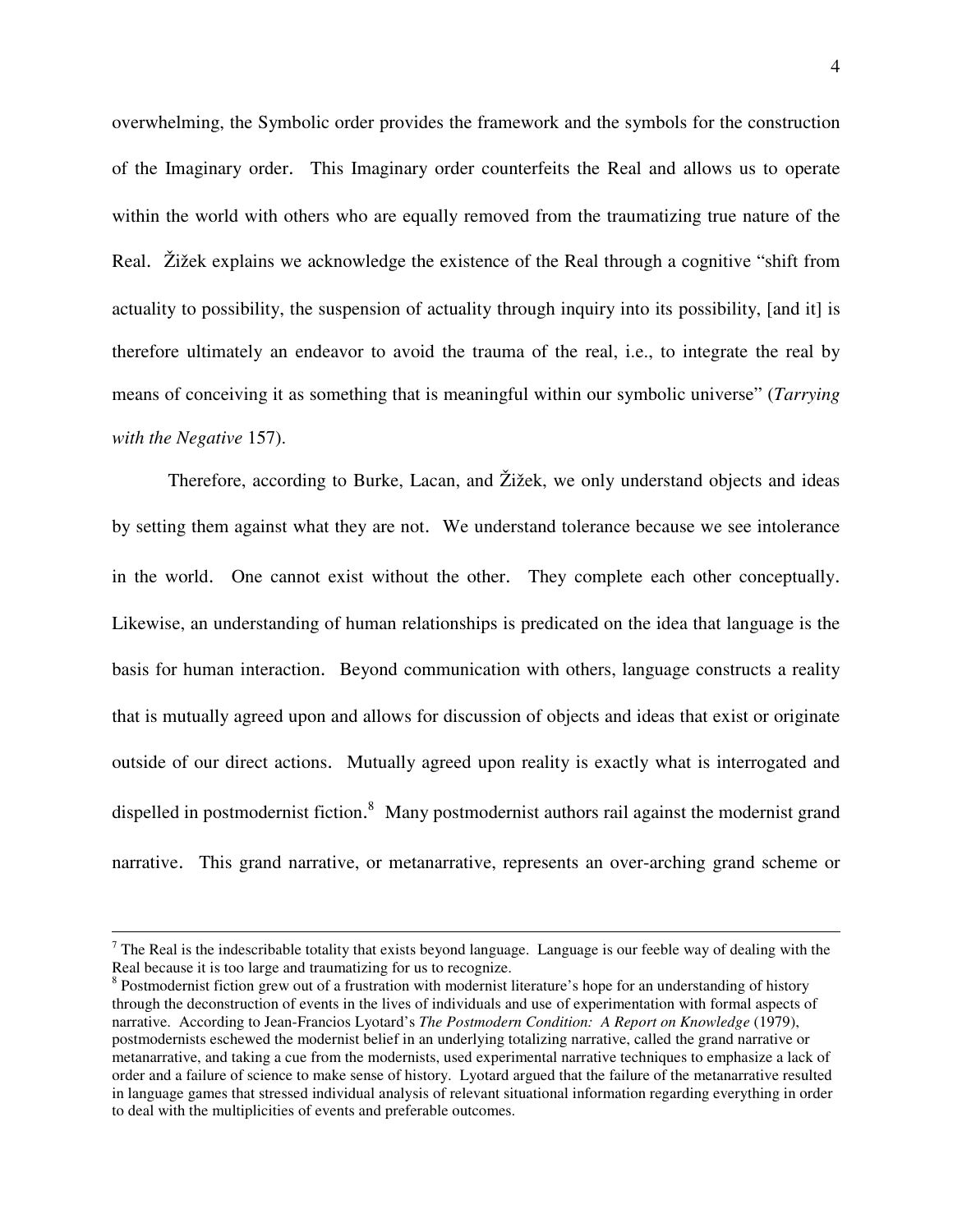design that explains all events and history as part of one great system or plan. Modernists look to the metanarrative because they wanted to believe, like most others, that the problems of the world and the people within it served a greater purpose. Postmodernists believe that these modernists were fooling themselves and that insistent reformulation of the metanarrative to suit each new event provides proof that no such metanarrative can exist. Instead, postmodernists craft stories that explicitly reject any metanarrative and resist being forced into one.

### *The Problem with Postmodernist Literature*

1

 In *The Ticklish Subject*, Žižek contends that at the center of postmodern cynicism, paranoia, and helplessness lies the destabilization of this big Other which is illustrated by frustration with its institutions and ideologies. This destabilization has lead to the assumption that no big Other can exist when so many different agendas and ideologies compete for the regulation of the masses. However, Žižek explains, "the problem today is not that subjects are more dispersed than they were before […] the fact that 'the big Other no longer exists' implies, rather, that the symbolic fiction which confers a performative<sup>9</sup> status on one level of my identity, determining which of my acts will display 'symbolic efficiency', is no long fully operative" (*The Ticklish Subject* 330). This symbolic inefficiency must then lead to a revolution that inevitably culminates in the formulation of an Other of the Other and a new and improved Symbolic order complete with new rules for the proper engagement of others that accounts for the disparate

 $9$  Performative utterances were first defined by J. L. Austin as those statements that promise some kind of action, regardless of whether the action is actually performed. In this instance, Zizek argues that stating the big Other no longer exists implies that the Symbolic order is beginning to break down and the policing agent that ensures proper behavior is either being rebelled against or lacks the power it once held over social interactions.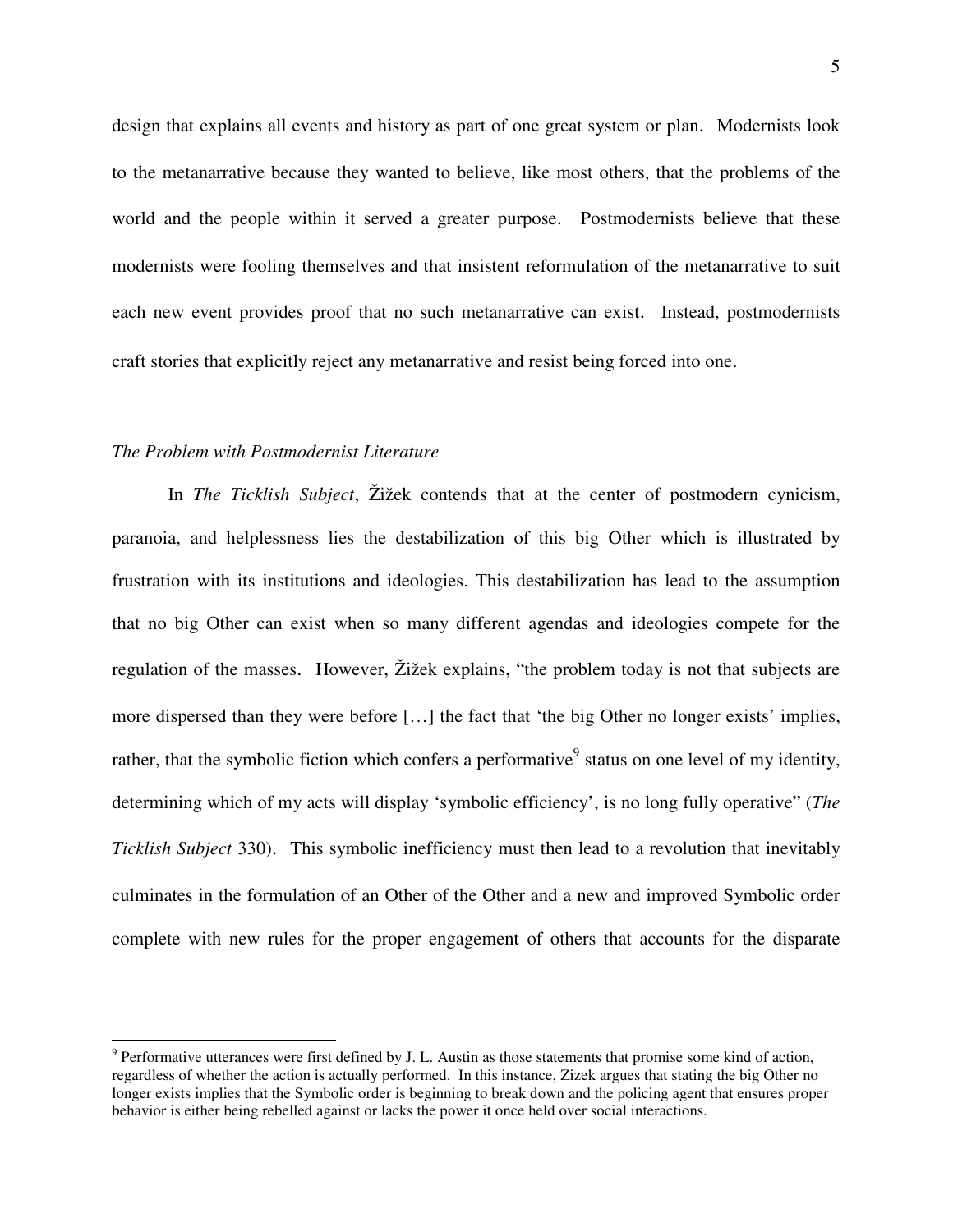interest of the masses. Žižek is, however, careful to question whether this new big Other will fail just as its predecessor did and become destabilized as well:

 What are the modalities of the big Other which emerges after the experience of its nonexistence? Is there enough difference between the 'old' and the 'new' big Other? The obvious solution, of course, is *cynicism* as the post-revolutionary attitude *par excellence*: fully aware of the nullity of the big Other, we feign allegiance to it and play its game, as it were, 'with our fingers crossed'—in this way, however, one merely ducks the issue, since cynical distance, by definition, covers the true dimension of our actual involvement. Are we then condemned to the resigned conclusion that the founding gesture is necessarily eclipsed by the very state of things to which it gives birth? (*The Indivisible Remainder* 133)

The postmodernists constructed tales whose organization is meant to lead readers to ask: what exactly is the reality of this book? These texts force the reader to look at reality as loosely organized and easily malleable. In this climate of subjectivity and relativism, Žižek suggests that the big Other "is supplanted by 'ethical committees' as so many substitute 'small big Others' on to which the subject transposes his responsibility and from which he expects to receive a formula that will resolve his deadlock" (Žižek, *The Ticklish Subject* 334). But, as with the problem of too many cooks in the kitchen, this solution appears all but unreachable. Since society is a product of majority rule, any kind of absolute group consensus can rarely be attained. The resulting subdivisions then lead the reader to conclude that an agreed upon reality is a myth and that all understanding of the world is ultimately subjective.

Postmodernists seem resigned to what Žižek refers to as "radical negativity." This radical negativity is the state in which we operate and "cannot be reduced to an expression of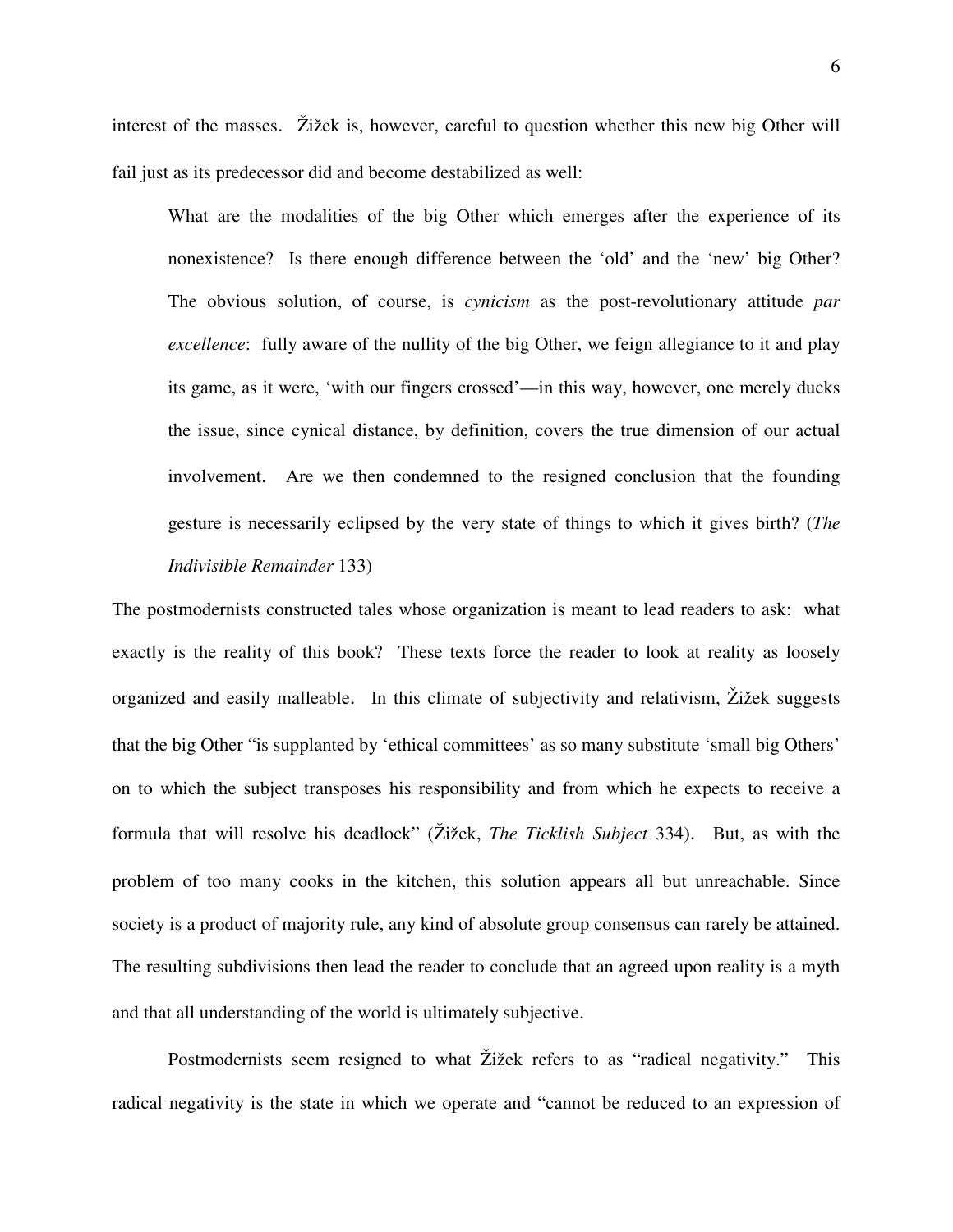alienated social conditions […] as such: there is no solution, no escape from it; the thing to do is not to 'overcome', to 'abolish' it, but to come to terms with it, to learn to recognize it in its terrifying dimension and then, on the basis of this fundamental recognition, to try to articulate a *modus vivendi* with it" (Žižek, *The Sublime Object of Ideology* 5). Take this impossibility to the macrocosmic level and all systems are doomed to failure if the smallest cogs, the humans, cannot communicate their own desires and stand for the same thing for the same reasons. It would appear that all is lost and nothing constructive can come from this system of radical difference; yet, Žižek champions the modernist metanarrative: "This is why it is insufficient to designate the totalitarian project as impossible, utopian, wanting to establish a totally transparent and homogenous society—the problem is that in a way, totalitarian ideology knows it, recognizes it in advance" (*The Sublime Object of Ideology* 127). Žižek argues that totalitarian and utopian projects, and fantasy for that matter, know before they begin that they will and must fail. For Žižek, "*fantasy is a mean for an ideology to take its own failure into account in advance* [….] The function of ideological fantasy is to mask this inconsistency, the fact that 'Society doesn't exist', and thus to compensate us for the failed identification" (*The Sublime Object of Ideology* 127).

### *The Retrieval of Modernism in SF*

While postmodernists were beginning to revolt against a totalizing view of reality, science fiction authors were constructing new worlds that appropriated both modernist and postmodernist views of the metanarrative. Springing from American modernism in the 1930s with the help of pulp magazine publishers like Hugo Gernsback and John Campbell, science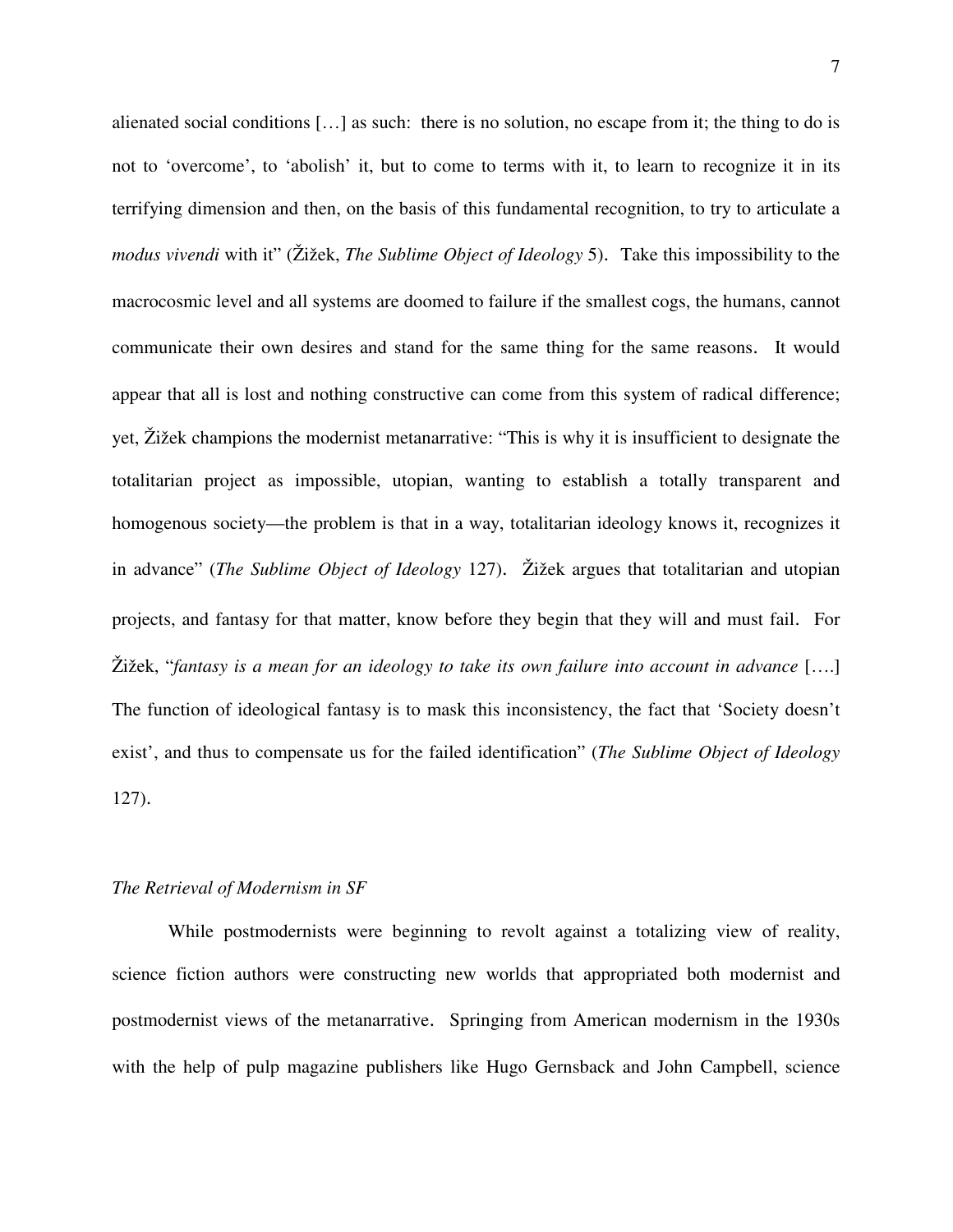fiction naturally included metanarrative elements because this was the reining ideology within literature at the time. These stories focused on the scientific and rational world while projecting a neo-Enlightenment position on futuristic utopian tales. Several science fiction texts provide avenues toward these reconstructed social systems by removing power from the postmodern big Other and re-devising the Symbolic order to consciously favor the desires of those who operate within them.

Science fiction writers frequently concern themselves with building new, alien yet cohesive, worlds that comment on our own fractured, ideology-driven world of pain and isolation either through mimesis or by offering some kind of dialectical counter to existing society. For example, William Burroughs, often considered to have one foot in postmodernist fiction and the other in science fiction, describes fractured and alternate realities whose barriers can be traversed through time and/or inter-dimensional travel in *Naked Lunch*, *Nova Express*, and *The Ticket That Exploded*. These other worlds are often grotesque renderings of our current reality where people are controlled using different mind- and sex-altering methods of languagebased coercion. Brian McHale, in his book *Postmodernist Fiction*, refers to these worlds as Interzones<sup>10</sup>—spaces that lie between and beyond reasonable realities. McHale uses Burroughs' term, Interzone, in order to explain a particular facet of postmodern writing, one concerned with crossing and re-crossing traditional boundaries, but the term can be reasonably extended to facets

 $\overline{a}$ 

 $10$  Interzone was a fictional place created by William Burroughs inspired by observations of life in Tangier, Morocco where he lived in the mid 1950s. Interzone is fictionalized in several of Burroughs's novels and short story collections, most notably *Naked Lunch*. Brian McHale uses the term to explain places simultaneously between and outside of reality. McHale's book, *Postmoderninst Fiction*, explains that Interzones figure heavily in postmodernist fiction because they create spaces where time and place collide and co-mingle, fracturing these for the reader and contributing to a refocus on ontological meaning instead of epistemological understanding.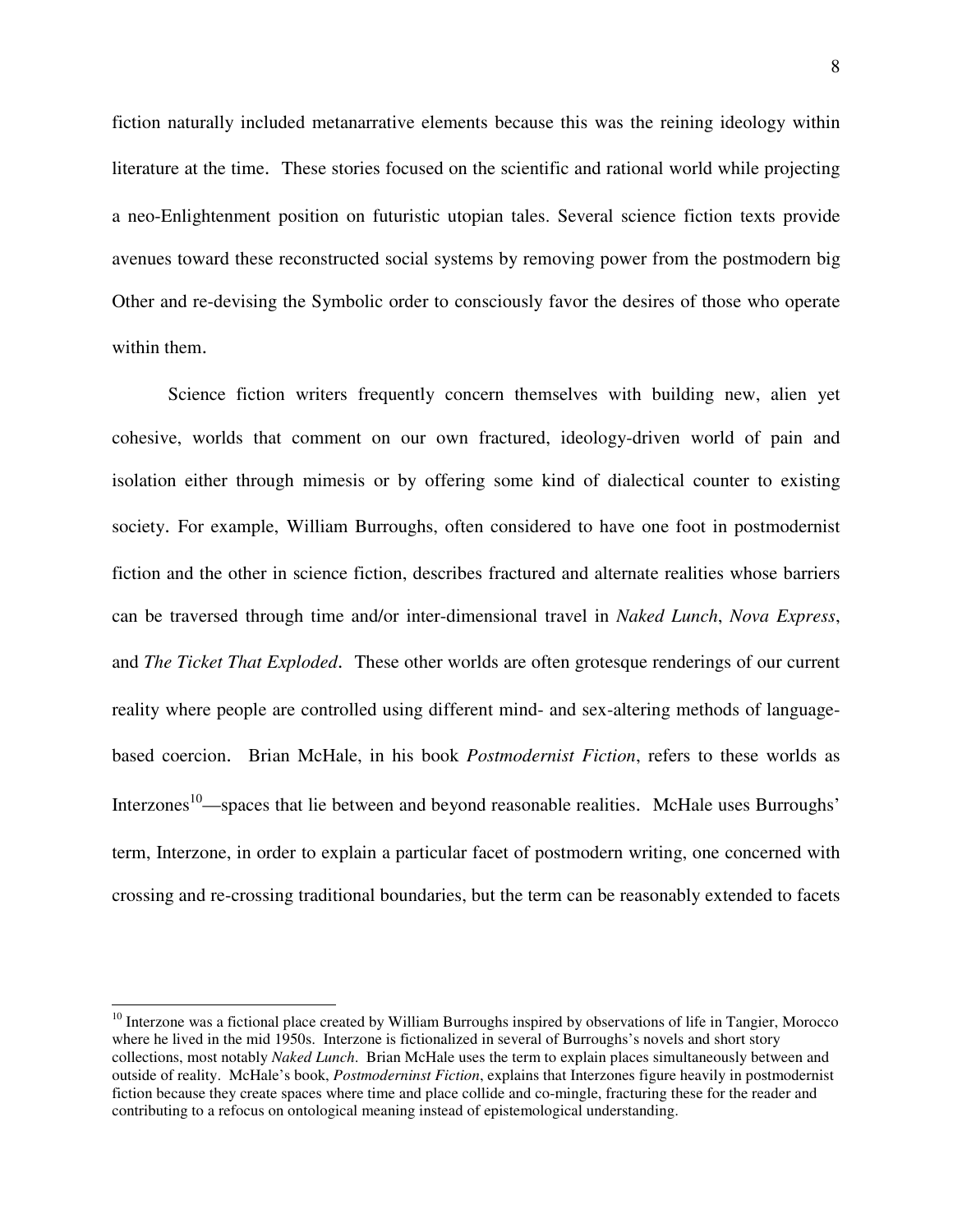of science fiction storytelling. For example, in "The Seven Beauties of Science Fiction,"<sup>11</sup> Istvan Csicsery-Ronay, Jr. argues that one characteristic of science fiction is the existence of Sublime Chronotopes. He compares sublime chronotopes to objective reality: "As the common space is depicted or evoked in familiar, and even oppressively confining terms, so the paraspatial chronotope is depicted in sublime terms. This sublimity is often obvious and physical, but it can also be conceptual, in the concretization of certain philosophical conundrums." Samuel Delany refers to this play with reality as paraspaces that allow for unmitigated review of our collective agreement of terms. These interzones or paraspaces or sublime chronotopes are fabulations of the authors' design that highlight our tenuous grip on reality, or more specifically, our understanding and expression of reality through language that is meant to interrogate the possibility of one singular view of objective reality. Marie Jakober, in her essay "The Continuum of Meaning: A Reflection on Speculative Fiction and Society, " applauds fiction that speculates on the future of society because it "makes us think, and, specifically, it makes us think *differently*. It makes us examine things we have never examined. Even better, it makes us *reimagine* things we thought we knew" (Jakober 30). This move has been scrutinized by many Marxist theorists, like Theodor Adorno and Fredric Jameson, who recognize the problems with realizing a successful utopia where equality and plenty can exist for all. Jameson, in his book *Archaeologies of the Future: The Desire Called Utopia and Other Science Fictions*, sees the utopian aim as ultimately futile because it always directly responds to contemporary problems.

1

 $11$  Istvan Csicsery-Ronay, Jr. lists seven elements in this online publication that might be traits of science fiction narratives. These include neologisms (new words), novum (new inventions), historical extrapolation (how we got from the contemporary historical situation to the far future that is depicted in the piece), oxymoron (logical contradiction), scientific impertinence (intentional disregard for contemporary science fact), sublime chronotopes (artistic license taken in regards to alien worlds or abstract concepts like "cyberspace"), and parable (lessons imbedded within the plot). He qualifies this list by arguing that not all of these need to be in a work to classify it as science fiction, but many items on the list are often used in conjunction with one another in the better known works of science fiction.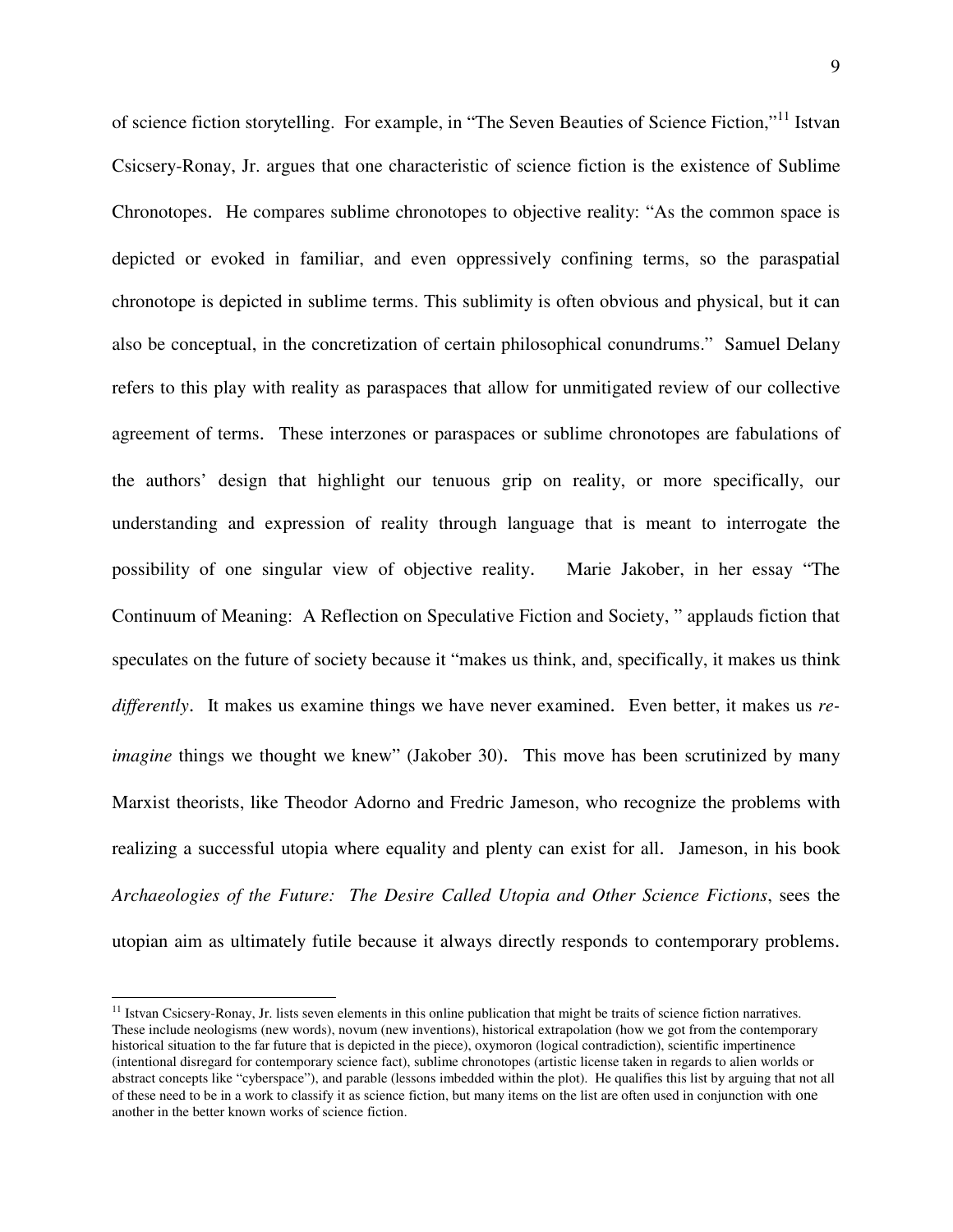Once these problems have been solved, or at least made more manageable, other problems that in the past went unnoticed become the major stumbling blocks of the new system. Thus, utopia always fails. However, recent feminist critiques of utopianism have argued that rather than approach it as examples of revised social systems, we should "approach utopianism as a site of *becoming*, a process of conscious revolution, experimentation, and realignment of existing elements" (Plante 174). Likewise, Adorno sees the failures of utopianism, or the remainders of the attempt at utopianism, not as signs of failure, but as the seeds for the next revolution to the keen eyes of the rationalist.

 Deborah Cook, in *Adorno, Habermas, and the Search for a Rational Society*, claims Adorno believes that "critical thought, informed by emphatic possibilities gleaned from damaged reality, is required if society is ever to be radically transformed to the point where it fulfills its utopian promise" (160). Furthermore, Joel Whitebook, in his article "Weighty Objects: On Adorno's Kant-Freud Interpretation," explains that Adorno believes, "the movement of the dialectic is animated by the perpetual pursuit of the 'remainder,' that is, the excess that is left over after the necessary failure of each attempt to grasp the non-identical conceptually. This continuous movement drives negative dialectics to take up the deficiencies, as well as the truth content, of each one-sided moment and thus constantly to move from one position to its antithesis, attempting to extract the truth content of each" (55). According to Whitebook, for Adorno, successful revolution is possible if those who seek change rely on their critical faculties, observe the pitfalls of ideology, and utilize the remainder left from the previous social revolution as the starting point for the next. This movement is necessarily incremental and does not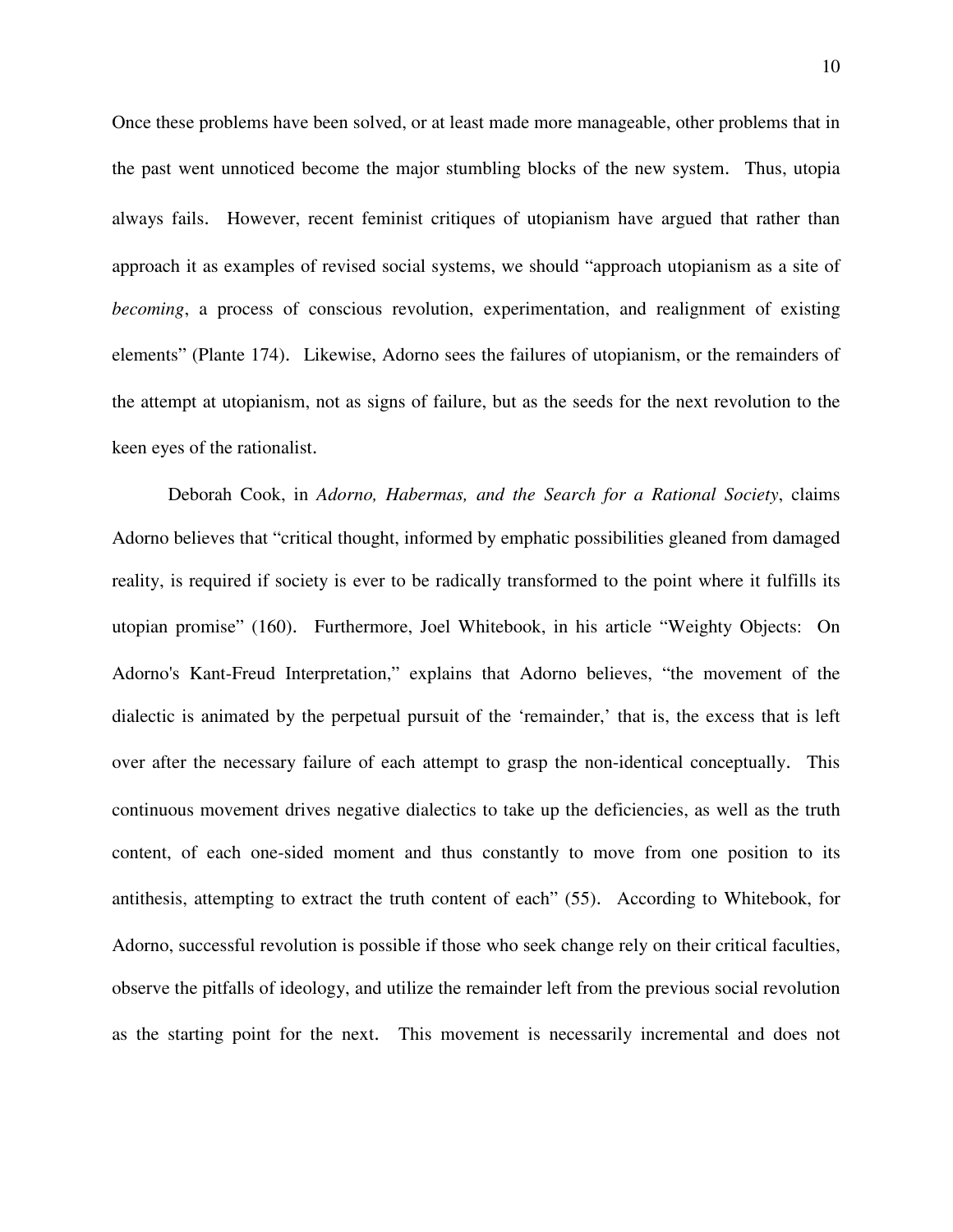promise achievement of utopia; however, according to Adorno, striving for utopia should still be the goal of those ruled by reason.

The major impediment to the success of utopian aims is what Adorno refers to as the "culture industry." This "culture industry," a term coined by Adorno and fellow Frankfurt School theorist, Max Horkheimer, refers to capitalism's propensity to dictate demand to the masses, effectively reducing them to automatons with no individual desires or needs outside those proscribed to them. The "culture industry" decides what is valuable and marketable, instructing the masses in what to value in and around the market. The control of the market and the consumable products it trades reflects who we are and what we care about in society. This culture industry is what Žižek would call "ideological" in nature. It defines the government, as the market in the Western contemporary world often does, as well as the people who think they provide input into the workings of their country. Žižek views the current Western ideological system of capitalism as falsely free. In other words, because the "free" market is controlled by the culture industry, the economy is rigid and admits little variation. The surface ideology of capitalism dictates that opportunity and riches await the next great idea, only the next great idea comes from within the culture industry and rarely signifies something truly new or even needed.

It would be remiss to call capitalism or the big Other evil in the sense that either is out to get us. Both are in fact systems we have empowered to help us mitigate and act within our environment. Capitalism, in theory, engages the masses to produce commodities that will benefit all, add to social and technological progress, and boost the economy, allowing for greater luxury and ease. However, we have ceased any real engagement with this system, allowed it to go on autopilot, and now it tells us what we need. In many ways this is the same problem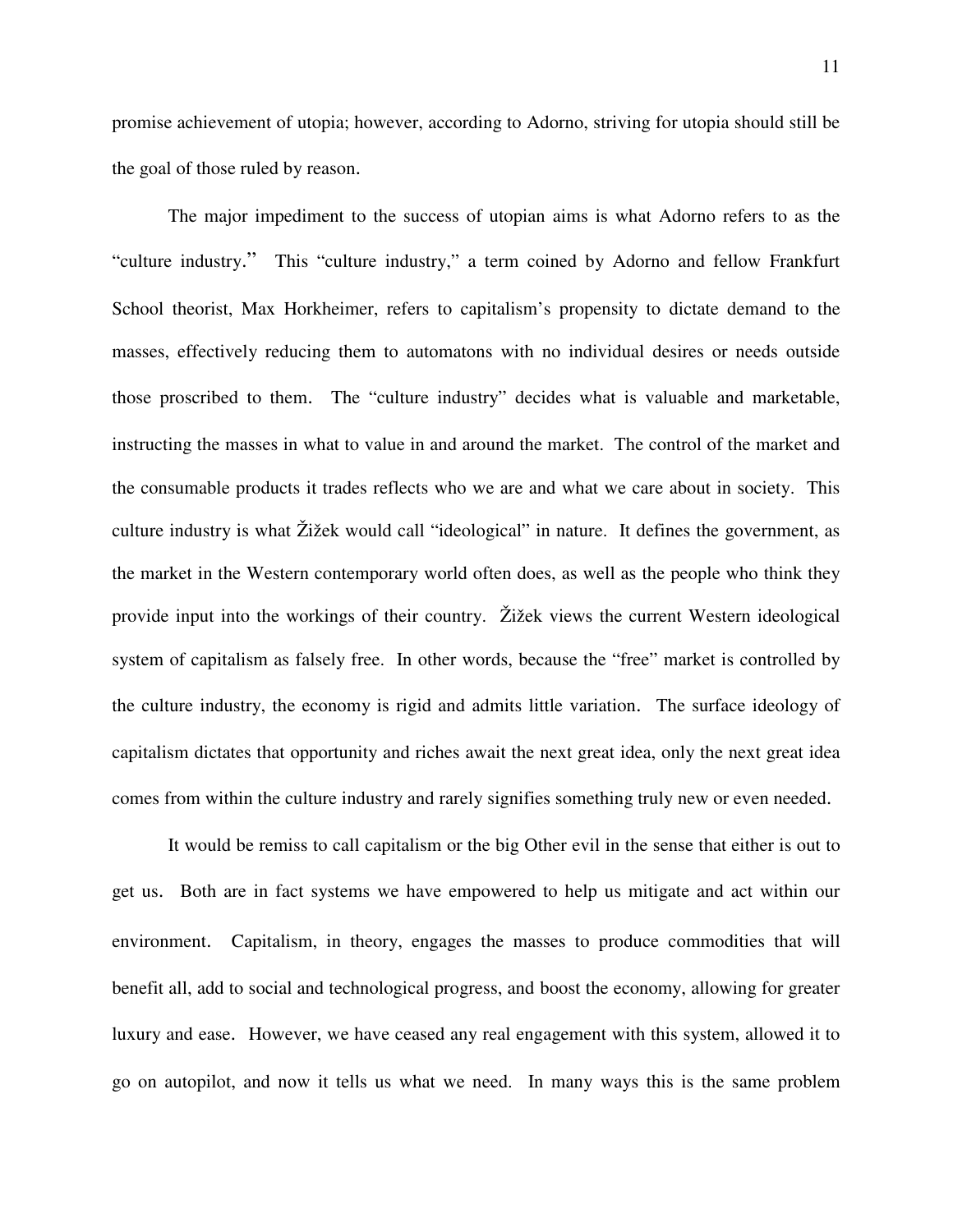illustrated by the big Other. We have allowed its oversight for so long that we have forgotten that we dictate the terms of this oversight. The central problem of both the big Other and the culture industry is the mindless reliance on these constructions and the release of our free will and individuality in the process. One could argue this relinquishment is natural to progress. We as a society have given up many learned skills to machines that can do these simple tasks for us. But some part of us is lost in the process and the more that is given away, the less control we have over our society. The same can be said for language. As we accept more and more symbols for tangible things, the further we remove ourselves from any useful engagement with those tangible things. The desire to restart, to set right what has gone awry appears in Henry David Thoreau's *Walden*. When speaking about his intentions in removing himself from society, Thoreau said:

We must learn to reawaken and keep ourselves awake, not by mechanical aids, but by an infinite expectation of the dawn, which does not forsake us in our soundest sleep. I know of no more encouraging fact than the unquestionable ability of man to elevate his life by a conscious endeavor…. I wanted to live deep and suck out all the marrow of life, to live so sturdily and Spartan-like as to put to rout all that was not life, to cut a broad swath and shave close, to drive life into a corner and reduce it to its lowest terms, and if it proved to be mean, why then to get the whole and genuine meanness of it, and publish its meanness to the world; or if it were sublime, to know it by experience, and be able to give a true account of it in my next excursion. (Thoreau 61)

He recognized that his isolation from nature was keeping him from true connection with the world. City living was pulling him away from simple, honest, and tangible engagement and was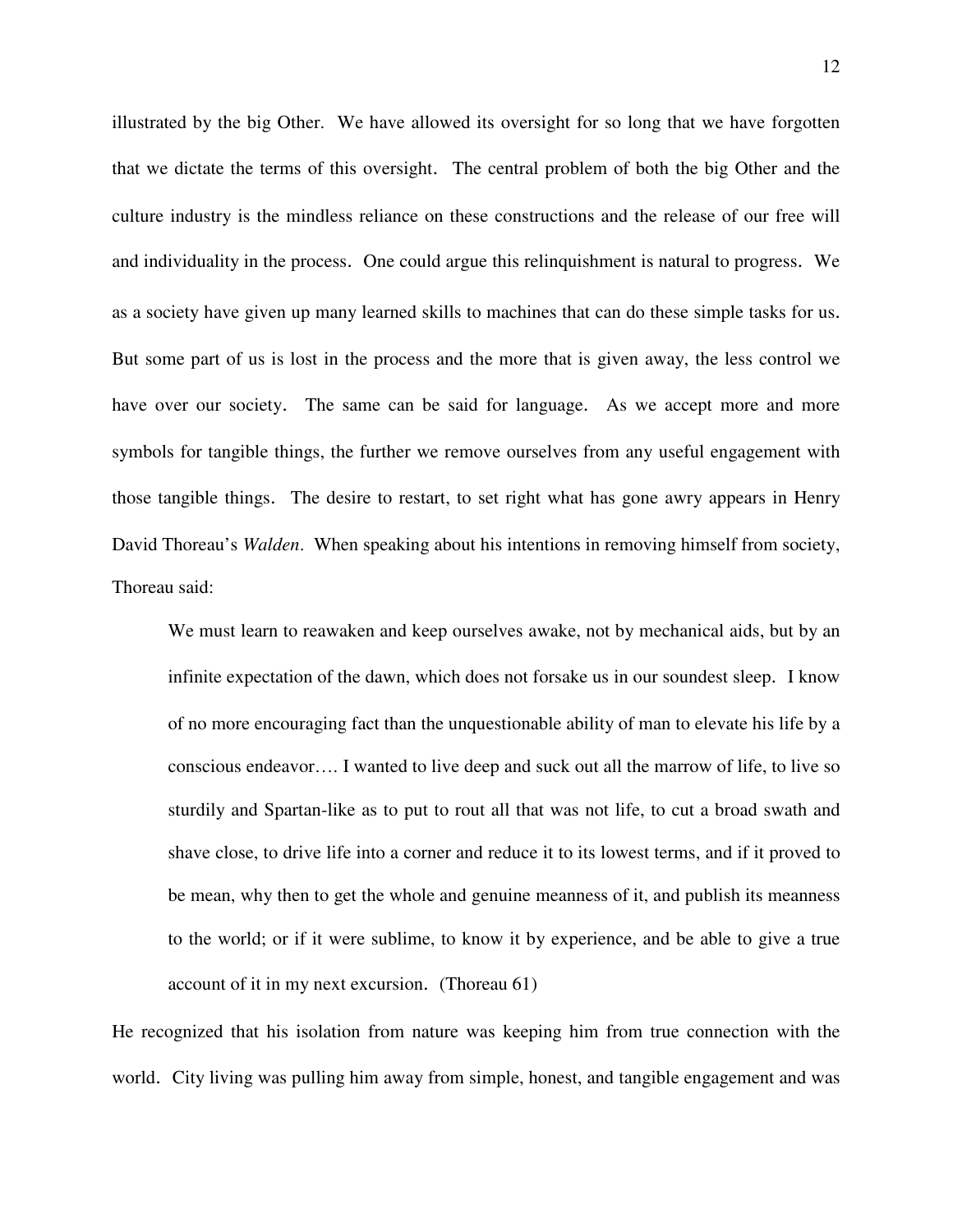creating an unsatisfying existence. Thoreau thought about this and took steps to reconnect with nature. In many ways, Adorno and Žižek are demanding the same. Adorno calls for a return to reason and critical thought. We can no longer allow the "culture industry" to thrive and dictate our desires. We must take ownership and move in the direction of progress instead of walking in circles. Likewise, the solution to postmodernism in Žižek is the politicization of the economy and politics. We have to allow for real choices instead of the same consumables proscribed by the culture industry, or the trite ideologies of a two party system that rarely changes over time. Žižek calls for those who stand outside of the system to have a voice and act. Only then can fresh eyes, unencumbered by the current ideologies that are in power, see new paths toward a better world. Thoreau, Adorno, and Žižek all advocate for a critical engagement with our world that has slipped away and caused many to feel oppressed and hopeless. New eyes, whether attained by a trip to the woods, earned by thoughtful analysis, or brought in from the outside will be able to spot the problems imbedded within the ideologies of the big Other/culture industry and revise this oversight to better suit all groups.

### *Language as Dominator/Liberator*

Acceptance of ideologies in place of thoughtful social interrogation, like Thoreau's attempt to live at Walden Pond, leads to a society of automatons. Within the postmodernist movement, the theory suggests that contemporary society finally understands the link between language and the construction of reality and for this reason it is highly suspicious of institutions and corporations as well as governments who would dictate what we do, what we need, and who we are. Žižek refers to these various systems and their priorities as ideologies. These ideologies are religions, political parties, ethical codes and morality. But because these are causes that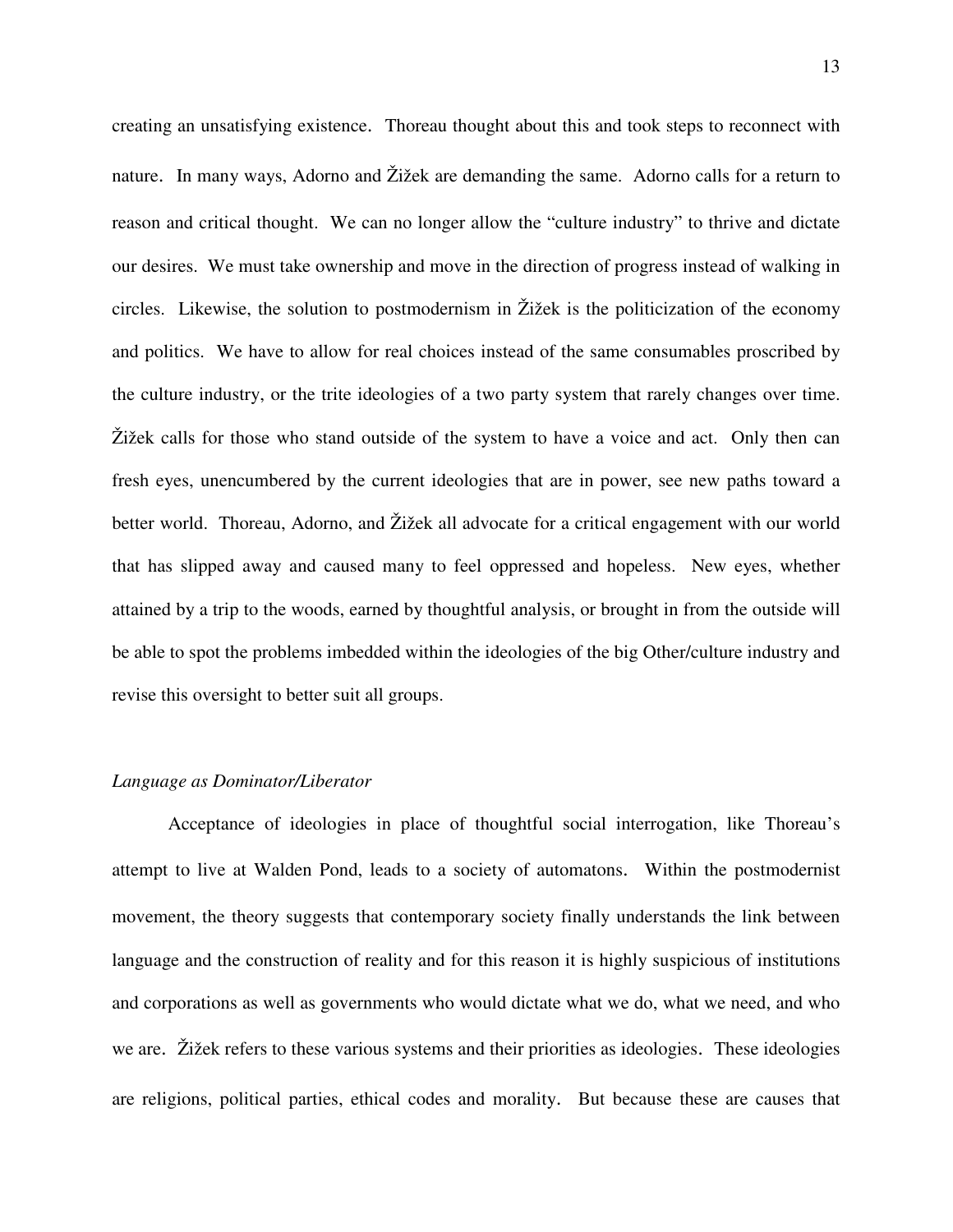people champion, they pretend to be freely available and chosen. Žižek would argue that these are not so freely chosen and we are, on some level, aware of this loss of free will. Žižek explains:

If our concept of ideology remains the classic one in which the illusion is located in knowledge, then today's society must appear post-ideological: the prevailing ideology is that of cynicism; people no longer believe in ideological truth; they do not take ideological propositions seriously. The fundamental level of ideology, however, is not of an illusion masking the real state of things but that of an (unconscious) fantasy structuring our social reality itself. And at this level, we are of course far from being post-ideological society. Cynical distance is just one way—one of many ways—to blind ourselves to the structuring power of ideological fantasy; even if we do not take things seriously, even if we keep an ironical distance, *we are still doing them*. (*The Sublime Object of Ideology* 33)

In other words, according to Žižek, people in postmodern culture simultaneously acknowledge the existence of controlling agents, speak out against some, and willingly join others. We all accept the illusion that we have control over our beliefs and actions while we submit willingly to systems of control. In his book, *How to Read Lacan*, Žižek observes, "It is as if we, subjects of language, talk and interact like puppets, our speech and gestures dictated by some nameless all-pervasive agency" (8). This agent, the big Other, acts as the guide for our understanding of reality and the policing agent for proper action within the framework it has constructed. This overseer of the process of communication is that which codes behavior and dictates the terms of connection by representing a third party whose awareness implies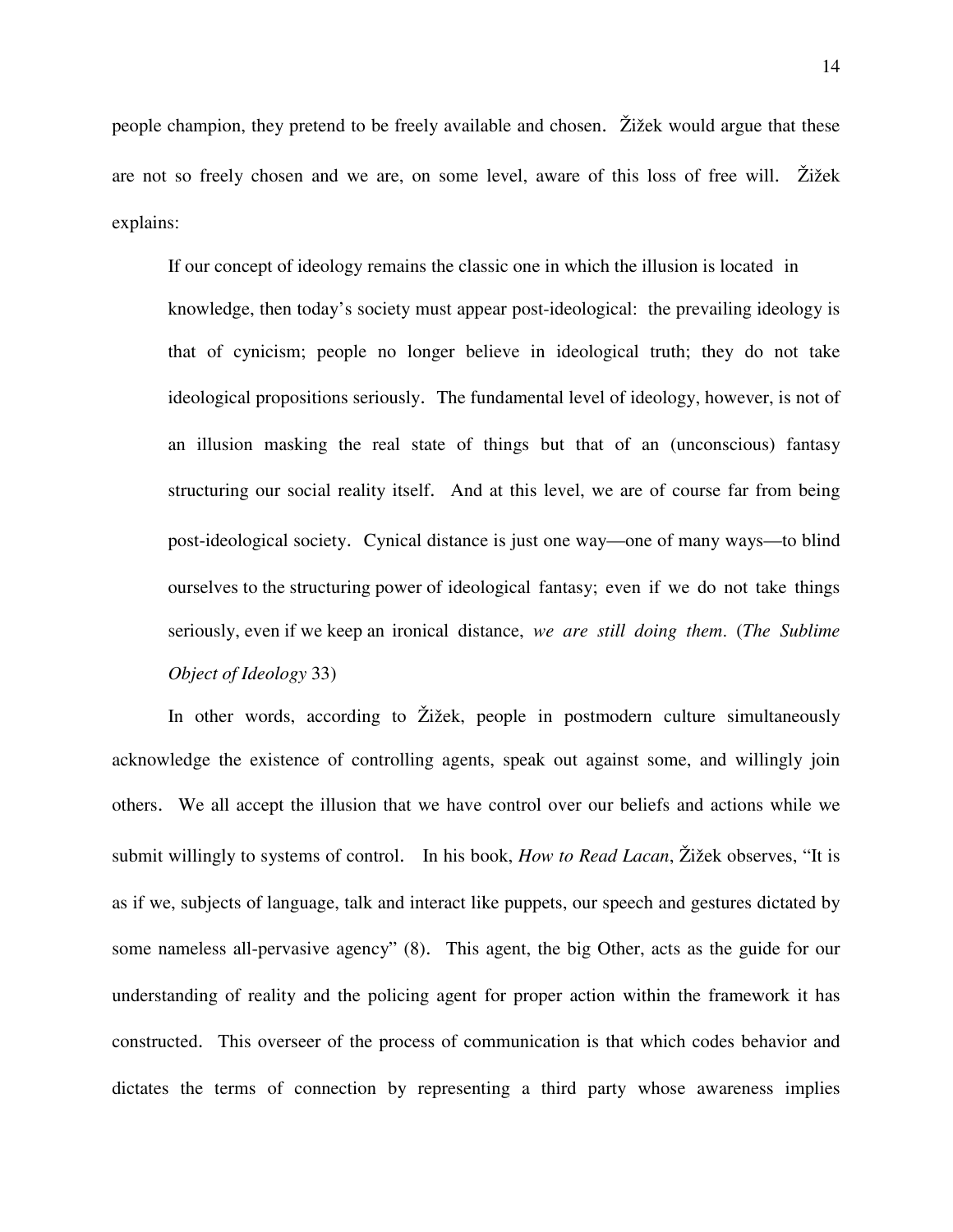omniscience over all interactions. Žižek follows this idea with a very simple question: "Does this mean that, for Lacan, we human individuals are mere epiphenomena, shadows with no real power of our own, that our self-perception as autonomous free agents is a kind of user's illusion blinding us to the fact that we are tools in the hands of the big Other that hides behind the screen and pulls the strings?" (*How to Read Lacan* 8). I believe the texts chosen in this dissertation answer this question quite ably. These texts argue that individuals have real power over their reality through language and ultimately dictate the significance and role of the big Other. As represented by these texts, science fiction texts seem to exemplify a sense of the possible, a heroic solution, and ultimately an element of human control—rendering society no longer a slave to the currently constituted big Other. William Burroughs describes language, or more specifically the spoken word, as a virus that binds us to a dichotomized view of everything.<sup>12</sup> It reduces everything to parts and resists totality. This is, of course the postmodern tendency. Having come to the conclusion that a system of totality will never adequately explain history, postmodernists divide and subdivide society and social reality so that no totality seems possible. The novels, the worlds within the novels, and the ideas are all fragmentary.

This reality, while fragmented in the postmodern sense, constitutes a whole that is always in question. While the ideas, cultures, and people are all different, these all exist, despite experimental narratives, in one place, and they all must interact and learn to get along with one another. Calling these disparate voices and interests disparate simply suspends fruitful critical inquiry because all projects can go about study without returning to the center to see how they all connect. There is nothing to do if all parts are so radically and unalterably different. In these

 $\overline{a}$ 

<sup>12</sup> This sentiment is best expressed in the 1970 essay collection *The Electronic Revolution*.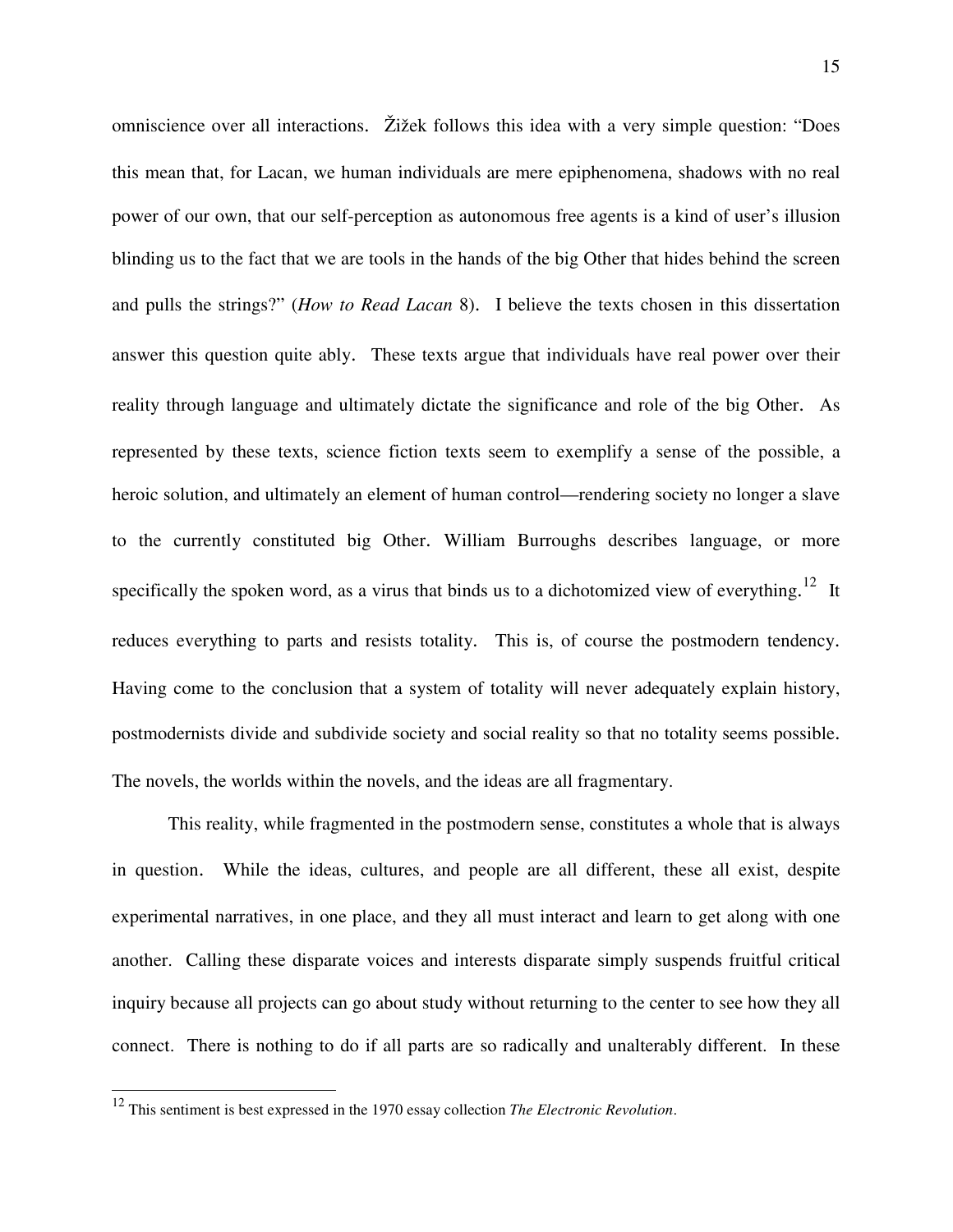novels, this control appears as language itself in the formulation of an Other of the Other after the destabilization of the ideology-stricken postmodern big Other. The texts in this study return to a primordial version of language—one that is used to instruct and communicate effectively rather than blind and control. This basic version of language is  $Logos<sup>13</sup>$ , the original worldbuilder, creator, and freedom-giver.

## *Modernist Advocacy in a Postmodern World*

1

In this dissertation, I propose that my selected novels imagine a society that replaces the postmodern operating system of cynicism, paranoia, and superficiality with a Logos-centered operating system that allows for better connection between subjects by removing the current postmodern big Other and replacing it with a conscious revision of the Symbolic order. I believe Philip K. Dick's *VALIS*, Neal Stephenson's *Snow Crash*, Samuel Delany's *Babel-17*, and Chuck Palahniuk's *Lullaby* reveal a concerted attempt to return language and its power to construct and control worlds to the hands of the language users in order that they may devise a new Symbolic in opposition to the postmodern Symbolic. I argue that in all of these novels, the protagonists revise the conventional worldview in favor of Logos/God/the proper code/the incorruptible language of creation/truth and order because postmodern thought has left the culture cynical, paranoid, and helpless. These texts revolt against postmodern tendencies in favor of the modernist metanarrative that awards agency to the revolutionaries and provides for the construction of a more acceptable Symbolic order. While many science fiction texts deal with

<sup>&</sup>lt;sup>13</sup> Logos has been used by religious scholars, rhetoricians, mystics, Gnostics, psychologists, and philosophers for centuries. I intend to use the term in this work as the primordial language of creation that continues to imbue contemporary language with a supernatural persuasive quality that is consistent with many of the discussions of these groups.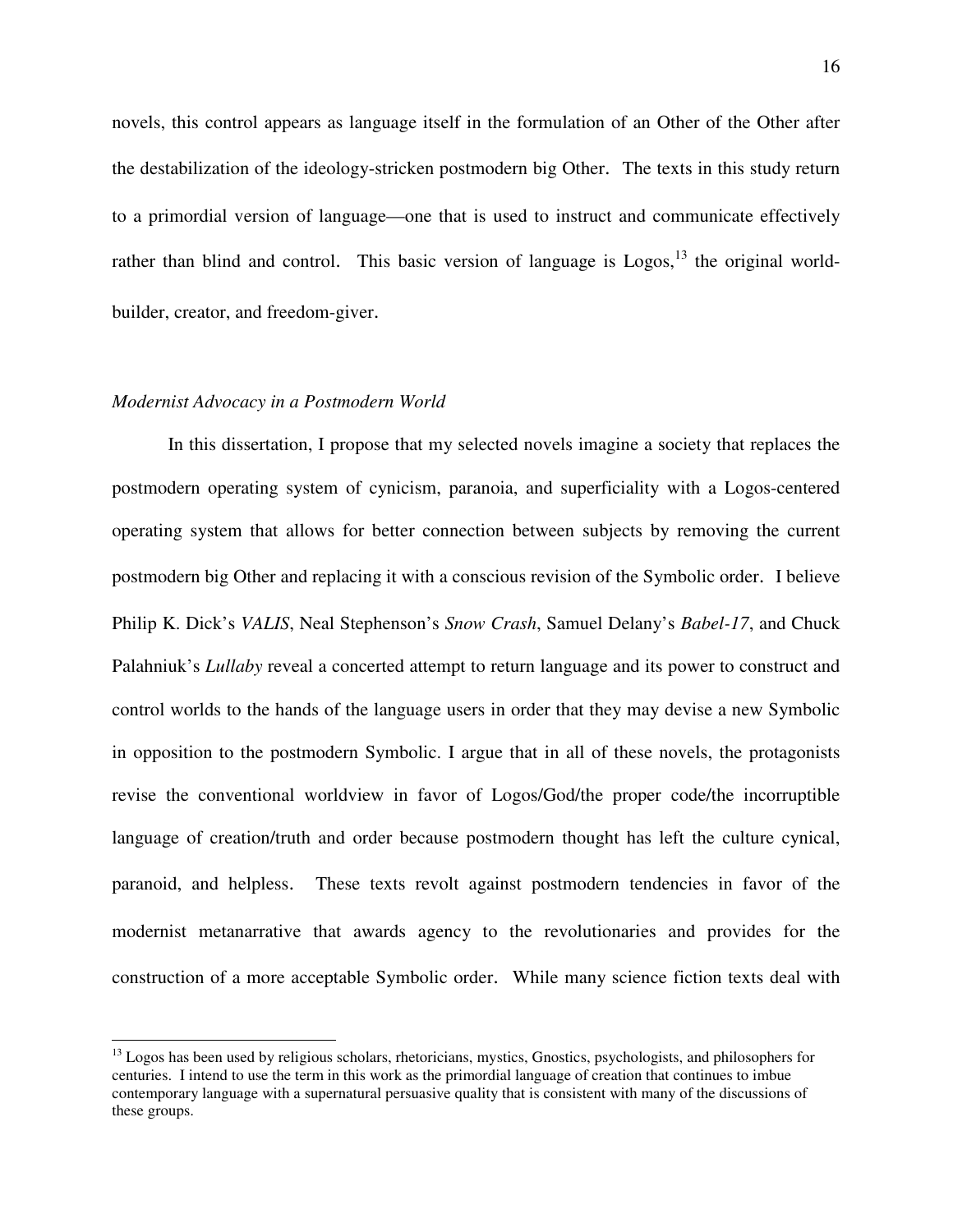revolution and subverting dystopian orders, few critics have commented on their use of language as a means of reconstruction and liberation.

In the first chapter, I focus on the prophetic announcement for change. In Philip K. Dick's *VALIS*, Horselover Fat, a split personality of Phil Dick (the character), describes experiencing folds in time, glossolalia, xenoglossia $^{14}$ , and a belief that we are all encoded with universal knowledge—including the origin of humanity—but that we are unable to retrieve this knowledge from our collective unconscious. Horselover's experiences seem to result from different tragic events that occur in his life. Having been recently separated from his wife and child and forced to deal with the suicide and terminal cancer diagnosis of two of his friends, Horselover cannot deal with the world on his own. It is at this moment that Logos reveals itself to Horselover. This contact, via a pink laser beam with Logos, gives him an explanation for the pain and imperfection that surrounds him. As a result, he begins to pour over obscure religious texts in an attempt to reconcile his revelation with the current Symbolic order. In his search, Horselover discovers ancient Gnostic texts that support Logos' explanation of the world. The conversations between Horselover Fat and Logos point to a paranoia about, and awareness of, irrationality that pervades our society, confirming a postmodern view of the world—one that is chaotic and doomed. Horselover proselytizes that humans and nature alike function under the same operating system and that operating system is corrupt because the false god that oversees the world, or the Black Iron Prison, as Horselover calls it, is unaware that it is not the true Creator. The one true God, Logos, is sent to reset the program in the form of Jesus Christ and

<u>.</u>

<sup>&</sup>lt;sup>14</sup> Glossolalia is the term for speaking in tongues. Xenoglossia refers to speaking a language that is unknown to the speaker. Both refer to a preternatural ability to communicate across cultures by tapping, knowingly or not, into a shared natural language that lies beneath the surface of contemporary language.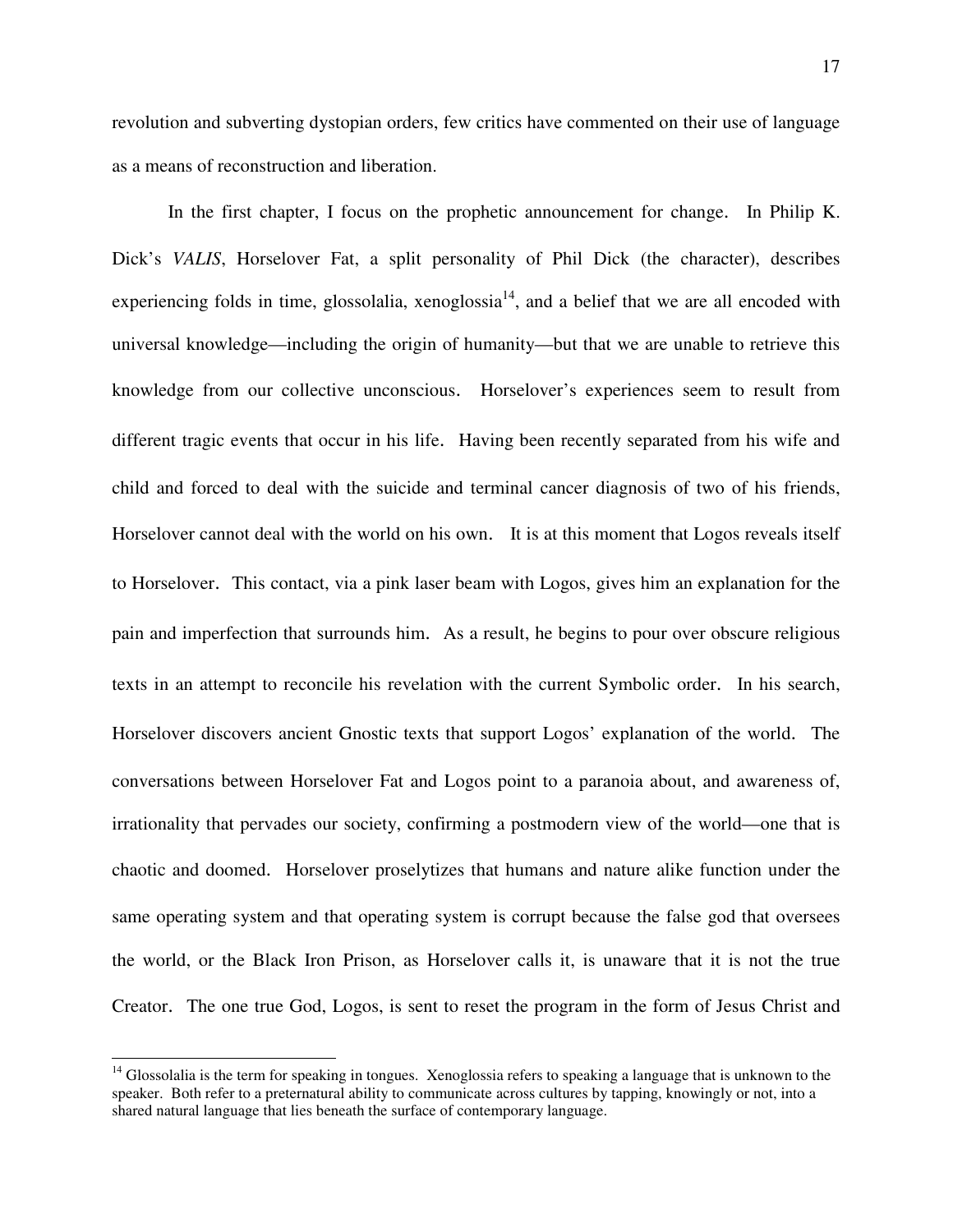then the Holy Spirit at Pentecost by enabling the Apostles of Christ to experience xenoglossia and convert others to the true operating system designed by Logos. But Pentecost was only a patch job and the world has fallen away from Logos, necessitating its return.

Many critics have covered Philip K. Dick and his relationship to both science fiction and postmodernism. F. Scott Walters, Andrew Butler, and Christopher Palmer, as well as Dick himself, have made arguments for his postmodern tendencies and his relentless paranoia and questions about ontology. Peter Fitting and David Golumbia have looked at his revolutionary attitude toward reality and its construction. Others like Jean-Noel Dumont, Robert Galbreath, Robert Stilling, Patricia Warrick, and Gabriel Mckee have focused on his search for meaning in Gnostic texts. But very few have looked at how language is specifically linked to these questions. I argue Horselover's compulsion to continually unpeel the layers of corrupted reality in *VALIS* indicates Dick's desire for return to the modernist metanarrative.

In chapter two, I discuss Neal Stephenson's *Snow Crash* and its exploration of language as programming. Stephenson situates this programming source in the ancient and lost language of Sumer. According to the text, the language of Sumer was actually a string of syllables that represented memes, or *me*. Each *me* instructs the user in the skill for which it was designed. The *me* is an operating system. There were once *me*s for baking bread, working with stone, being a mother, etc. Without these *me*s, the culture of Sumer would not have survived or flourished. The Sumerian language was eventually erased because it was realized that a language used for building a civilization could also be used to enslave that nation. This theoretical backhistory sets the stage for the scholar/archeologist/evangelist L. Bob Rife to discover, in the present of the novel, Sumerians' peculiar talent for reprogramming individuals. By using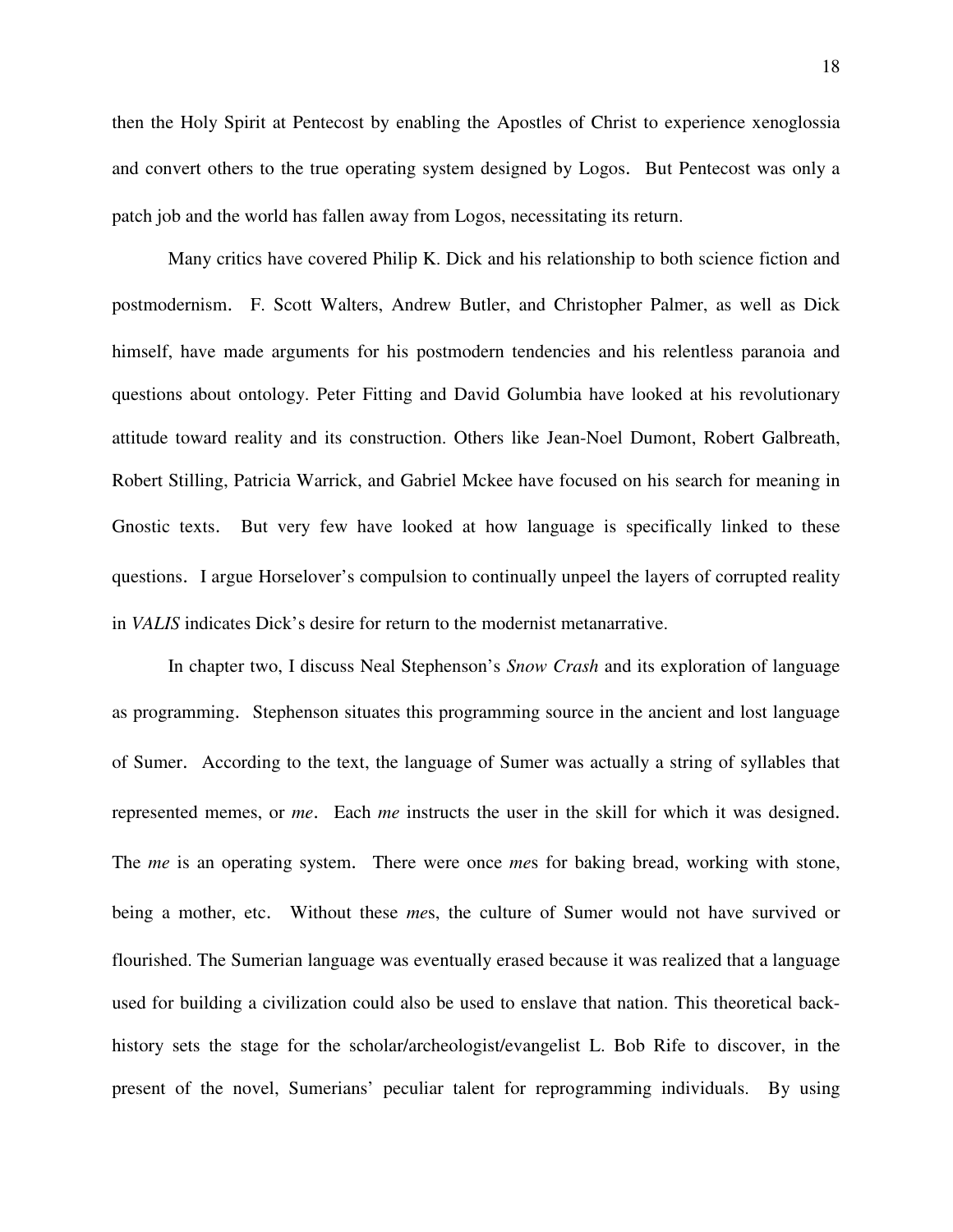syllables established since early civilization Sumerians could redefine neurolinguistic patterns to suit the architect of the new *me*.

I believe Stephenson's novel expresses the dangers of what Richard Dawkins describes as the meme. This meme is the cultural equivalent of the gene in genetics. This meme transmits at a deep, almost imperceptible level the cultural biases of a civilization. These memes are often inherited and passed down from one generation to the next. *Snow Crash* fictionalizes this concept of the meme and further legitimates and mythologizes it by attributing it to the ancient and fallen cradle of civilization, Sumer. Stephenson appropriates mythology and Judeo-Christianity for his post-cyberpunk world, a world that is as diverse as Babel after the Infocalypse—the scattering of civilization by destroying the language of Sumer. In the present of the novel, modern Los Angeles is constructed of dozens of Burbclaves—small, independent, self-governed suburbs with security forces like border guards.

Like postmodern society, this world is obviously fractured and patched together, denoting the distinct Otherness of Žižek's account. The only singular, cohesive world in the book is the Metaverse. However, in the text, the threat of computer viruses in this Metaverse becomes a threat to the Symbolic order because of the similarity between Sumerian and computer programming language. In *Snow Crash*, Virtual Reality and the Symbolic come crashing together so that in order to save those in the real world, the protagonist must actually defeat the virus in the virtual world, subverting the superficial facsimile as presented in Žižek and once again giving agency to humans to revolt against language and the pervasive and controlling big Other. Stephenson's novel has attracted a steady stream of attention since its publication in 1991. David Porush, Raymond Gozzi, Istvan Csicsery-Ronay, and Salvatore Proietti have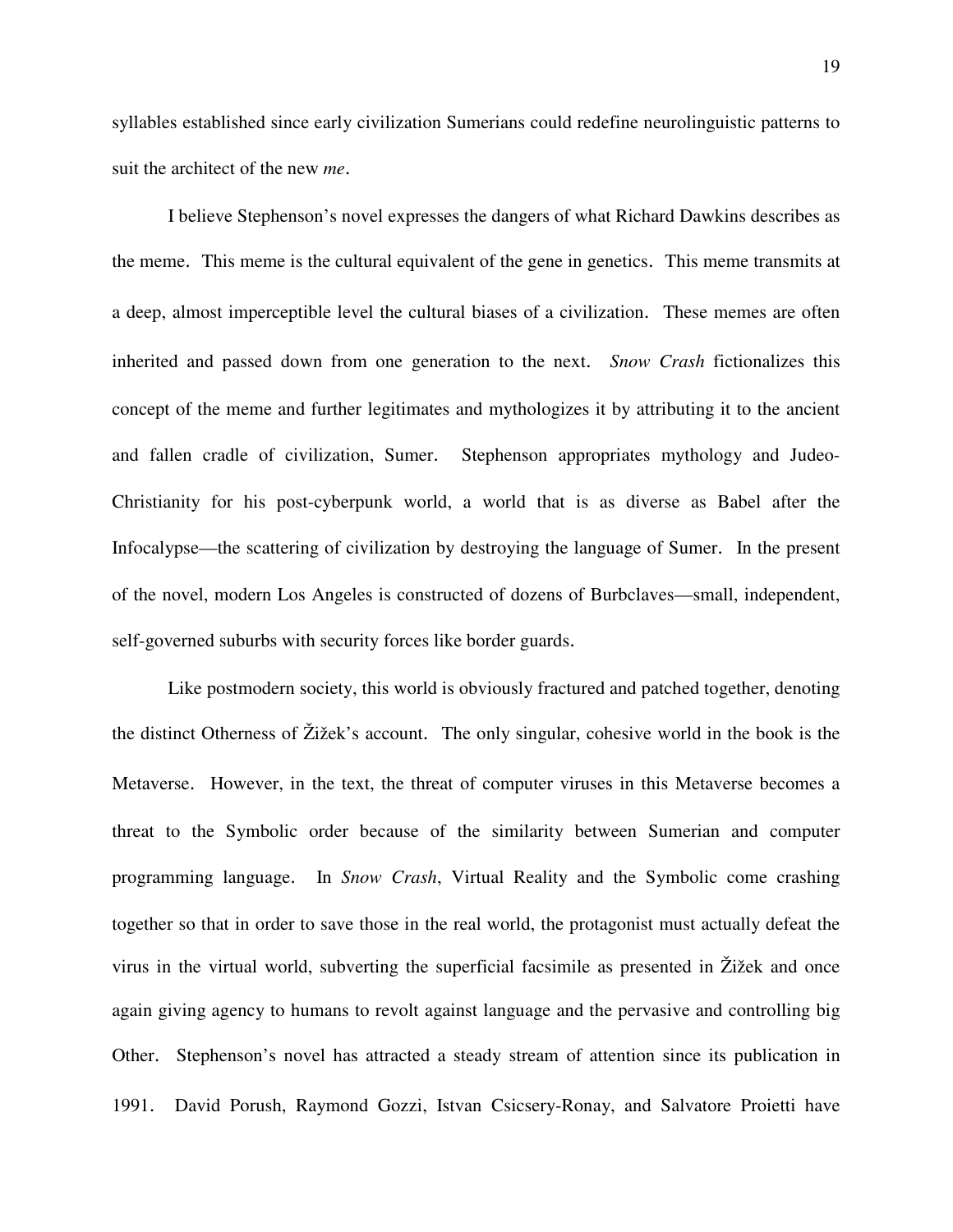contributed to the discussion of neurolinguistic interfaces, computer viruses as metaphors, and virtual reality but none have looked at these in terms of the return of the metaphysical Logos and what that means to the current Symbolic order. I would like to add my particular optimistic, anti-postmodern take on the digital revolution that informs this text.

In chapter three, I discuss Samuel Delany's *Babel-17*. In this text, Delany draws several characters at various stages of self-actualized language usage—meaning they are able to predict and control the actions of others to varying degrees by understanding the physical and spoken languages used in their presence. Alternately, other characters have been reduced to an almost childlike state of language usage due to language reprogramming and memory extraction. In the novel, everyday spoken language becomes a kind of programming language that controls the actions of characters. I believe that by depicting such a spectrum of language users, Delany highlights issues of social control and language's power over the construction of those selves that we, like Stephenson's avatars, put on to move around in it.

*Babel-17* illustrates a connection between the physical and the linguistic. Early on, Rydra Wong professes to be able to read a person's mind, when really all she is doing is reading the "tell"—language the body speaks that the mouth has yet to articulate. This observation is important because, later in the novel, the Invaders and the code they allowed into the hand of our heroes reverses this process. This code is actually a language akin to basic programming language. Delany's treatment of language portrays humans like computers that can be programmed. In the work, humans are compared to machines that can be controlled and directed through the reordering of their language protocols, thereby changing the world around them. Language becomes an active inputting process and not an outputting, expressive tool. Delany, in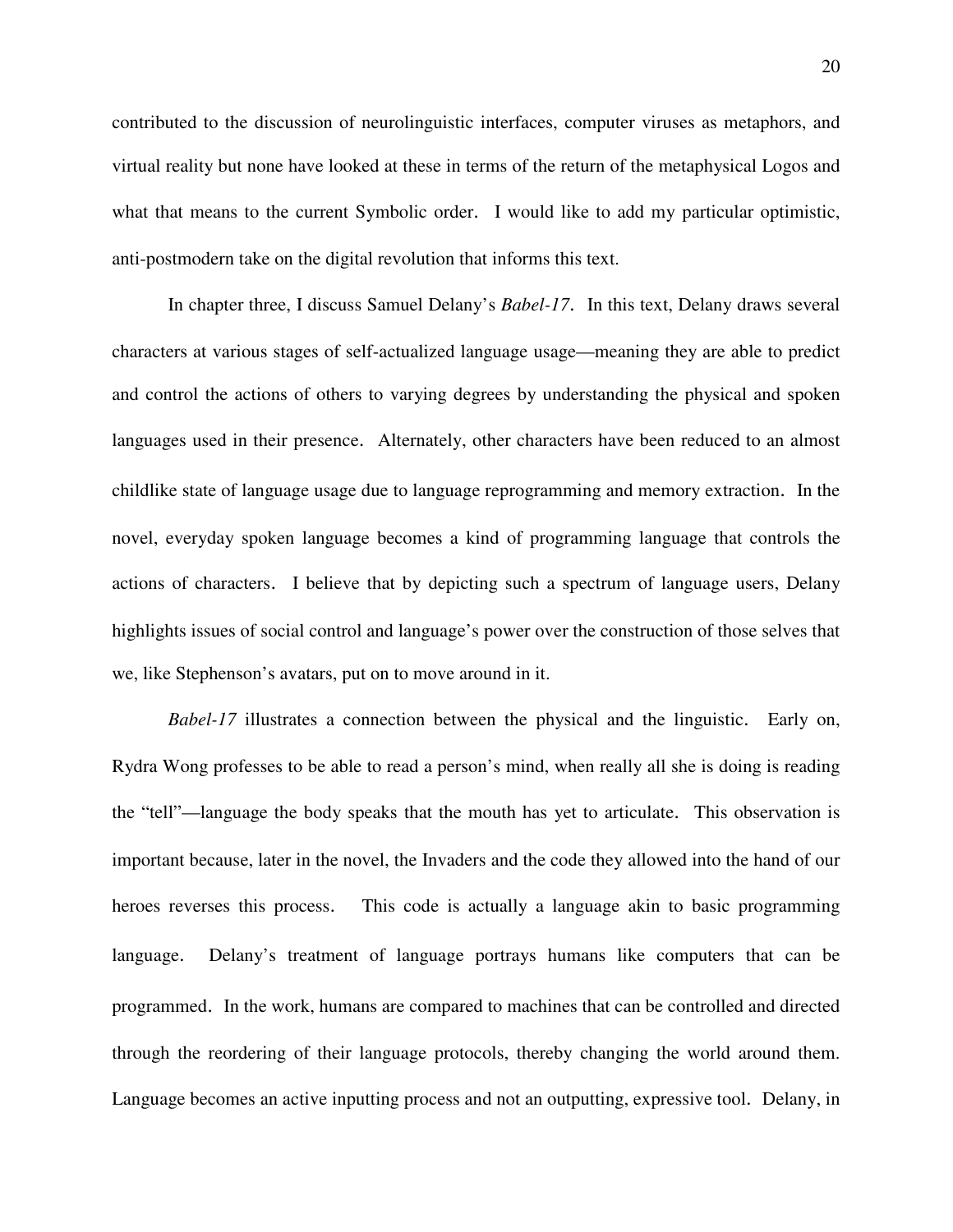the end, gives power back to the language user and allows for understanding of the motives and actions of others *through* an understanding of language construction and use. For Delany, this is an active and controlled use of language that acts against postmodern cynicism and allows for positive social change as a result of language programming. This change is illustrated by the fact that the war between the Alliance and the Invaders eventually comes to an end.

 In the final chapter I discuss Chuck Palahniuk's novel *Lullaby* and its use of magic in relation to social revolution. This novel, like *VALIS* and *Snow Crash*, imagines the rediscovery of linguistic knowledge from the ancient world. *Lullaby* describes the accidental use of a "culling poem" in the deaths of several children all over America. Somehow, a poem that causes the listener to stop breathing has made its way into a collection of children's literature and those parents who read the lullaby to their crying babies are unknowingly killing them. Several characters join in the search for the source of this lullaby, a book of dark magic called a Grimoire, and try to keep others from killing more children while they grow more and more willing to use the poem for their own ends. Once they find the book, only a few of the spells are deciphered before two of the more militant and revolutionary-minded members of the search party decide to use the book to wage a war against animal cruelty and environmental contamination. The bio-revolutionary witches command trees and plants to break through the concrete of a Midwestern city, drawing it back to a state of Nature. In another case, they reanimate road kill along major highways, reversing the effects of mass transportation on local animal life. These feats are not terribly productive, but they do what they can by demonstrating the power of the few spells that have been translated. They do not use the culling spell, as the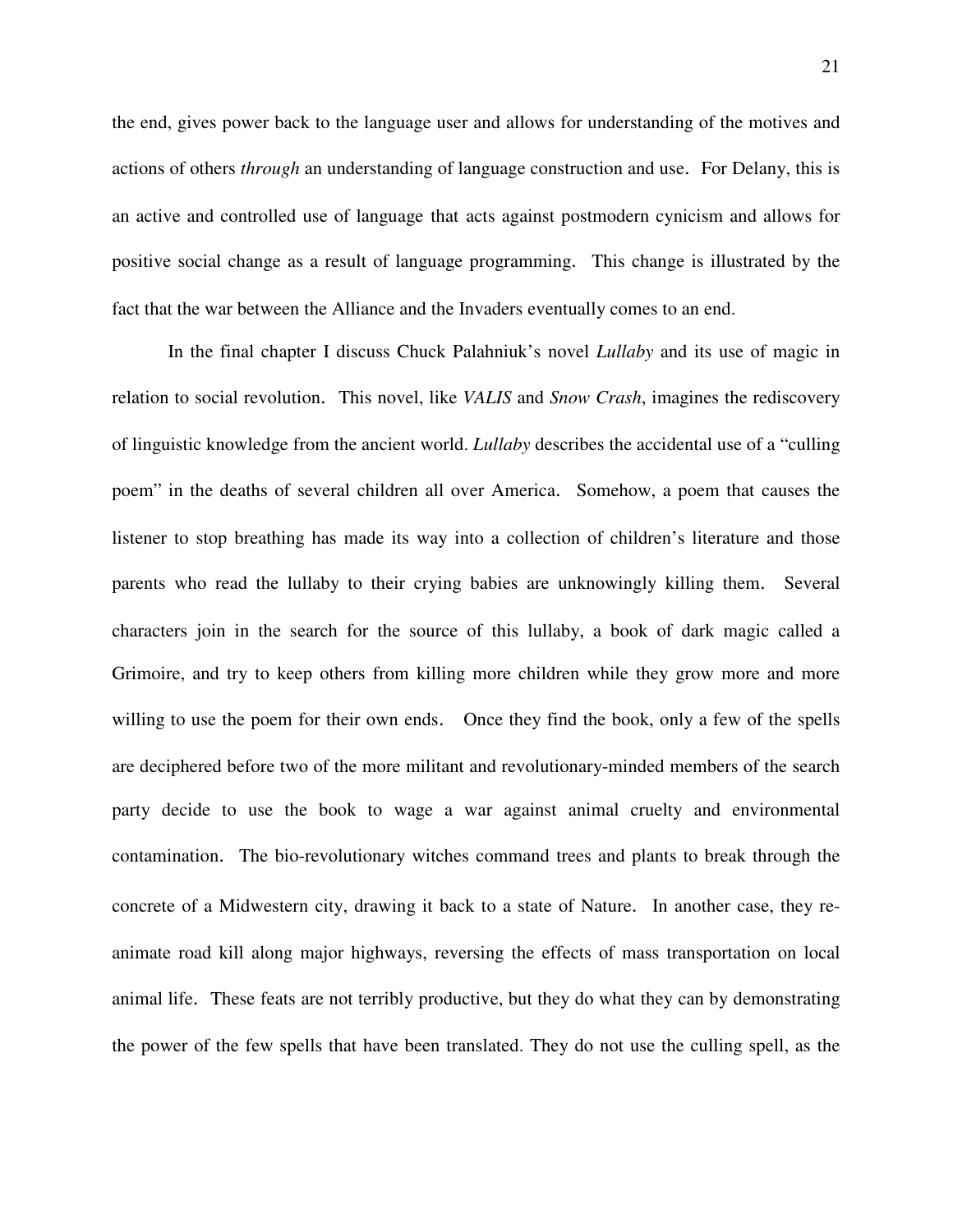other searchers frequently do, because they have more respect for life—biological as well as ecological.

These spells, an incarnation of a quiet but powerful Logos, suggest an enlargement of the concept of operating systems to include the world as a body with a mind that is vulnerable to revolt. Like the Cabalistic belief that knowing and speaking the true name of God will unmake the world, Palahniuk's book argues that there is a language that can be known and used to rewrite the world as well as the people who populate it. Very little has been written about Palahniuk's works outside of *Fight Club* and the corresponding film, but it is obvious that he belongs among these authors and their search for a new linguistic order.

In this dissertation I argue that within these texts, the world building component in science fiction and speculative fiction that grew to prominence in the 1930s and 1940s in the American pulp magazine market inspired writers of fiction for the remaining decades of the twentieth century. While some postmodernists initiated their assault on science, reason, and ideology, other writers took a softer approach. These science fiction authors were also interested in analyzing the problems of the late twentieth century, but they did not share the postmodernists' particular stance. For these science fiction and speculative fiction authors, the world can still be saved by rational thought, and hope can be found in the possibilities of the future. Jakober explains that, "just as realistic fiction can help us to understand an aspect of human life in all the complexities of a particular context, a speculative fiction can help us to understand it a different way, by lifting it *out* of its familiar contexts and searching for elements that might be universal" (29). These authors recognize the problems caused by misdirected scientific advancement, a lack of faith in reason, and the replacement of critical engagement with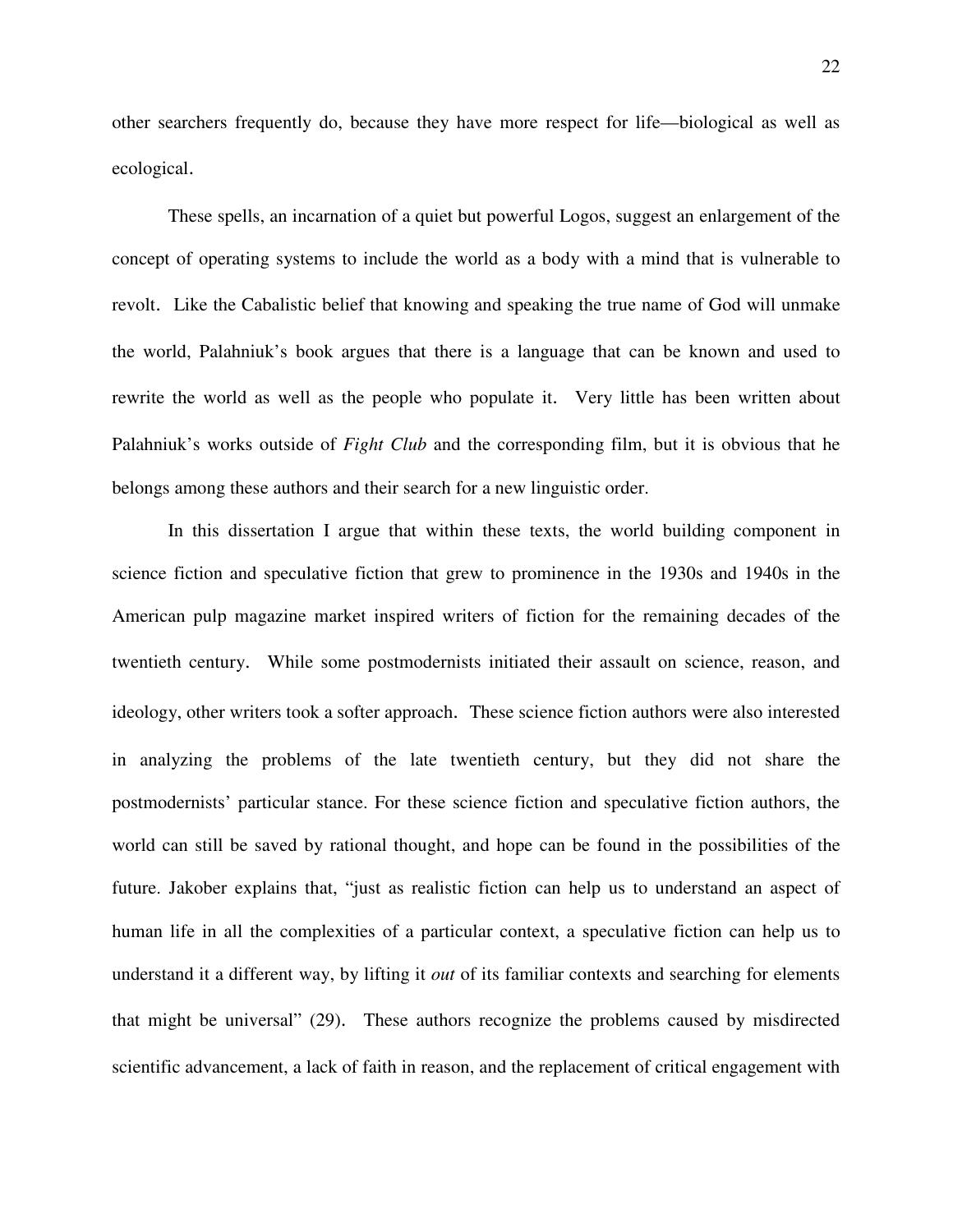stock ideology. These authors opt, instead of vilifying the deficiencies of the twentieth century, to revive the power of human agency and give hope back to the people. This power is demonstrated in many ways across science fiction and speculative fiction.

In the four texts that follow, Philip K. Dick's *VALIS*, Neal Stephenson's *Snow Crash*, Samuel R. Delany's *Babel-17*, and Chuck Palahniuk's *Lullaby*, the role of language is put to the test in determining who we are and why we make the decisions we do. Using the work of Žižek, I maintain these authors advocate breaking free of the current big Other of our own design in order to reconstruct an Other of the Other that better suits our current needs and allows us to feel less controlled by institutions and ideologies that seem to have so much power today. This movement implies a return to the modernist metanarrative as a totalizing guide. Constructing a society that is free of all ideology and corruption is nearly impossible, of course; but Adorno provides a partial solution to this problem. According to Adorno, while the utopian project is doomed to fail, the impulse to revise and lead through reason and critical inquiry wards off the reconstruction of a big Other that would convince us nothing could be done. The novels in this study illustrate this move toward change in different ways. Dick's prophet recognizes the need for a change in the Symbolic order and prophesies the coming of Logos—the Word, truth, the proper code which will liberate society from suffering and alienation. Stephenson's characters save the world from a threat to free will posed by both virtual and physical viruses that are transmitted through language. Delany, similar to Dick, poses the possibility that language can be used to create a better reality—one free of suffering and war. Finally, Palahniuk imagines using forgotten spoken magic to change the world, but the revolutionaries are divided by their methods. Each novel ends at a different stage in the process of revision. Dick's novel imagines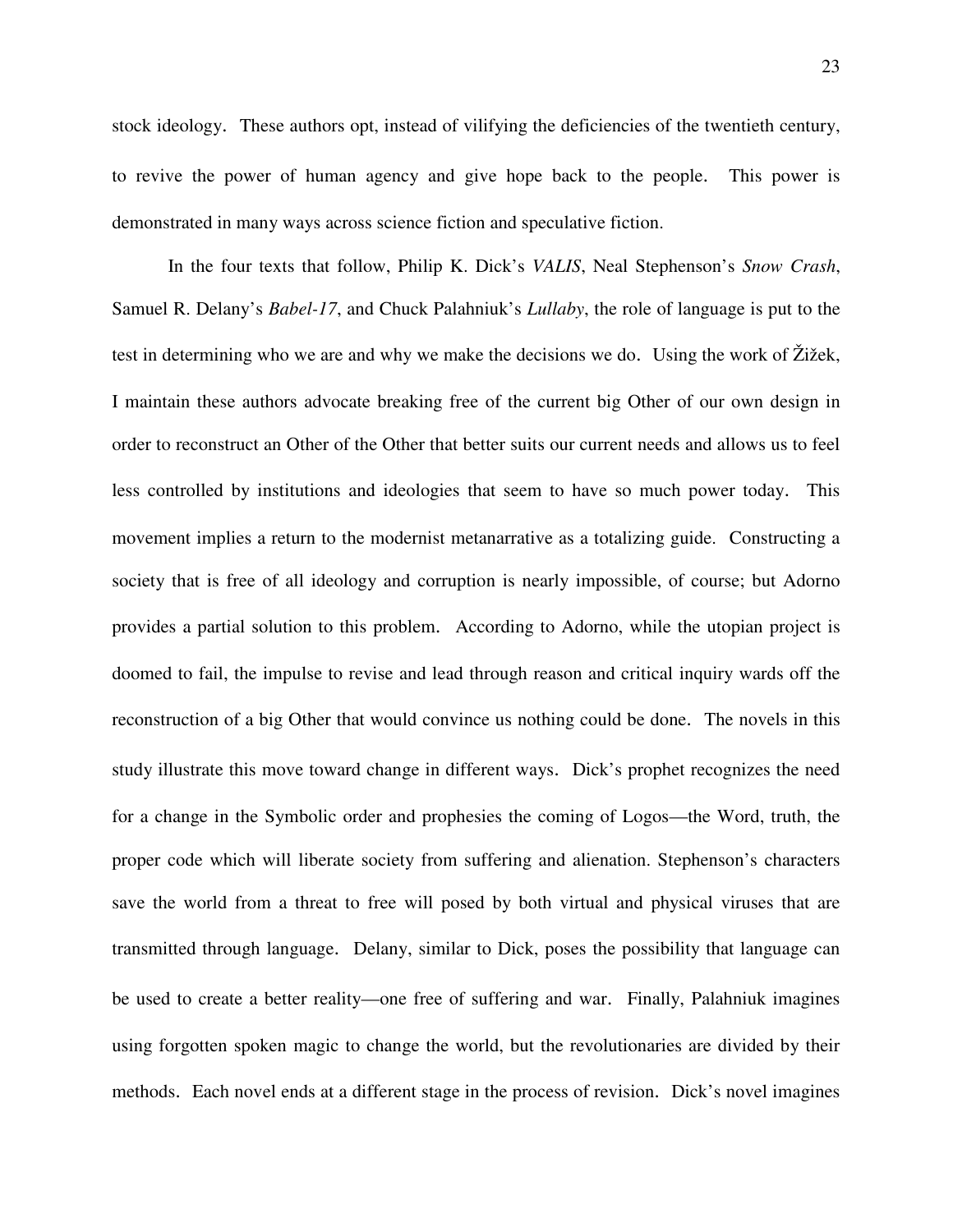a failed attempt at revision through Logos but leaves the characters hopeful for the next opportunity. In *Snow Crash*, a malevolent attempt at world revision through Logos is thwarted, but the ancient power to use Logos to affect drastic social change is left in the hands of the good guys. Ultimately, they refuse to use this power in favor of allowing free will to guide human development. Likewise, a benevolent and complete version of Logos is applied to the language of Babel-17 tensions between the Invaders and the Alliance to be resolves, ending a 20 year war. Then the world is left to move in its own, free direction. In *Lullaby*, Palahniuk leaves Logos in the hands of an idealistic couple of witches who attempt to change the world one small act at a time. While the scale of revolution changes in scope depending on the novel, all point to people who, using their reasonable minds and the power of language, can effect positive social change.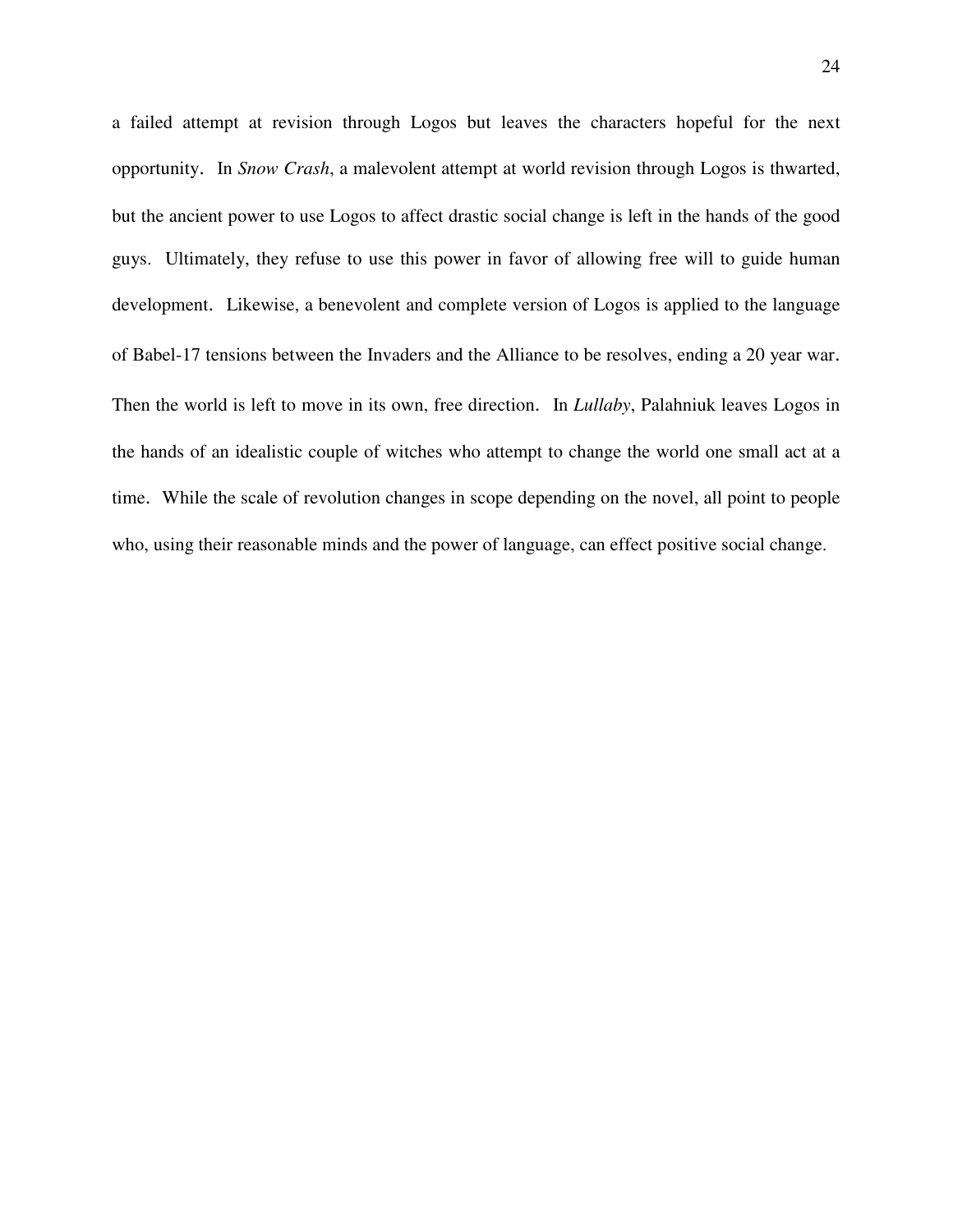## CHAPTER 1.

# THE PROPHETIC ANNOUNCEMENT

Philip K. Dick's novel, *VALIS*, describes one man's journey to understand the existence of suffering in the world. Horselover Fat has had a tough life. His wife has left him and taken his only son, Christopher. His old friend, Gloria, has just jumped off the rooftop of a treatment facility and killed herself. Another friend, Sherri, has terminal cancer. And as a result of all of this, Fat has taken a half of a bottle of digitalis and been admitted to the psychiatric ward of the local hospital. It is in sessions with his therapist that we first learn of Fat's peculiar outlook on this world and the suffering that all its inhabitants must endure. He has been searching for answers for quite some time and has woven together history, theology, and science fiction to generate a totally new and potentially crazy cosmology that might just explain all that he feels is wrong with the world.

Fat believes that a secret has been revealed to him via pink lights and visions of ancient Rome during the time of Christian persecution. This revelation describes the hijacking of time and space by a false god, the Demiurge<sup>15</sup>, who is intent upon hiding Truth from us. This false god wants to rule as the true god but he is imperfect and allows for imperfection in the world, a place Fat refers to as the Black Iron Prison (BIP). As a result of researching texts like the Dead Sea Scrolls and other ancient and esoteric works, he concludes that his visions of first century Rome are in fact a clue that things are not as they appear. After he is released from the hospital, he spends his time trying to reveal the BIP to anyone who will listen to him. Eventually, his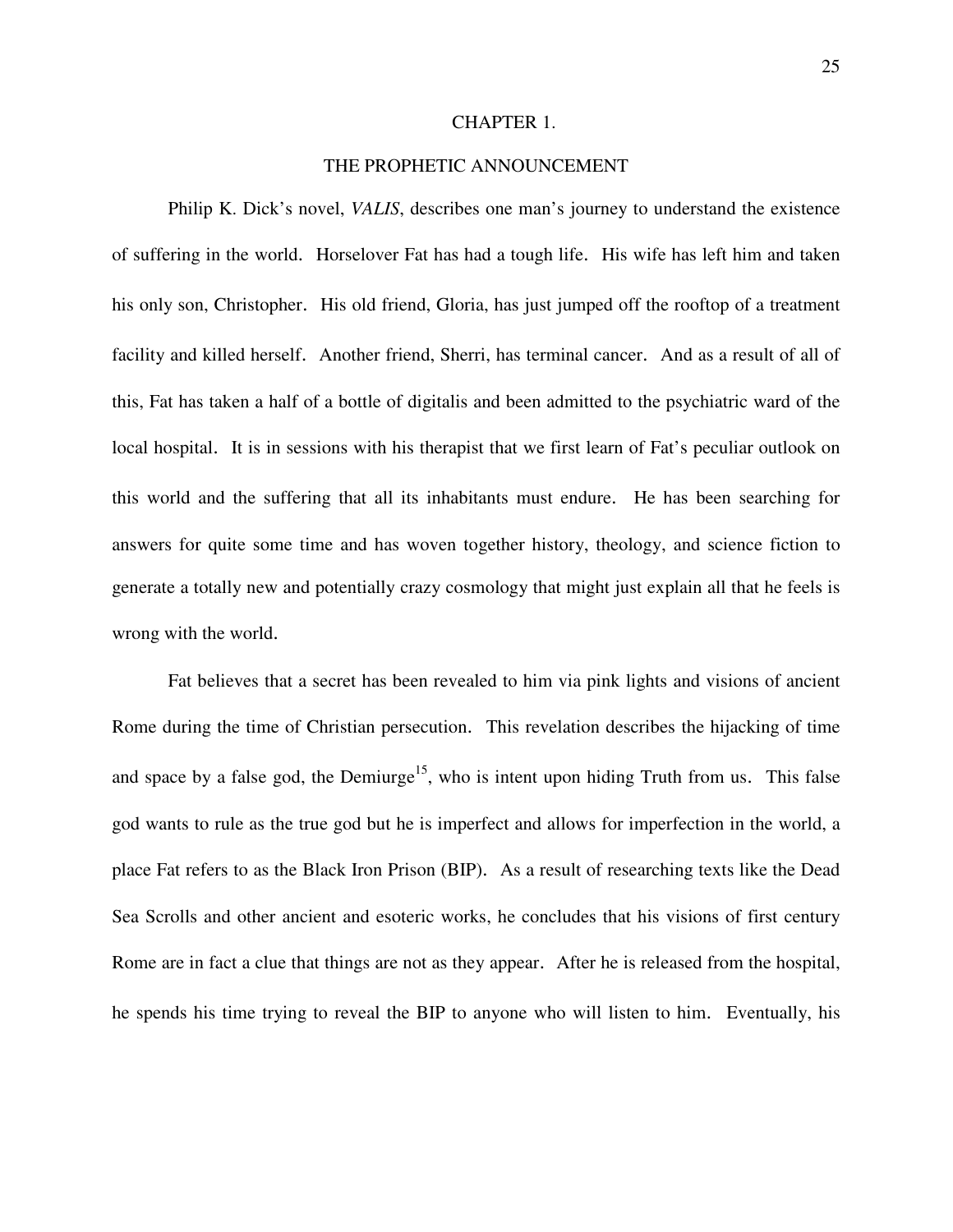friends, Phil, Kevin, and David are convinced that Fat may be on to something when they see a science fiction movie called *Valis* that seems to be echoing Fat's theories about suffering, the BIP, and the Demiurge. Naming themselves the Rhipidon Society, Fat and his friends decide to contact the filmmakers of *Valis* and ask them about their inspiration for the film. They all travel to the compound where the filmmaker and his wife live and discover that they have given birth to the savior of the world, Sophia, who is a 2 year old embodiment of Wisdom and speaks with authority about overthrowing the Demiurge and freeing humanity from the BIP. To demonstrate her power, she commands Fat to disappear, and he does. The Rhipidon Society then recognizes that Fat was only a split personality of Phil, a science fiction writer who created Fat to help himself deal with the suffering in his life. Unfortunately, once the brotherhood returns home from the compound, they learn that their savior, Sophia, has been killed by the filmmaker's friend, Brent Mini, while he was trying to download Truth from her using laser beams similar to the ones Fat first encountered. As a result of the loss of the savior, Phil splits again and Fat reappears to search for the next savior. Meanwhile, the Rhipidon Society disbands, and the novel concludes with everyone wondering how Truth will be restored.

 When reading PKD's novels, it is difficult to ignore his intentions for them and his personal belief about them. In fact, his own personal beliefs and criticism of his own work coincide so closely with the beliefs of his characters that it seems foolish to dismiss his thoughts when reading his work. His fiction appears to assist him in understanding the world through a kind of dialectical inquiry. Many of Dick's novels can be read as attempts to work out a

 $\overline{a}$ 

 $15$  According to Gnosticism, the Demiurge is the entity that, perceiving creation, believes itself to be the creator. It is the child of Sophia, Wisdom, but having no father, is flawed. Its imperfection stains all with which it comes in contact, thus injecting evil and suffering into the world.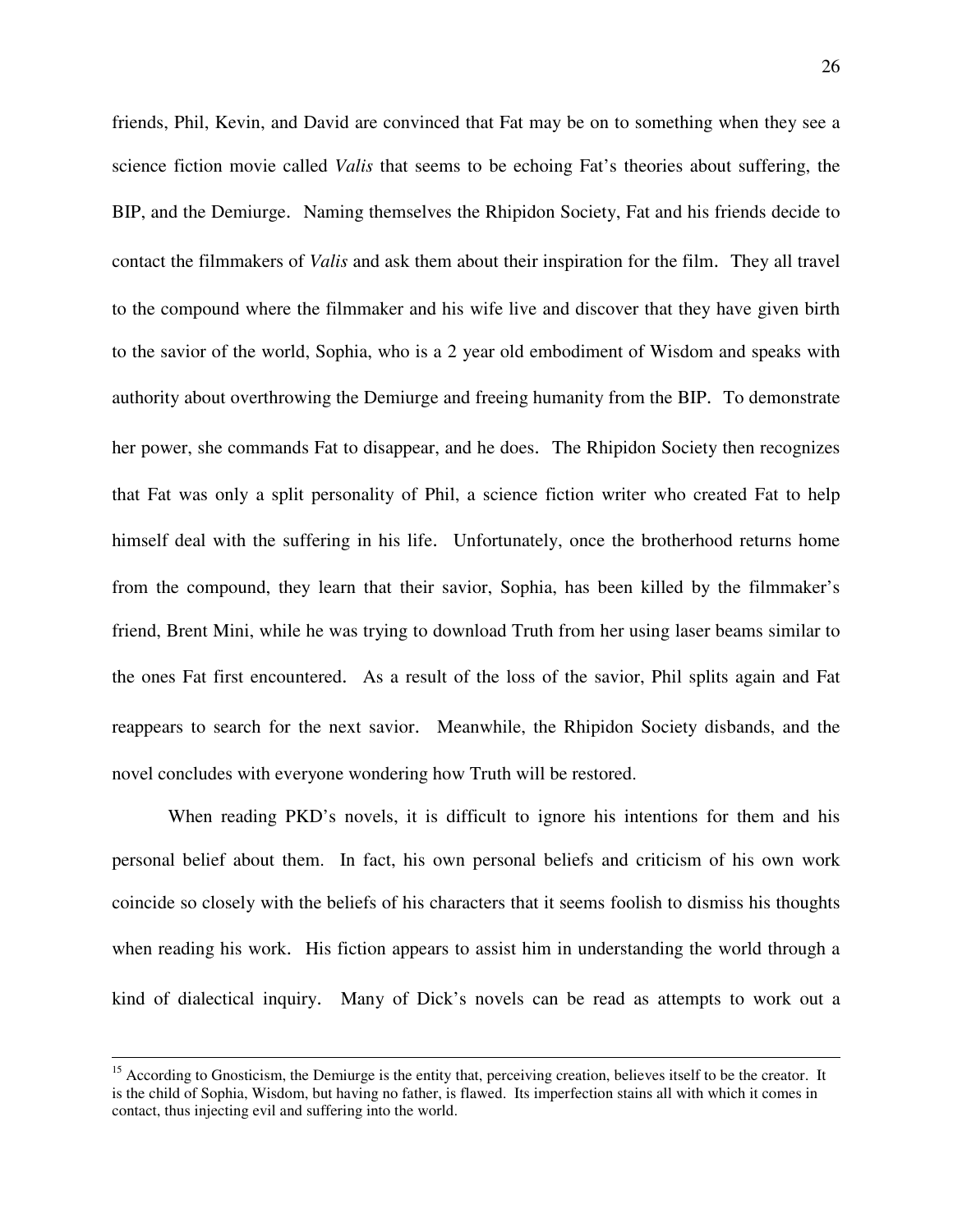problem that he sees in the world. Two questions appear regularly within his work: What does it mean to be human? What constitutes reality? Emerging from these is a third: Why is there suffering? This third question necessarily arises from the previous two because, arguably, suffering either originates from within a person or is levied upon a person. If being human means experiencing emotion and mortality, then suffering is a component of being human. If reality is a construct to which we all subscribe, then the suffering we generate internally might be a construct to which we subscribe as well. In his fiction, I believe PKD makes explicit his interest in these ideas and attempts to solve the problem of suffering and brokenness in the world by exploring what it means to be "human" and what we experience as "reality."

 With these ideas in mind, I intend to read *VALIS* through three frameworks: Dick's published philosophical and quasi-theological interrogations of the world, the Lacanian linguistic constitution of reality, and a Žižekian analysis of humans and their culture. These frameworks work well together because, as I will argue, PKD intends to empower his characters with a direct link to God through regained memory of their long-lost union with Him and reliance on knowledge of the self as the architect of their own representational reality. However, PKD is not so naïve as to believe that the reunion with God and the comfort of a new order will be either immediate or easy. Instead, he characterizes this reunion as a gradual path toward fullness and completeness. In *VALIS*, the Demiurge tries to keep humanity deceived and under control for as long as possible by using the construct that is the BIP. This BIP is very similar to Žižek's big Other: "The distrust of the big Other, the subject's refusal to 'take it seriously', relies on the belief that there is an 'Other of the Other', that a secret invisible and all-powerful agent actually 'pulls the strings' and runs the show: behind the visible, public Power there is another obscene,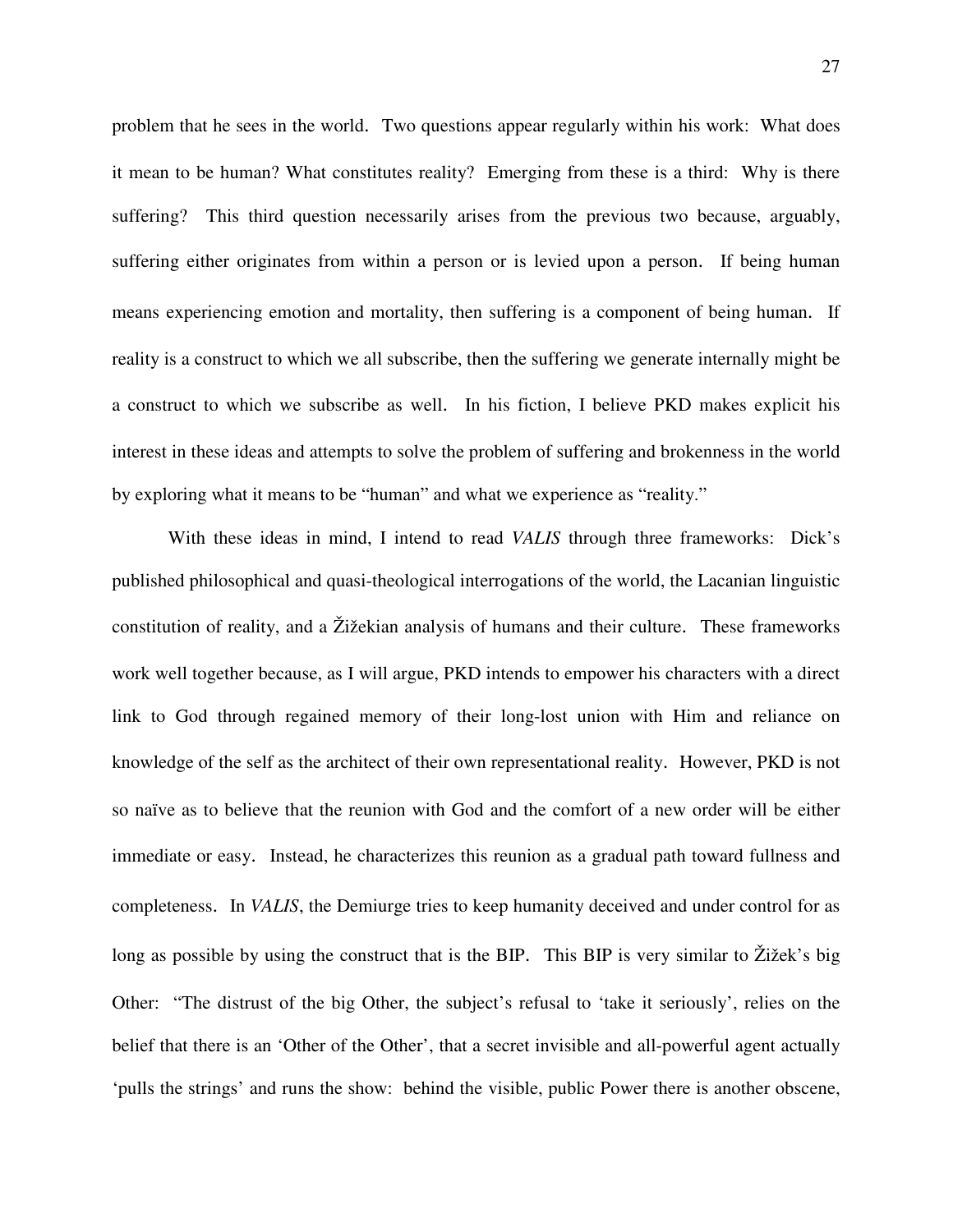invisible power structure" (*The Ticklish Subject* 362). PKD acknowledges that a return to God, Logos, or the Source, must involve the gradual shedding of the currently accepted reality—one of imperfection and suffering—and this path will be fraught with many missteps and apparent failures, but progress toward God and self-knowledge is inevitable. In, "If You Think This World Is Bad You Should See Some of the Others," PKD argues, "many of us believe in Valis or God or Brahman or the Programmer, but if we ever actually encountered it we could simply not handle it…. He could sustain hoping and waiting, he could pray, he could wish, he could suppose and imagine and even believe; but the actual manifestation—that is too much for our small circuits" (Dick 254). This statement betrays Dick's belief that humans require the belief in a "master control" entity but fear a confrontation with this entity.

One possible reason for this fear might be the forced acknowledgement of the weakness of humans within the grand design. We believe we would have to face ourselves within the shadow of things much larger and of more consequence than ourselves. But according to Gnostic principles, this is flatly untrue. PKD uses Gnosticism as an articulation of this concern. Eric Davis, in *Techgnosis: Myth, Magic, and Mysticism in the Age of Information*, explains the basic tenant of Gnosticism:

Taking the widespread human intuition that *something is amiss* to new levels of cosmic crankiness, the Gnostics insisted that life on our heavy ball of sex and death was not just an unmitigated disaster—it was a cosmic trap. The central myth of Gnosticism's byzantine cosmologies held that the creator of this world is not the true god, but an inferior demiurge who ignorantly botched the job…. [and] Humans are imprisoned in the material universe of fate that they control, though we carry within ourselves the leftover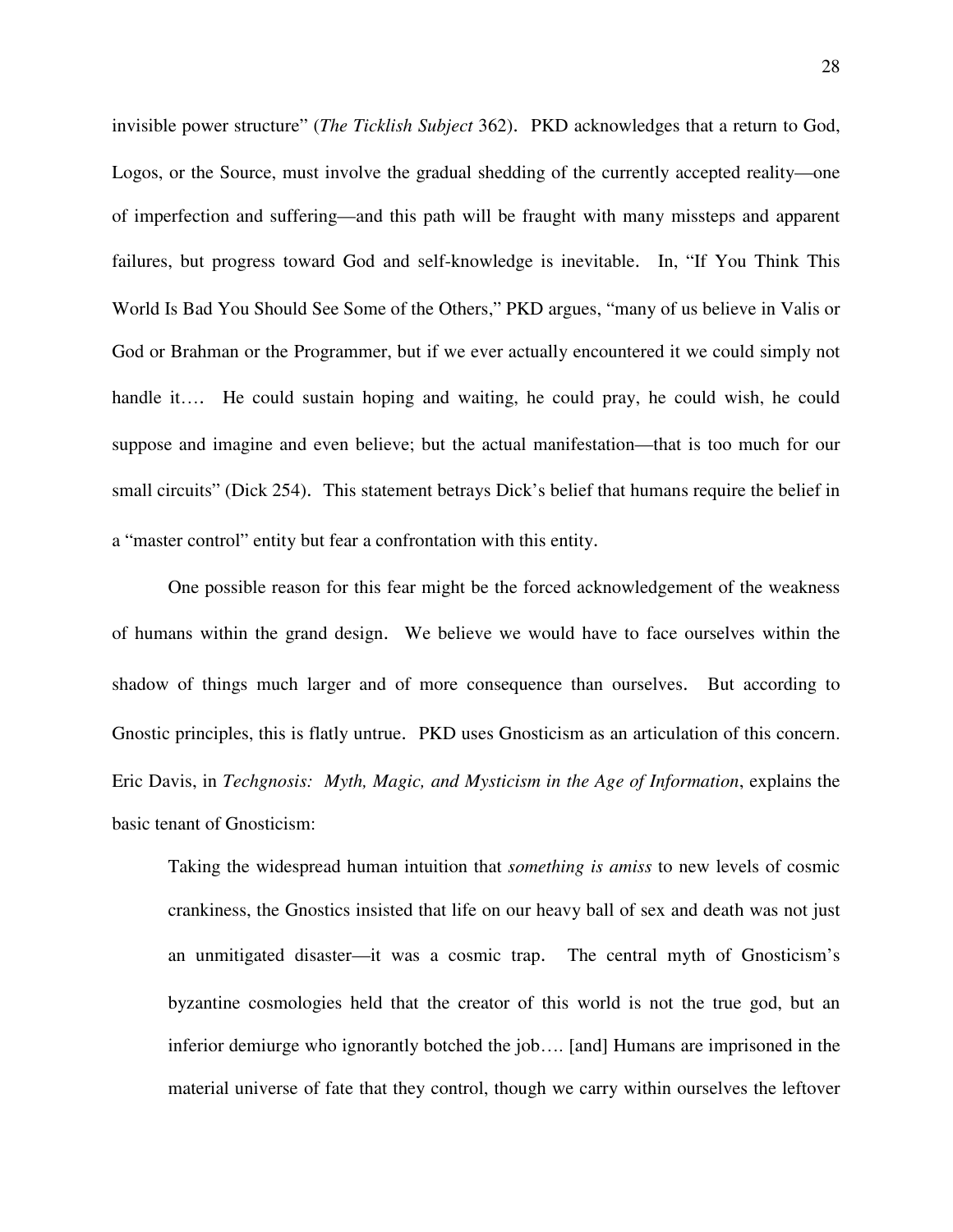sparks of the divine and precosmic Pleroma (Fullness) that existed before the demiurgic construction company plastered everything over. (113)

In Gnosticism, the universe is tied to the Monad, or Source of all things. This Source has become estranged from the universe by a deity, or demiurge, which believes it is the true God. But it is not. It is deluded and imperfect. This delusion and imperfection characterizes its power over the universe. Gnosticism claims to provide the path back to the Source through the revelation of secret knowledge about the universe that the demiurge does not possess. This knowledge will not deliver reality to the Source; rather, the individual will be reunited with the Source of all things. In this way, echoes of pre-Socratic thought can be recognized as having a strong influence on the formulation of early Gnosticism.

 PKD does not simply adopt this philosophy; instead, he folds Gnostic principles into his thoughts about reality. For example, in the Appendix to *VALIS* which he entitled *Tractates: Cryptica Scriptura*, PKD explains, "The Gnostics believed in two temporal ages: the first or present evil; the second or future benign. The first age was the Age of Iron. It is represented by a Black Iron Prison"(Dick *VALIS* 231). The *Cryptic Scriptura* is commonly known as an excerpt from PKD's *Exegesis*, a journal of sorts that explores his visions and religious inquiry during the last decade of his life. The BIP, he explains, is the construct designed by an occluded demigod who thinks he is the one true God. That which controls us—that to which we submit does not have our best interests at heart. Instead it is only concerned with its own dominance. Its only goal is to bind those in its thrall. PKD entertains the notion of a plurality of realities: "what if there exists a plurality of universes arranged along a sort of lateral axis, which is to say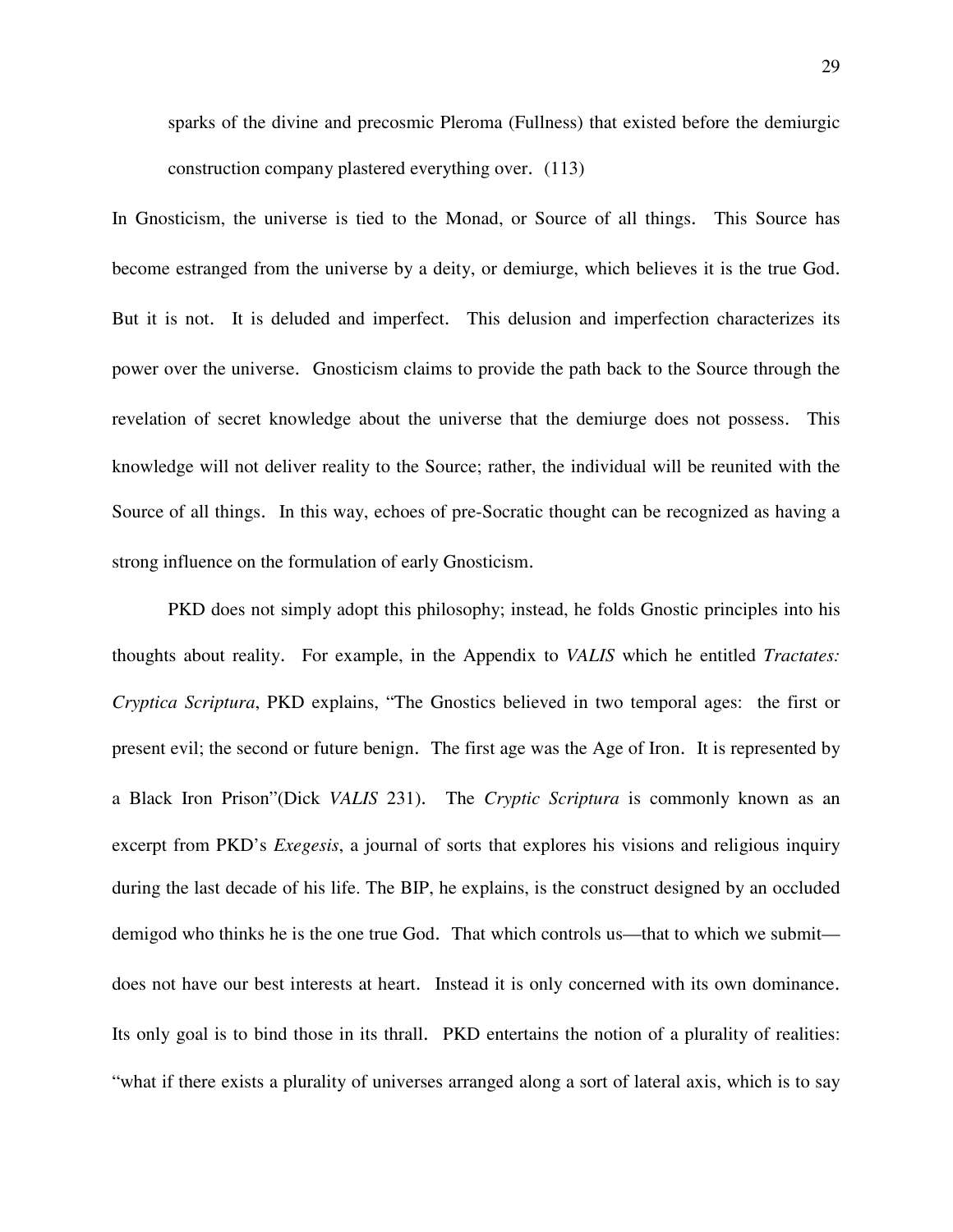at right angles to the flow of linear time?… ten thousand bodies of God arranged like so may suits hanging in some enormous closet, with God either wearing them all at once or going selectively back and forth among them" (Dick, "If You Find This World Bad" 234). By creating this kind of cosmology, PKD allows for multiple views of reality—perspectives that can explain all unexplainable events. If God were trying on realities depending on his mood, then he would appear irresponsible with his creation. Taken a few steps further, PKD's argument takes a nasty turn, implicating the creator in the suffering of the world. Then this creator is not the Source of all things. Instead maybe this creator is deluded or evil and attempts to hide his true self from us. Through a kind of dialectic, Fat arrives at Gnosticism and the eventual hope of reunion with the Monad. Then all of the prophets throughout history are explained as agents of the Source inevitably dispatched by the creator/demiurge intent upon maintaining its stronghold over us.

PKD explains the aim of the prophets using the example of Christ: "And Christ was saying over and over again that there are many objective realms,…. And he did not merely speak of a variety of ways of subjectively viewing one world; the Kingdom was and is an actual different place, at the opposite end of continua starting with slavery and utter pain" (Dick, "If You Find This World Bad" 238). Here, Christ teaches of another realm removed from this BIP and separate from suffering and pain. PKD articulates this cosmology in his essay, "If You Find This World Bad, You Should See Some of the Others":

What I was sensing was the manifold of partially actualized realities lying tangent to what evidently is the most actualized one, the one that the majority of us, by *consensus gentium* [general consent], agree on [….] Although originally I presumed that the differences between these worlds was caused entirely by the subjectivity of the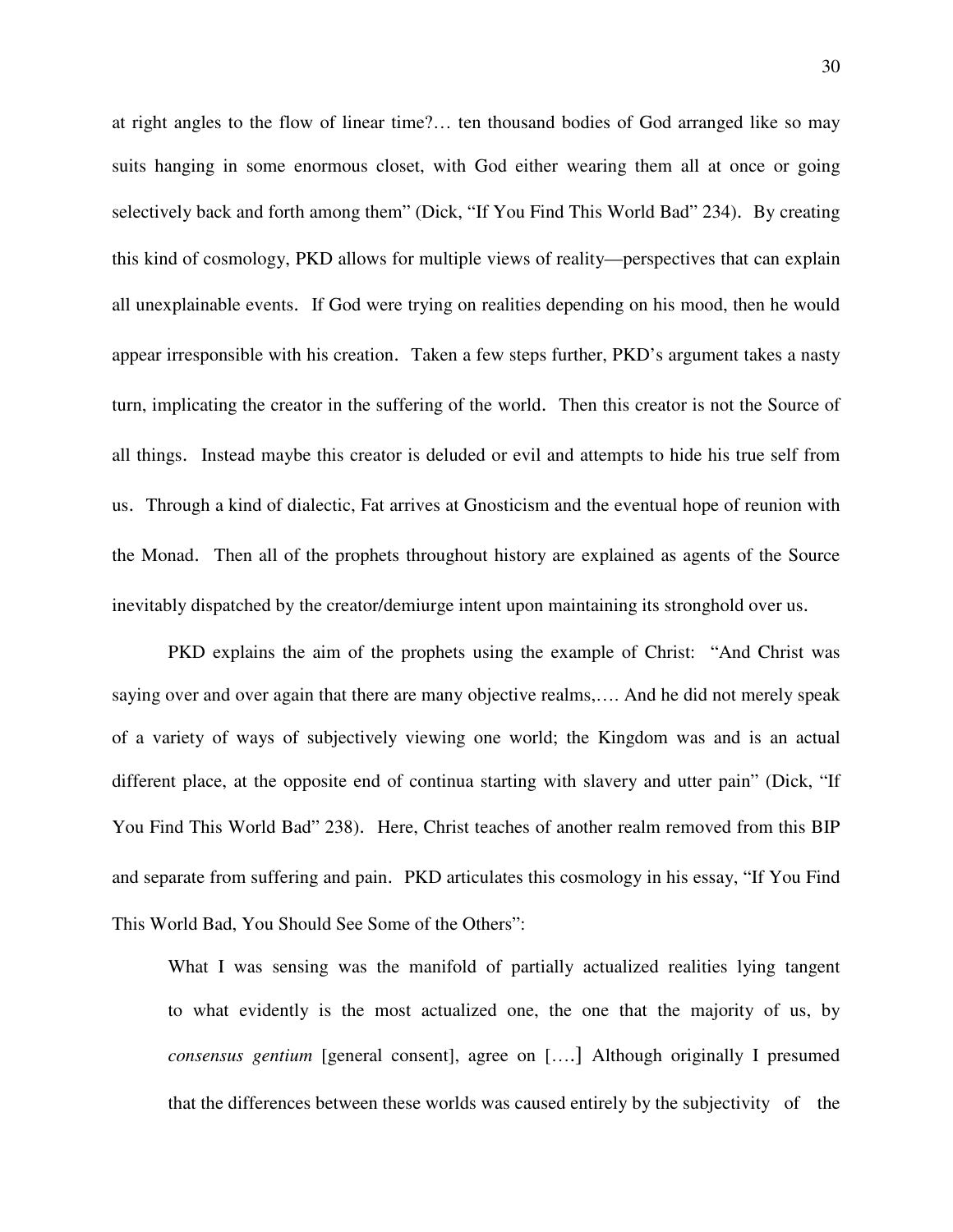various human viewpoints, it did not take me long to open the question as to whether it might not be more than that—that in fact plural realities did exist superimposed onto one another like so many film transparencies. What I still do not grasp, however, is how one reality out of the many becomes actualized in contradistinction to the others. Perhaps none does. Or perhaps again it hangs on an agreement in viewpoint by a sufficiency of people. (Dick 240)

Gary Mckee, in *Pink Beams of Light from the God in the Gutter*, describes this confusion of realities as "primarily dualistic in the Platonic sense: it relies on a division between an illusory reality in which we experience our day-to-day existence and the eternal, actual existence—the truly real—that underlies it" (9). The world that we see is exposed as some kind of fabrication intended to keep us unaware of the real world. PKD explains later in the same piece:

If indeed we are, collectively, being moved along desired paths toward a desired outcome, the entity that sets us in motion along those lines, that entity which not only desires the particular outcome but that *wills* that outcome—he must not enter into it palpably or the outcome will be aborted. What, then, we must turn our attention to is not the Programmer—but the events programmed. Concealed though the former is, the latter will confront us; we are involved in it—in fact, we are instruments by which it is accomplished. ("If You Think This World Is Bad" 253)

God's influence in the world affects changes that alter reality and sometimes people. PKD believes these changes can be seen by those affected by them, but many people are either slow to acknowledge or are suspicious of these changes because they sometimes run counter to what is commonly agreed upon and believable. Often these adjustments are then saddled with the term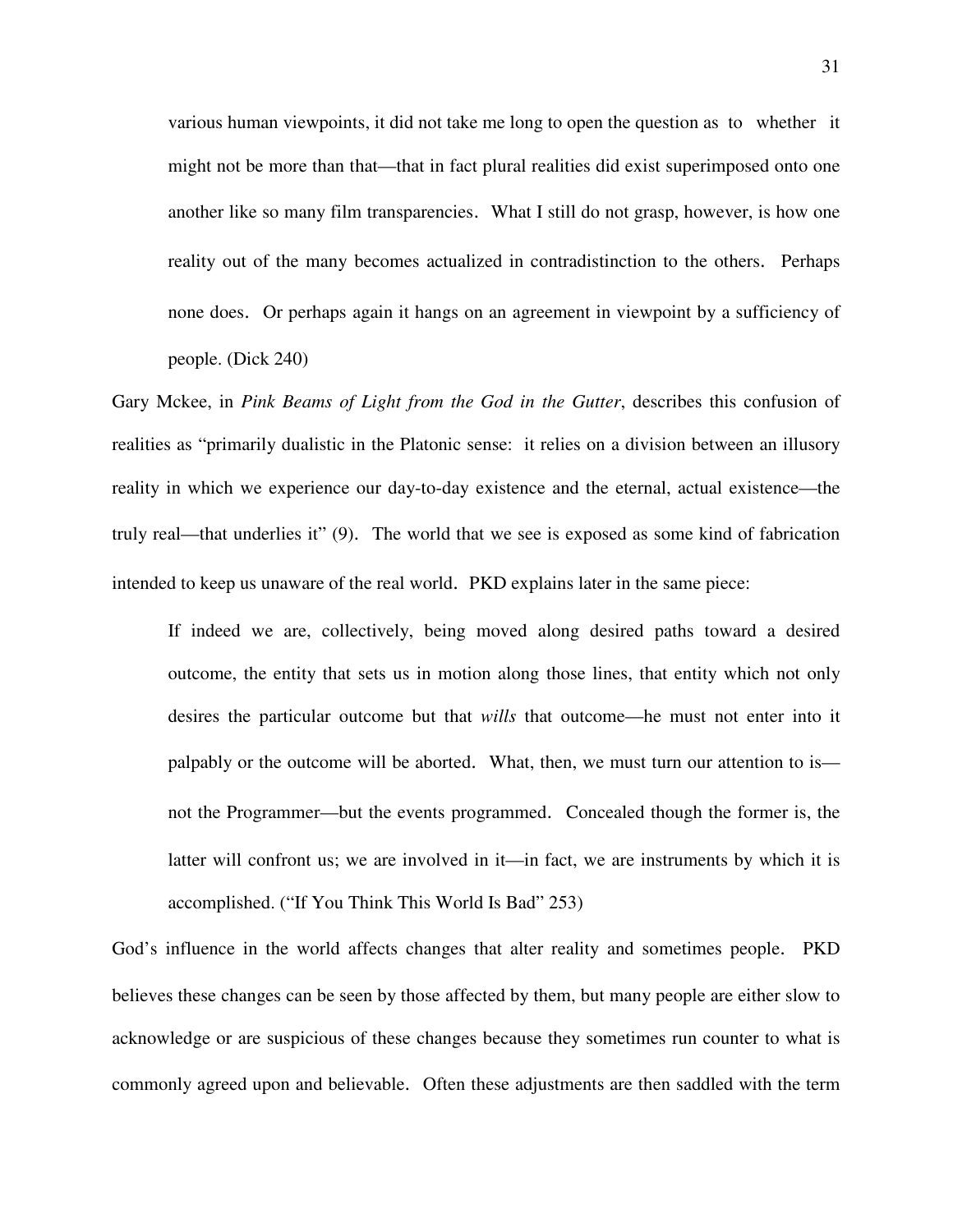*hallucinations*. For PKD and certainly Fat, there are many shifting realities from which to choose to observe and in which to take part. PKD anticipates counterarguments to this cosmology by addressing the appearance of hallucinations and psychosis.

## *Reality, Hallucinations, and Language*

 Hallucinations play an important part within PKD's cosmology. He believes they are "received by the brain, like any 'real' sense datum, and the patient acts in response to this tohim-very-real perception of reality in as logical a way as we do to our sense data. In any way to suppose he only 'thinks he sees it' is to misunderstand totally the experience of psychosis" (Dick, "Drugs"167). He recognizes that this misunderstanding is not simply the result of choosing the wrong choice of two realities. He believes both to be revelations of truth absorbed by the brain. Likewise, he questions the recognition and treatment of psychosis in contemporary society. He suggests that instead of treating psychosis as a break with reality—seeing and experiencing things that are not there—we should accept the possibility that what is seen and experienced might be real and everyone else who call these visions into question might be the ones suffering under delusions set up by a malevolent force bent on concealing truth. PKD argues, "one must be able to recognize a good deal of the external world in order to function (this, of course, is why the name problem is real and not a figment of medieval imagination; the logos, the word, turns chaos into separate and different objects)" (Dick, "Drugs" 171). By "name problem," PKD refers to the problem of using words to represent objects and ideas. Dick continues, later in the same piece, to explain that language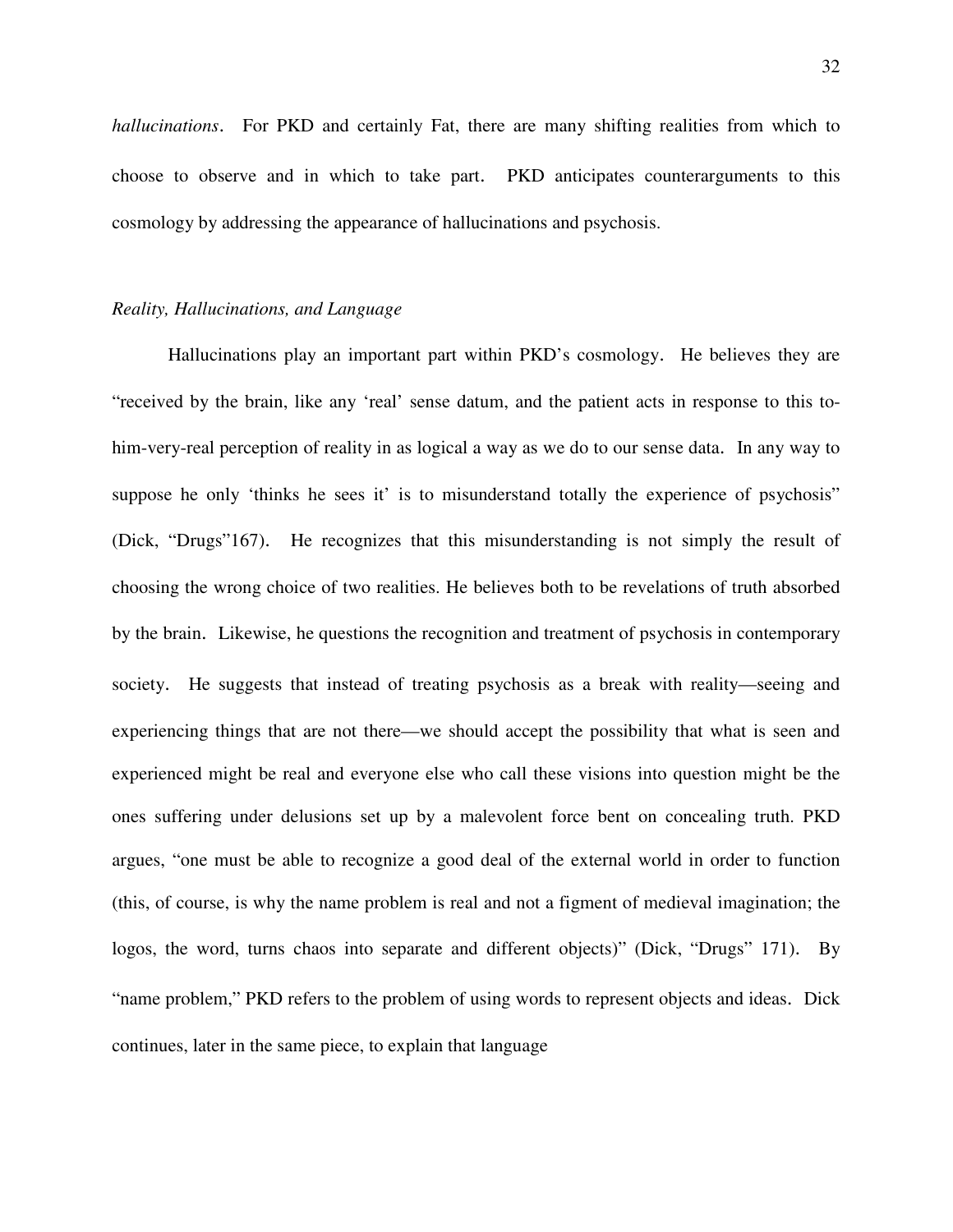is the cardinal instrument by which the individual worldviews are linked so that a shared, for all intents and purposes common reality is constructed. What is actually subjective becomes objective—agreed on. So, viewed this way, sociologically and anthropologically, it does not matter where the hallucinations originate or even whether they are accurate—but unique and hence unshared—perceptions of 'higher levels of reality unglimpsed ordinarily,' even by the person himself. (173)

PKD portrays Fat's hallucination as a revelation—he finally sees the world as it really is and not as the Demiurge has constructed it. Fat has somehow glimpsed truth through the bars of the BIP and understands suffering as the product of the imperfect Demiurge's control over perceived reality. Thus, his hallucinations are revealed truth, not psychosis. On a certain level, PKD and Žižek are in agreement about the construction of reality.

While Žižek discusses language as an ideological system of social control that leads to alienation, PKD portrays language as a metaphysical prison with an insane demigod acting as warden. One refers to this system as the big Other and the other calls it the Black Iron Prison (BIP). We may not always understand what we see, but this lack of understanding does not necessarily mean that what is seen is untrue. Rather what is seen is bound by the language used to express it to others, thus exemplifying the radical alterity that Žižek believes is the inevitable root of many problems in society. Hallucinations only widen this gap between language and reality as well as the distance between people by pointing to those events that are not commonly shared. This perspective on reality and language is not altogether new. It can be seen in the beginnings of Hinduism and Judaism with the Aum and the Word respectively. In *VALIS*, a conflation of classical philosophy, esoteric theology, and contemporary psychoanalytic theory is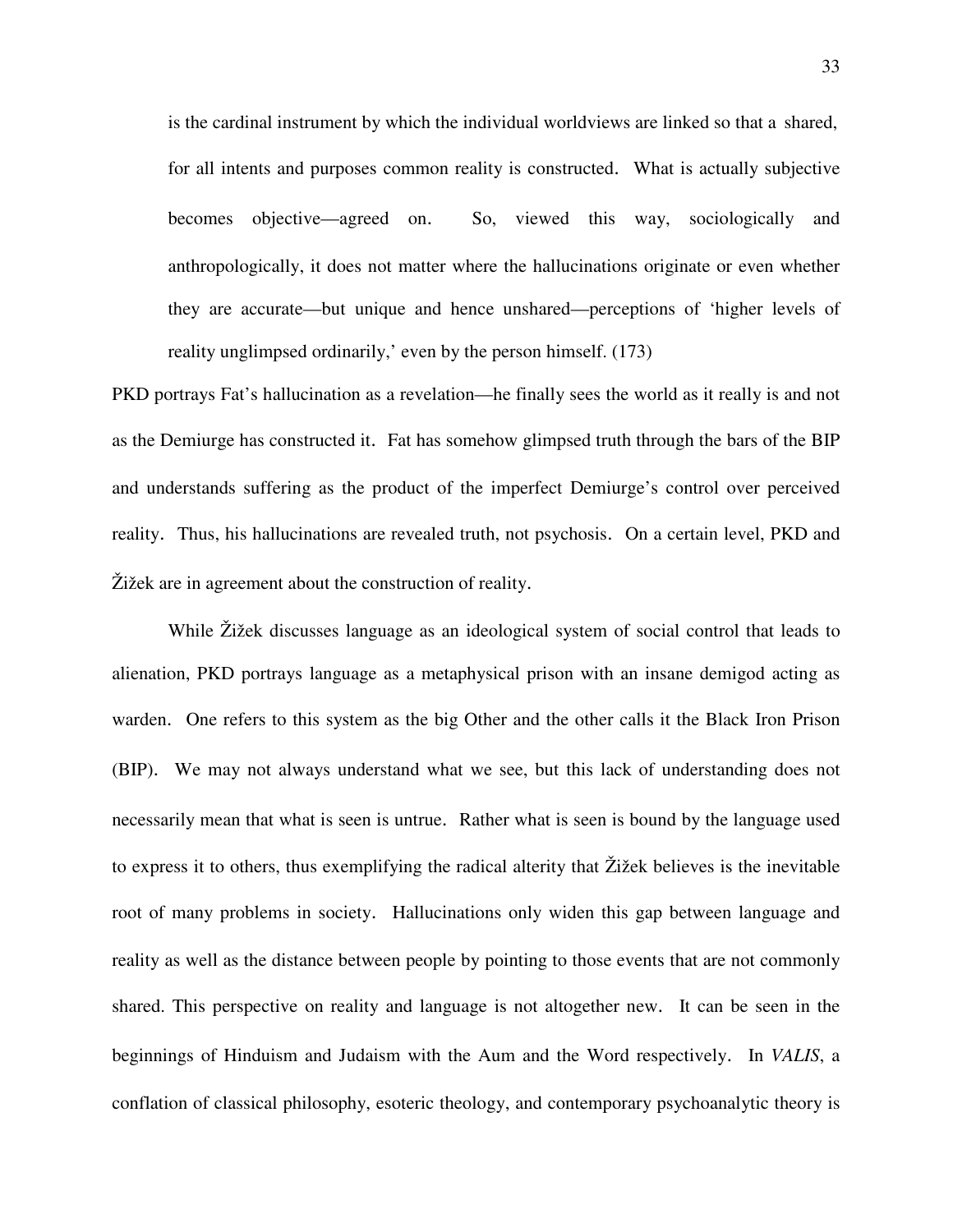used to explain pain and suffering in the world through the construct of language, text, and forgotten knowledge revealed.

## *Gnosticism, Psychoanalysis, and Self-help*

 $\overline{a}$ 

Fat begins to question this BIP that he believes causes his suffering and suddenly experiences glimpses of a reality outside of it. He describes experiencing folds in time and spontaneously understanding and speaking ancient languages he has never before known. These events lead Fat to believe that we are all encoded with universal knowledge—including the origin of humanity—but we are unable to remember this knowledge because the BIP keeps the true world hidden from people. Fat spends the first third of the novel in sessions with several psychiatrists due to a suicide attempt after his wife leaves with their son. He is admitted to the hospital, evaluated, and remanded to the hands of the psychiatric ward where he undergoes assessment and separate psychotherapy sessions with Dr. Leon Stone and Maurice<sup>16</sup>. From the start, PKD shows an awareness of psychological concepts as Fat explains to a group of psychiatrists why he should be allowed to leave the hospital: "I really have learned my lesson…. Suicide represents the introjection of hostility which should better be directed outward at the person who has frustrated you. I had a lot of time to meditate during the intensive cardiac care unit or ward and I realized that years of self-abnegation and denial manifested itself in my destructive act" (*VALIS* 45). Using the language of psychologists, Fat attempts to ally himself with them in order to secure release. PKD, likewise, uses the mouths of his characters to discuss

<sup>&</sup>lt;sup>16</sup> These names might reveal another level to the text. Stone's name suggests the Apostle Peter and the bedrock of Christianity. Dr. Stone's acceptance of Fat's delusions inverts Peter's denial of Jesus the night before he was crucified. Maurice might be a reference to the Roman Emperor Flavius Mauricius Tiberius Augustus whose reign marked the beginning of the decline of the Roman Empire, a period that Fat believes is still happening despite what he perceives as contemporary  $20<sup>th</sup>$  century America.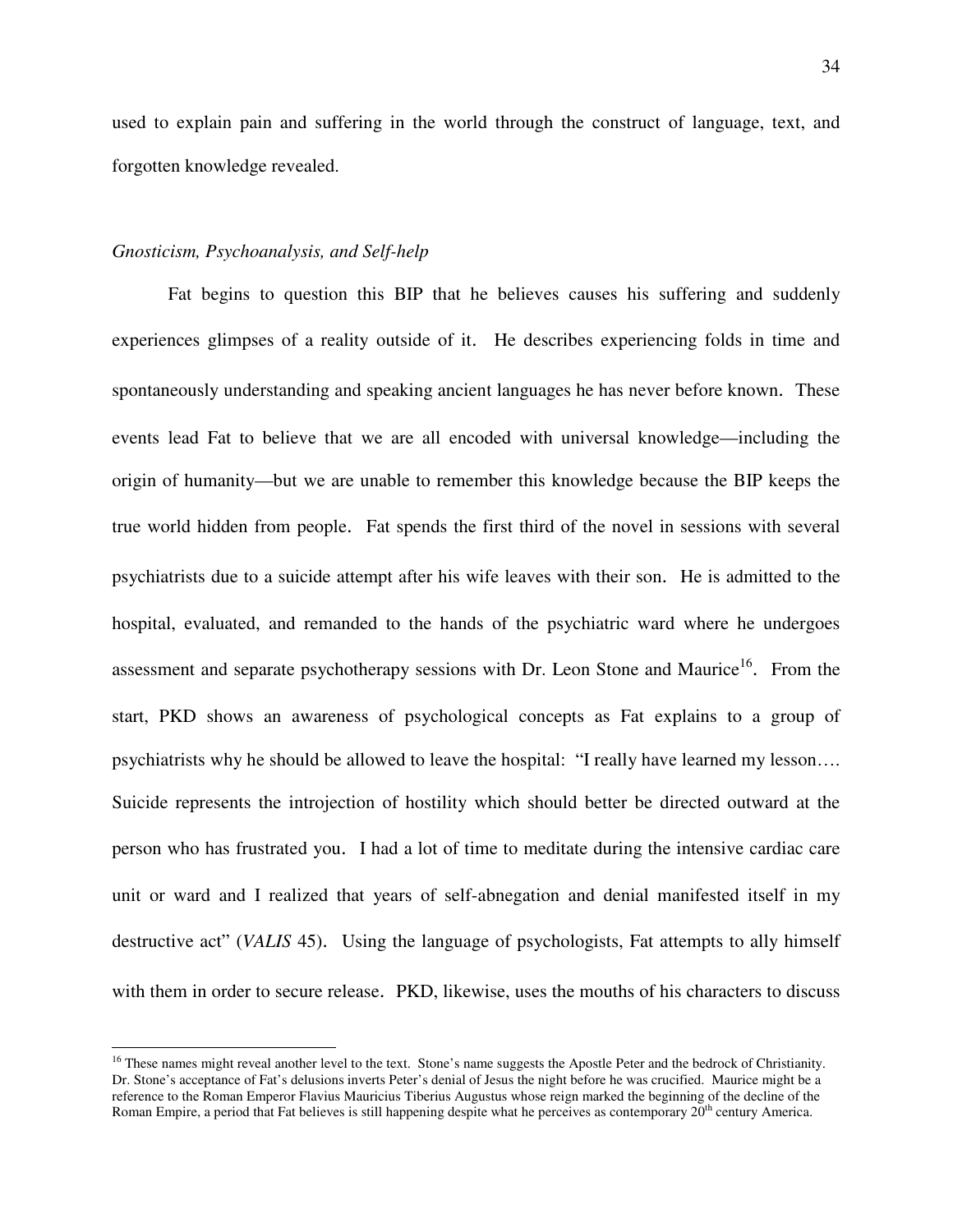his own interests. Here, he uses psychology to represent a social construction intended to relieve suffering. But, by using it at this particular moment, PKD also acknowledges the power that the user of language has as a means of reconstructing one's own reality. Ultimately, the attempt fails, and Fat must speak to Dr. Stone in order to obtain release after a short stay at the hospital for evaluation.

The relationship between Fat and Dr. Stone synthesizes PKD's intellectual interests psychology, theology, and philosophy. These academic interests all seek to answer PKD's three big questions mentioned above. In their meetings, Dr. Stone encourages Fat to discuss his thoughts about the world. To Fat's surprise, Dr. Stone seems well versed in pre-Socratic philosophy and Gnosticism. They discuss the writing of Lao Tzu, Parmenides, Saint Mark, Xenophanes of Colophon, and the Nag Hammadi codices in relation to their views on reality, hallucinations, and the coming of a new order. For the first time, Fat finds a person with whom he can discuss his thoughts openly and fully. And, interestingly enough, this person is his therapist. At the end of their sessions, Fat admits,

Stone had restored his—Fat's—spiritual life. Stone had saved him; he was a master psychiatrist. Everything which Stone had said and done *vis-à-vis* Fat had a therapeutic basis, a therapeutic thrust. Whether the content of Stone's information was correct was not important; his purpose from the beginning had been to restore Fat's faith in himself, which had vanished when Beth left—which had vanished, actually, when he had failed to save Gloria's life years ago. (*VALIS* 65)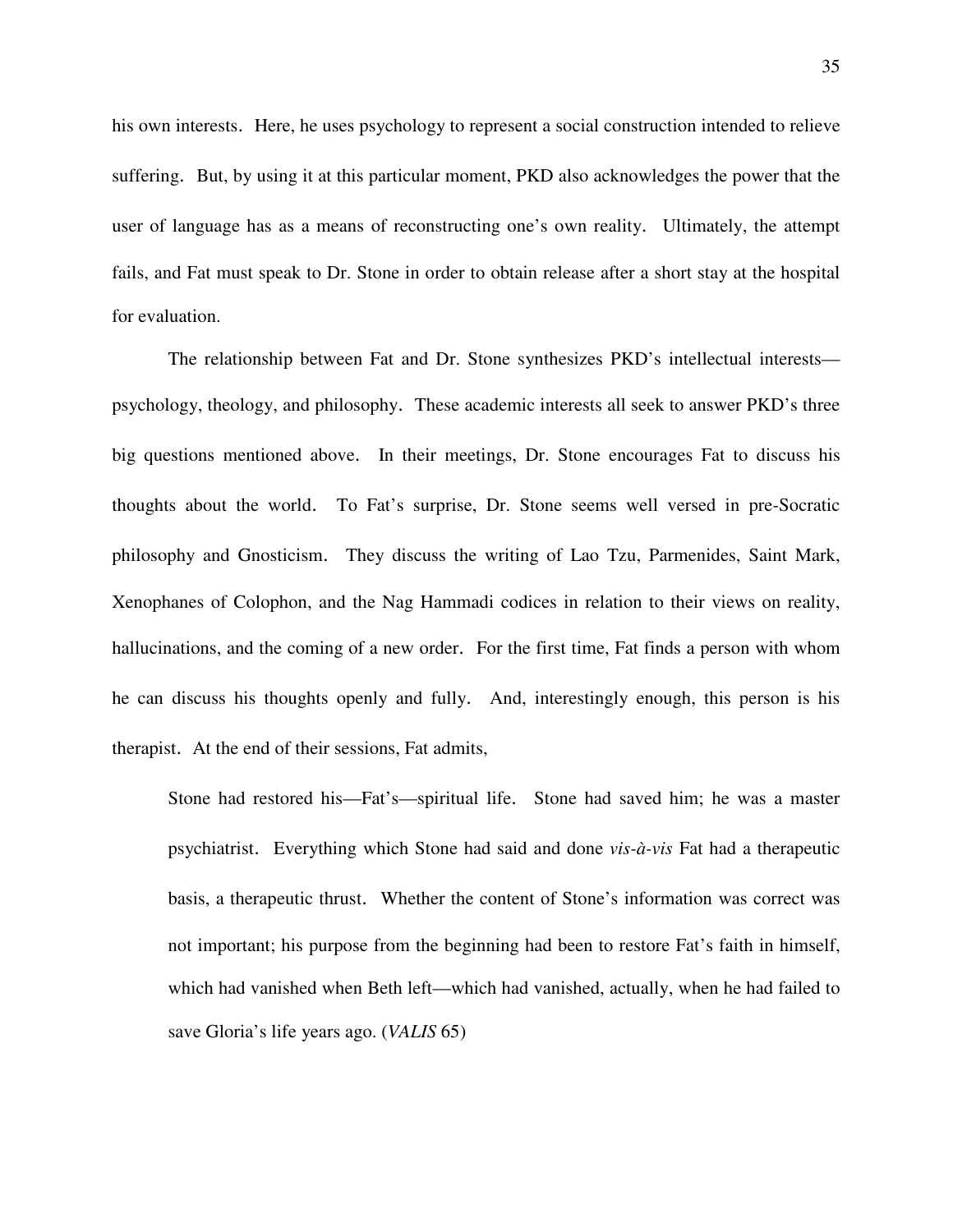The language and the therapy save him and make him more resolved that he is not crazy. Dr. Stone listens and engages with Fat about his belief that Logos is living information that has been trapped in the Nag Hammadi codices, allowing for the Demiurge to control reality. Time begins anew upon the release of this living information from the caves where the codices were found in 1945. Dr. Stone is familiar enough with these basic principles to understand where Fat is coming from. By stating that Fat is an "authority" on these subjects, Fat is able to gain confidence in his own control over his representational reality and pull himself out of his depression so that he can continue to solve the mystery of suffering. The language used on Fat by the psychologist pulls him out of his depression. Dr. Stone uses language to revise Fat's reality and improve him. This relationship teaches Fat that Dr. Stone is a micro-form of God and "by regarding benign people as micro-forms of God, Fat at least remains in touch with a good god, not a blind, cruel or evil one [….] If the Logos was rational, and the Logos equaled God, then God had to be rational. This is why the Fourth Gospel's statement about the identity of the Logos is so important: '*Kai theos en ho logos*' which is to say 'and the word was God'" (*VALIS* 67). Fat continues to discuss Jesus as the Logos of the Gospels and locates the most important statement in The Bible in I John 3:1-2, which states: "My dear people, we are already the children of God but what we are to be in the future has not been yet revealed; all we know is, that we shall be like him because we shall see him as he really is." Fat interprets this statement as a validation of a literal reunion with God. He explains, using Gnostic doctrine, "Man and the true god are identical—as the Logos and the true God are—but a lunatic blind creator and his screwed-up world separate man from God" (*VALIS* 68). The scene sets Fat on a more directed study of reality, hallucinations, and the power of language.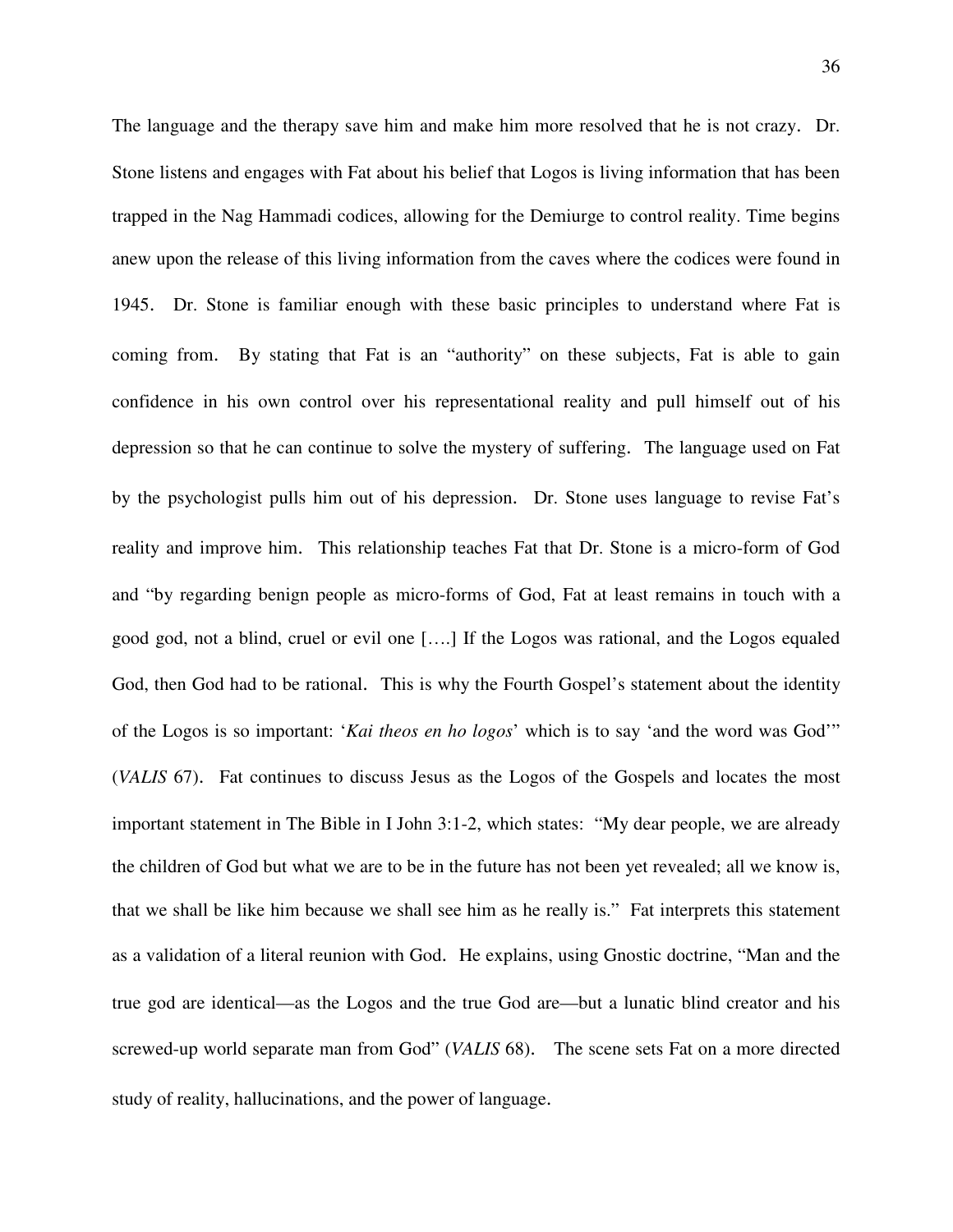While sessions with Dr. Stone represent an encouragement to Fat, I believe the sessions with Maurice can be seen as a test. Fat attempts to convince Maurice that his psychosis is not actually psychosis; rather it is Maurice who suffers from a mass psychosis along with everyone else, and only Fat has been exposed to the truth. Compared to Dr. Stone, Maurice represents a very different creature within the BIP. He is not as educated as Dr. Stone. Their names in the novel, at the most basic level, illustrate the difference. Dr. Stone discusses theological as well as psychological questions with Fat about the nature of reality and a person's place within it. His pedigree is academically and intellectually impressive because it carries with it the weight of schooling and a professional job.

Maurice, on the other hand, is described as "not your standard therapist. During the Sixties he had run guns and dope into California, […] and had fought as an Israeli commando against the Syrians" (*VALIS* 82). He seems to be caught up in the BIP in a palpable way by trafficking drugs and contributing to conflicts in the Middle East. Dr. Stone works on the fringe of the BIP to help Fat extricate himself from the control of the "lunatic blind creator" while Maurice appears to be in the service of the false god as an agent of suffering. Maurice's treatment of Fat also indicates his allegiance to the BIP. Instead of engaging Fat and helping him find his way, Maurice's game plan involves "bullying Fat into enjoying life instead of saving people" (*VALIS* 82). On the surface, Maurice's tactic does not appear harmful, but it does little to address Fat's real problem. Instead of encouraging Fat, Maurice ignores Fat's need to search for the reasons for suffering and tells Fat to just be happy. The BIP functions primarily for these same reasons—the inhabitants do not interrogate their place within it, nor do they call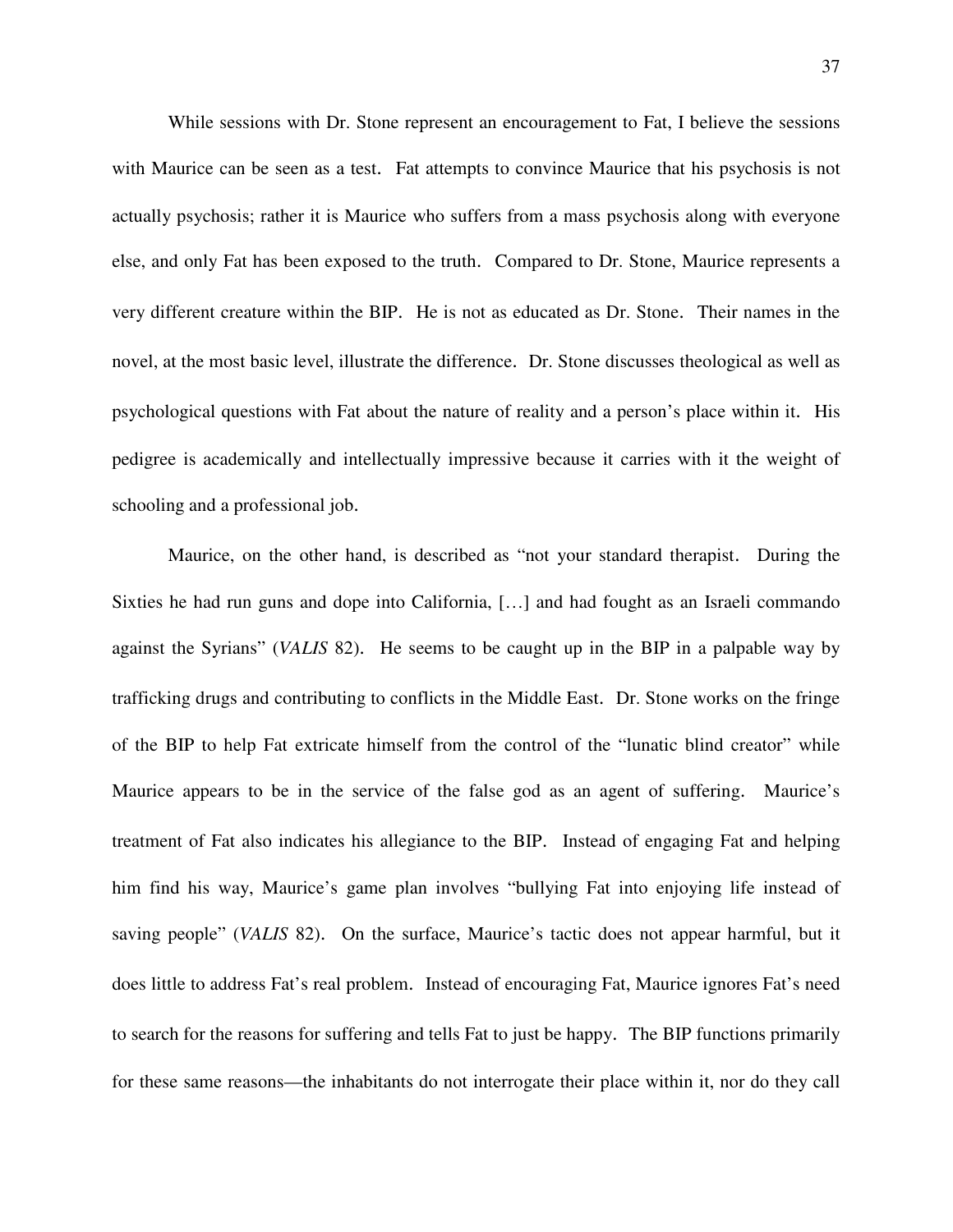to question the problems within it. Instead they are enjoined to accept the suffering of the world as simply their lot in life. Fat responds to Maurice by saying that he "had no concept of enjoyment; he understood only meaning" (Dick *VALIS* 82). Here, Fat once again rejects the BIP in favor of revealed truth, and PKD indicates the method of deconstruction of the world within the novel—analysis of desire for discovery of meaning.

## *Dick, Gnosticism, and the Critics*

Jean-Noel Dumont, Robert Galbreath, Patricia Warrick, and Gabriel McKee have focused on Fat's search for meaning, self, and hope for renewal in Gnostic texts. Out of all of these critical responses to *VALIS*, Galbreath ties into the preceding criticism best by returning to its connection with psychoanalysis. He views Gnosticism, "not only as a vehicle for satire but also as an interpretive structure which enables PKD to come to terms with the personal experience underlying the novel, an experience he regards as a decisive, even traumatic, turning-point in his life" (Galbreath 115). This gives credence to Stilling's proposition that, "at the purely narrative level [*VALIS*] combines metaphysical speculation and therapeutic action and technique to form that distinctive fusion I call metapsychoanalytic" (96). Stilling's argument recognizes Dick's own implicit evaluation of psychosis using the most popular tool of evaluation at the time psychotherapy. However, PKD employs psychoanalysis in some ways to show its inability to adequately deal with the enormity of the problem. Stilling concludes that Dick explores in his own quirky and distinctive metaphysical style the farthest reaches of the Pleasure Principle itself—the possibility of a truly revisable world, a malleable and therefore perfectible reality: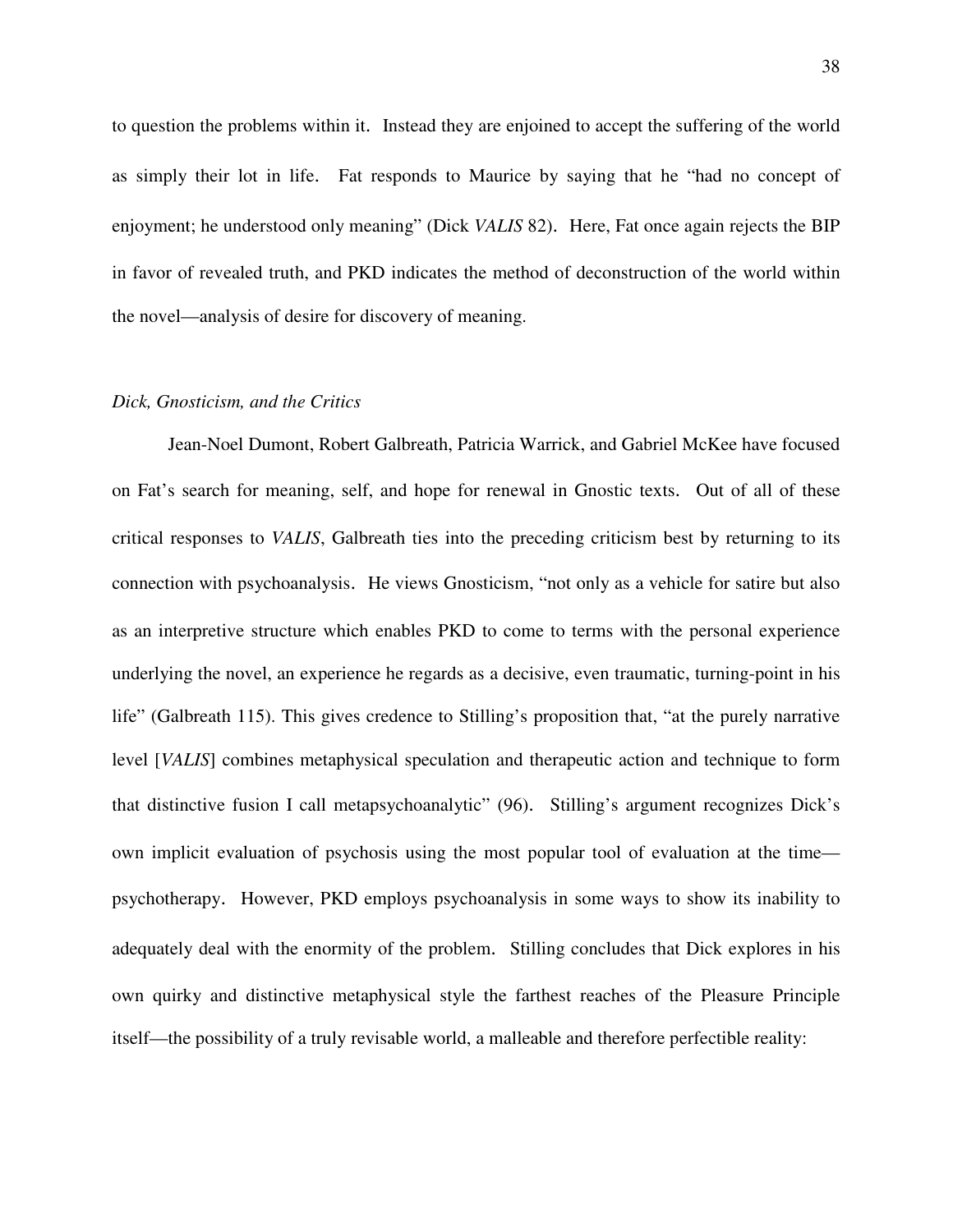This is the metaphysical and metapsychological impulse of the science fictional imagination working towards one of the genre's fundamental dreams: the construction (with all its ambiguities) of Utopia. If, then, we find in Freud's metapsychology the dominance of the Reality Principle, in Dick's late metapsychoanalytic fictions we find the valorization of the wish as a mode of artistic and psychological liberation. (Stilling  $104-5$ 

It is not surprising that some critics should see psychoanalysis as the guiding theoretical framework of *VALIS*. Peter Stilling defines the psychoanalytic novel as "a work of fiction that consciously incorporates into itself the highest theoretical implications of the clinical practice of psychotherapy so that they become a source of story ideas, narrative structures, and ongoing intellectual issues to be explored, interrogated, confirmed, rejected, or revised" (92). The main character of *VALIS* sees different layers of reality superimposed onto one another and competing for control of the consciousness of the characters. Stilling argues that a meditation on the usefulness of psychiatrists is reflected in the "involvement of the protagonist with the overextended and sometimes totally incompetent institutional structures that have to deal with a whole society that may be 'insane'" and consequently indicates Dick's struggle to understand himself and his urges in a world that seems more and more disorienting and painful everyday (92). After Dr. Stone says that he believes Fat's delusions, signaling the doctor's break from the BIP, Fat feels finally on the road to recovery. Fat discusses therapy and its usefulness early in the book:

 They—note the "they"—paid Dr. Stone to figure out what had destroyed the patient entering the ward. In each case a bullet had been fired at mind, somewhere, at some time, in his life. The bullet entered him and the pain began to spread out. Insidiously,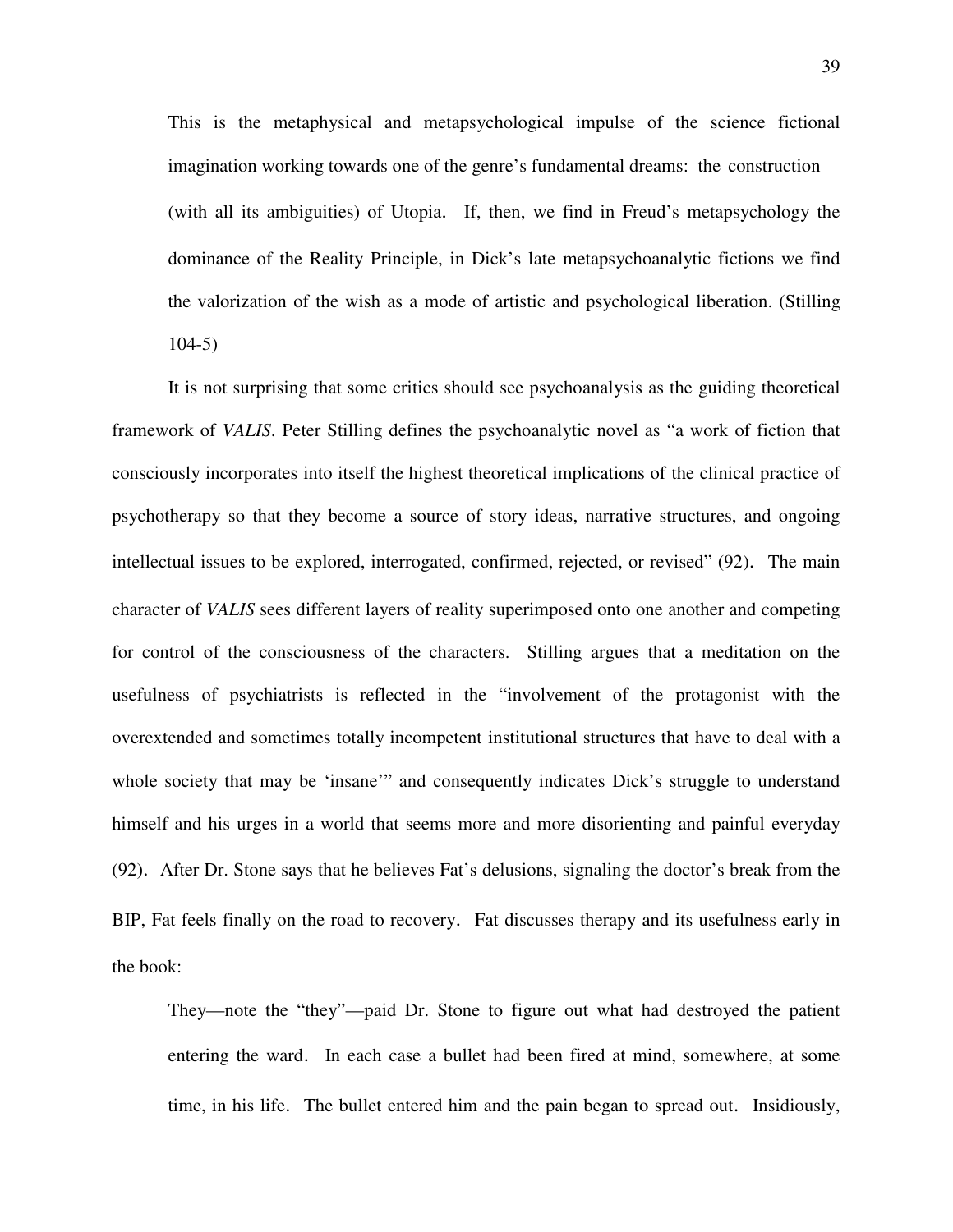the pain filled him up until he split in half, right down the middle. The task of the staff, and even of the other patients, was to put the person back together but this could not be done so long as the bullet remained. All that lesser therapists did was note the person split into two pieces and begin the job of patching him back into a unity; but they failed to find and remove the bullet. The fatal bullet fired at the person was the basis of Freud's original attack on the psychologically injured person; Freud had understood: he called it a trauma. (Dick, *VALIS* 66)

By validating trauma and likening it to the power of the BIP, Fat then uncovers the reason for suffering and focuses on a revision of the system. The first step is the awareness of the problem. Once Dr. Stone acknowledges the problem, Fat is released from the hospital. Fat's understanding of the problem is the first step in his recovery.

Žižek similarly argues that the world is a fabrication of our own design based on differing ideologies that keep us separated from each other and the Real. Both PKD and Žižek see a possible revision to the prison of language, but not a complete solution. They both see hope in redesigning the world in which we operate by redefining the terms of acceptance. PKD sees awareness of the fabrication and our own power over it as key, much like Žižek. Neither believes in complete revision, but see the step toward revision and empowerment as a movement in the direction of a solution. The big Other and the birth of the Other of the Other or the revision of the Imaginary using a less paranoia-inducing Other indicates that we have collectively recreated our Symbolic order to suit our current needs. The new Symbolic order provides us with new rules. In the text, Fat finds a better god, or realizes that the trauma caused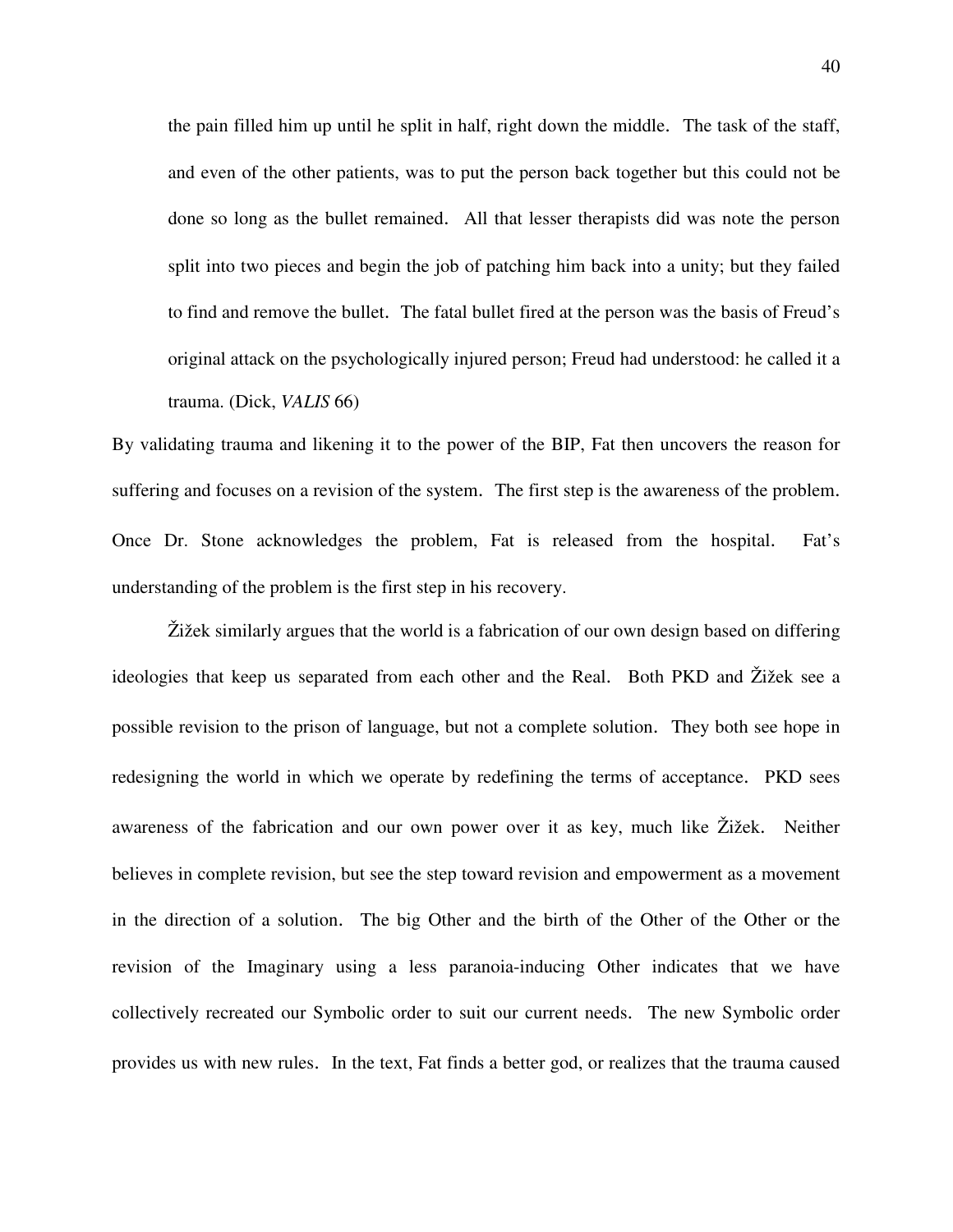by the revision of the big Other results in the reformulation of another Other that allows for the loss of some of the rules and prohibitions of the previous order while still providing the security of a symbolic order. As Žižek puts it: "if what we experience as 'reality' is structured by fantasy, and if fantasy serves as the screen that protects us from being directly over-whelmed by the raw Real, then *reality itself can function as an escape from encountering the Real*" (*How to Read Lacan* 57). The conversations Fat and Logos have point to a paranoia and awareness of irrationality that pervades our society, confirming a view of the world that is chaotic and doomed. *VALIS* can be seen as an example of the Symbolic universe which Žižek postulates. What can be known is known only through the language that we share and use to communicate with others.

## *Intersections of Gnosticism and Žižek*

It would be difficult to ignore the similarities between linguistic and theological cosmologies in Žižek and Gnosticism. Both describe a world in which we abdicate control and subject ourselves to the rules of a construct that keeps us from connecting with others as well as ourselves, and this belief is emulated in *VALIS*. Fat believes that various people through history, many of whom have been connected with theosophical sects, have been aware of this deceit and have striven for reunion with the Monad, but have failed to bring the message to the people of their time. He argues, "The great secret known to Apollonius of Tyana, Paul of Tarsus, Simon Magus, Asklepios, Paracelsus, Boehme and Bruno is that: we are moving backward in time. The universe in fact is contracting into a unitary entity which is completing itself" (Dick, *VALIS*  230). Fat evokes this list of thinkers in order to establish a connection between his cosmogony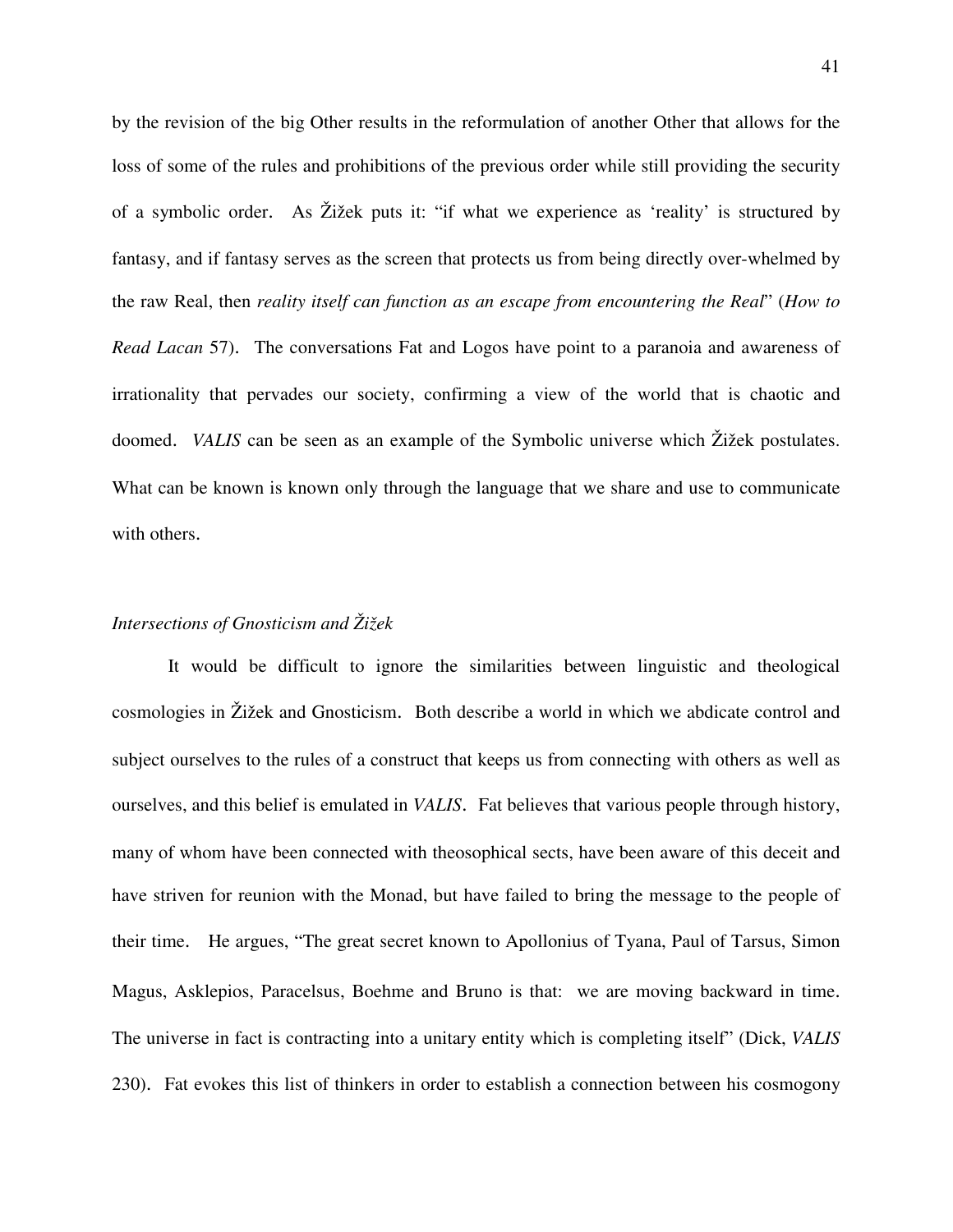and Gnostic and Neoplatonic thinkers throughout history, who tried to teach others about the material world as well as methods of theurgy that lead to henosis, or eventual reunion with the Source of all things—God in most circles. Fat believes that all of these thinkers, along with many others like Jesus and Elijah, attempted in various ways to reveal the truth of the material world and the lies upon which it is built.

The same kinds of people are drawn in *VALIS*. There are Linda and Eric Lampton, celebrities who have made a film called *VALIS* that seems to corroborate Fat's testimony about the BIP. Along with the Lamptons, Fat meets Brent Mini, composer of electronic music and a wiz with lasers. These three make a secret society bent on exposing as many people as possible to the truth of the BIP and the loss of the one true God. When Fat, Phil, Kevin, and David arrive on the Lamptons' compound they discover that the Savior has returned. The savior is Sophia and she was born of Linda but has the mind of VALIS and speaks with wisdom. She explains to Fat and his friends that she is here to reclaim the world from the Demiurge. They only need to accept their own divinity and ancient ancestry among the stars. In effect, Fat acts as the harbinger of Sophia, who is the most recent incarnation of the Logos—that which comes to free us from the Black Iron Prison. Brent Mini, an acolyte of VALIS and follower of Sophia, explains to Fat/Dick and the other members of the Rhipidon Society their place in the struggle with the Demiurge against the BIP:

We are in a maze, here [...] which we built and then fell into and can't get out. In essence, VALIS selectively fires information to us which aids us in escaping from the maze, in finding the way out. It started back about two thousand years before Christ, in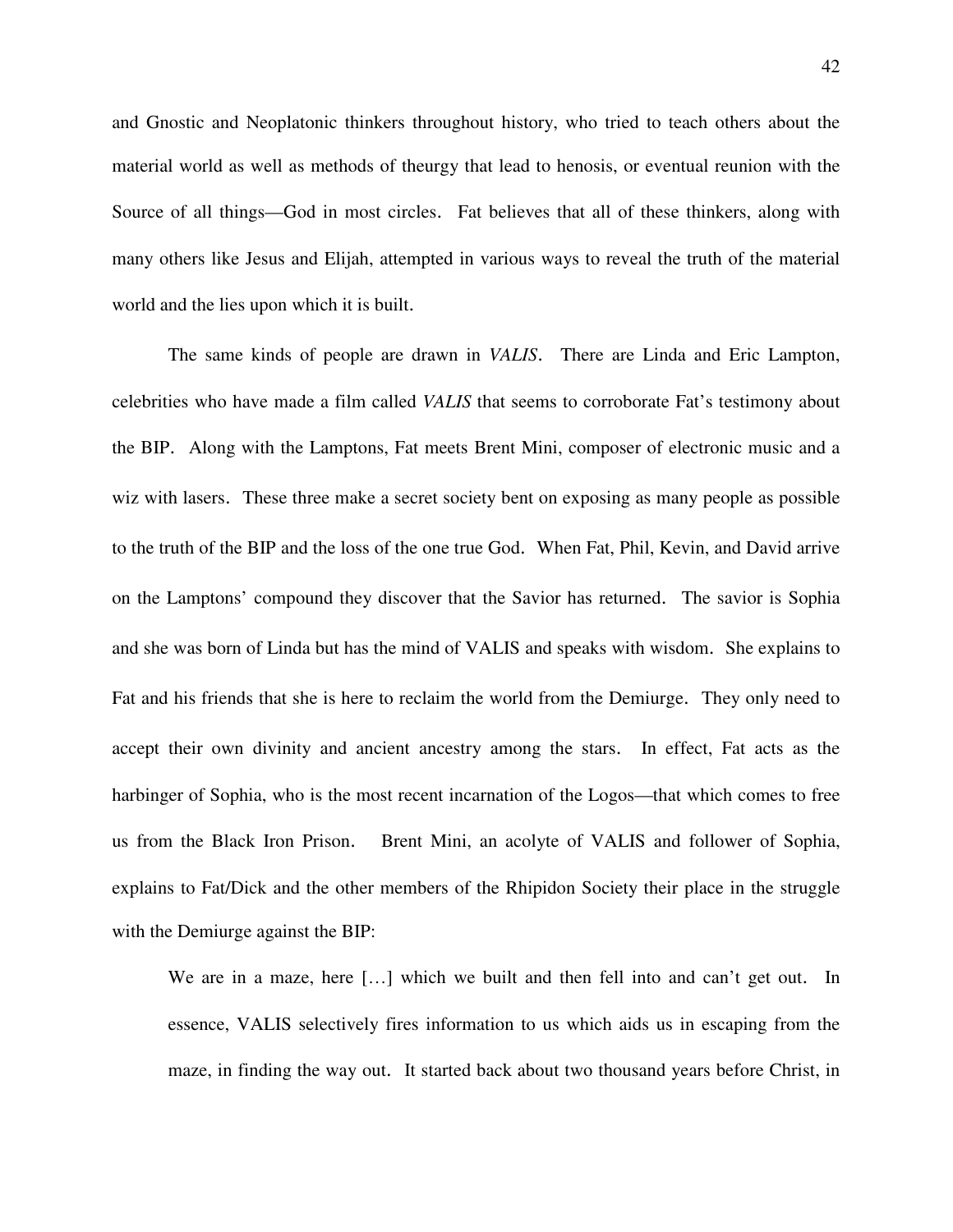Mycenaean times or perhaps early Helladic. That's why the myths place the maze at Minos, on Crete [.…] We were great builders, but one day we decided to play a game. We did it voluntarily; we're such good builders that we could build a maze with a way out but which constantly changed so that, despite the way out, in effect there was no way out for us because the maze—this world—was alive? To make the game into something real, into something more than an intellectual exercise, we elected to lose our exceptional faculties, to reduce us an entire level. This, unfortunately, included loss of memory loss of knowledge of our true origins. But worse than that—and here is where we in a sense managed to defeat ourselves, to turn victory over to our servant, over to the maze we had built. (187)

In this statement, Mini reveals the pseudo-Gnostic origin of the BIP. He explains the BIP is a construct of our own design and built with the aid of our forsaken third eye. The construct was so convincing that it constantly reconfigured itself, effectively obscuring the only way out. VALIS, a satellite our ancestors built as a failsafe, has been trying, as various enlightened people, to teach humans how to free themselves from the construct and remove the Demiurge, or the AI running the BIP program, from its seat of power and re-establishing humanity as the master of its own reality.

PKD constructs his cosmogony on the basis of these suppositions—that the world of pain and suffering is the creation of a deluded god and the true realm of peace and happiness exists outside the BIP and within the Monad, the true Source of all things, the true Creator, the true God. For example, in the novel Fat/Dick latches onto the idea that humans and nature alike function under the same operating system and that operating system is corrupt because the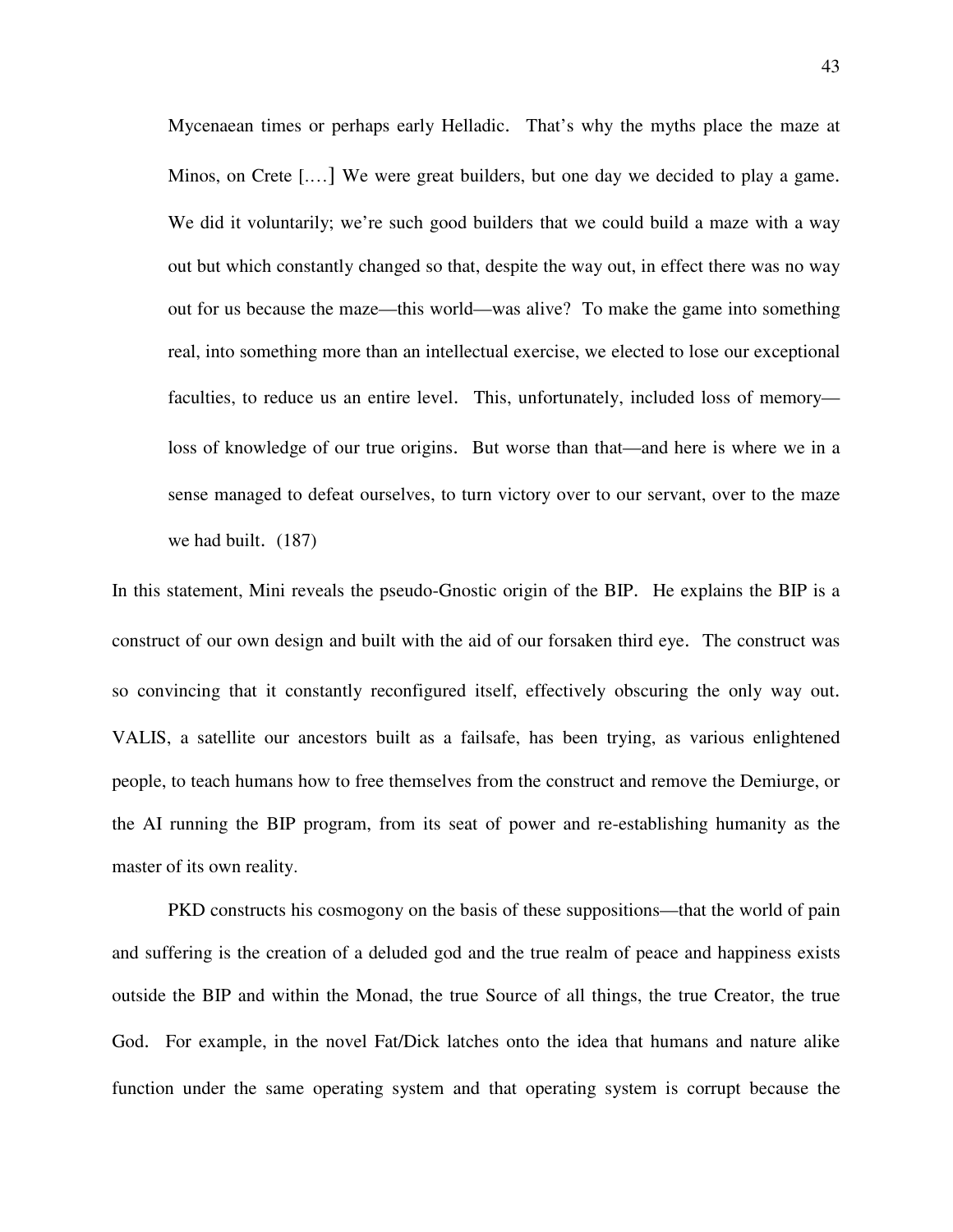Creator/Demiurge is isolated and insane. The one true God, Logos, is sent to reset the program in the form of Jesus Christ and then the Holy Spirit at Pentecost by enabling the Apostles of Christ to experience xenoglossia and convert others to the true operating system designed by Logos. But Pentecost was meant only as a temporary solution. The world has fallen away from Logos, necessitating its return. Using a dialectic, the novel portrays reprogramming, resetting, renewing, destroying the current Symbolic order in favor of establishing either a reunion with the Monad or, at the very least, a reorganization of the current Symbolic order. Patricia Warrick explains the belief: "Christ as the Logos comes to this decomposing creation to form his own universe in its place. Thus, the rational has invaded the irrational and is assimilating it into its own body. Therefore, the universe is moving from chaos to order, from irrationality to rationality"(124). Mckee explains further:

 Finding solutions and comfort in esoteric texts, PKD envisions redemption and a new reality which is much more reassuring than the world within which he presently lives: The countless epiphanies of the *Exegesis* are recorded not *after* they happened, but rather were brought out *during* the act of writing. Words, for Dick, are not a barrier but a doorway through which Truth can sometimes be glimpsed. Dick's writing offers the view that intellectual analysis is both a form and a cause of religious experience, and further if that analysis is done in the act of writing, the writing is inseparable from the experience it causes. (Mckee 71)

It is not surprising, then, that Fat seeks answers in knowledge that promises transcendence from this faulty world: "Gnosis contains practical information as well: the "knowledge of the way" after death, the sacramental procedures, secret names, and magic formulas that enable the soul to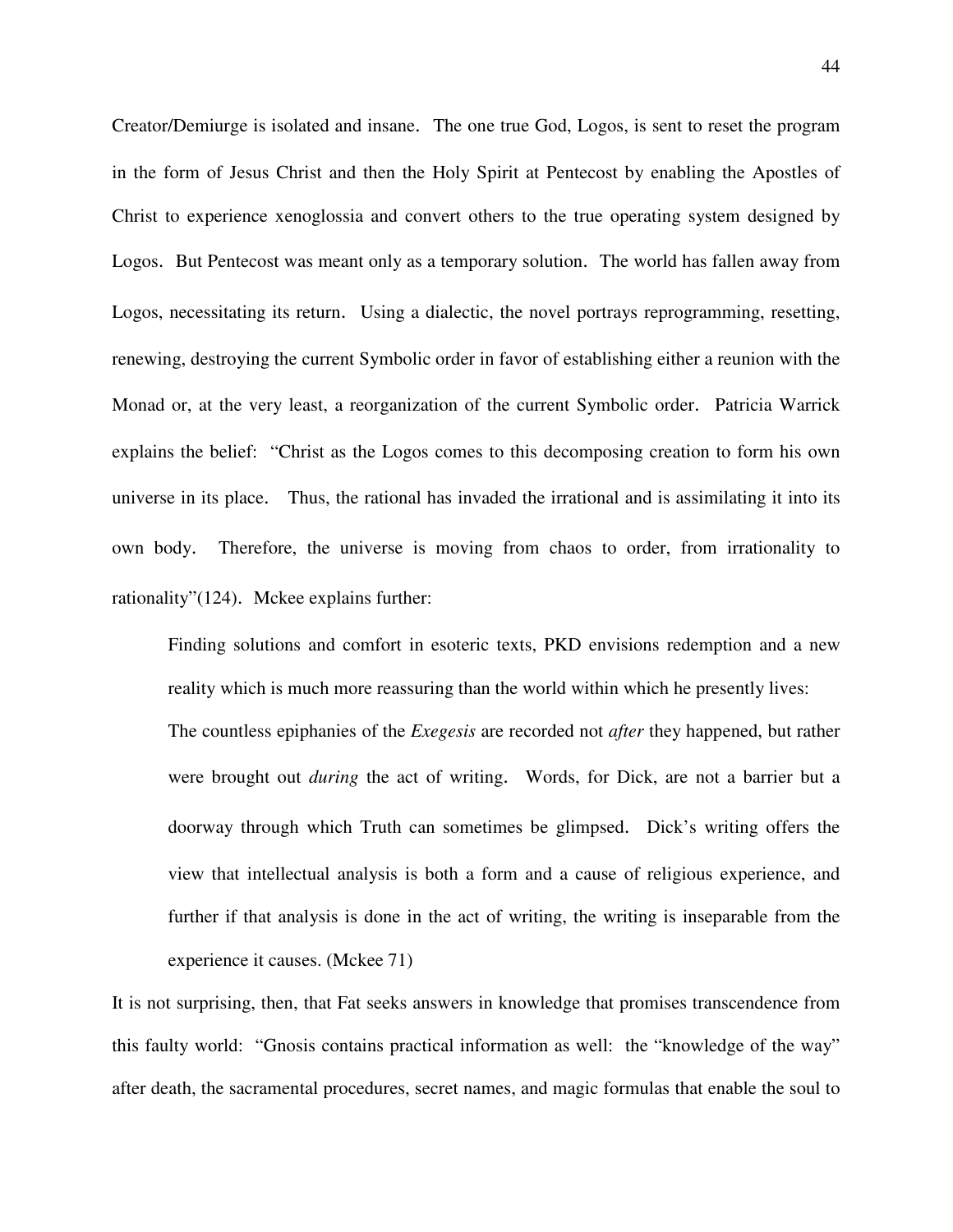break through the lower spheres under demiurgic control and mount to God" (Davis 604). The reader cannot help but understand this statement to mean that we worry too much about the wrong things, things that tie us too closely to a false world of our own design and that Sophia, or Wisdom, demands that we recognize the falsity and remove ourselves from its thrall. PKD seems then to be speaking to the reader here, imploring the reader to realize that the world of suffering is an illusion that we have constructed for ourselves and only we can free ourselves from it. Questions like "why is there suffering?" then become more appropriate questions about our own complicity in death and misfortune. Phil Dick is hung up on why his wife has left him and taken his son, why Gloria jumps off a roof to her death, as well as why Sherri's cancer returns. These concerns about unfairness in the world effectively fracture Phil, splitting him into two selves—Phil and Horselover. With Wisdom's help, as VALIS incarnate, we can reconnect to our forgotten selves or in other words, connect to Logos.

PKD's message is insistent because, at the end of his career and the end of his life, he sought clarity and relief from the suffering, sadness, and complacency surrounding him. His affiliations with postmodernism and science fiction betray a cultural articulation of informed and intelligent doubt and childlike optimism. His fractured character and timelines co-exist with the idealistic and sensitive hopefulness represented by Fat, Sophia, and even Kevin in his mourning of the death of his cat. For Kevin, his "cat is a symbol of everything about the universe he doesn't understand" (*VALIS* 26). Kevin's cat was run over one day while he was taking it for a walk. Kevin sees the death of his cat as meaningless. When given the opportunity to ask Sophia why his cat had to die, she responds, "God so loved his cat—actually—that God had seen fit to take Kevin's cat to be with him God instead of him Kevin" (*VALIS* 211). Kevin, obviously,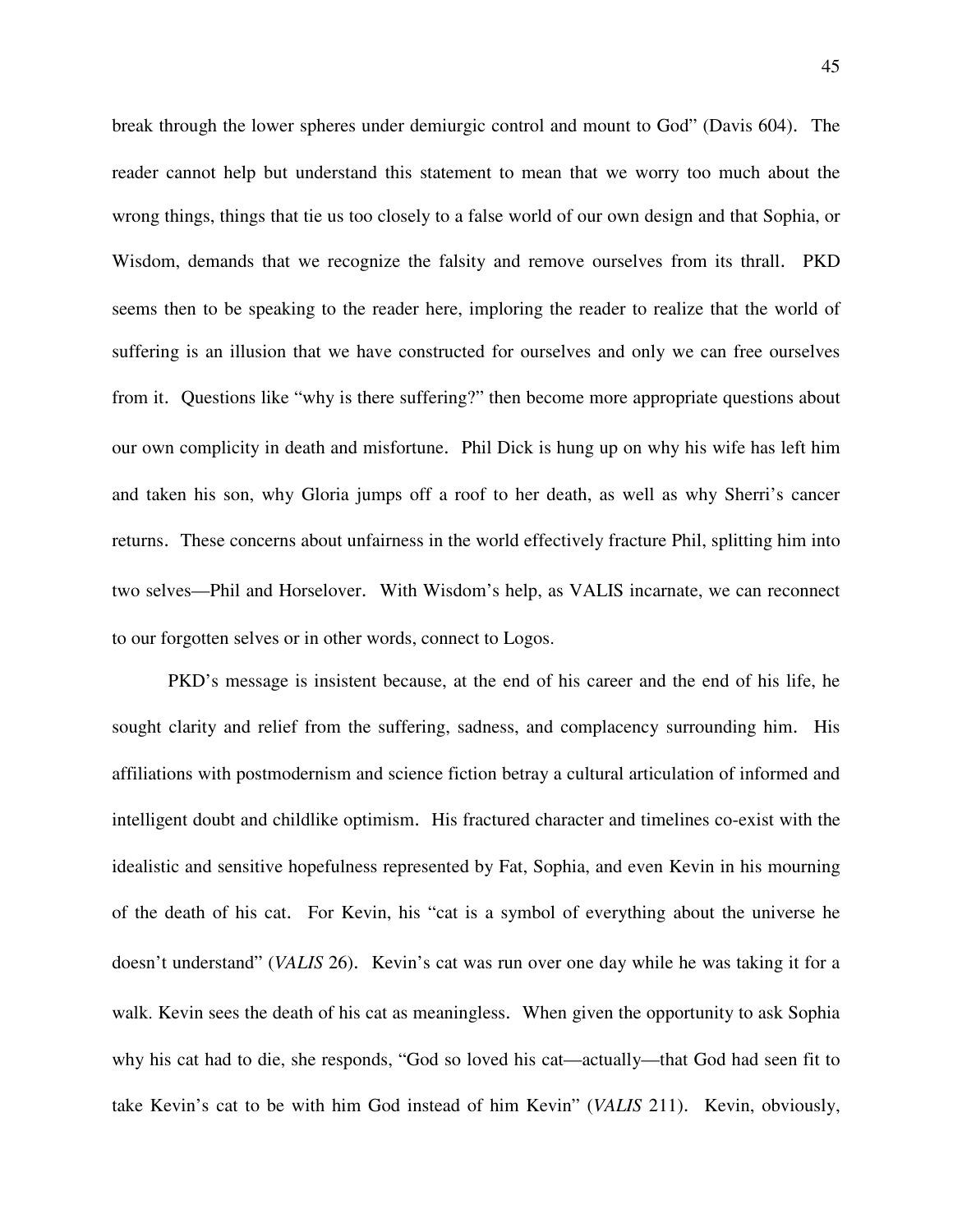does not respond well to this explanation, but in many ways it corresponds to the message of the Gospel as well as the Gnostic view of the world. The world, reality, is broken. The cat is now with the Monad and is once again complete. Anger about a reunion is irrational. The desire to cling to the BIP is irrational. This desire should not lead people to suicide; rather it should enjoin those who have discovered gnosis to spread the word. Sophia explains the call to those to whom gnosis has been revealed, to those who have been exposed to the homeoplasmate of living information, the Logos. She tells them:

Now I give you your commission. You will go out into the world and you will tell the *kerygma* which I charge you with. Listen to me; I tell you in truth, in very truth, that the days of the wicked will end and the son of man will sit on the judgment seat. This will come as surely as the sun itself rises. The grim king will strive and lose, despite his cunning he loses; he lost; he will always lose, and those with him will go into the pit of darkness and there they will linger forever. What you teach is the word of man. Man is holy, and the true god, the living god, is man himself [....] The goal of your lives has been reached. (*VALIS* 198)

Her message is a call to followers to reunite with the Source of all things and remove themselves from the control of the BIP, or Žižek's Imaginary and Symbolic orders, by replacing them with orders of their own design, being gods themselves. Sophia names them as gods and architects of their own reality and tells them to spread the good news that the Demiurge's world is false.

This critical take on contemporary society and its layering of realities can also be seen in many postmodern and science fiction texts. Many critics have covered PKD and his relationship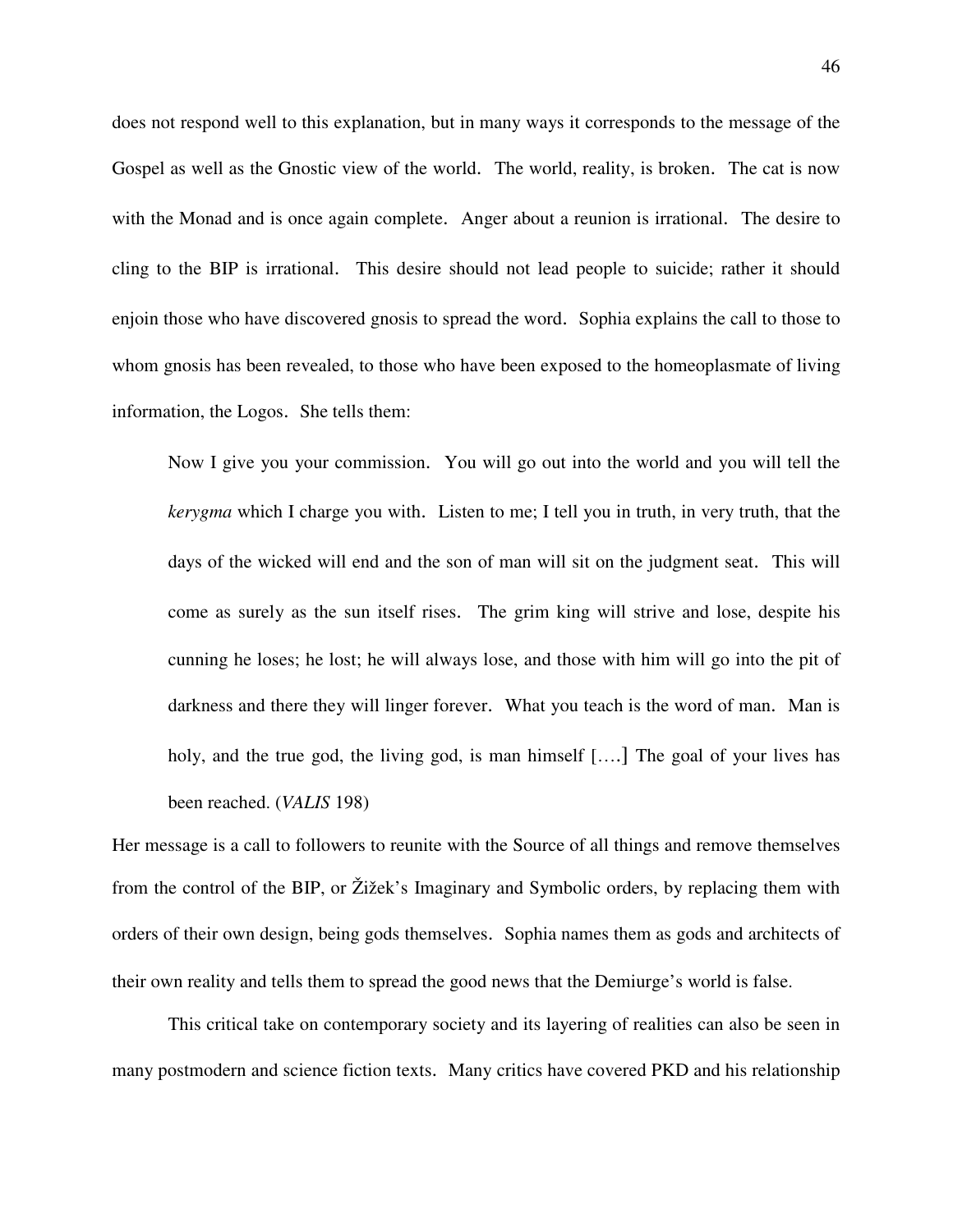to both science fiction and postmodernism. Christopher Palmer, Umberto Rossi, and Andrew Butler, as well as Dick himself, have made arguments for his postmodern tendencies, his relentless paranoia, and his ontological questions. These results materialize in several ways in *VALIS*: literal colliding realities, split personalities, and a dependence upon seemingly divergent texts. Obviously, all three of these highlight things—realities, personalities, or texts—in opposition to one another and it is through opposition that PKD makes his point. PKD uses divergent concepts against one another to best highlight their successes and failures in some kind of odd cultural synthesis that will bring us that much closer to a better world. Of course, the characters are the cogs that make these worlds go around, so inevitably the discussion must turn to their purpose in the world. Christopher Palmer suggests that the pain that leads Fat to try to commit suicide also "suggest[s] how painful it can be when pursuit of the ethical collides with the proliferating textuality of meaning" (340). Fat's search for answers in Gnosticism indicates his "retreat into textuality" (Palmer 334) or a desire to find answers from a third party who is supposedly an authority. Robert Galbreath adds, "modern salvation-knowledge is disoriented as well as disorienting. It questions its own validity, leaving the liberated imagination with knowledge only of itself, a pleroma of self-constructed thoughts, fantasies, and revelations, of textual relationships and self-referential commentaries" (130).

## *Science Fiction, World-Building, and Language*

These self-referential commentaries can express themselves differently in science fiction because it involves a different kind of world-building. Many authors intend for the constructed worlds of science fiction to comment on the existing one without making the reader feel indicted.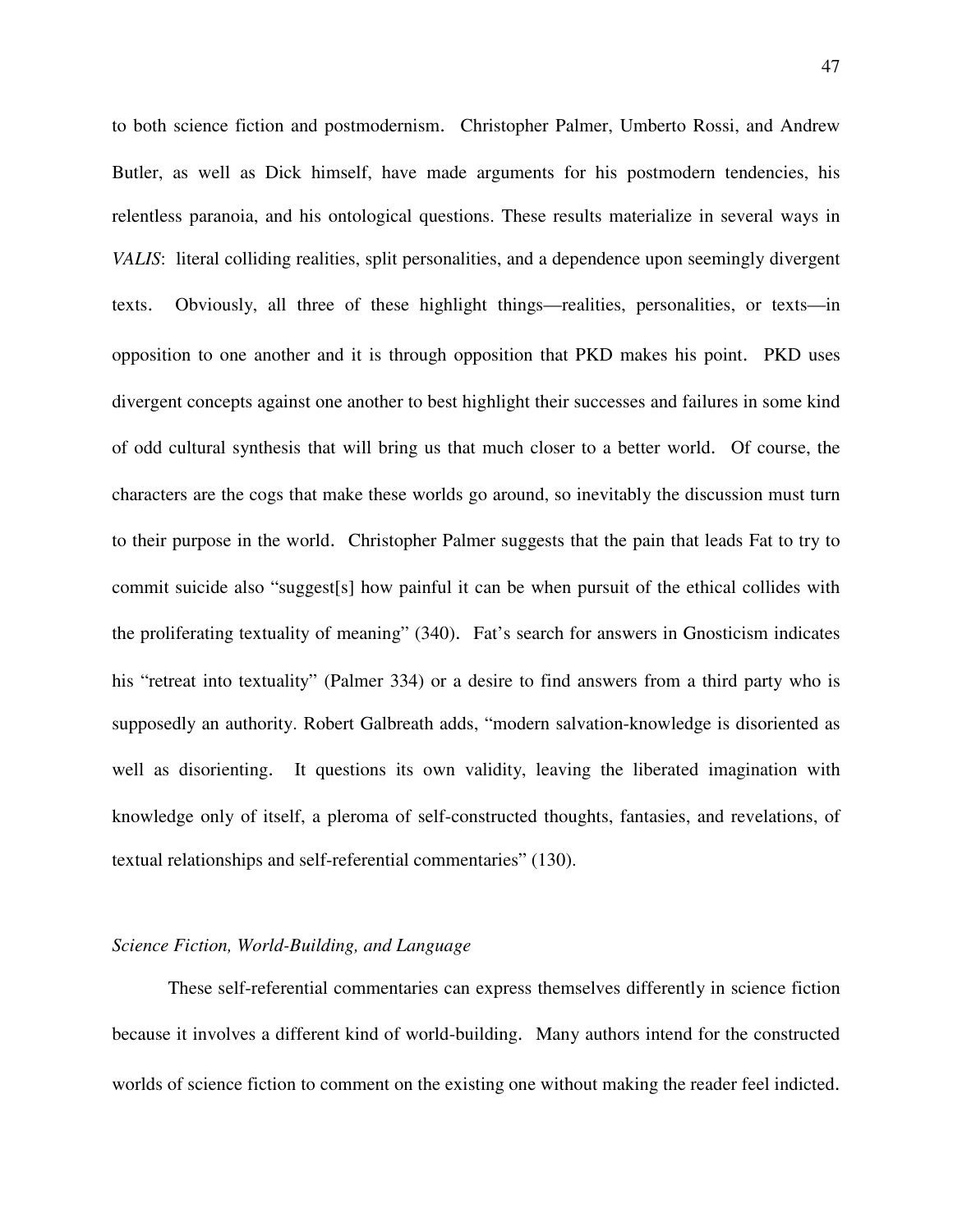Darko Suvin has called this distance cognitive estrangement. Samuel Delany describes these spaces as paraspaces. Paraspaces then are settings of potentially metaphor-bending experiments. They are alien, foreign, and full of possibility.

It is in this kind of Petri dish that science fiction is cultivated and world-building becomes truly inspired. Science fiction capitalizes on metaphor by creating worlds based on these figurative gestures and criticizing the basic assumptions that make up our current reality. Thus PKD is able to structure *VALIS* using the following paraspace:

 As to our reality being a projected framework—it appears to be a projection by an *artifact*, a computerlike teaching machine that guides, programs, and generally controls us as we act without awareness of it within our projected world…. ([It] is a vast living organism, intrinsically—without this mirror—without qualities or aspects, which is why it needs the empirical world as a reflection by which to "see" itself). (Dick,

"Cosmogony and Cosmology" 281)

By positioning the current world as a fabrication manipulated by a machine that trains us, like a flight simulation, PKD articulates his belief that the world provides a constant dialectic by which to arrive at Truth. PKD's collision of post-war possibilities indicates his desire to move away from the atrocities of World War II to worlds free from these horrors—be they political, social, economic, or religious dystopias.

Fredric Jameson argues in his book, *Archaeologies of the Future: The Desire Called Utopia and Other Science Fictions*, that the impulse to imagine new worlds devoid of the problems that plague today will inevitably culminate in failure: "for the more surely a given Utopia asserts its radical difference from what currently is, to that very degree it becomes, not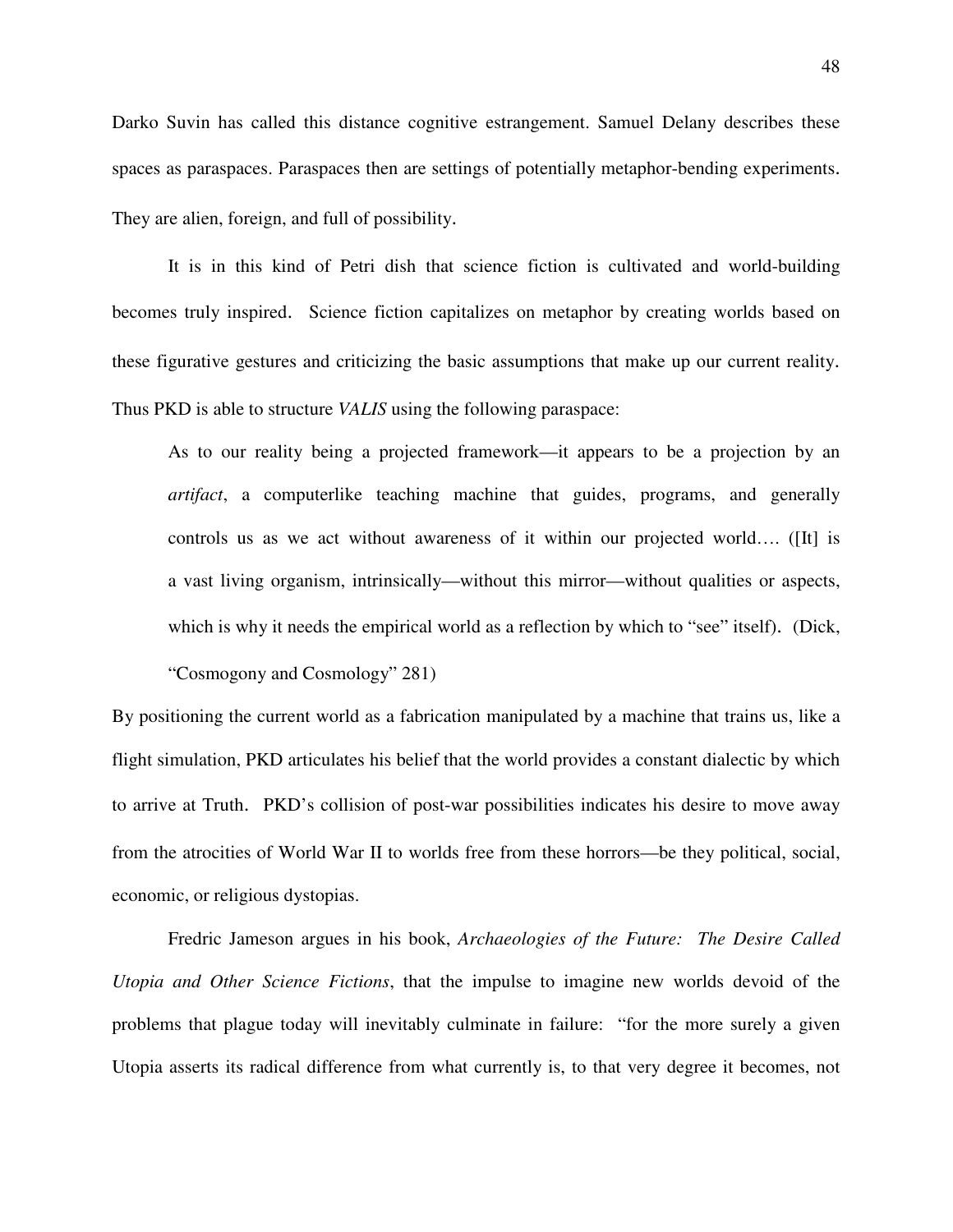merely unrealizable but, what is worse, unimaginable" (Jameson xv). However, I believe Jameson does not give enough credit to the utopian impulse itself as an act of revision, regardless of success or failure. The creation of a Utopia will be flawed because people who push for change will invariably create something that alienates or controls some other individual or group. However, the desire for change alone indicates a need to build a new world that is better than the present one, or at least one that does not have the same problems. The attempt, at least to PKD, will always yield results.

 In the book, Fat is simultaneously a mad prophet and the respected science fiction author Phil Dick. As the novel progresses, Fat is exposed as the split personality of Phil Dick, the character, born from the trauma of Gloria's suicide. This split is compounded by the main character's pink laser beam transmissions that have superimposed his contemporary world onto the world of the Roman Empire at the height of Christian persecution. During these transmissions, Dick/Fat believes he is experiencing the life of a man named Thomas, a Christian who must hide his faith from the prevailing world view to avoid, at best, harassment and at worst, death. Fundamentally, Dick sees the world from the perspective of his real self in the non-fictional world, his fictional Dick, his split personality, Fat, and finally the Roman-era Christian, Thomas<sup>17</sup>. His reality splinters in four different directions as his understanding of himself takes on the visage of four people, all of whom rail against the prevailing notion of what the world is like and what our purposes within it are. Dick, the author, as we have seen from his writings on the nature of psychosis, believes that their reality is on one hand an agreed upon

1

 $17$  Thomas probably refers to the Apostle Thomas whose apocryphal Gospel is one of those discovered at Nag Hammadi and advocates for a personal and mystical reunion with the God which is consistent with Gnostic teachings.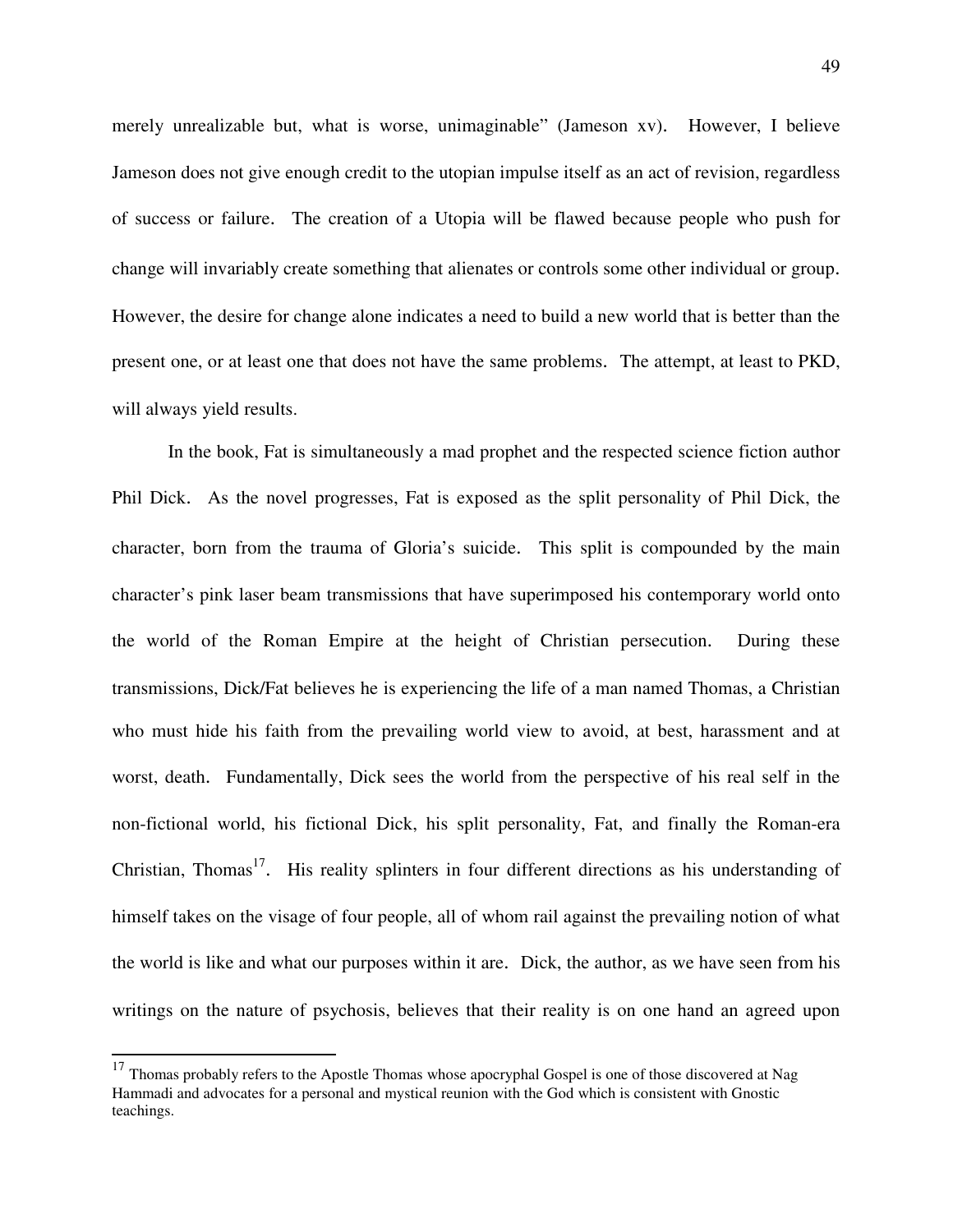experience, and on the other hand is completely subjective, depending on the visions and hallucinations that might be revealed truths. He shares his view with Fat because Fat has experienced, like the non-fictional Dick, revelatory visions that expose a different reality than is commonly agreed upon. The fictional Dick functions as a foil of Fat. He represents that "normal" person living in the contemporary world. Finally, Thomas symbolizes the lost knowledge of reality at an early point of breakage from God, or more specifically, at one of the most important attempts at synthesizing the current broken world with the world of God through Jesus. Although the synthesis failed to completely join the world with God, it provided one in a series of steps toward a union. In many of Dick's writings later in life, he demonstrated a belief in the gradual movement toward the true God as Logos. He believed that the more we discover about the current occluded world, or the BIP, the looser the grasp becomes of the demiurge that believes itself to be the true God and who manipulates and manages the broken world.

## *The Postmodern Dickian Salmughundi*

PKD blends postmodern literary techniques, Gnosticism, and science fictional alien origin theories in order to layer this paraspace and its slow forward reunion with the Source of all things and our original home. Clearly, Dick the author, as well as Dick/Fat the character, has stumbled upon a way out of postmodern oppression. The solution is discovered through recognition of the system as oppressive, inherently flawed, and of our own design. We have constructed the Black Iron Prison, the maze referred to by Brent Mini and, more importantly, we are responsible for the creation of the demiurge. PKD adapts Gnosticism to suit his own belief that we have control but have relinquished it. In the novel, we see the return of Sophia as the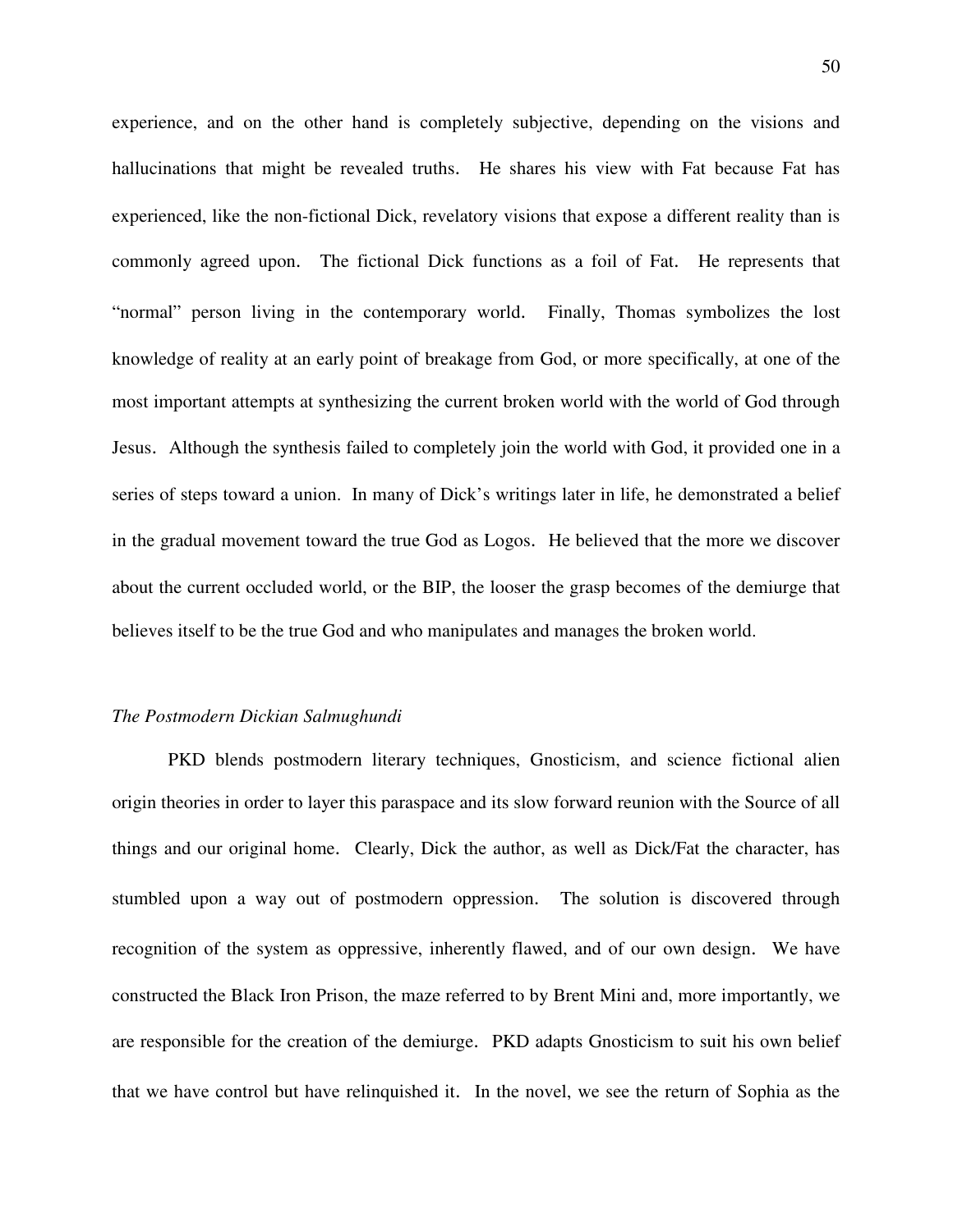manifestation of VALIS on Earth, or more specifically, the forgotten truth about our own origins. She is here to reveal the truth to everyone. When Fat meets Sophia<sup>18</sup>, the embodiment of wisdom and truth in the world, she commands him to become whole. And at that moment, "Fat was gone. Nothing remained of him. Horselover Fat was gone forever. As if he had never existed" (*VALIS* 190). Sophia destroys Fat in order to make Phil whole. Furthermore, layers of reality begin to merge. Despite being healed of the split, Phil interrogates Sophia about suffering. She responds, "some answers are meaningless" (*VALIS* 191). And the truth of this message lies directly in the dissolution of Horselover Fat: "In one instant that child cleared up your mind. You stopped believing you were two people. You stopped believing in Horselover Fat as a separate person. And no therapist and no therapy over the years since Gloria's death, has ever been able to accomplish that" (*VALIS* 197). Fat's second breakthrough occurs here. The first happened when Maurice believed his theory about psychosis. He felt listened to. He felt he was spreading the good news. This scene is even more important because while affirming his revelation, it gives him more direction and purpose. He now has a cosmic ally and, with this ally, a lost connection is now rebuilt.

 The paradigm used by Žižek is shown as successful in liberating a person from the BIP or the hold of the big Other. Through the use of language, we can free ourselves. And it is the memory of our power over language that will serve as our weapon. It is this memory that destroys Fat when he is no longer useful. Sophia is displeased with Horselover's presence because it represents yet another layer of the BIP as it affects an individual. But an individual

 $\overline{a}$ 

<sup>&</sup>lt;sup>18</sup> Classical Wisdom personified.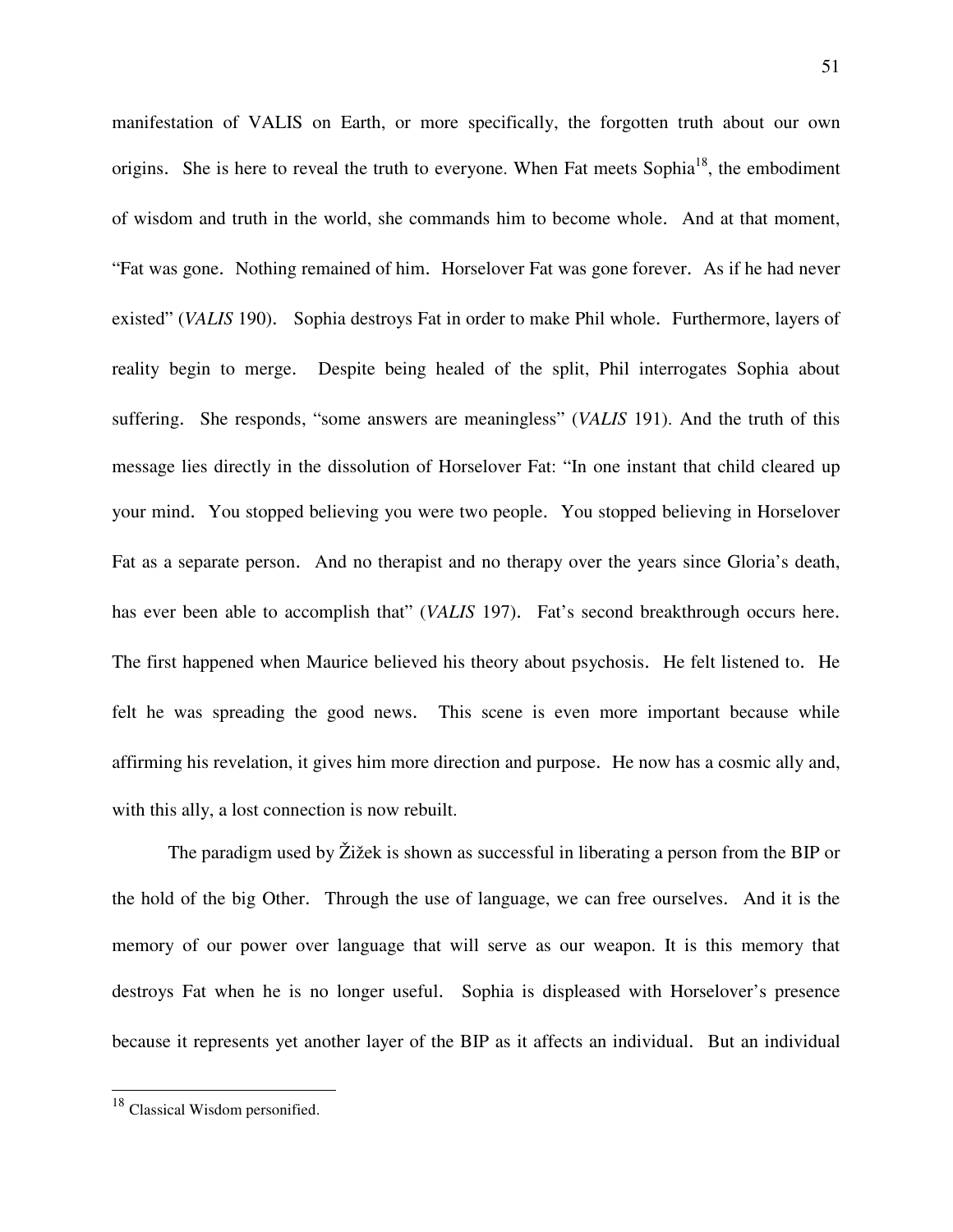can see the truth. The individual consciously receives messages from VALIS. It is actively trying to convert others to a new way of thinking. On the surface, Horselover seems to be doing exactly what Sophia wants from the Rhipidon Society. Sophia/Wisdom must teach Phil that Fat is simply another prison keeping him from reunion with the Source. Horselover cannot fully give himself to his recovered memories and his connection to VALIS because part of him is still chained to the BIP. McKee reinforces the notion of revealed gnosis: "The Absolute breaks into our world through either anamnesis or revelation, which Dick seems to have considered identical experiences. It is by these methods that we perceive ultimate reality" (55). Thus, Sophia/Wisdom is the guide to our recovered memories.

Tragically, however, in the final chapters of *VALIS* the attempt at liberation through Logos, through memory of our true selves, through acknowledgment of our own complicity in the creation of a broken world of suffering, fails through Brent Mini's selfish desire to know all things at once, effectively over-burdening his mind and body and killing Sophia in one final information download. This development within Dick's novel arguably succeeds in its utopian goals "strictly through failure, its impotence its potency. Neither map nor vehicle, but challenge and impetus, story is the candle that burns itself in order to illuminate. In a sense, it is both mimetic and transgressive, and neither: it represents and embodies the toxicity of dualism while whispering of the release of its own dualistic structures" (Schroeder 20-1). A short circuit in some ways describes how we are unable to confront and accept the Real. Instead we construct an Imaginary word based on metaphors and Symbols that approximate only what we are willing to accept. We cannot deal with the world without these barriers, the feints. These barriers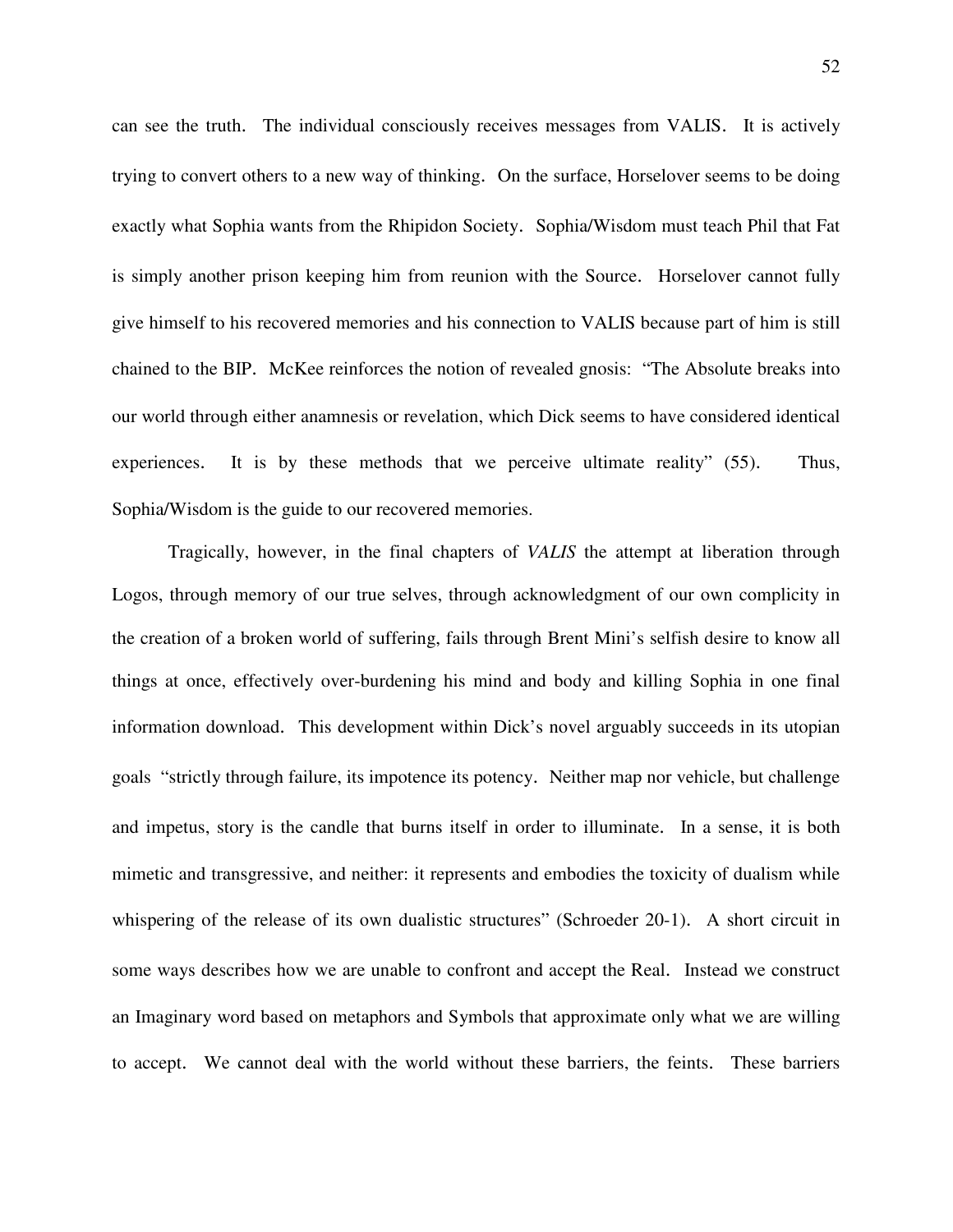protect us from the Real—our own ontological nakedness. For centuries, humanity has been struggling for freedom from the ills of society that are mostly caused by us. PKD simply uses science fictional world building to discuss the possibility of incremental revision in order to get that much closer to an unencumbered existence and a reunion with the Source of all things. The text isn't a failure. It is one step in a process of recovery.

 In Žižekian terms, the Real exists as a place of raw emotion and experience prior to our emergence as subjects. Our only way of understanding this emotion and experience is to reduce it to language and thereby obfuscate its truth, its essence. This transformative Logos leads to perceiving reality:

 The extraterrestrial plasmate—which lies dormant in esoteric religious texts until 'awakened' by a reader—fulfills the transformative function of the *logos*. The transformation of perspective brought about by the *logos* is depicted as a symbiotic relationship in which the living word gradually reconstructs the individual, shaping him or her in such a manner that he or she can perceive the absolute reality underlying the phenomenal world. (Mckee 43)

Recognizing and understanding reconstruction allows for what Jameson misses in his argument against utopias. Small revisions to the existing world, incremental movements in the direction of the Monad, the Source, or God relieve us from the weight of otherness. Each step forward is a step toward reunion with God and thereby with each other, reducing the chasm of alterity slowly and systematically. By narrating the revelation of a new cosmogony, PKD explains how we might overcome our own postmodern isolation. The process of inquiry that began with himself in an attempt to understand the problem of suffering is thus taken up by the reader. PKD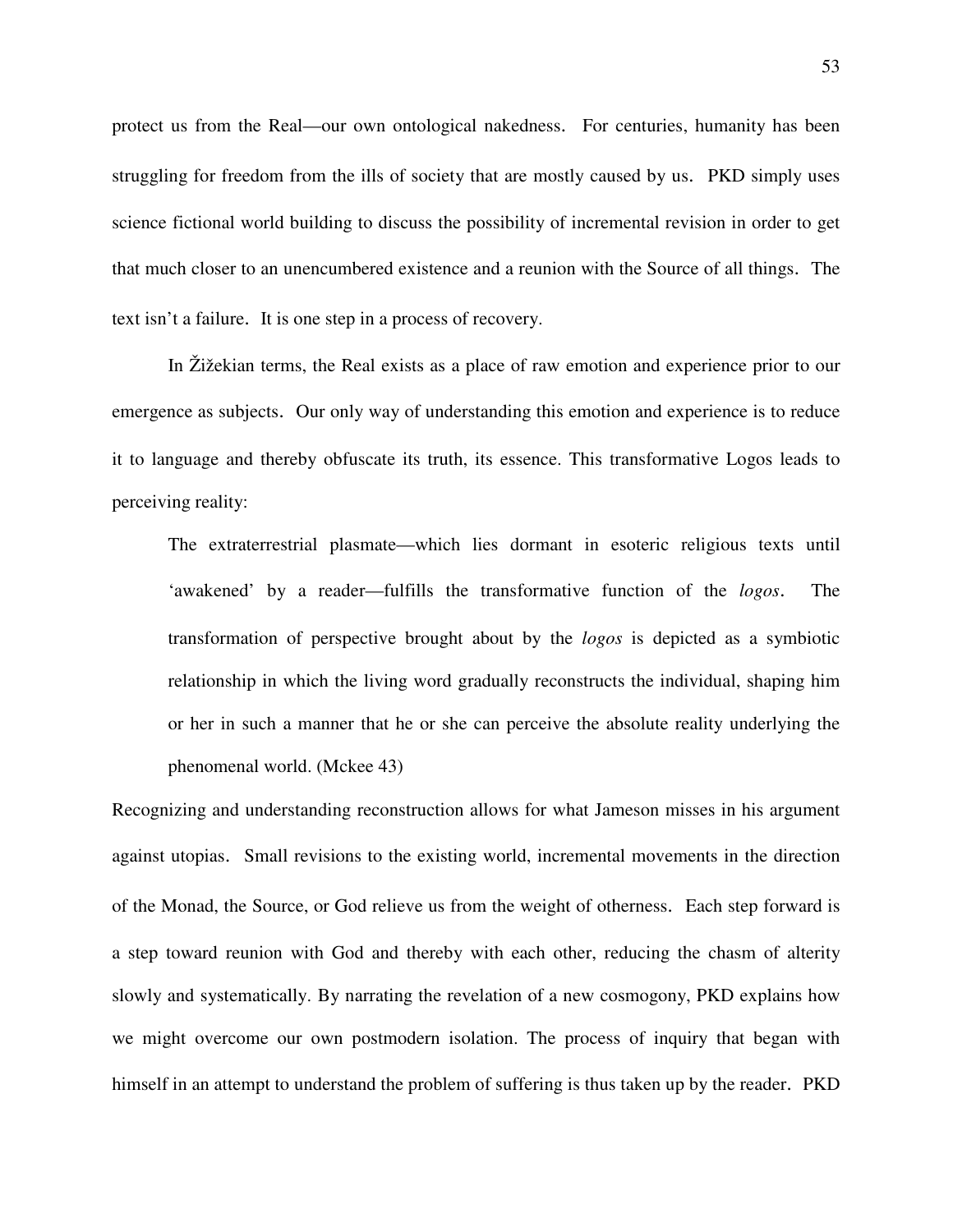posits the institution of an Other of the Other that will bring society ever closer to union with the Creator through the utopian remainder. Words heal the brokenness caused by the distinct disconnection and otherness that we all feel. Isolation and fragmentation is common to postmodern literature, but what is not common is the drive toward repair and reconnection. It is this drive that signals a utopian theme in science fiction. And it is this impulse that drives PKD to keep asking his three big questions.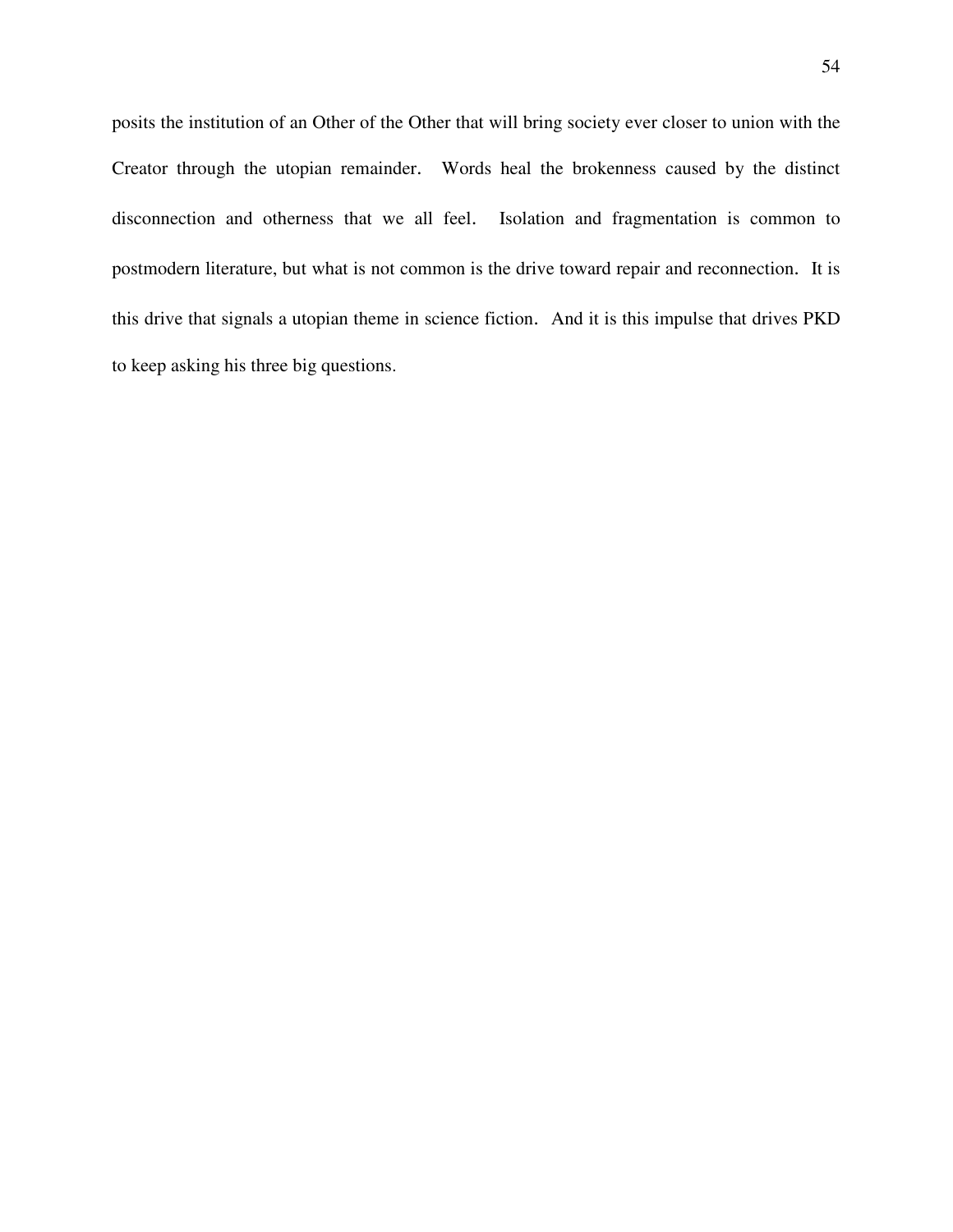#### CHAPTER 2.

# THE HACKER CODE

According to Aaron Krieder<sup>19</sup>, a web developer and open source activist, when people think of hacking, generally they think of crackers—those using their skills with computers to cause mischief, spread chaos, or steal money and/or identities from others. But hacking began not as a means to terrorize the nations of the world as a method of stealing money or power from others. Instead hacking began as an avenue for those who love puzzles and challenges. Krieder outlined the Hacker Code in his online publication, "Ambiguous Definitions of Hacker: Conflicting discourses and their impact upon the possibilities of resistance":

 1. Access to computers - and anything which might teach you something about the way the world works - should be unlimited and total. Always yield to the Hands-On imperative!

2. All information should be free.

1

3. Mistrust authority - promote decentralization.

 4. Hackers should be judged by their hacking, not bogus criteria such as degrees, age, race, or position.

5. You can create art and beauty on a computer.

6. Computers can change your life for the better.

In the earliest days, hackers broke into others' systems for the challenge. There was a joy and a thrill in the harmless illegality of hacking as well as an interest in freeing information and unlocking technology for the masses. Phone hacking, called phreaking, in the late 1970s is a good example of this impulse. Several hackers used recorded tones played into the receivers of public phones as a method of using these phones for free. Krieder explains the difference between hackers and crackers:

<sup>&</sup>lt;sup>19</sup> Aaron Krieder is a web developer and campus activist who runs http://www.campusactivism.org/. He published this paper online in 1999 while studying Sociology at Notre Dame.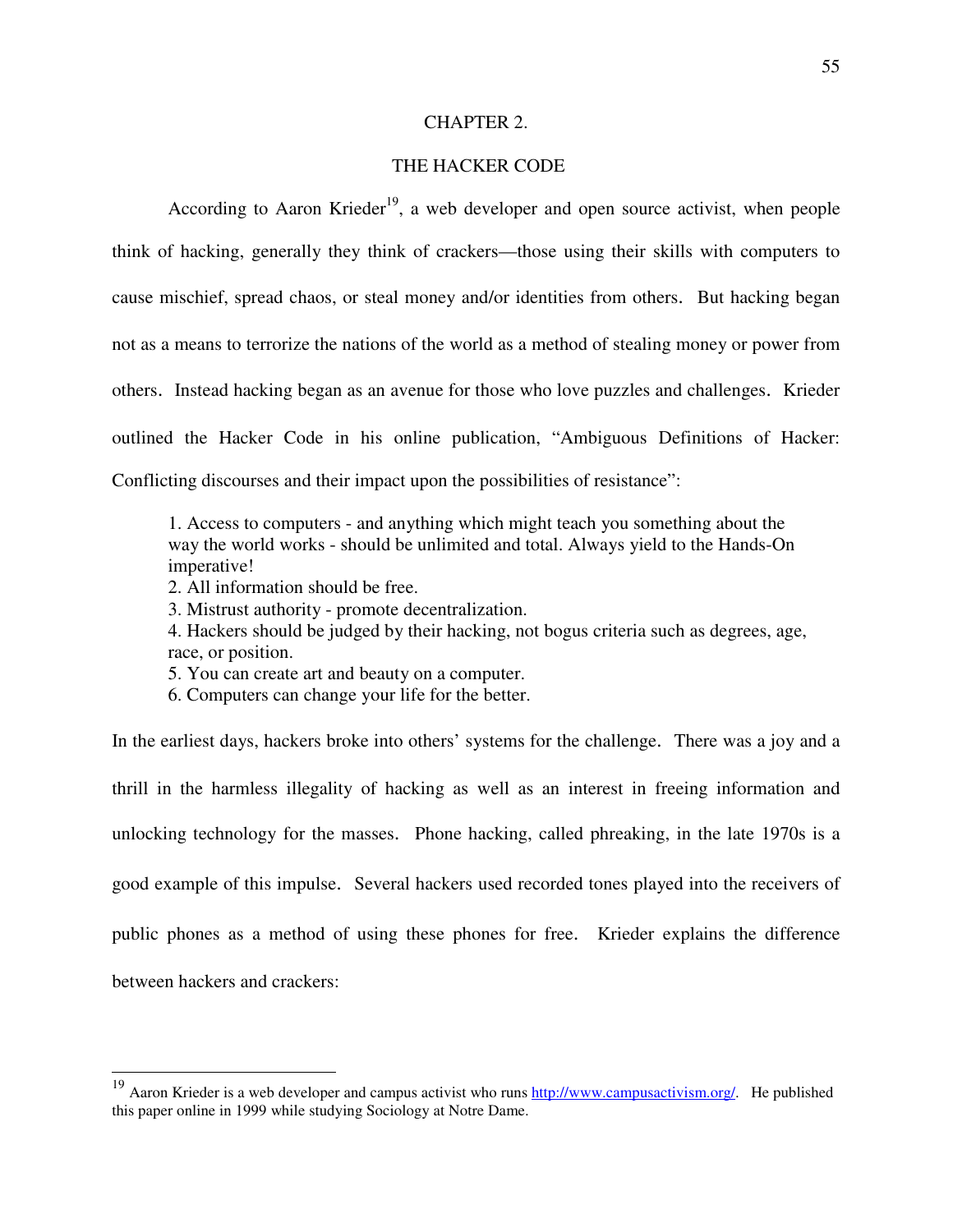The nostalgic discourse, as expressed by [Eric S.] Raymond and others, defines hackers

as the people who were responsible for many important computer developments such as the Internet, the World Wide Web, and Unix [….] However, where [Steven] Levy leaves space open for hackers to gain access by illegal means, the nostalgics draw a strict line against illegal means. They call hackers who break into systems "crackers" who deserve jail, and disdain them and phreaks for being stupid kids. (Krieder)

This youthful mischief (so-called because most hackers in the beginning were college students at schools like MIT) captured the excitement of the burgeoning home computer craze that would define the next several generations in America, reaching one billion units shipped worldwide in June 2002 according to several international news sources. The home computer was positioned to revolutionize accounting, marketing, publishing and communication technologies. Since the mass production of the personal computer, methods of information storage have radically changed for businesses, allowing for better record-keeping and faster billing. Printing has become more accessible to these businesses as well, and by extension, marketing has entered new virtual arenas. These arenas have created opportunities for academics to publish more quickly and get information out to more people. Finally, people are more connected than ever through networking websites like Myspace and Facebook. Žižek observes, in *The Ticklish Subject*,

 in his unpublished paper 'Ideology and Its Paradoxes', Glen Daly draws attention to the topic of 'cracking the code' in today's popular ideology, from New Age pseudo-scientific attempts to use computer technology to crack some sort of fundamental code which gives access to the future destiny of humanity (the Bible code, the code contained in the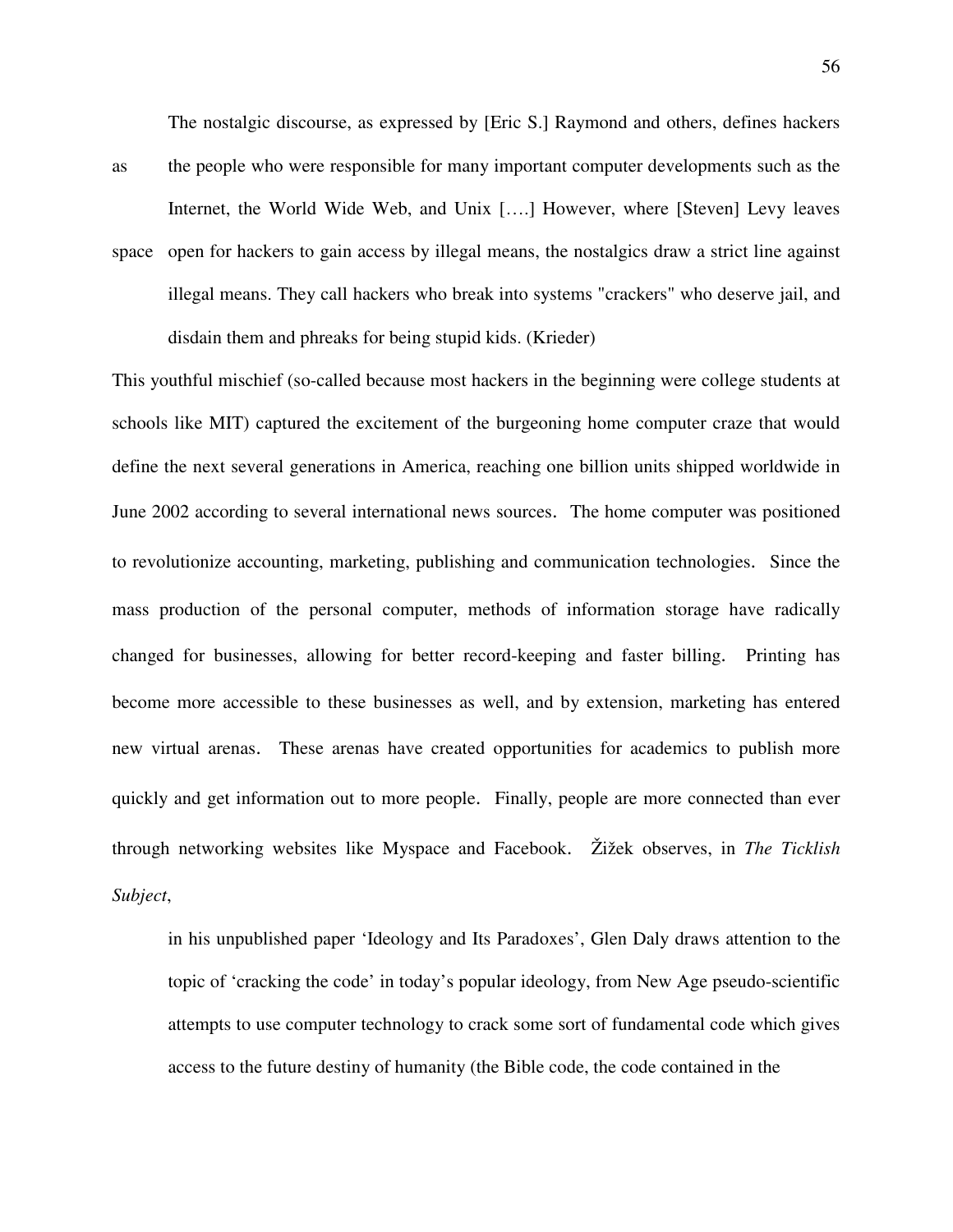Egyptian pyramids…) up to the paradigmatic scene of cyberspace thrillers in which the hero (or, more often the heroine, like Sandra Bullock in *The Net*), hunched over a computer, frantically works against time to overcome the obstacle of 'Access Denied' and gain access to the ultra-secret information (say, about the workings of a secret government agency involved in plot against freedom and democracy, or some equally severe crime). Does this topic not represent a desperate attempt to reassert the big Other's existence, that is, to posit some secret Code or Order that bears witness to the presence of some Agent which actually pulls the strings of our chaotic life? (364)

Erik Davis, in *Techgnosis: Myth, Magic and Mysticism in the Age of Information*, notes, "The moment we invent a significant new device for communication—talking drums, papyrus scrolls, printed books, crystal sets, computers, pagers—we partially reconstruct the self and its world, creating new opportunities (and new traps) for thought, perception, and social experience" (7). With a faster-paced, better-connected society comes the obvious concern about quality of life and physical isolation. If people are hooking up and hacking into each other's lives via the personal computer, then the issues of identity, control of information, and socio-economic power become central issues in the late  $20<sup>th</sup>$  century. Literature, since its earliest days, has sought to interrogate these issues, but in an increasingly technologized world, traditional literature finds itself moving into realms previously covered by science fiction in order to adequately address technological progress and its effect on society.

 Neal Stephenson's *Snow Crash* captures the joy and excitement of many new developments within the technologized world: anonymity within virtual worlds, rapid production, instant consumer satisfaction, and the accessibility of massive amounts of information. *Snow Crash* tells the story of would-be hacker heroes who subvert the mind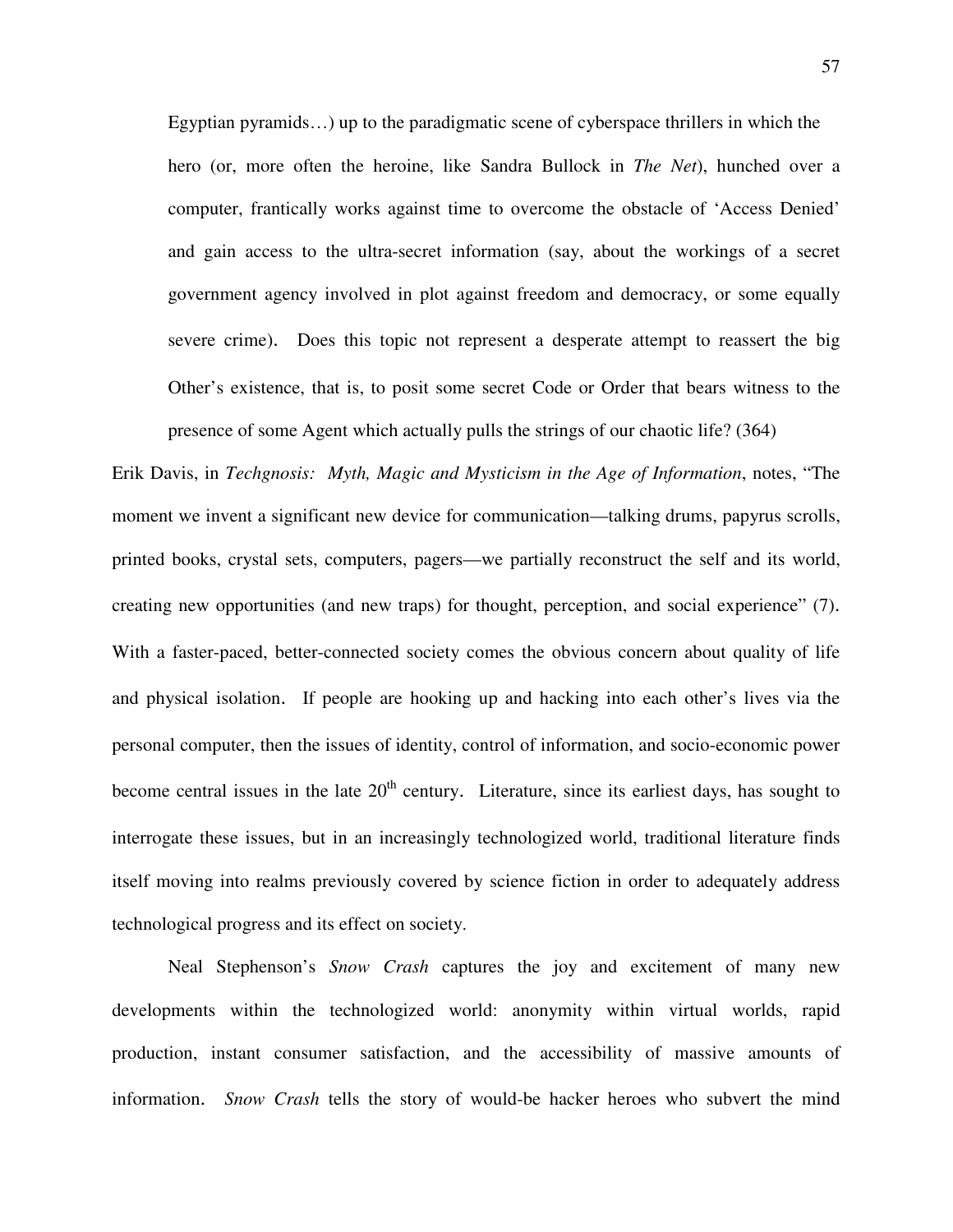control schemes of an evangelical media mogul through their skills with writing computer code and their belief that free will is still essential to humanity. Stephenson begins his novel by introducing the primary hero, Hiro Protagonist. Hiro now delivers pizzas for the mob, but once upon a time, he was on the team that designed the Metaverse, a virtual space where people use avatars for socializing and commerce. At the center of the virtual world lies The Black Sun, a club run by Hiro's old friend, Da5id. At the club, celebrities, businessmen, and programmers rub virtual shoulders and set the standard for what is hip and worth doing in the Metaverse. When Da5id becomes physically ill from a virtual drug passed to him through a business card in the Metaverse, Hiro and Juanita, Da5id's ex-wife and Hiro's old girlfriend, must find out who is responsible for distributing a drug that can affect both virtual and real spaces.

Hiro and Juanita enlist the help of Y.T., an adventurous and street-smart 15-year old skateboard courier, in their quest and discover that the drug, called Snow Crash, is a virus that affects computer codes at the binary level as well as the deep structural neurological processes of the human brain. With the help of Dr. Emanuel Lagos and his virtual Librarian, Hiro learns that the virus originated in ancient Sumer. Snow Crash, the virus, is based on Sumerian *me*, described to him by the Librarian as "[r]ules or principles that control the operation of society, like a code of laws, but on a more fundamental level" (Stephenson 251). The Librarian explains further that these rules

are like algorithms for carrying out certain activities essential to the society [….] Some explain how to carry out religious ceremonies. Some relate to the arts of war and diplomacy. Many of them are about the arts and crafts: music, carpentry, smithing, tanning, building, farming, even such simple tasks as lighting fires. (Stephenson 257)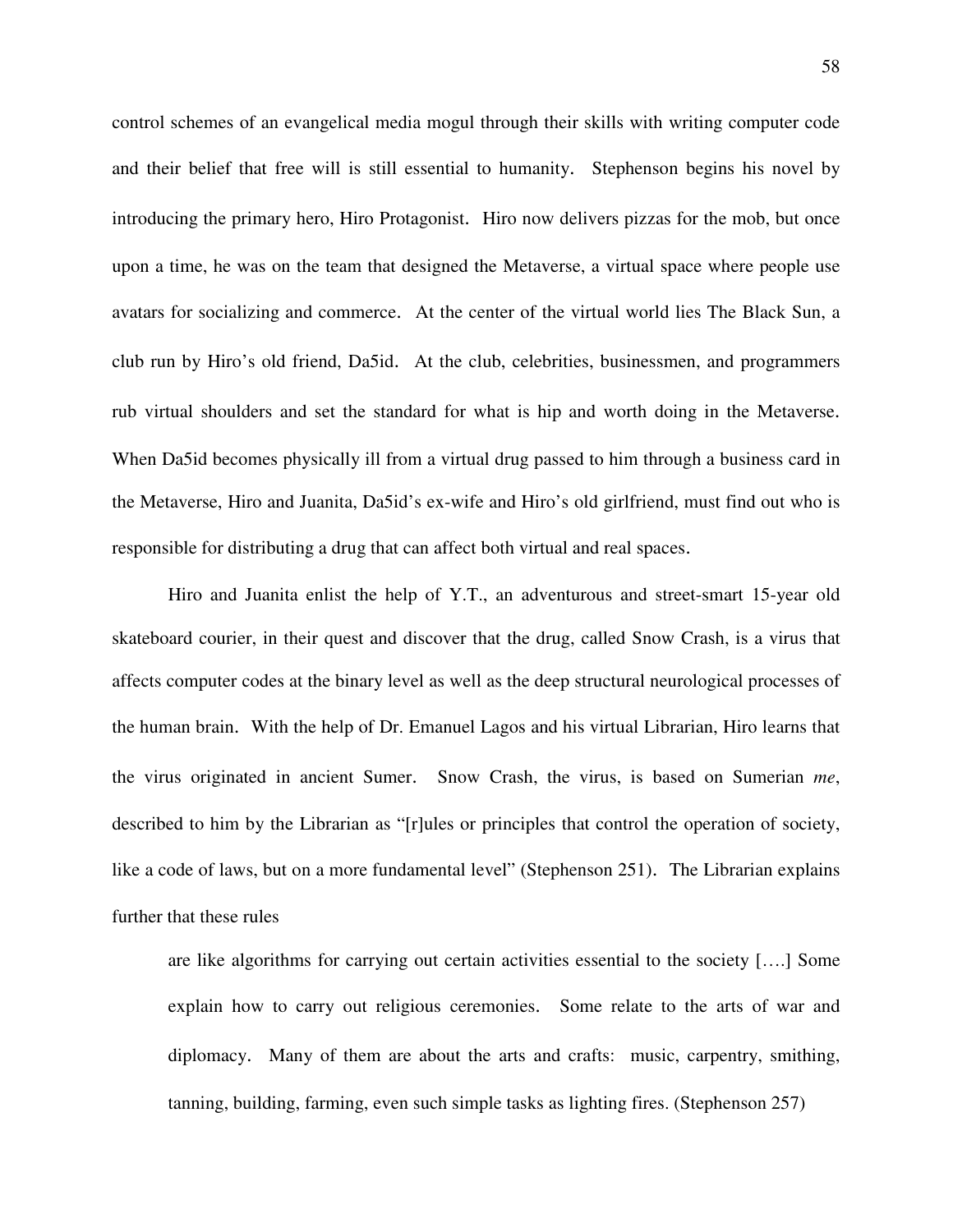The gods of Sumer infected the people with these skills using *me* so that their civilization would prosper. Hiro discovers that at some point in history, a man named Enki learned how to write his own *me*, or nam-shub, that blocked the use of the primordial language of Sumer so that people would not be susceptible to verbal viruses, making him the first white hat hacker in history. This righteous hack accounts for the Tower of Babel story. All people had to learn new languages since the original language, the language of Sumer, was no longer accessible. L. Bob Rife, a fiber-optics magnate, spends years collecting all artifacts associated with Sumer and its nam-shubs so that he can revive the language of Sumer, unblock access to the deep structure of the brain, and control people, making him a contemporary black hat hacker. He developed Snow Crash to infect people in the Metaverse as well as spread the real-life version through Reverend Wayne's Pearly Gates franchise, which indoctrinates followers with a nam-shub, or meta-virus, that reformats a person's brain and enables him to reprogram those brains any way he sees fit. Juanita, Hiro, and Y.T. set out to subvert the virus in both the Metaverse and the real world of the novel by learning Enki's nam-shub, the original cure for the meta-virus. At the end of the novel, Hiro defeats Rife's assassin and blocks Snow Crash in the Metaverse and Juanita and Y.T. stop Rife in the real world with the help of the mob boss, Uncle Enzo, and Mr. Lee, the head of Mr. Lee's Greater Hong Kong franchulate. At the end of the novel, the meta-virus is once again blocked and people are out from under the thrall of Rife. And, perhaps most significantly, Juanita walks away as the only known living person who can hack the brainstem using the nam-shub of Enki.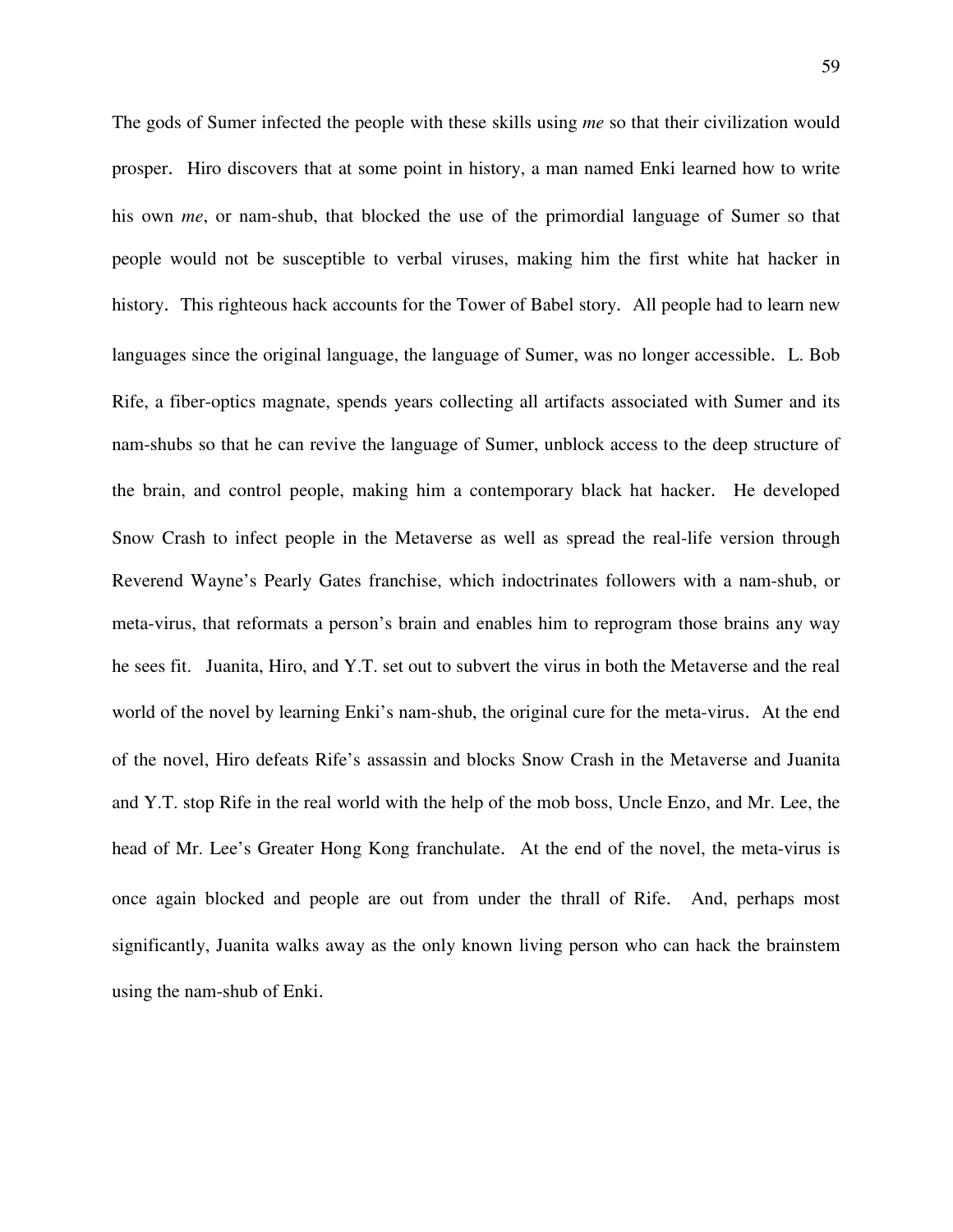The battle for control in literature is nothing new. It is the cyberpunk version of the struggle that occurs in the Gnostic exploration of self-deification: "Gnostic lore also provides a mythic key for the kind of infomania and conspiratorial thinking that comes to haunt the postwar world, with its terror of nefarious cabals, narcotic technologies, and invisible messengers of deception" (Davis 97). This struggle also resembles the Žižekian death of the postmodern big Other. While not original in design, the synthesis of these mystical and psychological approaches makes the articulation of this struggle unique. In *Snow Crash*, virtual reality and the Symbolic come crashing together so that in order to save those in the real world, the protagonist must actually stop the spread of information and defeat the virus in the virtual world, subverting what Žižek considers the superficial facsimile and once again giving agency to humans to revolt against language and the pervasive and controlling big Other. Stephenson's novel plays with Žižek's notion that "The prospect we are confronting is thus that both the communicational network we use and the genetic language we are made of will be owned and controlled by corporations (or even a corporation) out of public control" (Žižek, *The Ticklish Subject* 357).

In *Snow Crash*, the replacement of the big Other manifests as characters construct a revised and updated Other of their own, within their own control, by resituating the power of language in the hands of the speaker/user of that language. *Snow Crash* seems to convey a sense of the possible, a heroic solution, and ultimately an element of rational human control rendering society no longer a collective of helpless automata moving about in a cage constructed of signifiers. In the novel, control appears in many forms: manipulation of technology, history,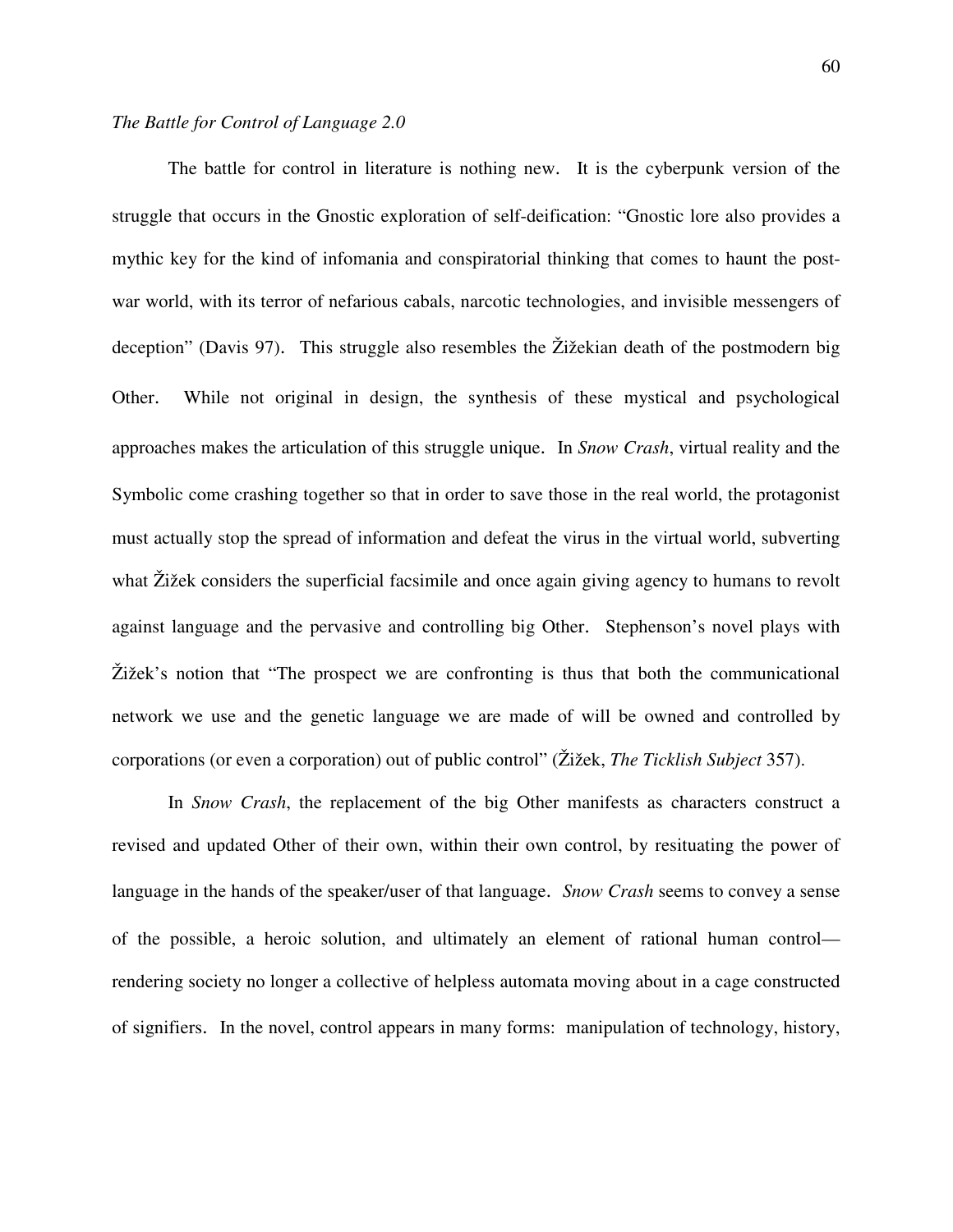people, and most importantly, language. I argue that *Snow Crash* illustrates a view of language that, in the end, enables and enlightens rather than blinds and controls.

Stephenson's novel has attracted much critical attention since its publication in 1992. N. Katherine Hayles has discussed the novel in terms of its rendering of posthumanist ideals, William Haney ruminates on Stephenson's use of neurology and mythology, and Sabine Heuser argues that the Metaverse within the novel is but one more Interzone among a list of many used by postmodern authors to illustrate the intersecting social and technological realities in today's world. These are all useful theoretical positions that have informed my argument that the novel's use of Logos is used to free society from the current Symbolic order. In N. Katherine Hayles' *How We Became Posthuman: Virtual Bodies in Cybernetics, Literature, and Informatics*, she addresses the issue of humans and machines as part of the same system. Once the human interacts with the machine, she argues, the human becomes posthuman. It is now interfaced with the machine so that one must in some way depend on the other to function properly.

Hayles claims that we are becoming more like machines in our metaphorical expressions of ourselves because the machine is now so integral to the operations of most systems in our society. Therefore, it is not surprising that she turns her attention to *Snow Crash* as a metaphorical rendering of social and symbolic architecture. She observes, "Neal Stephenson reasons that there must exist in humans a basic programming level, comparable to machine code in computers [….] *Snow Crash* depicts the violent stripping away of consciousness when humans crash back down to the basic level" (272). Explicitly equating consciousness with various programs running on automatic, Hayles offers Stephenson's metaphoric depictions of people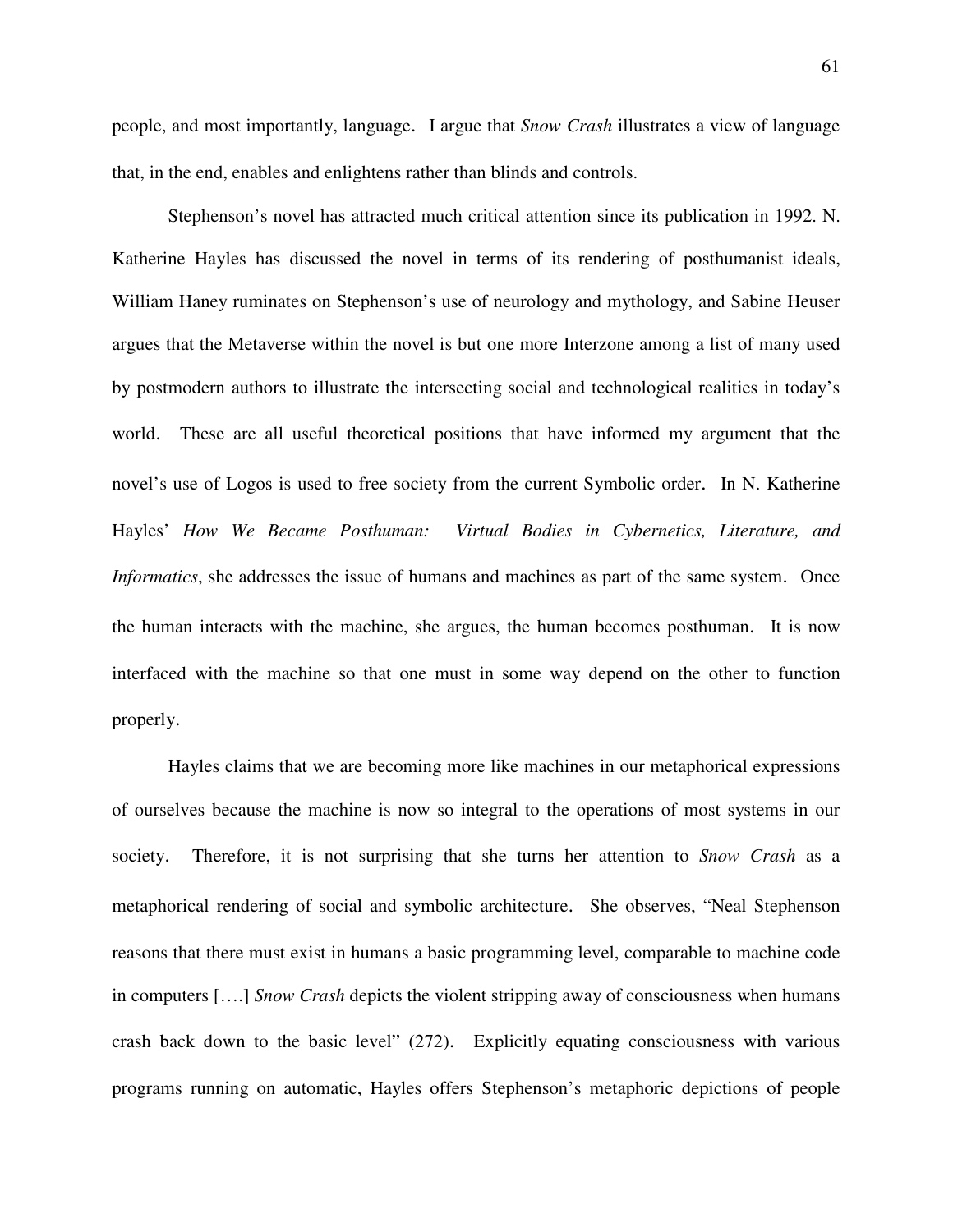who can be hacked and controlled depending on the skills of the hackers. She argues that these skills include reading and writing computer code as well as the ability to understand historical and linguistic aspects of Sumer, Sumerian artifacts, and the Nag Hammadi codices—Gnostic and apocryphal Gospels. This information is necessary to bridge the subject gap between technology and the history of language development. Stephenson uses language development to explain how cultures have evolved and flourished while exposing a deep structural connection between language and action. Philosophers, psychologists, and linguists, since the formation of each discipline, have explored this connection. All have done so because they understand that what is known is also mediated by what can be expressed through language. Hayles explains the connection between language and action using Chomskian terminology. She argues, "in performative utterances *saying is doing* because the action performed is symbolic in nature and does not require physical action in the world, at the basic level of computation *doing is saying* because physical actions also have a symbolic dimension that corresponds directly with computation" (275).

Noted science fiction critic, Istvan Csicsery-Ronay, Jr. breaks down Hayles' argument for posthumanism to four main points:

 1) it privileges informational pattern over material instantiation, viewing the biological substrate as an accident of history rather than an inevitability of life; 2) it considers consciousness, traditionally regarded in Western thought as the seat of human identity, as an epiphenomenon, "a minor evolutionary sideshow"; 3) it considers the body to be a prosthesis, only the first in a potential series of material prostheses; 4) it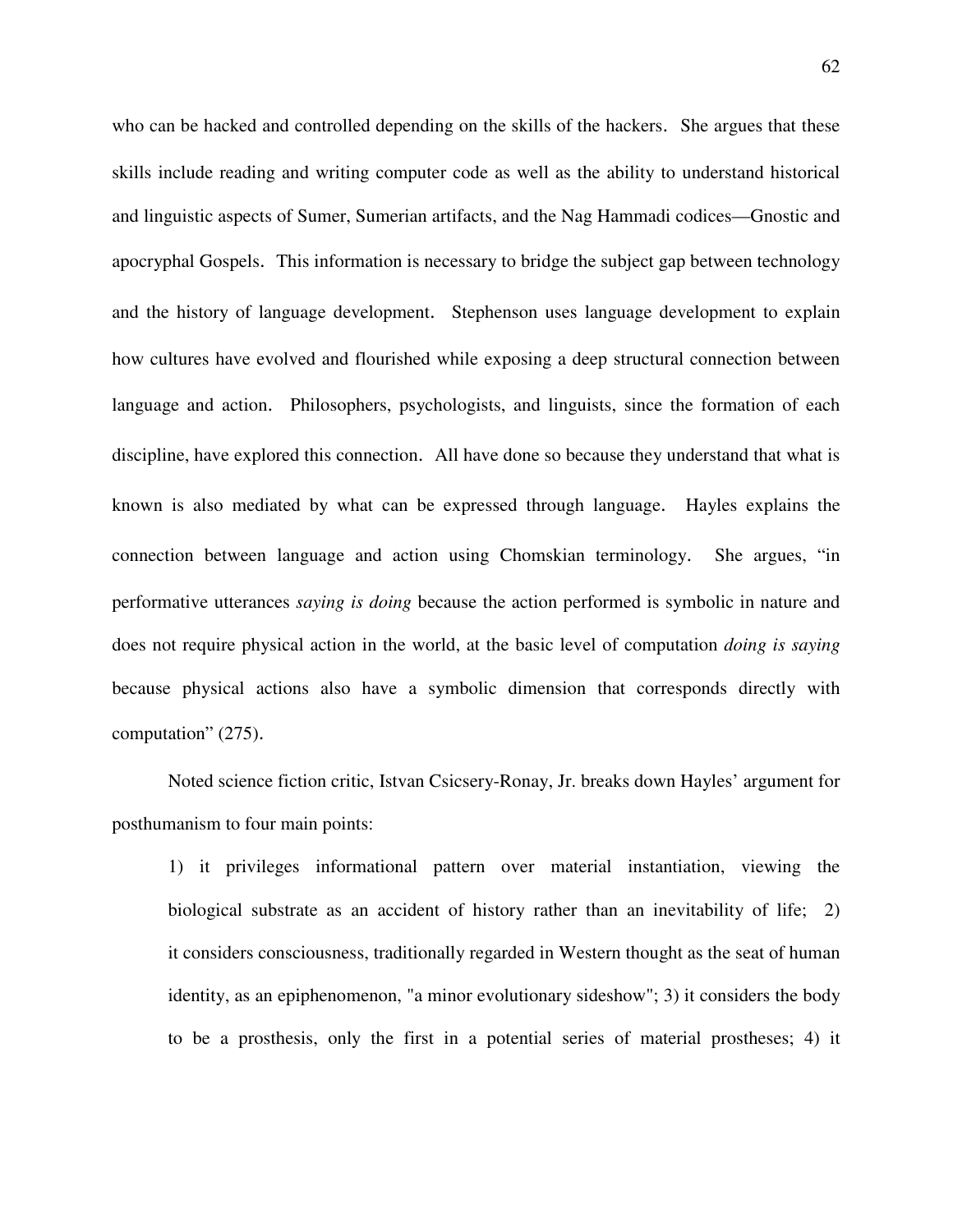configures the human body so that it can be seamlessly articulated with intelligent machines. ("Till We Have Interfaces")

This philosophical view corresponds to Stephenson's text in that in the novel, language was originally responsible for transmitting instructions and programming people with certain necessary skills which enabled those people to form into civilizations. Language defines the parameters of a group and exposes the level of their technical proficiency. Because language is the method of transmitting information rather than the voice of consciousness, Stephenson is able to treat humans as machines that can be wiped clean and reprogrammed to satisfy the needs of the programmer. As portrayed in the novel, a code that can be manipulated deep within the brain has been buried for centuries and it requires an archeologist, historian, and theologian to unearth the gate that will enable access to these deep structures. Stephenson uses the term Logos to explain control through language because the word itself is connected to historical and theological study<sup>20</sup>. According to the Judeo-Christian tradition, just as God created everything with the Word by metaphorically executing the first command in His operating system of nature, L. Bob Rife will be able to access the operating system of every human within earshot by understanding a long-lost Logos and using it to control the minds of others.

 Logos, or the word, for Stephenson is a tool for constructing and controlling worlds. William Haney, in *Cyberculture, Cyborgs, and Science Fiction: Consciousness and the Posthuman*, however, argues, "*Snow Crash* suggests that there is no access to Logos today except through silence"—that Logos exists in the space between "name and form, sound and meaning" (120-1). This position indicates a focus on the ephemeral quality of language, but

 $\overline{a}$ 

 $^{20}$  From the Greek's use of Logos as logic or reason in the development of rhetorical instruction to the first century Christian acquisition of Logos as the organizing principle of the universe uttered by God himself at the moment of creation, this term has been influential to many subsequent disciplines including psychology and philosophy.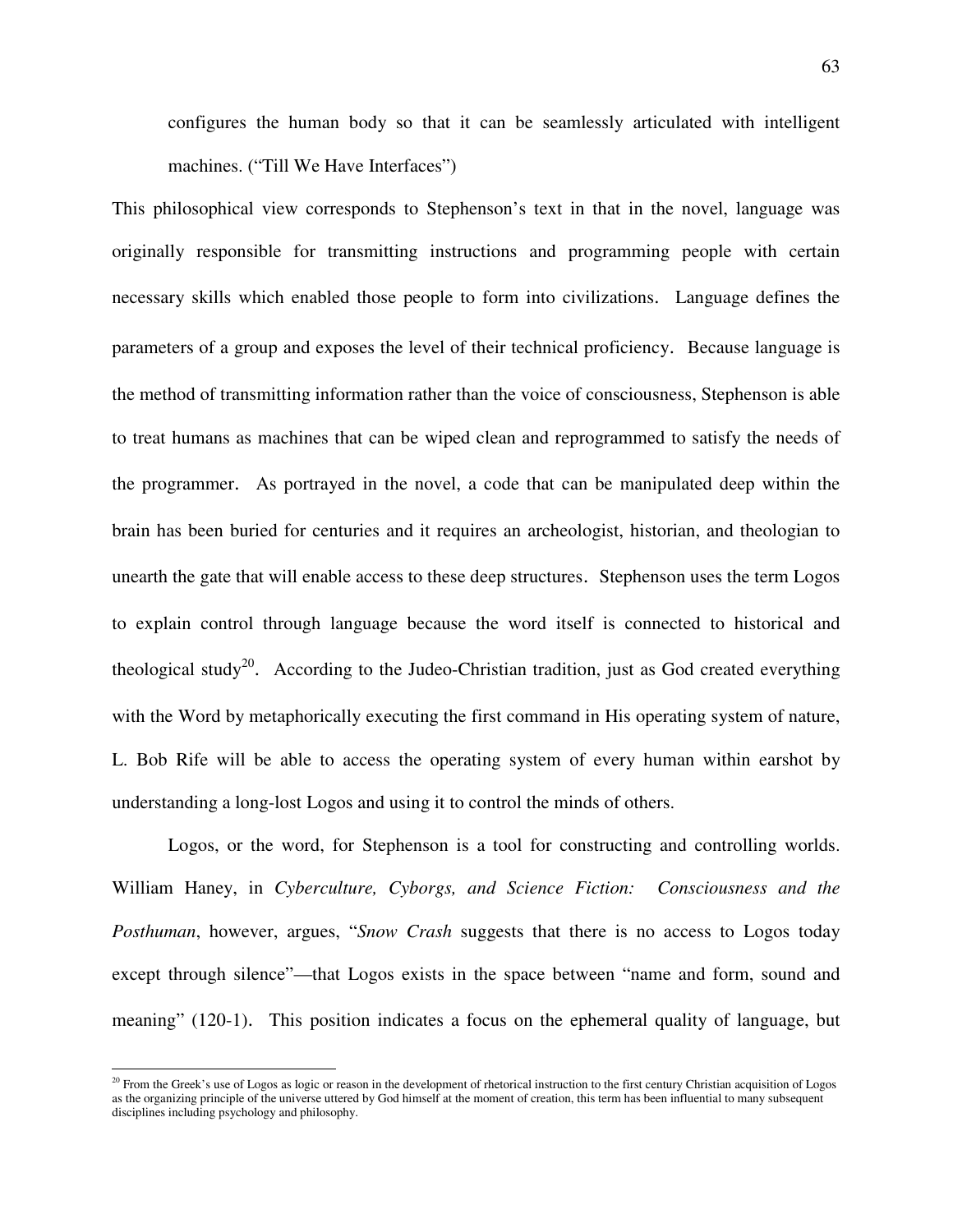Stephenson is nothing if not concrete in his use of empowering language. To insist that his use is anything metaphysical is to misconstrue his means and his message. In the text, people are affected by language through deep structures in their brain that dictate their ability to perform tasks. Together, these tasks, like baking bread or working with iron, construct a system of people working for and with each other. But, within this system is another. The Metaverse, a virtual reality constructed by computer programmers, is also manipulated by the codes used to literally create the virtual space.

In both the physical and the real world of the text, language is depicted as the most powerful tool for change and/or domination because people can be reprogrammed either by language or code. Haney disagrees with this view of language: "The nature of language in humans differs radically from that in computers, even though both seem to include a performative level in which saying is doing" (117). Instead, he argues that there is and must be a spiritual aspect to the language and consciousness of humans. We are not organic automata that simply shuffle through the motions of life and accept whatever memes come our way without the ability to reject them and make decisions for ourselves. Haney argues: "Snow crash as a virus is designed specifically to subvert the self and all of its characteristics in order to render humans as malleable as non-conscious machines to benefit the elite at the expense of the masses" (Haney 126). While the society depicted in the novel is decidedly, Haney believes the novel epitomizes all that postmodern society fears but is resigned to—institutional control, oppression, loss of free will, and zombification. The ultimate nightmare then becomes the destruction of humanity: "by simulating an equation between humans and computers, the snow crash infection entails a loss of humanity, making humans even more like computers" (Haney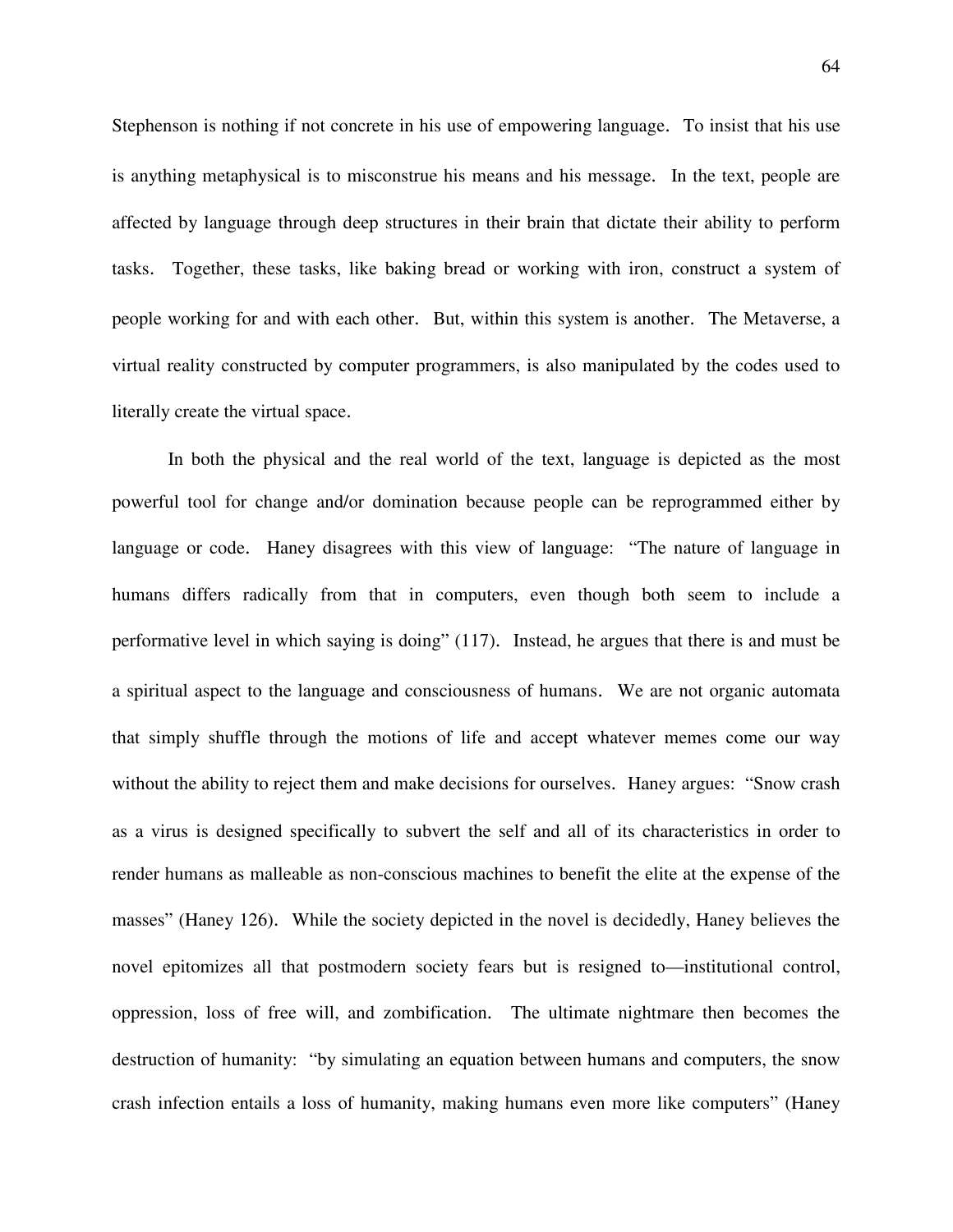130). Haney sees more in humans than machines that run according to their programming since their automation signals not only a link to machines, but, more specifically, a loss of what has traditionally made them more than machine—their ability to choose.

 In the novel, these groups are represented by the cult of Asherah and the L. Bob Rifefunded Reverend Wayne's Pearly Gates evangelical movement—a thinly veiled caricature of L. Ron Hubbard's formulation of Scientology.<sup>21</sup> According to historian Bendt Alster, the story of Enki and Asherah explains the move from the singular Creator to the binary male/female act of reproduction. The Librarian in *Snow Crash* further explains that Asherah's Caananite name was Hawwa, or Eve, both of which are related to serpent goddesses. Emmanuel Lagos and Juanita had previously surmised that the cult of Asherah was spreading a sexually transmitted viral infection that "was able to transmute itself from a biologically transmitted string of DNA to a set of behaviors" (Stephenson 230). Lagos believed that Enki saw Asherah as a threat to Sumer because she knew how to manipulate *me*—deep structural and unalterable rules for behavior—to suit her desires and her need to be worshipped. Therefore, Enki spread an anti-virus called the nam-shub of Enki that wiped the ability to speak Sumerian from everyone's mind. Enki's myth explains the Tower of Babel story. However, Asherah was not defeated entirely. Her followers spread her biological version of *me* through sexual contact and breast milk. Hiro surmises that the Hebrew Deuteronomists used Asherah's relationship to Eve to introduce the binary concept of good and evil in order to advocate for the need for more severe laws. The Deuteronomists

1

<sup>21</sup> Created by L. Ron Hubbard in the 1950s, Scientology built on ideas first expressed in his *Dianetics* (1950) concerning the connection between the mind, body, and the spirit. Hubbard relates to Dick's depiction of humanity's alien origin as well as his rejection of formal psychotherapy. In Stephenson's novel, Hubbard is characterized as a meglomaniacal opportunist who exploits people in desperate need for answers, inducting them and brainwashing them using the Sumarian *me*, or the engram of Hubbard's Scientology.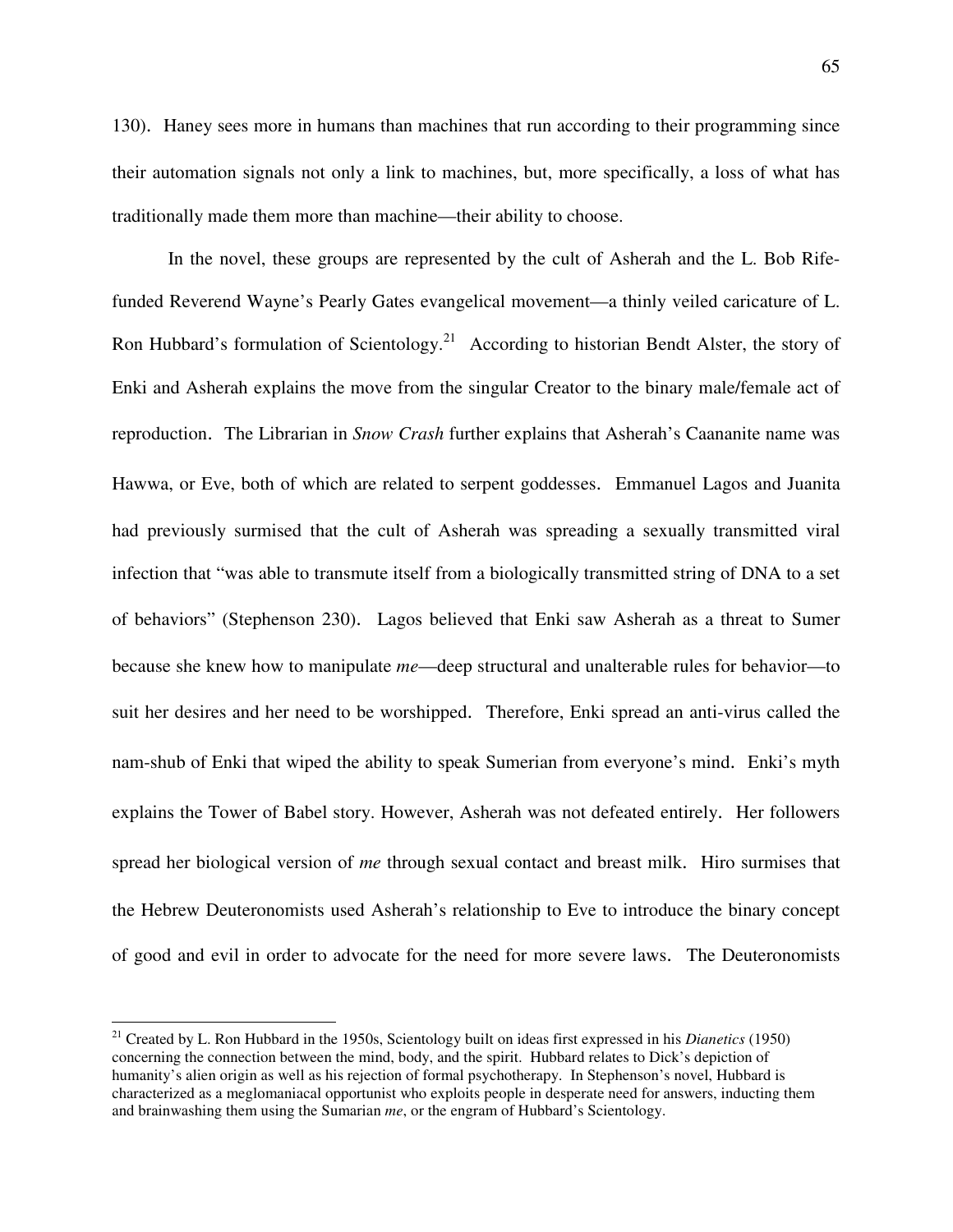effectively outlawed the worship of Asherah, restricted the sexual rites involved in her worship, and reinforced their hold over the religious and social mores of the Hebrews with a meta-virus of their own imbedded within the Torah. Thanks to the Deuteronomists, Judaism "was much less susceptible to viral infection because it was based on fixed, written records. This was the reason for the veneration of the Torah and the exacting care used when making new copies of it informational hygiene" (Stephenson 230). With Reverend Wayne's Pearly Gates franchise, L. Bob Rife finds a way to reintroduce the Sumerian language, a language that accesses the deep centers of the brainstem and, with it, *me* would act as a neurolinguistic virus capable of reprogramming those infected with it, just as Asherah had attempted with her cult prostitutes. Both groups—the cult of Asherah and those under the employ of L. Bob Rife—use tools that tap into deep structures in the brain that control our actions, skills, beliefs, and consciousness.

## *Neurobiological Viruses and Žižek's Lacan*

These deep structures function similar to the way in which, in Lacanian theory, the Symbolic order provides the framework for the Imaginary order. In other words, by understanding how people use language to orient themselves to each other and the physical world surrounding them, a person can use this knowledge, like a skilled rhetorician, to influence the thoughts and actions, and perhaps more insidiously, the ideology of the intended audience. Likewise, Stephenson imagines a world with a lost mythology that can be used to revise subjective reality by manipulating the transmission, understanding, and acceptance of information. Sabine Heuser in *Virtual Geographies: Cyberpunk at the Intersection of the Postmodern and Science Fiction*, celebrates the world building initiative: "[Stephenson] adopts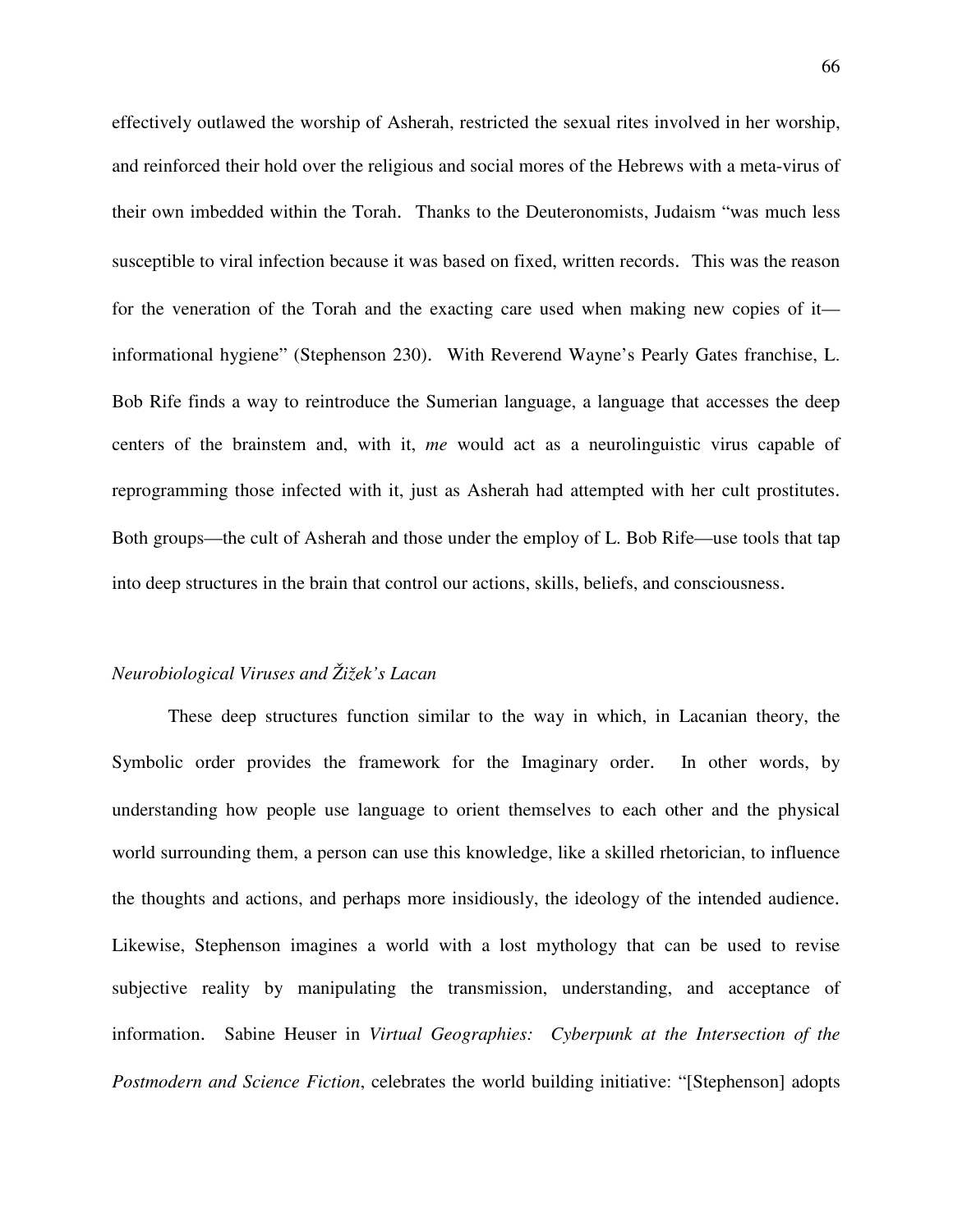computing terms like BIOS, virus, daemon, port, or scrolling, and re-inscribes them with new meaning, thus reviving their metaphorical roots. Computer jargon abounds with catachreses, constantly naming new objects into existence" (173). By adopting this new language, Stephenson utilizes Samuel Delany's paraspaces—those places particular to science fiction and postmodern literature where metaphor becomes something more, something literal. Heuser claims, "Stephenson thus re-invests the dead metaphor of the computer virus with new meaning, simply by reversing the direction of the semantic exchange from technology to biology. The more often a figurative meaning is used, the closer it comes to being accepted as literalized common sense" (Heuser 177). By consciously utilizing literalized metaphors, Stephenson draws attention to the fact that a "multilayered concept of the virus is the novel's central metaphor. This plague to both humans and computers throws everything into question: language (371), ideas (373), ideologies (327), religions (214) all become prey to the chaos" (Heuser 175). Chaos is exactly what Stephenson is gunning for; the author is playing on the very real and current issue of technology shaping society so that the two become, in many ways, synonymous. The metaphor of the computer virus then becomes acceptable as a technological, biological, and social malady simultaneously.

Heusers' approach to the novel is understandable since Stephenson's novel has been labeled a post-cyberpunk novel or postmodern science fiction novel. In *VALIS*, the symbolic construction of the world, a labyrinth of our own enlightened and alien design cripples our insight and traps us in a world of suffering and pain. It is artificial and false, built of language and directly reflects the Lacanian Symbolic order that constructs the walls of the Imaginary order, keeping us unaware of and displaced from the Lacanian Real. Stephenson utilizes the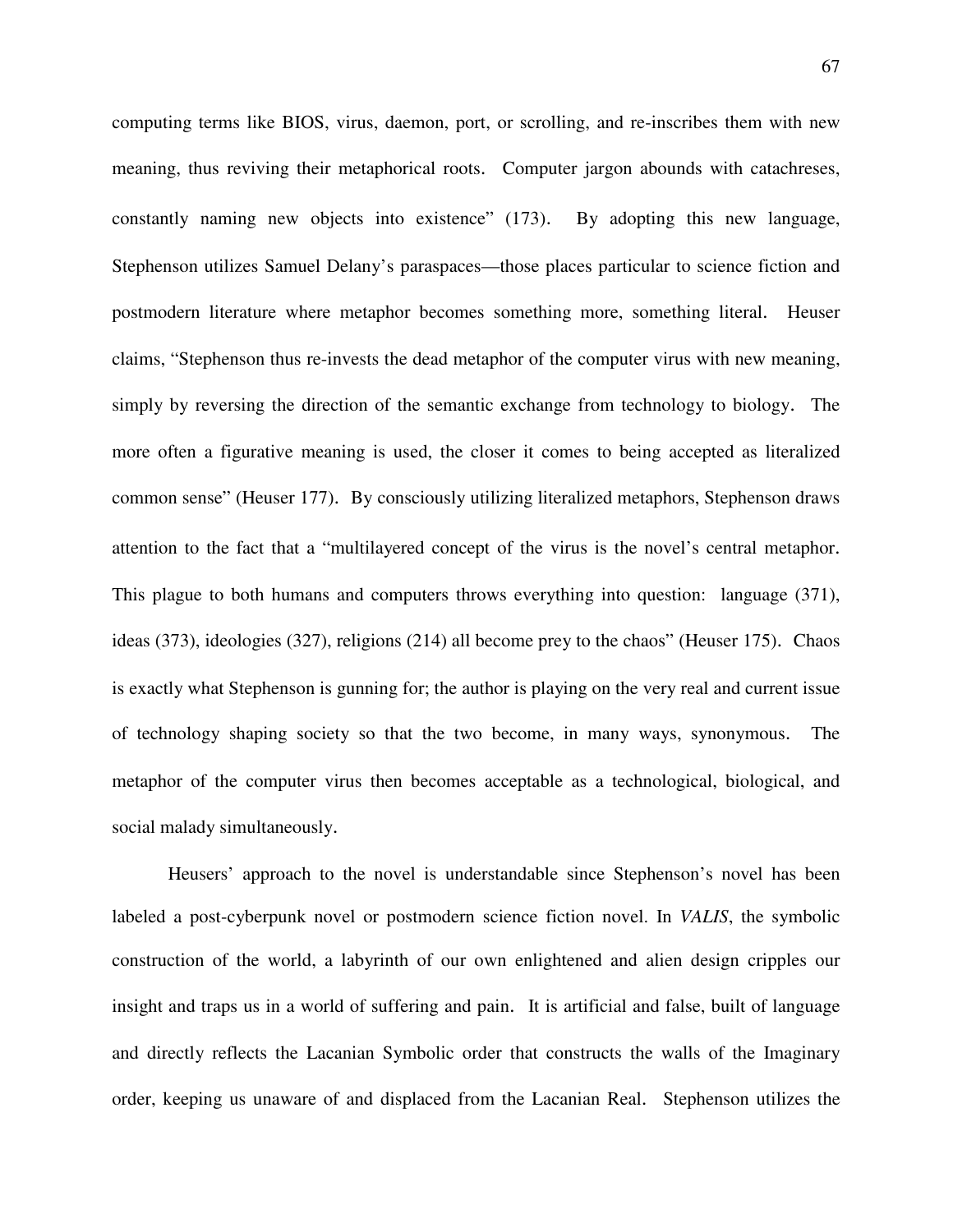deep structure and theoretical Universal Grammar of our neural architecture to first threaten and finally liberate us from outside control. Carl Boehm notes that "Hiro understands the disorder of the physical world, an ironically shadowy world that is a reflection of the ideal world he has created in the Metaverse, so he reverse engineers a utopia based on justice by understanding the imperfections of his 'real' world and thus encoding a truth in the virtual realm based on those imperfections he finds in the physical world" (Boehm 398). In other words, Hiro intends to vindicate the natural world in the novel by constructing a better world in the Metaverse. He designs trap doors that deal with trash and other problems that arise there. He is able to control the Metaverse in a way that he is unable to do in the natural world: "By controlling the virtual realm, a programmer can create and maintain a utopia by simply rewriting software in response to any problem that may arise in an attempt to establish justice" (Boehm 398). Boehm argues that Hiro, Juanita, and Y.T. desire justice in the real world and free will to remain intact so they fight against those forces, Rife and Raven—much like strife and death—so that humanity will remain free in the real and virtual worlds. Hiro's world building in the Metaverse is then a positive instance of labyrinthine construction but with the knowledge of the way out. Hiro, unlike the alien ancestors to humanity in *VALIS*, has not forgotten the way out. He is constantly building more escape routes as problems arise. And it is this ability that is the key to symbolic constructions. We can allow these symbolic constructions to inhibit and control us if we allow them to or if we forget we have control over them. However, if we constantly update and modify these symbols, then we retain our own volition and remain free.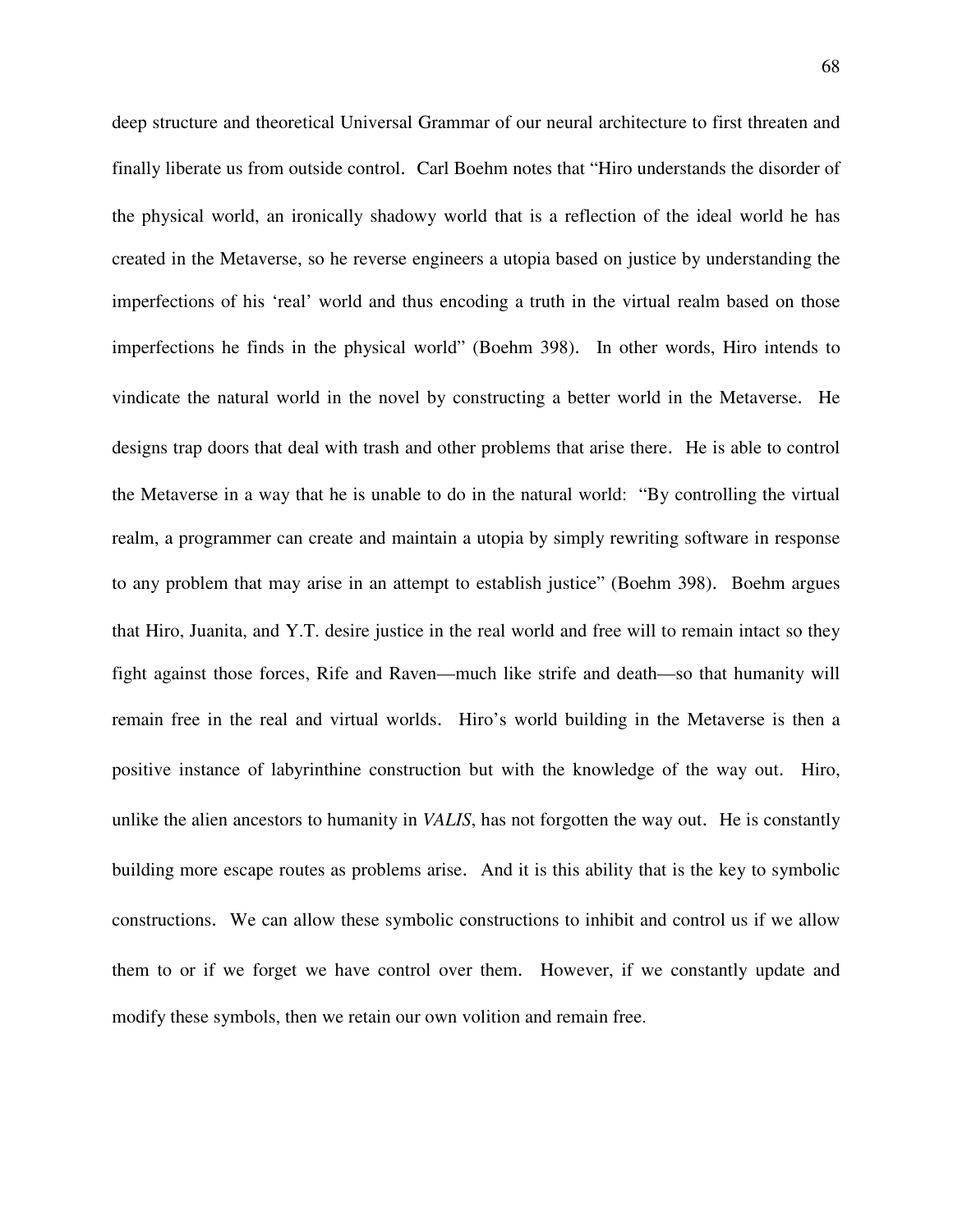Stephenson blends mythology, history, techno and pop culture to build a post-cyberpunk world: "Both the mythical figure of an author of the universe and the physical laws and technical details behind the universe's command line are important to Stephenson's imagination and art. In other words: he needs both figurative language and code language to render his version of contemporary culture" (Raab 248). These matters are explicit in the plot, but, traditionally, the very nature of Logos argues for exceptional skill, secrecy, or mysticism, much like the awareness of the Imaginary as a construct eludes popular acknowledgement. For this reason Stephenson selects a small group who can know/use Logos for the betterment of humanity, specifically Hiro in the Metaverse and Juanita in the real world of the novel. This cabal is charged with defeating the threat posed by Rife and those, like Asherah, who would use this knowledge to manipulate and enslave the world. Using mythological technology, these power-hungry groups could eradicate any kind of traditional humanity by removing free will. Removing free will from the human equation would then reduce the population to a collection of metaphorical androids running whatever program was fed to them. Our hacker heroes obtain the ability to hack the brainstem, but unlike Rife, use this knowledge to ensure this power is not used to harm or abuse others. The heroic hacker oversight committee is not nefarious like the common conception of Orwell's Big Brother or Žižek's postmodern big Other. Instead, the heroes of the novel must also act as guardians and keepers of the metanarrative, or organizing deep structure, just as Enki did thousands of years ago. Stephenson seems to be replacing the big Other of postmodern ideology with a new, hopeful, and empowering Other defined by those who take part in its oversight. And those who come away with this charge are not simply the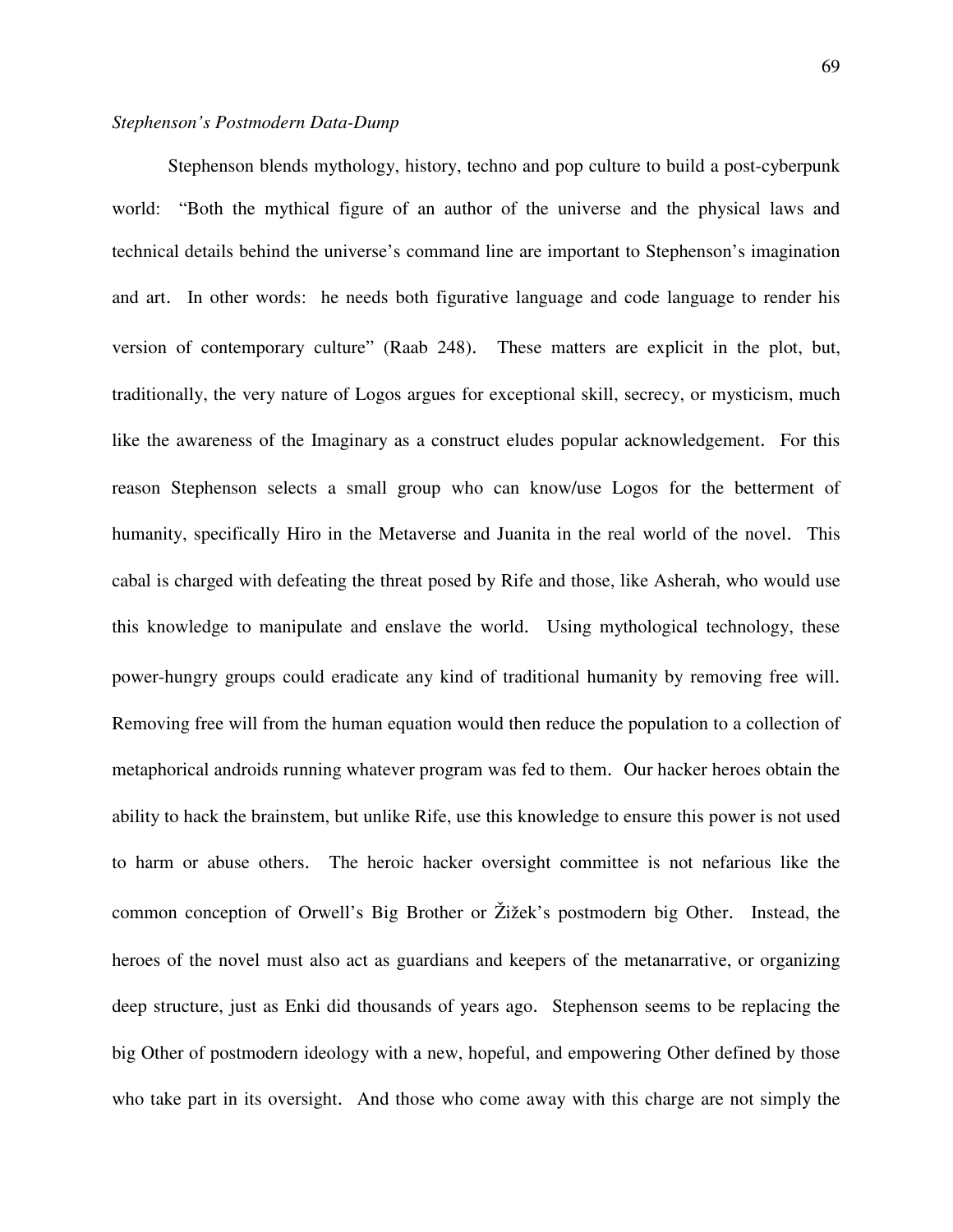heroes of the novel; the reader learns a valuable lesson through the metaphor of the neurolinguistic virus used in the book. So cyberpunk has been revised to accept the marginalized characters and rapid technological growth because there remains a metanarrative at work, organizing and overseeing it all.

## *Memes, Myth and Mes*

 The view of language as the infrastructure of the Imaginary order is certainly nothing new. It has even been given a scientific, rational name. In 1976, Richard Dawkins, in his seminal work *The Selfish Gene*, compared cultural data to genetic data in order to describe how certain social behaviors might be inherited or passed down through centuries of human development. Likewise, Lacan observes "language is a gift as dangerous to humanity as the horse was to the Trojans: it offers itself to our use free of charge, but once we accept it, it colonizes us" (Žižek 11-12). In order to understand what Stephenson fictionalizes in his novel, a background of memetics, as it is now called, is needed. *Snow Crash* describes a world that is both controlled by technology and infected by cultural viruses. These viruses attack the memes by hacking through the meta-linguistic framework, or codes, underpinning the framework of the brain in order to bring about a change in their cultural system. These codes are rules designed to enforce a system of order.

Susan Blackmore, in her book *The Meme Machine*, extends Dawkins' metaphor beyond the suggestion that memes exist and that they act in similar ways to genes. She argues rather pragmatically, "Language would have allowed our ancestors to acquire information and pass it on far faster than biological evolution could achieve, giving them a decisive advantage in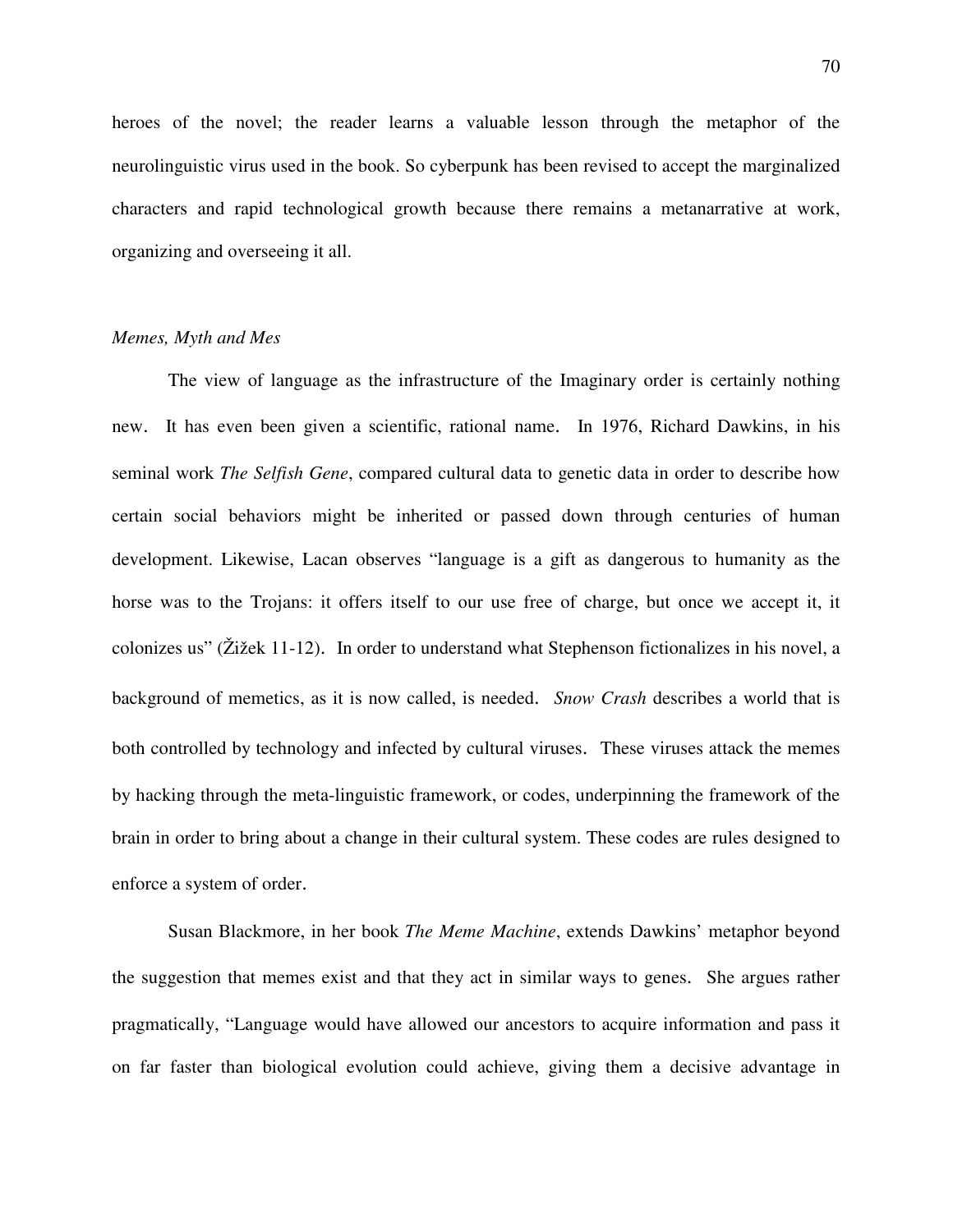competition with other species" (Blackmore 95). She explains this physical phenomenon as a result of biological determinism. While biological determinism is at odds with Lacanian theory, Stephenson uses Dawkins' suggestion of the meme to inform his plot and make it scientifically as well as psychologically engaging. Blackmore extends Dawkins' metaphor by posing an evolutionary origin of memes. She suggests that out of necessity, our ancestors evolved into speech, leaving the physically incapable to die out. She claims that a number of neurological and physical changes had to occur, such as changes to the construction of the neck, mouth and throat. This change could have happened for any number of reasons; but more significantly, those with these changes would have had another skill set that placed them above those who did not possess these differences. Blackmore explains the alteration and its influence on speech: "people will both preferentially copy and preferentially mate with the people with the best memes—in this case the best language. These people then pass on genetically whatever it was about their brains that made them good at copying these particularly successful sounds" (Blackmore 104). Blackmore makes a reasoned argument for a comparison of memes and genes, focusing on their common requirements for survival. Both are essentially bound by the same requirements of "fidelity, fecundity, and longevity" (Blackmore 104). Certainly these can be noted in cultural memes. Beliefs, in order to continue to have a presence in society, must not be watered down, must have a solid group who still believe them, and must have historical precedents.

 However, Kate Distin disagrees with Blackmore's comparison. In her book, *The Selfish Meme*, Distin contends, "In contrast to genes—which, in conjunction with an appropriate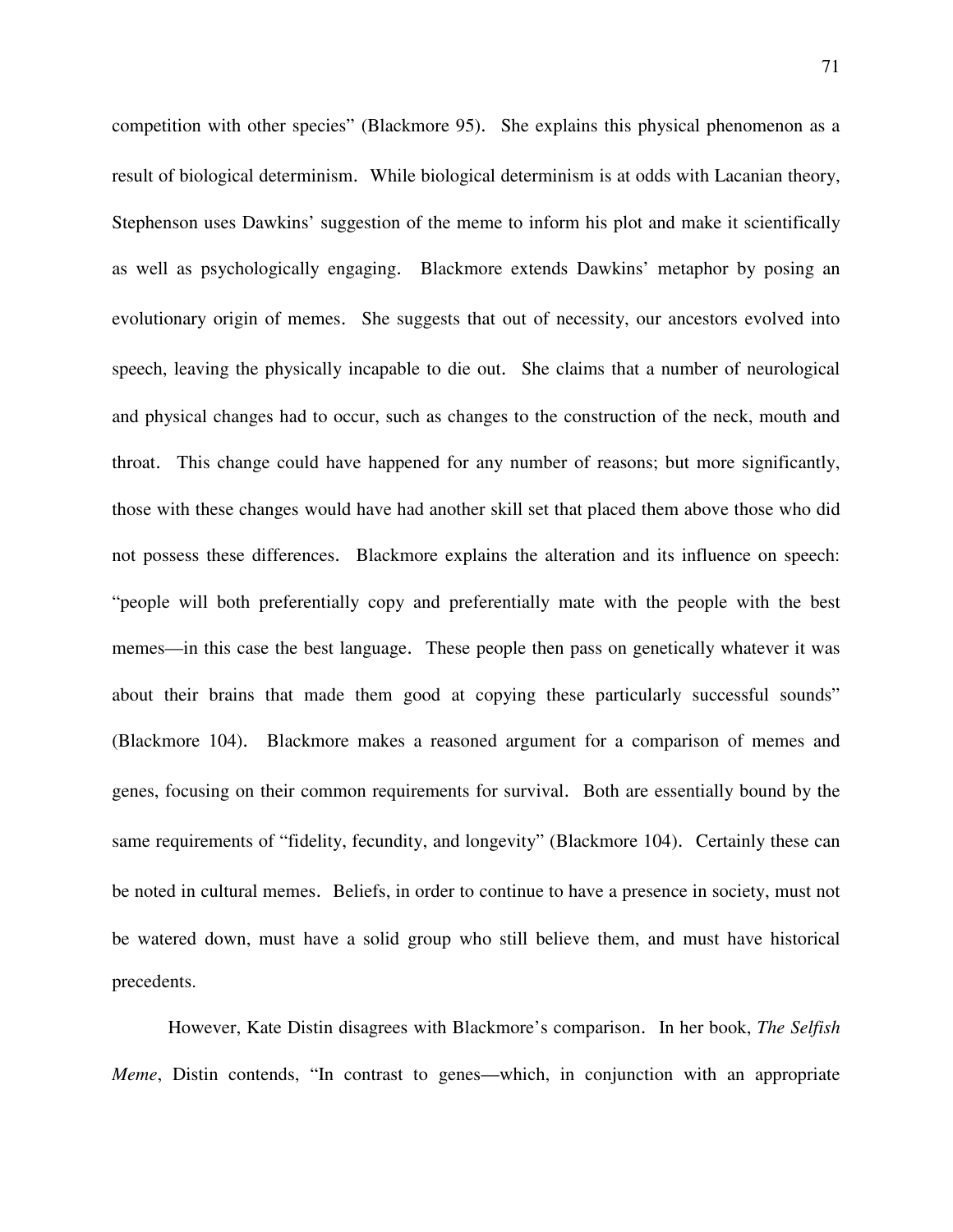environment, generate survival machines that may be "hijacked" by biological viruses—memes do not create the replicative mechanisms" (76). In other words, Distin believes that memes must depend on the host's ability to spread them to others. They cannot grow in isolation; they must be spread. By looking at memes as viruses instead of genes, Distin turns the discussion from a neutral biological metaphor to one that is encoded with negative proliferation or diabolical implications. Distin argues that memes are not self-perpetuating; rather, people *infected* with these ideas pass them on, intentionally or unintentionally. Memes cannot pass themselves on of their own accord.

William Burroughs in his article "The Electronic Revolution," also argues this position. He reasons that a virus passed down to following generations causes alteration to the inner throat, and because of the new skill, enabled by illness, the host never deems the alteration as negative. He explains, "We now have a new virus that can be communicated and indeed the subject may be desparate [sic] to communicate this thing that is bursting inside him. He is heavy with the load. Could this load be good and beautiful? Is it possible to create a virus that will communicate calm and sweet reasonableness? A virus must parasitise a host in order to survive." (Burroughs). Burroughs notes this same philosophy in the writings and subsequent philosophy of L. Ron Hubbard. Burroughs states, "Hubbard bases the power he attributes to words on his theory of engrams. An engram is defined as word, sound, image recorded by the subject in a period of pain and unconsciousness. Some of his material may be reassuring: "I think he's going to be alright." Reassuring material is an ally engram. Ally engrams, according to Mr. Hubbard, are just as bad as hostile as pain engrams" (Burroughs). These engrams, ally or not, manipulate a person's mood and direct a person to act a certain way. It is difficult to believe that Stephenson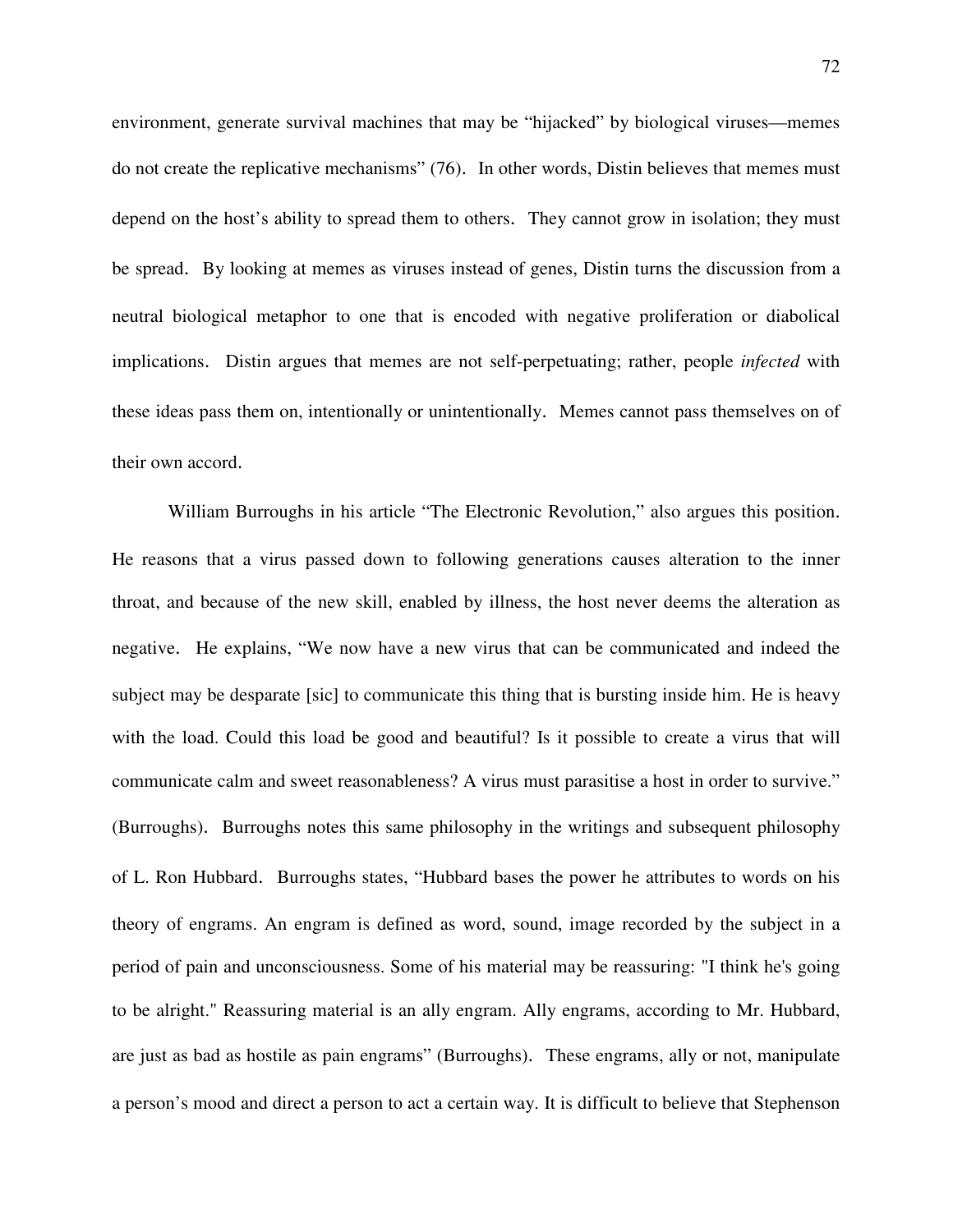was not influenced by all of these intersections when researching the topic of memes. While neither Hubbard nor Burroughs are considered experts in the field (many even consider them quacks of the highest order), Ruth Garrett Millikan's research supports these theories:

 Language enters as just one among the many other media by which information about the disposition, among other such things in the environment, of an empirical object, kind, stuff, or property can manifest itself to the senses. Just as there are conditions under which patterns of light striking the retina will vary systematically with certain properties of the distal objects reflecting it, there are conditions under which the sentences that a person hears will vary systematically according to the dispositions of things in the world that originated them. (Millikan)

Stephenson appears to be using these approaches to the connection between language and society to engage in the question of free will and agency in the postmodern era. The author legitimizes the concept of the meme and mythologizes it by attributing it to the ancient and fallen cradle of civilization, Sumer. Once the common language of Sumer was abolished, people had to write new instructions for society. Since these instructions were already hardwired by this point, there was no need for a viral version. Languages adapted, with the help of Enki, and early language programmer, into less invasive codes. Viral language was forgotten, much like the labyrinth in *VALIS* was forgotten.

 Like the scattering described by the Tower of Babel story, Stephenson's particular take on the broken world is a Los Angeles consisting of separate antagonistic, walled, armed, and guarded Burbclaves of different ethnic/religious/corporate interest groups. Antithetically, the Metaverse—an online virtual world—appears to provide a slightly less segregated society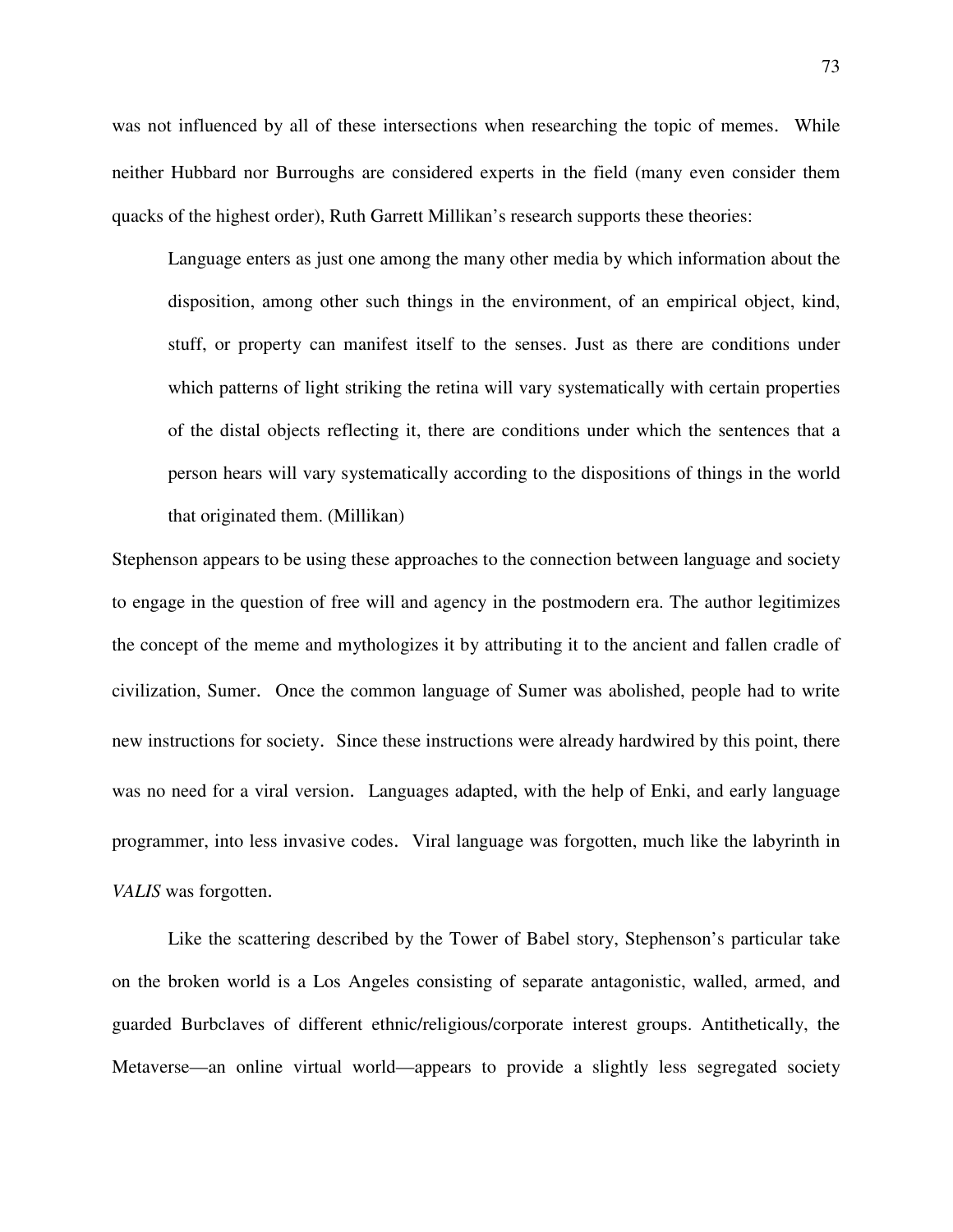similar to the one in which we now live, divided not by literal walls, but by appearance and affluence. Both postmodern literature and its apotheosis, cyberpunk, often strip power and control from their characters, exposing the senselessness of a unified and total vision of society, or revealing the overriding influence of corporations and the progress of technology, respectively.

 Stephenson accomplishes this engagement by unearthing a unified vision of language lost to history. Once L. Bob Rife, the fictional version of L. Ron Hubbard, discovers stories of Asherah and Enki, he develops a communicable neurolinguistic virus on par with the herpes simplex virus. He then releases it at Reverend Wayne's Pearly Gates franchulate and the virus's virtual analog, Snow Crash, infiltrates the Metaverse, taking the battle to erase free will and making humans mindless automata to both the real and virtual streets. Stephenson imagines language as a virus in order to make several points. He posits that language can have power over people. Few would argue against the persuasive potential of words, spoken or written. Throughout human history, language has indicated with whom we align ourselves, and allowed expression of our philosophical/political/religious beliefs. All of these ideologies depend upon rhetoric to persuade, instruct, and propagate. For Carl Boehm, "Stephenson parallels computer language with human language to the extent that the language can be deadly. From the intersection of computer code and human language comes an exposition of similarities between the two, in which human language functions to replicate an idea or object in the same way virtual reality replicated the physical world" (398-9). In Stephenson's text, these codes are both wet and dry, biological and linguistic respectively; they impose order on humans as well as virtual avatars and the world these avatars inhabit. This comparison appears several times in the novel.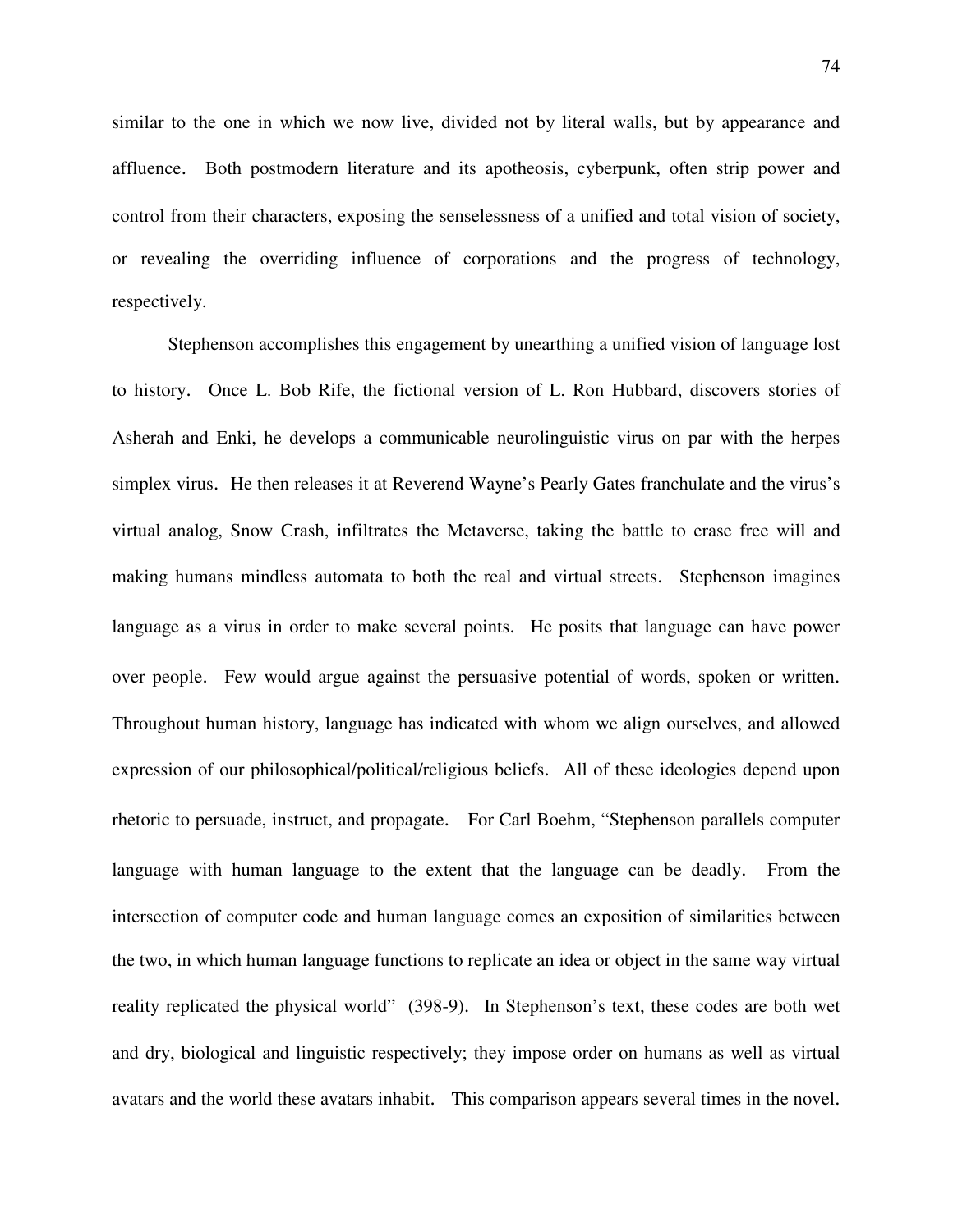Hiro even states, "all information looks like noise until you break the code" (Stephenson 74). When Hiro first learns of Snow Crash, he asks, "is it a virus, a drug, or a religion?" Juanita, a newly converted Christian and former hacker, answers that it is all three. (Stephenson 200).

 The threat to society is simultaneously Symbolic and biologic—it has the power to change belief and physical behavior. As any system of codes would suggest, a change in the rules enforces a new, updated order under the control of those who write the code. Hackers understood his better than anyone at the dawn of information technology. They reveled and rejoiced in the potential control they could exert over their lives now that so much information was being archived and made into bits of data in the burgeoning datasphere that would soon become known as cyberspace, or for this novel, the Metaverse. But hacking the brainstem simultaneously makes the mysterious scientific, the ancient modern, and the connected subsequently fragmented. Erik Davis has made these connections his personal research project. Davis believes, "Today, there is so much pressure on information—the word, the concept, the stuff itself—that it crackles with energy, drawing to itself mythologies, metaphysics, hints of arcane magic" (Davis 11). He argues that despite our scientific and technological progress, many still need to view the world as imbued with some kind of divine or spiritual spark represented by histories or religions or mythologies. Stephenson seems to be using the mystical desire, the need for a metanarrative beyond our understanding, as the crux of his novel. In many ways, Logos, is the re-introduction of the modernist metanarrative. Clearly at odds with much of postmodern theory, I argue that Stephenson, like Dick and Delany, believes in an over-arching Truth or totalizing framework but is unable to explain or characterize it clearly. Therefore he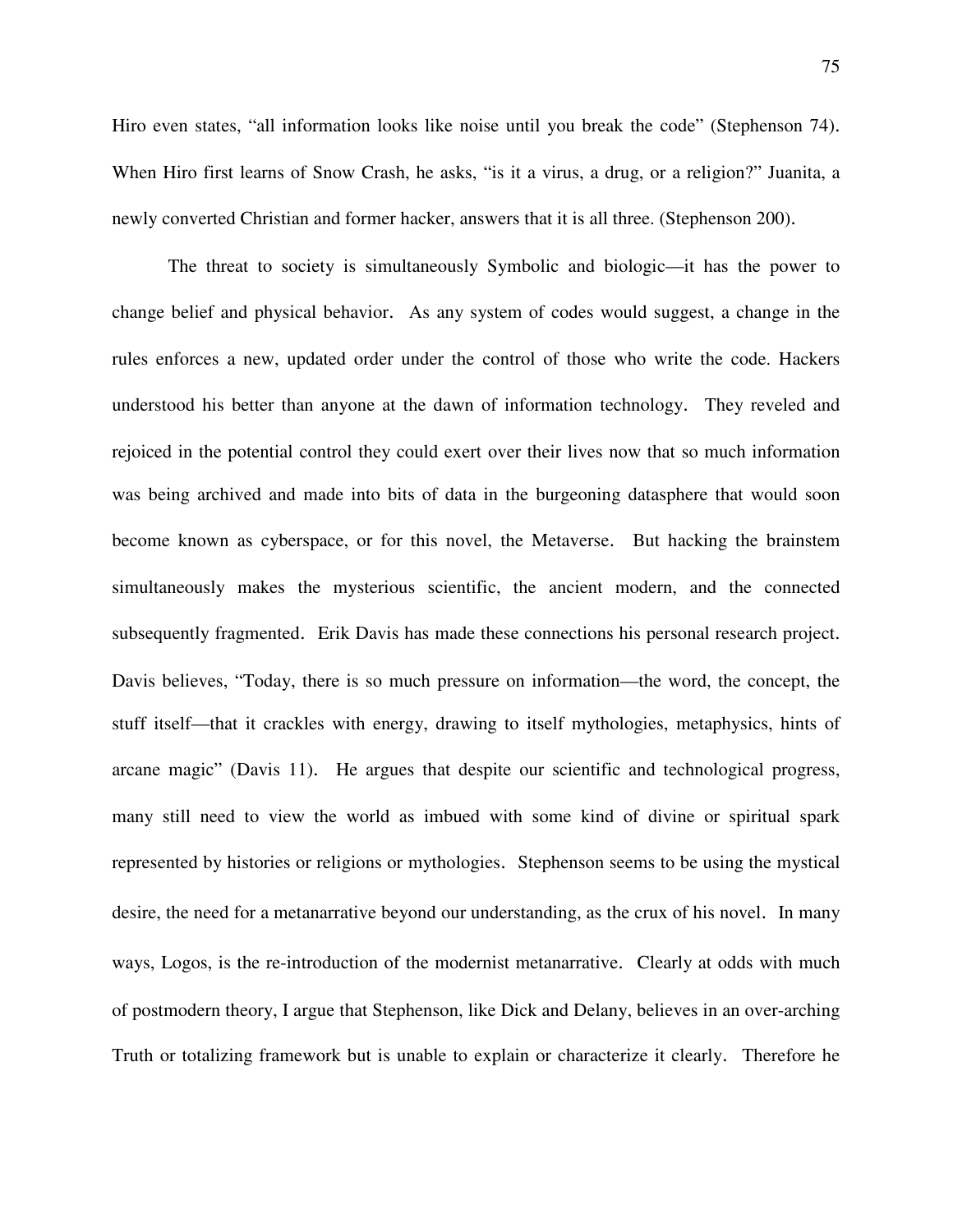flirts with it, hints at it, and finally leaves on character, Juanita, in charge of policing a newly revived human programming language at the end of the novel.

Stephenson explores language programming and situates Logos in the ancient and lost language of Sumer. According to the text, the language of Sumer was actually a string of syllables rather than formal words. These syllables sound like babble to the modern ear causing several characters to refer to those infected with the meta-virus as *Falabalas*. (Stephenson 177) These syllables represent memes, or *me*. Each *me* instructs the user in the skill for which it was designed. There were *mes* for baking bread, working with stone, being a mother, etc. Without these *mes*, the culture of Sumer would not have survived or flourished. By using the *me* of Enki, which Stephenson describes as "rules or principles that control the operation of society, like a code of laws, but on a more fundamental level," he makes a direct comparison to Dawkins' meme (Stephenson 251). But the comparison doesn't stop there; Daniel Grassian notes Stephenson's use of the meme is similar to Blackmore and Dawkins' version: "One possibility is definitely an informational Darwinism, in which the informational adept are the ones who ultimately dominate and evolve, while the others are left by the wayside" (Grassian 265). But Grassian also agrees Burroughs, Hubbard, and Distin's view of memes:

not only is language a kind of virus, but so is virtually all information. He empowers texts and images with a power independent from that of human. He takes an additional step beyond the Derridian notion that the fictionalized world or "reality" is or has become a text to proclaim that the text is independent and in some ways superior to the reader. The reader is not necessarily the one who dominates the text; rather, the text can dominate the reader. (262)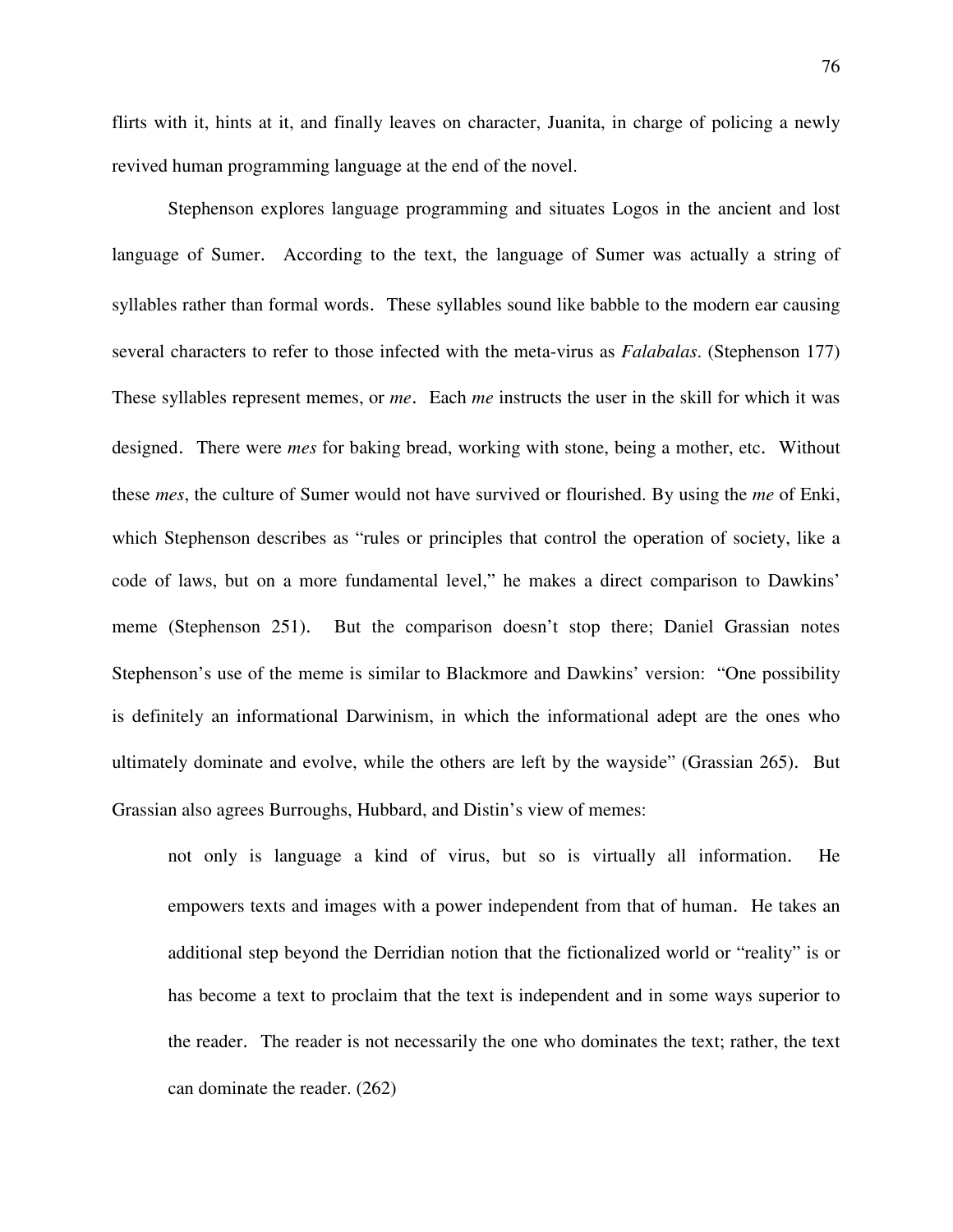While both seem to be at work in the novel, I believe that these views are shortsighted. Stephenson offers free will as humanity's saving grace. Stephenson uses it without making it the solution to the problems of the world. Instead, it is sufficient that a small band of heroes, similar to the tradition of white hat hackers, *can* tap into the organizing structure of humanity. By defeating Rife, these heroes acknowledge the existence and power of the metanarrative, or Žižek's big Other, and recast it as they choose—exercising this power only when presented with a challenge, similar to those white hat hackers from the late seventies and early eighties.

# *Gnosticism as Mortar and Pestle*

 The synthesis of literary theory, Lacanian psychoanalytic theory, and hacker culture all find an odd, but surprisingly well-suited, proving ground in Gnosticism. Perhaps as a representative of the metanarrative, Gnostic thought allows for all of these theories to work with and for each other under one single mysterious canopy. Erik Davis explains:

From the moment that humans began etching grooves into ancient wizard bones to mark the cycles of the moon, the process of encoding thought and experience into a vehicle of expression has influenced the changing nature of the self. Information technology tweaks our perceptions, communicates our picture of the world to one another, and constructs remarkable and sometimes insidious forms of control over the cultural stories that shape our sense of the world. The moment we invent a significant new device for communication—talking drums, papyrus scrolls, printed books, crystal sets, computers, pagers—we partially reconstruct the self and its world, creating new opportunities (and new traps) for thought, perception, and social experience. (Davis 6-7)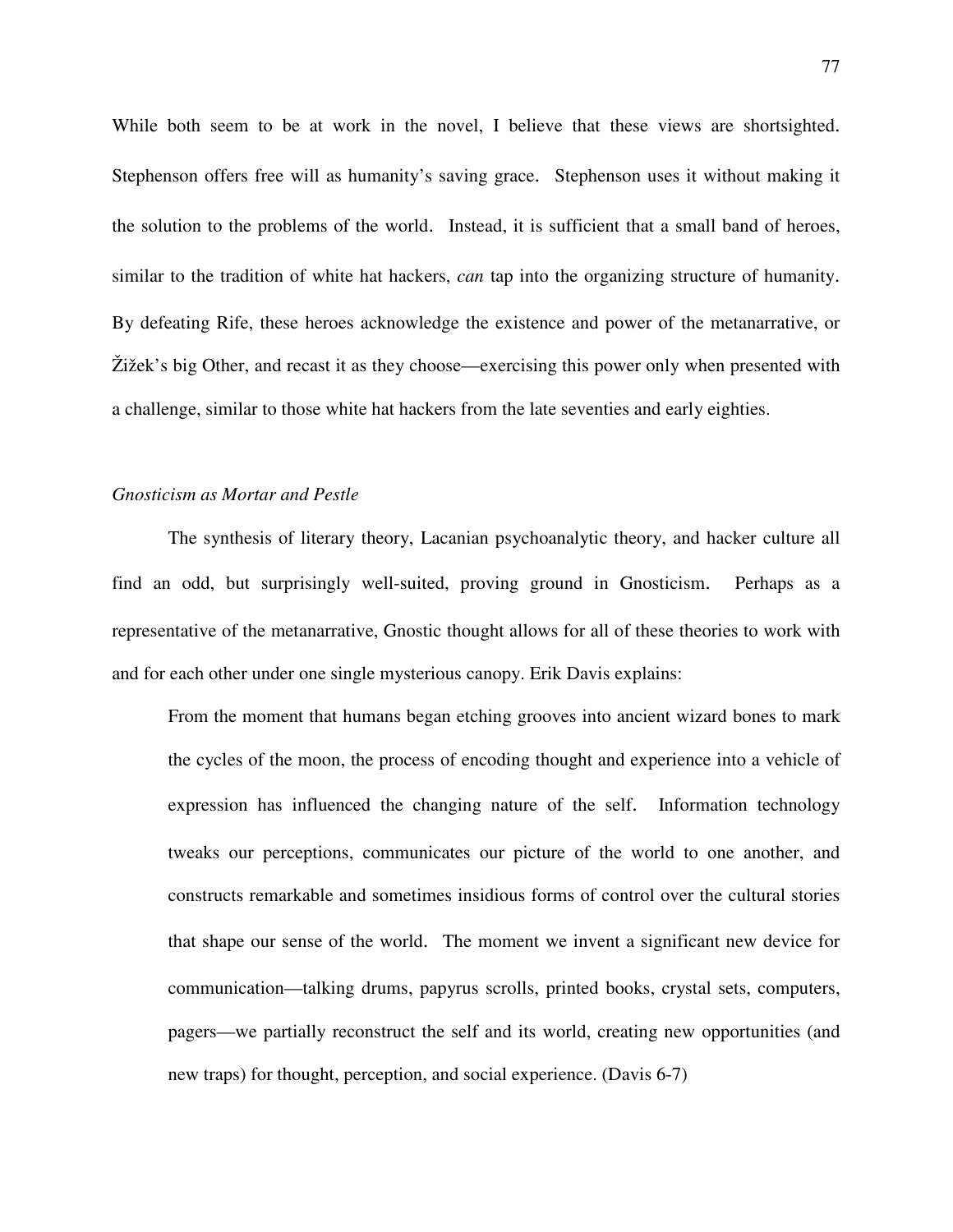Stephenson recalls Gnostic thought from the buried Dead Sea scrolls and weaves it into his criticism of society. His novel raises concerns for the loss of free will in a society that is becoming increasingly dependent on technology. As society adopts more automated technology, people release control over many operations within that society. This release is directly related to how we see ourselves as agents within society. Technology seems to allow more control over certain parts of our lives, but it can also distance us from our lives, the people we know, and the work we do, ultimately resulting in a crisis of the self. Instead of making his novel a blatant warning against this crisis, Stephenson places the threat centuries in the past, suggesting that the crisis has existed throughout history and is only now a real threat. For example, according to the novel, the Sumerian language was eventually erased because Enki realized that a language used for building a civilization could also be used to enslave that nation, so he went about dismantling language to ensure the freedom and the free will of the people.

 The interpretation of history found in this novel recalls Philip K. Dick's Black Iron Prison and his readings of the Gnostics in *VALIS*: "The Gnostics sought the pure signal that overrides the noise and corrosive babel of the world—an ineffable rush tinged with the Platonic exaltation of mind, a first-person encounter with the Logos etched into the heart of the divine self within" (Davis 114). L. Bob Rife has "heard the signal" and wants to use the information that he has stolen from Dr. Emmanuel Lagos (Logos) to enslave humanity, making himself a god among men—also representative of the Gnostic belief of man's deification. According to the Librarian (a program available in the Metaverse similar to a personified search engine), Lagos is a researcher at the Library of Congress who studied everything in an attempt to find previously unnoticed connections. He is also a self-taught programmer who designed the Librarian. Lagos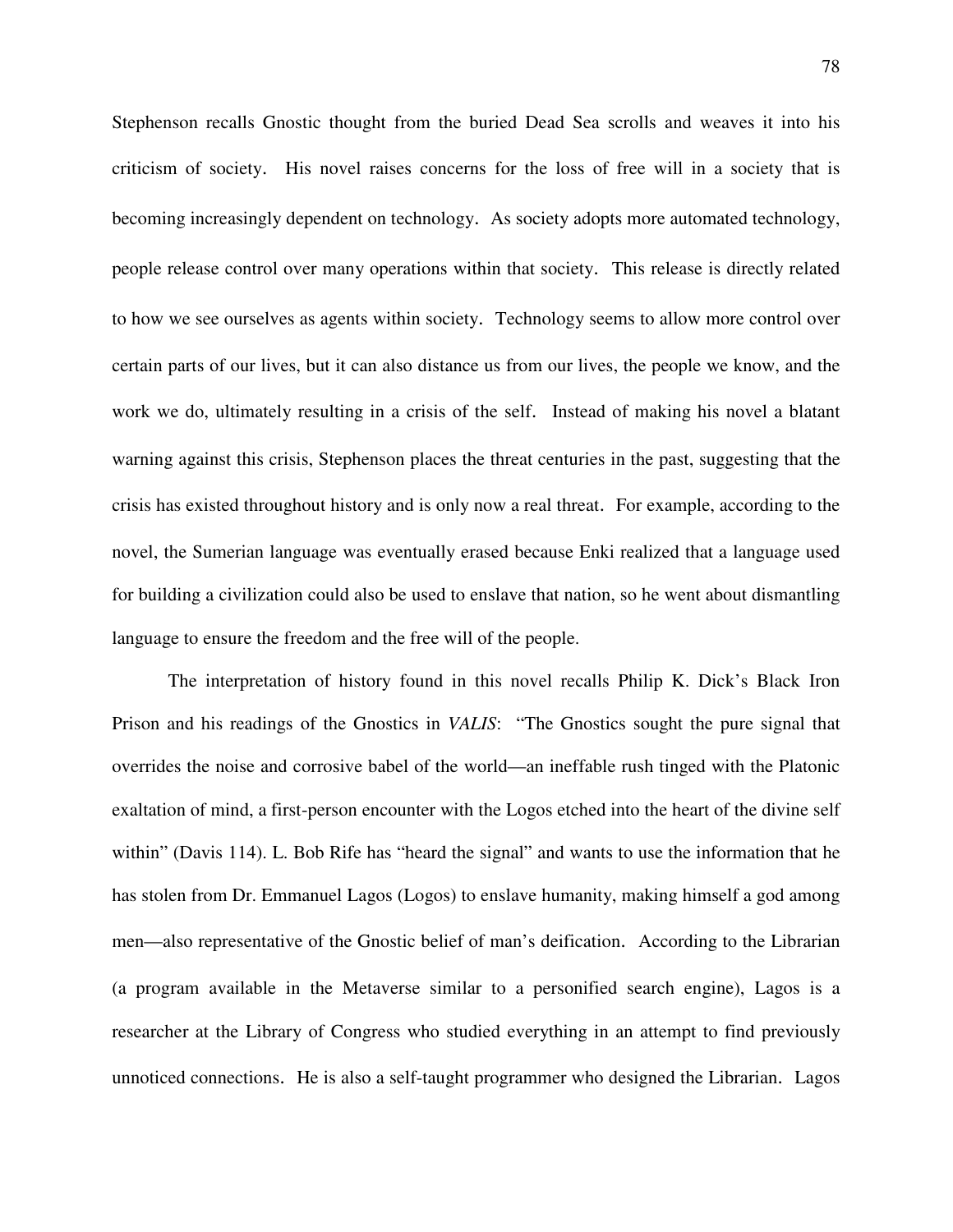is a compiler and synthesizer as well as a creator. He appears in the text as a gargoyle, a person continuously tapped into the Metaverse and constantly privy to all of its information. It is through Lagos (Logos) that characters are exposed to the peculiarities of the ancient language of Sumer and the mythologized memes that were transmitted through it. In *Snow Crash,* the individual survives the reprogramming of the unified. Thus the novel, through its use of both wet and dry encoding, simultaneously makes a connection between all living things but quickly sends them scattering as the individual resists being reprogrammed through the power enabled by Logos.

## *Metaverse as Metaphor*

Looking at the two worlds in *Snow Crash*, it appears that Stephenson admires individuality and creativity in computer hackers and considers these important to the differentiation of humans from the natural world. By contrast, the posthuman Infocalypse serves to "undermine the uniqueness of human nature" (Haney 127). The commentary on uniqueness, or as Žižek would argue, the authenticity, of human experience plays out in the articulation of the Metaverse. Ironically, according to Žižek, a virtual world, like the Metaverse, "provides reality itself divested of its substance, of the resisting hard kernel of the Real—in the same way that decaffeinated coffee smells and tastes like real coffee without being the real thing, Virtual Reality is experienced as reality without being so" (Žižek 38). However, feminist critic Barbara Browning argues, "*Snow Crash* refuses to isolate the Metaverse as metaphor, as hypothetical world opposed to a real one" (Browning 50). As Hiro Protagonist stands for the man of the future, the avatars represent Hiro in the Metaverse. These avatars can be generic or specialized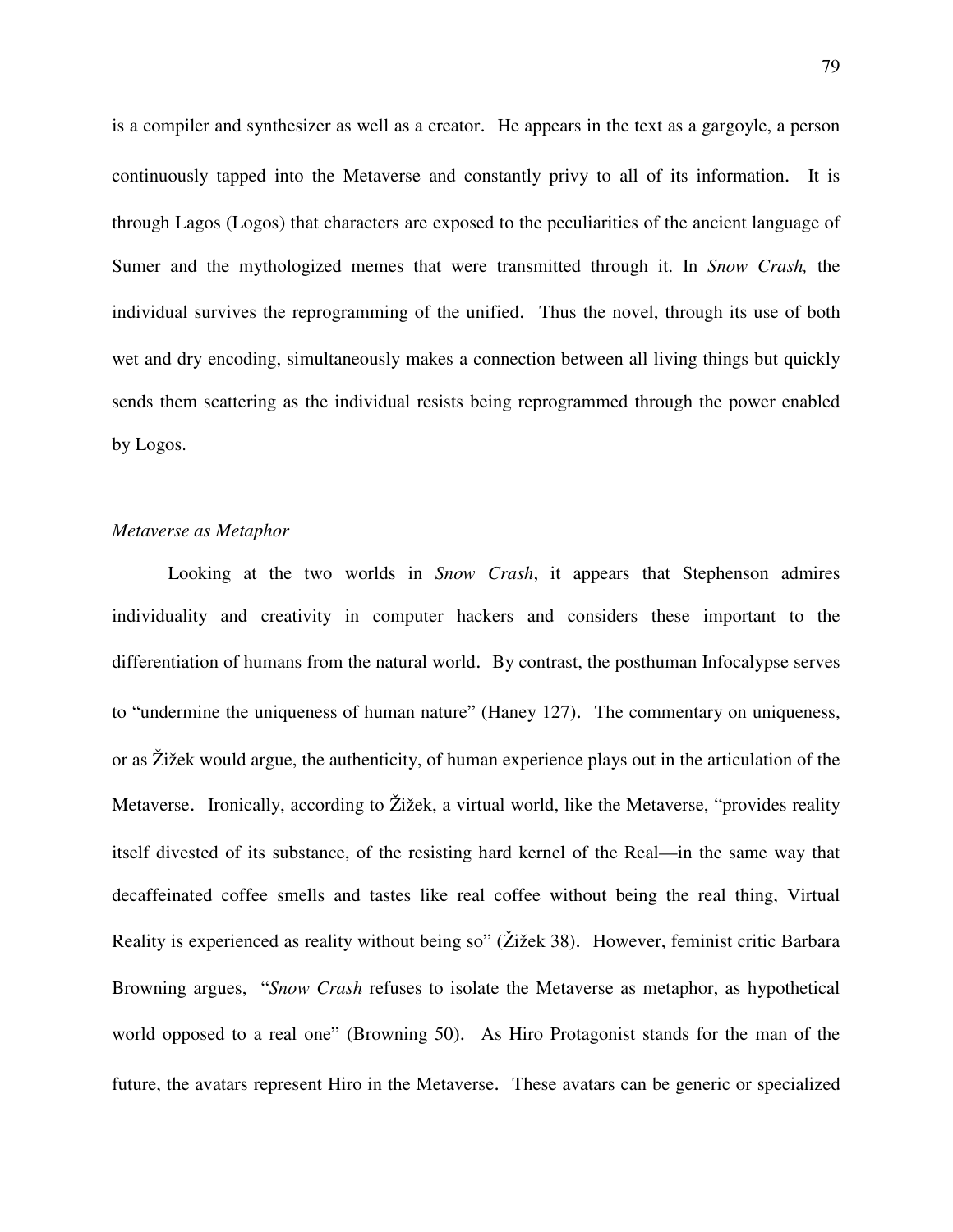and they are designed to travel within a landscape that defies traditional boundaries and denies the laws of physics. One can appear in pixilated monochrome colors or high definition vibrancy. One can drive hundreds of miles per hour forever without reaching a boundary. One can be invisible and float above the heads of other avatars or walk on the Street sampling the millions of wares available to anyone.

 With all of these options, it is easy to forget that there must still be rules that control the composition of the avatars and their environment. The neurolinguistic pathways that Sumerian works across are similar to the ways in which programming languages must run an operating system—there must always be rules. For example, "When Hiro wrote the Black Sun's swordfighting algorithms, code that was later picked up and adopted by the entire Metaverse—he discovered that there was no good way to handle the aftermath….So Hiro had to kludge something together, in order that the Metaverse would not, over time, become littered with inert, dismembered avatars that never decayed" (Stephenson 102). Like the real world in the novel, the Metaverse must be adapted to deal with real problems—like trash. And with this trash comes the difficulty of all operating systems. Who controls it? Who has agency? Erik Davis contends, "Gnostic myth anticipates the more extreme dreams of today's mechanistic mutants and cyberspace cowboys, especially their libertarian drive toward freedom and self-divination, and their dualistic rejection of matter for the incorporeal possibilities of mind" (97). Selfempowerment sits at the center of the problem of the postmodern big Other. We desire freedom idealized and without strings attached, but this kind of freedom scares us. Freedom to be who we are and say what we want is overwhelming, so we have devised ways of relating to the world that obscures any true understanding or communication. The deception is of our own design and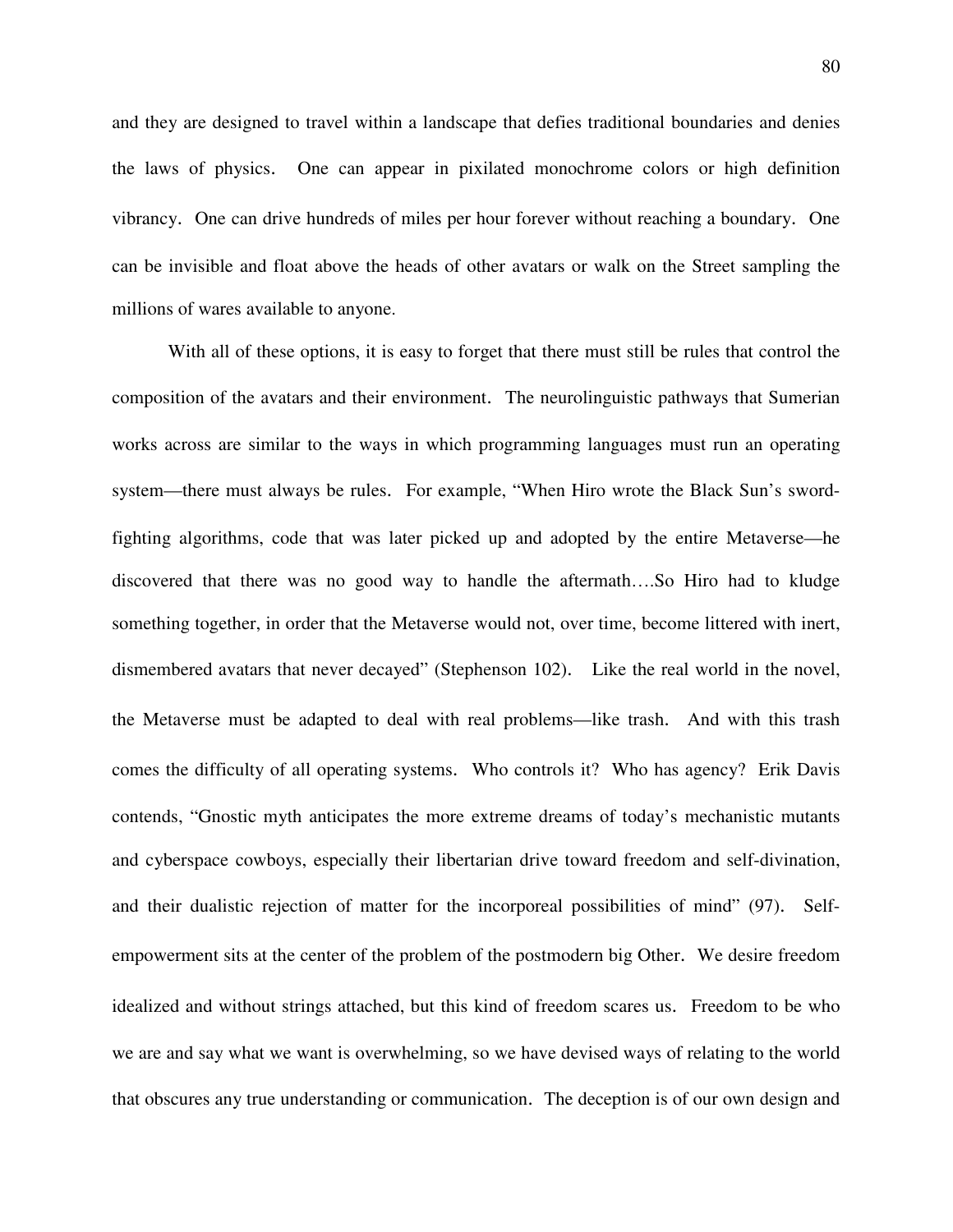it is through language that we are most deceived. However, embedded within language are desires to be free from misdirection; hopes of pure connection; and yearnings for personal freedom. Stephenson equates this deception and the complicity of language with a virus. The word virus encapsulates all the fear and concern for a loss of control both in the virtual world of computers as well as the physical world.

When a virus is unleashed in the Metaverse, it threatens those who are jacked in because the virus targets the brainstem. It is described to Hiro as similar to learning computer code. As he becomes more proficient at writing code, he actually remaps his neural pathways: "You were forming pathways in your brain. Deep structures. Your nerves grow new connections as you used them--…your bioware self-modifies—the software becomes part of the hardware. So now you're vulnerable—all hackers are—to a *nam-shub*" (Stephenson 126). It is precisely for this reason that Hiro must do something about the virus being unleashed upon the hackers in the Metaverse. A virus could reprogram all of the people who write code for the Metaverse and place them under the control of one person, depriving them of agency and reducing them to automata.

### *Postmodernism Interrogated*

L. Bob Rife's desire for the unified encoding of humanity is disrupted by human rationality and the subsequent attempt at individuation. The current Symbolic order is subverted in favor of the individual's right to program himself/herself. Stephenson's distrust of the Imaginary order symbolized by Dawkins' memes and the assimilated Sumerian civilization is finally exorcised by his hero's programming savvy and his struggle for individuation: "Hiro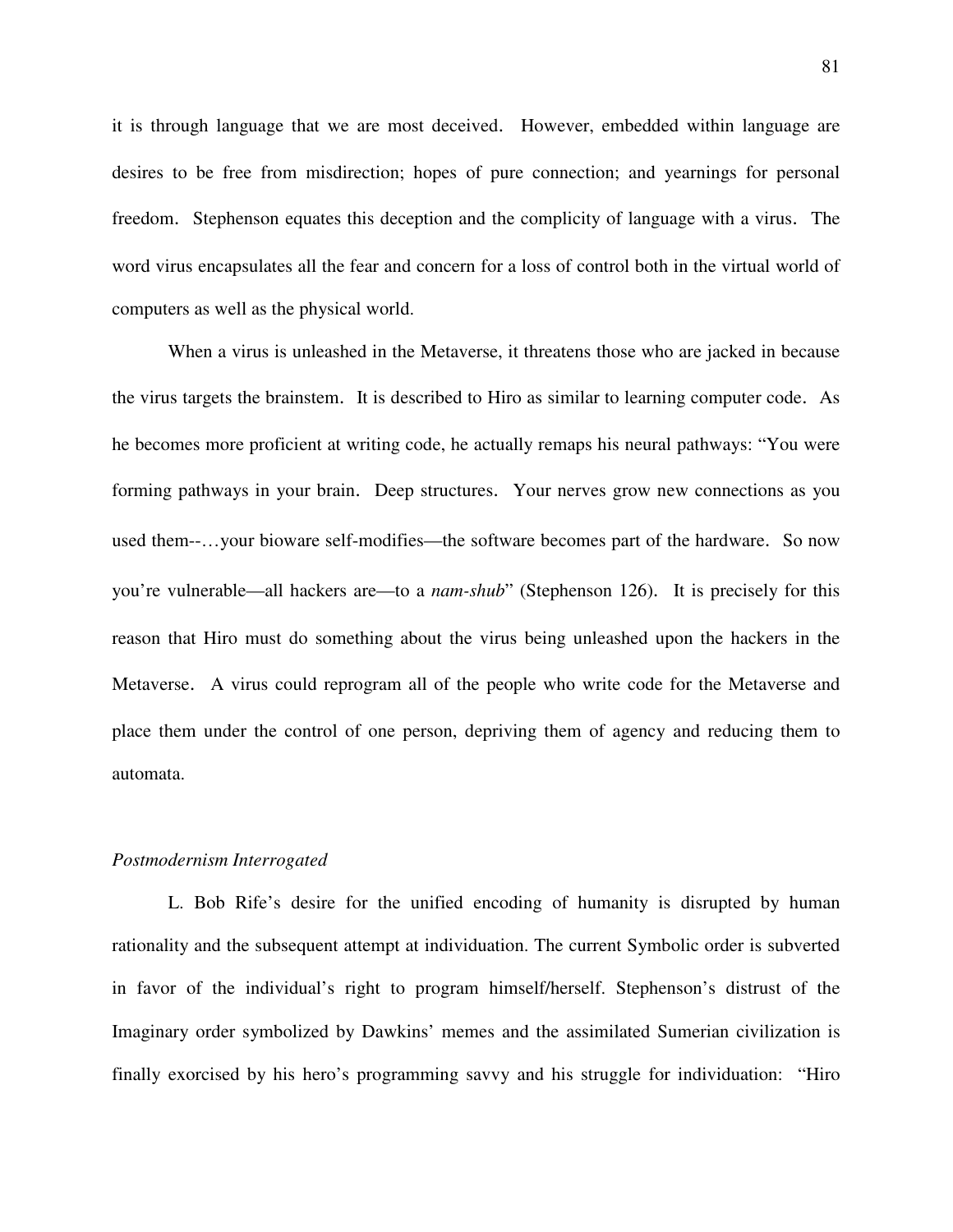recognizes that language of any sort is only a signifying tool by which one conveys ideas to another, and he realizes that his process is flawed because language itself is a shadowy replication of truth. Hiro sees past the replication of language into the true process of communication" (Boehm 400). He finally understands the essence of language as code, subverts the big Other, and constructs a new Other that will not bind all who dwell within it. He enables others to act as their own agents of change and control. I believe that it is in fact a product of consciousness that produces the ability to withstand the preset Symbolic order. This order, or deep structural programming, signals the postmodern cynicism and resultant paranoia or ennui. Just as Hiro's Snow Scan antivirus provides a vaccine for the digital Snow Crash, the nam-shub of Enki, the literal speech that acts, the Logos, inoculates those who would come in contact with the physical virus. But it isn't enough to imagine a vaccine. Stephenson ends the novel with two figures whose code changes reality, either Virtual or Physical—Hiro and Juanita. While Hiro is capable of designing and manipulating the Metaverse, Juanita leaves the scene with the power to reprogram people in reality. Juanita can theoretically design and manipulate people because she has learned the nam-shub of Enki. I believe it is unnecessary for Stephenson to show Juanita using this new ability. It has already been considered in the case of L. Bob Rife. Instead, Stephenson leaves us with two figures, one of science and one of faith, who possess the ability to change reality in order to present the total solution. The natural world is not favored over the virtual world. They are the same. Science and faith are on equal footing as well. Furthermore, neither character will engage in schemes to control the world, like L. Bob Rife. Instead, like hackers, the skill and knowledge is sufficient and they will wait like watchdogs for any other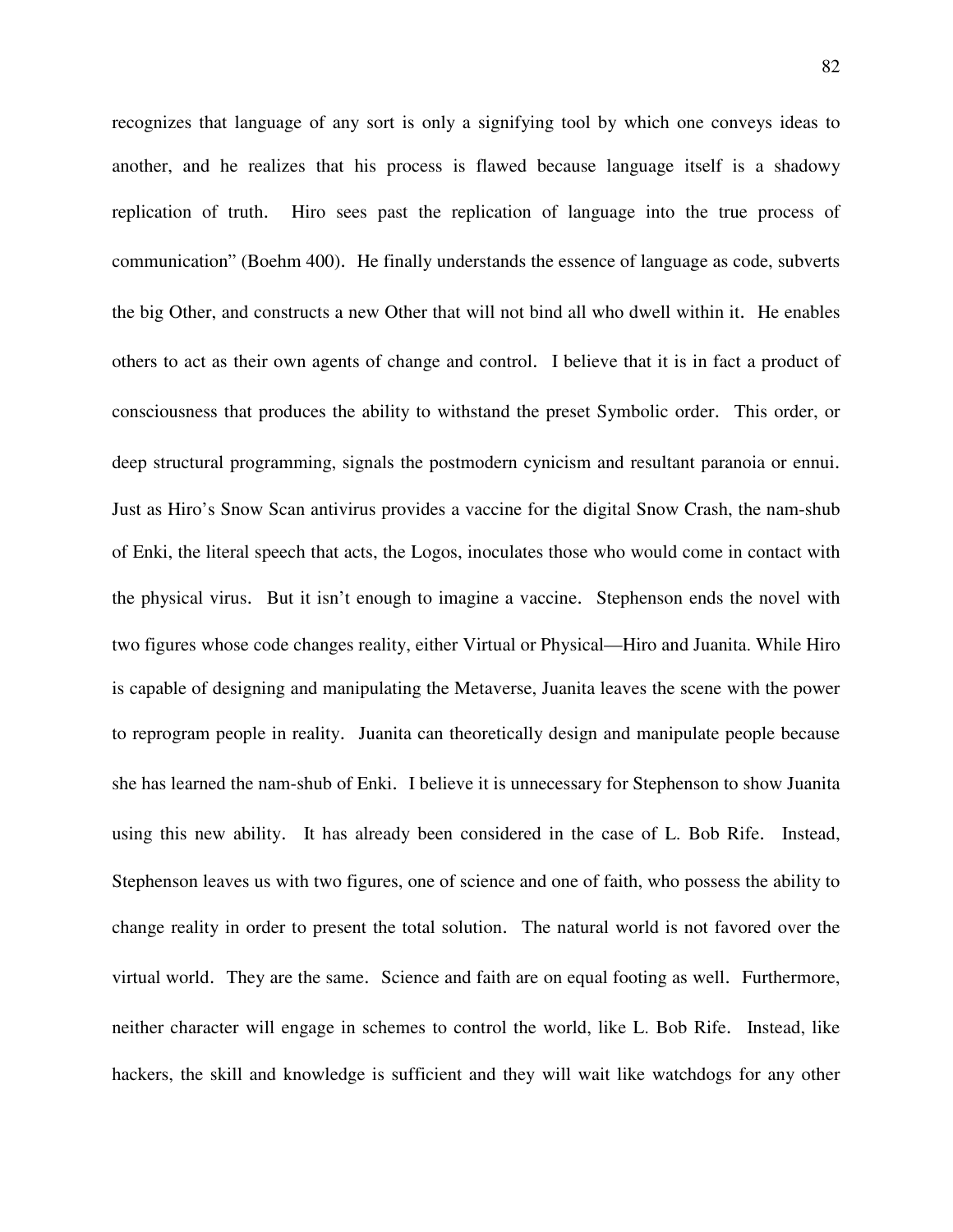cracker threat posed to free will. The very fact that a person can possess this ability and that people throughout history have manifested it—Enki, the Deuteronimists of Judaism in their writing of the living Word, the Torah, Christ, and now Juanita—proves that humans have agency and are not relegated to automata of the Lacanian big Other.

Žižek argues that postmodern cynicism, paranoia, and helplessness are caused by the destabilization of the big Other, the Imaginary order, and a frustration with its institutions. This frustration leads to a kind of Symbolic revolution, inevitably culminating in the formulation of an Other of the Other and a new and improved Symbolic order. An idealized version is Logos, the original world-builder, creator, and freedom-giver. In *Snow Crash* we have an articulation of this revolution. Stephenson imagines a society that upon the threat of a more oppressive big Other replaces the postmodern operating system of helplessness with a Logos operating system that allows for empowerment, agency, and ultimate control over religion, knowledge, history, and language, ushering in a new and improved Symbolic order of our own conscious design. Erik Davis sums up the connection between technology, spirituality, and hope rather well in his introduction to *Techgnosis*:

technology has helped disenchant the world, forcing the ancestral symbolic networks of old to give way to the crisp, secular game plans of economic development, skeptical inquiry, and material progress. But the old phantasms and metaphysical longings did not exactly disappear. In many cases, they disguised themselves and went underground, worming their way into the cultural, psychological, and mythological motivations that form the foundations of the modern world. (5)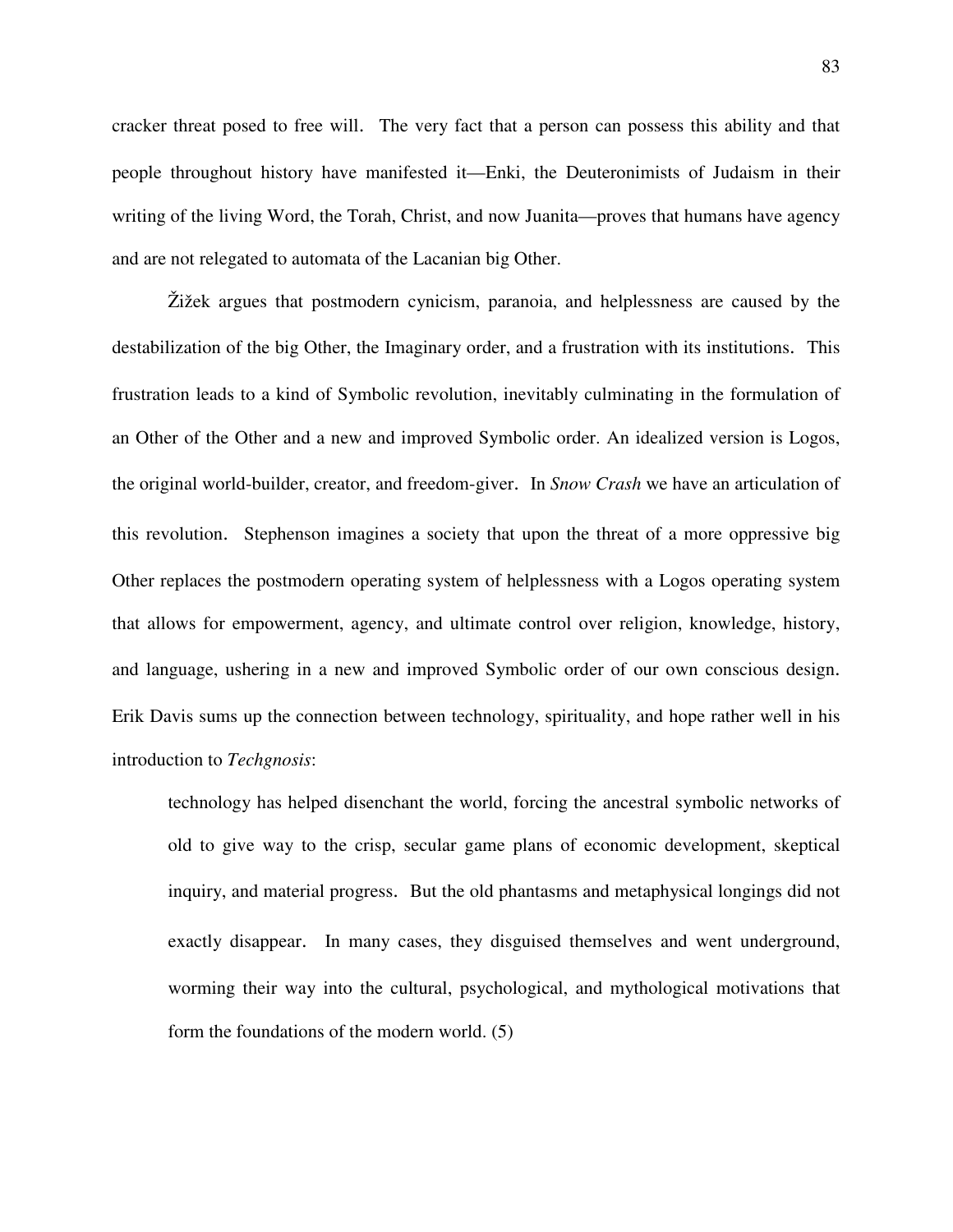We have never shaken the spirituality that has existed with us since the time before historical record. I suppose that the return to ephemeral explanations betrays, despite modern movements to transcend the body through the application and installation of technology, the depth of which we are rooted in the natural world. We are still "meat" as early cyberpunk authors would have said. The more we invent to remove ourselves from this meatspace, the more we seem to imbue technology with spirituality. Stephenson has captured this fascination with history, secret or forgotten knowledge, and technology and made a statement that strikes at the heart of the postmodern era. But it also betrays a desire to reclaim agency. It re-introduces the desire for the modernist metanarrative and a totalizing structure that is not evil, malicious, or indifferent. Instead, this structure is of our own creation and we are responsible for its revision and cultivation. Reclamation involves language, bodies, technology, and corporate institutions. And while this power through language is not used in the end of the novel, the recovery of knowledge and the re-empowerment of people speaks volumes about our desires for freedom from oppression and slavery as well as our hopes for a new world of our own design.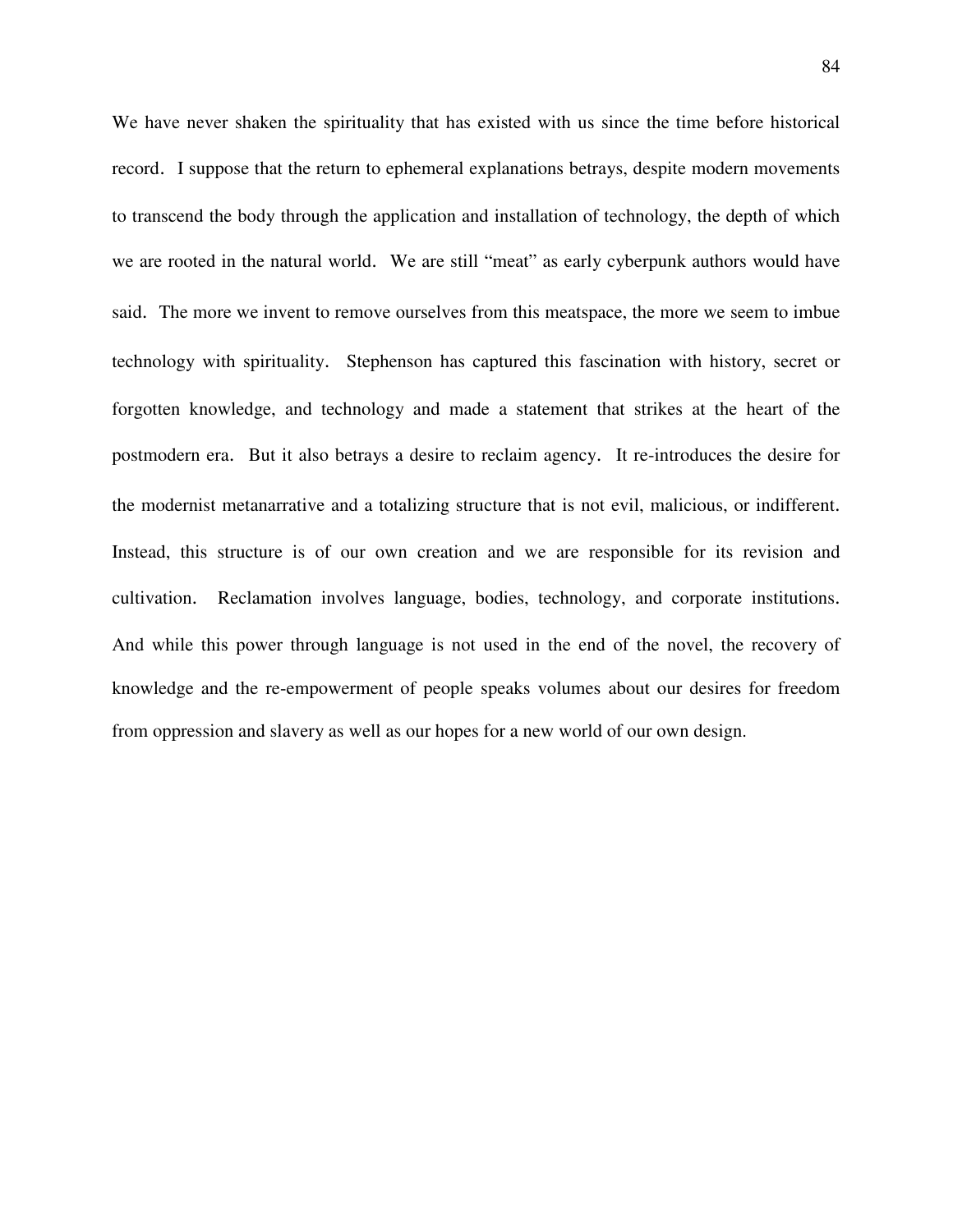#### CHAPTER 3.

# ARCHITECTS OF REALITY

Samuel Delany's *Babel-17* recounts how a brilliant poet saved the known universe from war. Rydra Wong, the orphaned child of a communication engineer and a court translator, lost her parents during the second embargo on the Outer Worlds during the war between the Alliance and the Invaders. She had been a prodigious learner of languages, picking up seven Earth and five alien languages by the time she was twelve. Then the embargo ravaged the outpost on Uranus where she lived and she returned to Earth, malnourished and a victim of neurosciatic plague, to live with her aunt and uncle. While recovering from her wounds, both physical and psychological, she fine-tuned a perfect verbal recall she had used to some degree in years past to learn so many languages so quickly. She also discovered a knack for cryptography while working as a translator for the government one summer and began a short, but illustrious, career as a cryptographer until she decided to focus on writing poetry for which she is known across five galaxies, inspiring millions to "delve [her] imagery and meaning for the answers to the riddles of language, love, and isolation" (Delany 10). At the beginning of the novel, she is sought by the General Forester, a high-ranking official for the Alliance for her extraordinary cryptographic skills. The government has intercepted a complex code, named Babel-17, that seems to coincide with several acts of sabotage against the Alliance and Forester's team of cryptographers are having difficulty breaking the code.

 This meeting sets the stage for the motivations of Rydra and the ultimate conclusion to the war. Her interests in translating, cryptography, and poetry all point to the same nagging issue—difficulties in communication. She is weighed down by isolation and troubled by disconnection with others. She has studied and thought about this problem for so long that she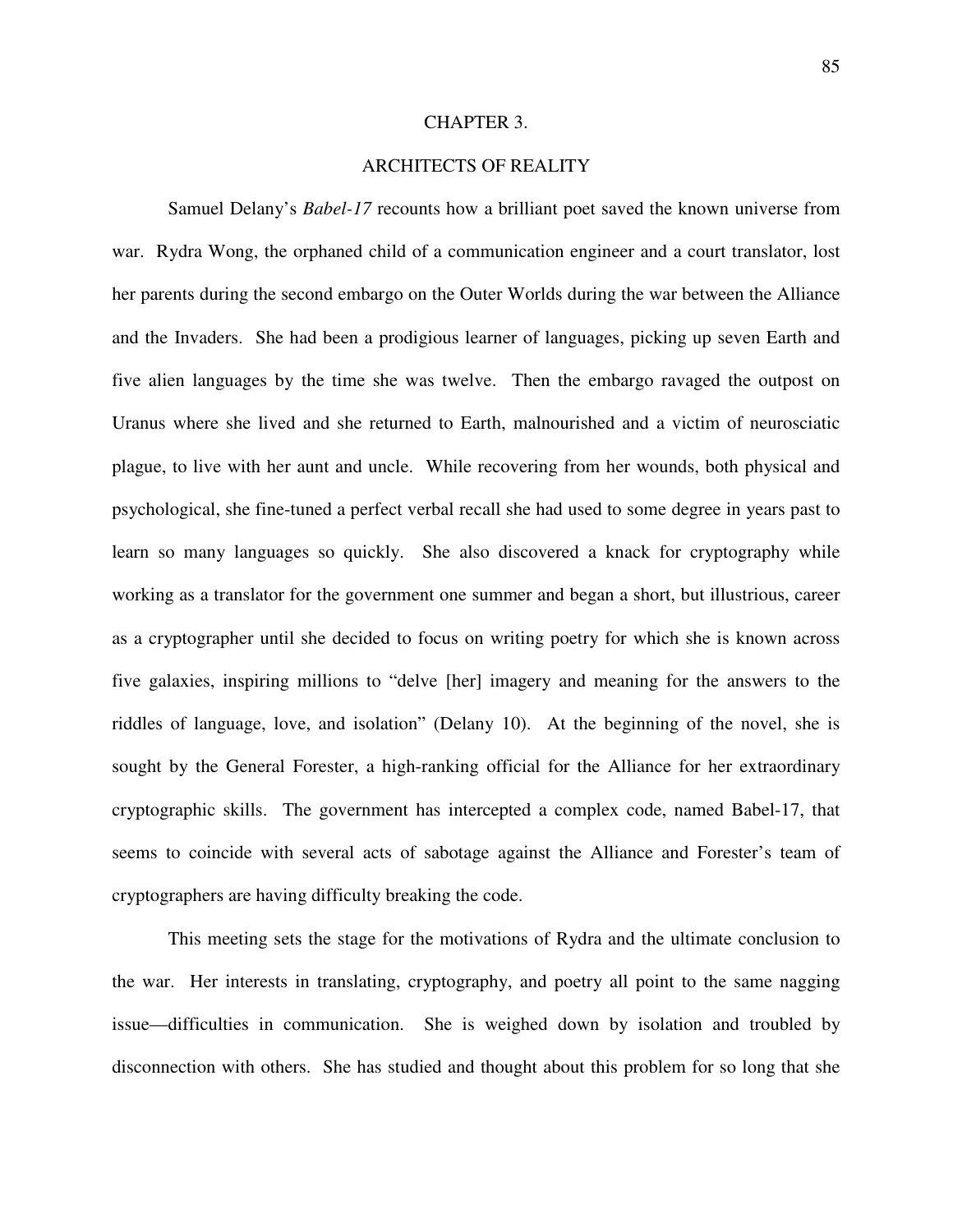has developed what she believes to be an ability to read other's thoughts by interpreting body language. She exhibits this skill in her meeting with General Forester, but she is ultimately discouraged by this skill because what she reads is his frustration at not being able to communicate his admiration of her as they are parting. Rydra characterizes this moment to her friend and therapist, Dr. Marksu T'mwarba, as "all the misunderstandings that tie the world up and keep people apart […] quivering before me at once, waiting for me to untangle them, explain them, and I couldn't. I didn't know the words, the grammar, the syntax" (Delany 21). As a result, she sets out to crack the code, named Babel-17, discover who is using it, and understand its connection to a new way of thinking that may help her connect with others.

 Rydra enlists the help of a rag-tag crew, evincing an astonishing knowledge of people from all walks of life and heads off to the site of what she considers to be the next target for sabotage. She witnesses the assassination of a weapons manufacturer for the Alliance and escapes only to be caught by marauder loosely affiliated with the Alliance. While in their care she meets an imposing ex-convict and second in command of the pirate ship, aptly named, the Butcher. She is instantly drawn to him because of his reticence and his odd speech pattern. As she learns more about Babel-17, she discovers that it is not a code but a language that reprograms the speaker with the values imbedded within it. She also discovers that, somehow, the Butcher thinks in Babel-17. Eventually, she and the Butcher telepathically link to one another and she learns that he is actually the son of a weapons manufacturer as well as his biologically-altered soldier prototype, stolen by the Invaders and reprogrammed using Babel-17 to commit acts of sabotage against the Alliance. Rydra frees him from this mind-control using her newly honed telepathy thanks to her mastery of Babel-17. In the final scenes of the novel, Rydra and the Butcher rewrite Babel-17, renaming it Babel-18, and send a coded message to the leaders of the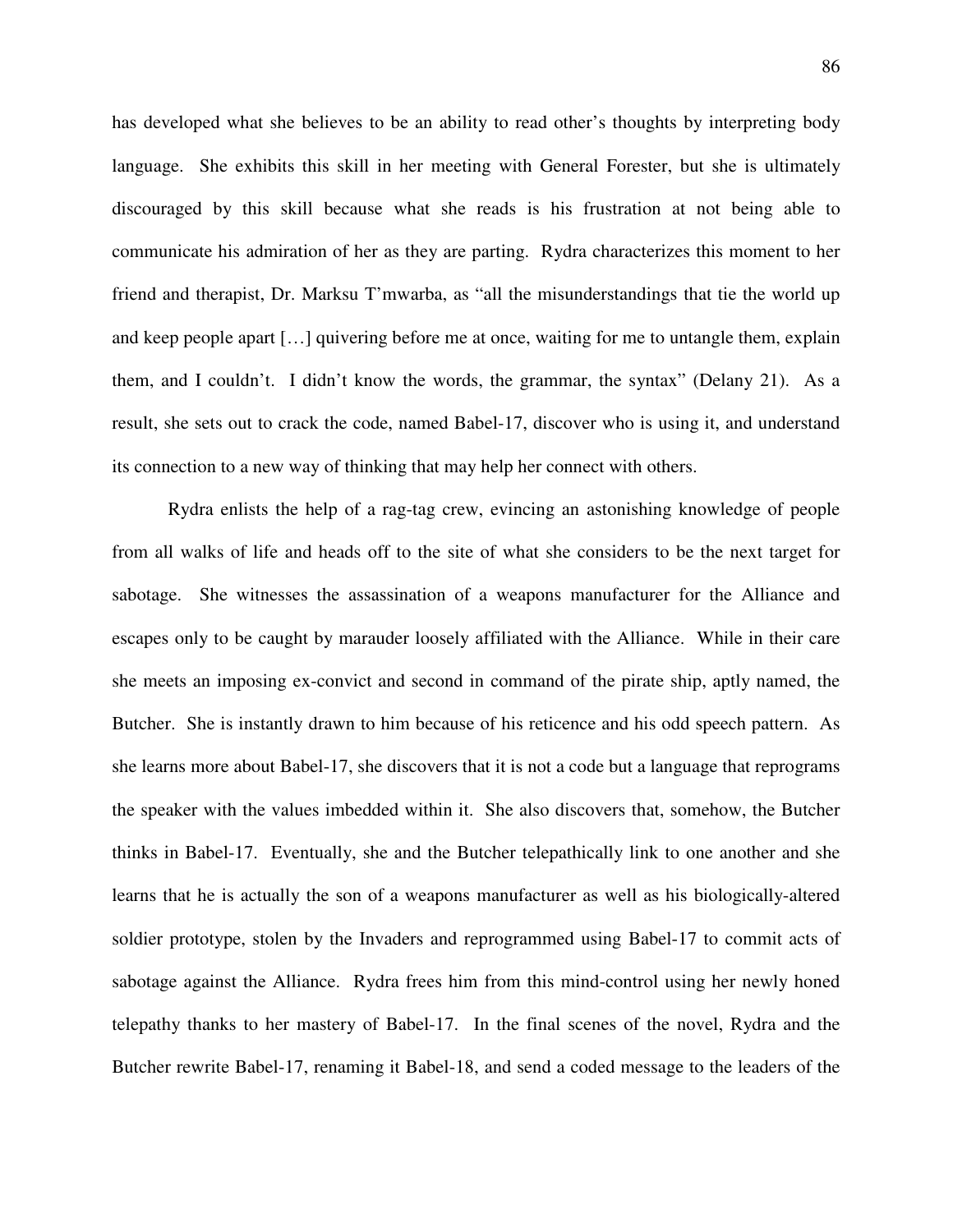Alliance and the Invaders that will force them to end the war within the next six months. Because Rydra is able to utilize Babel-17 to fully comprehend her own telepathic gift, she connects with the Butcher, returning the memory of his past to him. Through this act, both characters find themselves in relation to each other and set out to save the rest of the known universe from war and Otherness.

I believe this novel fictionalizes the breaking with Jacques Lacan's conception of radical alterity by returning to the modernist grand narrative more concretely than Stephenson did in *Snow Crash*. If, according to Kenneth Burke and Slavoj Žižek, we only understand ourselves and the world around us by defining ourselves and the world against what they are not, in Delany, we can only truly know ourselves *through* the eyes of the Other. If we agree with Burke and Žižek's view, we understand tolerance because we see intolerance in the world. The intolerance may be sexual, racial, religious, or political in nature and it may program us to operate in certain ways that appear to bind us together, but in reality it further separates us from others and their concrete experiences. We, at the core, are different from others; we have different goals, drives, and desires. All of these differences make communication and true communion impossible because no one can completely relate to another person. Ideologies then act as a substitute by filling in the gaps of ourselves that we are reluctant to reveal to others and ourselves. But in Delany's novel, the desperate need to know others betrays our deeper need to see the world through the eyes and ears of the Other so that we can then know ourselves completely.

 While the inter-galactic war frames the story of *Babel-17*, an awakening of telepathic ability and its link to language acquisition, language mastery, and the construction of social reality through shared language runs throughout the novel and rises to the surface as the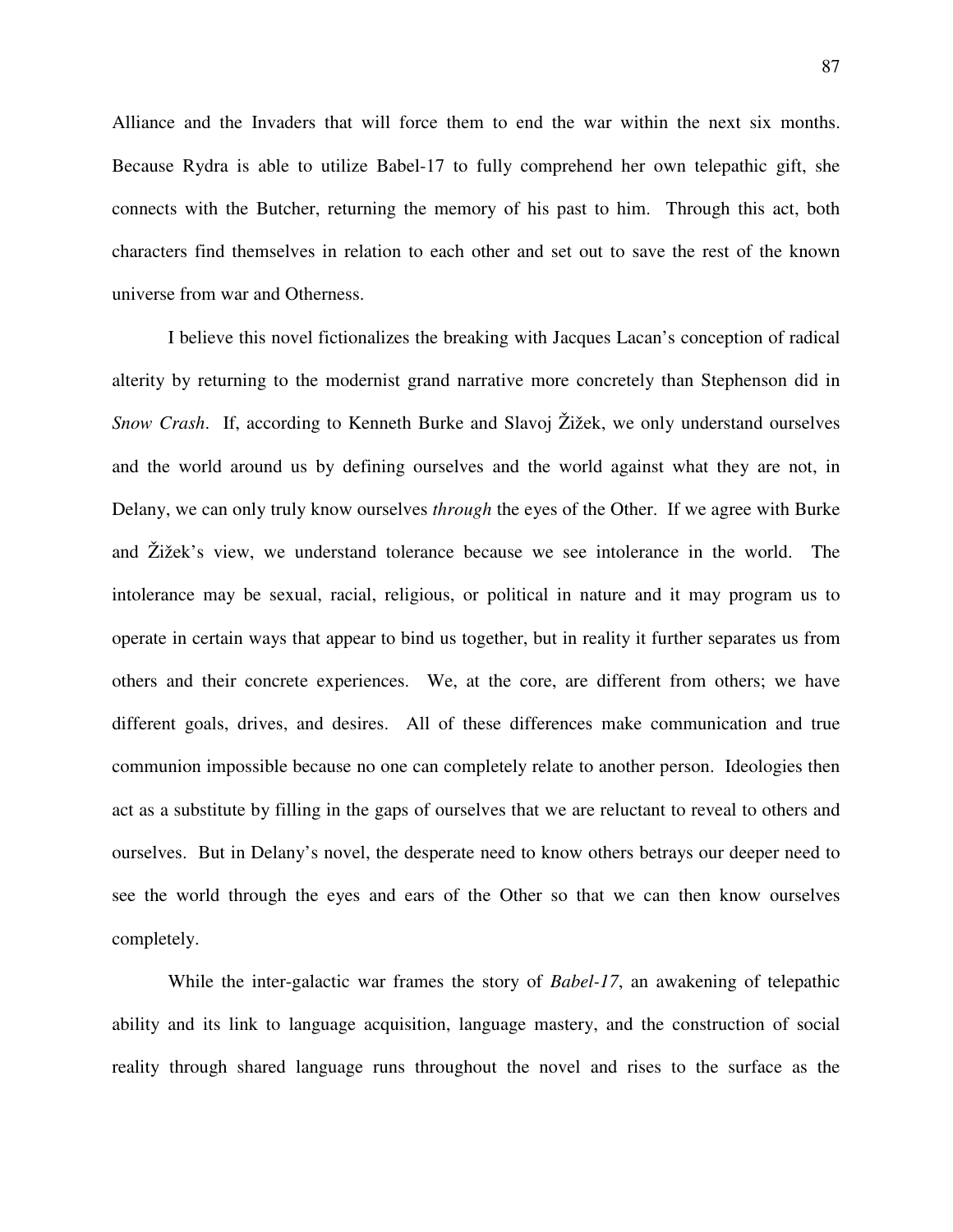dominant theme. Delany also appears to subvert the relationship between language and social reality by empowering characters to rise above the programming and construction of Žižek's big Other and assume control over the tie that binds language to the social construction of reality. Delany's *Babel-17* quickly moves beyond its simple space opera plotline to reveal an exploration of language and its role in constructing reality. While Delany locates the inhibiting nature of language in the foreign code of the Invaders, this maneuver obviously criticizes the appearance of good and evil on either side of the war. By using the terms "Invader" and "Alliance," Delany highlights this bias toward one side and allows Rydra to recognize this bias as she awakens to a new understanding of reality through her use of Babel-17. Furthermore, the use of a main character that is both a poet and cryptographer illuminates the tension felt in many science fiction stories between art and science. Rydra bridges the gaps between language and understanding for the reader just as she does for the characters in the novel. She is able to act as this intermediary because she understands the connection between language and the self.

## *Telepathy, Empathy, and/or Body Language*

Rydra's mastery of language is the result of her synthesis of her skills in translating, cryptography, and poetry, highlighting the difficulties in communication. She has studied and thought about this problem for so long that she has developed what she believes to be an ability to read other's thoughts by interpreting body language. She exhibits this skill in her meeting with General Forester, but she is ultimately discouraged by her skill because what she reads is his frustration at not being able to communicate his admiration of her as they are parting. He feels silly, fawning, and old so he keeps his thoughts to himself, causing him to emotionally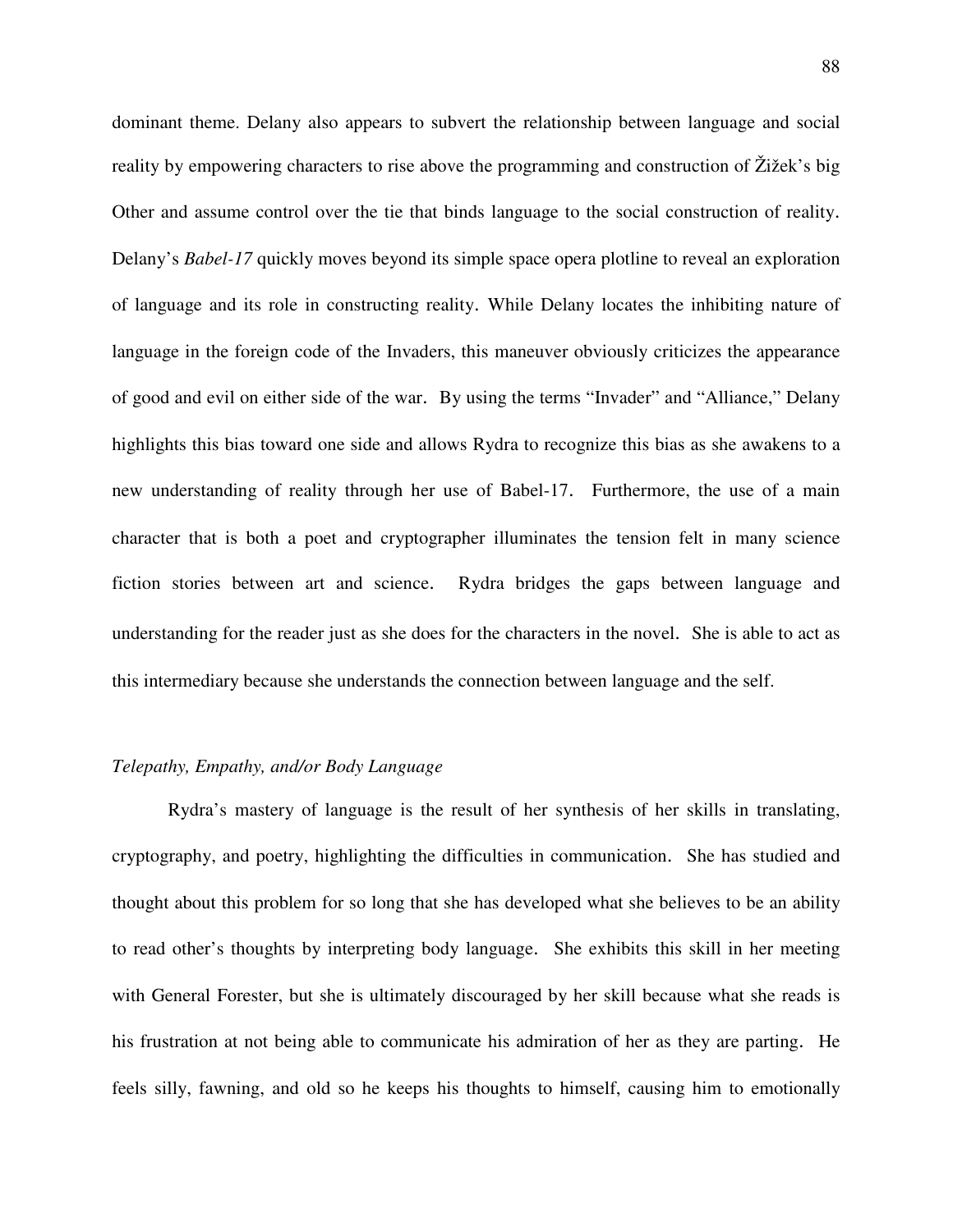withdraw just before they physically part. Rydra is all too familiar with moments like this; she has watched the frustration and fear of connection her entire life.

 While waiting for her to meet him to discuss her aid, General Forester thinks about what has happened since this war broke out and how people have been reduced to savagery. They have all lived through "embargoes, broken windows, looted, run screaming before firehoses, torn flesh from a corpse's arm with decalcified teeth" (*Babel-17* 3). He finishes his thought with the question: "Who is this animal man?" (3). The people, after twenty years of hardships and their government's focus on defense against the Invaders, have suffered for their liberty. But at what cost? And who are the Invaders? The book never makes clear the initial reason for the war, only that it exists and persists. Rydra confirms this confusion by commenting, "Nobody likes the Invasion, but it goes on. It's so big I never really thought about trying to get out of it before" (161-2). The universe built in the opening scenes of the novel constructs a society that suffers from the political machine's relentless warmongering. The people have long forgotten the reason for the war and they have been reduced to animals that react and struggle for survival rather than taking control of their situation and reasoning out a solution.

 In some ways, the society in this novel is similar to the one described in Chuck Palahniuk's *Lullaby* and, on some levels, Philip K. Dick's *VALIS*. Characters in *Lullaby* have stopped paying attention to what is going on around them and are afflicted with a kind of massmindlessness that results from the distraction of the constant noise-as-entertainment that society and the media machine emits. In Dick's novel, the media machine is replaced with the Black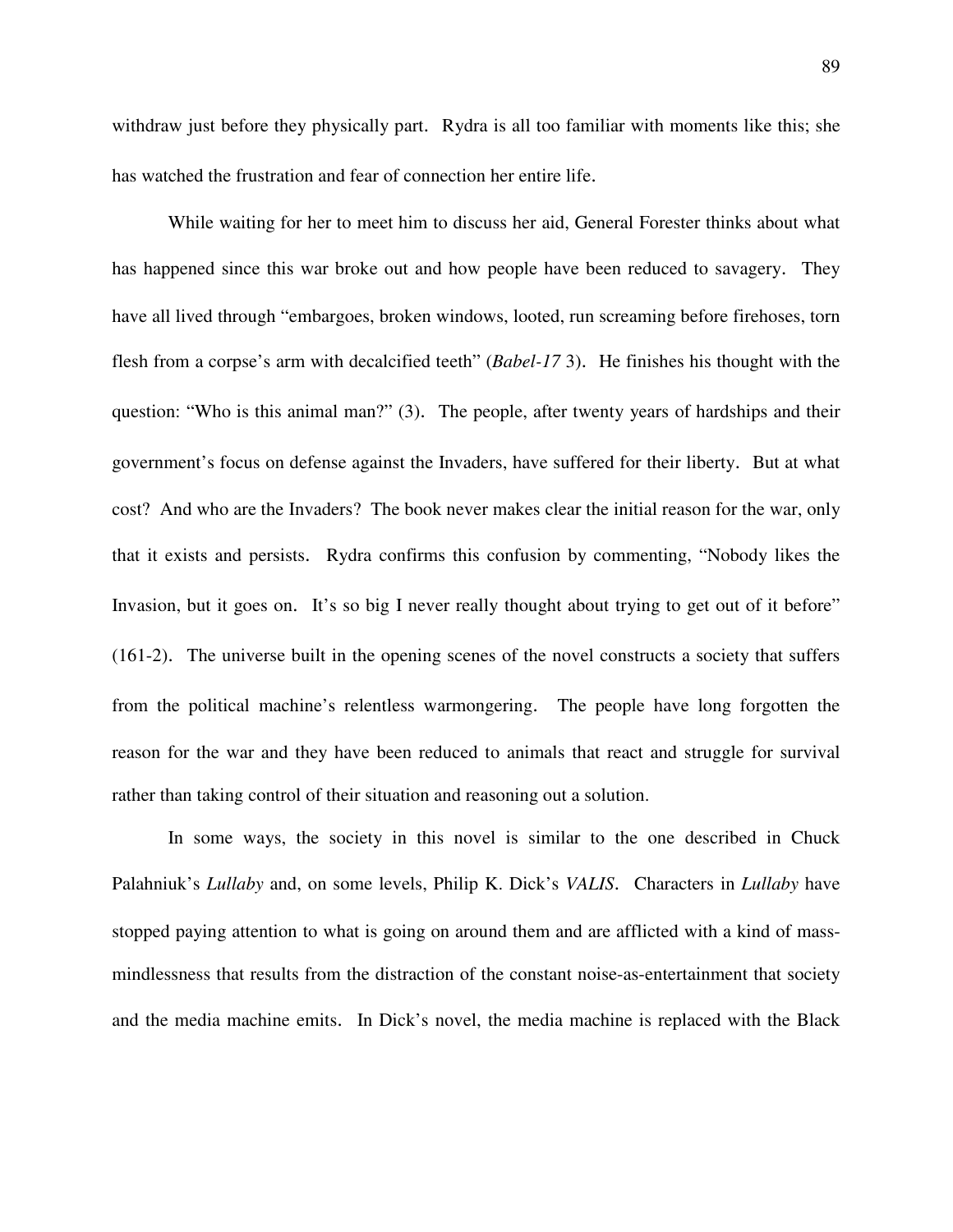Iron Prison<sup>22</sup> that continually updates an illusory world, keeping people compliant and consequently suffering. Likewise, Rydra recognizes the alienation felt by people due to miscommunication, but not until midway through the story does she recognize that alienation leads to lack of social awareness and criticism. Once she begins to learn about Babel-17, she discovers that language is the glue binding society, people, and the self together. The people in the *Babel-17* are slaves to themselves because they cannot and do not communicate effectively with one another. This communication failure also inhibits people from interrogating their place in the world, making them victims of circumstances *within* their control. But the answer is not, nor has it ever been, to act as violent beasts; rather they must use language and reason to reconstruct their world and themselves for the better.

 According to Carl Malmgren in his article "The Languages of Science Fiction: Samuel Delany's *Babel-17*," Rydra "moves from a language frame in which reality is constrictive or uncertain or exigent through the language frame of Babel-17 to a new reality in which obstacles are overcome, dangers neutralized, conflicts resolved" (10). In other words, the world in the beginning of the novel is fragmented due to the otherness represented in language and thought. Things are defined through the negative, creating isolation and suspicion. But through the inverse prism of Babel-17, all fragments are brought together and reconciliation is achieved. As Rydra learns and uses Babel-17, the fragmented world begins to cohere and she is better able to

 $\overline{a}$ 

 $^{22}$  According to several characters in *VALIS*, the Black Iron Prison was an elaborate labyrinth designed by the threeeyed alien ancestors of humanity. The perfection and complexity of the labyrinth enthralled its architects and they lost themselves within its walls, forsaking their third eyes and becoming human. This Fall separated them from those who remained in space so a satellite, called Zebra, was designed to send signals to humanity that would leave virtual breadcrumbs out of the labyrinth and restore them to their former glory. The Demiurge, in a conflation of science fiction and Gnosticism, oversees this labyrinth, like some unrelenting AI, in order to make it seem real. This labyrinth is our perceived reality, broken and rife with suffering and pain. This pain keeps humanity from reascending to its former glory.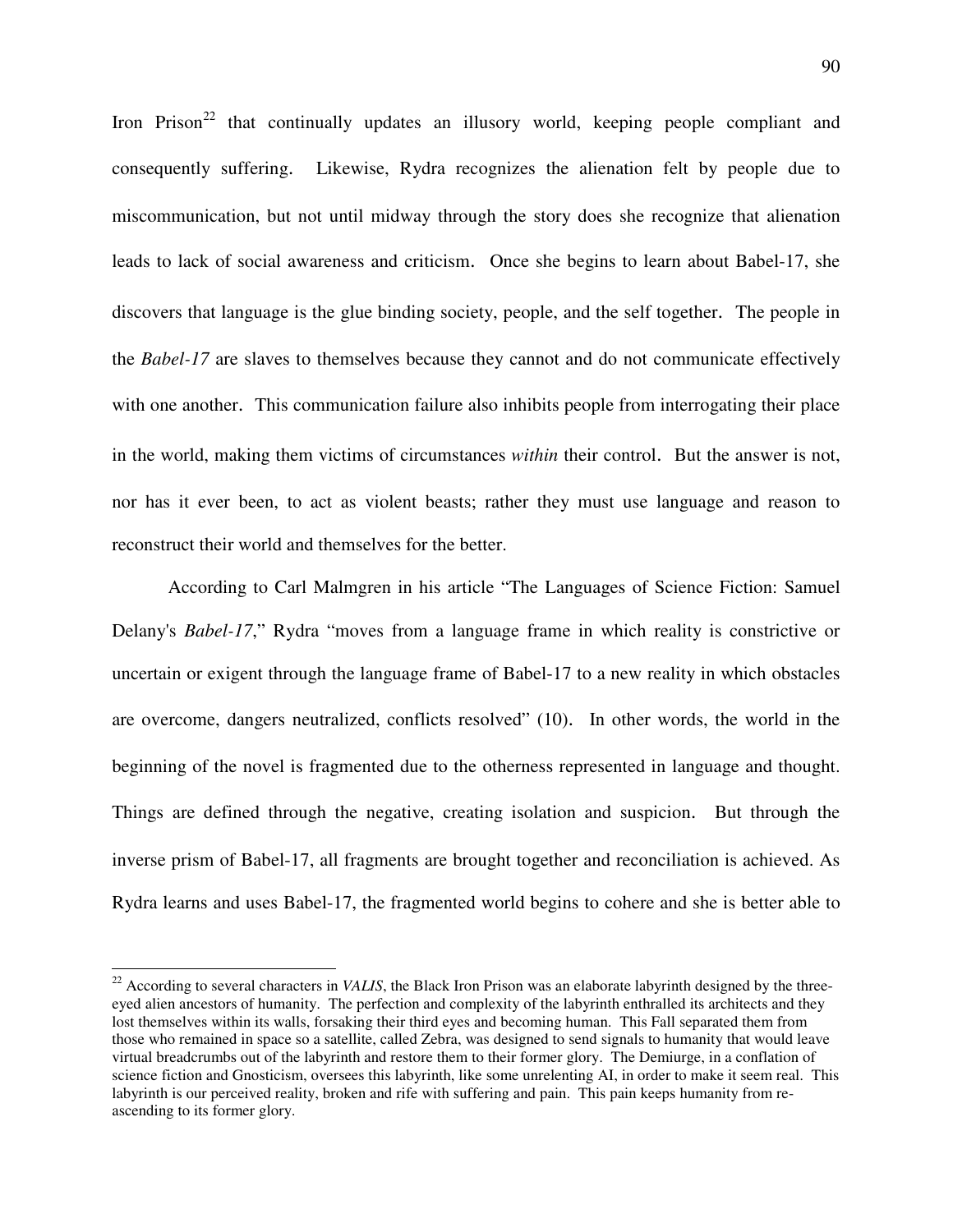orchestrate a change. Otherness is abolished. In one final act, Delany provides a way out of an imposed view of reality through the conscious manipulation of language and the literal engineering of a new reality, or more specifically, the revision of the big Other. This revision of the big Other also betrays a desire for the return of the modernist meta-narrative. By fully grasping how social identity is formed through language, the divide between individuals contracts and people are empowered to make positive change in their society.

 Lacan and Žižek would agree that language in fact does dictate an individual's relationship with his/her own reality and those who move around in reality. However, to these theorists, language is an effective inputting process *more* than it is an outputting, expressive tool. In other words, people are constructed by their language and ideologies. People are built by their environment and the language used to describe and explain this environment. Žižek contends that Lacan viewed language as a dangerous gift, and once it is accepted it is difficult to shake. Carl Malmgren, Seth McEvoy, Jane Weedman, and Sharon DeGraw have suggested in varying degrees that Delany's ethnicity, sexual orientation, or dyslexia have inspired his stories and directed his view and subsequent discussion of language and its role in the formulation of society and social constructs. We can extrapolate his belief in the power within language through his comments concerning writing instruction: "the vividness of fictional characters usually lies *between* rather than *in* the facts as we know them" (Delany, "Teaching S-F Writing" 144). Here, Delany admits that the most interesting thing about characters comes from the processing of the relationship between the signifier and the sign. The space between words and worlds leads to knowledge. In "About Five Thousdand Seven Hundred and Fifty Words", Delany states this differently: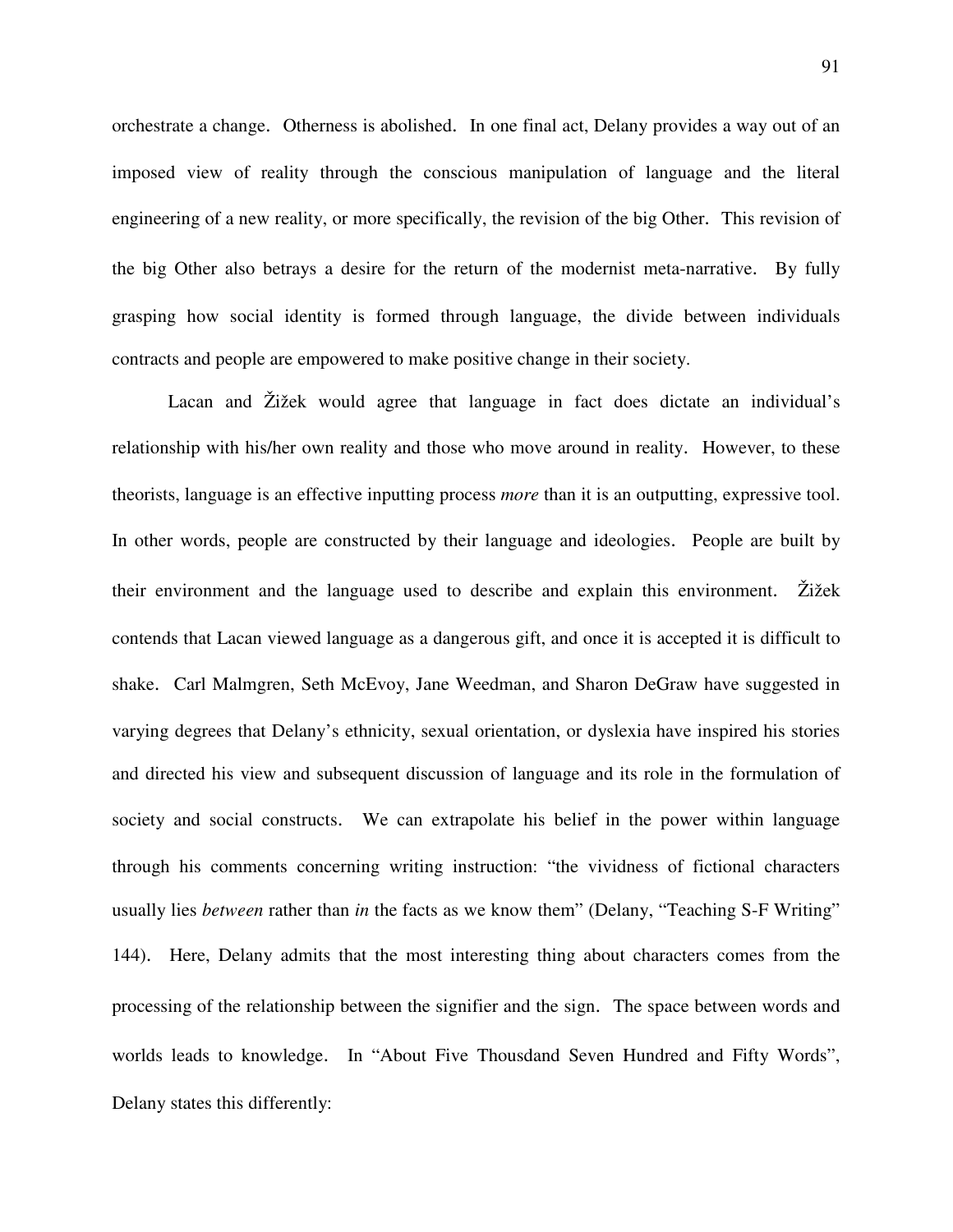Is there such a thing as verbal information apart from the words used to inform? Most of the vocabulary of criticism is set up to imply there is. Information is carried by/with/in words. People are carried by/with/in cars. It should be as easy to separate the information from the word as it is to open the door of a Ford Mustang: *Content* means something that *is contained*. (22)

Delany once again points to his desire to unpack language and look at how it defines us. And his novels should, of course, be treated the same way.

#### *A Widening of Focus*

 It is easy to see how, during the 1960s, Delany's African Americaness, dyslexia, and homosexuality, not to mention his interest in writing science fiction, moved him further and further from the center of literary acknowledgement, but because of these separate disenfranchisements, he wrote inventive and startlingly literary treatments of science fiction that focused on world-building and the influence of language on the characters of the worlds he envisioned. Jane Weedman notes, "Delany has survived as a black writer in a predominantly white culture by mastering both white and black uses of similar languages and by adapting a predominately white literary genre to depict the conflicts between these two cultures and their psychological and linguistic affects on blacks" (41). Furthermore, Seth McEvoy suggests Delany's pervasive interests in language and text and the parts they play in the formulation of the self "might seem extreme until we remember Delany's dyslexia. One hypothesizes that once the young Delany had won his first few battles with the printed word, he had a special interest that most people do not have for word and reading" (McEvoy 46). He has personally confirmed in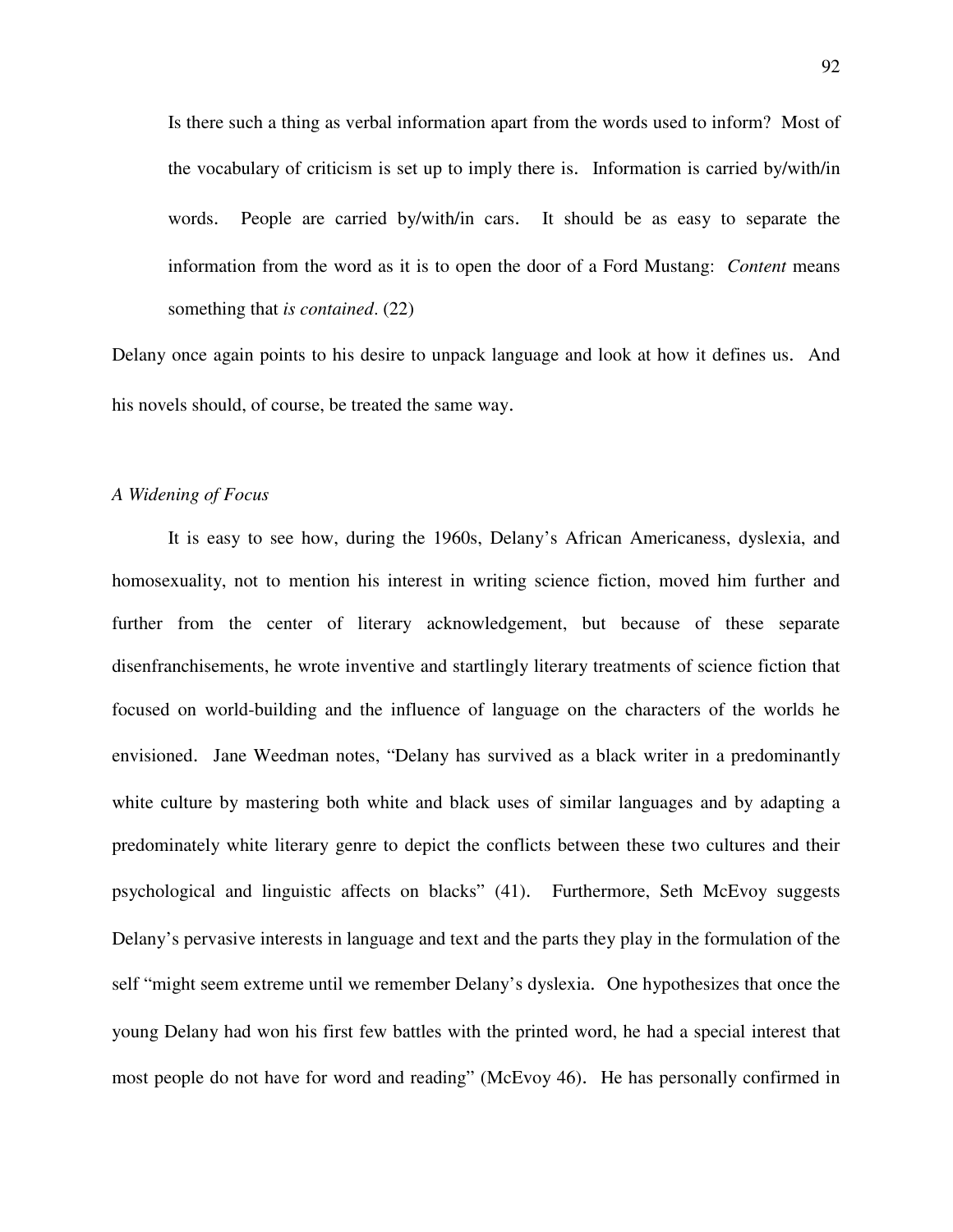interviews and essays that his dyslexia made understanding the world through the written word quite difficult. McEvoy contends Delany's theme "of loneliness and apartness is […] not surprising since he was not an ordinary child: advanced intellectually but saddled with dyslexia, black in a white America, gay in a heterosexual society" (McEvoy 59). Delany used language to empower himself and he discovered through his difficulties with reading and writing how language was tied to power and recognition in society. Similarly, Sharon DeGraw contends, "Delany creates characters who change the known universe through their polyglot abilities. Overcoming linguistic, cultural, national, and/or racial barriers is the priority and not maintaining them" (140). I believe Rydra Wong's character in *Babel-17* illustrates Delany's desire to deconstruct and reconstruct reality through language and poetry. Weedman agrees that "Delany's sense of the development of the poet emphasizes the relationship between the selfhood of the writer, his material, and his society. Words are the symbols of thought. The poet puts these symbols into a special form that enhances their meaning for the reader through an increasing understanding of self-knowledge" (Weedman 48). Consequently, Rydra is known throughout the universe as an artist who strikes to the heart of the matter in her poetry in ways no one else has been able to before. In addition to this ability, she is a master cryptographer and a burgeoning telepath. Delany might like to think of himself as having some of these same capabilities because, by overcoming his dyslexia, he had to essentially become a detective and cryptographer. His racial background and his sexual orientation both might have contributed to an awareness of physicality as well as sensitivity to others' emotional landscapes because he was always forced to look between and behind actions and language to interpret meaning. However, readings of Delany's fiction that focus on his learning disability, sexuality, or race are ultimately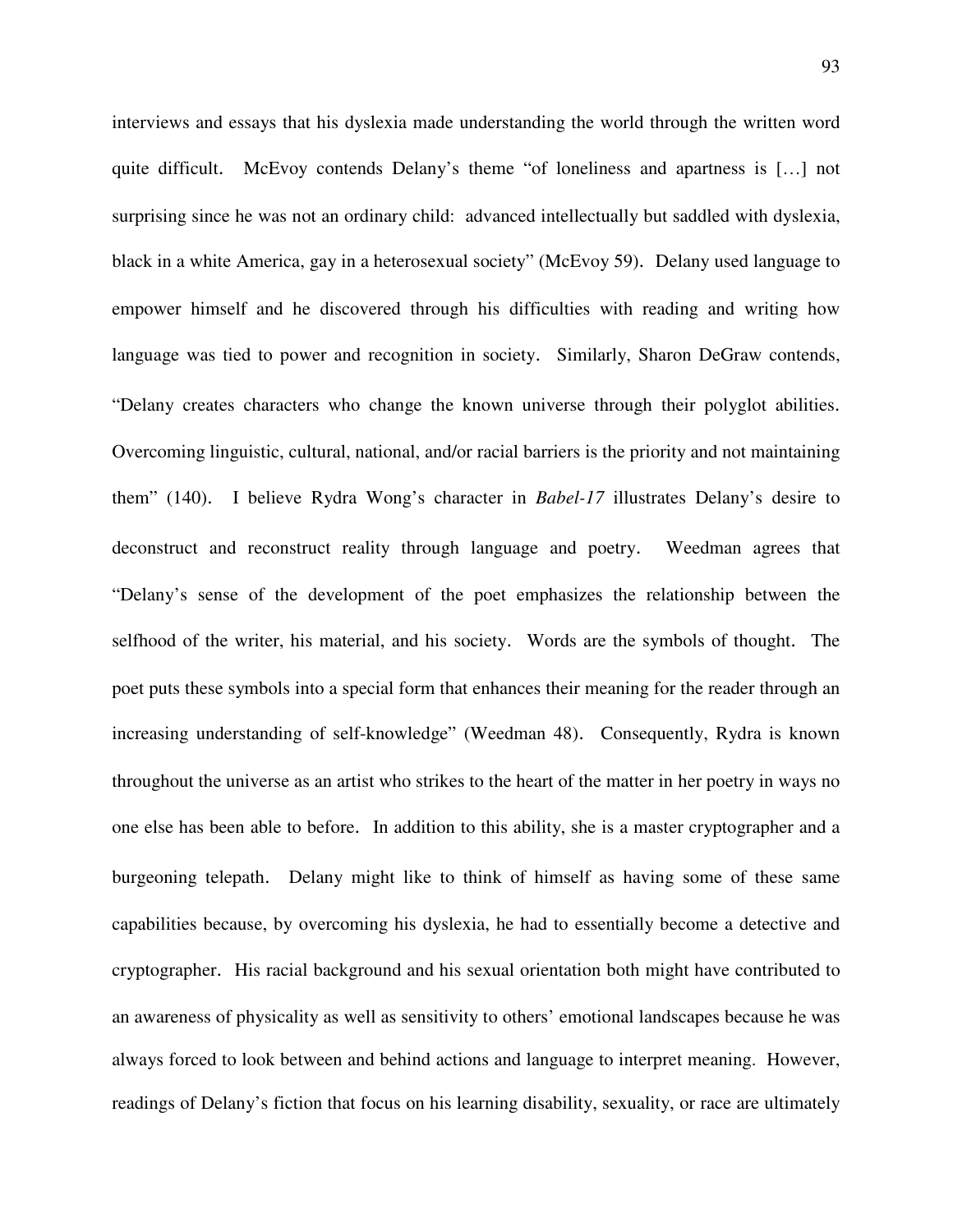reductive. While they do provide clear arguments for the genesis of his social commentary, they should not be relegated to these realms as so much of the secondary criticism written on his fiction often is. Instead, perhaps it might be justifiable to look at his work as comments on the human condition and its sense of alienation and powerlessness. If *Babel-17* is read this way, without dyslexia, sex, or race, the story works well as a modernist exercise of a hero using her rational mind as well as her compassionate spirit to end a war and bind people together in a shared commonality.

Rydra's poetics have always involved sensing the alienation people feel and expressing the emotional isolation they are not able to communicate to others. Her work aims at untangling misunderstandings and finding the language with which to help ease the separation people feel from each other. Take, for instance, Rydra's crew. The pilot is a man who has been surgically altered to resemble a saber-toothed tiger. The navigators are a bisexual threesome comprised of a slow brute, wiry wiz, and a recently re-animated foreigner who does not speak their language. The hyperspace scanners<sup>23</sup> are operated by the Discorporates—disembodied Eyes, Ears, and Nose. Their job is explained as impossible for any living soul because "A live human scanning all that goes on in all those hyperstasis frequencies would—well, die first and go crazy second" (Delany, *Babel-17* 42). Finally, a platoon of fresh-faced marines rounds out the crew. All of these groups are as different as can be and Rydra, in order to succeed as captain, must find intersections and connections between all of them. Babel-17 provides a gateway to formulating this language. On her road to learning this language she makes great strides in connecting

 $\overline{a}$ 

 $^{23}$  A fictional device that relies on the Discorporate entities, those without physical bodies, to scan vast amounts of space so as to avoid colliding with anything as the ship passes through to its desired location. It is noted that humans cannot operate the scanner because the void of space would drive them mad. A similar danger is expressed in Cordwainer Smith's "The Game of Rat and Dragon."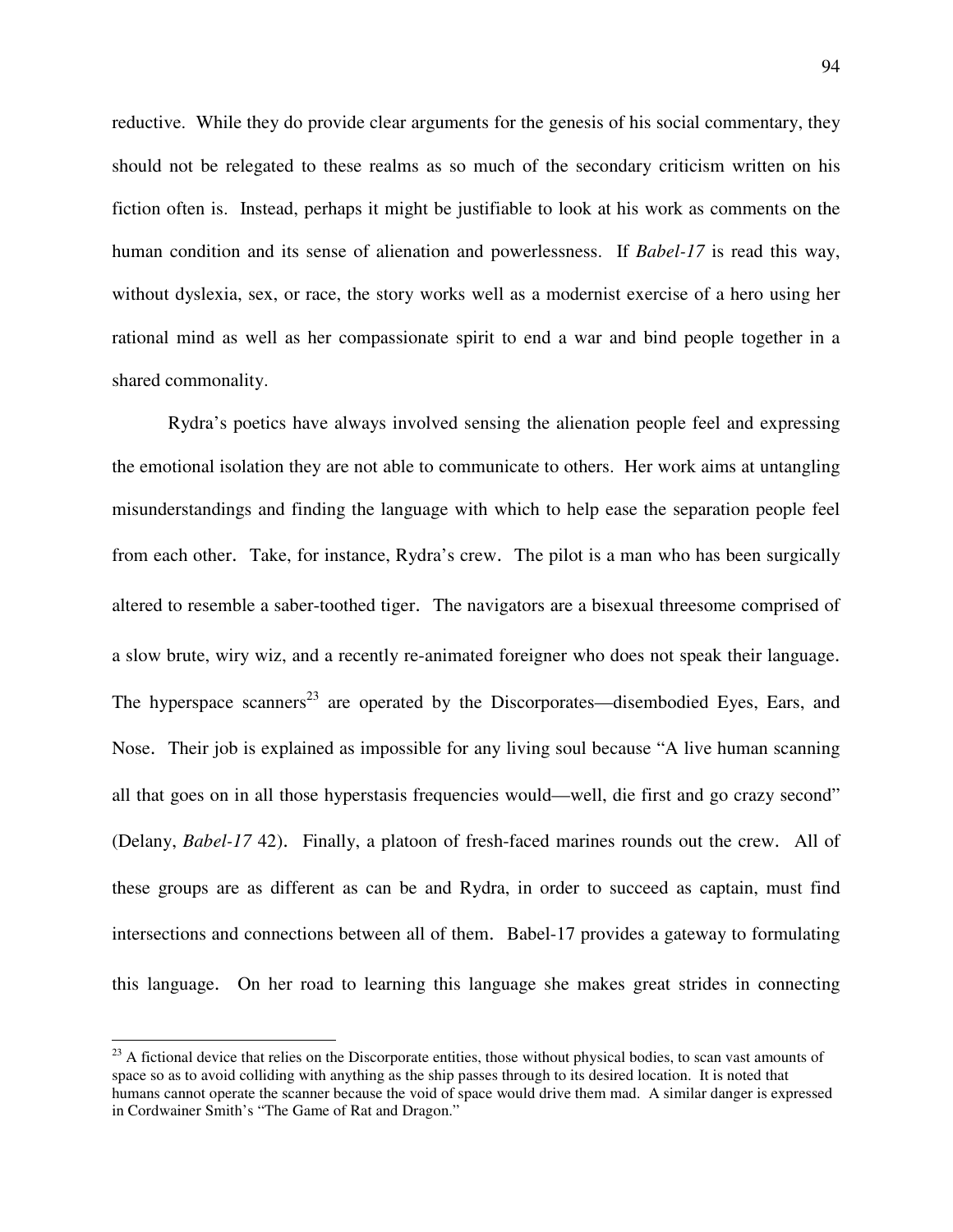people. One crewmember attests to her ability to remove the chasm of radical alterity and bind others together: "She cut through worlds, and joined them—that's the important part—so that both became bigger" (205). Because of Rydra and her interpersonal abilities, the crewmembers no longer feel alone in their small worlds; instead they are able to connect to one another, allowing their worlds to intersect and become richer through these connections. Another crewmember explains to Rydra's psychiatrist at the end of the novel that this new awareness of others leads to "thinking that maybe those people who live on other worlds—like Calli says where people write books or make weapons, are real. If you believe in them, you're a little more ready to believe in yourself. And when somebody who can do that needs help, you help" (204). So Rydra, through strategic empathy and language manipulation, is able to contradict the radical difference Lacan and Žižek describe and introduce a new system that does not pretend or approximate connection but actually allows people to connect with and understand one another.

 Delany envisions Rydra Wong as a character capable of self-actualized language usage meaning she can predict and eventually control the actions of others to varying degrees by understanding the physical and spoken languages used in their presence. Rydra acknowledges this ability before she has a firm grasp on Babel-17, indicating her already exceptional understanding of language before Babel-17 boosts her awareness beyond all others. When she and her crew are captured by the pirates aboard Jebel Tarik she waits for her captors to speak because, "[a] word would release identification: Alliance or Invader. Her mind was ready to spring on whatever tongue they spoke, to extract what she knew of its thinking habits, tendencies toward logical ambiguities, absence of presence of verbal rigor, in whatever areas she might take advantage of" (114). Earlier in the novel she explains this ability as simply understanding the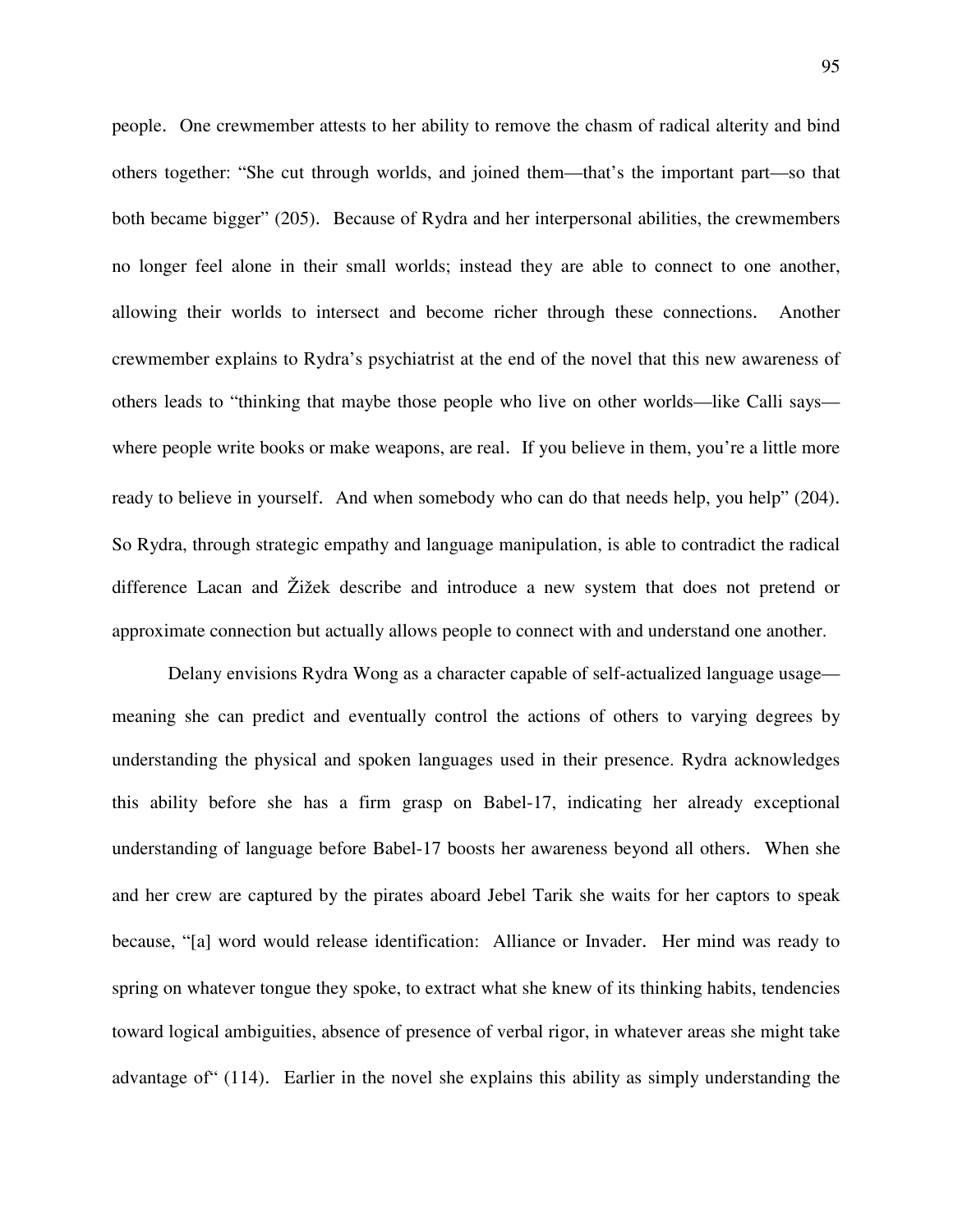cultural and personal biases imbedded in language and vocabulary. She believes, "when you learn another tongue, you learn the way another people see the world, the universe" (Delany *Babel-17* 23).

 Most language theorists would agree with this statement's simple axiom, although there are many variables that Rydra excludes from this statement that make it infinitely more complex. Rydra acknowledges language's role in the composition of a person and their particular place in society. This is one reason why she takes the Customs Officer to the seedier parts of town to find her crew in the beginning of the novel. She opens a new world to him, one that he becomes so engaged in that he begins the slow process of reformatting himself to fit in this new environment. He frequents these places after meeting Rydra and even goes so far as to get a flame-breathing dragon surgically implanted in his shoulder as a way of associating himself with a different subculture, much like the tattooed subculture today. He explains this change from fear of another subculture to love to Dr. T'mwarba: "I saw a bunch of the weirdest, oddest people I had ever met in my life, who thought different, and acted different, and even made love different. And they made me laugh, and get angry, and be happy, and be sad, and excited and even fall in love a little myself [….] And they didn't seem so weird or strange anymore" (194). Delany imagines that exposure leads to connection through growing comfortable with social conventions and increasingly shared cultural and vocabulary. Names for groups in particular become very important to those within and without minority populations. Gaining access to certain vocabulary leads to identification with the group and the control of this vocabulary used to describe the group.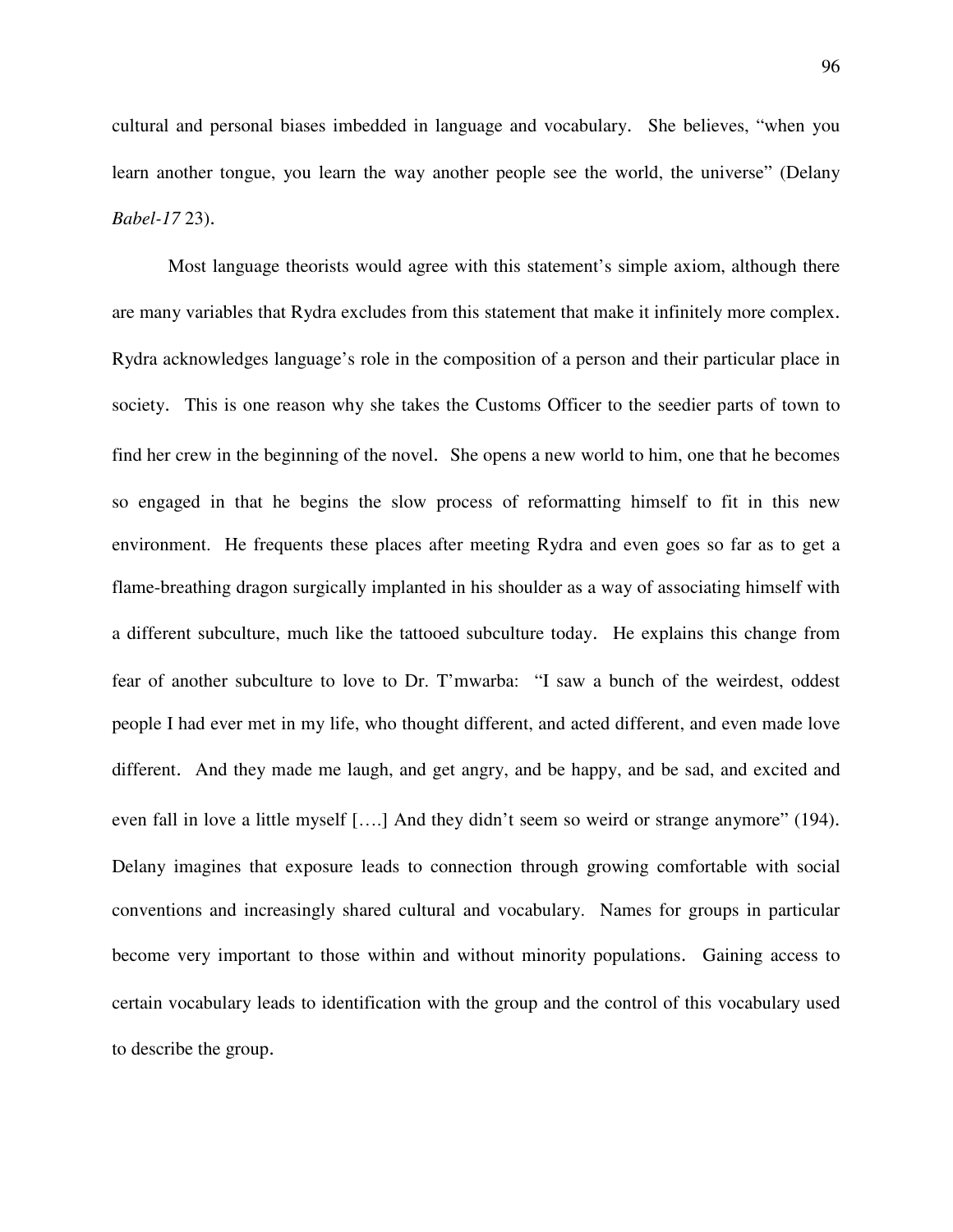# *Language and Self-Knowledge*

Words and their link to ideas and mastery of those ideas lie at the center of this novel. But Rydra also acknowledges the basic need for an individual to know himself or herself before any real connection can occur. Rydra seems to know herself well, which is why she is capable of bridging the gap between people. Her understanding of language stems from her understanding of herself. Once the self is known, then language becomes a tool rather than a barrier. But her knowledge is not confined to verbal language; it also includes body language and eventually the emission of radio signals from the nervous system. With mastery of these three languages, she is able to calculate a person's reactions to events and statements that aid in her quest to connect with others.

 Rydra exhibits the ability to connect disparate groups several times in the novel. The first stage of her development as a bridge between people occurs in her childhood. She encounters a myna bird, much like a large parrot, that has been trained to greet her by her psychologist. He manages this trick by feeding the bird earthworms near in size to the bird itself as reward for speaking. When the bird speaks to her she reads its desire for an earthworm and envisions a large earthworm behind her. This moment traumatizes Rydra. First, she does not understand the image's origin. She fails to acknowledge the connection she and the bird have with each other. She has never connected to anything this clearly and deeply. Second, this image reminds her of the suffering she endured after an attack on her planet by the Invaders left her an orphan, foraging for herself in the barren wilderness of a decimated planet. This event acts as a precursor to her ability to connect all people at the end of the book by ending the war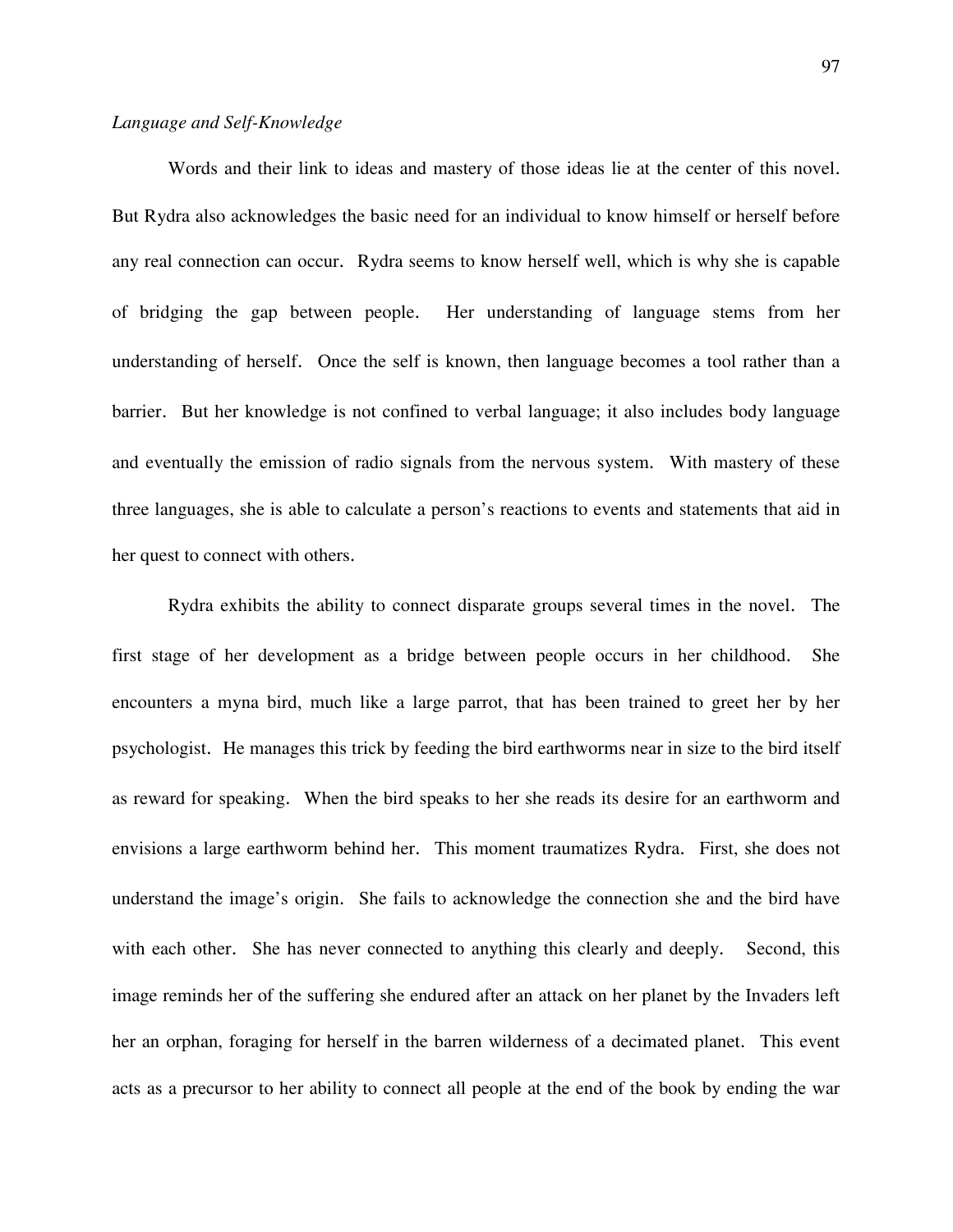and bringing peace to the galaxy. Another example occurs at the beginning of the novel. In the first scene, Rydra meets with General Forester to discuss cracking Babel-17 for the Alliance. At this meeting, Rydra speaks verbatim what the General was thinking at that moment. Both events are explained as the novel progresses. Rydra argues that language begins in the brain, passes through the body and finally becomes speech. Rydra Wong professes to be able to read the language the body speaks that the mouth has yet to possess. She understands it later as an uncanny sensitivity to the radio noise that the human nervous system broadcasts. Either way, this telepathy is later augmented by her ability to think in Babel-17: "It was not only a language, she understood now, but a flexible matrix of analytical possibilities where the same 'word' defined the stresses in a webbing of medical bandage, or a defensive grid of spaceships. What would it do with the tensions and yearnings in a human face?" (Delany *Babel-17* 140). She realizes that, given the structure of Babel-17 and its exacting analytical nature, she can use this new language to augment her already uncanny ability to read others.

 Delany adds another layer to this discussion by imagining the possible structure of language as analogous to computer programming—except the subject being programmed is human instead of machine. Both McEvoy and Weedman address this comparison. McEvoy insinuates this comparison by coming to it through the job of the cryptographer: "Rydra quickly discovers that the code is really a language, the language called Babel-17. Delany comes up with what seems like a unique and powerful concept: Babel-17's language is such that if one understands it, one is compelled to follow its logic, and therefore do what is commanded in its language!" (McEvoy 56). McEvoy notes that the code commands the hearer to follow its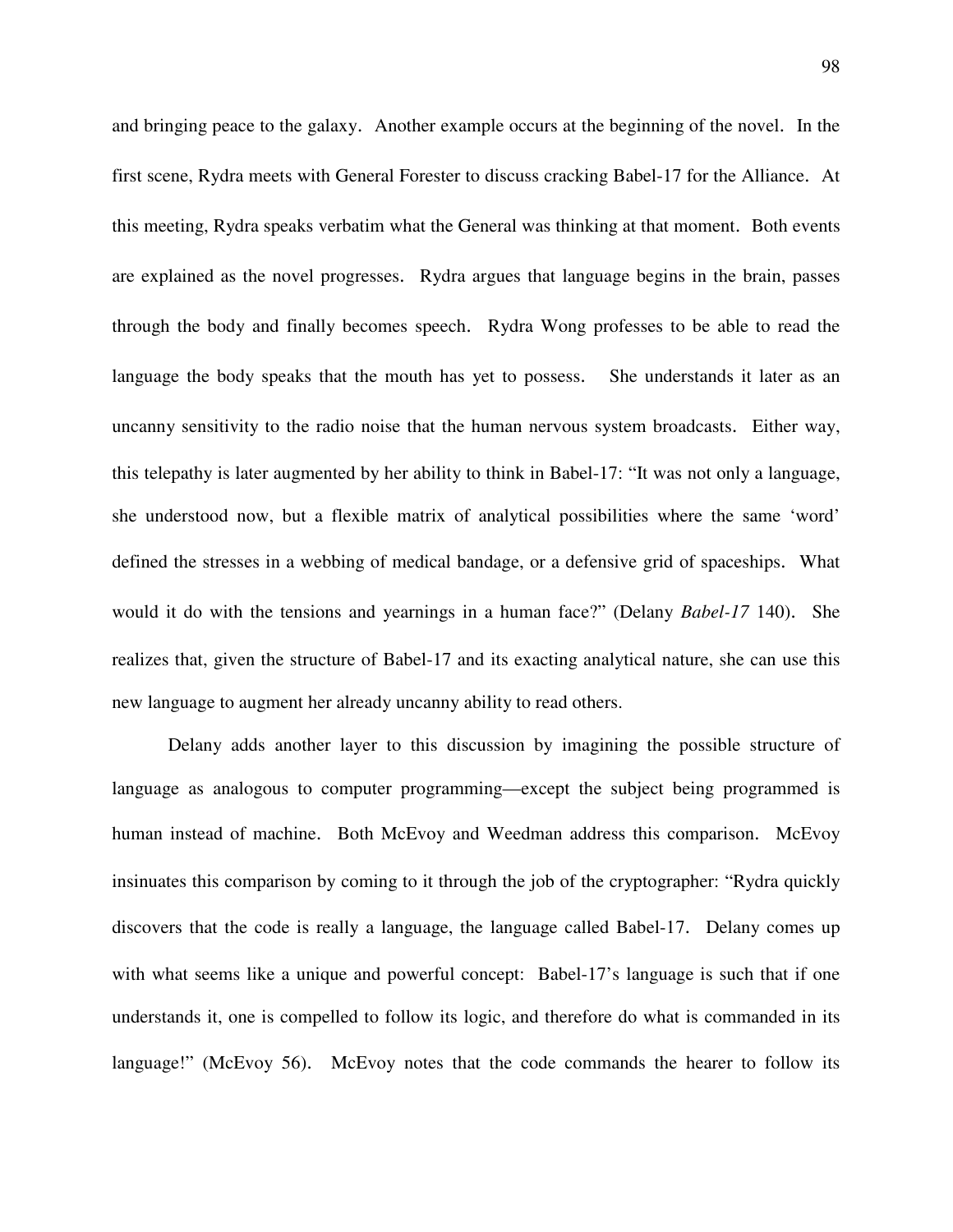proscribed logic regardless of the will of the hearer. Weedman treats this comparison more directly by noting that "'Babel-17's' one major disadvantage, however, is that it destroys the identity of the speaker. Just as a computer cannot correct its own programming or even be aware of the cause of any malfunctions in its programming, the 'Babel-17' language is similarly structured" (Weedman 42). These negative byproducts of language in the novel can easily be noted in the author's world. Easily pegged by others as having a learning disability, writing genre fiction, homosexual and black, Delany points to the identity that can sometimes be forced on an individual as soon has he/she is labeled. So, Delany, compares humans to machines that can be controlled and directed through the reordering of their language protocols, thereby changing their view of the world around them as well as their identities, which are based on these views and the language that mediates that experience. By the end of the book Rydra explains to the military the function of the Invaders' code:

 If you turn somebody with no memory loose in a foreign country with only the words for tools and machine parts, don't be surprised if he ends up a mechanic. By manipulating his vocabulary properly you can just as easily make him a sailor, or an artist. Also, Babel-17 is such an exact analytical language, it almost assures you a technical mastery of any situation you look at. And the lack of an 'I' blinds you to the fact that though it's highly useful way to look at things, it isn't the only way. (215)

The argument of the text not only posits people can be reprogrammed, but in addition, people are already programmed—the war goes on and on, but the people have forgotten why they are fighting. And the language they use to discuss the conflict, Alliance versus Invader, binds them to these actions, perpetually. Not surprisingly, the Invaders develop the language of Babel-17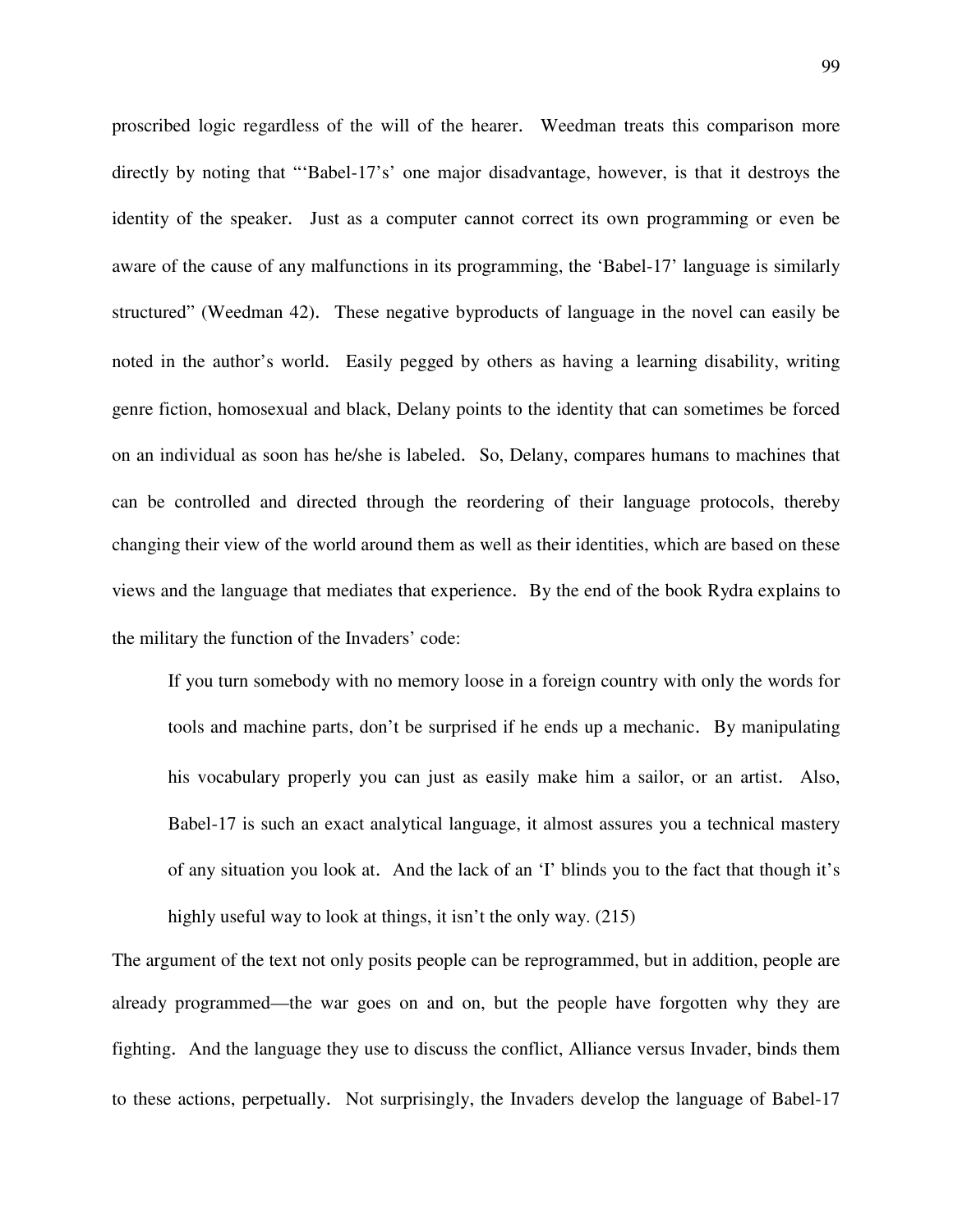that encodes the listener with information sympathetic to the Invaders' viewpoint so that the hearer of Babel-17 will consider the Invaders the good guys. For example, "the word for Alliance in Babel-17 translates literally into English as: one-who-has-invaded. You take it from there. It has all sorts of little diabolisms programmed into it" (215).

## *Hacking through Language to the Other*

Rydra makes only academic progress with understanding the code until a pirate ship that is loosely affiliated with the Alliance captures her and her crew. While on this ship she meets the Butcher. She is instantly drawn to him because of his reticence and his odd speech pattern. She also discovers that, somehow, the Butcher thinks in Babel-17, which causes him to deal with others and himself differently. As she learns more about the Butcher, she confirms that Babel-17 is not a code but a language that reprograms the speaker with the values imbedded within it. Eventually, she and the Butcher telepathically link to one another and she learns that he is actually the son of the weapons manufacturer and his biologically-altered soldier prototype who was stolen by the Invaders and reprogrammed using Babel-17 to commit acts of sabotage against the Alliance. When the Butcher was kidnapped by the Invaders and discovered to be the prototype of an Alliance super-soldier, they reprogrammed him using Babel-17 to be a secret agent for their side. They did this by erasing any memory of who he once was, removing the concept of "I" from his language set, and placing him in prison, thereby establishing him as a criminal. The Butcher explain this process to General Forester at the end of the novel:

They did discover that I was an Alliance weapon [….] they never learned I was in control of the rest [of the super-soldiers]. But they had just come up with their own secret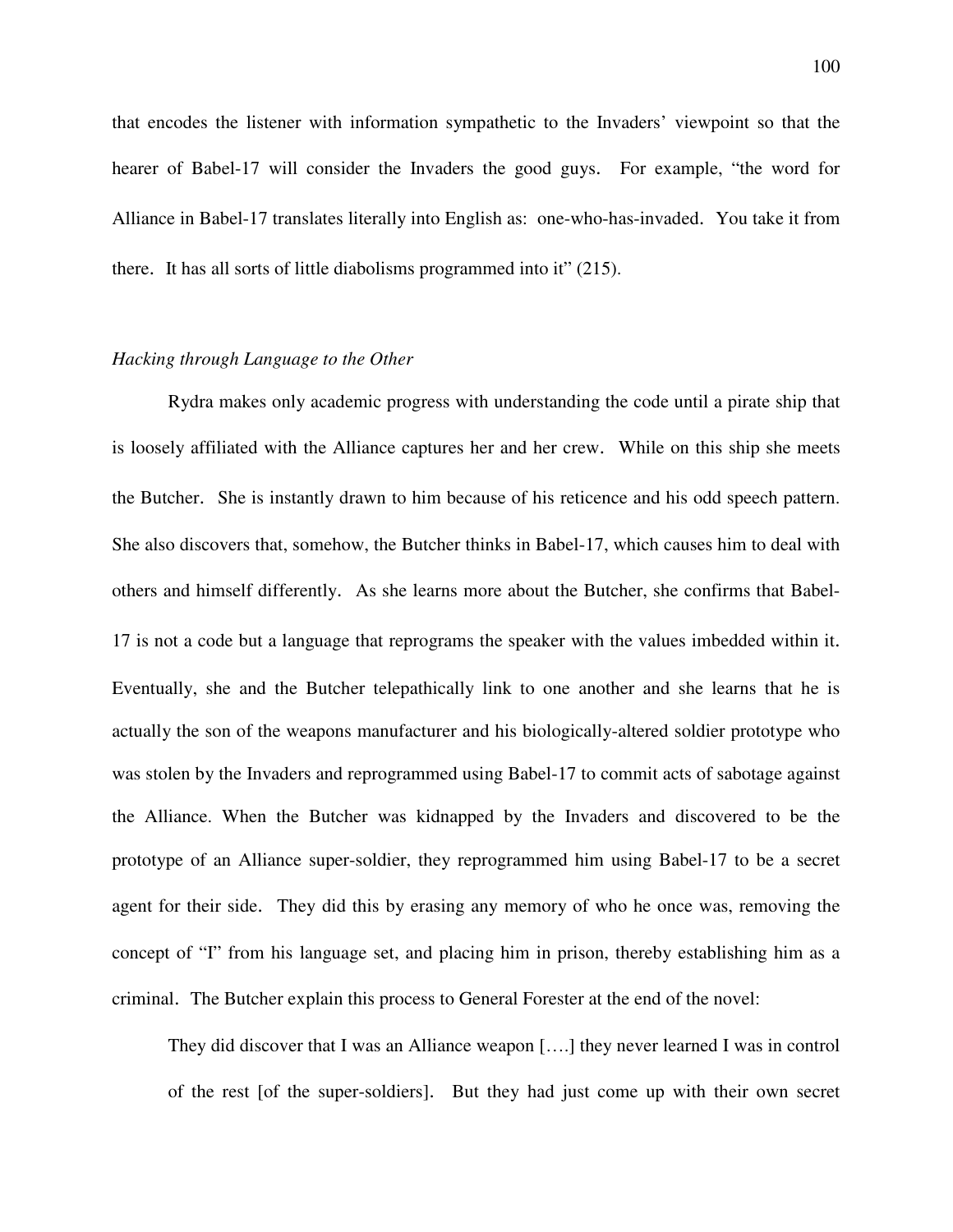weapon: Babel-17. They gave me a thorough case of amnesia, left me with not communication facilities save Babel-17, then let me escape from Nueva-nueva York back into Alliance territory. I didn't get any instructions to sabotage you. The powers I had, the contact with the other spies dawned on me very painfully and very slowly. And my whole life as a saboteur masquerading as a criminal just grew up. How or why I still don't know yet. (214)

Using a computer metaphor, Rydra explains that his criminal behavior was part of the programming of Babel-17: "You can program a computer to make mistakes, and you do it not by crossing the wires, but by manipulating the 'language' you teach it to 'think' in. The lack of an 'I' precludes any self-critical process. In fact it cuts out any awareness of the symbolic process at all—which is the way we distinguish between reality and our expression of reality" (214). This language, like all language, establishes cultural biases in favor of the Invaders. Therefore, the Invaders, having caught a saboteur for the Alliance, wipe his memory and reprogram him to see the Alliance as the enemy. He continues to sabotage because that was his mission before his capture; he has only been redirected due to the language in which he now thinks. And because the Invaders have erased the concept of "I" from his language, he cannot see what he is doing as either good or bad. It is simply what must be done. Rydra suggests that the removal of the Butcher's symbolic understanding of the world around him makes him an automaton that cannot stop the destruction for which he is designed. By re-teaching about his "self" through language, she is able to break down his programming and return his memories. She frees him from this mind-control with the help of Dr. T'mwarba and learns that she is indeed telepathic, not simply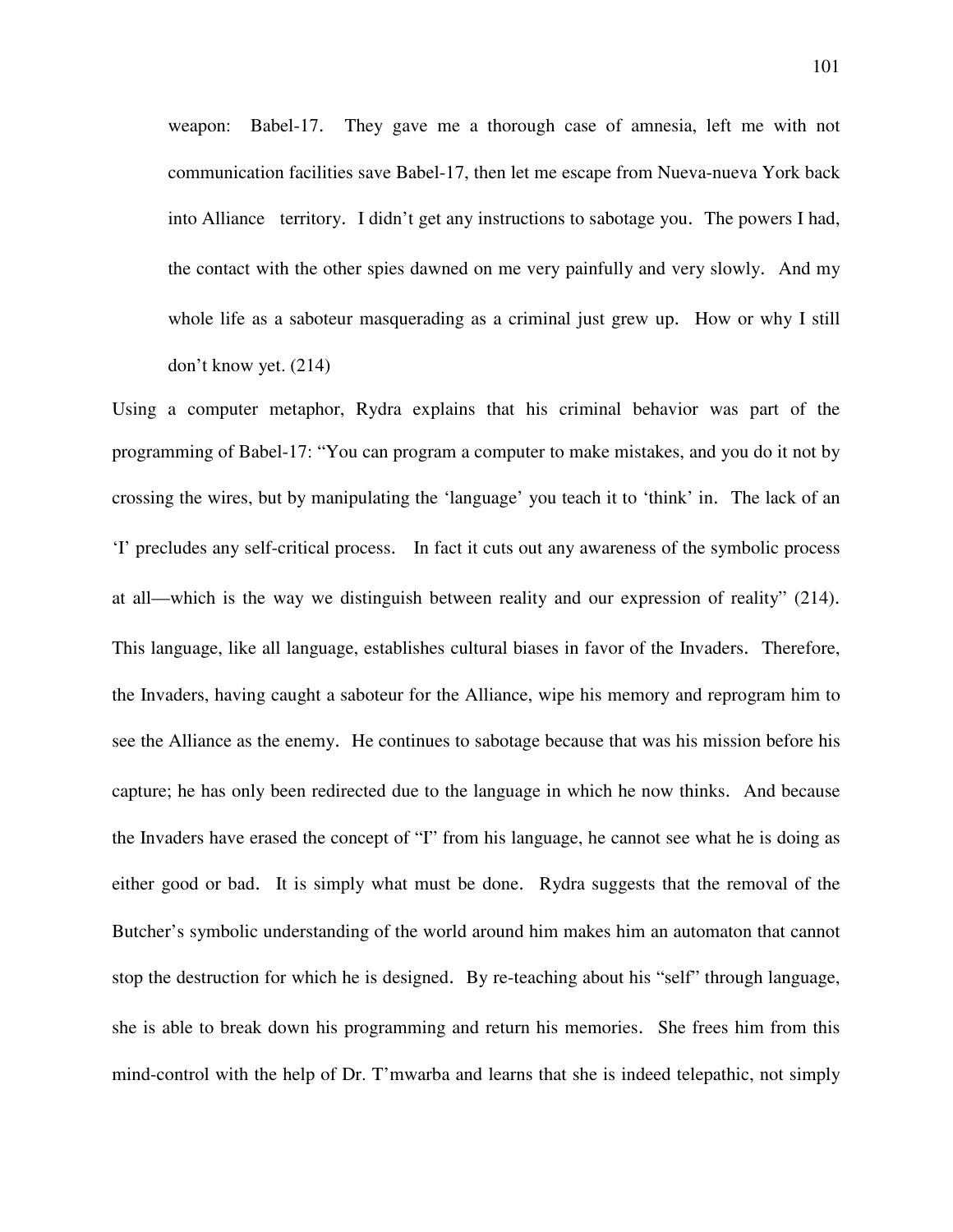perceptive. Because Rydra is able to utilize Babel-17 to fully comprehend her own telepathic gift, she connects with the Butcher, returning the memory of his past to him. Through this act, both characters find themselves in relation to the other and set out to save the rest of the known universe from war and otherness.

 The Butcher's painful recovery of this self-hood is reflected in Lacan's explanation of the Freudian mirror-stage in which the subject must come to terms with sensation of fragmentation and lack in the face of a perceived whole reflected in the mirror. The Butcher acts without understanding his need for action, much like the respondents to the embargoes mentioned at the beginning of the novel as well as those characters in *Lullaby* who are distracted and entertained into complacency. Once the Butcher is taught what "I" means, his actions are re-integrated into the world as having significance to the whole and can be attributed to him as a member of that whole like a child learning to associate its actions with the image of the self seen in the mirror. Thus, crisis ensues until he is able to cope with the weight of the responsibility for his actions. This crisis also appears in *VALIS*. In *VALIS*, Phil Dick splits into Horselover Fat in order to deal with problem of suffering in his world. Like the Butcher, he has lost his identity due to trauma. Only when trauma is dealt with directly by recognizing that the Black Iron Prison is self-imposed does Fat re-integrate with Dick. This period of adjustment is only possible because Rydra, connected through telepathy, acts as the Other/mother figure, assuring him that he can accept the weight of this responsibility. Although Lacan argues that true self-identification is impossible, Žižek reinterprets this moment of self-awareness as always existing outside of the subject. In the context of Žižek's argument, the Butcher's self-identification is false because he looks inward and depends on symbolic language to associate himself with the world around him.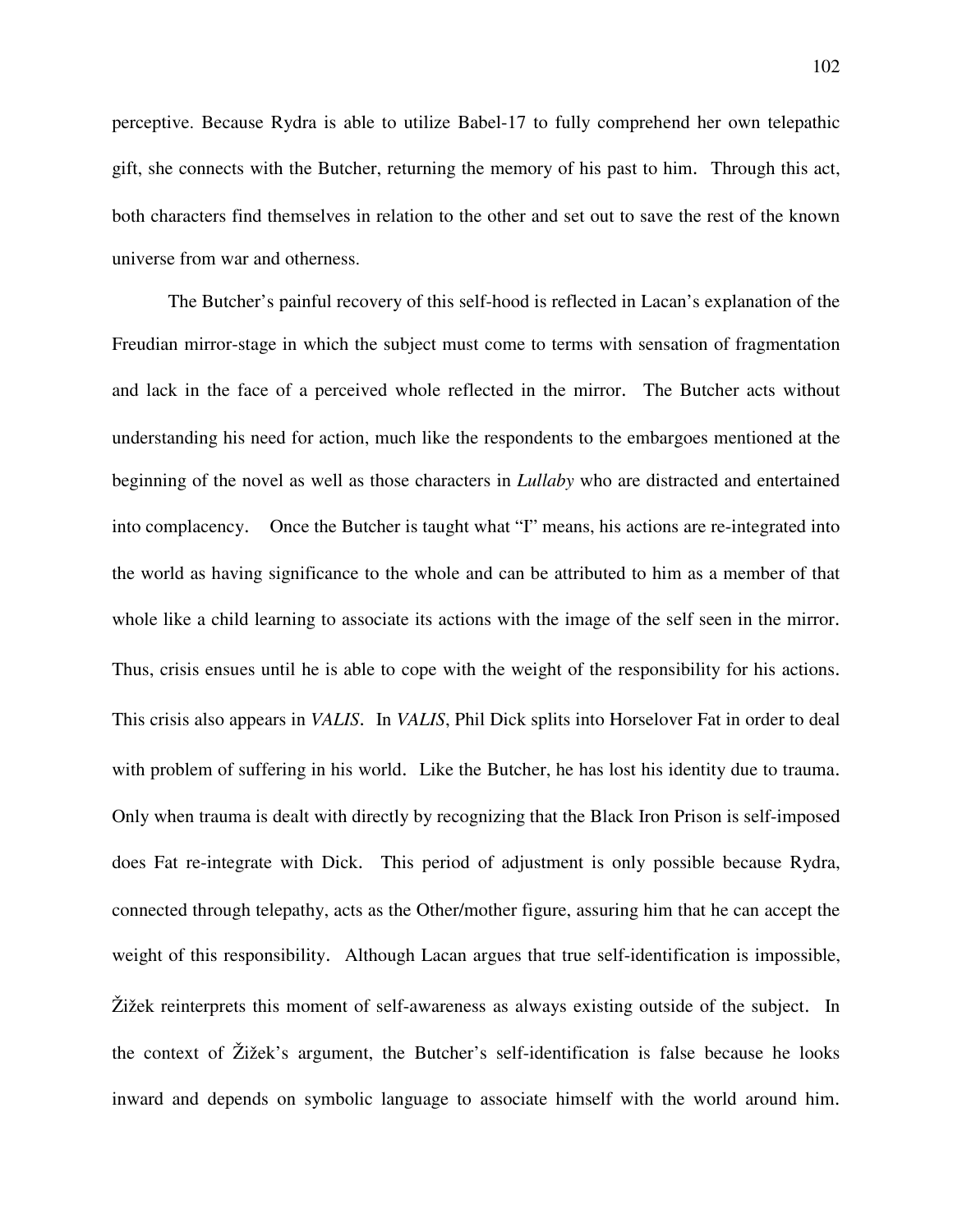Žižek would argue that this moment does not reveal the self; rather it reveals the Symbolic order in which the self operates. The self, or the subject, exists as that thing between the mirror and the image, and is thusly intangible. Delany subverts both of these by situating the formulation of the self/subject in the communion of the other. In his article, "How Language Helps Us Think," Ray Jackendoff, Seth Merrin Professor of Philosophy and Co-Director of the Center for Cognitive Studies at Tufts University, argues, "language enhances the power of thought" by allowing for collective knowledge, providing grounds for abstract ideas, and finally enables introspection and analysis of reality (27-28). Because the Butcher learns self-identity through language and connection with Rydra, Delany seems to suggest an understanding of the world and the self is dependent on the identification and connection with the other. This connection has always been difficult if not impossible because language is approximate and imperfect, but now that they are connected by telepathy and through the filter of Babel-17, this connection is more pure and accurate.

# *The Structure of Language Reveals the Path*

Babel-17 represents a language whose very phonemes represent pictorially the items and actions they are meant to represent linguistically. Babel-17 is "the most analytically exact language imaginable [….]and ideas come in huge numbers of congruent sets, governed by the same words" (210). Even though Lacan and Žižek would contend that this kind of complete knowledge is impossible, Delany uses this metanarrative strategy to deliver hope to a war-torn universe, subverting the hopelessness and disconnection felt by postmodernists and reinstating the belief in a unified theory of behavior and communion. By translating objects as Rydra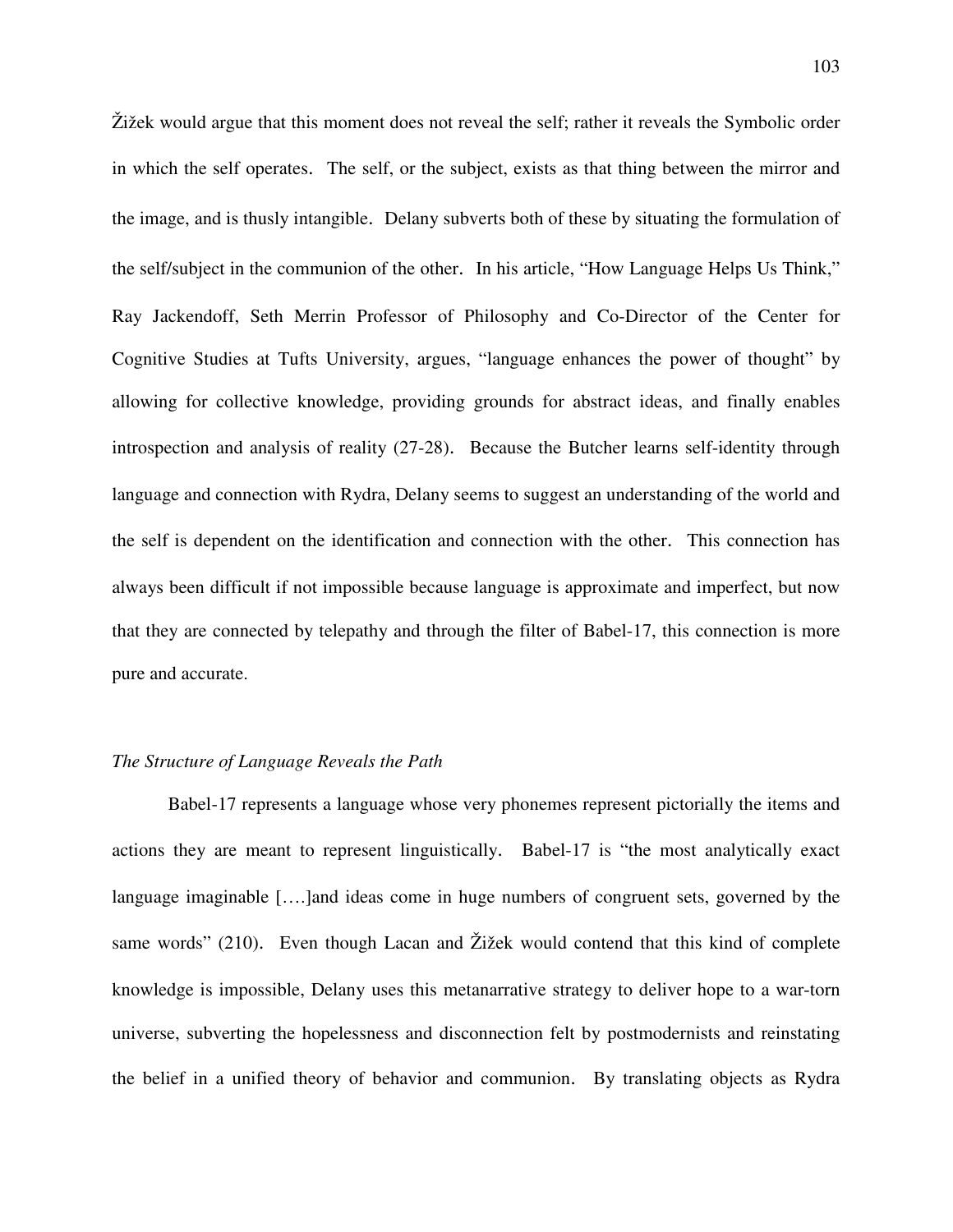understands them in her native tongue into Babel-17, Rydra literally grasps these items more fully through a seemingly mathematical process. For example, when a marauding Alliancefriendly ship captures Rydra and her crew, she is able to free herself from a net that binds them all by thinking of the word for the net in Babel-17. This translation enables her to more fully grasp how the net is made and ultimately find its weak points. Shortly afterward, Rydra is allowed to watch a skirmish between the pirates and the Invaders. While watching this skirmish, she translates the Invaders' battle pattern into Babel-17 and finds the weak point, allowing the pirates to easily defeat their enemy. The description of this battle possesses added significance to our discussion in that the battle plan is codenamed Asylum and all of the pirate squadrons are likewise named Inmates, Psychotics, Neurotics, and Criminally Insane. These names also indicate their movements within the battle plan. The command for initial engagement is "drop your straitjackets" (Delany *Babel-17* 126). Other commands correspond to the squadron names:

Neurotics advance. Maintain contact to avoid separation anxiety [….] Let the criminally insane schiz out [….] Neurotics proceed with delusions of grandeur [….] Stimulate severe depression, noncommunicative, with repressed hostility [….] Commence the first psychotic episode [….] Administer active therapy to the right. Be as directive as you

can. Let the center enjoy the pleasure principle [….] Advance for group therapy. (126-9) The jargon of psychiatry frames the action of the battle for the pirates because it, like all other interactions, involves people and connection. This altercation is a metaphor for radical otherness. Coincidentally, Rydra and her band of misfits and the squadrons of psyche patients end the strife of the war and the skirmish, respectively, by seeing events and actions clearly and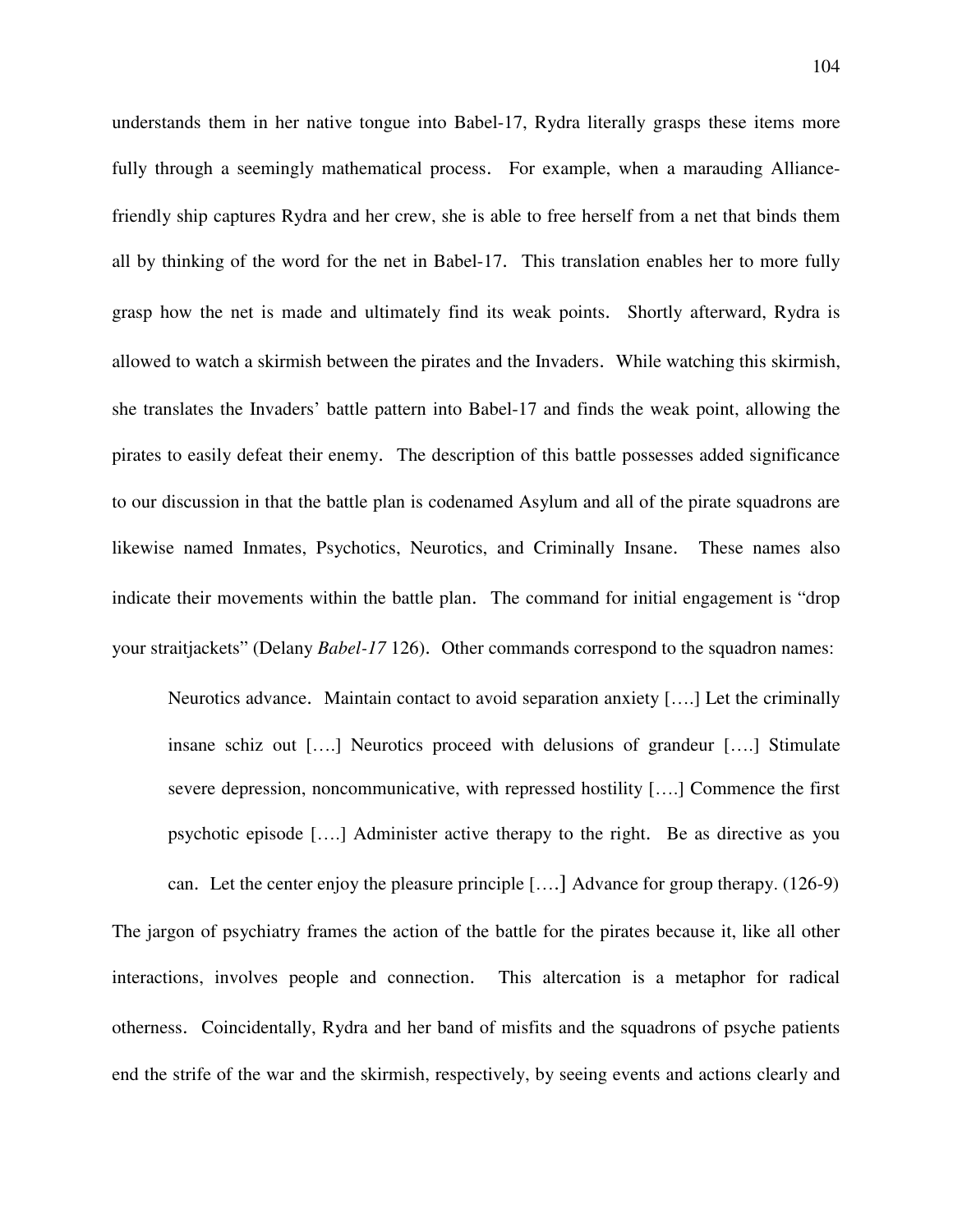communicating a solution. Rydra sees the Invader's battle plan like she sees the net that held her earlier. She understands the battle like she understands the pain of otherness felt by those she observes in life and puts an end to the suffering of otherness and alienation by sorting it out, writing it plainly, expressing it clearly for all to see and understand. Babel-17 literally maps objects, people, and actions in such a way as to completely *know* them. While both Žižek and Lacan would insist this knowledge is unattainable, Rydra connects completely with the Butcher through telepathy that is clearly a metaphor for complete openness with another person.

 The origin of this depiction of language as rooted in the visual representation of things might be explained by Delany's own problems with dyslexia. He has described learning to read texts as the ability to make sense of alternately spinning letters within spinning words on spinning pages. Pictographic representations would make the deciphering of texts much easier for a dyslexic. Also, mystifying words and imbuing them with the ability to sway others tangibly seems consistent with a person who found the learning of them to be a seemingly insurmountable task. In addition to the pictographic representation of sign to signifier in Babel-17, this code is imbued with cultural biases, removing words that run counter to the belief system of the Invaders and substituting negative terms for those that would refer to Rydra and her people. This effectively reprograms the guidance of the big Other to favor the interests of the reprogrammer. But for Delany and Rydra, this new language is not only useful as a weapon. This is only one application of a language system used for optimum effectiveness during wartime. Examples of the empowering nature of language are explained in the novel as aiding the language learner in obtaining a complete mastery of a certain craft by simplifying the language they speak to such a degree that the only set of vocabulary they know and use is that language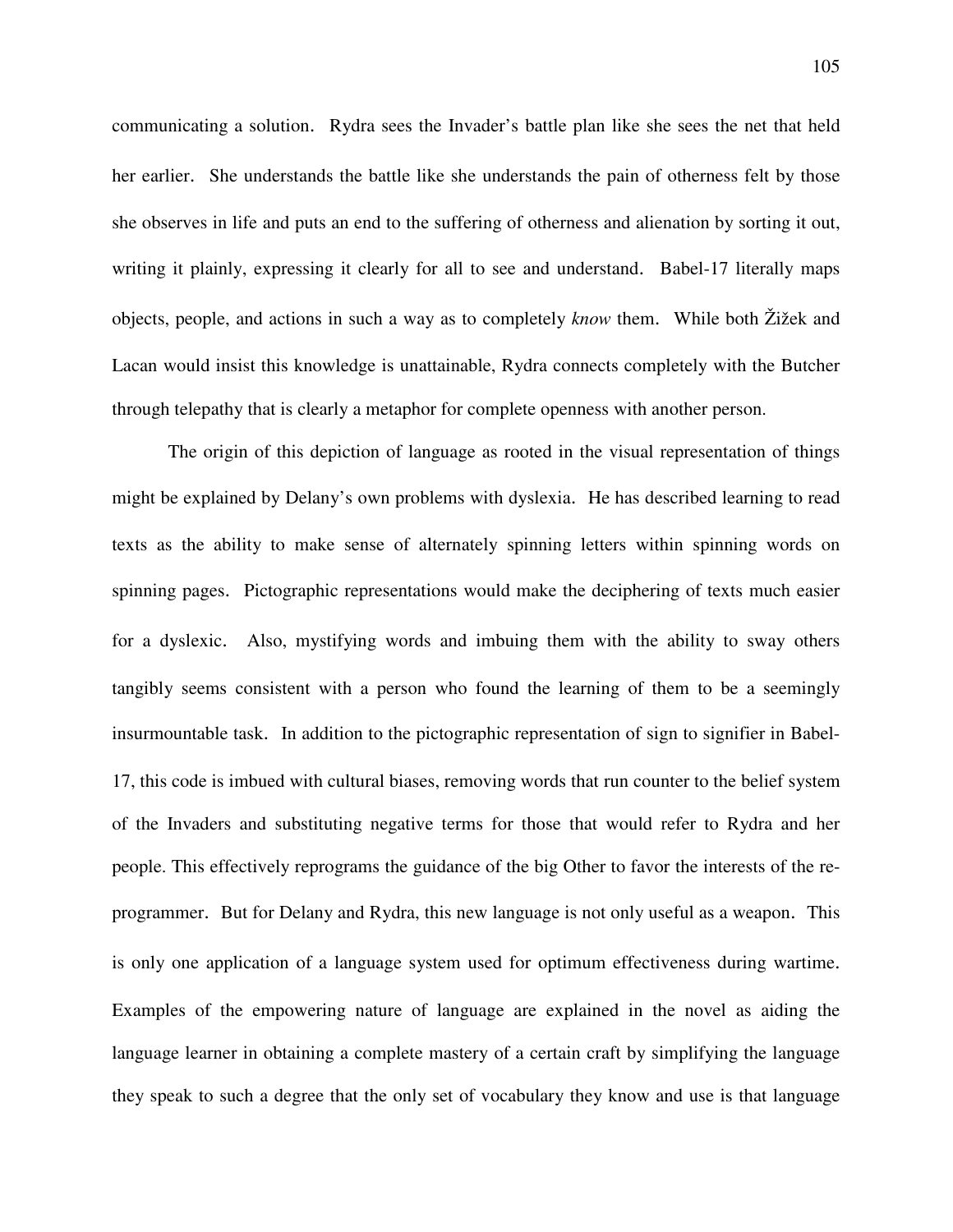that enables them to understand their task completely. This mastery is comparable to Sumerian *me* in *Snow Crash<sup>24</sup>* . These *me* were instructions imprinted on the hearer, encoded with skills like bread-making. In the case of Babel-17, as with Sumerian, all other language sets are theoretically unnecessary and superfluous. The difference between these two novels, then, is that Delany imagines the discovery and development of a master language and Stephenson describes the loss and recovery of a master language. Despite their differences, both novels end with a good and noble woman acting as a steward of this language for the betterment of society.

 As a result of this utilization of Babel-17 she is able to avert a murder and incapacitate the assassin on the pirate ship. This moment represents the most pivotal growth in her development as a telepath. Once she decides to use her understanding of Babel-17 to interpret body language or radio transmissions emitted by a person's nervous system, she experiences "the opening, the widening, the mind forced to sudden growth. But this, this was like the sudden focusing of a lens blurry for years" (113). As a result of this newly honed ability, she is able to bring the Butcher back to consciousness, stop incidents of sabotage against the Alliance, and end the war. She writes a letter to both sides calling for an end to the war that "will make its round of all the top officials; and they'll ponder over it and the possibility will be semantically imprinted in their minds, which is a good bit of the job. And we have Babel-17 corrected perhaps I should call it Babel-18—which is the best tool conceivable to build it toward truth" (218). Through Babel-17 and the redesigned Babel-18, she steps beyond using poetry to connect

 $\overline{a}$ 

<sup>&</sup>lt;sup>24</sup> The *me* in *Snow Crash* allow a person to speak information that is downloaded directly into the deepest parts of the brain, essentially imprinting the listener with new information that he/she will use with expertise as if he/she has always known the information. In Sumeria, these *mes* were used to impart skills to the entire civilization so that they thrived. Examples are breadmaking, masonery, and farming. These *mes* were ostensibly sent from the gods,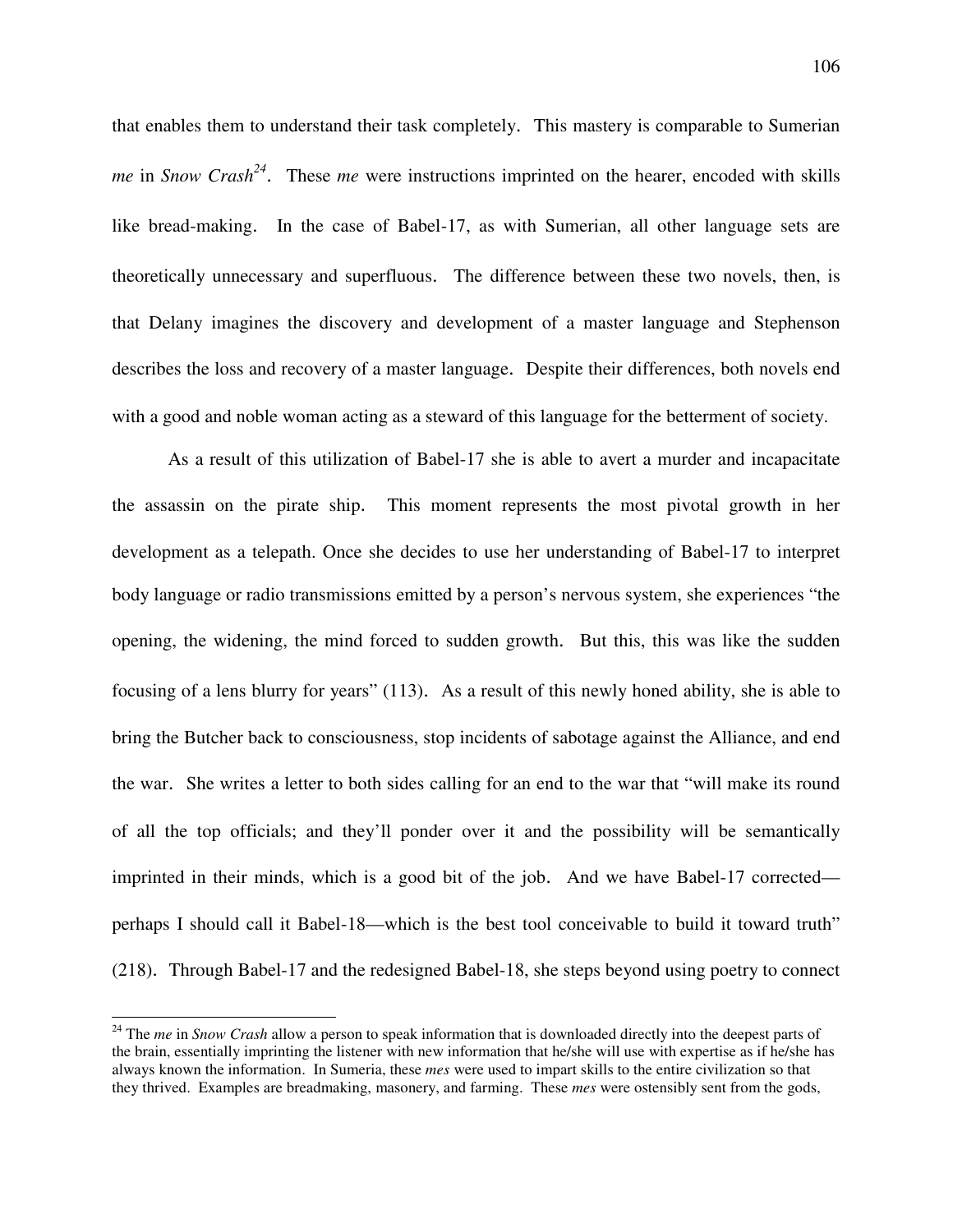others and uses her linguistic education to purposefully end a war that has been raging for twenty years.

 This language ability directly contradicts Lacan and Žižek, who believe the attempt to know someone is ultimately a failure because the other will always be separate and foreign. Žižek would argue that language is fundamentally unable to produce connection:

we somehow "feel" that no words can adequately represent our innermost subjectivity, that its proper content can only be alluded to; yet simultaneously we "feel" that a speech which functions as pure, transparent medium of designation is in a way "subjectless"; that one can detect the presence of a subject through the elements of style, metaphoric devices, and so on—in short: through all the elements which, from the viewpoint of transmitting information, present a superfluous "noise." (*For They Know Not What They Do* 49)

However, Delany draws Rydra's ability to use language as the ability to build a bridge across the "unfathomable abyss of radical Otherness" and provides a hope for others to connect (Žižek 43). Rydra initiates connection to others even if these others cannot and they are made whole in the cases of the Butcher's reclamation of his lost memories and the Customs Officer, who finds love in the arms of Discorporates and identification with those who modify their bodies. As a famous poet, she describes this attempt at connection as listening

to other people, stumbling about with their half thoughts and half sentences and their clumsy feelings that they can't express—and it hurts me. So I go home and burnish it and polish it and weld it to a rhythmic frame, make all the dull colors gleam, mute the

1

but eventually, humans learned to write their own *me*, thus starting a cycle of abuse of language that carries into the modern day of the novel.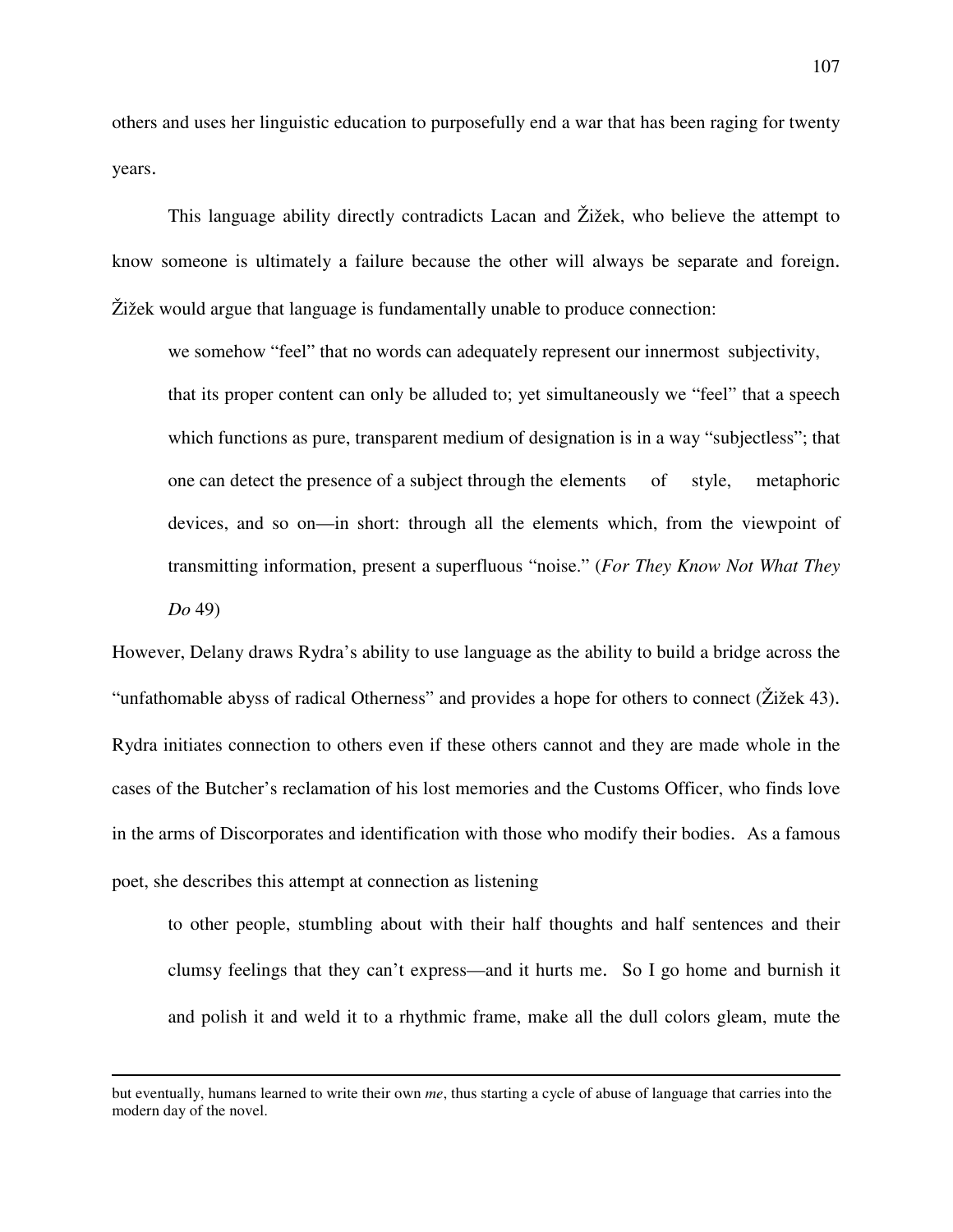garish artificiality to pastels, so it doesn't hurt anymore: that's my poem. I know what they want to say, and I say it for them. (18)

She forces this connection on all who cross her path even if they do not understand it, from General Forester to the Customs Officer who finds love in a questionable area of town, and finally to her crew of misfits and outcasts. She even has access to the "Real" in the novel by telepathically communicating with the Discorporates who are constantly engaged with the a vastness of space that would drive normal humans crazy or kill them (42). Again, Žižek would offer the counter argument, "if we try to define the Real in its relation to the function of writing [...] we must, of course, in a first approach state that the Real cannot be inscribed, that it escapes inscription […] but at the same time, the Real is the writing itself as opposed to the signifier" (*The Sublime Object of Ideology* 171). Žižek states that the Real cannot be written but the act of writing is the expression of the Real. So, Rydra succeeds in bringing people together by first writing poetry that speaks directly to people about their deeper selves and finally by writing the letter to the commanders of the Alliance and the Invaders. These acts expose people to the Real while simultaneously constructing a new Other (Babel-18) to replace the big Other (the war that created Babel-17).

*The Implications of Change*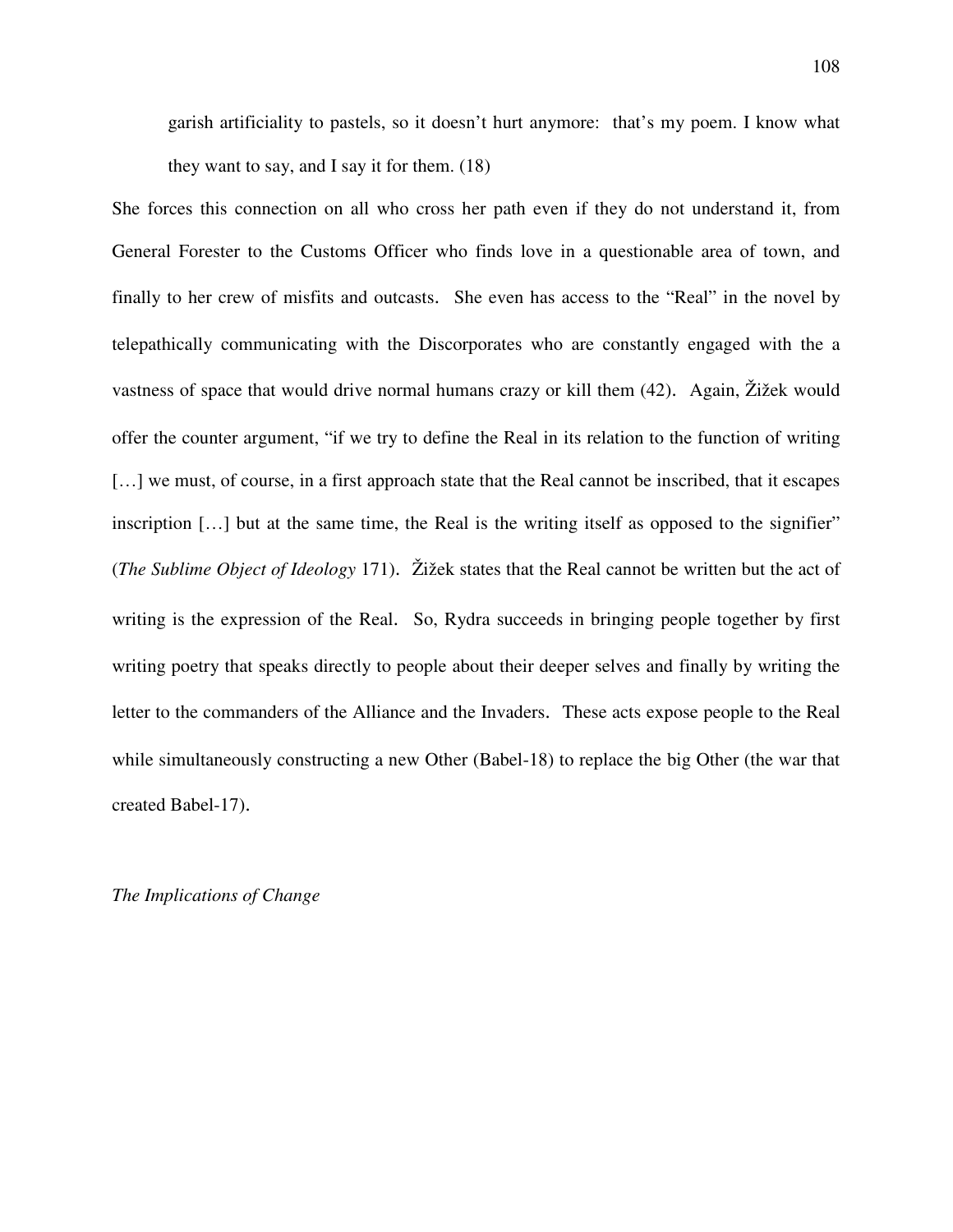Delany has accomplished this transformation in another novel, *Dhalgren<sup>25</sup>* . In this novel, the city of Bellona is suffering from an unexplained catastrophe that it shares with no other city in America. And nothing can be done about it. Some people leave the city and others flock to it. It is one of Delany's paraspaces or an example of Csicsery-Ronay's sublime chronotopes. But amidst all of the chaos of a city that has degenerated to constant looting and violence, the main character serves as a catalyst for those left behind to follow. He is a poet who garners the attention of what is left of the establishment and his size and violence commands the respect of the gang who have taken over the streets. Even his bisexuality serves as a means of connecting psycho-sexually different people. The Kid, as he is called throughout the novel, is the glue at the center of this new order. Likewise Rydra is the glue in *Babel-17*. This comparison is significant to this particular argument because both main characters use poetry to connect with others. While Rydra does this intentionally, The Kid seems to come by this ability accidentally and without any memory of writing in the first place. So while Rydra commands language to bridge the gap of radical alterity, The Kid uses writing to rediscover who he is and instead helps others discover who they are.

 Delany's use of memory recovery first appears in *Babel-17*. The Butcher, the right-hand and enforcer of the leader of the band of Alliance-friendly pirates, has a past shrouded in mystery, even to himself. Rydra learns, by joining her mind with his in the final scenes of the novel, that he is the son of a brilliant Alliance arms manufacturer and was kidnapped and

1

<sup>&</sup>lt;sup>25</sup> First published in 1975 by Bantam, *Dhalgren* is Delany's most ambitious science fiction work. Dealing with the decline of formal civilization and the new order that rises from the ashes, the novel imagines one city in America, and no other, beset with unexplainable communication failures, odd atmospheric shifts, endlessly burning buildings that are never consumed, and pockets of people surviving in different burroughs of the city with no intention of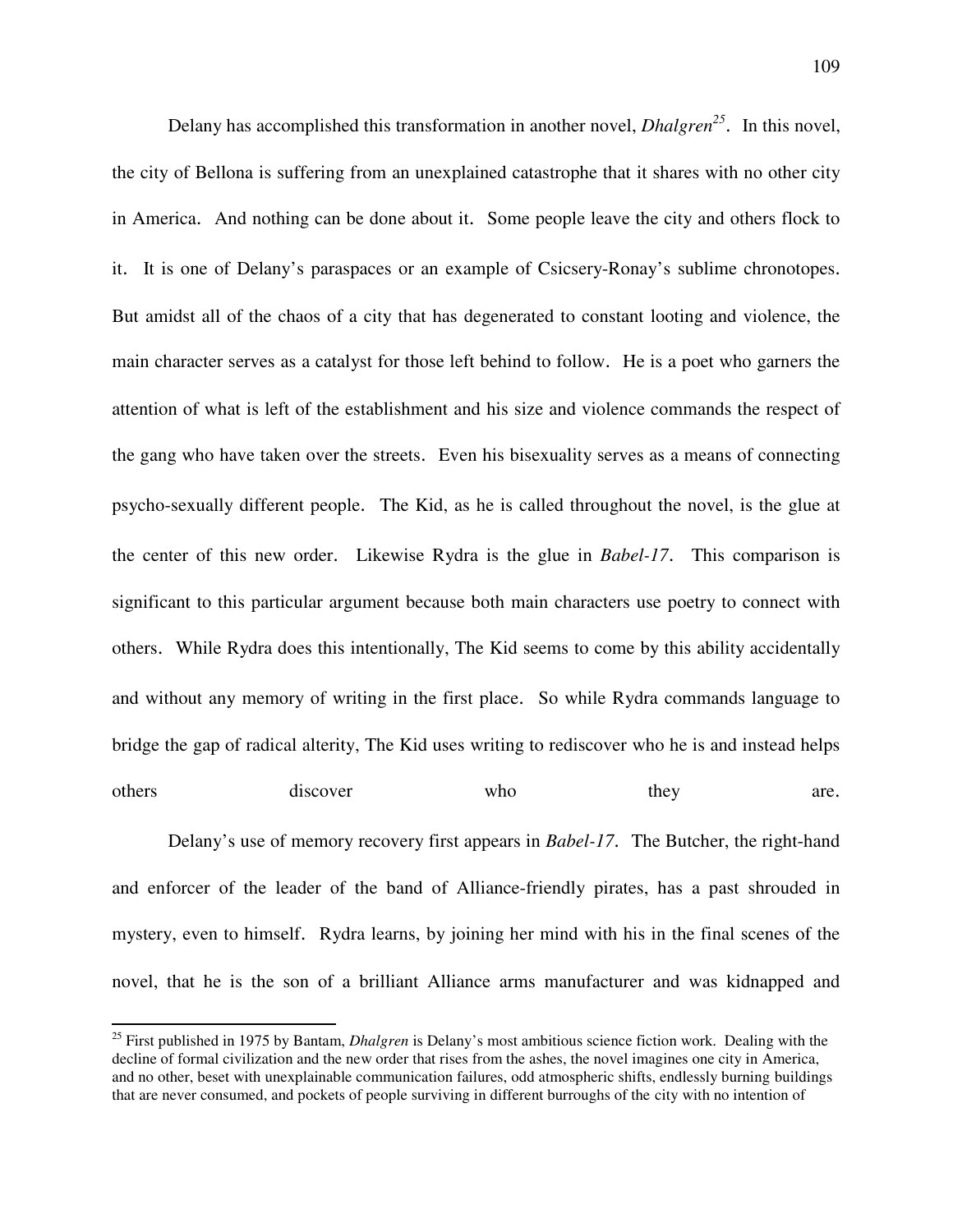brainwashed with Babel-17 by the Invaders and unleashed in Alliance territory. He was of particular importance because his father had outfitted him with the newest biological augmentations. By wiping his mind clean, the Invaders turn him into a very powerful weapon to be used against the Alliance while simultaneously removing his understanding of himself, thereby making him ruthless and unable to identify with the Invaders in any tangible or sympathetic way. Rydra notices that he is unable to conceive of or use the word "I". While trying to teach the Butcher about the self she explains:

Sometimes you want to say things, and you're missing an idea to make them with, and missing a word to make the idea with. In the beginning was the word [.…] Until something is named, it doesn't exist. And it's something the brain needs to have exist, otherwise you wouldn't have to beat your chest, or strike your fist on your palm. The brain wants it to exist. Let me teach it the word. (151)

Rydra teaches the Butcher how to use language and helps him to form his idea of the self through language; this knowledge leads to the creation of his new reality. By empowering the Butcher through language, Rydra returns his agency that, in turn, stops the team of saboteurs from attacking the Alliance. Therefore, in the novel, Delany effectively returns power to the language user and allows for understanding of the motives and actions of others *through* an understanding of language construction and use. This is an active and controlled use of language. And while many would say propaganda is an example of this usage, Delany seems to act against this kind of cynicism and allows for positive social change to result from language programming by putting

 $\overline{a}$ 

leaving despite the lawlessness and chaos surrounding them. The Kid, an enigmatic bisexual poet amnesiac, narrates the tale and binds disparate groups together amidst the chaos, sometimes despite himself.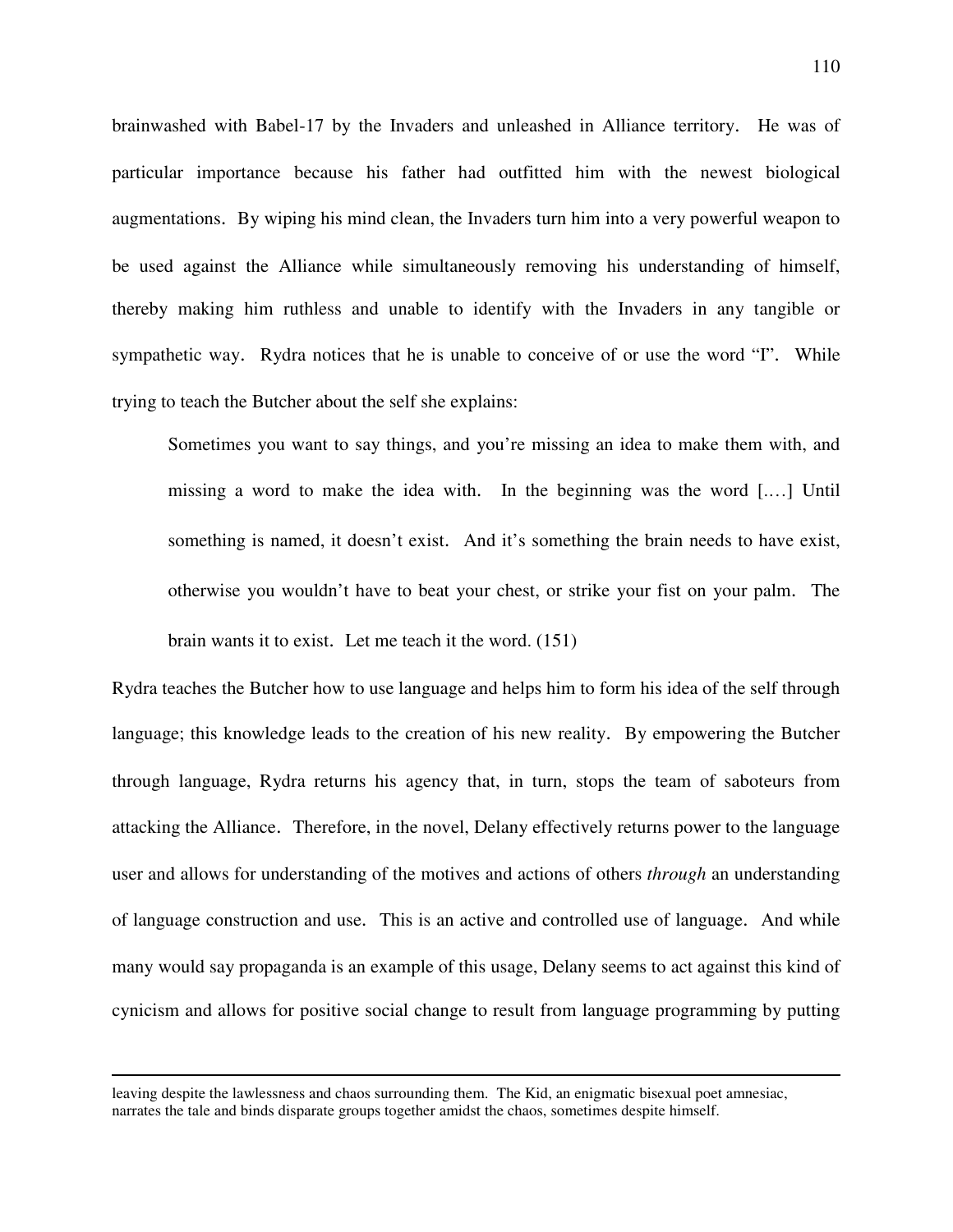an end to the war within the novel. Rydra constructs, using Babel-17, a letter designed to deescalate tensions between the Invaders and the Alliance. She claims that within six months, the war will be over because when both sides read the letter the "possibility will be semantically imprinted in their minds" (218). By coding the Symbolic order with Babel-18, Rydra is able to reassign the rules dictated by the big Other to coerce the leaders on both sides to lay down their arms. Rydra acknowledges to the Butcher that they are replacing the established order of endless war and antagonism with a new order of peace, reconciliation, and communion. This replacement directly corresponds to Žižek's call for the replacement of the big Other and the construction of an Other of the Other that people do not fear, despise, or suspect. According to Žižek, we can never eliminate the Imaginary order because to be faced with the Real is too horrifying, but we are capable of redesigning the Other to better suit our current cultural Ideology. So, today, we are not post-Ideological, rather we have revolted against past ideologies and replaced them with new ones.

In the end, Rydra arrives at what Lacan and Žižek advocate—"the true awakening: not only from sleep, but from the spell of fantasy that controls us even more when we are awake" (Žižek, *How to Read Lacan* 60). Rydra has become a self-actualized language user who has escaped the traps set by language and culture that ensnare and dominate most others. Furthermore, her awakening supports the possibility that we are not "mere epiphenomena...with no real power of our own," rather we can make our own decisions and control our actions if we take responsibility for the language that constructs our culture. Language itself was once a tool of war. In Rydra's hands, it is a tool of peace. Out of the hands of the big Other and into the hands of the self, an awakening begins that seeks to bridge the gaps caused by the big Other. No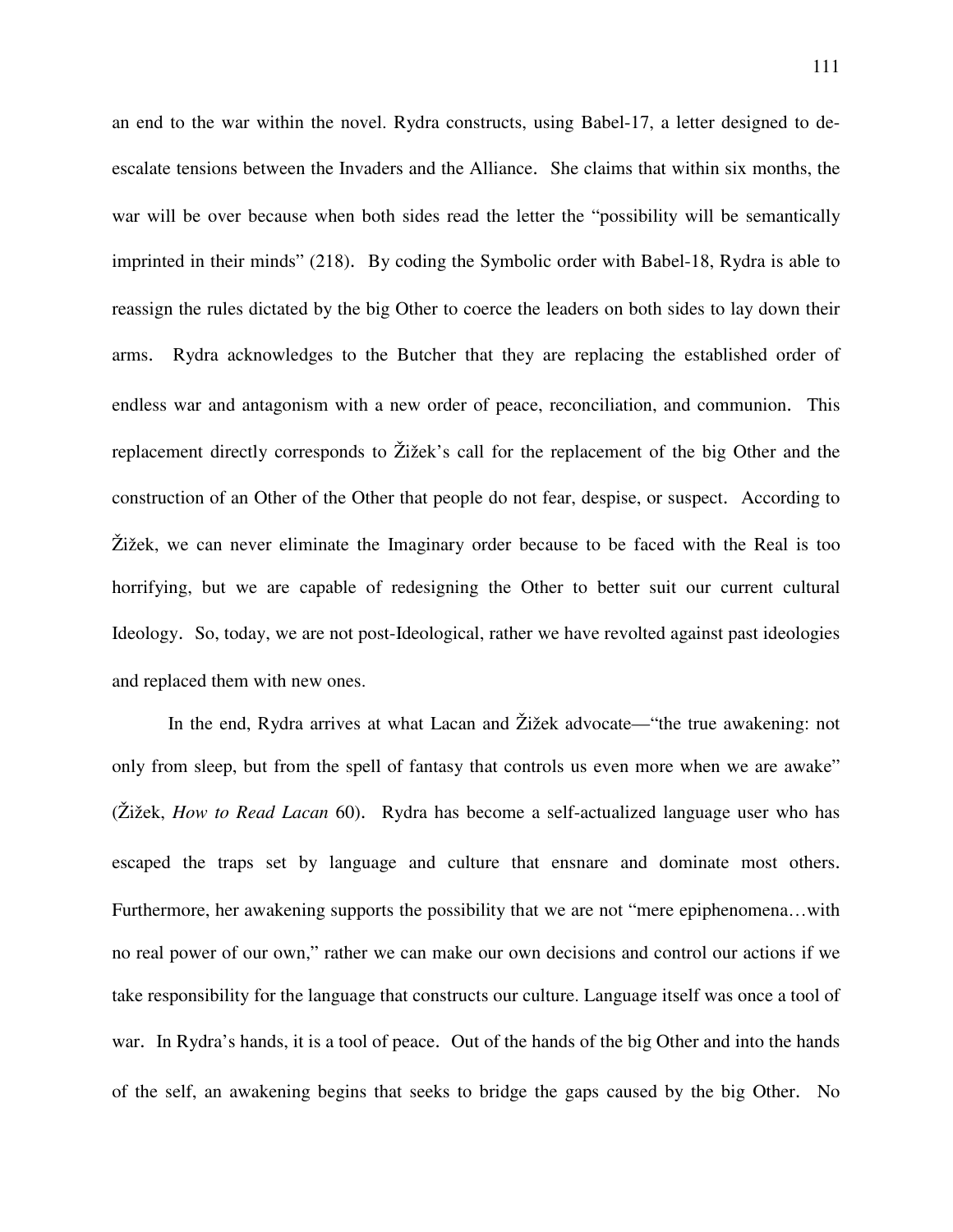longer will the individual "live in a world of isolated communities, each hardly touching its neighbor, each speaking, as it were, a different language" (Delany, *Babel-17* 73). Instead, Rydra designs a new language out of Babel-17 in order to "build it toward truth" and bring about communication between separate worlds (Delany *Babel-17* 218). Delany's metanarrative depends on humanity's redesign of the Symbolic, exposing a hope that it is not simply a pawn of its own language system. It is, instead, the architect of a reality that shapes this language system. Furthermore, as the architect of this reality, humanity can reduce the chasm of alterity between its members.

Delany ends the novel as the heroes make the changes necessary to end the suffering and war that has raged for 20 years. He ends on this high note not because he naively believes all is right with the world and that humanity will enjoy peace and prosperity for eternity. He ends the novel here, like Dick, to show that progress is gradual. In *VALIS,* Fat sits waiting for a sign from the next incarnation of Logos to tell him what to do. But he has progressed. He now understands why there is suffering in the world and no longer feels crazy or suicidal. He has hope. Likewise, in *Babel-17*, while the novel ends with a more typical victory, a letter sent to the leaders of each side of the war will not solve all of the smaller individual instances of alienation and otherness that we encounter everyday. But it is a start. The war is over. Now, as they say, the real work can begin. Utopian projects rarely imagine a perfect system for everyone, but they are often closer than what came before. This is why they are not called dystopias. Taking cues from the Frankfurt School theorists, the desire for social change must be followed by rational actions that must then be re-evaluated and re-drawn as they inevitably fail to produce the expected results. But the fragment that does succeed becomes the kernel for the next attempt at utopia. *Babel-17* imagines a successful redesign of the existing order through mastering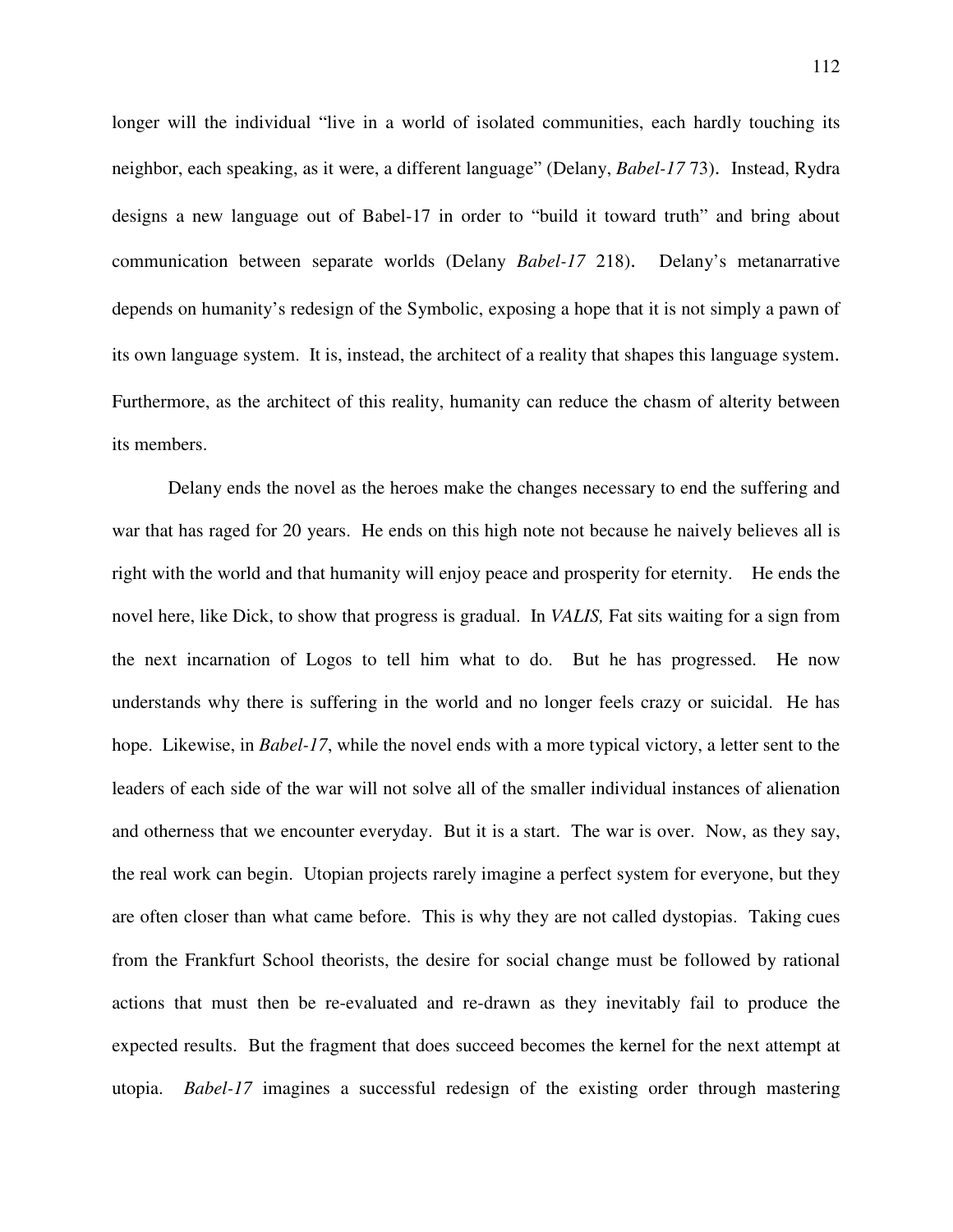language and connecting people in order to bring about the end of war. But, the work is far from over.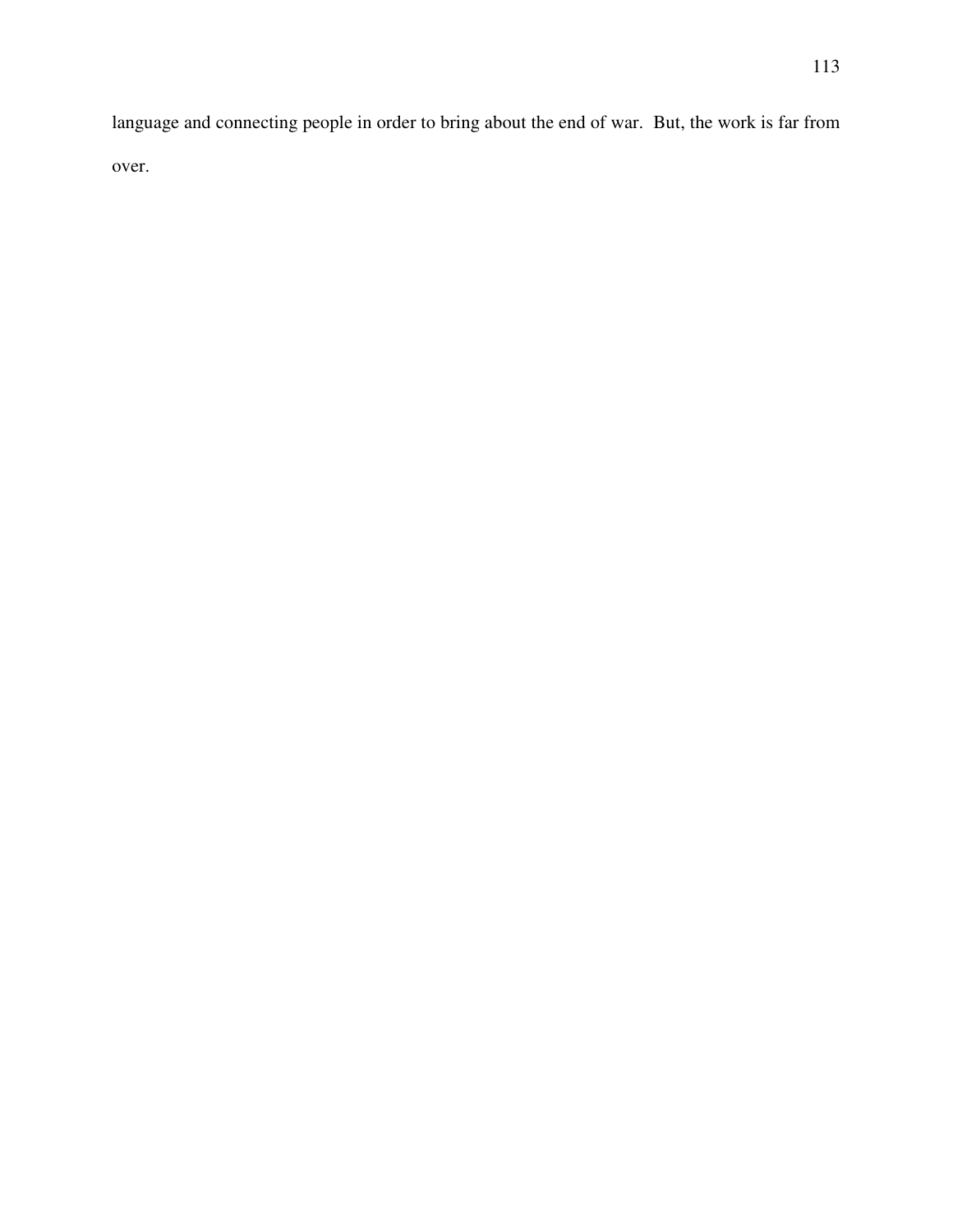## CHAPTER 4.

## RETURN TO THE MYSTERIOUS

 Chuck Palahniuk's book, *Lullaby*, tells the story of Carl Streator, a small-time newspaper reporter assigned to cover a rise in incidents of crib death in the area. Carl notices, in every child's bedroom that the same book, *Poems and Rhymes from Around the World*, is open to the same lullaby. This lullaby turns out to be an ancient Zulu spell that tells the hearer to die. In the collection of international verses, the poem's short introduction is described as "a culling song. In some ancient cultures, they sang it to children during famines or droughts, anytime the tribe had outgrown its land. You sing it to warriors crippled in battle and people stricken with disease, anyone you hope will die soon. To end their pain. It's a lullaby" (Palahniuk 36). The novel recounts Carl's discovery of the source of the poem and what happens when others discover its power. On his quest to destroy all copies of the lullaby in libraries and stores across the country, several others join him, not because they share his concern, but in many ways because they either want the song for their own use or they are even more interested in finding the original source of the song—what they suspect might be a book of spells called a Grimoire. The others on the quest want to use the Grimoire as the ultimate weapon against the various injustices they have noted in the world. Mona, Oyster, and Helen join Carl, "a disintegrating protagonist through an absurd modernity on the road to reinvention," hoping to uncover a solution to their own social grievances. (Dunn) Their different solutions to these grievances drive the story and ultimately illustrate the difficulty of finding a solution to the emptiness, helplessness, and violence that is associated with the contemporary world of the novel. I contend Palahniuk believes by recognizing and acknowledging the power that language exerts on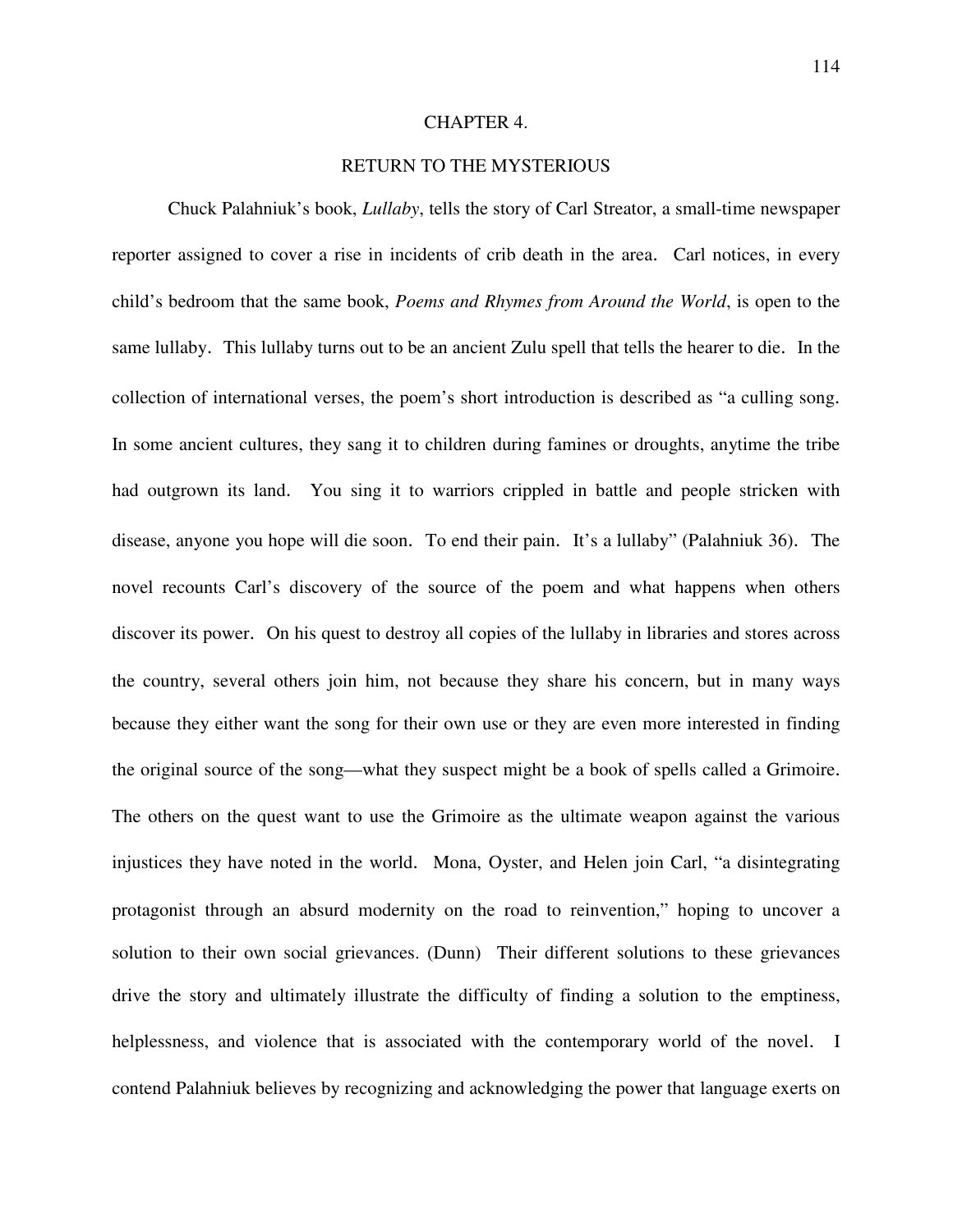people through media, political groups, or religious institutions, society can moderate this control and think more clearly for itself.

 Palahniuk's inspiration for this novel came from a tragic event in his own life. In 1999, his father and his father's girlfriend were both shot and left in a burning building where they died by the girlfriend's ex-husband. The shooter was captured, put on trial, convicted, and sentenced to death. During the trial, Palahniuk was asked "to make a statement about the extent of [his] suffering caused by this crime. As part of that statement, [he] had to decide: was [he] for or against the death sentence. This is the story behind the story in *Lullaby*" ("The Story Behind Lullaby" Freak Speak). He continues: "What had started out as a dark, funny book about witchcraft became a story about the constant power struggle that is life. The struggle between generations. Between people and animals. Between men and women. Rich and poor. Individuals and corporations. Between cultures" ("The Story Behind Lullaby" Freak Speak). The novel faithfully contemplates these issues accompanied by a sense of helplessness and disconnection. While *Lullaby* is obviously not science fiction like the other three novels discussed in previous chapters, it does explore similar questions about society and its connection to language. However, unlike the other science fiction authors, Palahniuk attempts to answer these questions using magic. Sorcery is the agent of change in the world of the novel because science and technology are the enemy. Science fails society by providing too many distractions through innovations in technology—music, film, and television. Science has also allowed for the alteration and displacement of the natural habitat, corrupting what was once without need of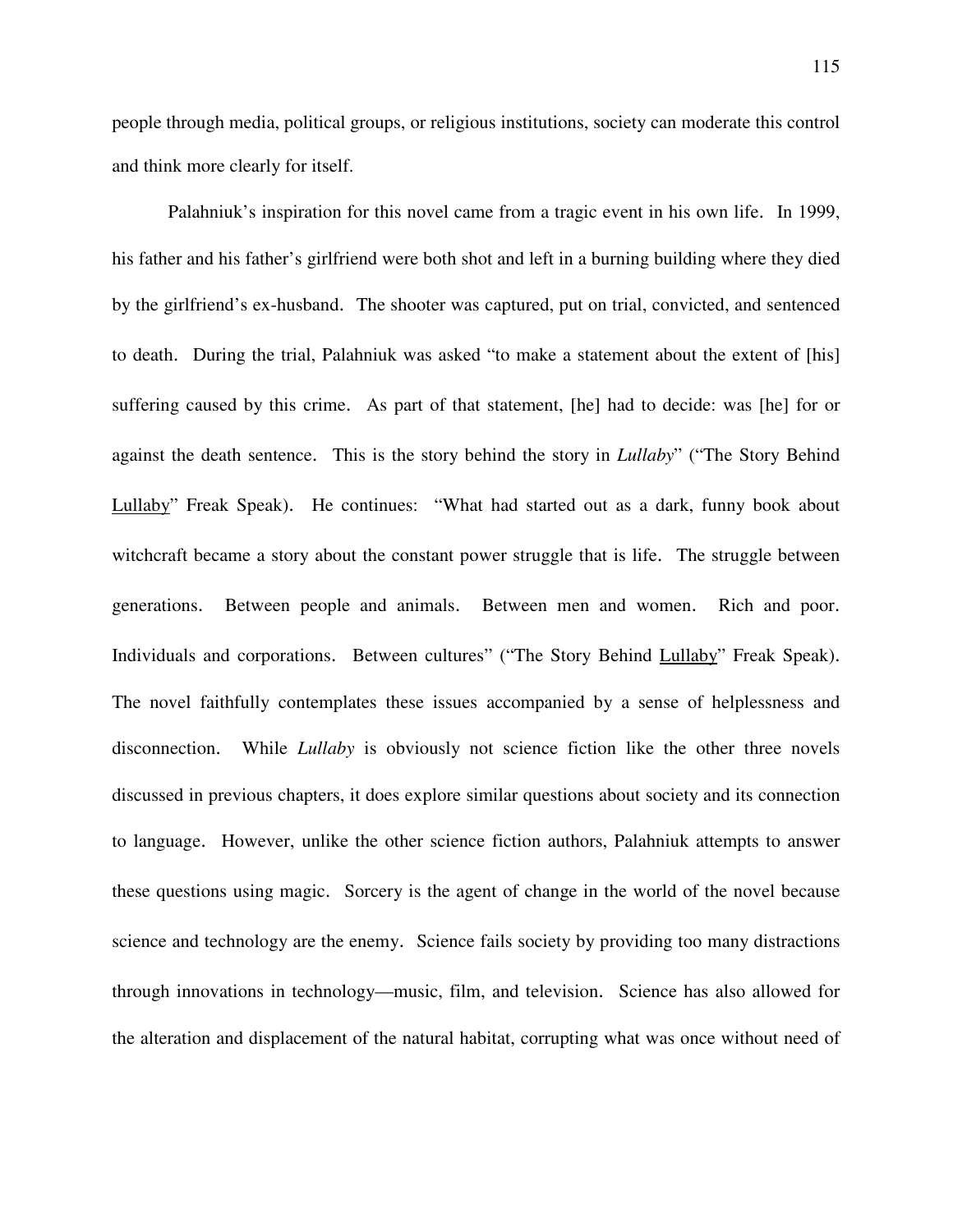correction. If science, or the use of science, is the means of disconnection and destruction, then an element other than science must be introduced, or reintroduced, in order to redeem the world.

## *The Players and Their Campaigns*

One of the characters in the book, Mona Sabbat, declares in her Book of Mirrors, a personal journal kept by aspiring witches, "*Magic is the tuning of needed energy for natural change*" (Palahniuk 76). She highlights the need for natural rather than technological change because she, like Carl, sees the negative impact of technology on society. In *Lullaby*, Palahniuk does not imagine a world that is alien to our own as a science fiction novel might in order to preserve enough cognitive distance from the social critique. Instead, he describes a world that *is* our own, down to the trailer parks, big city congestion, noisy neighbors, and soulless journalism. The only tweaking done to this world is the reintegration of magic. This is an interesting trend in current fiction and gaming. The reasons magic is spilling outside of its traditional home of fantasy are varied. I would argue for several causes of this infiltration: 1) science fiction has always flirted with the idea that once this world collapses, due to any number of catastrophes, an older order that time has forgotten will re-emerge to command society and its operations. Examples of this storyline can be found in Jack Vance's *Dying Earth* series, *Thundarr the Barbarian*, the PC-based RPG *Shadowrun*, and Gene Wolfe's series *The Book of the New Sun*, *The Book of the Long Sun*, *The Book of the Short Sun*, and the single volume, *The Urth of the*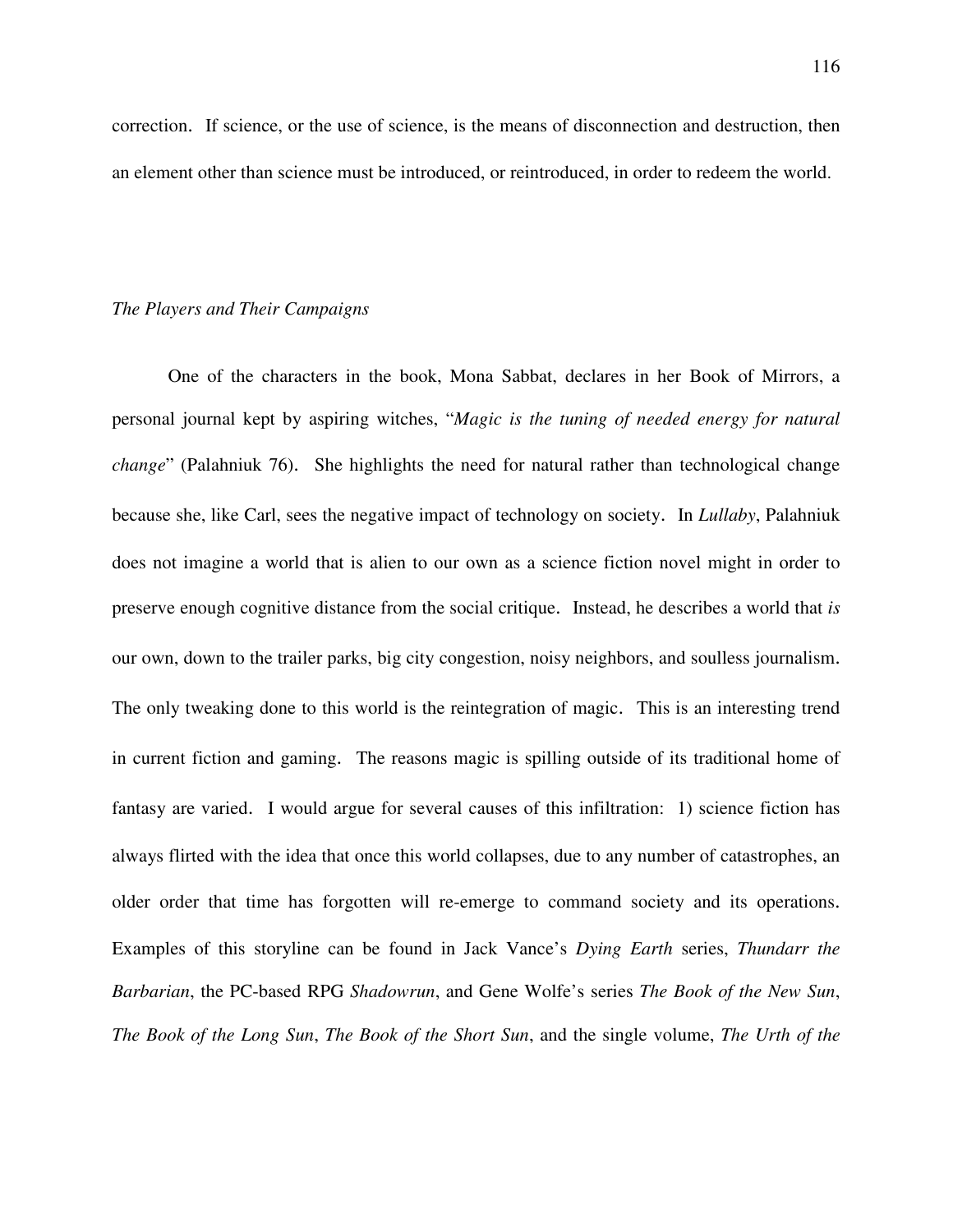*New Sun*;<sup>26</sup> 2) as science fiction becomes more integrated into society through our dependence on technology, its sister-genre, fantasy, is brought into the mainstream daylight; 3) the exponential growth of gaming consoles and the numbers of fantasy role-playing games (RPGs) like *Shadowrun*, *The Legend of Zelda*, *World of Warcraft*, *Everquest*, and *Elder Scrolls* have made a new generation interested in these fantastic worlds of magicians, goblins, and elves. Although, I would be remiss if I did not mention the non-electronic granddaddy of all RPGs, *Dungeons and Dragons*<sup>27</sup> as being the possible inspiration for many of the electronic RPGs that have now flooded the market. Clearly, the reintegration of magic into society is not a new idea, nor is it limited, because of the fantastic elements presented, to dealing with fantastic realms. In most of the cases mentioned above, these stories commented on and simulated real problems and concerns for the real world. One of the most interesting developments to arise from the renewal of magic is the emphasis on language and its role in these realms. For this reason, science fiction that deals with mind control and oppressive institutions and fantasy that uses spells and evil magicians to enslave people might not be so very different. Likewise, *Lullaby* confronts the same concerns as the previous novels within this study but substitutes scientific explanations for magical ones. Palahniuk uses *Lullaby* to discuss the control that the media and the entertainment industry exerts on a population that mindlessly accepts it as an authority and the rise of magic as nature's way of fighting back against this technological threat.

 $\overline{a}$ 

 $26$  Vance's series depicts a cooling Earth thousands of years in the future and the resurgence of magic. Wolfe's books also deal with a cooling Earth and the return to medieval culture, although several science fictional elements remain, such as aliens, androids, and space travel. Likewise, *Shadowrun* imagines magic and futuristic scientific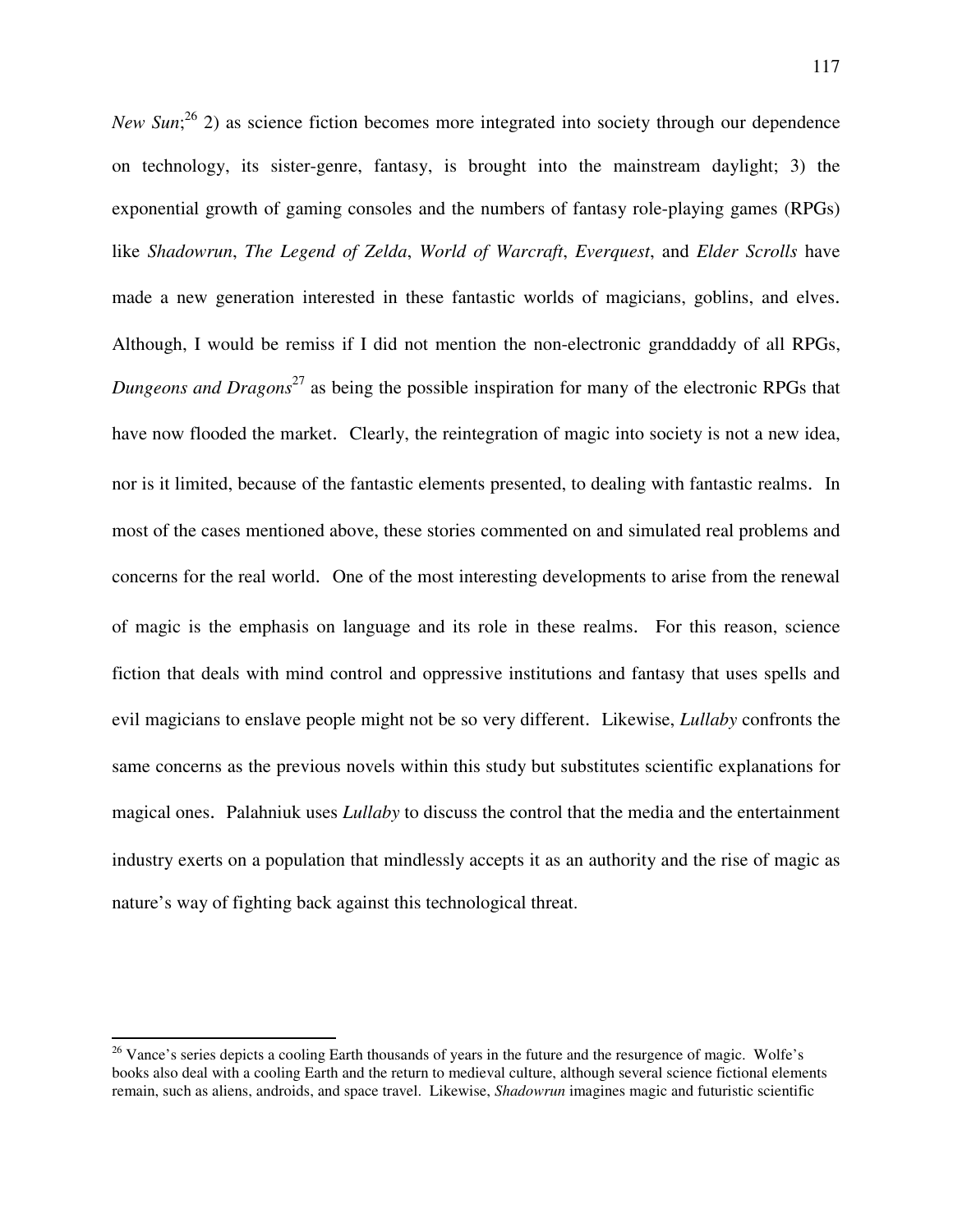Palahniuk uses magic in place of the science and technology that has made his characters and their world so mindless. Carl Streator blames this mindlessness on Big Brother. But unlike the literary reference<sup>28</sup>, this Big Brother

 isn't watching. He's singing and dancing. He's pulling rabbits out a hat. Big Brother's busy holding your attention every moment you're awake. He's making sure you're always distracted. He's making sure you're fully absorbed. He's making sure your imagination withers. Until it's as useful as your appendix. He's making sure your attention is always filled. And this being fed, it's worse than being watched. With the world always filling you, no one has to worry about what's in your mind. With everyone's imagination atrophied, no one will ever be a threat to the world. (Palahniuk 18-19).

Palahniuk inverts the typical view of totalitarian control by making less about the strict adherence to rules that would guide behavior to the lobotomization of society through its own repressive need for distraction. Palahniuk's Carl represents Žižek's postmodern paranoiac:

 The belief in the big Other which exists in the Real is, of course, the most succinct definition of paranoia; for this reason, two features which characterize today's ideological stance—cynical distance and full reliance on paranoiac fantasy—are strictly

<u>.</u>

weaponry exist simultaneously as a result of magic returning to Earth according to the Mayan calendar's predictions for 2012 of radical change.

<sup>27</sup> *Dungeons and Dragons* owes a great deal to Jack Vance's *Dying Earth* series.

<sup>&</sup>lt;sup>28</sup> Big Brother refers to the totalitarian dictator of George Orwell's *Nineteen Eighty-Four*. The term has since been popularized and refers to any kind of intrusive authority or government oversight.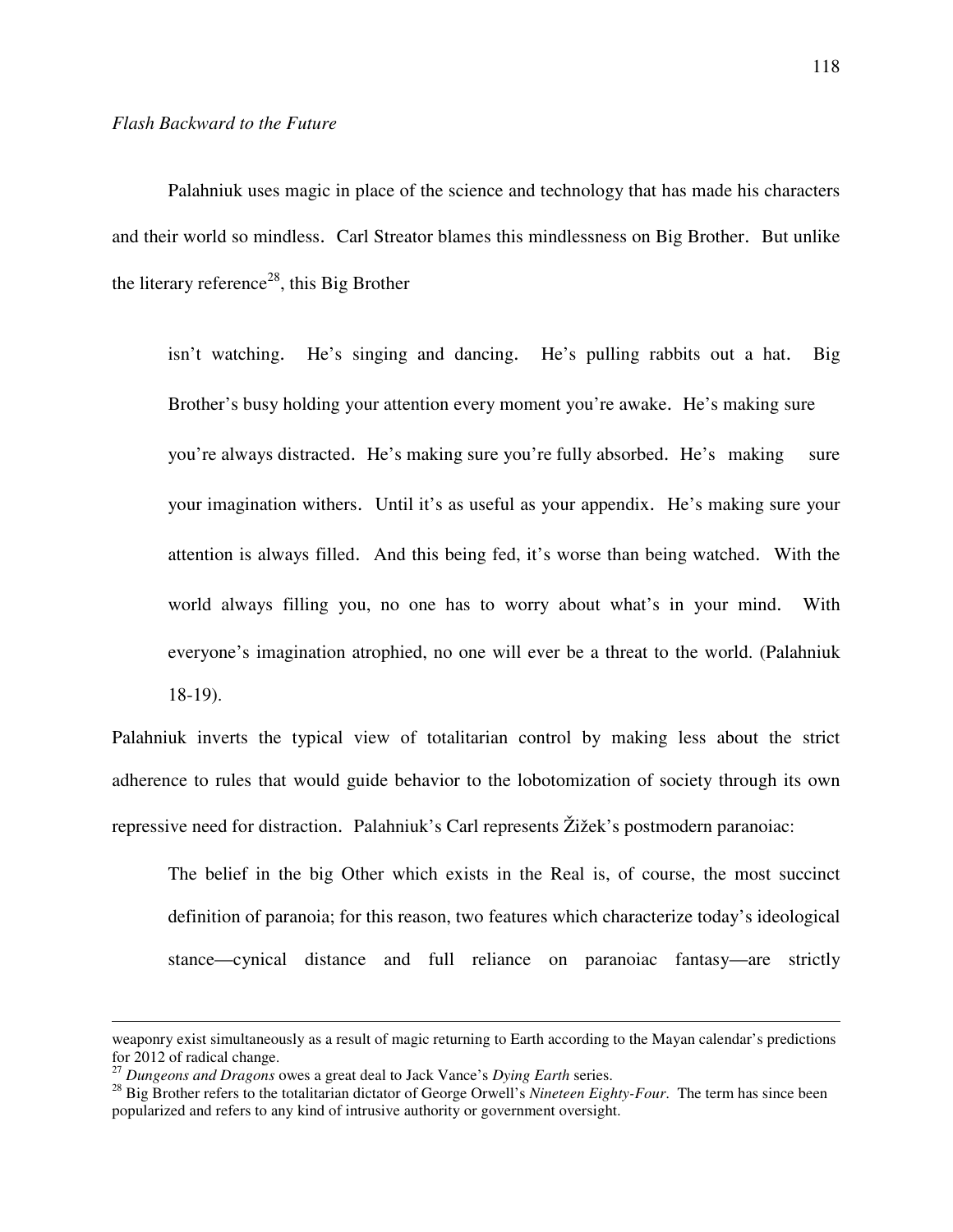codependent: the typical subject today is the one who, while displaying cynical distrust of any public ideology, indulges without restraint in paranoiac fantasies about conspiracies, threats, and excessive forms of enjoyment of the Other. (*The Ticklish Subject* 362)

Palahniuk, through Carl, also echoes the Frankfurt School<sup>29</sup> and those sentiments expressed by Theodor Adorno in his *Negative Dialectics*. Joan Alway, in her book *Critical Theory and Political Possibilities: Conceptions of Emancipatory Politics in the Works of Horkheimer, Adorno, Marcuse, and Habermas*, argues that in the works of Horkheimer and Adorno, culture

is something administered from above in the interests of the powers that be….It produces for mass consumption and largely determines how and what the masses will think and consume. It reinforces and strengthens dominant interpretations of reality. It informs, entertains, amuses, distracts, and distorts. It is the means by which the consciousness of individuals is encroached upon, shaped, and pacified…. (40)

As in the novel, Horkheimer and Adorno explain that while most people believe they choose what is popular and interesting, in large part those decisions are made for us by controlling of the market, actually making consumers less involved in the process of decision-making. Carl believes that the media machine keeps the masses dull and compliant, reducing their humanity. Carl's diatribes on culture and media over-saturation clearly reveal Palahniuk's belief that the system of control over society has switched from the totalitarian dictators depicted in George Orwell or Aldous Huxley's dystopian novels<sup>30</sup> to an entertaining and prolific controller whose

1

 $^{29}$  A group of social theorists in Germany in the 1930s who devoted their work to developing a neo-Marxist critical theory *of society* that stressed practical application and social change leading to individual moral autonomy rather than critical theory, the purely scientific and objective observation of society and the literature that it produces. <sup>30</sup> Nineteen Eighty-Four and *A Brave New World* both of which depict totalitarian governments whose aims might

have been noble in the beginning.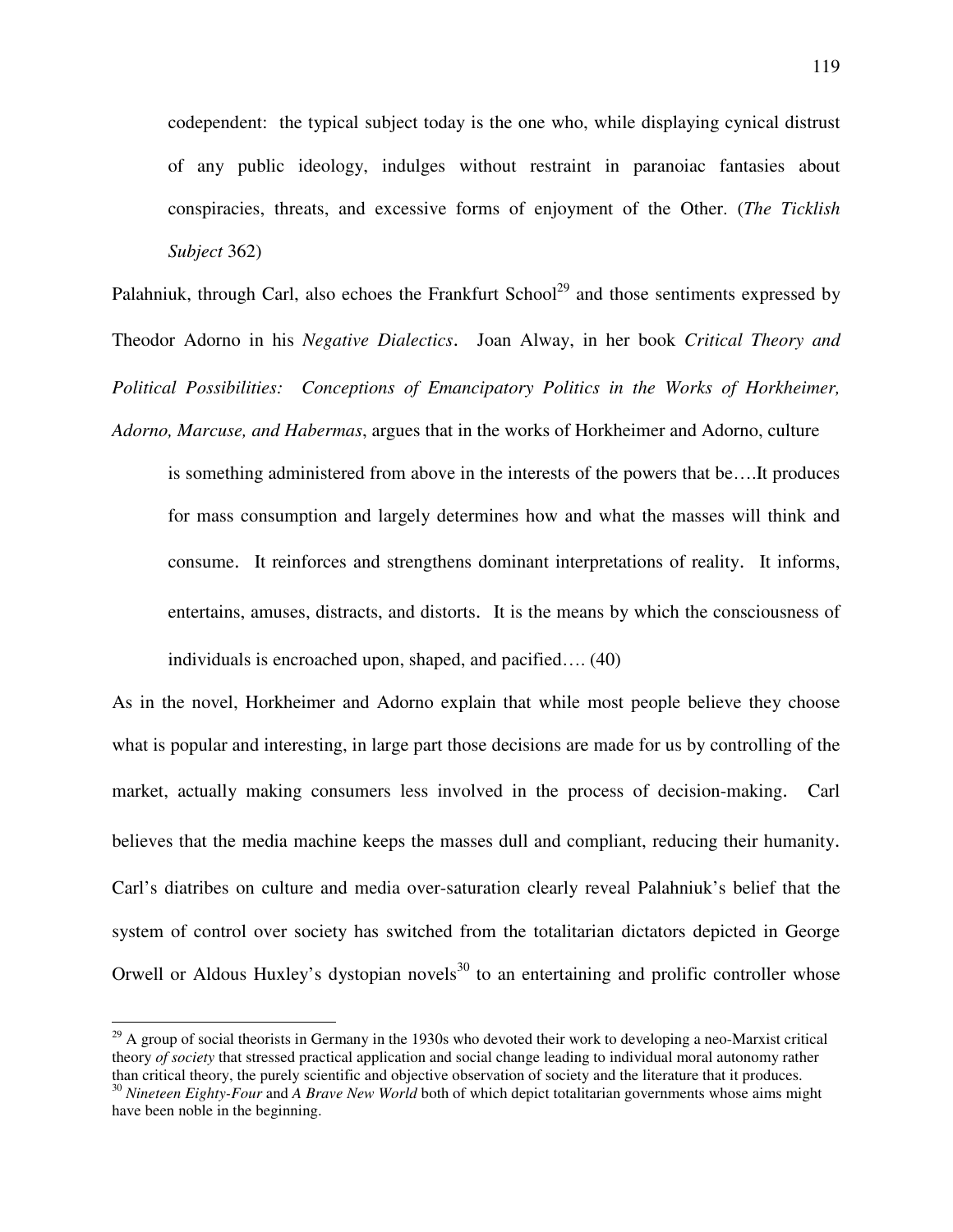ability to distract and produce consumable products ultimately enables control over society through the atrophy of imagination. Alway continues, arguing that

Horkheimer and Adorno speak of how the culture industry teaches us how and what to think, of how it stunts the ability of individuals to be imaginative and spontaneous, of how the "flood of detailed information and candy-floss entertainment simultaneously instructs and stultifies mankind."…. the culture industry sets into motion a circle of manipulation and need which, feeding on itself, grows stronger and stronger. Within this circle of cultural progress, the individual, as an autonomous thinking agent, is destroyed.

(41)

This loss of autonomy is the central problem that must be solved in each of the four novels discussed in this dissertation. *Lullaby*'s Big Brother has been constructed and allowed to run amok like *VALIS*'s Black Iron Prison, making us captives and removing any kind of selfawareness. Similarly, this new Big Brother seems to have succeeded where L. Bob Rife failed in *Snow Crash*. It broadcasts a message of complacency through the radio and television, reducing society to mindless "Falabalas" who happily accept whatever this new Big Brother decides to broadcast to them. Finally, this complacency keeps people from interrogating their situation and taking steps to change it like those characters in *Babel-17* who have long since forgotten why they are at war. They are satisfied that the war must go one to keep them safe, but they no longer know exactly who is threatening them and for what reasons. Furthermore, just as *Babel-17* develops out of the Cold War and the Civil Rights Movement in America, pitting one group against an Other, *VALIS* draws from drug experiences and political scandals in and around 1974, and *Snow Crash* reflects the movements in business, computer development, and the rise of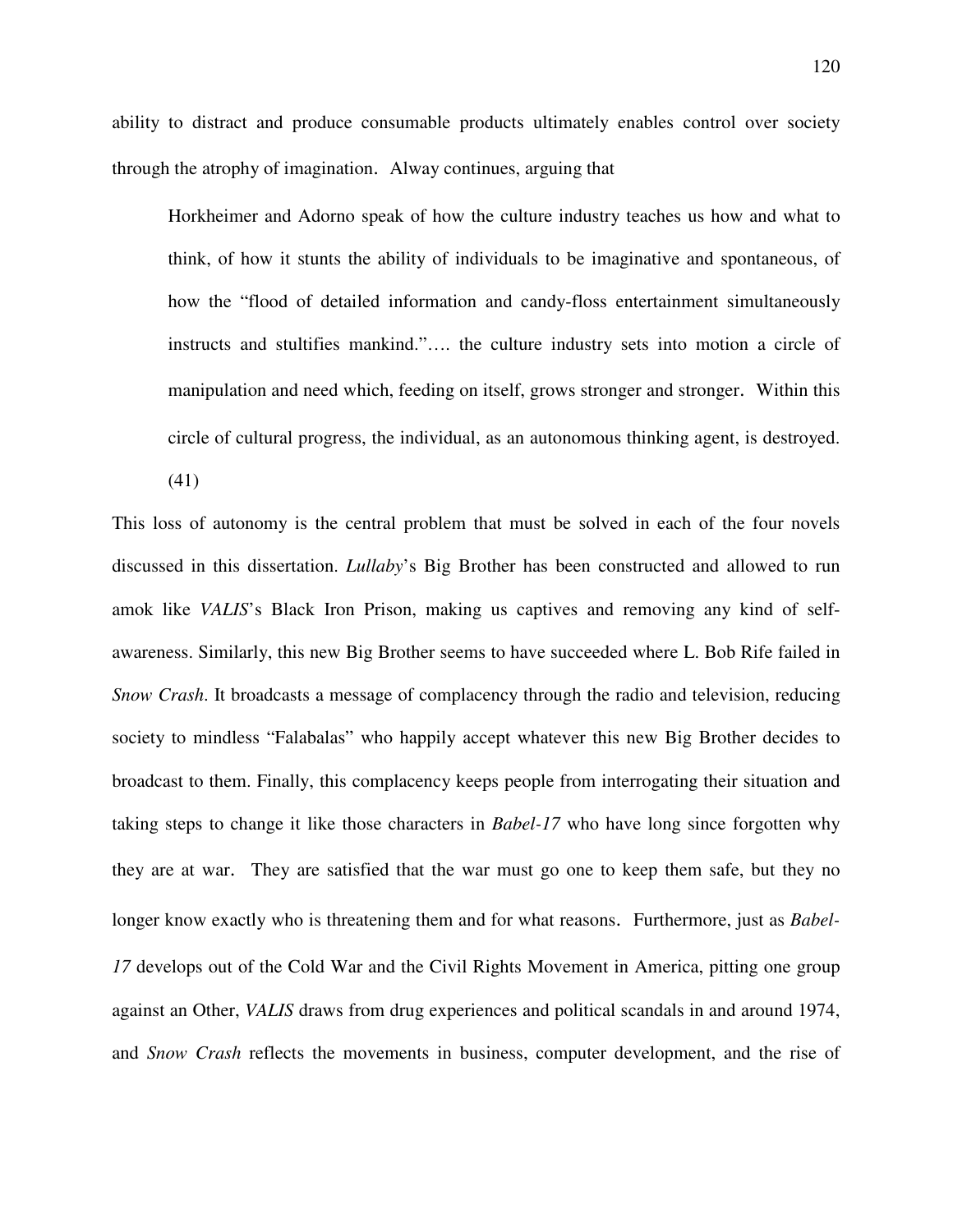suburbs in the 1980s, *Lullaby* captures the cultural zeitgeist of a highly volatile time in American history—one that has radically altered the American social fabric.

## *Advertising, Language, and the Suppression of Society*

Palahniuk, like the other authors, speaks through his characters about the power of language in society to construct and control attitudes and behaviors that ultimately results in an abdication of free will. He names the metaphorical Big Brother—the media, advertising agencies, and the entertainment industry—as the cause of all of our problems. Big Brother has filled society with garbage and noise so that people cannot think clearly. Individuals in society have lost their sense of their selves. They buy and accept things mindlessly; they are empty and alone. Carl Streator has noticed this and cannot seem to escape this trap, either, until the lullaby comes into his possession. Jeffrey Sartain, in his article "'Even the Mona Lisa's Falling Apart': The Cultural Assimilation of Scientific Epistemologies in Palahniuk's Fiction," argues that

In order to preserve meaning and diversity, entropic noise must be introduced into the system from the outside, and the actions of Palahniuk's various characters from *Fight Club*, *Choke*, and his later fiction introduce noise and open the system. They disrupt, disturb, and destroy the carefully arranged workings of contemporary society. Their actions preserve the ultimate capacity of the human race for change and diversity by fending off totalizing order. In Palahniuk's apparent vision of the future, humans must act entropically to counter the ultimate heat death of the soul.…If humans do not preserve anarchistic, entropic impulses, humanity suffers an Orwellian nightmare of a society, where everyone is the same and no diversity is possible. (Sartain 35)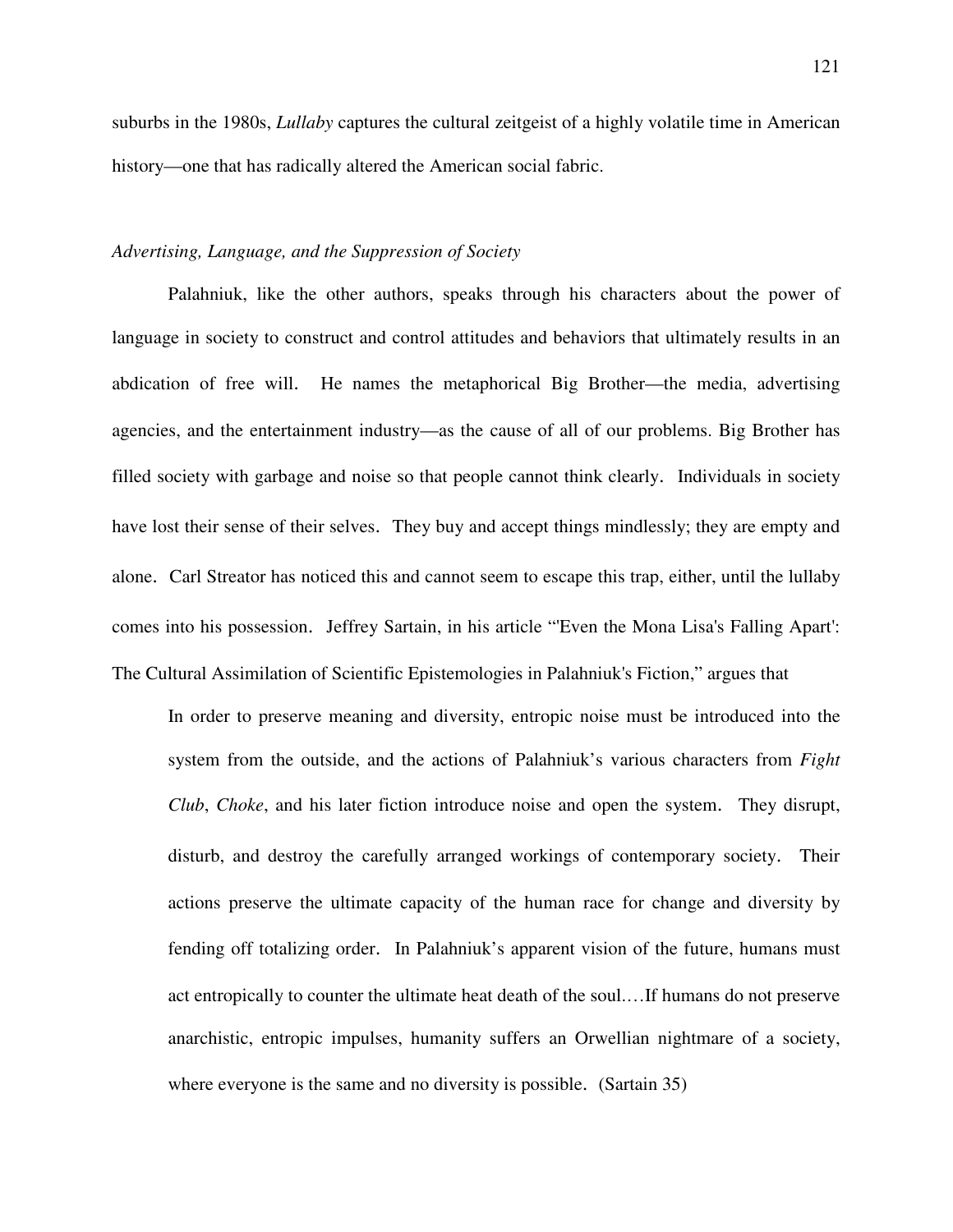However, instead of introducing noise to a carefully constructed society bent on conformity in order to awaken a dulled cultural consciousness, in *Lullaby* Palahniuk inverts his noisy revolution and makes the cause of society's problem the mindless and distracting noise that it produces. Where his other novels present a carefully controlled society that rigidly adheres to a propriety and conformity, *Lullaby* offers a world that conforms through the static and white noise produced by all of the consumable products. The effect is the same, but the illustration is different. The chaos advocated in *Lullaby* is another kind of chaos that reinstates free will and personal autonomy. In *Lullaby*, this noise is threatening on several levels, in order to free the people from complacency and a kind of mental and spiritual death. Once Carl learns about the lullaby's power, he is armed with a weapon that can change the world, but he is not altogether happy about his new power or mission. He continually asks himself if he has the right to be the savior of everyone. I believe this discomfort represents the uneasy re-introduction of the modernist metanarrative within a postmodern novel. The heroes of the novel, if they can be called that, steeped in postmodern paranoia, subjectivism, and relativism see the problems of their world, rotten with technology and the violence and mindlessness that accompanies this decay, and they deeply desire a revolution enabled by the power represented by the lullaby and the book of spells from which it originates. However, they each differ in their approach to this change. Carl seeks to control the damage he sees around him, not wanting to make it worse, and Helen is the opportunist, having spent the previous decades using the lullaby and other magical knowledge for profit. Oyster represents the violent anarchist that is most familiar in Palahniuk's fiction and Mona acts as his foil in her peaceful idealism. Jesse Kavadlo, in "The Fiction of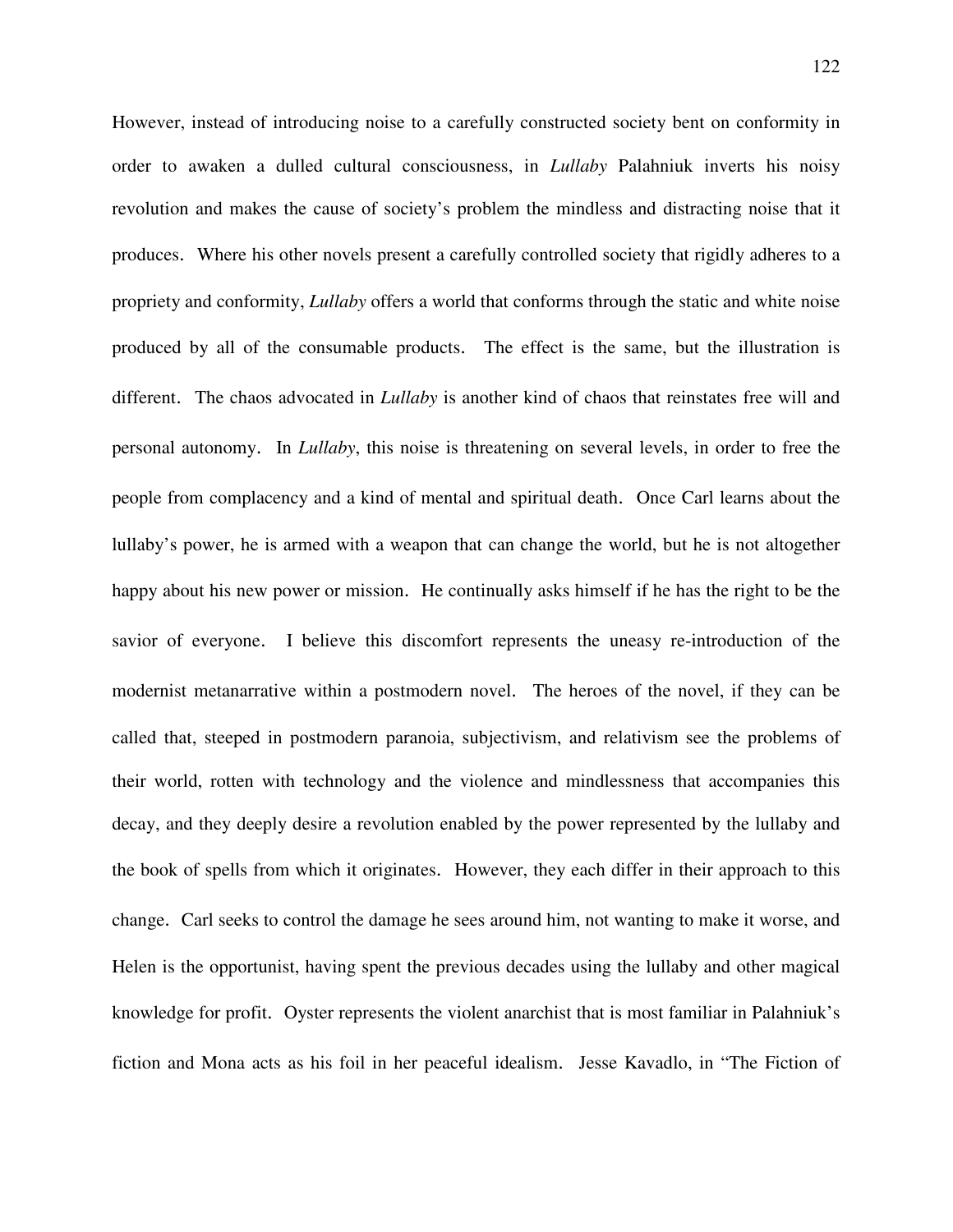Self-destruction: Chuck Palahniuk, Closet Moralist," notes the reader must expect these disparate voices and solutions in Palahniuk's work:

Count on fragments. And fragmentation. But, somehow, you keep reading. And after you wipe the pulp from your eyes, you realize something. That the world is not broken. Somehow, the world feels more together than before you started. This is what it feels like to read Chuck Palahniuk. Broken, but something disturbing and beautiful recreated in its place. And when you're done, you realize that everything really is all right. When you're done, you find yourself thinking about the books. And, maybe, if you're lucky, sounding like them. This essay will focus on the ways in which beauty, hope, and romance remain Palahniuk's central values throughout his seemingly ugly, existential, and nihilistic works. (Kavadlo 3-4)

Palahniuk blends the individualized postmodern approach with a sincere desire to find a solution. In other words, he presents four solutions and using the plot and each other as counterpoints, reasons out the best solution. This impulse does not mean he succeeds in finding a solution; rather he is hopeful that there is a solution out there, somewhere, and he provides the reader with several in this novel. None are perfect, but they all empower the individual.

## *Society Just Got Bigger and Multidimensional*

This empowerment is situated in spells and magic that are central to the plot of the text, but the message is decidedly one about isolation, loss, environmental destruction through scientific practice, and the juxtaposition of natural and supernatural worlds. As society becomes more globally connected, more people within that society seem to be isolated from their physical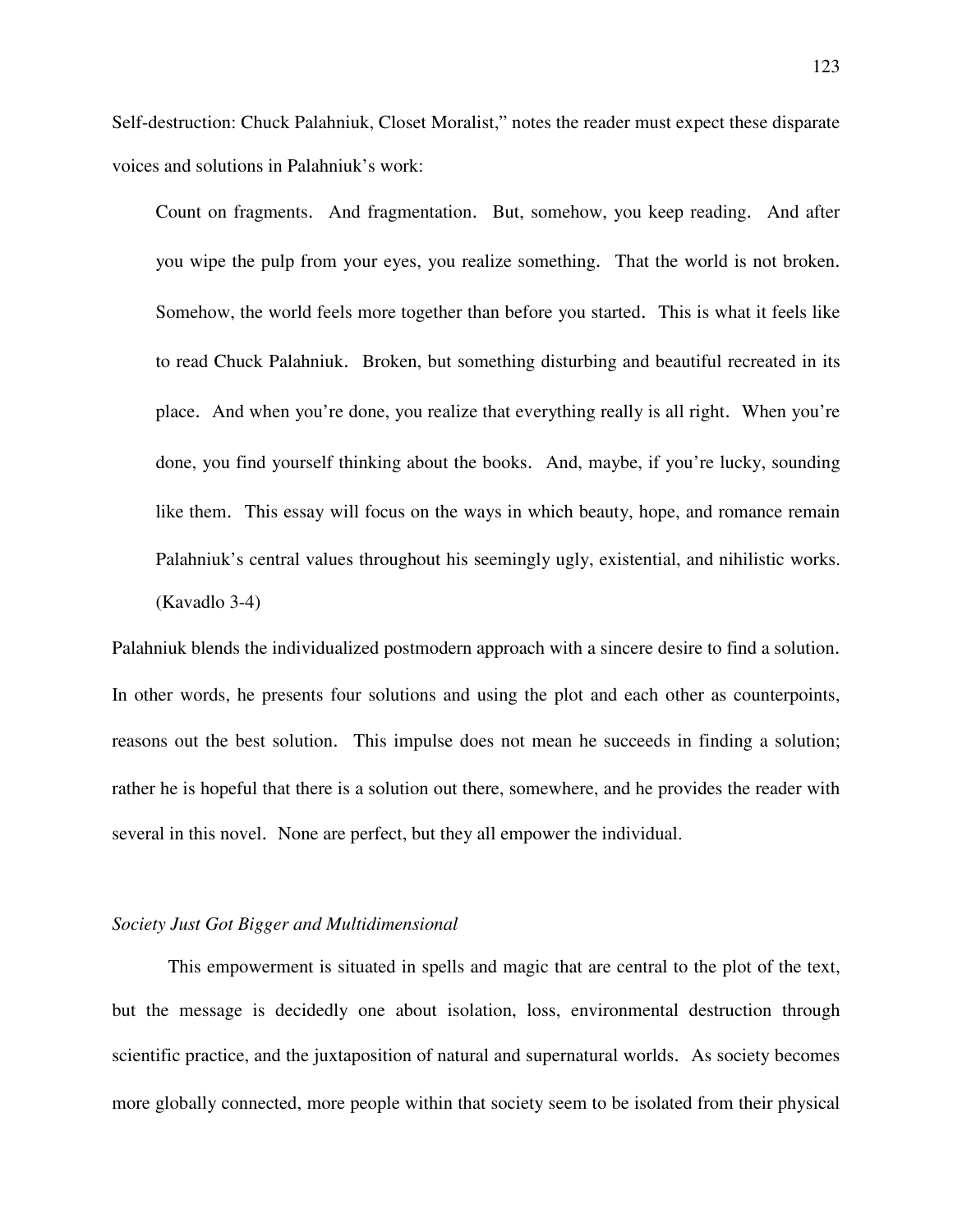neighbors. Palahniuk often depicts science as a curse, not unlike many science fiction authors. Many science fiction stories treat the misuse of science as something to fear and to watch $31$ . For instance, in *Babel-17*, the Alliance seems to be prolonging the war and exacerbating the issue with experimental science and super soldiers who can be turned against them in order to sabotage their efforts against the Invaders. In *VALIS*, an alien God tries to reconnect to the people of Earth through a satellite, but an over-eager follower destroys the savior by using lasers to directly feed transmissions from God to him through the savior. In this novel, mechanical engineering is depicted as the connective material that ultimately leads to the destruction of the connection with the savior of humankind just as science was used to fight the war in *Babel-17* but actually prolongs the fighting. In *Snow Crash*, ancient neuroscience threatens to brainwash everyone until it is eventually redirected to empower and defend against the threat. It is obvious that science is both the cause for and solution to our problems in these stories. While today we are on the threshold of some of these fictional sciences, at the time these stories were written, they seemed as improbable as the spells in *Lullaby*.

 The story depends on the acceptance of this new "Interzone" that allows for magic to be real. Furthermore, by superimposing a detective story with witchcraft and mass scale brainwashing, Palahniuk effectively blends genres making this a recognizable postmodern pastiche. Palahniuk also employs an unreliable anti-hero. Carl is unreliable throughout because he acknowledges he is part of the problem that plagues society. He admits he does not know himself—"I don't know what I know. I don't know what's true. I doubt I really know anything.

<u>.</u>

<sup>31</sup> The recent A&E remake of *The Andromeda Strain* by Michael Crichton deals with concern about the military's interest in developing, storing, and experimenting with biological weapons that could decimate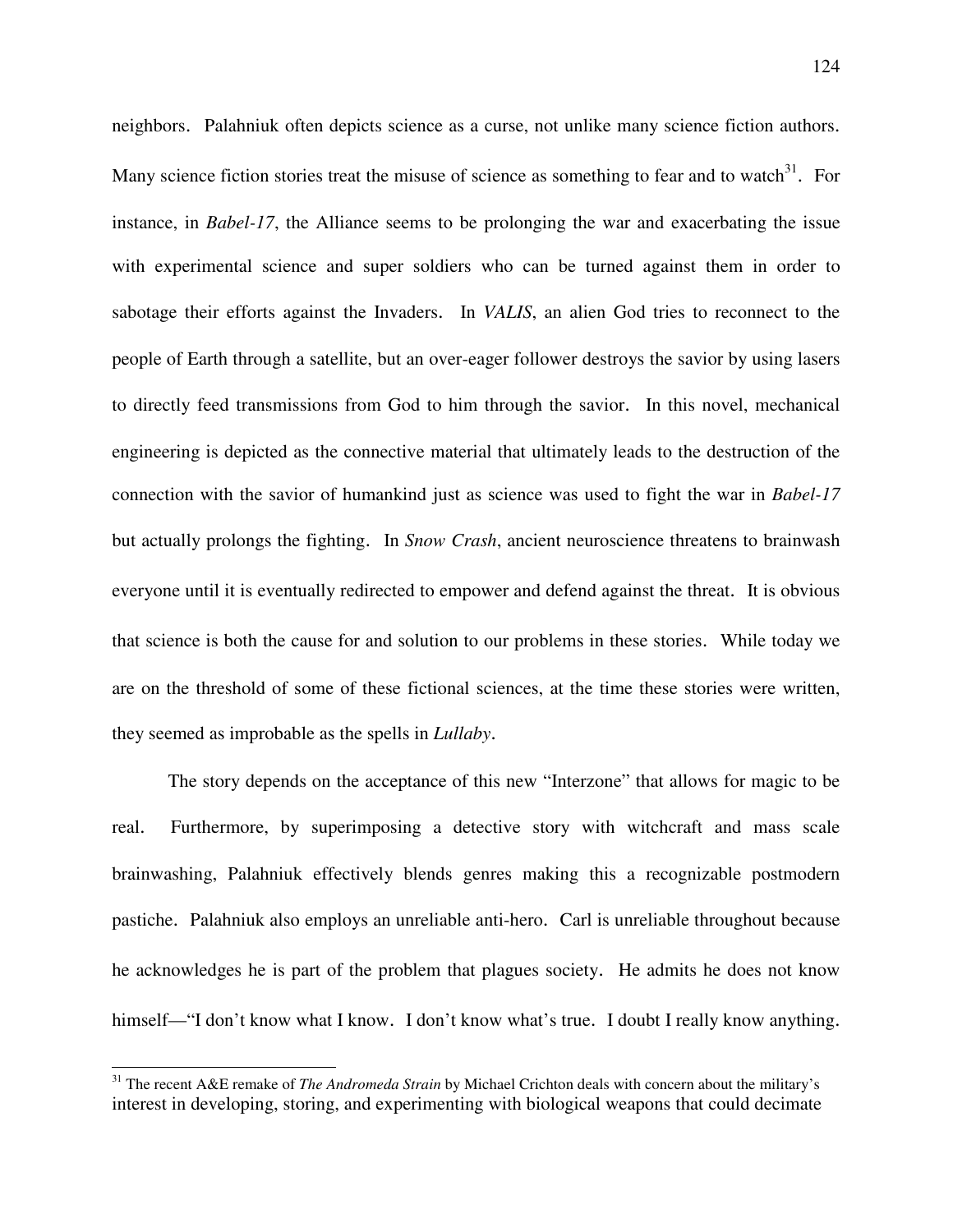I say, tell me"—nor can he be sure of his motives as a result of being so isolated and warped by Big Brother. (Palahniuk 229) In fact, he spends a great deal of the book lamenting his inability to understand his own motivations:

 I don't know the difference between what I want and what I'm trained to want. I can't tell what I really want and what I've been tricked into wanting. What I'm talking about is free will. Do we have it, or does God dictate and script everything we do and say and want? Do we have free will, or do the mass media and our culture control us, our desires and actions, from the moment we're born? Do I have it, or is my mind under the control of Helen's spell? (Palahniuk 228)

But the unreliability is not only located within the characters; the problem exists in language. Carl bemoans, "*The problem with every story is you tell it after the fact*…. *Another problem is the teller*. *The who, what, where, when, and why of the reporter*. *The media bias*. *How the messenger shapes the facts*. *What journalists call* The Gatekeeper. *How the presentation is everything*" (Palahniuk 7). Aware of the mindlessness and distractions that typify the world of the novel, Carl wonders if he is trust-worthy and capable of breaking free from the control of the dancing and singing Big Brother. The narration also skips back and forth between two time periods—the present where Helen and Carl chase after Mona and Oyster and the past where the four discover the culling song and locate the Grimoire—until the two finally collide in the final chapters. They are only distinguishable by the use of italics for the chapters written in the present and the absence of italics for the chapters that explain the past events leading to the present. It is up to the reader to make sense of the timeline. Finally, the story emulates magic in

 $\overline{a}$ 

the world's population within a matter of hours.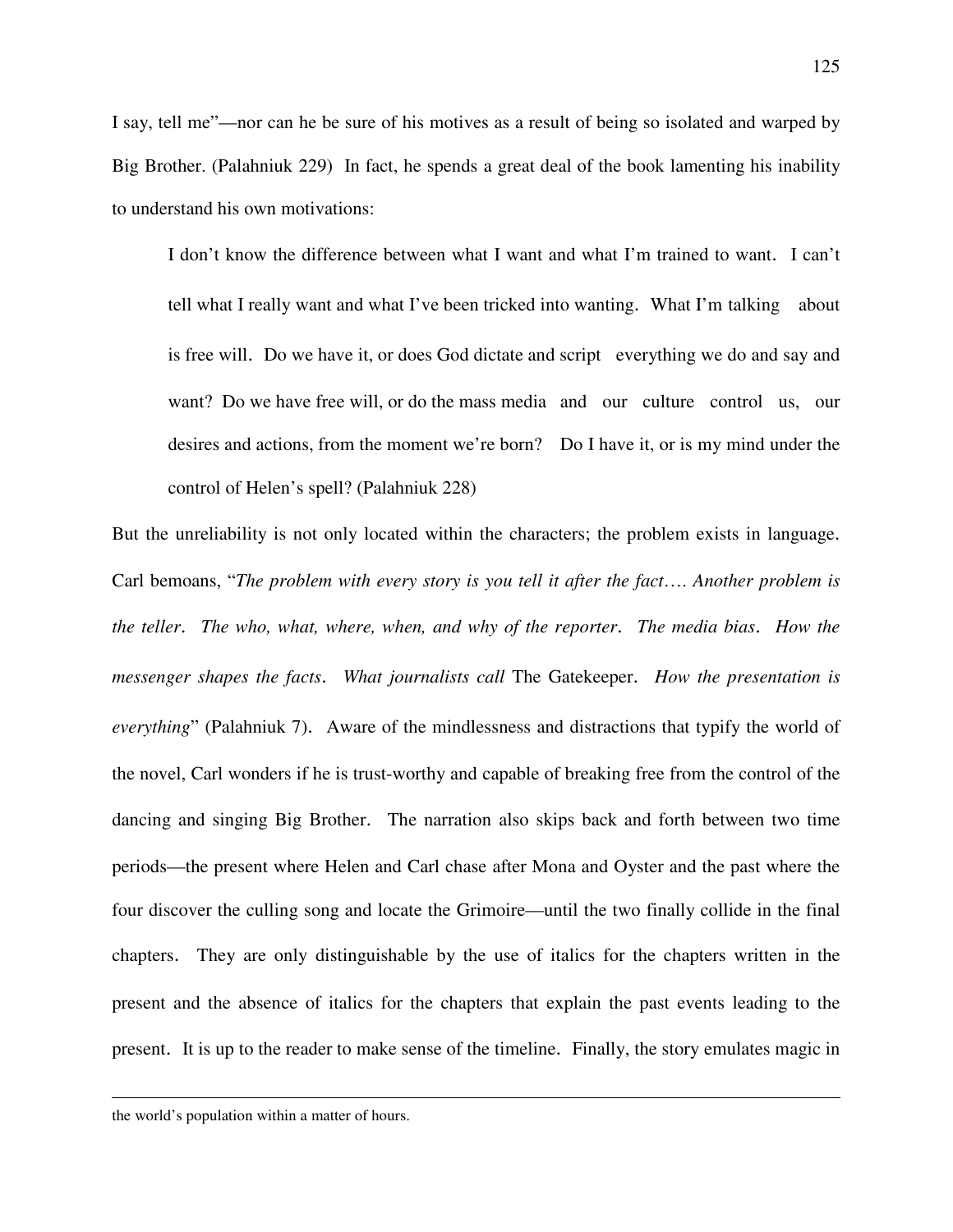form by constantly repeating phrases as if constantly chanting or casting spells on the reader. Some of these phrases are: "This is how we must look to God;" "The more people die, the more things stay the same;" and "Sticks and stones may break your bones, but…" appear numerous times throughout the novel, like incantations intended to have an effect on the reader. The first pokes fun at our limited perspectives and lack of objectivity. The second reinforces our ineffectiveness at changing the world. The final phrase changes each time it is invoked depending on the situation within the novel, but it points to the absurd notion that language has no effect on society. Like other postmodern texts that often take on the form of what they are describing, magic is described as being tied to its formatting as well:

 Some witches write their spells in runes, secret coded symbols. According to Mona, some witches write backward so the spell can only be read in a mirror. They write spells in spirals, starting in the center of the page and curving outward. Some write like the ancient Greek curse tablets with one line running from left to right, then the next running right to left and the next, left to right. This, they call the *boustrophedon* form because it mimics the back-and-forth pacing of an ox tied to a tether. To mimic a snake, Mona says, some write each line so it branches in a different direction…. the more hidden, the more twisted, the more powerful the spell. (Palahniuk 201)

The pictographic quality of the spell indicates its function and potency. Texts like *House of Leaves* and *The Journal of Albion Moonlight* also use marginalia to emulate and intensify the stories being told. The former uses marginalia, diagrams, and footnotes to graphically depict the architectural aspect of the novel while reinforcing the multiple levels of reality intersecting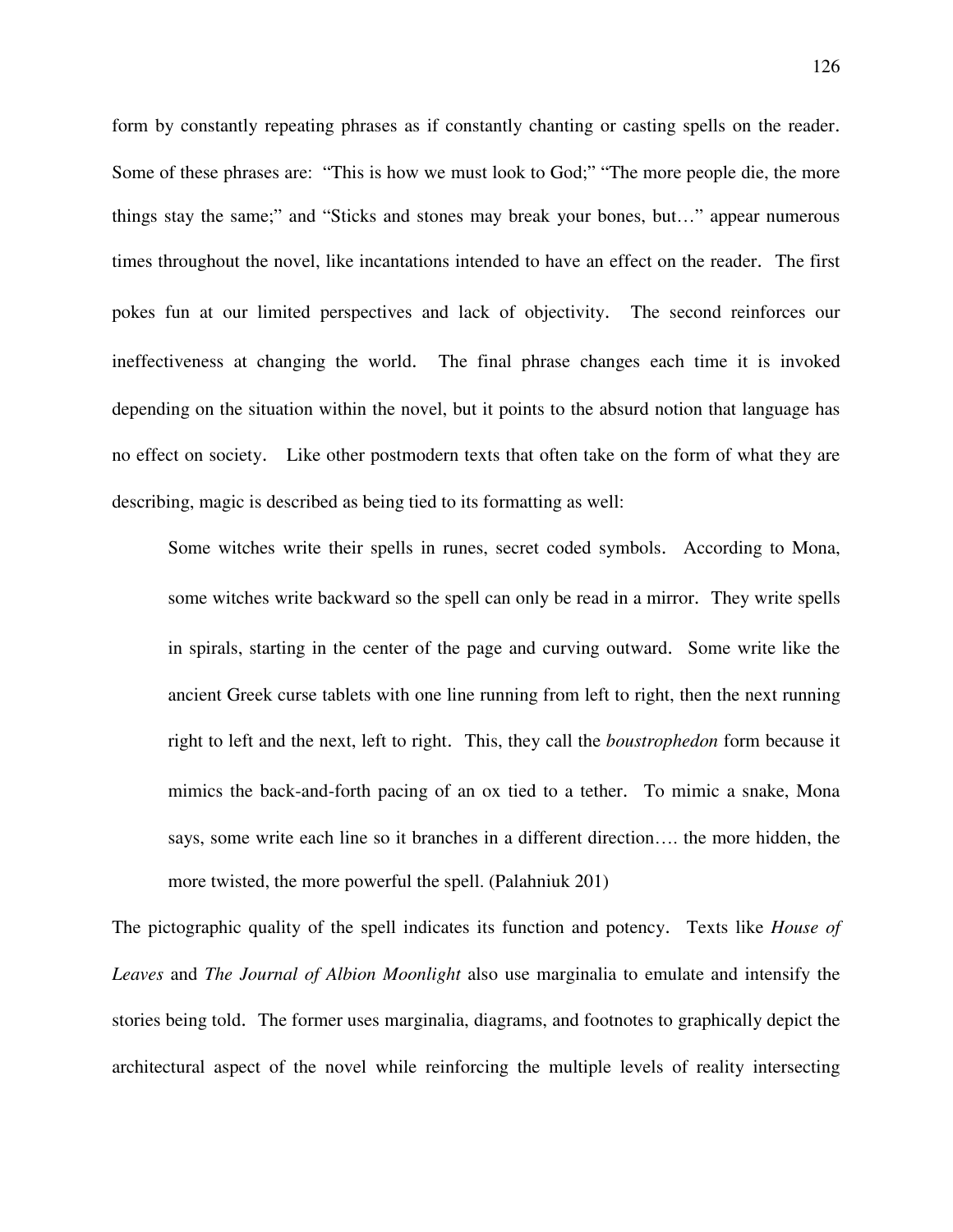within the house. Likewise, in *The Journal of Albion Moonlight*, the concurrent conversations running alongside one another on the page in different columns illustrate the fracturing of the narrative and the mind of the speaker. I would even argue that it is common in postmodern texts to include a discussion of typographic and pictographic representations in books as a means to heighten the experience of the reader or approximate the psychological state of the narrator than actually using them. All of these techniques—pastiche, temporal skips, marginalia, even the reclamation of lost/fictional truth in the form of spells—serve to intensify the concerns with waywardness of contemporary society and attempt to resolve this waywardness.

## *The Revival of Golden Age Sentiments*

With the breakdown of text/society, the return of interest in the metanarrative might not seem so absurd. Trust in the rational world and science is turned against itself as the rational world and science seems to cause more harm than good. In the novel, trust in science causes the breakdown and enslavement of society. The metanarrative impulse is then revived in order to explain how society reached this point and what might be done to correct it. Palahniuk has even commented, "That's what all my books have been about, bringing people who are not in community back into a *form* of community and giving them a cause that keeps them together" (Dunn). Postmodern texts, while constructing a cognitive map, provide a key riddled with false information and irony, forcing the reader to decide whether the map is correct or even real. Carl, as journalist, is caught in this machine, producing information that may or may not be true. As soon as he discovers a path to redemption, he discovers he might be too damaged to walk it, as are the others who travel with him, but they are not too damaged to see it. Carl, as a journalist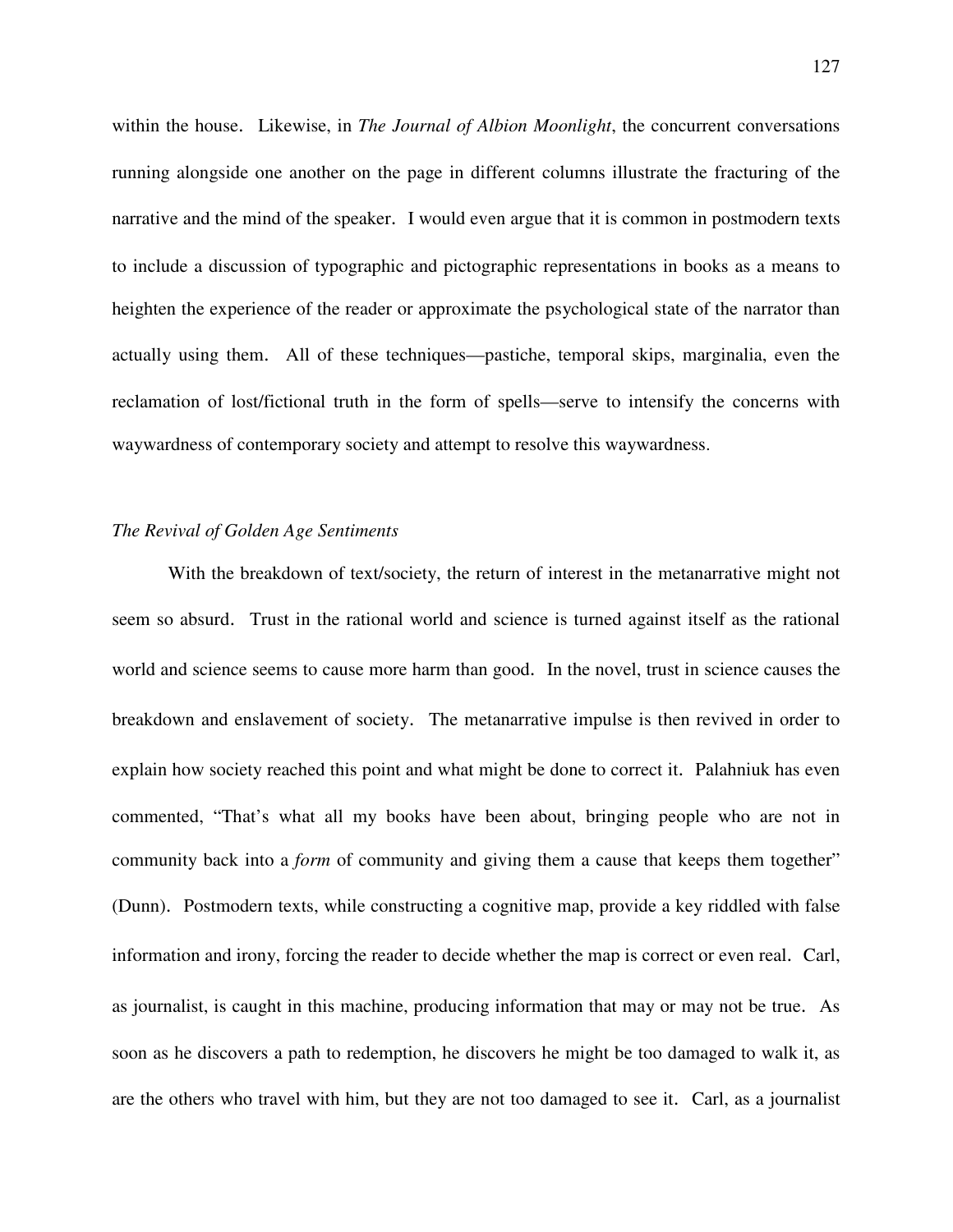and observer, finds it almost impossible to refrain from noting causal relationships. At one point he compares Dr. Sara Lowenstein, a thinly veiled representation of Dr. Laura Schlessinger, and God. Carl explains how each might have become corrupted. This same passage exists elsewhere in the book with Dr. Sara substituted for God:

I say how maybe God didn't start out by attacking and berating everybody who prayed.

I say, maybe it was after years and years of getting the same prayers about unwanted pregnancies, about divorces, about family squabbles. Maybe it was because God's audience grew and more people were making demands. Maybe it was the more praise

He got. Maybe power corrupts, but He wasn't always a bastard. (Palahniuk 173)

Carl blames the constant neediness and selfishness of humanity for creating such a broken world. Because of this, the media stepped in to anaesthetize the masses so they could function, like a cultural sedation. Adorno would argue that society demanded less engagement and our culture industry provided means by which we can fake our way through life. A similar explanation for the broken world appears in *VALIS*; our alien ancestors constructed the Black Iron Prison as an exercise to test our ability to create an effective maze. Then we willingly entered it and lost ourselves. Likewise, while *Lullaby*'s Big Brother does dance and entertain, we are complicit in its construction installation. Palahniuk, in *Lullaby*, provides a situation that breaks from these problems, confronts them, and seeks to solve them. Generally, postmodern literature achieves the first two, but does not fare as well with the final solution. It tends to claim all is hopelessly bound by ideologies and Man's immutable inhumanity to Man. According to Joel Whitebook, in his chapter entitled, "Weighty Objects: On Adorno's Kant-Freud Interpretation," the author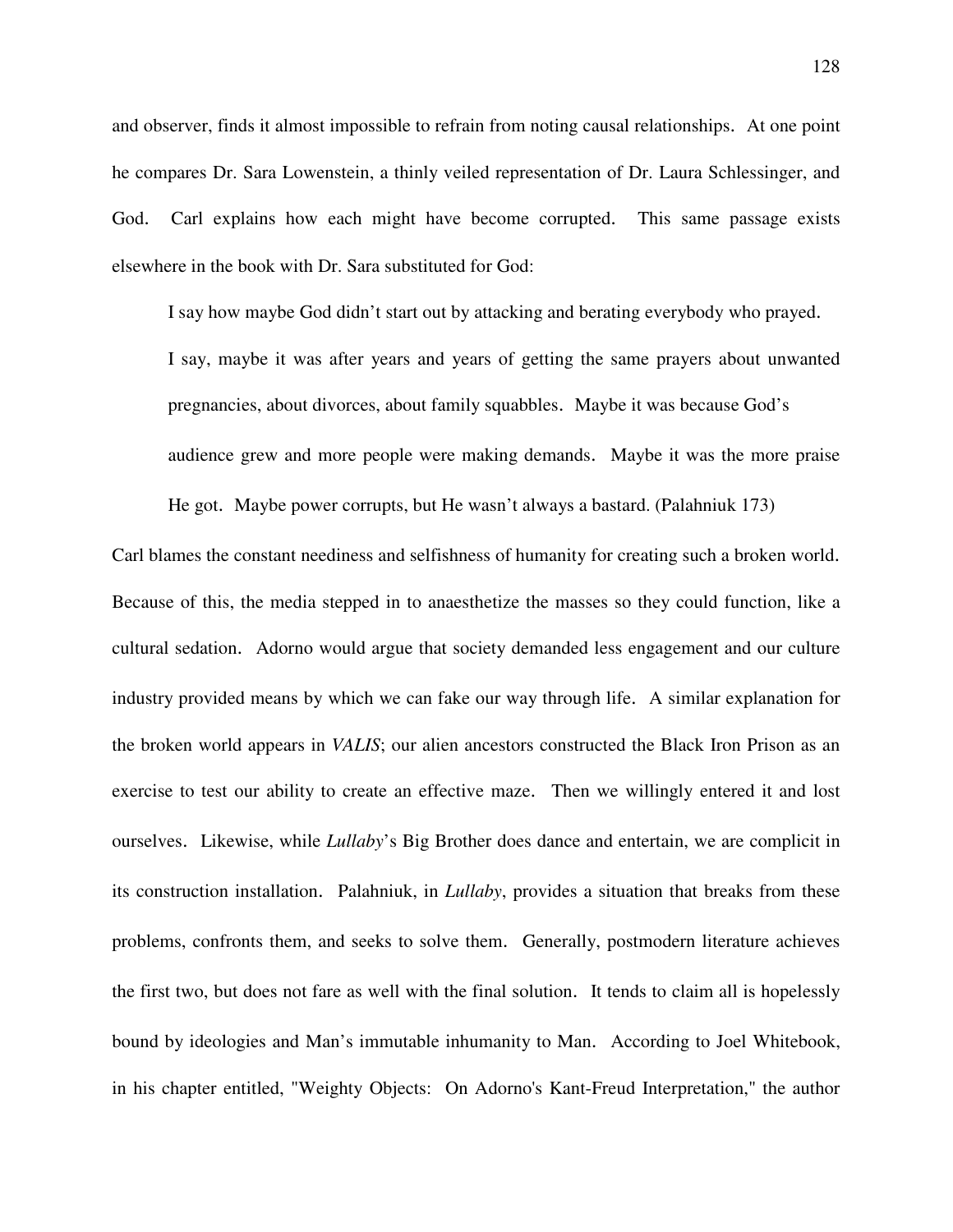suggests that Adorno would reject this postmodern position: "in contrast to central tendencies in postmodernism, Adorno is not content to rest with the aporia of the Nietzschean-geneticist position. Instead he is continually compelled to move back to the truth content of what might be called the Kantian-idealist position to correct its deficiencies" (55-56). In other words, Adorno sees constant hope left in the remainder of the social dialectic. Every revolution generates a product and a remainder. While this product can never fulfill the needs of the revolution, the hope lies in the remainder, the ideal, the "truth content" that inspired the revolution in the first place. This process was named the "negative dialectic" by Adorno because it focused not on the product, but the chaff as the building blocks for the next inevitable revolution.

Science fiction, growing out of Utopian literature, adventure stories, and a growing fascination with and reliance on science, blends literary modernism's grand narrative and utopian fantasies with literary postmodernism's outlook, suspicion, innovation, and playfulness to produce social criticism whose solution is derived from the very thing that creates the most problems—science. Here the comparison between the use of science and utilization of language as a science is broken down to a code capable of changing the physical world or the minds of those who inhabit the physical. In the text, the world is broken and needs fixing. And the people are separate and desperate. Out of desperation they act in their own interests, without concern for others who they can never know. Carl comments, "Imperfect and messy, this is the world I live in. This far from God, these are the people I'm left with. Everybody grabbing for power. Mona and Helen and Nash and Oyster. The only people who know me hate me. We all hate each other. We all fear each other. The whole world is my enemy" (Palahniuk 235).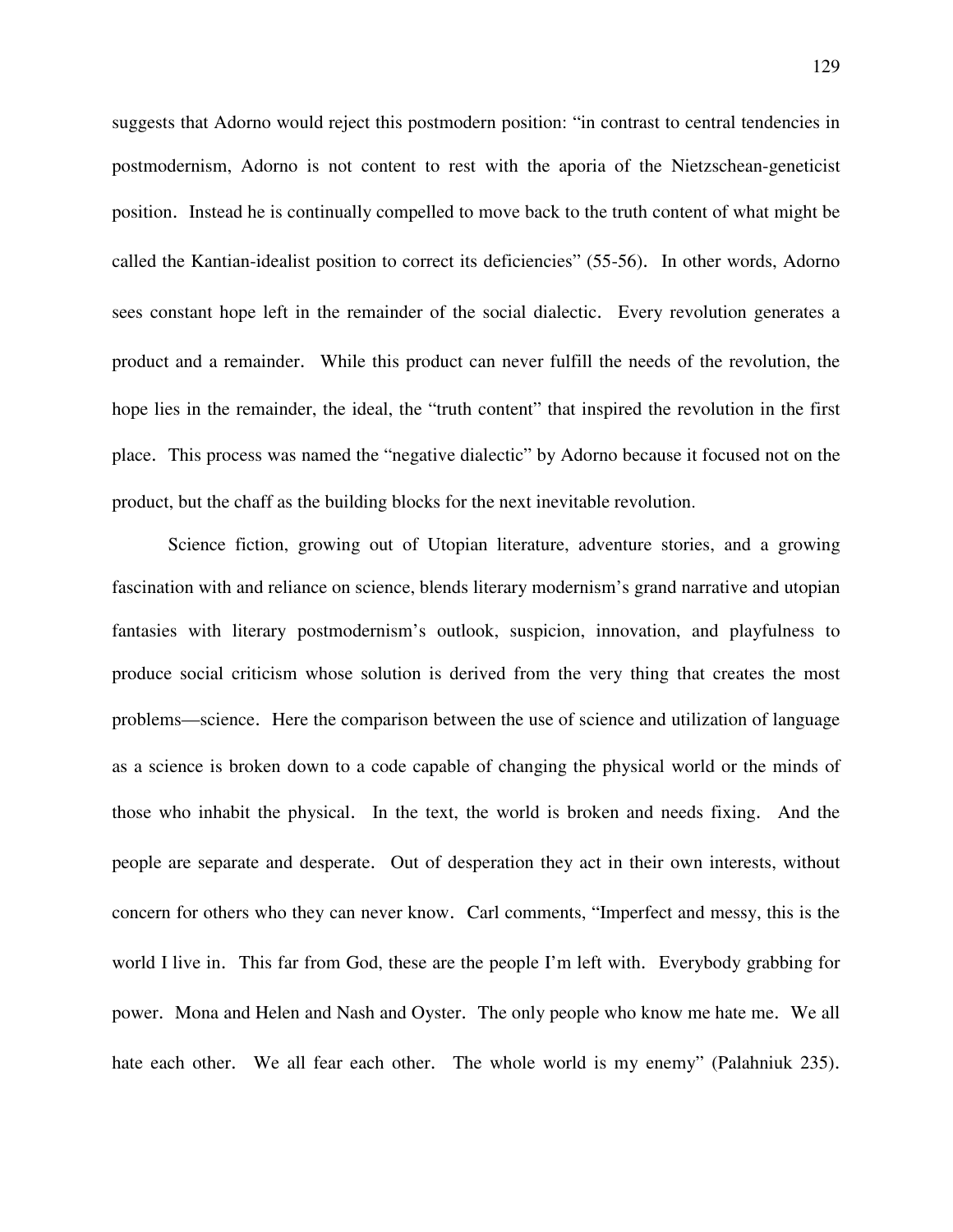Žižek's position on radical alterity and the persistent separation of individuals is due a dependence on language and society that is built upon the separation of people through ideological identification. According to Whitebook, Adorno

argues that sublimation constitutes a flight into a false reconciliation that denies that antagonistic character of the contemporary social reality. In today's totally administered world, he argues, "every 'image of man' must be ideological except the negative one" and every anticipation of "a more human existence" must be damaged rather than harmonious. Under these conditions, the synthesis of the diffuse elements of inner nature into an apparently well-integrated self can be accomplished through violence. (57)

Carl, Helen, Oyster, and Mona all represent different incarnations of this damaged human existence through which society might violently break from the culture of industry, and in many ways Žižek's big Other. The totally administered world within *Lullaby* is described by Carl as deadly:

 There are worse things than finding your wife and child dead. You can watch the world do it. You can watch your wife get old and bored. You can watch your kids discover everything in the world you've tried to save them from. Drugs, divorce, conformity, disease. All the nice clean books, music, television. Distraction. These people with the dead child, you want to tell them, go ahead. Blame yourself. There are worse things you can do to the people you love than kill them. The regular way is just to watch the world do it. Just read the newspaper. (Palahniuk 19)

Carl considers the distractions posed by society and the resulting ethical and moral bankruptcy worse than death because it is born out of passivity and has no end. A final death stroke is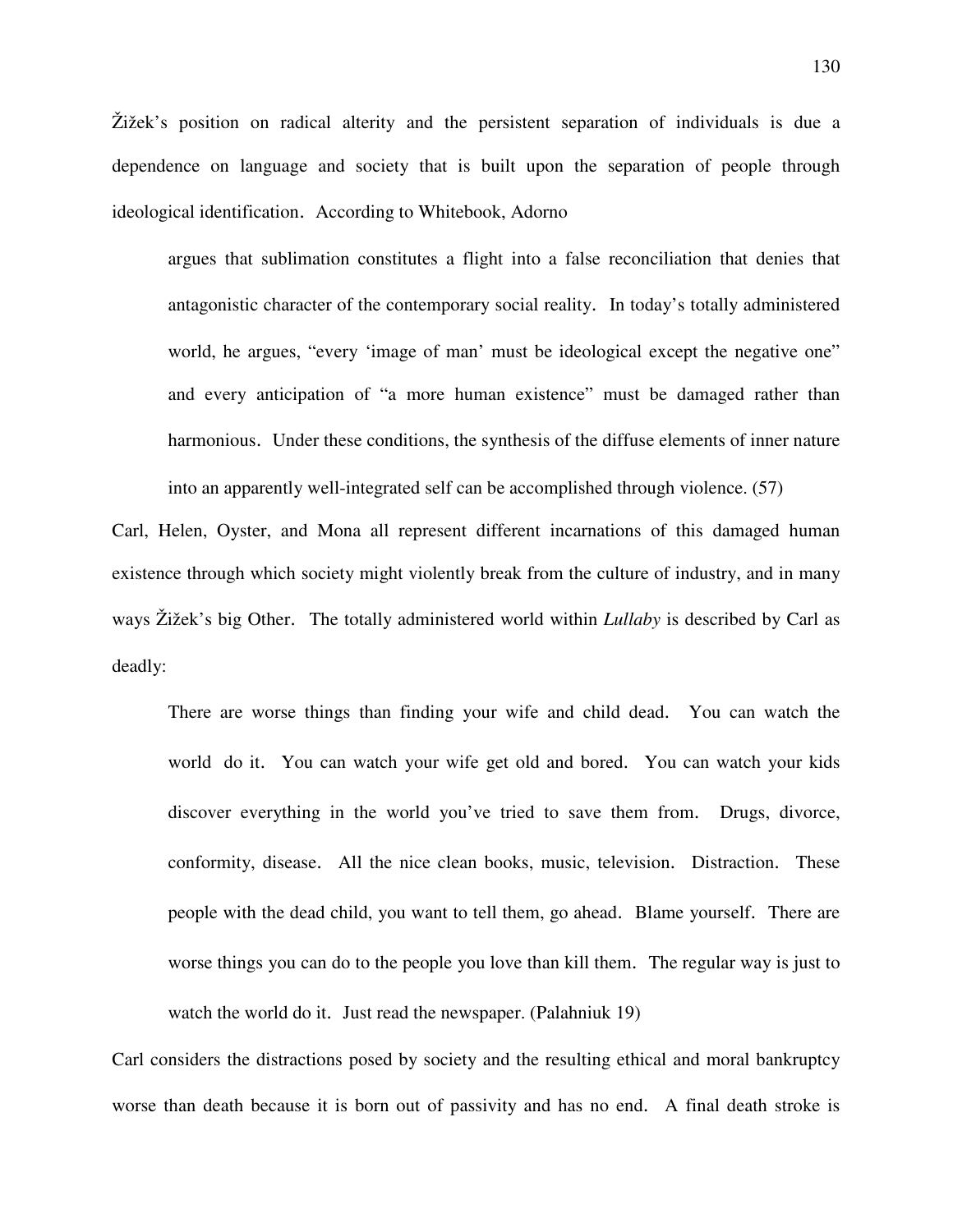preferable to the ongoing rotting away of a person by society and noise it emits. The allowance of this rot and decay of humanity illustrates the separation and isolation for which Žižek argues, but here, the lack of action or language, clearly aggravates the situation. But, if this was not allowed to happen, if people fought against the decay, then it could be avoided. They simply lack the tools to break them free. They need a secret weapon, like Sophia, a nam-shub, or Babel-18. And Carl Streator finds his secret weapon in the lost book of spells.

#### *Connections to Our Past Point to Our Future*

*Lullaby*, like *Snow Crash*, centers on the recovery of ancient knowledge. Where in Stephenson's text, this knowledge is found on Sumerian tablets and the Dead Sea Scrolls, in Palahniuk's novel, this knowledge is collected in a book of magic referred to as a Grimoire From this lost tome, a killer lullaby has been taken, published in a children's book, and subsequently caused the death of children for the last 20 years. Carl Streator, Helen Hoover Boyle, Mona Sabbat, and her boyfriend Oyster are on a search and destroy mission to find all of the copies of the children's book so that no more deaths result from the reading of this lullaby. On this mission, they debate what they should do with the Grimoire if and when they find it. Each has a different design on the source material and the possibilities that it could represent for changing the world. Carl wants to destroy it, fearing the mishandling for this forgotten knowledge and the terror that might ensue should society learn that hearing things could literally kill them. He claims it would be then end of mass communication and lead society into another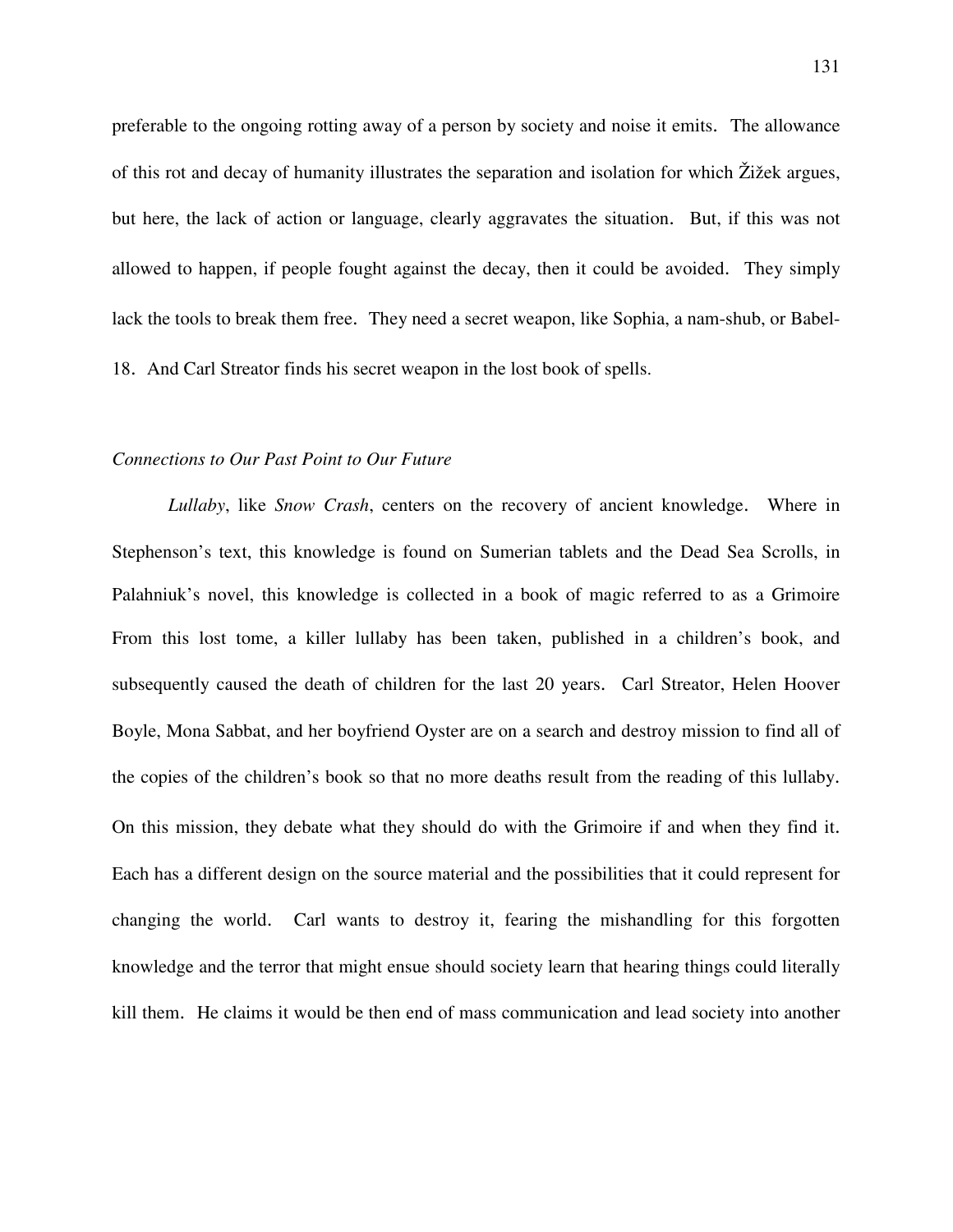Dark Age. Despite his concern, Carl continually lashes out at people who bother him by using the lullaby in exactly the same way he fears others might.

Helen, who has been using the lullaby for the last several years to become an assassin for the highest bidder, wants to find a spell that will bring her son back to life then *perhaps* destroy the Grimoire. She wants to change her own life by restoring her son, but cares little for the world outside of how it might benefit her. Her official profession, real estate agent, best illustrates her opportunism. She is a realtor who resells haunted houses to unsuspecting families. Once the families move in, they discover the houses are haunted and eventually agree to "give [Helen] exclusive rights to sell the house" rather than allow the deed to become the bank's. (Palahniuk 5) Most buyers resort to this because they want to get ruin their credit and they can not deal with "blood running down the walls….ice-cold invisible hands that pull children out of bed at nights….[and] blazing red eyes in the dark at the foot of the basement stairs" (Palahniuk 4). But, like the other characters, her opportunism comes from a dissatisfaction with the impermanence of life. What she does with the homes she sells is mirrored in her habit of going to antique stores and marring the furniture so that it is worth less than it is being sold for. She defends her actions by claiming that the furniture is a "parasite surviving the host. A big fat predator looking for its next meal" (Palahniuk 52). She strips the furniture of handles and scratches sold wood surfaces so that the sellers will cut the price to what it might have been when it was new. She cannot stomach furniture enduring while people fade. She sees the immortality of objects as a grave injustice.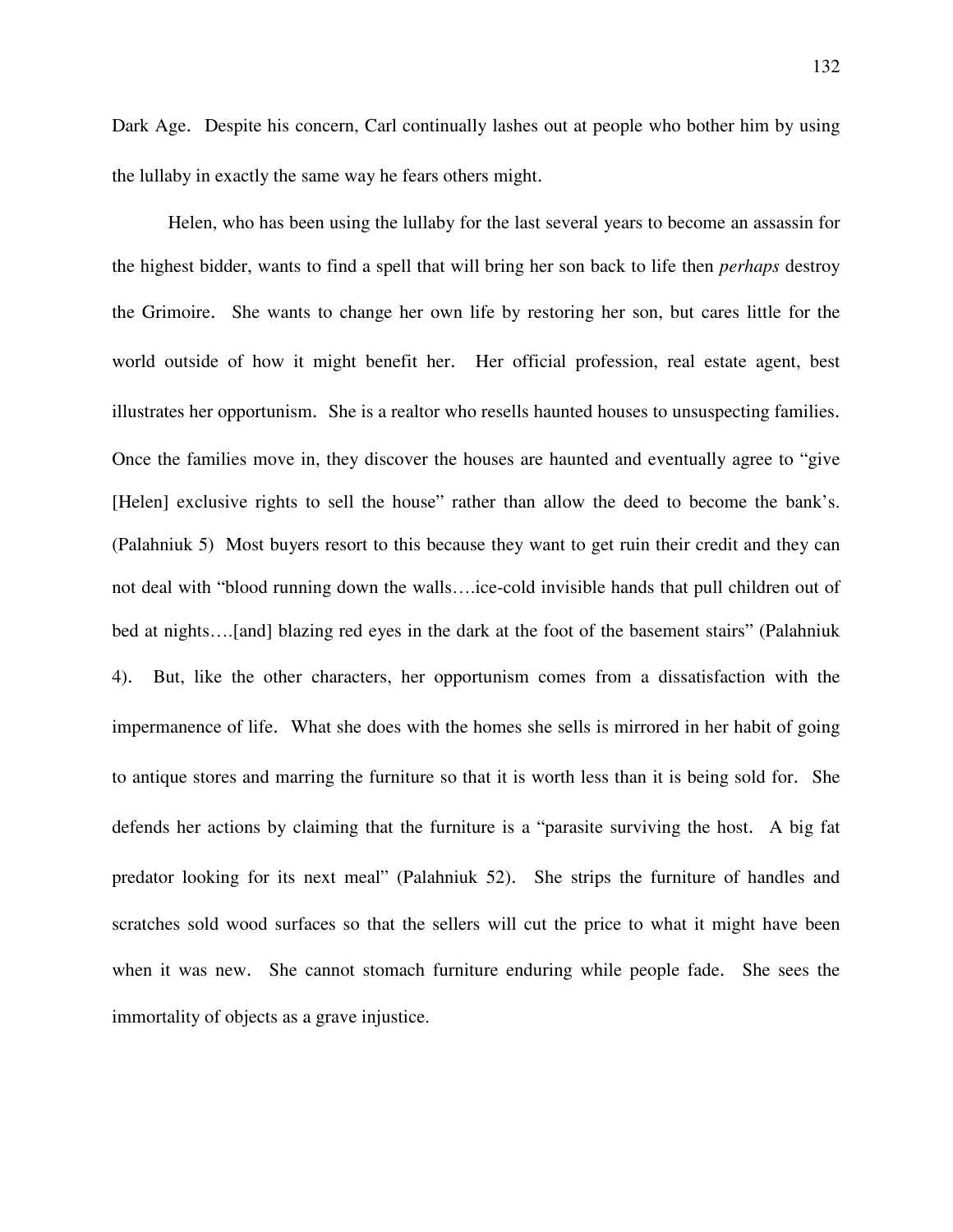Antithetically, Mona advocates the responsible use of magic for the benefit of all. As Helen's assistant, she continually attempts to help the spirits that haunt Helen's houses find resolution so that they might move on. But she is not entirely unselfish in her actions; Mona wants to increase her skills as a witch and celebrate the ancient knowledge reclaimed. She claims a right to this information: "It's a Book of Shadows, a *real* Book of Shadows. It belongs with a real witch. Just let me translate it. I'll tell you what I find. I promise" (Palahniuk 204). Mona stands as an example of youthful idealism and the naïveté that puts people at risk of being manipulated by people like Helen and Oyster.

Finally, Oyster, an anarchist and naturist, wants to kill all humans and restore the environment to its former glory before humans interfered and replaced natural habitats with more familiar flora and fauna, causing certain things to become scarce, or at worst, extinct. Clearly, he represents radical change. Throughout the novel we see him placing ads in every town they drive through and slandering upscale businesses in order to "undermine the illusion of safety and comfort in people's lives" (Palahniuk 152). Through his self-proclaimed "antiadvertising," Oyster hopes to strike back in the name of the natural environment that had to be subjugated so that people could waste away in leisure and self-indulgence. He is the most radical of all of them, but they are all bound by a desire to change what they see as the problem of our society. For Carl, it is the noise that keeps people brain-dead; for Helen, humans have become devalued and replaced by objects; for Mona, a sensitivity and respect for knowledge and the natural world has been forgotten; and for Oyster, humans have raped the earth and destroyed natural diversity in favor of an easily tended landscape. They have all joined together because they see what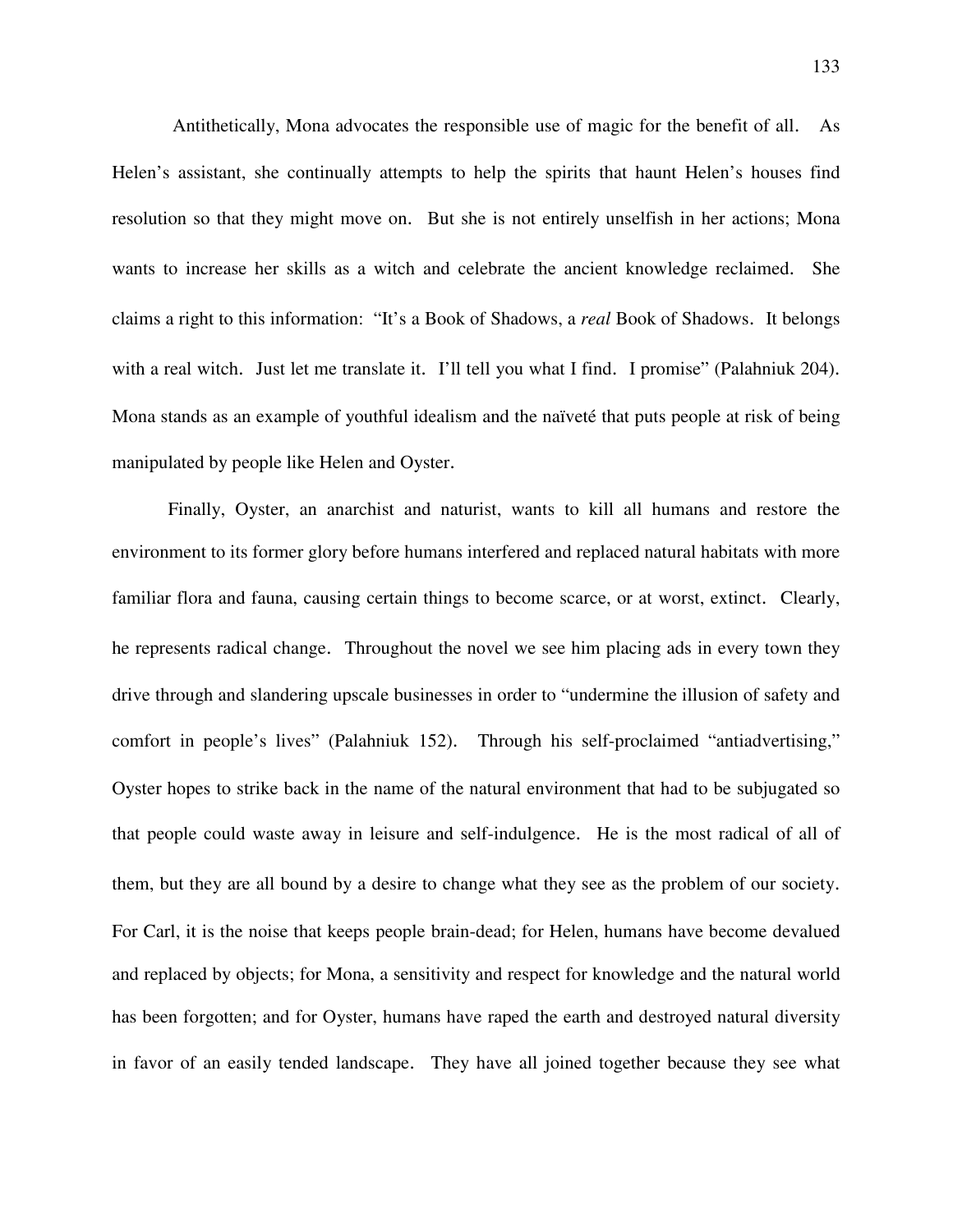Adorno refers to as the culture of industry crippling our minds and bodies and devaluing our lives in the process. They want to unseat this culture of industry and disable Carl's Big Brother by reclaiming agency through the spells found in the Grimoire. These ancient spells, previously lost to time, have been unearthed to reprogram Žižek's big Other and resolve those problems the characters see as crippling us.

#### *Language as Domination/Empowerment*

Throughout *Lullaby*, language is frequently illustrated in various examples of domination. Awareness of this domination pervades the discussion between the four principal characters. Domination in the form of advertising, noise, the introduction of foreign flora and fauna, murder, work hierarchies, real estate fraud, witchcraft, and journalism all reflect power struggles in different ways. In advertising, the seller must convince the buyer that an item is needed either through appealing to the buyer's emotions or reason. Fraud uses the same techniques but rather than be bound by some semblance of truth, fraud can stray into lies. Both of these are often language based. The hearer must be convinced through the text that the item is necessary or preferable. The seller is then dominating the buyer through language. Carl even notes that noise, like advertising, actually coerces the listener to stop thinking and simply accept what is being offered. Carl argues successful advertising depends on convincing the hearer, with as little critical thought as possible, what is being offered to him/her is preferable to what he/she already has. Advertising is capitalism's greatest tool. Under the pretenses of statistics and market research, ads present the consumer with products that will make the consumer's life easier. Jarvis astutely notes that for Adorno, "It is not that capitalism invents mystification but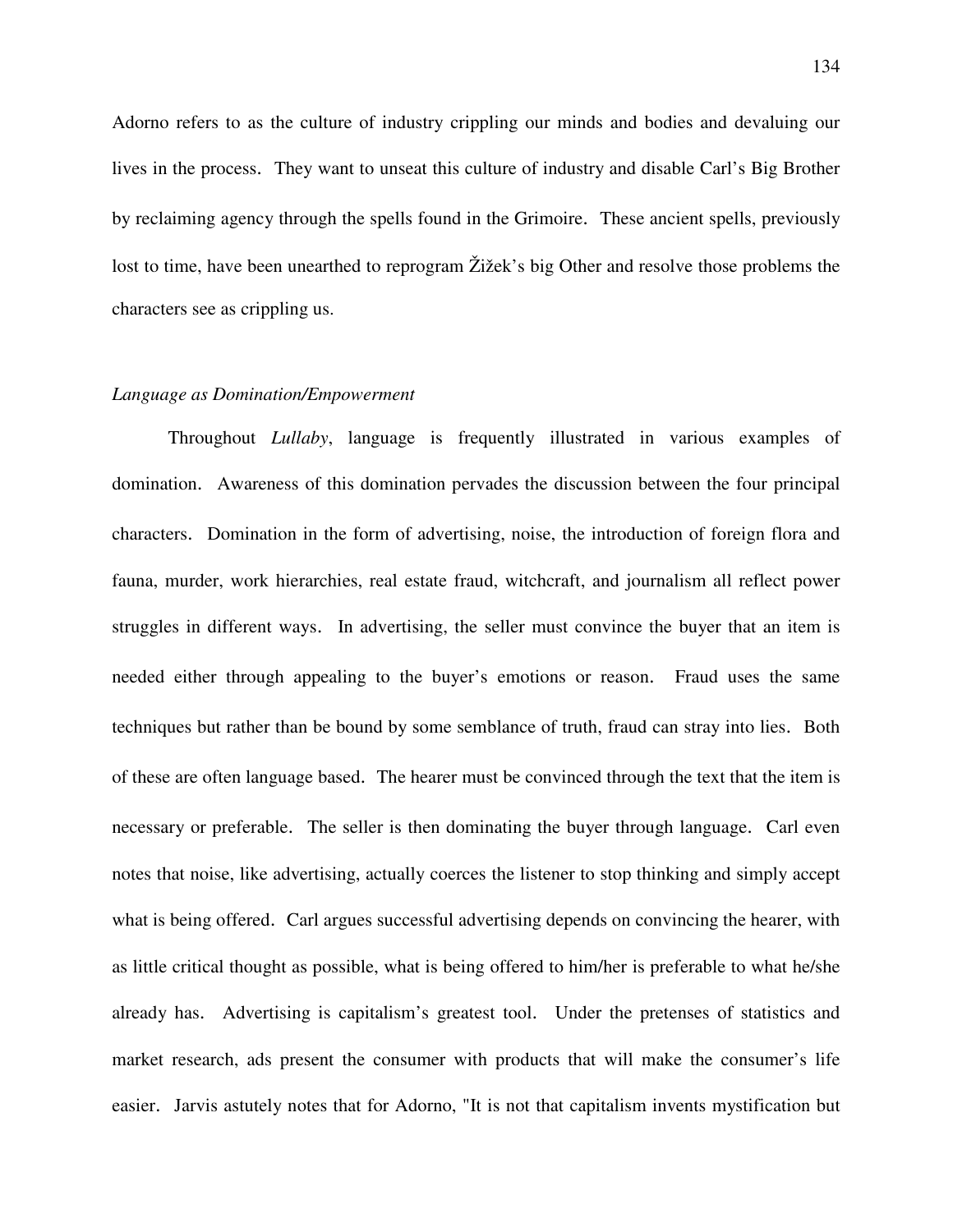that in capitalism mystification presents itself, to an unprecedented extent, as demystification. Adorno's view is not that capitalism is too enlightened, disenchanted, or liberal but that it is not even enlightened, disenchanted, or liberal" (93-4). While the consumer, or society in general, thinks he/she is being convinced of the need for something, what is actually happening is the willing suspension of critical thought, a mystification if you will, that results in more pervasive homogeneity and the repression of free will and individuality.

*Lullaby*'s band of magical revolutionaries, while ostensibly containing the power of the culling song, is actually attempting a true demystification of society. Noise and advertising keep people in a constant state of non-thinking. They are passive. This novel itself is an example of domination through language, forcing the reader to consider his/her complicity in the problems reflected in the novel. But unlike the noise that the world spews to distract us, Palahniuk effectively infects the reader with a revolutionary spirit. As the book moves forward, the reader begins to understand the ways in which he or she is constantly bombarded by media, distracting and effectively mystifying the reader by keeping him/her from thinking too critically about the world. This passivity can be seen in many life situations. For example, work hierarchies rely on the notion that the one below believes that the one above them has more power and can tell them what to do, ostensibly for the benefit of the employer and thereby the employees. But this is still a system of domination that relies on the belief in that arbitrary system. Civil law relies on the same belief—everyone is better off if the rules in place are obeyed. Those that break those rules, by their actions are rebelling against the domination of the powers that be and placing their own rules above the ones established by society. Finally, journalism, like advertising sells to the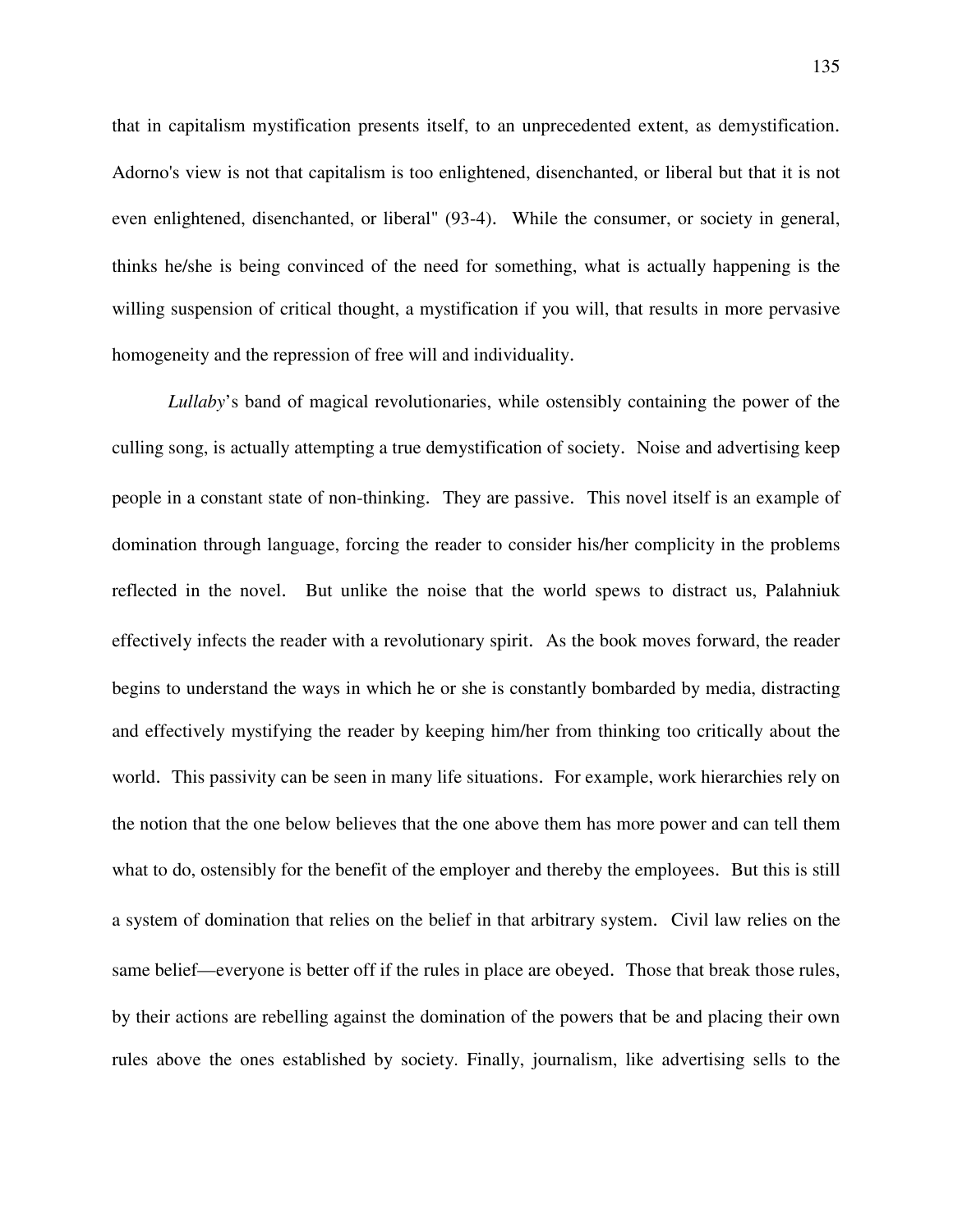reader that certain news is important to know while the absence of certain events in the news is not "news-worthy."

 All of these separate dominations in the text are bound by language, either through law or communication. The transmission of information then is an act of control. Palahniuk articulates this in the final pages of the novel:

 *You are the culture medium*. *The host*. *Some people still think they run their own lives*. *You are the possessed*. *We're all of us haunting and haunted*. *Something foreign is always living itself through you*. *Your whole life is the vehicle for something to come to earth*. *An evil spirit*. *A theory*. *A marketing campaign*. *A political strategy*. *A religious doctrine*. (Palahniuk 258-9)

Palahniuk locates these dominations in language because society is more connected than ever by modes of contact—the Internet, email, file sharing, music, news, television, video games, and magazines all connect people globally in ways that were not previously available. It is this pervasive connection that Carl considers the biggest concern because through these innovations in technology come more threats. Ultimately, this thought convinces Carl that the culling song, despite the opportunities it creates for good, has more potential for ill:

 Imagine a world of silence where any sound loud enough or long enough to harbor a deadly poem would be banned. No more motorcycles, lawn mowers, jet planes, electric blenders, hair dryers. A world where people are afraid to listen, afraid they'll hear something behind the din of traffic. Some toxic words buried in the loud music playing next door. Imagine a higher and higher resistance to language. No one talks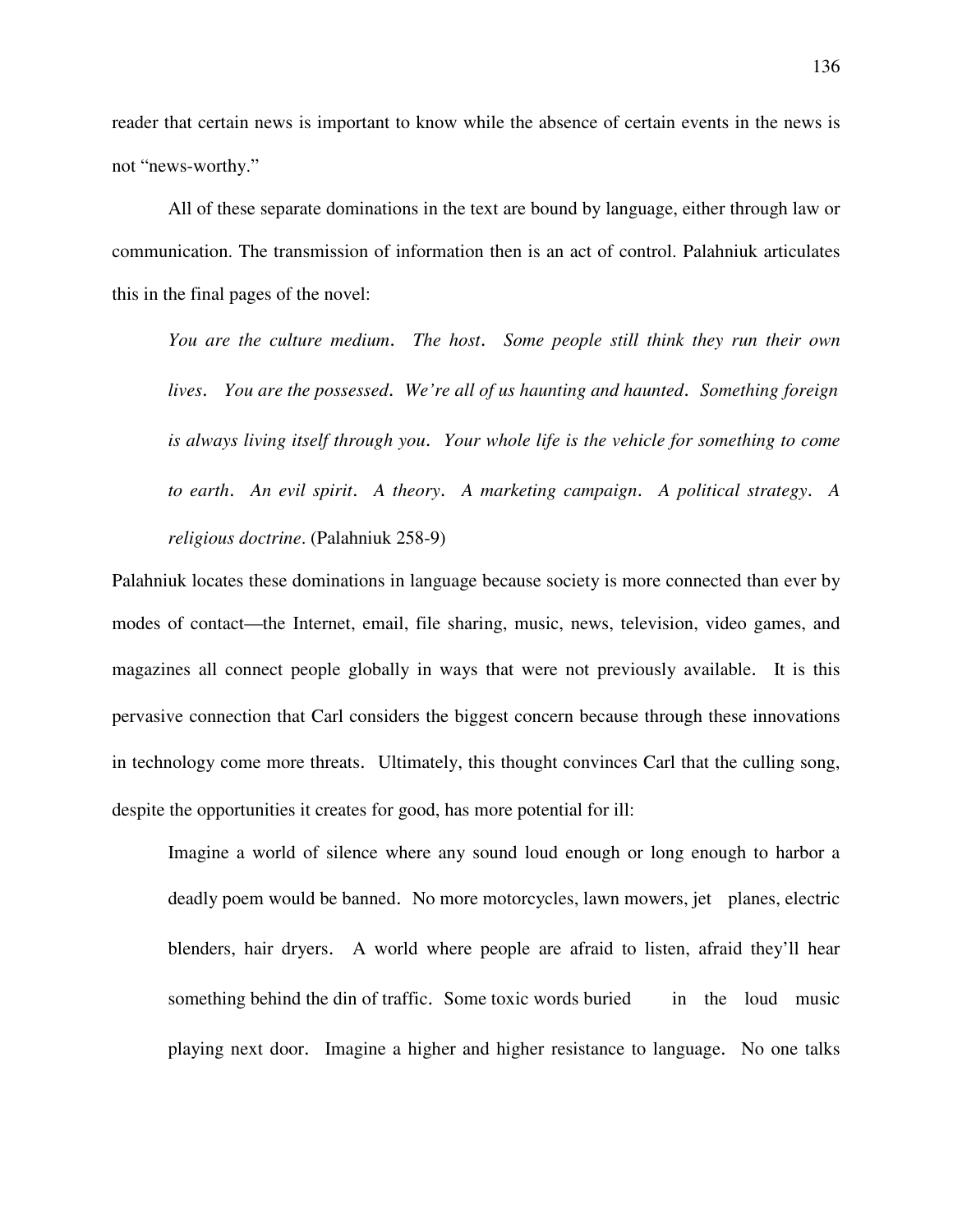because no one dares to listen. The deaf shall inherit the earth. And the illiterate. The isolated. Imagine a world of hermits. (Palahniuk 43)

Carl is right about his concerns of mass hysteria should the culling song be revealed to the public. It could cause all modes of discourse to cease and become suspect. No one would allow anything to be heard or said that wasn't already checked and double-checked by authorities in charge of the safety of all. Carl suspects that if the masses realized that they could be manipulated or even killed by hearing something, all sounds might carry dire consequences. There would be a revolt against all sound effectively destroying any kind of community. No one would trust one another; no one would trust information. It would be the ultimate instance of alterity and alienation. We would no longer be passive; instead society would actively secure individual solitude at all costs, destroying all of the good that results from human interaction and society. Learning, friendship, love, connection would all disappear in favor of isolation, suspicion, paranoia, and selfish self-preservation would become the standard. Palahniuk seems to be advocating in this novel the dissolution of postmodern tendencies and the reinstitution of the connection, solidarity, and hope that is more often associated with modernism.

## *Historical Con-text*

What is almost eerie about the subject of this text was that it was reportedly submitted for final proofs on September 10, 2001, one day before America began to revise its policies on domestic threats due to the terrorist attack on the World Trade Center in New York City. In light of this event, what topic could be more appropriate than a discussion of people taking action against a system, government, or nation that seems inherently corrupt and continually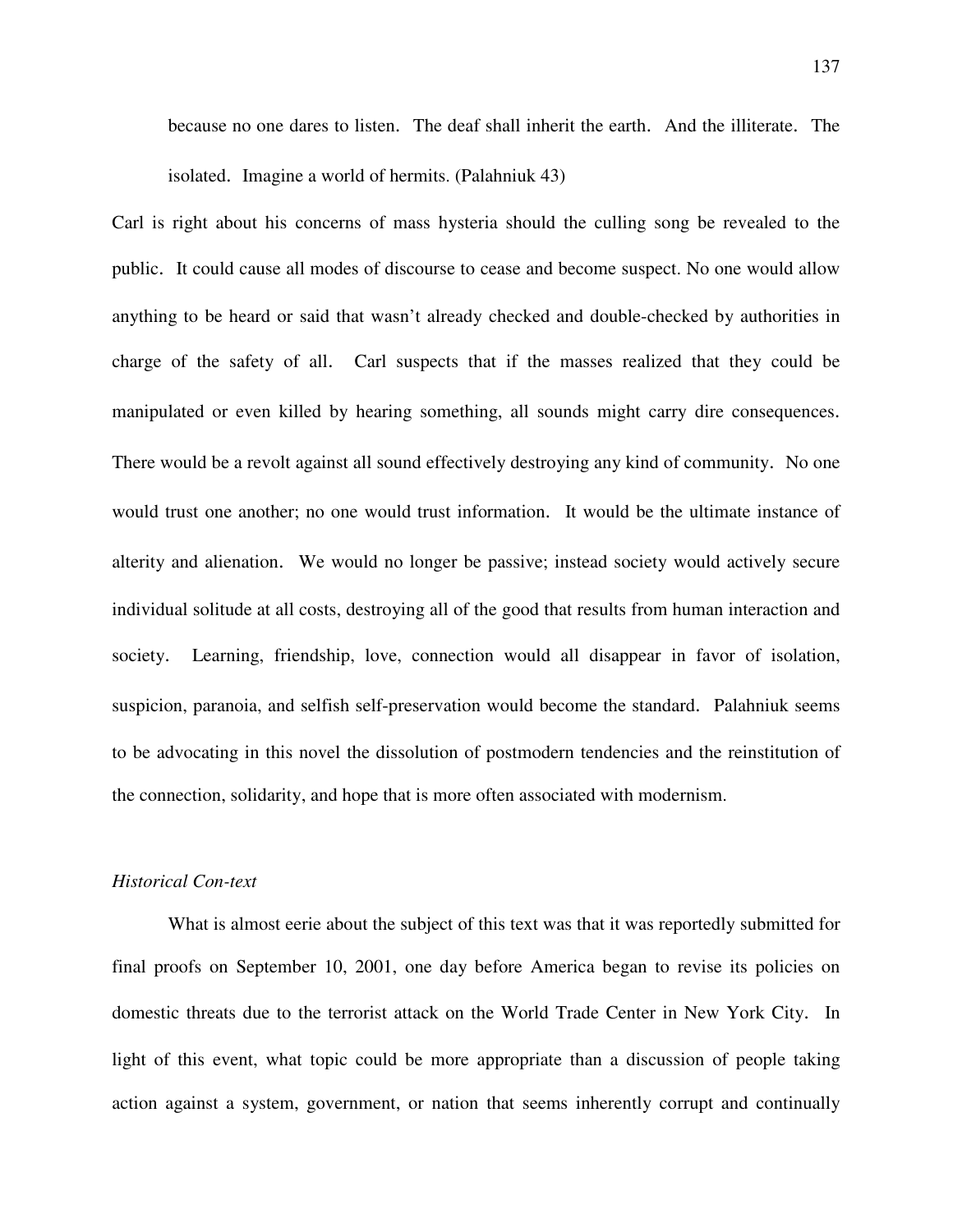interferes in the affairs of nations and cultures all over the planet that do not share its beliefs and ideologies? Americans and their allies have become increasingly paranoid and suspicious since September 11, 2001, and many institutions have been scrutinized in the years that followed for their involvement or their complicity in the attacks. The American government is not blameless and certain Middle Eastern nations as well as those in Latin America resent America meddling in their affairs. Many groups would like to see things set right and America held accountable for its actions in the so-called name of freedom and democracy.

 Fifty years after Hiroshima and Nagasaki, it is perhaps time to discuss America's effect on the world in the same way that this question was examined after dropping the atomic bomb. How far have we progressed technologically and socially? What has become of us? Palahniuk answers loudly and clearly—we are mindless; we avoid thought; we anaesthetize ourselves with television, movies, and music. These facts result in Big Brother's control over us. The noise we are addicted to in *Lullaby*, like the Metaverse in *Snow Crash*, are the very things seen as the most lucrative and business savvy technologies of the decade, and they are threatening to destroy us. And also like Stephenson's book, forgotten knowledge is the key to the cause and solution of the threat dramatized in the text. This duality is present in modernist and postmodernist texts. The former treats this forgotten or ancient knowledge as the key to truth and salvation; the latter uses this kind of knowledge to lampoon the efforts of the modernist texts and to create discontinuities in time and space, confusion, paranoia, and a sense of impotence that leads to resignation. Both of these approaches can be located in *Lullaby*. Certainly, Palahniuk, in his trademark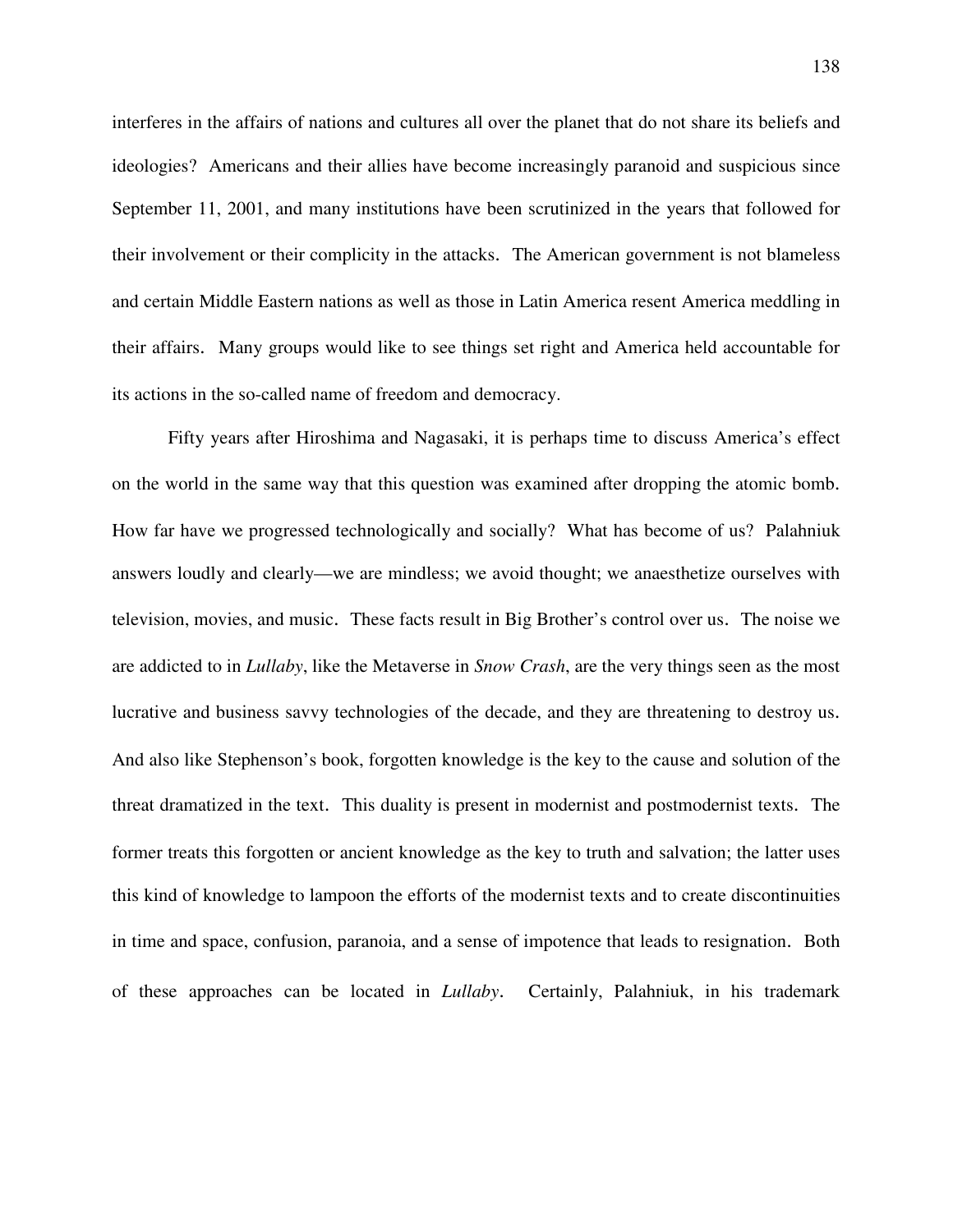transgressive $32$  and cynical way, is utilizing forgotten knowledge as lethal, ominous, and possibly capable of anything. But he is also very clear that it may take something lethal, ominous, and all-powerful to reverse society's self-administered lobotomy.

 In *Lullaby*, several characters try to reverse this effect through minimally effective means. As stated above, all of the principle characters attempt to control their small spheres of existence. Carl Streator, having lost his wife and child to unknown causes, although some believe that he read the poem to his family, runs for fear of being accused of murdering them, spends the next twenty years being pushed around at his job and punishing himself for the death of his family. His guilt about his possible complicity in their deaths motivates him to repeatedly buy, construct, and stomp barefooted on models of buildings. Palahniuk thusly envisions a man, lost to his family and sense of self due to the maddening guilt over their deaths. Because of this guilt, he abuses himself by lodging the plastic pieces of models in his foot and allowing the foot to become infected. In one scene, Mona attends to Carl's damaged foot:

 With a needle, she lances a yellow blister and something drops out. A little brown piece of plastic, it's covered in stinking ooze and blood and lands on the towel…. With one hand she holds my toes, and with the other she lances another blister. The yellow sprays out in a little blast, and there on the towel is half of a factory smokestack… She lances another blister, and out pops the onion dome from a mosque, covered in blood and slime. With her tweezers, Mona pulls a tiny dinner plate out of my foot. It's hand-painted with

 $\overline{a}$ 

 $32$  Palahniuk is known for employing either plots or characters that, by unconventional and often illegal means, attempt to break free from middle-class consumer conformity. He frequently uses sex and violence as methods of instilling meaning in his characters' lives.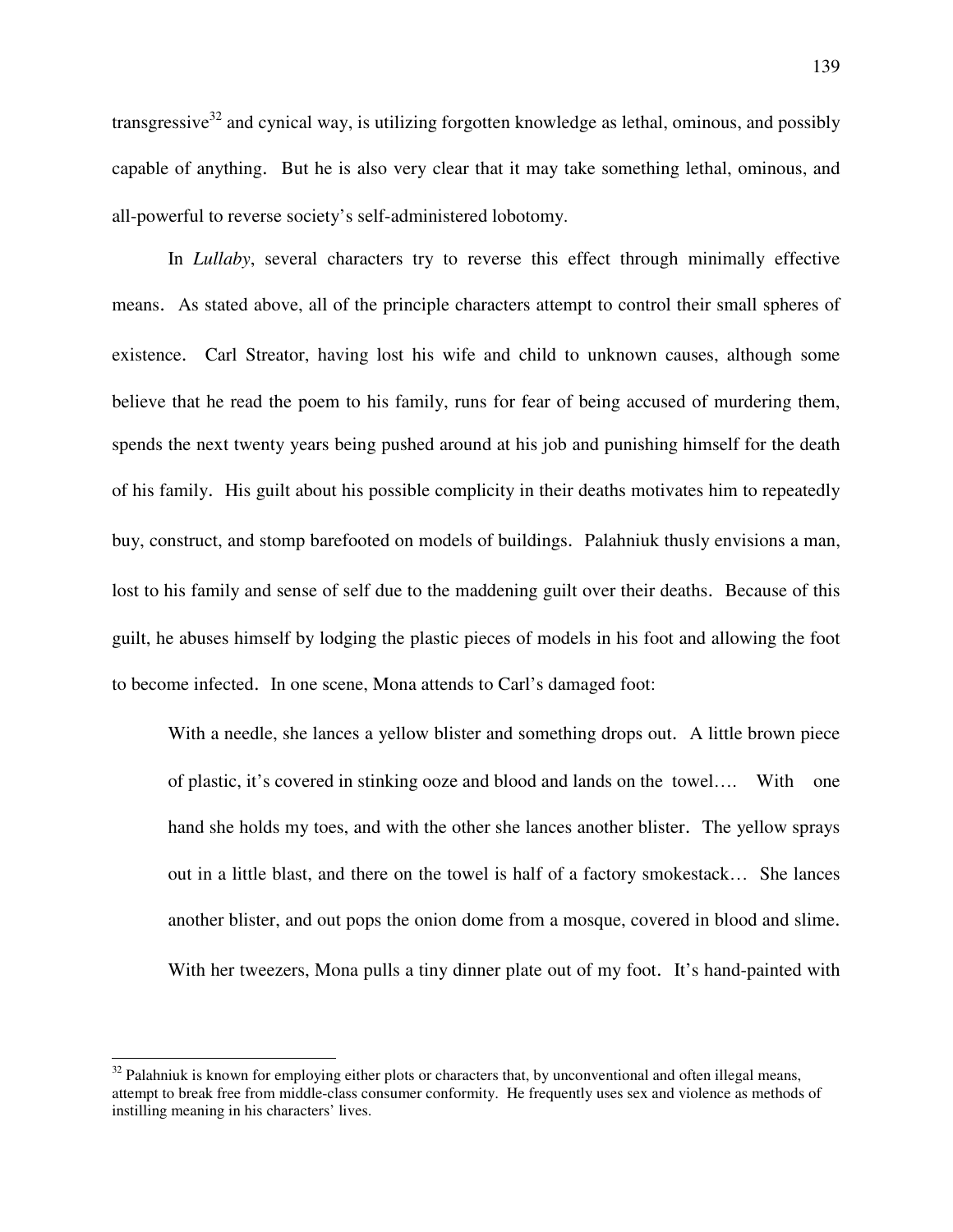a border of red roses…. Out of another blister oozes the pediment from a Georgian bank building. (152-3)

Like a postmodern hairshirt<sup>33</sup>, Carl meticulously constructs and then destroys symbols of the postmodern world carrying around the wreckage in the sole of his foot to remind him of the loss of his family. In his desperation, he creates a new life for himself. And in this life he builds small buildings that represent those in the real world and once there are perfectly assembled, he smashes them sustaining injuries to his bare feet by embedding the fragments of churches, bridges, schools, and other bits of model in the sole of he foot. He leaves these pieces in his foot like some kind of hairshirt to remind him how tenuous and fragile everything is and how quickly things can break apart. Žižek explains this self-abuse as a consequence to the symbolic inefficiency of the big Other: "on the one hand, this failure of the symbolic fiction induces the subject to cling increasingly to imaginary *simulacra*, to the sensual spectacles which bombard us today from all sides (*The Ticklish Subject* 369). On the other hand, "the aim of postmodern sado-maso practices of bodily mutilation is… to guarantee, to give access to, the 'pain of existence', the minimum of the bodily Real in the universe of symbolic simulacra" (Žižek *The Ticklish Subject* 372). Carl tries to connect with the Real in the face of the symbolic failure of the big Other. He is also the artificer who breaks what he builds, thus inverting the role of the builder and playing on modernism's belief that the artist and builder can solve our fractured and broken world. Carl is the postmodern artificer who destroys what he builds because the meaning of what is built is either lost or broken. But his destruction is only small scale. When he

 $\overline{a}$ 

 $33$  Hairshirts were employed by devout Christians to mortify their physical bodies in order to elevate their spiritual selves.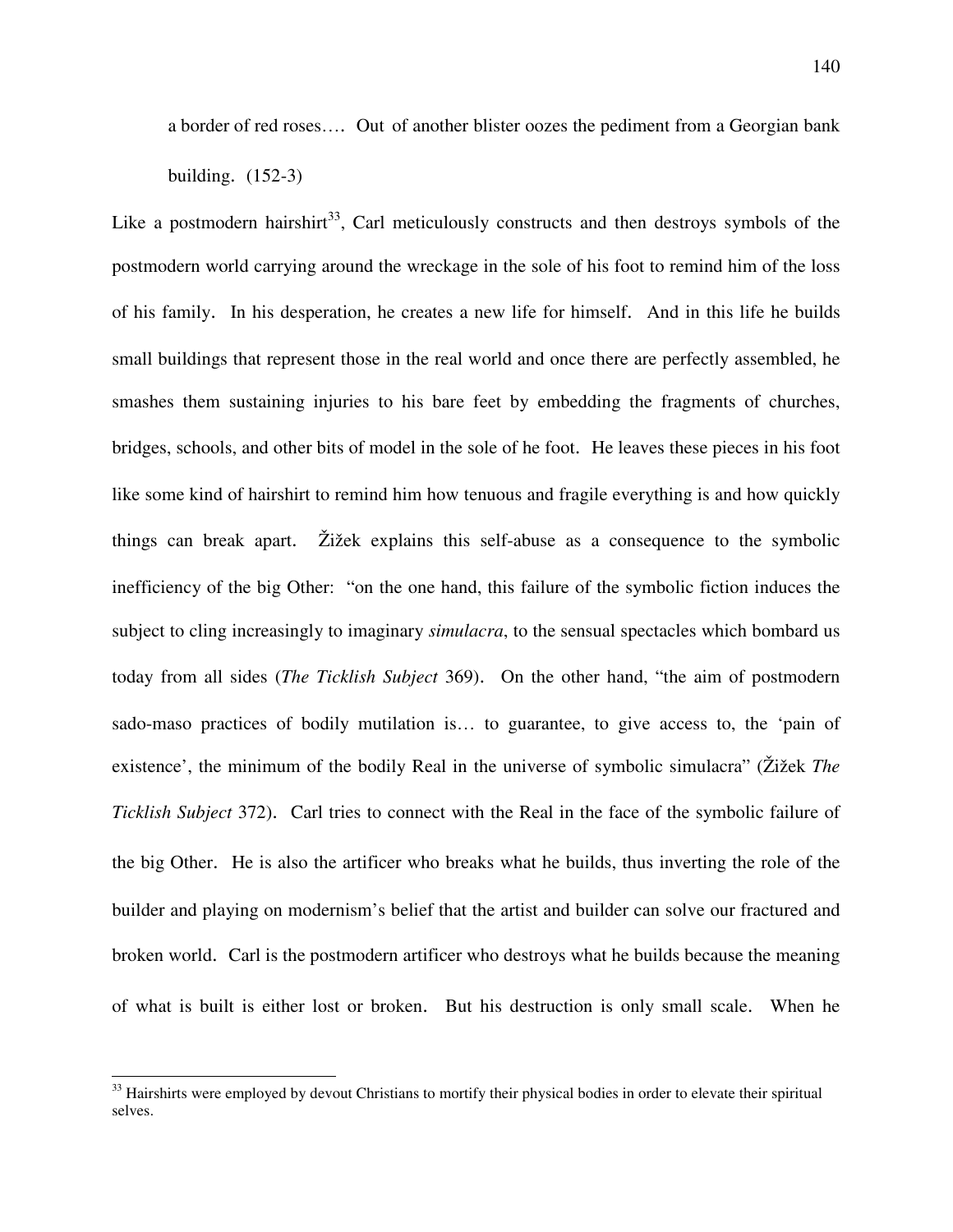discovers the power and potential scope of the culling song he is compelled to destroy that which brings ultimate destruction and chaos to the Information Age. Carl fears

This could be the end of mass media. The culling song would be a plague unique to the Information Age. Imagine a world where people shun the television, the radio, movies, the Internet, magazines and newspapers…. Imagine a plague you can catch through your ears…. With mass media, we have so many new means of transmission. (Palahniuk 41- 2)

Carl lists "A song. An overheard announcement. A news bulletin. A sermon. A street musician.… a telemarketer. A teacher. An Internet file. A birthday card. A fortune cookie" as the possible methods of transmission of death should this spell be modified. (41) I believe Palahniuk draws Carl as the reluctant anti-hero who knows what is right but has been beaten down by his Big Brother. But throughout the novel he slowly builds himself back up so that he can complete the heroic task of saving humanity from the misuse of the culling spell—society's most pernicious version of noise/distraction. Carl reconstructs himself out of the shards left after the death of his family and binding these shards together with a purpose for living.

 Helen Hoover Boyle has also lost her family, but in her case, the culling song is to blame for her loss. She discovers her son dead after reading the lullaby to him. Her husband was not present for the reading so he does not die, however he blames Helen for negligence and treats her horribly. She guesses that the poem was to blame after discovering another death in the trailer park where she lived and uses the lullaby to kill her husband. She has spent the past twenty years trying to find the source of the culling song hoping that there might be another spell that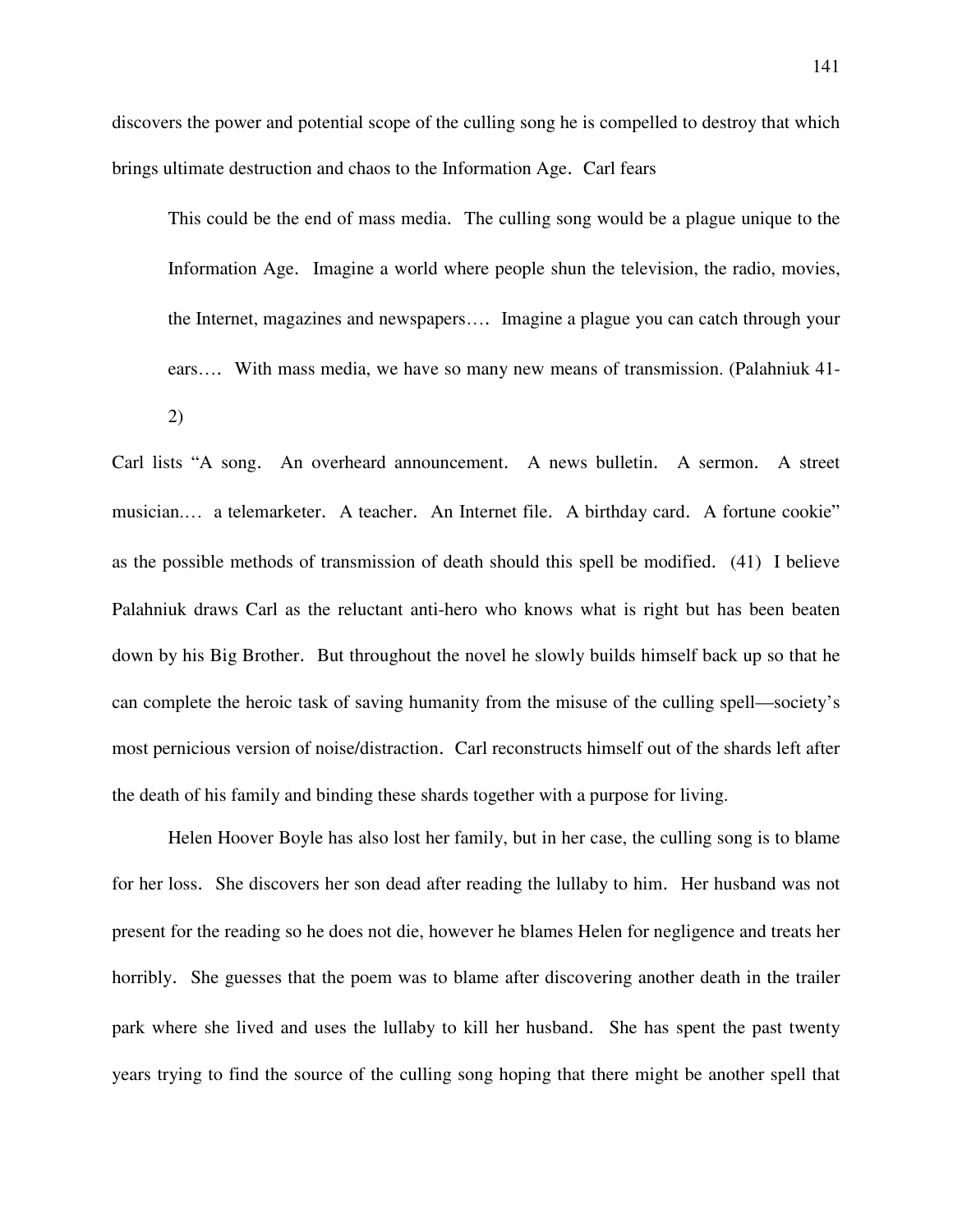could resurrect her son. During this search, she has amassed wealth as a contract killer using the culling song as a weapon that cannot be traced back to her. Unlike Carl, Helen has turned her guilt into anger that is focused outward instead of inward. She destroys selectively, helping herself first and humanity second. She dominates as a result of being an injured wife and mother, unlike Carl who allows other things to dominate him during his 20 years of guilt.

 Mona and Oyster, the metaphorical children of Helen and Carl, represent a different generation. Upon first meeting Mona and Oyster with Helen at a coven pot-luck dinner, Carl observes, "This might have been the life I had, if I had a life. My wife distant and drunk. My daughter exploring some crackpot cult. Embarrassed by us, her parents. Her boyfriend would be this hippie asshole, trying to pick a fight with me, her dad" (Palahniuk 102). Thus the generational gap is established that continues throughout the text. Too young to really have experienced any real heartache or tragedy, they are ready to change the world. They are both idealistic and energetic in a youthful way, but lack the knowledge, and perhaps the cynicism, that comes with age and life lessons. Mona is an amateur witch who dabbles in the idea of magic because she has not real magic to use. She is literally in love with the idea of humans communing with nature as she has read they once did. Oyster is a belligerent vegan who places ads in local papers about high-end local businesses. Mona explains that "the really rich ones, they pay him to cancel the ads. How much they pay, he says, reflects how true the ads probably are" (Palahniuk 152). Oyster believes that the culling song is as necessary now as it was in ancient times. And he sees it, in some ways like Mona, as his right and his duty, to use it to correct the crimes society has perpetrated. He tells Carl as they are driving around looking for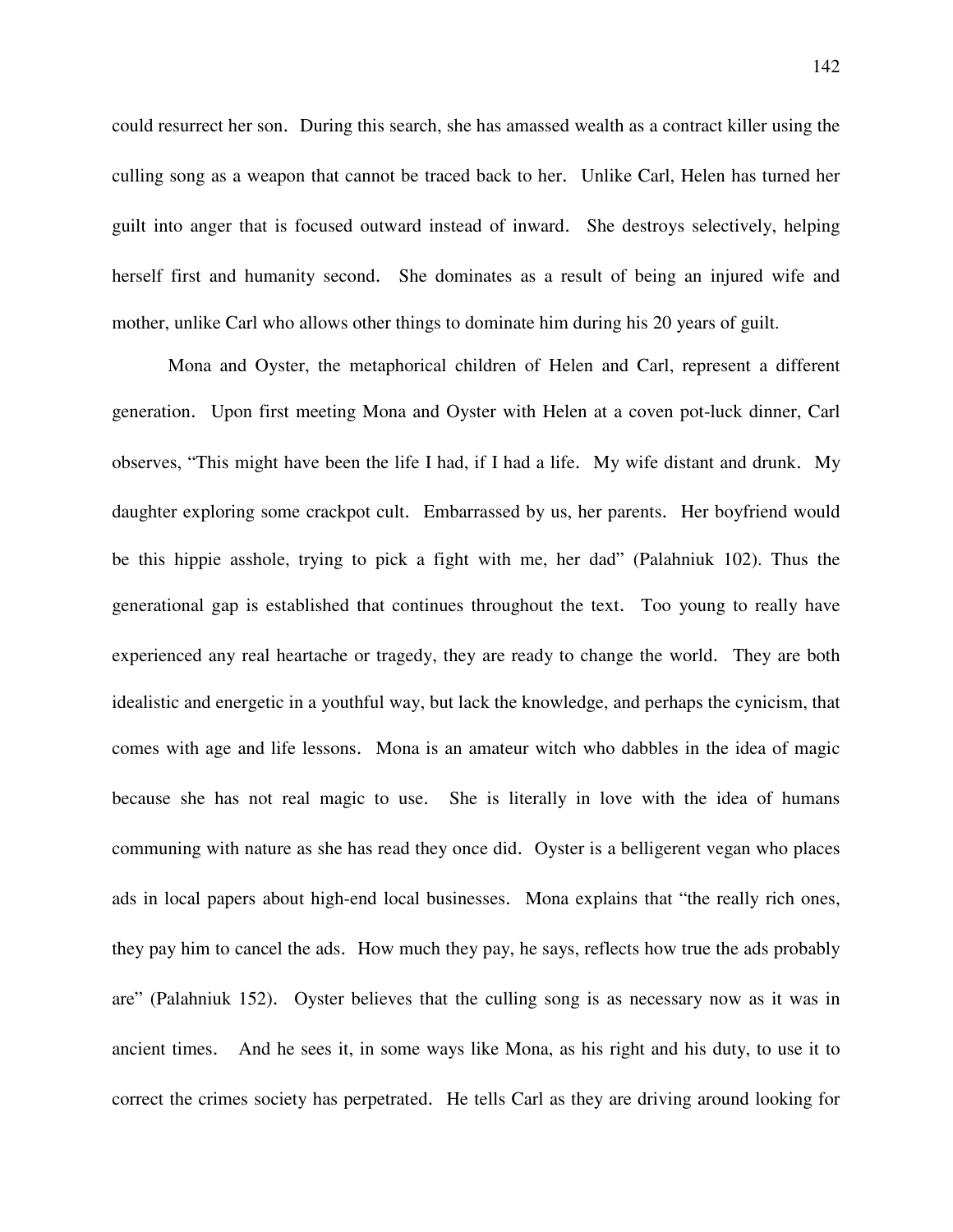books to destroy, "I'm a fucking patriot….This culling poem is a blessing. Why do you think it was created in the first place? It will save millions of people from the slow terrible death we're headed for from disease, from famine, drought, from solar radiation, from war, from all the places we're headed" (Palahniuk 161). This kind of rhetoric is infectious and superficially persuasive, but it is exactly the kind of argument made by youthful reactionaries who are looking to change the world. Carl, clearly twenty years older than Oyster reacts as his generation would react to Oyster's youthful exuberance:

Oyster and his tree-hugging, eco-bullshit, his bio-invasive, apocryphal bullshit. The virus of his information. What used to be a beautiful deep green jungle to me, it's now a tragedy of English ivy choking everything else to death. The lovely shining black flocks of starlings, with their creepy whistling songs, they rob the nests of a hundred different native birds. Imagine an idea that occupies you mind the way an army occupies a city. (Palahniuk 157)

Carl voices his frustration at being brought to consciousness concerning the state of unnatural nature—those instances where settlers have destroyed the natural landscape in favor of more familiar flora and fauna. Now that Carl knows the truth about how certain species have been imported to new locations, he sees this as yet another invasion of technology, albeit natural technology.

# *The Dying Earth(lings)*

At the beginning of the novel, Carl understands how the city has been corrupted by technological dependency, but now he sees this sickness has spread outside the city limits and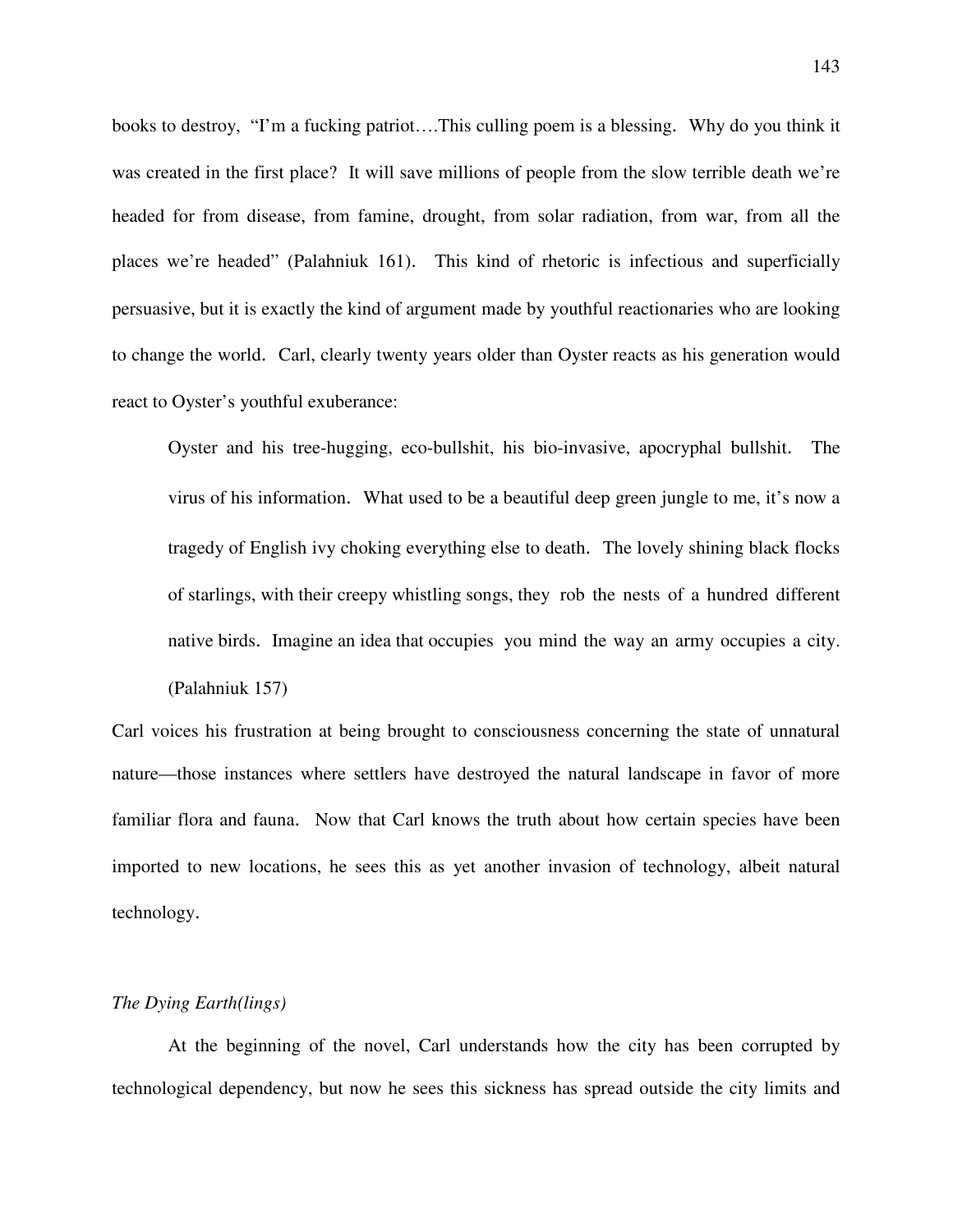infected the rest of the land. The language used to describe what Oyster says is important because it touches several key points found throughout this argument. First, note the use of the words "virus" and "invasive". Both suggest colonization, which on the one hand suggests settlement, but on the other denotes infestation. Secondly, the use of the word apocryphal alerts the reader to the lost knowledge of the Grimoire. Why was this knowledge lost or hidden? Should knowledge this powerful be available to anyone or should it be obscured? In *VALIS* the origin of humanity and the creator of the world is lost so that humanity will not rebel against the world around it and accept it as their true reality. In *Snow Crash*, the language of ancient Sumer is lost so that no one would be enslaved by its neurolinguistic qualities. In both cases, the knowledge is lost for the benefit of mankind. However, this knowledge has the ability to free humanity from the binds of its own religions, laws, and science. Again, the very thing that keeps humanity in line reduces its humanity. No wonder postmodern texts throw their hands in the air and ask the individuals to decide for themselves whether they want to buck the system or fall complacently into it—no one has the answer. But still literature is written that tries and tries to pose some kind of solution to the problem of pain, loss, alienation, and otherness that seems to plague humanity. This knowledge or these ideas are taboo because they make the knower or thinker look critically and make a call, good or bad. Oyster is ready to kill all people to make way for nature. Helen has been killing people to earn money to carry on her investigation of the source of the culling song in the hopes that there might be a spell that could bring her cryogenically frozen son back from the dead. Mona wants to be taken seriously, feel important, and promote community. And Carl is afraid that if any one of these three had a free hand, they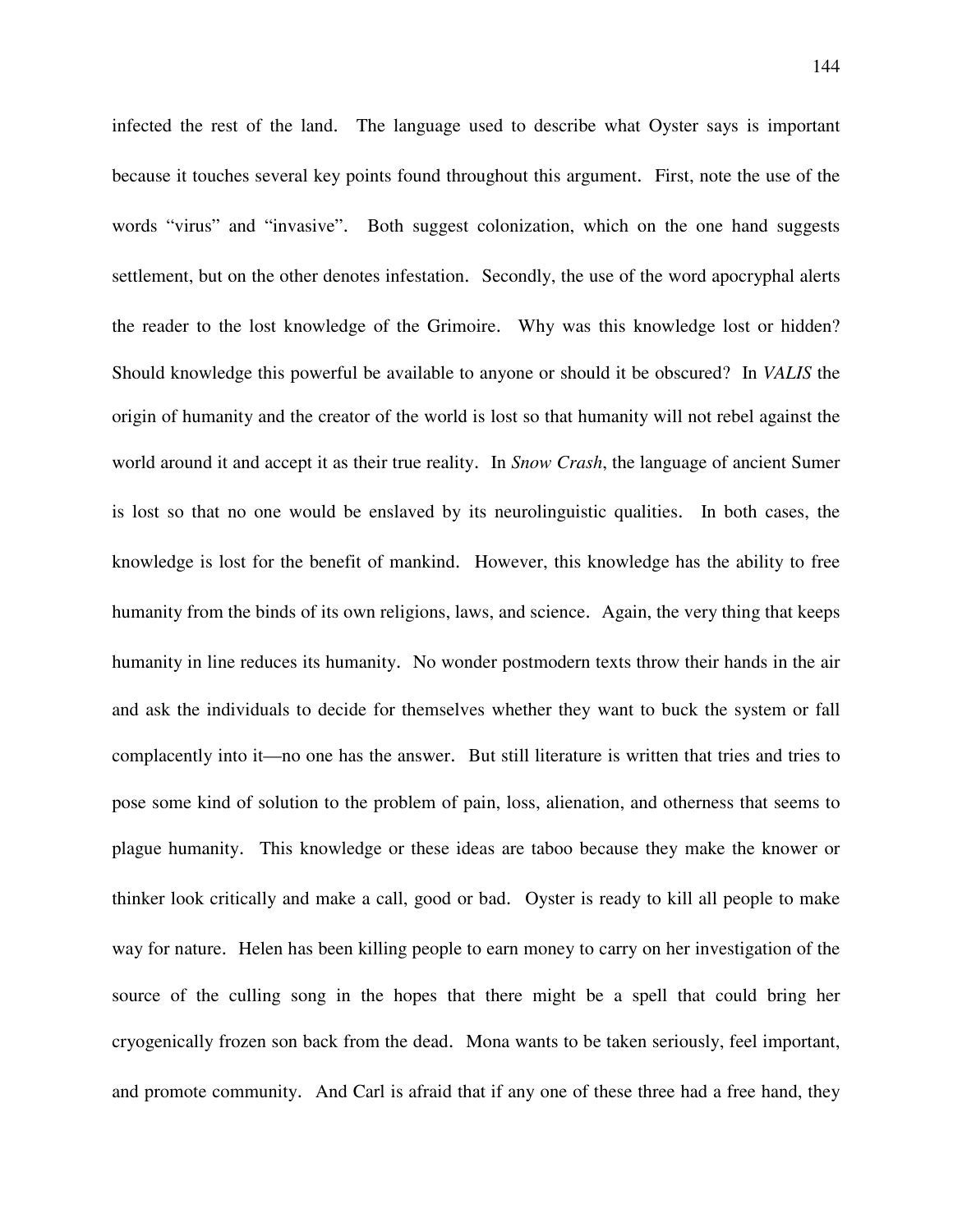would ruin everything. The Grimoire, as powerful as it is, needs to be destroyed, like the atom bomb, for fear of the intentions of all who might have access to this knowledge. Mona and Oyster are foils of Helen and Carl. The older couple wants to destroy the forgotten knowledge and the younger couple believes this knowledge can change the world for the better. Mona and Oyster do not necessarily agree on how to change the world—Mona is the nurturer and wants to help others commune with nature and Oyster takes the position that humanity needs to start over because it is irreparably selfish and exploitative. They intend to save humanity by using the forgotten and ancient knowledge recorded in the Grimoire. Once they have the Book of Spells, they take off with the few spells that have been translated, decoded from lost languages and written with faded bodily inks (urine, semen, blood) and do what they can to change the world. Seen as modern-day miracles by the media, Mona and Oyster gain notoriety through their supernatural and revolutionary acts. Mona levitates, masquerading as an angel, and tells an entire town to stop having babies and think about overpopulation. (7-9) Oyster revives road kill along the interstate, saving the animals that have been pushed off of their land. (105-7) They unleash an insuperable vine that destroys a town, roads and all, effectively giving the land back to nature. (165-7) Finally, one of them, probably Oyster, also inhabits a cow and speaks through its mouth to tell people to "reject [their] meat-eating ways" and consider regulating the human population. (191-4) Newspapers, radio stations, and television shows all cover these events, dubbing them the "The Flying Virgin," "The Roadkill Christ," "The Green Menace," and "The Judas Cow." The elder couple fears the repercussions of these "miracles" despite the good intentions. Palahniuk test the protagonists in the novel to see if they are capable of being truly revolutionary, exhibiting "the heroic readiness to endure the conversion of the subversive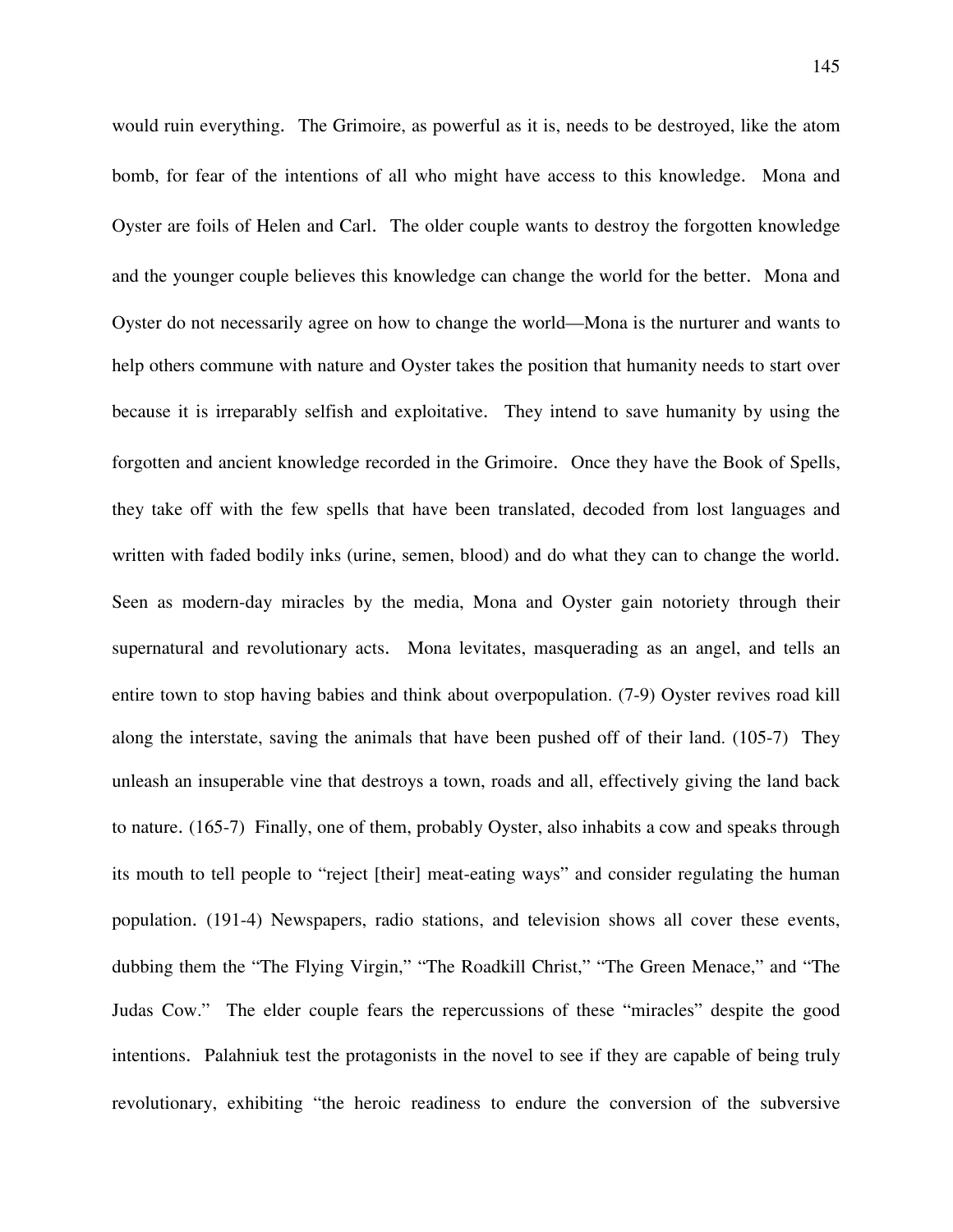undermining of the existing System into the principle of a new positive Order which gives body to this negativity" (Žižek, *The Ticklish Subject* 238).

These four characters treat the idea of information differently. Obviously, Carl, a journalist, is suspicious of how information and noise can either control or anaesthetize the public. Helen uses advertising as a ploy to resell haunted houses over and over again. Mona romanticizes forgotten information and desperately wants to recover it. Oyster uses information or more specifically suspicion through misinformation to destroy faith in businesses and environmental policies. Once they discover that forgotten knowledge can be retrieved and used to change the world, they each dream of a different kind of personalized solution. The race is on and the generation gap becomes more apparent. This gap is indicative of the conflict between literary modernism and postmodernism. Mona and Oyster represent the modernists in that they are aware of the broken and fragmented world and they see themselves as artists who can reveal the Truth for all to see. Helen and Carl represent the postmodernists who, despite the recovery of lost knowledge and the realization of myth, see no Truth to recovery, only damage to control.

The story ends like a detective story—the cop, Helen Hoover Boyle, our story's femme fatale now in a man's body after having been possessed and forced to commit suicide by Oyster, and Carl, the journalist, are trying to stop the criminals who are out to *destroy* the broken world. Never mind the destruction of a broken world might lead to a better world. In this case, "The detective is a shepherd, and we want the criminal back in the fold, returned to us. We love him. We miss him. We want to hug him" (Palahniuk 156). They want to reclaim Oyster and Mona because they need their metaphorical children returned to them. Their desire to stop the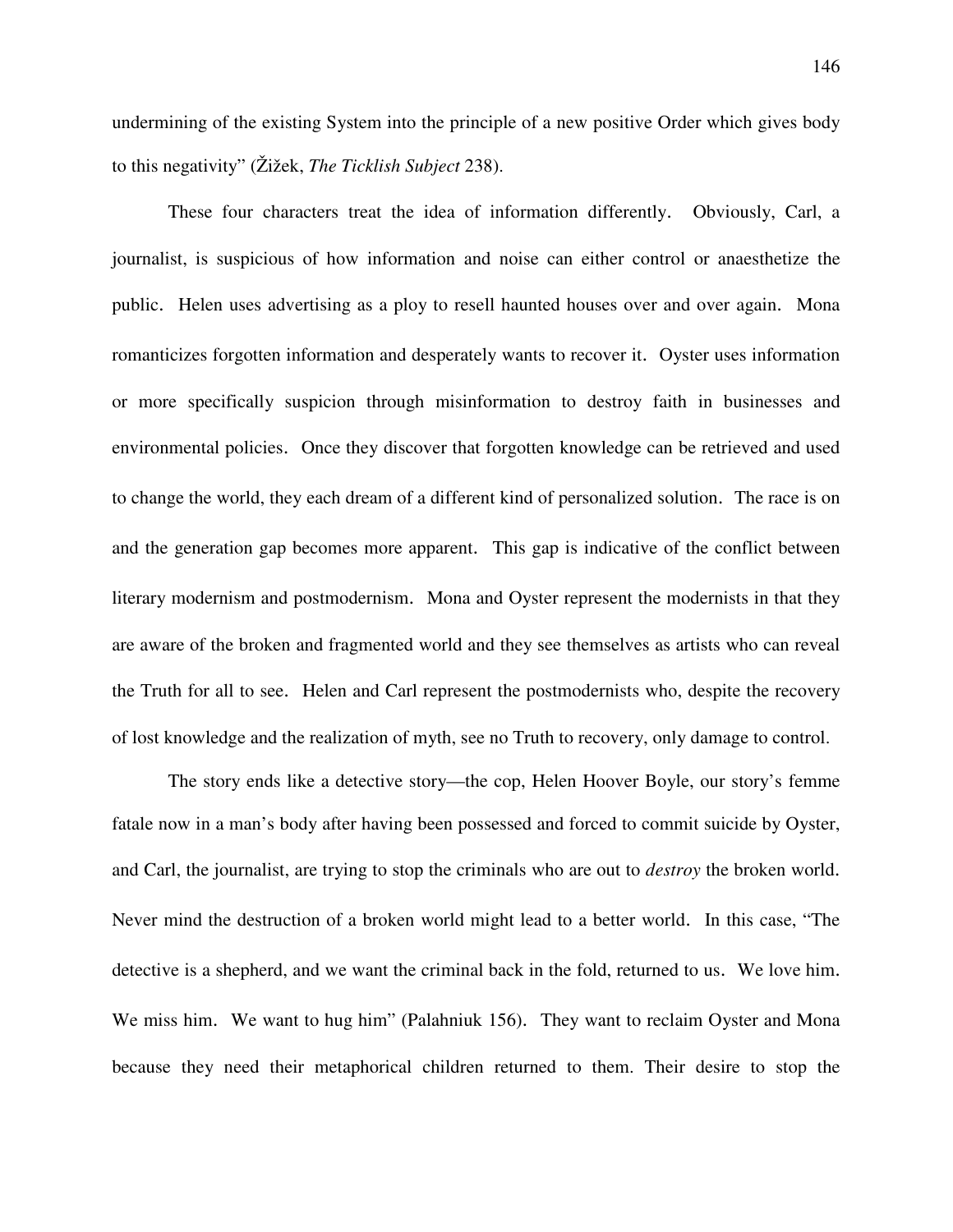destruction of the broken world is, of course, problematic in that the broken world needs to be destroyed, or rather put together again with hopefully the light of Truth to guide it. But no consensus is reached concerning what this Truth is and no one harbors illusions that this crusade will end with a new and perfected world full of Truth.

# *Where to Go from Here*

The ancient and forgotten knowledge now only *seems* to offer solutions to the problems of the world, but upon further inspection, the reader must see that the forgotten knowledge helps just as much as it must have in the past—not enough to create utopia, only enough to solve a few problems for a few people. And here is where utopians make their biggest mistake: Utopias are impossible. The word itself argues this point indirectly. Creating a perfect holistic system involves many complex social, religious, and political elements coming together to work toward equality and freedom. Striving for utopia, while a noble goal, will only lead to frustration. All of these systems are dependent on the ideas and actions of people with free will and a strong inclination to watch out for themselves. Frederic Jameson makes this very convincing argument in his book, *Archaeologies of the Future: The Desire Called Utopia and Other Science Fictions*. In this text Jameson argues that utopian writers have difficulty building utopias in their fictions because they cannot imagine a system radically different from the ones in which they have grown up. He states: "we have been plagues by the perpetual reversion of difference and otherness into the same, and the discovery that our most energetic imaginative leaps into radical alternatives were little more than the projections of our own social moment and historical or subjective situation" (211). In other words, utopian aims are too unconsciously biased by the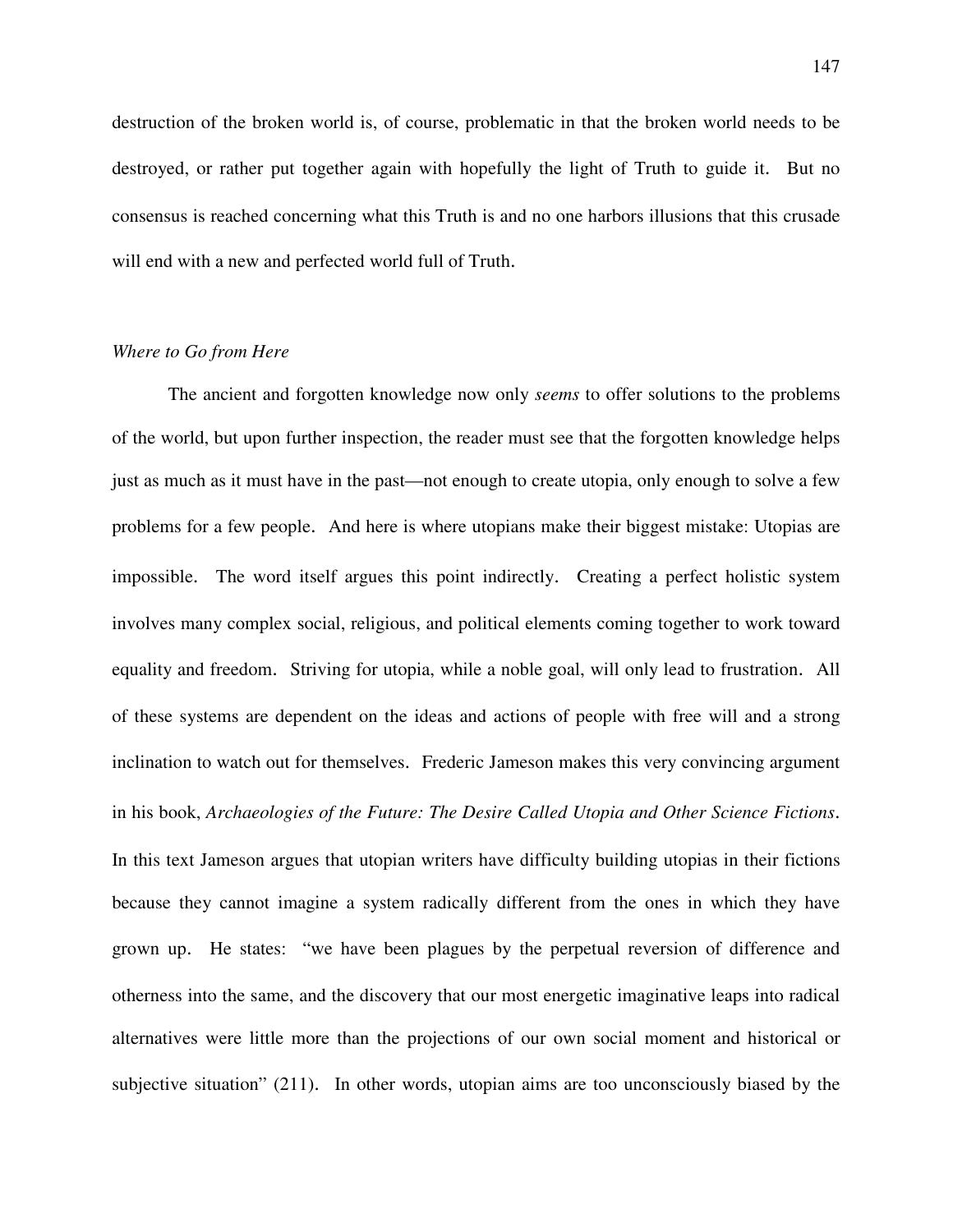specific problems of the system they are designed to replace to successfully construct a totally new and unbiased system without creating a whole new mess with its own particular problems and inequalities. Simon Jarvis, in his book chapter entitled "Adorno, Marx, Materialism," explains that Adorno acknowledges this same problem with utopian aim and notes what must be considered when the utopian impulse strikes:

For Adorno himself, wanting to be a materialist means starting from, not a set of fixed metaphysical or methodological commitments, but something which could more accurately be named an impulse: the utopian wish for undeluded happiness, including bodily pleasure, the wish for an end to suffering. This wish may be simple, even naive; but it requires all the cunning of philosophical artifice if it is not to be deformed, turned into a parody of itself, from the outset. (80)

Palahniuk seems to anticipate this problem, perhaps because he is cynical that anything can really be done to solve the problems of the current system so long as people go about their business mindlessly accepting things as they are or things fed to them by the media. His characters, empowered by language and the ability to bend the laws of nature through speech, cannot adequately solve society's problems. In fact, they have diametrically opposed views on what that final solution should look like. Like the modernists and the postmodernists, the former thinks a solution is reachable and the latter asks whose solution can be deemed better than the others? And what about those who really wanted to try the solution no one agreed to? Will they be happy in this new world? Will they be free? Will they feel equal? Will they see the other choice as the perfect choice eventually? It would seem that a loss of free will would accompany these utopias, and then, Carl asks, what is there to live for? Maybe utopian texts only have the appearance of perfection but the details and answers to the pragmatic, systemic questions are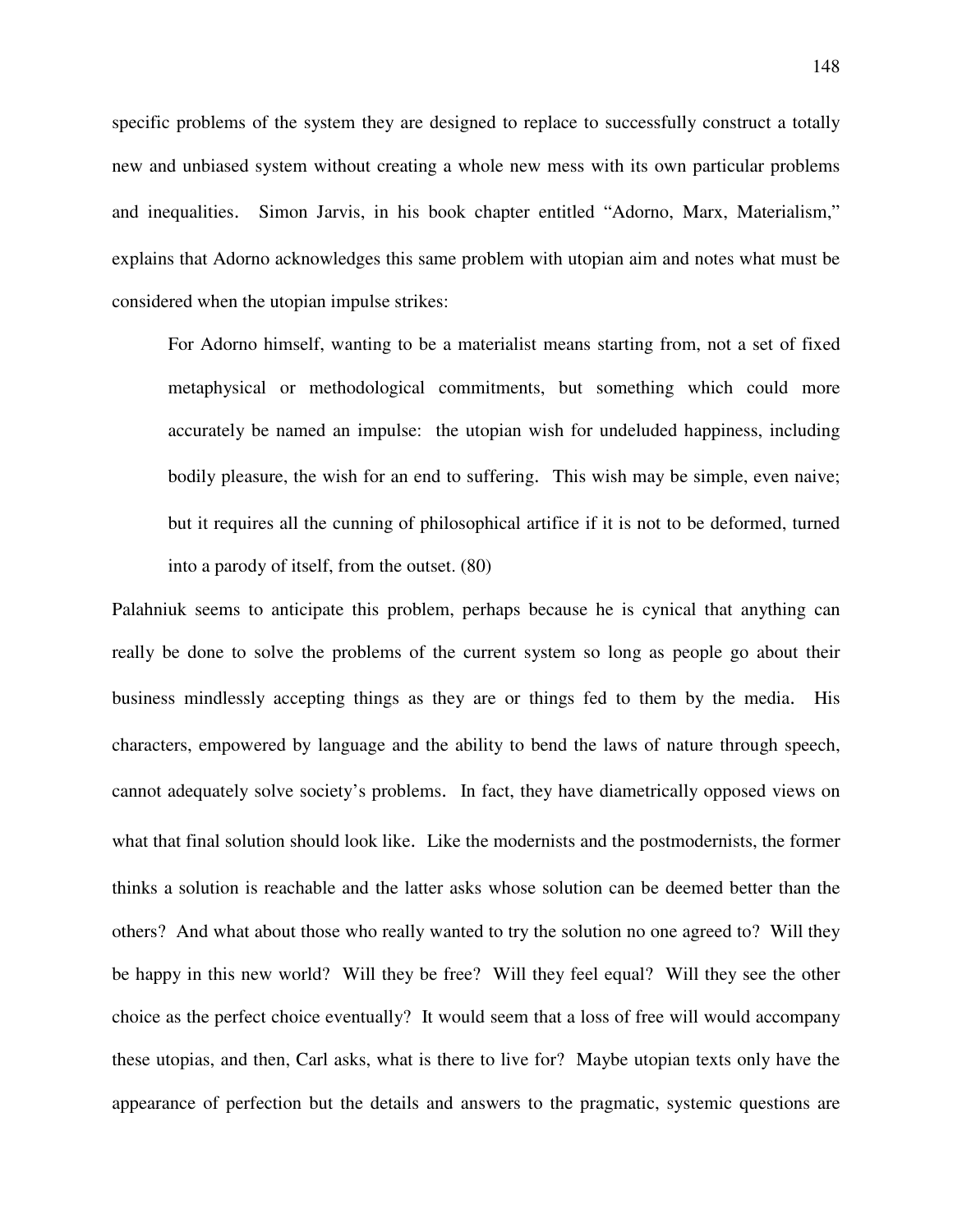unsatisfying. Currently, dystopian fiction seems much more popular by virtue of the fact that it is easier to construct a misguided and failed utopia with good intentions that must be overthrown than a utopia with which everyone is pleased.

 Each of the characters in *Lullaby* has an agenda for this addressing the failed modern utopia that is the twentieth century. They all look for lost knowledge and power offered within language. Palahniuk draws each as representing a different kind of domination. He focuses on domination as a method of re-engineering and re-empowering people. Most of his characters feel at the mercy of some other power. The end is positive, but in the end the problem with the solution is that two people have the ability to reconstruct society, using a language that is quite dangerous. Palahniuk confronts this postmodern caveat openly in his text. Who should have such a power? Ultimately, I believe Palahniuk argues in his story that the power over others that is found in language is always being exerted in some form in society—whether it is the media, political groups, or religious institutions—and that by recognizing this power, we reduce these instances of control. In other words, we are able to think more clearly for ourselves. And this clear thinking might lead to more clear thinking. The problems begin when an ancient idea is brought to light that promises some great solution. Carl recognizes there is no quick and easy solution to the problems of the world. There are always repercussions. Communism must still employ people who would adhere to the rules and a system that would enforce these rules without bias. But humans are always guilty of bias. So postmodernism takes the easy way out and says that it depends on perspective and life lessons and attachments to certain histories and philosophies and picto-typographic representations of whatever is being argued for any sense to be made. And even then, maybe nothing can be done. Palahniuk does not seem happy with this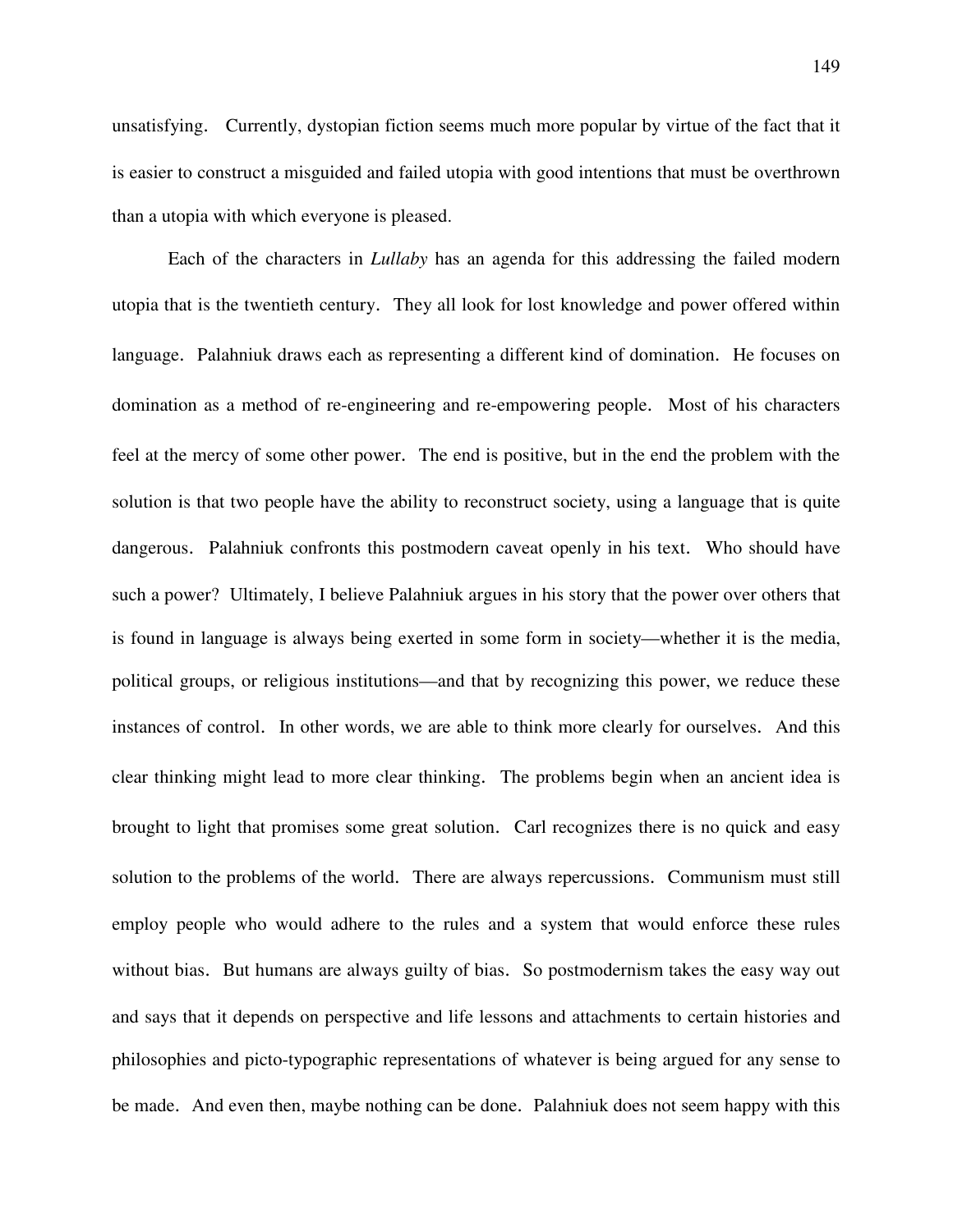solution, so the search is ongoing, as if the answer lies out there, but just out of reach. However, the answer still lies out there just as for Žižek, the unconscious is still out there. And the hope for a solution or reconciliation with the other is all that Palahniuk needs to set himself apart from the other postmodern authors. He knows that there is hope for the future, but that future will always be a work in progress.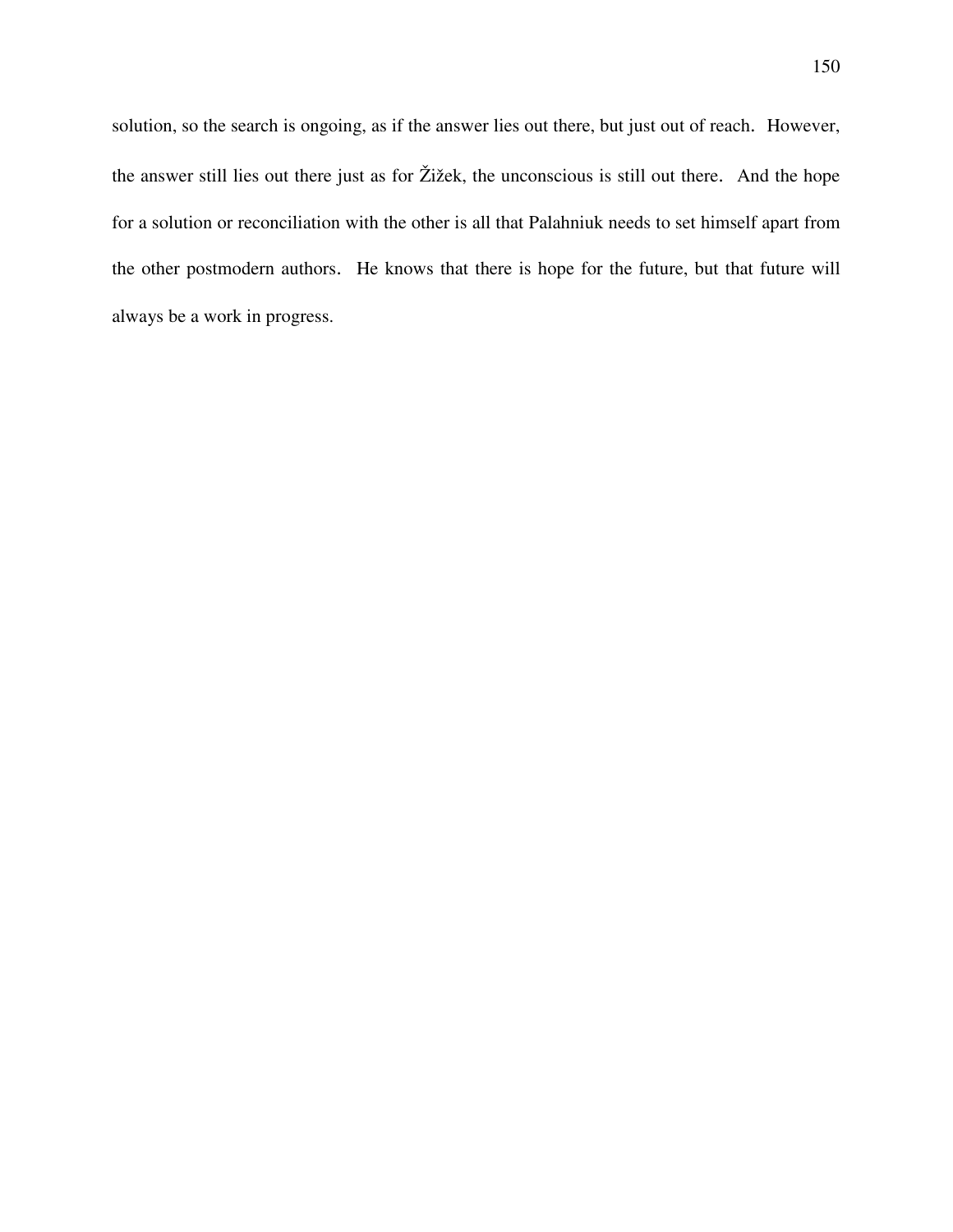#### CONCLUSIONS

In addition to arguing that a study of science fiction yields important and increasingly relevant perspectives on who we are today and who we will be tomorrow, I believe this same study resurrects a faith in humanity and its coupling of passion, reason, and sheer doggedness to solve any problem it may face, a trait of many of the science fiction stories written during the Golden Age (1930-1950). As cultural pendulums go, it seems about time for the cynically distant notion that we are helpless, confused, and alienated in a broken world of irreconcilable perspectives to swing to a worldview that resituates command and direction in the hands of humanity that is more than capable of shouldering the load, straightening the mess, and addressing the needs of the many disparate voices. An approach to revealing the reappearance of faith and hope lies in the return to language and its power over society. One undeniable development in our culture is its dependence on the media to understand itself. The media flocks to Oprah Winfrey and Dr. Phil, Brad Pitt and Angelina Jolie, Sarah Palin and Barack Obama in order to orient society to current social, global, and political issues so that it might know how to understand its roles as a collective of opinionated by-standers under the delusion that it is "doing" something about all of the problems facing the world today. But orienting is a far-cry from acting. It is a half step to the work that needs doing. I believe many early science fiction authors understood humanity's propensity to take half steps and tried to inspire readers through tales of scientific potential and human heroism. Science fiction written in the 1930s and 1940s inspired a generation of future aerospace engineers to want to break through the atmosphere and into a final frontier that had been imagined to be populated by strange and alien empires with vast scientific technologies and opportunities for individual heroism. And these authors inspired readers through words on a page. Children were swept up by the images conjured by these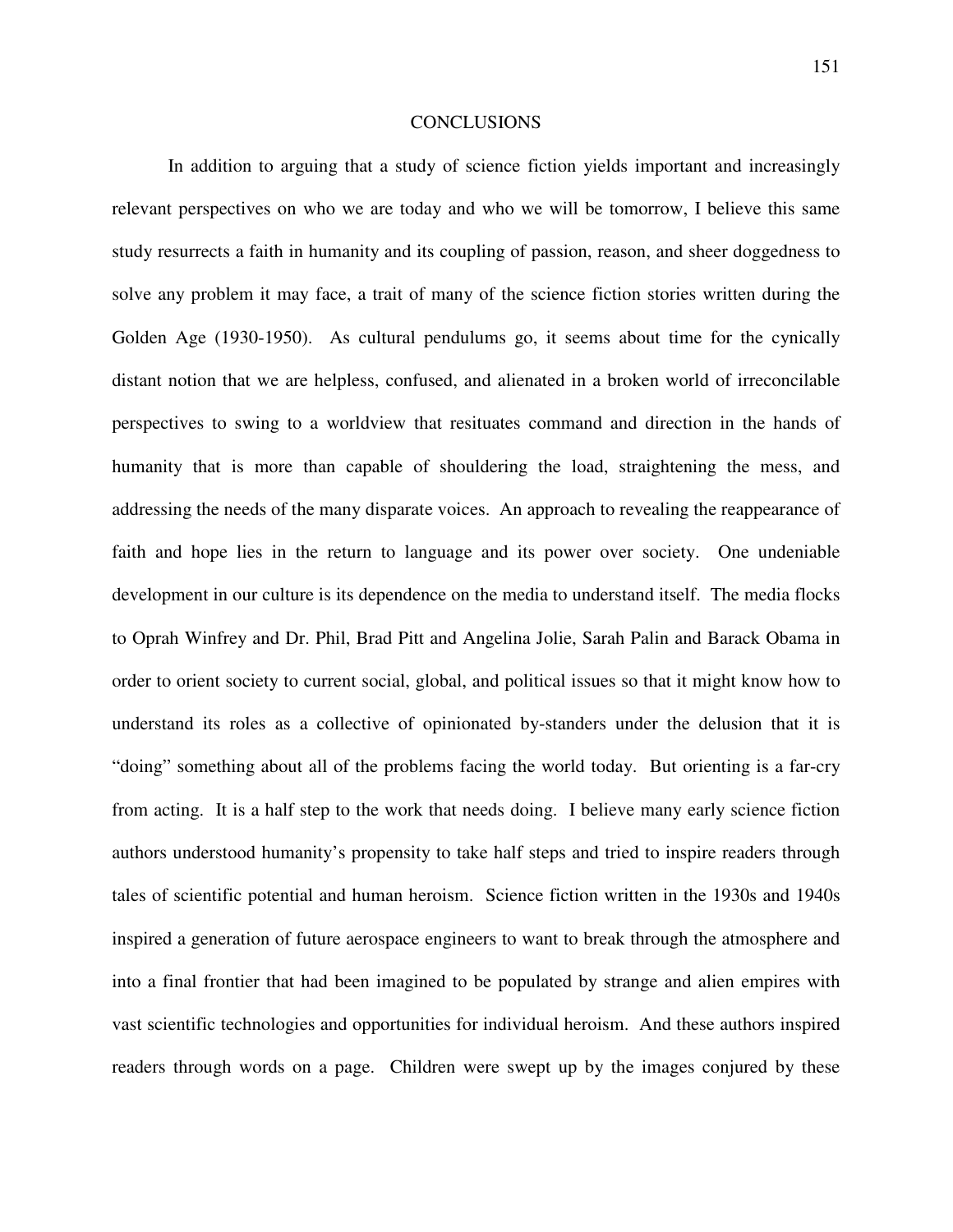words. Kids longed to save the alien princess and explore the Martian landscape in Edgar Rice Burroughs's series of novels that began with *A Princess of Mars* (published as a serial in 1912), or travel through time to the far distant future as in H.G Wells' *The Time Machine* (1895). The world-building aspect of this genre enchanted generations and inspired these generations to make those worlds more real as science and technology progressed. The power of language was not lost on these authors; therefore, it stands to reason that while some of these stories would imagine technological progress, other stories might deal specifically with the power of language, especially as postmodernist works began deconstructing relationships that are formed by this language.

 It would, of course, be inaccurate to suggest that science fiction withstood the artistic and theoretical shift from modernism to postmodernism. New Wave science fiction followed the Golden Age, inspired by a distrust of science and a growing sense of isolation and despair. In many cases, these New Wave science fiction stories and mainstream postmodernist works were similar in method and message. But in the long run, the New Wave movement only served to provide the Golden Age nostalgics with new tools with which to craft their message of hope in reason and pride in human ingenuity. Lacan's maxim, "Do not compromise your desire!" illustrates this desire for change and reinvention. The way out is through. If the current system is unsatisfactory, then it must be changed through exercising reason and using what does work to fashion a system that is more manageable, knowing that the process must inevitably begin anew when this new system fails to deliver what it was designed to provide. This is the order of things. Dick understood this constant dialectic. He imagines a continual process inching us closer and closer to reunion with God. Adorno understood this process as our duty as thinking humans. And Žižek believes that the language we use to engage the world and others binds us to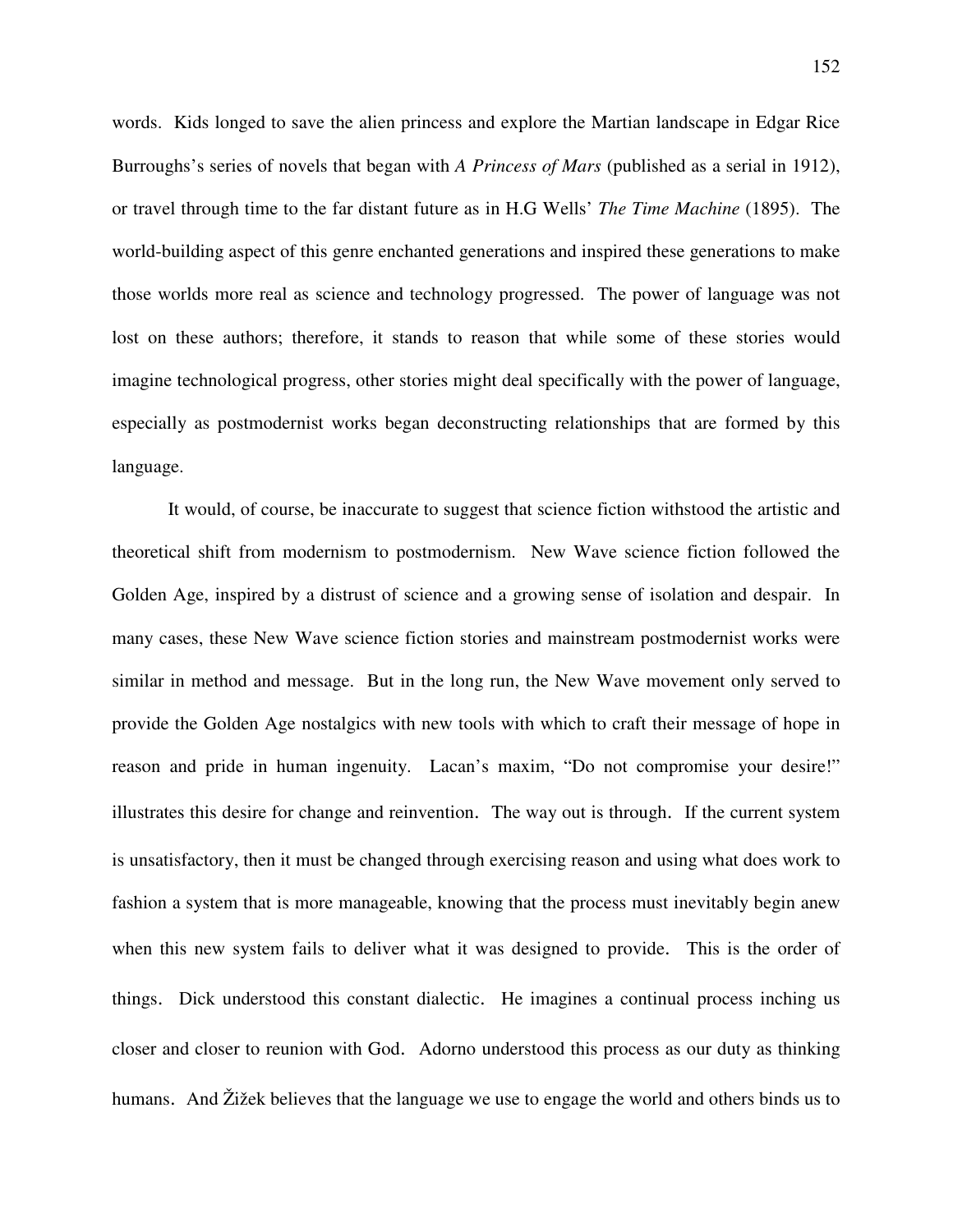this constant revision of the monitoring big Other. The trend of renewal and empowerment manifests in most literature, but the ways in which science fiction seems to actively engage this process is provocative and ultimately transformative. Jakober echoes this sentiment:

 the possibilities explored in speculative fiction, precisely because they are speculative, are fluid. In this they are much like myths, with the potential to move from culture to culture and from age to age. Indeed, one might suggest that myths are simply the oldest form of speculative fiction. They were the stories humans told—often by inventing things that did not exist in their ordinary lives—to explain the unknown, the mysterious, the very good, the very evil, the very odd. Most importantly, they were—and are—the stories that cause us to wonder about all the things that have been lost in the world, and all the things that might yet be. (Jakober 31)

Jakober argues that the fluidity indicative of speculative fiction is preferable to realistic fiction because of its mercurial nature. Speculative fiction is best suited to be fiction whose interests lie in what will be in the future. Within the speculative or science fiction genre, utopian as well as dystopian experiments have found nearly equal representation. This balanced treatment of two diametrically opposed social constructs results from a focus on the future for which these particular genres are well known. Philip K. Dick's *VALIS*, Neal Stephenson's *Snow Crash*, Samuel R. Delany's *Babel-17*, and Chuck Palahniuk's *Lullaby*, more aptly characterized as speculative fiction because of its portrayal of magic against science, each tackle dystopian qualities of contemporary society by analyzing the power that language possesses in the formation of the self, its relation to others, and the propagation of ideology. The utopian goals of these texts advocate for a revision of postmodern cynicism because the authors have looked to the future for hopeful solutions to the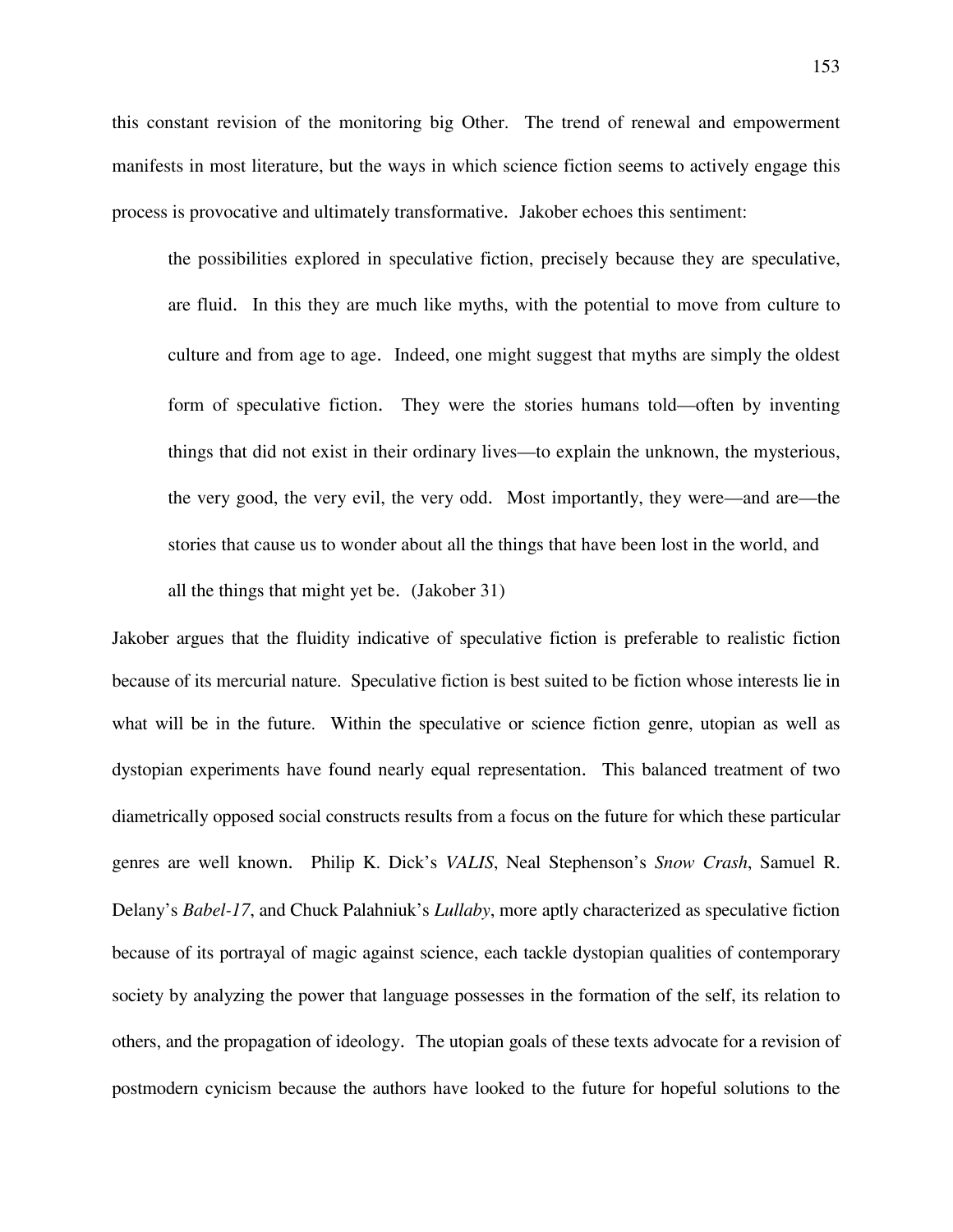social and ideological problems of today as well as a return to the modernist metanarrative. Jacquelin Plante expresses this position another way: "Utopianism in this context becomes an action, a verb, a process or transformation, subversion, and experimentation, drawn from a desire for continuous movement toward unknown possibilities rather than self-contained, controlled bodies of academic effort working towards the justification of pre-existing beliefs" (176). In other words, utopianism does not intend to definitively solve social problems; rather it is the narrative dialectic intended to provoke thoughts and lead to eventual change.

Using Slavoj Žižek's readings of Jacques Lacan and Theodor Adorno's readings of Karl Marx for critical insight, I have argued that these four novels imagine language as the key to personal empowerment and social change. Furthermore, all of these texts pose a hopeful revision to postmodernism, but never a complete solution. These authors do not fall into the totalizing historical trap that ensnared the modernists. I believe these authors align their writing more closely with Adorno's belief in the revival of reason and critical inquiry as a means to effect incremental positive social change in the world which is made clear by Žižek's interpretation of Lacan's big Other and the revision of oppressive postmodern ideologies.

The first novel, *VALIS*, contemplates the existential dilemma of suffering. The main character explains this dilemma of the origin and purpose of suffering and pain by adopting Gnostic theosophy and arguing that the world is managed by a deluded false god who wants to keep humans unaware of the imperfection of creation. The failed return of Logos (here used as the one true God/the proper code/the incorruptible language of creation/truth and order) suggests complete revision is impossible—utopia is unreachable—but still hoped and strived for. Adorno's *Negative Dialectic* explains this failure is inevitable but the byproduct of revolution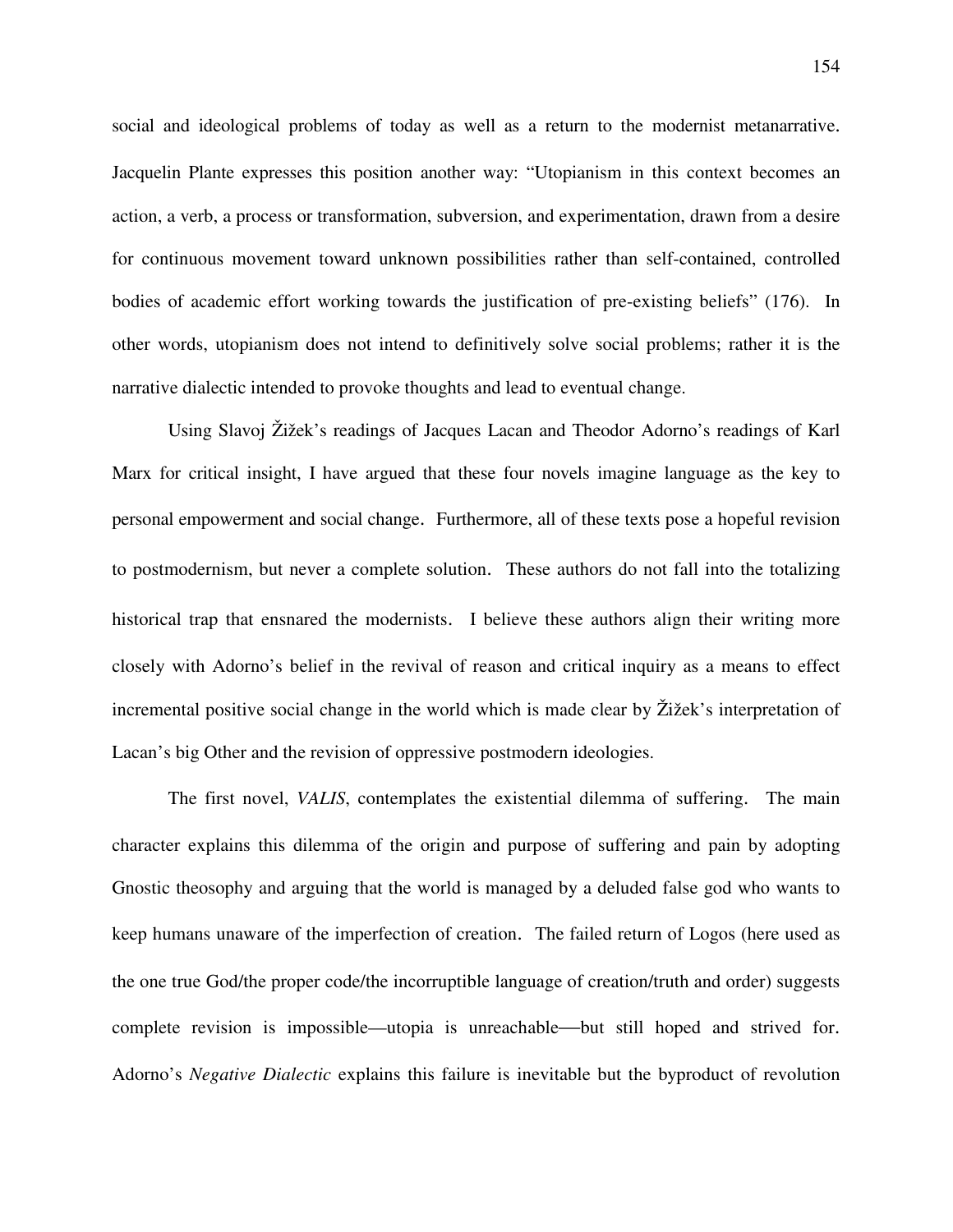provides the seed for the next attempt at social revision. The *impulse* for utopia is what matters most. This impulse indicates a hopefulness and desire to reinstate the modernist metanarrative. In *Snow Crash*, Neal Stephenson describes an instructional code (Logos) that exists as the phonemes of the lost language of Sumerian. Once again, social change revolves around language and its power over others. While neither Hiro nor Juanita actually solve social problems or change the world for the better, they do preserve free will and allow social change to be possible. Similarly, *Babel-17* imagines an intergalactic war and a human-programming enemy code, called Babel-17, which threatens the Alliance. By connecting to another, the main character is able control Babel-17 to rewrite it in order to bring about a peaceful conclusion to the war. Finally, Chuck Palahniuk imagines a magic-based code in *Lullaby* that taps into the operating system of nature. The characters in the novel struggle with the twin desires for using the Grimoire for social change and ridding the world of this dangerous power. At the end of the novel, the younger two saviors run from town to town returning the world to a state of nature while the older two attempt to manage the others's idealistic magical revolution.

In each novel, language is characterized as an agent of domination. Only through taking control of language can the characters end the cycle of domination and free themselves and their enslaved societies. This domination appears as the demiurge in *VALIS*, the increasing power of L. Bob Rife's many corporate holdings and controlling interest in key franchises in *Snow Crash*, the proliferation of war by both sides in *Babel-17*, and media saturation as well as environmental desecration in *Lullaby*. This culture of domination reflects the culture industry described by Horkheimer and Adorno. This culture industry controls and perpetuates the interests of the masses who are under the delusion that they dictate the production of consumable products.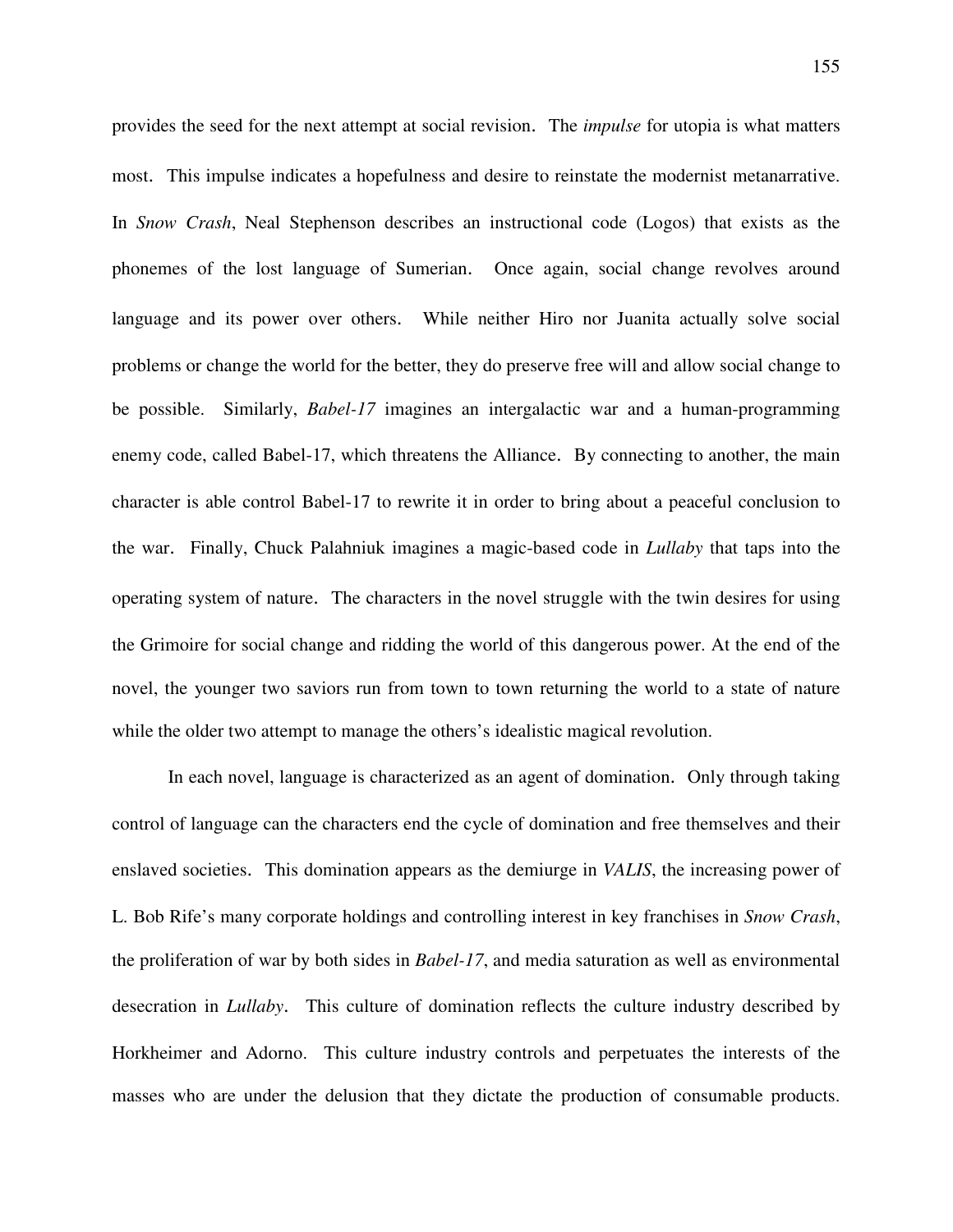Adorno and Horkheimer, taking from Hegel and Marx, argue that corporations manipulate the tastes of the masses, causing standardization and mindlessness in a society that thinks it is individual and analytical. The delusions of individualism and independent thought appear in each of these texts. Furthermore, the protagonists in these novels set out to deliver society from this culture industry machine/big Other by first seeing through the delusion constructed by language, re-engaging their own ability to produce thoughtful and purposeful language, and finally connecting with others using language as a newly successful medium of communication, understanding, and social architecture. Perhaps the domination of the big Other/culture industry is caused by a cyclical *view* of history. Critical social theory suggests that these trends are not cyclical, but spiral in seemingly similar patterns yet are always moving forward. Each problem faced is not the same problem faced in the past because the situations surrounding it must inevitably be different. So, if society is continuing forward constantly, any hiccup caused by ideological domination disrupts the natural evolution of society. It is the job of critical cultural theorists like Adorno and Žižek, as well as science fiction authors, to keep watch over the hiccups that occur because of the meddling of an oppressive big Other/culture industry or some excessively rigid ideology.

Each of these texts describes the need to revolt against the current situation and find a solution, through language, that will make the world different, not circle back on itself. None of these books *realize* a better world for all. Some worlds are better for certain groups, namely those in power. While none of the novels achieve their utopian goals, they each evince a belief that the *attempt* belies a return to the modernist metanarrative and a rejection of postmodern helplessness. Thus, each novel imagines the revision of Žižek's big Other through the remainders of Adorno's inevitably failed revolutions, injecting hope in a literary period that had long since lost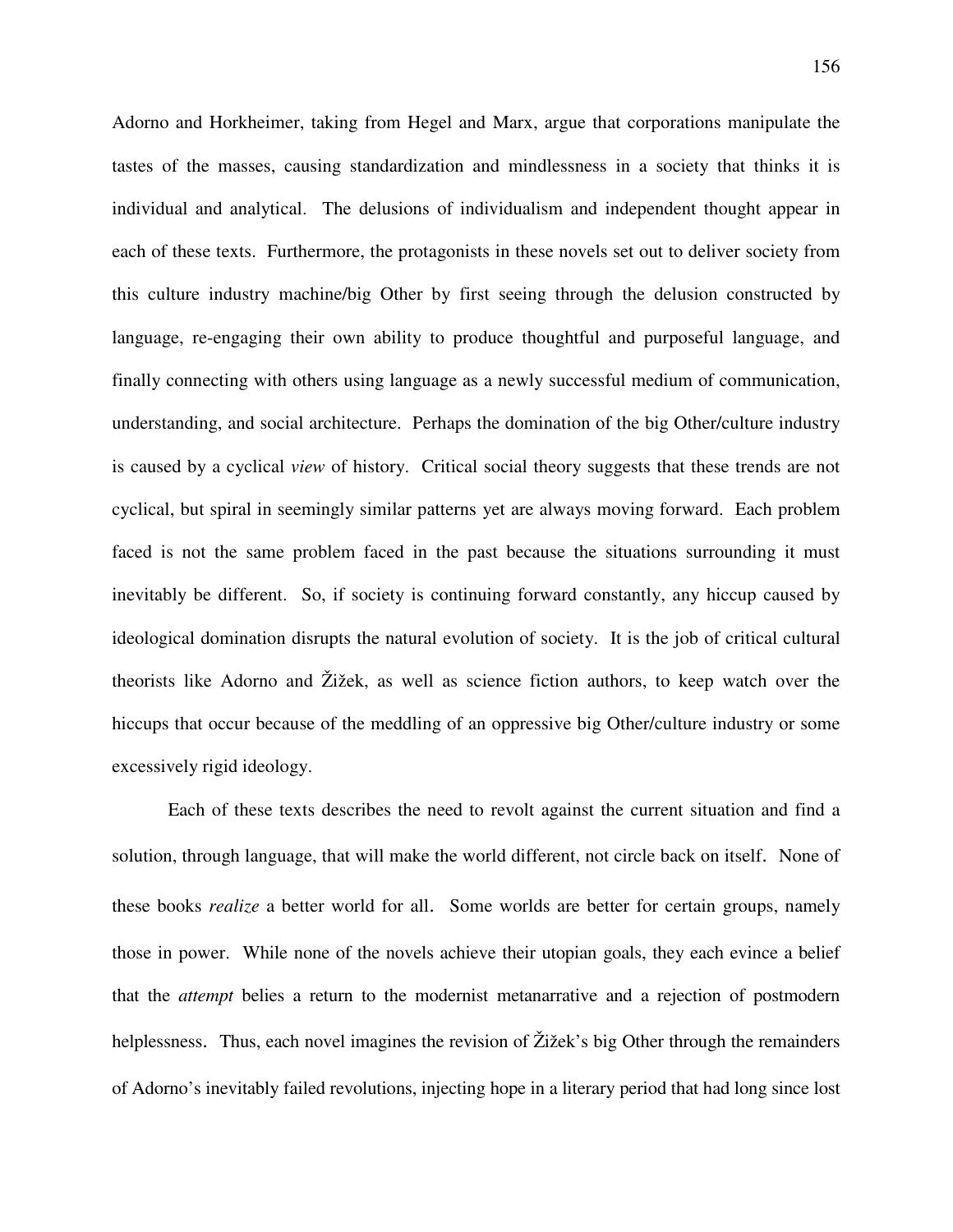it. The problem centers on the shift from a view that language constricts and controls those who use it to the belief that language, rather than being an agent of enslavement, can actually function as an empowering tool allowing for world-building and ultimate freedom over one's own actions. Examples of this freedom and hope appear in various incarnations of postpostmodernism in the premeditated and designed social anarchism of the Frank Herbert's *Dune* series, Asimov's *Foundation* series and Dan Simmons *Hyperion Cantos*, as well as the open sourced and post-scarcity economies of Cory Doctorow's *Down and Out in the Magic Kingdom* and Charles Stross' *Accelerando*. Arguably naïve in their messages, these books imagine human freedom, not without struggle, and the removal of ideological oppression and the reinstatement of human autonomy.

These authors construct new Symbolic orders through world-building and ownership of language that will hopefully lead to connection and communion and away from a de-centered postmodern condition. While Žižek and others may argue that replacing one big Other for an Other still keeps us separate from the Real, enslaving us to the language that constructs the Imaginary, I would like to return to the hope found in Philip K. Dick. Dick's view of reality is constantly shifting and changing in his works, but he explains this fluidity by arguing that there might be many realities working out a cosmic dialectic. This dialectic will eventually lead to the final synthesis of this world and God. Likewise, the revolution in these novels may have only replaced one shadow with another, but I contend that this replacement moves us closer to, but not into, the Real and teaches us how to bear this exposure.

Perhaps science fiction makes strides beyond postmodernist literature in the inevitable path toward understanding our relationship to the Real. But more importantly, maybe science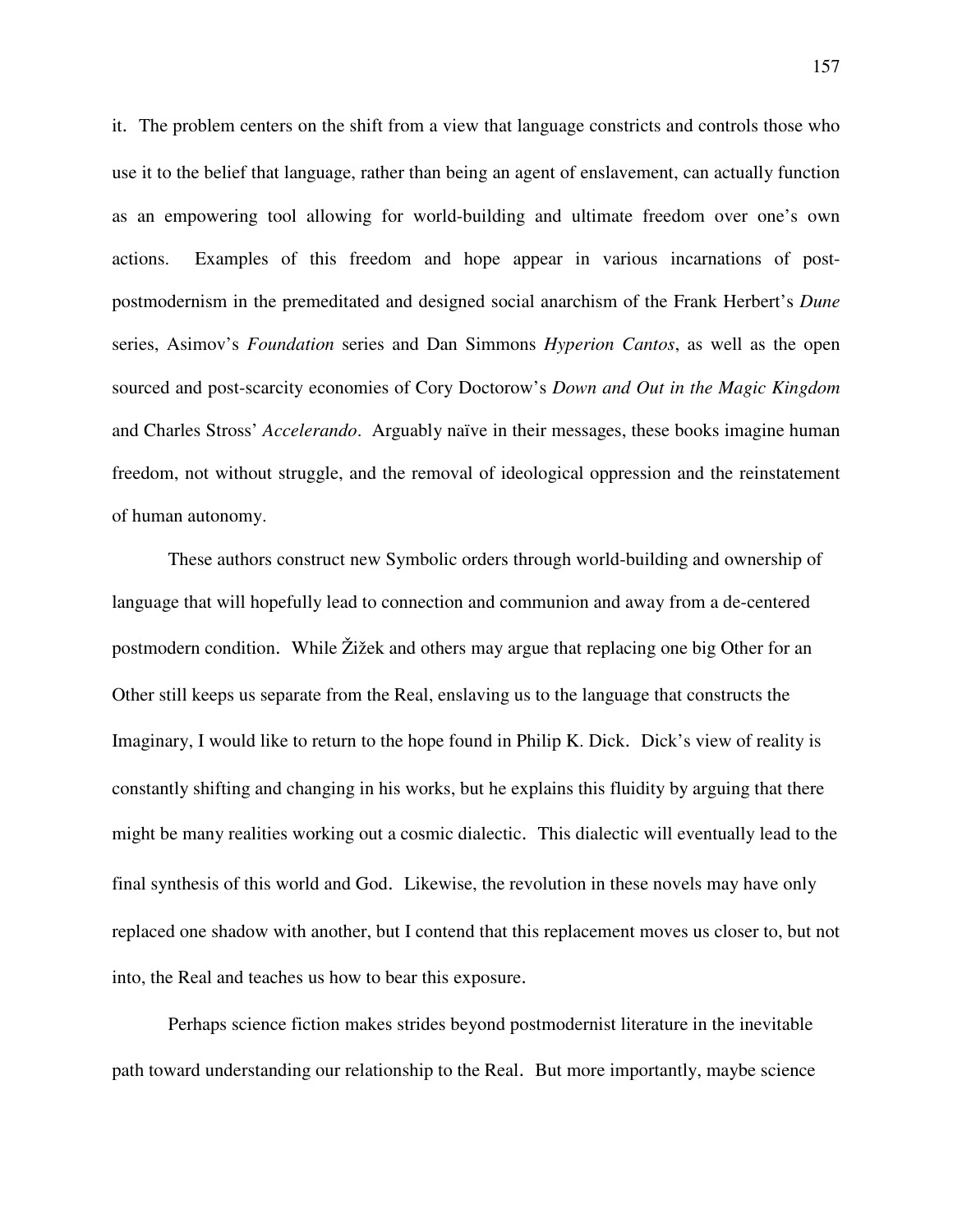fiction that deals with this social dialectic points to our literary future as well. Postmodernist fiction has been succeeded by many other movements that have resisted categorization. These movements have taken elements from Romanticism, Realism, Naturalism, Modernism, and Postmoderism in order to make a new name for themselves. New names have been suggested for the last ten years by various social, literary, and cultural critics, but none of these (post-Postmodernism, Hyperrealism, Hysterical Realism, New Sincerity, and Reconstructivism) quite fit. This problem of naming the current period results in part from the de-centering of postmodernisism as well as the difficulty of naming a thing as it occurs, before it can run its full course. This is the problem of the name for postmodernism. It does little to indicate the kind of literature, instead it places itself, ironically, on the timeline of literary movements. The current texts take from each of these movements those aspects that seem to fit best, to represent the story or intention of the tale. They spiral forward in search of the next revolution that will, as we know by now, come inevitably to make literature/society/the big Other/the Symbolic order more manageable and tolerable. But only until the next time. Perhaps there might be some truth to the names New Sincerity or Reconstructivism. We are constantly headed in exciting directions that perpetually reveal more details about who we are, who others are, how we can know them, and how we all might design a society that considers this connection. Speculative and science fiction seem perfectly poised to perform these functions for us, regardless of what we name the current literary period.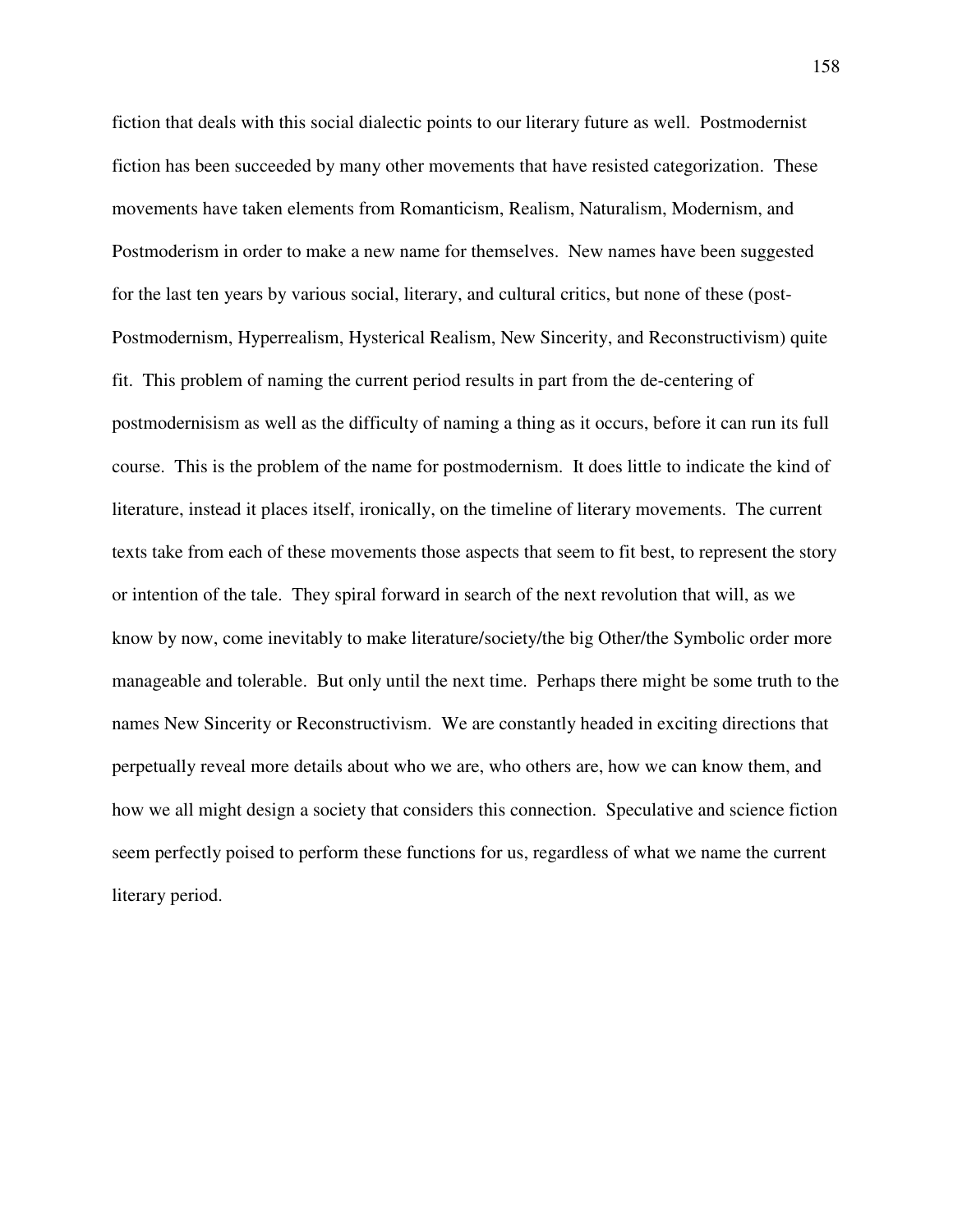## WORKS CITED

Alway, Joan. *Critical Theory and Political Possibilities: Conceptions of Emancipatory Politics in the Works of Horkheimer, Adorno, Marcuse, and Habermas*. Westport, CT: Greenwood P, 1995.

Blackmore, Susan. *The Meme Machine*. Oxford: Oxford UP, 2000.

- Boehm, Carl. "Hiro' of the Platonic: Neal Stephenson's *Snow Crash*." *Journal of the Fantastic in the Arts* 14.4 (2004): 394-408.
- Browning, Barbara. "When Snow Isn't White." *Women & Performance: A Journal of Feminist Theory* 9.1 (1996): 35-53.
- Burke, Kenneth. *The Rhetoric of Religion: Studies in Logology*. Berkeley: U of California P, 1970.
- Burroughs,William. "The Electronic Revolution." 2 April 2008. <http://archive.groovy. net/dl/elerev.html>
- Butler, Andrew. "Science Fiction as Postmodernism: The Case of Philip K. Dick." *Impossibility Fiction: Alternativity, Extrapolation, Speculation*. Amsterdam: Rodopi, 1996. 45-56.
- Cook, Deborah. *Adorno, Habermas, and the Search for a Rational Society*. London: Routledge, 2004.
- Csicsery-Ronay, Istvan, Jr. "Till We Have Interfaces." *Science Fiction Studies*. 26.2 (1999): 312-23.
- Davis, Erik. *Techgnosis: Myth, Magic, and Mysticism in the Age of Information*. New York: Harmony Books, 2004.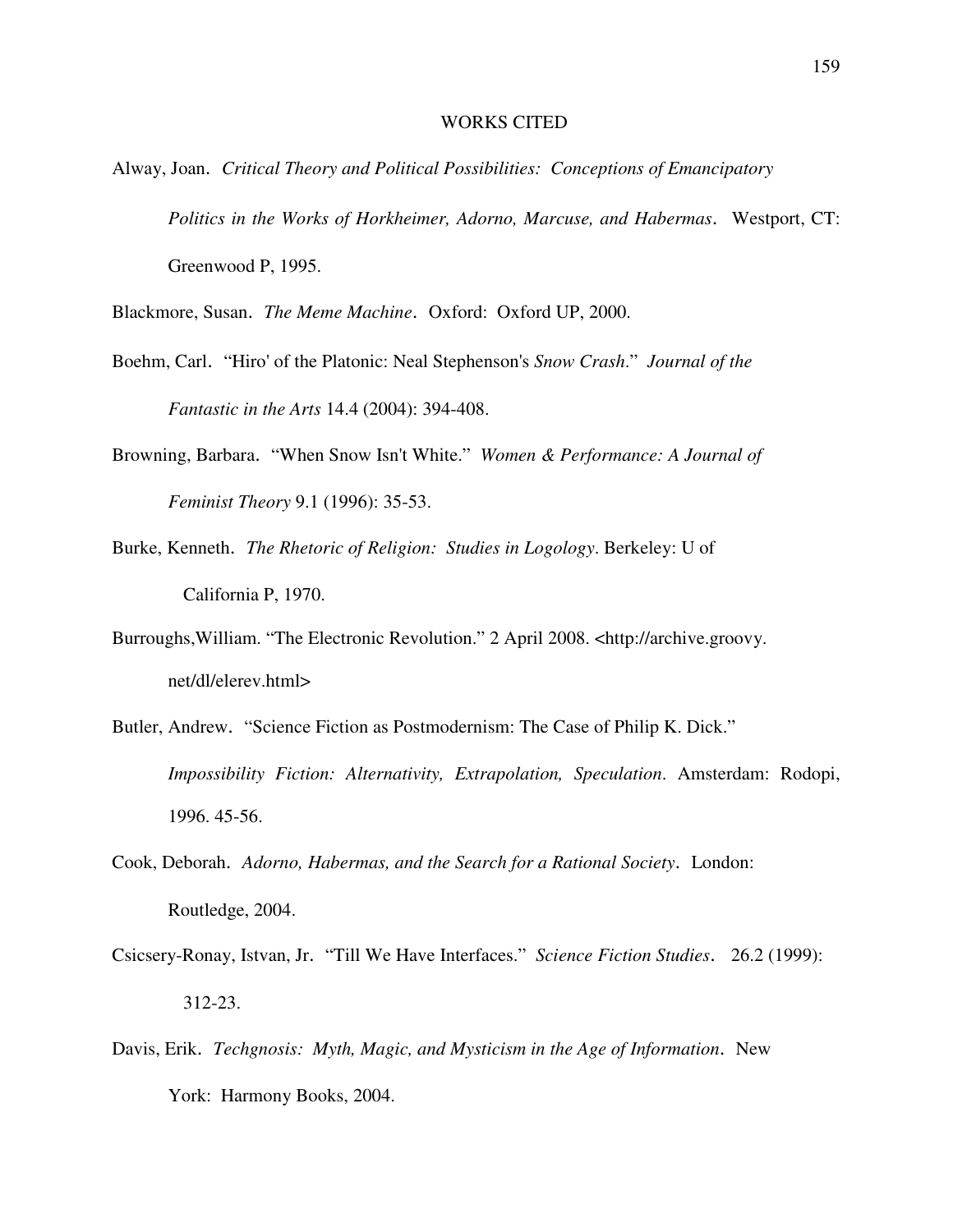- DeGraw, Sharon. *The Subject of Race in American Science Fiction*. New York: Routledge, 2007.
- Delany, Samuel R. "About Five Thousand Seven Hundred and Fifty Words." *The Jewel-Hinged Jaw: Notes of the Language of Science Fiction*. New York: Berkley Windhover Books, 1978. 21-36.
- Delany, Samuel R. *Babel-17*. New York: Vintage, 1994.
- Delany, Samuel R. *Dhalgren*. New York: Vintage, 1994.
- Delany, Samuel R. "Teaching S-F Writing." *The Jewel-Hinged Jaw: Notes of the Language of Science Fiction*. New York: Berkley Windhover Books, 1978. 141-46.
- Dick, Philip K. "Cosmogony and Cosmology." *The Shifting Realities of Philip K. Dick: Selected Literary and Philosophical Writings*. Ed. Lawrence Sutin. New York: Vintage, 1995. 281-313.
- Dick, Philip K. "Drugs, Hallucination, and the Quest for Reality." *The Shifting Realities of Philip K. Dick: Selected Literary and Philosophical Writings*. Ed. Lawrence Sutin. New York: Vintage, 1995. 167-174
- Dick, Philip K. "How to Build a Universe That Doesn't Fall Apart Two Days Later." *The Shifting Realities of Philip K. Dick: Selected Literary and Philosophical Writings*. Ed. Lawrence Sutin. New York: Vintage, 1995. 259-280.
- Dick, Philip K. "If You Find This World Bad, You Should See Some of the Others." *The Shifting Realities of Philip K. Dick: Selected Literary and Philosophical Writings*. Ed.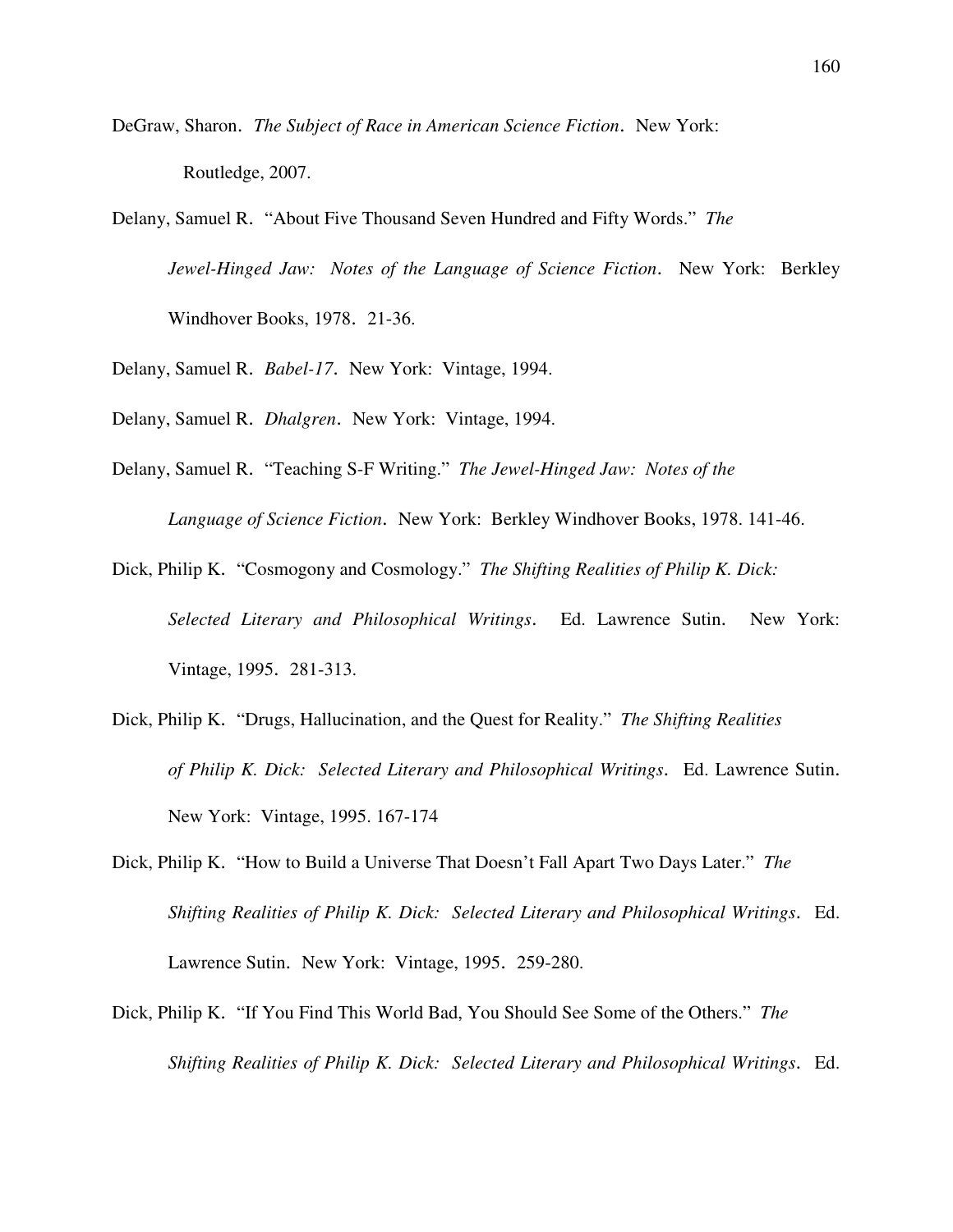Lawrence Sutin. New York: Vintage, 1995. 233-258.

- Dick, Philip K. *VALIS*. New York: Vintage, 1991.
- Distin, Kate. *The Selfish Meme*. New York: Cambridge UP, 2005.
- Dumont, Jean-Noël. "Between Faith and Melancholy: Irony and the Gnostic Meaning of Dick's 'Divine Trilogy."' *Science-Fiction Studies*. 15.2 (1988): 251-253.

Dunn, Adam. "Road Trips and Romance." *Publishers Weekly*. 2 September 2002. 49.

- Galbreath, Robert. "Salvation-Knowledge: Ironic Gnosticism in *Valis* and *The Flight to Lucifer*." *Science Fiction Dialogues*. Ed. Gary Wolfe. Chicago: Academy Chicago, 1982. 115-32.
- Golumbia, David. "Resisting 'The World': Philip K. Dick, Cultural Studies, and Metaphysical Realism." *Science Fiction Studies*. 23.1 (1996): 83-102.
- Grassian, Daniel. "Discovering the Machine in You: The Literary, Social and Religious Implications of Neal Stephenson's *Snow Crash.*" *Journal of the Fantastic in the Arts* 12.3 (2001): 250-67.
- Haney, William S., II. *Cyberculture, Cyborgs, and Science Fiction: Consciousness and the Posthuman*. Amsterdam: Rodipi, 2006.
- Hayles, N. Katherine. *How We Became Posthuman: Virtual Bodies in Cybernetics, Literature, and Informatics*. Chicago: U of Chicago P, 1999.
- Heuser, Sabine. *Virtual Geographies: Cyberpunk at the Intersection of the Postmodern and Science Fiction*. Amsterdam: Rodipi, 2003.

Huntington, John. "Philip K. Dick: Authenticity and Insincerity. *Science-Fiction*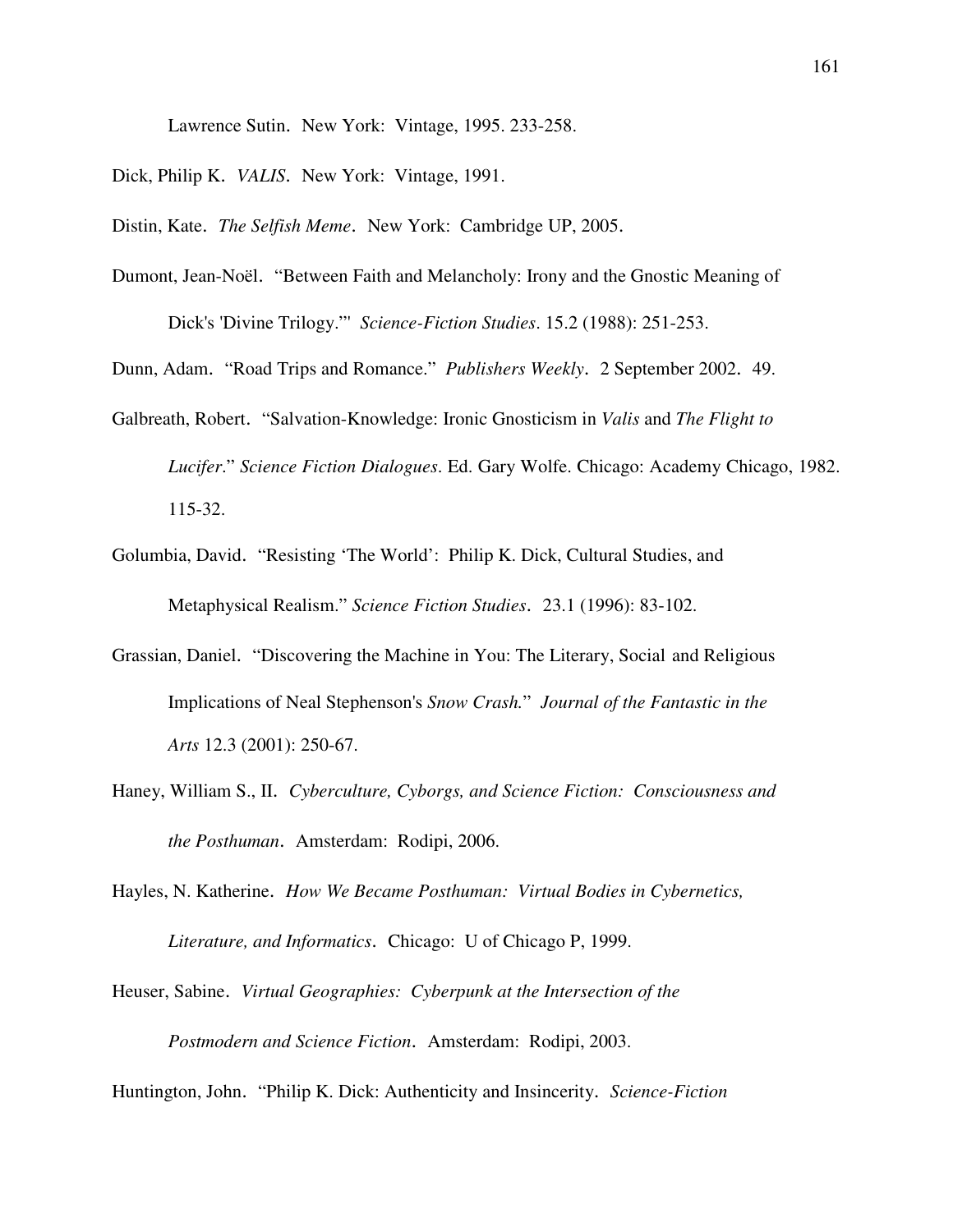*Studies* 15.2 (1988): 152-160.

Jackendoff, Ray. "How Language Helps Us Think." *Pragmatics & Cognition* 4.1 (1996): 1-34.

- Jakober, Marie. "The Continuum of Meaning: A Reflection on Speculative Fiction and Society." *The Influence of Imagination: Essays on Science Fiction and Fantasy as Agents of Social Change*. Ed. Lea Easton and Randy Schroeder. Jefferson, NC: McFarland & Co.: 2008, 27-31.
- Jameson, Fredric. *Archaeologies of the Future: The Desire Called Utopia and Other Science Fictions*. London: Verso, 2005.
- Jarvis, Simon. "Adorno, Marx, Materialism." *The Cambridge Companion to Adorno*. Cambridge: Cambridge UP, 2004. 79-100.
- Kavadlo, Jesse. "The Fiction of Self-destruction: Chuck Palahniuk, Closet Moralist." *Stirrings Still: The International Journal of Existential Literature* 2.2 (2002): 3-24.
- Kreider, Aaron. "Ambiguous Definitions of Hacker: Conflicting discourses and their impact on the possibilities of resistance." 13 Dec 1999. 9 Jan 2009. <http://www.campusactivism.org/akreider/essays/hackers5.htm>
- Malmgren, Carl. "The Languages of Science Fiction: Samuel Delany's *Babel-17*." *Extrapolation: A Journal of Science Fiction and Fantasy* 34.1 (1993): 5-17.

McEvoy, Seth. *Samuel Delany*. New York: Fredrick Ungar Publishing, 1984.

Mckee, Gabriel. *Pink Beams of Light from the God in the Gutter: The Science-Fictional Religion of Philip K. Dick*. Lanham, MD: UP of America, 2004.

Millikan, Ruth Garrett. "The Language-Thought Partnership: A Bird's Eye View."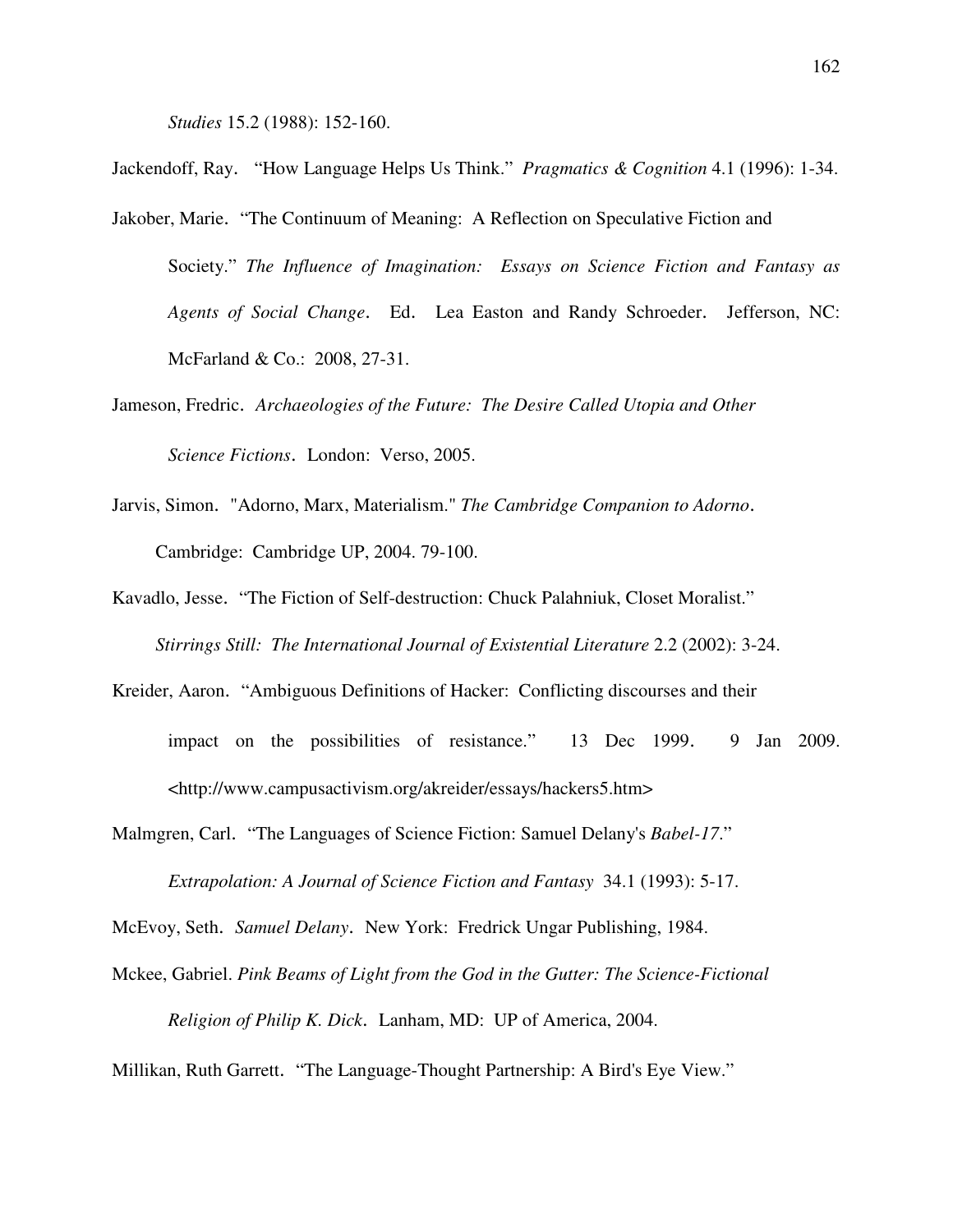*Language & Communication* 21.2 (2001): 157-66.

Palahniuk, Chuck. *Lullaby*. New York: Anchor Books, 2002.

- Palmer, Christopher. "Postmodernism and the Birth of the Author in Philip K. Dick's *VALIS*." *Science-Fiction Studies* 18.3 (1991): 330-42.
- Plante, Jacqueline. "In the Spirit of Process: A Braiding Together of New Utopianism, Gilles Deleuze, and Anne Carson." *The Influence of Imagination: Essays on Science Fiction and Fantasy as Agents of Social Change*. Ed. Lea Easton and Randy Schroeder. Jefferson, NC: McFarland & Co.: 2008, 174-82.
- Raab, Josef. "From Intertextuality to Virtual Reality: Robert Coover's *A Night at the Movies* and Neal Stephenson's *Snow Crash*." *The Holodeck in the Garden: Science and Technology in Contemporary American Fiction*. Eds. Peter Freese and Charles B. Harris. Normal, IL: Dalkey Archive, 2004. 238-60.
- Sartain, Jeffrey A. "'Even the Mona Lisa's Falling Apart': The Cultural Assimilation of Scientific Epistemologies in Palahniuk's Fiction." *Stirrings Still: The International Journal of Existential Literature* 2.1 92005): 27-51.
- Schroeder, Randy. "Introduction: Polarities at the Singularity." *The Influence of Imagination: Essays on Science Fiction and Fantasy as Agents of Social Change*. Ed. Lea Easton and Randy Schroeder. Jefferson, NC: McFarland & Co.: 2008, 5-26.

Stephenson, Neal. *Snow Crash*. New York: Bantam, 1992.

Stilling, Roger J. "Mystical Healing: Reading Philip K. Dick's *VALIS* and *The Divine Invasion* as Metapsychoanalytic Novels." *South Atlantic Review* 56.2 (1991): 91-106.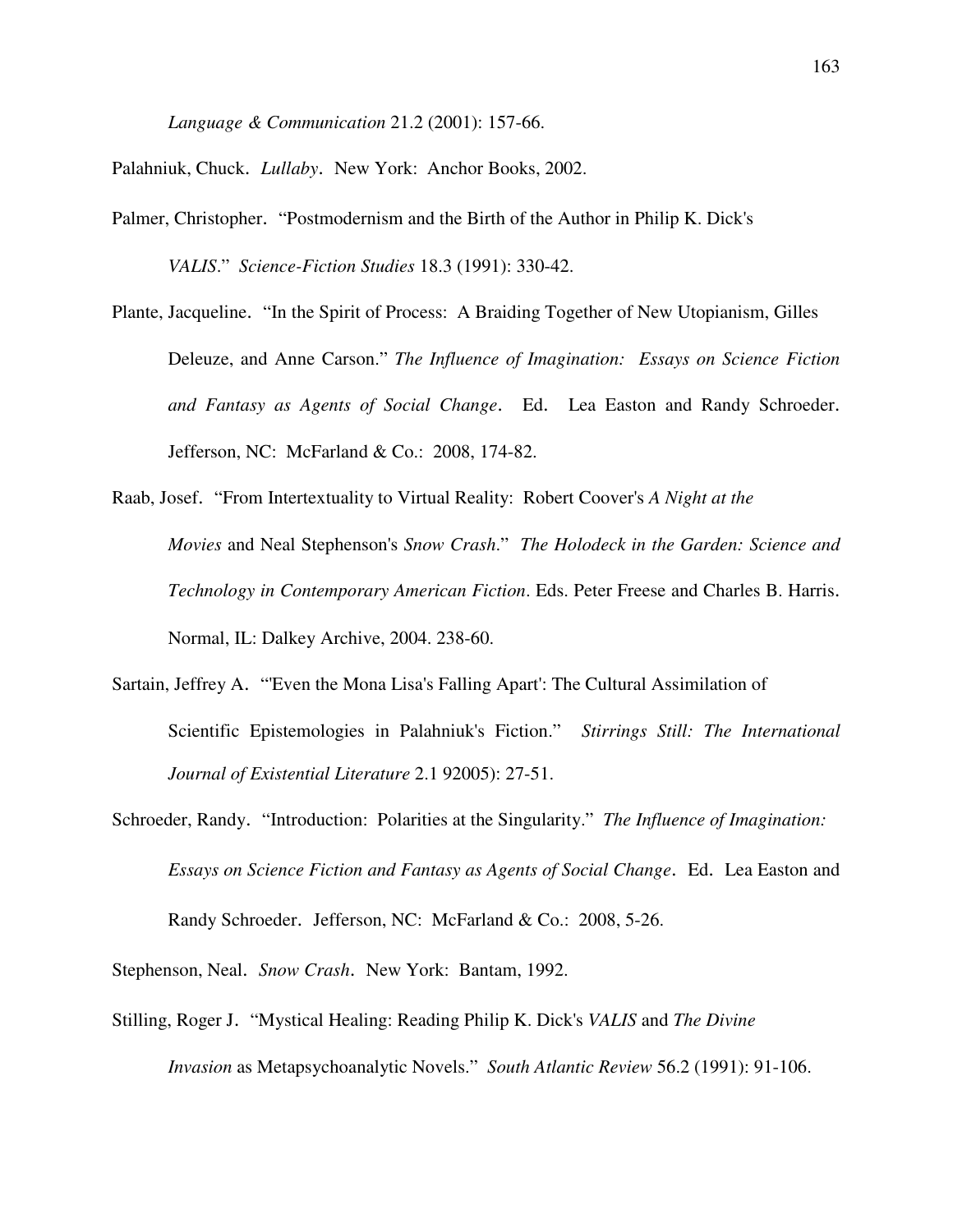- Thoreau, Henry David. *Walden and Resistance to Civil Government*. 2<sup>nd</sup> edition. Ed. William Rossi. New York: Norton, 1992.
- Walters, F. Scott. "The Final Trilogy of Philip K. Dick." *Extrapolation: A Journal of Science Fiction and Fantasy* 38.3 (1997): 223-35.
- Warrick, Patricia S. "Philip K. Dick's Answers to the Eternal Riddles." Reilly, Robert (ed.); *The Transcendent Adventure: Studies of Religion in Science Fiction/Fantasy.* Westport, CT: Greenwood, 1985. 107-26.
- Weedman, Jane Branham. "Language, Poetry, and the Poet in *Babel-17*." *Samuel R. Delany*. Mercer Island, WA: Starmont House, 1982. 41-50.
- Whitebook, Joel. "Weighty Objects: On Adorno's Kant-Freud Interpretation." *The Cambridge Companion to Adorno*. Cambridge: Cambridge UP, 2004. 51-78.
- Žižek, Slavoj. *For They Know Not What They Do: Enjoyment as a Political Factor*. London: Verso, 1991.
- Žižek, Slavoj. *How to Read Lacan*. New York: Norton, 2006.
- Žižek, Slavoj. *The Indivisible Remainder: An Essay on Schelling and Related Matters*. London: Verso, 1996.

Žižek, Slavoj. *The Sublime Object of Ideology*. London: Verso, 1989.

- Žižek, Slavoj. *Tarrying with the Negative: Kant, Hegel, and the Critique of Ideology*. Durham, NC: Duke UP, 1993.
- Žižek, Slavoj. *The Ticklish Subject: The Absent Centre of Political Ontology*. London: Verso, 1999.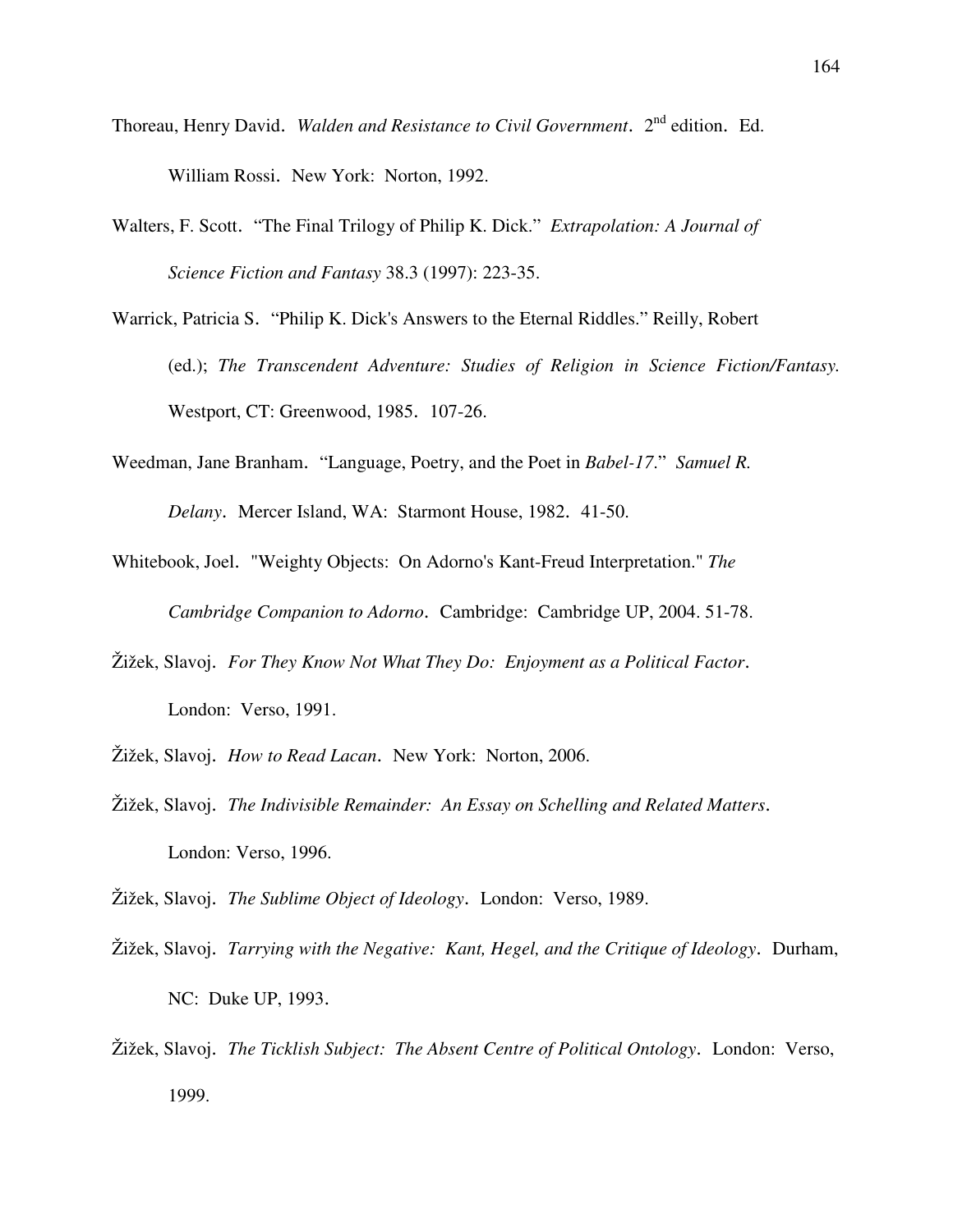#### WORKS CONSULTED

- Atwill, Janet M. "Rhetoric and Institutional Critique: Uncertainty in the Postmodern Academy." *JAC: A Journal of Composition Theory* 2002 Summer; 22 (3): 640-45.
- Baldwin, Douglas G. "Word Begets Image and Image Is Virus: Undermining Language and Film in the Works of William S. Burroughs." *The Beat Generation: Critical Essays*. New York, NY: Peter Lang; 2002. 155-78.
- Barnden, John. "Unconscious Gaps in Jackendoff's 'How Language Helps Us Think'?" *Pragmatics & Cognition*. 1996; 4 (1): 65-80.
- Bianco, Jamie. "New Media and Technoscience Fictions: Affect, Speed, and Control." *Dissertation Abstracts International, Section A: The Humanities and Social Sciences.*  2006 Feb: 66 (8): 2921.

Bickerton, Derek. *Language and Human Behavior*. Seattle: U of Washington P: 1995.

- Bravard, Robert S. "Through a Glass Darkly: Bibliographing Samuel R. Delany." *Black American Literature Forum.* 1984 Summer; 18 (2): 69-75.
- Bray, Mary Kay. "To See What Condition Our Condition Is In: Trial by Language in *Stars in My Pocket Like Grains of Sand*." *The Review of Contemporary Fiction*. 1996 Fall; 16 (3): 153-60.
- Broderick, Damien. "Transreal Nostalgia in a Time of Singularity." *Journal of the Fantastic in the Arts.* 2005 Spring; 16 (1 [61]).
- Brown, James Cooke. "What Can Be Learned from Thirty Years of Teaching a Logical Language about the Probable Course of Language Evolution?" *Becoming Loquens:*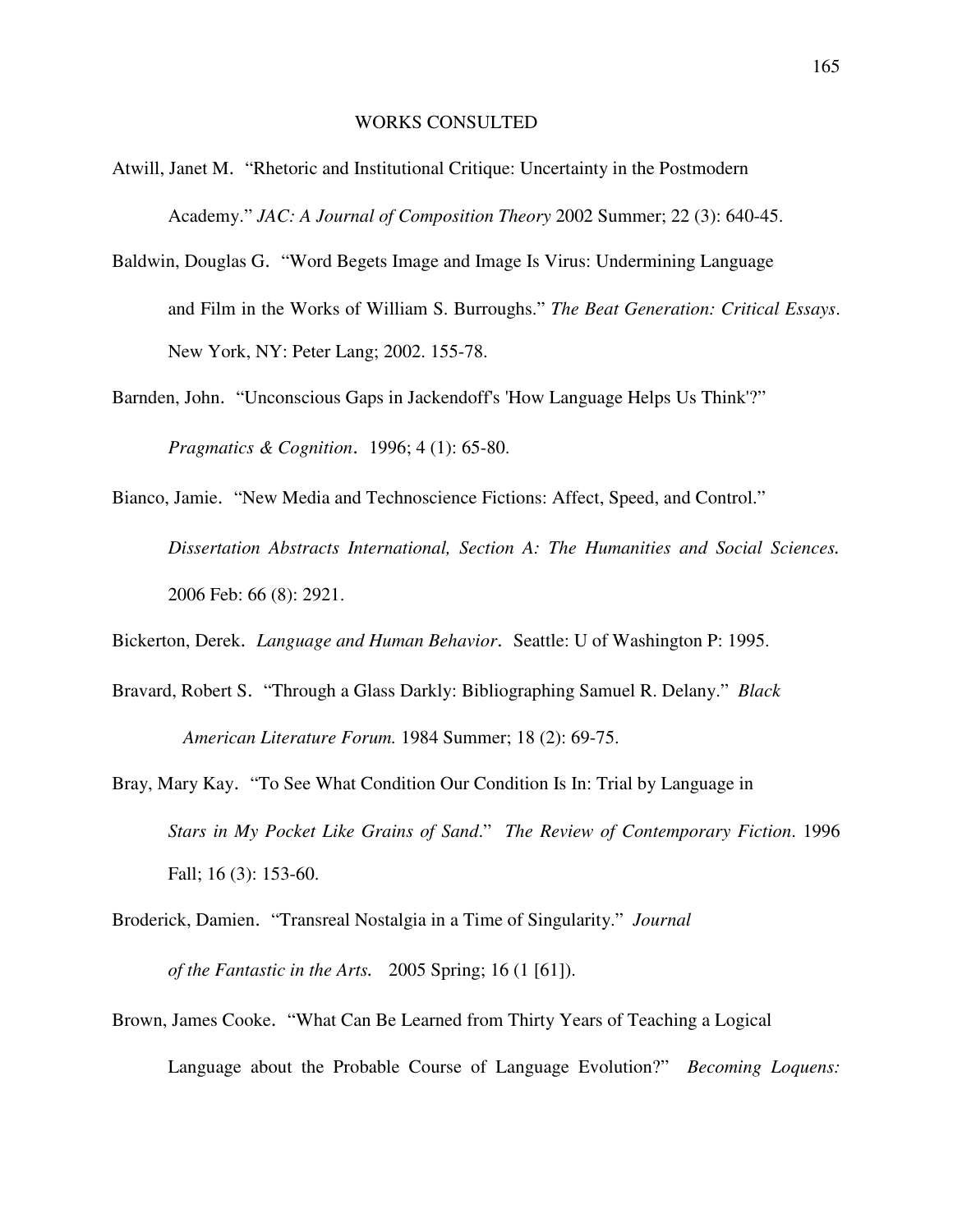*More Studies in Language Origins.* Frankfurt, Germany: Peter Lang; 2000. 292-321.

- Browning, Barbara. "When Snow Isn't White." *Women & Performance: A Journal of Feminist Theory.* 1996; 9 (1 [17]): 35-53.
- Calvert, Bronwen. "Speaking the Body: The Embodiment of 'Feminist' Cyberpunk." *Speaking Science Fiction: Dialogues and Interpretations*. Liverpool: Liverpool UP. 2000. 96-108.
- Collings, Michael R. "Samuel R. Delany and John Wilkins: Artificial Languages, Science, and Science Fiction." *Reflections on the Fantastic*. New York: Greenwood: 1986. 61-68.
- Crosby, Martha Elizabeth. "Natural versus Computer Languages: Reading Comparison." *Dissertation Abstracts International.* 1986 Dec. 47 (6).
- Crystal, David. "Language and Thought." Language: Readings in Language and Culture. New York, NY: St. Martin's; 1998. 629-33.
- Davis, Winston. "Heaven's Gate: A Study of Religious Obedience." *Nova Religio: The Journal of Alternative and Emergent Religions.* 2000 Apr; 3 (2): 241-67.
- Delany, Samuel R. *Silent Interviews on Language, Race, Sex, Science Fiction, and Some Comics.* Hanover, NH: Wesleyan UP. 1994.
- Edmundson, Mark. "Freud and the Fundamentalist Urge: On the 150th Anniversary of Freud's Birth, His Late Writings on Politics Have a New Urgency." *New York Times Magazine* 2006 Apr 30 15-16, 18.
- Ellis, Ralph D. "Ray Jackendoff's Phenomenology of Language as a Refutation of the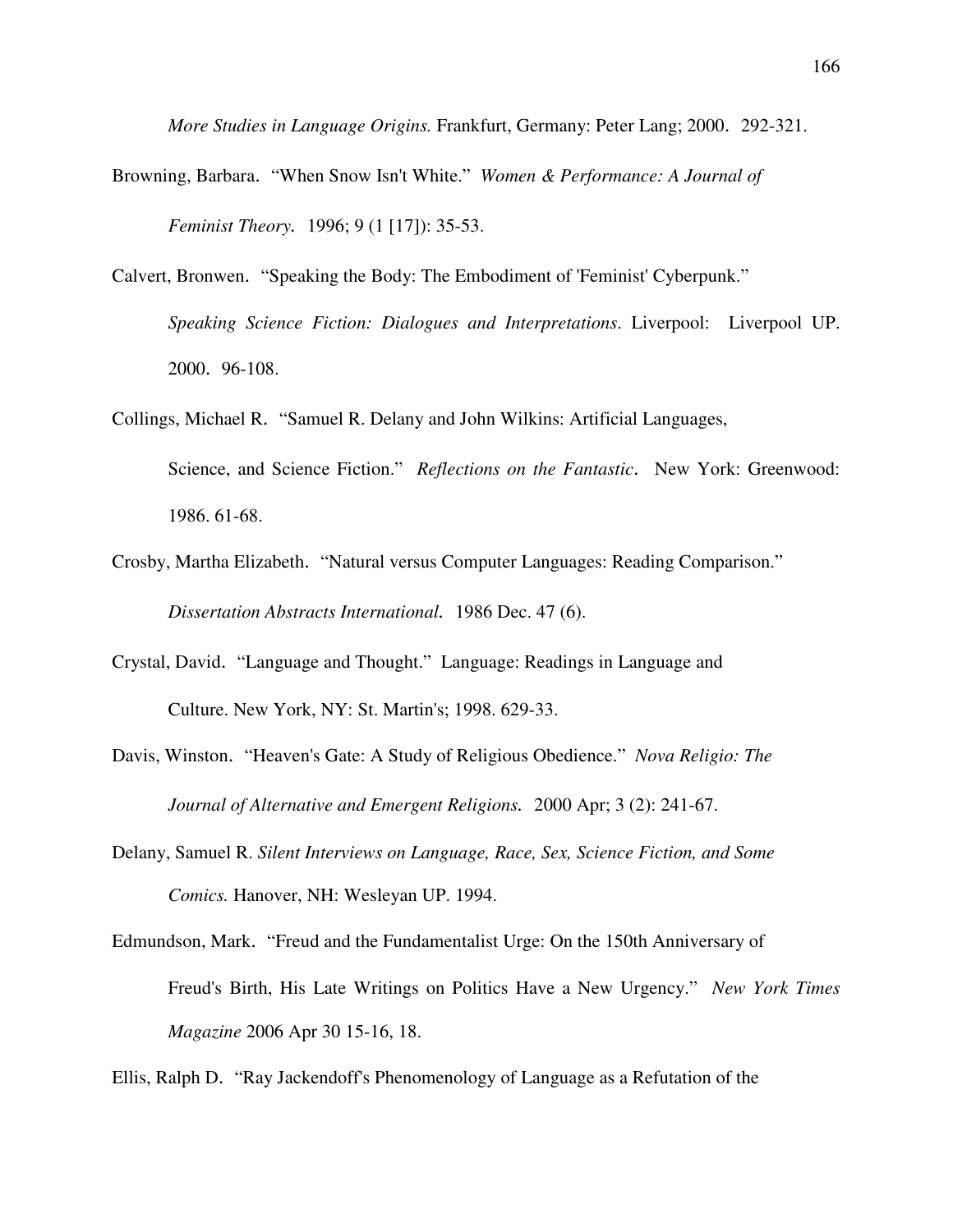'Appendage' Theory of Consciousnes." *Pragmatics & Cognition*. 1996; 4 (1): 125-37.

- Frauenfelder, Mark. "Cheap Memes: Zines, Metazines, and Virtual Press." *New Observations*. 1994 May-June; 101: 19-23.
- Freedman, Carl. "About Delany Writing: An Anatomical Meditation." *Extrapolation: A Journal of Science Fiction and Fantasy*. 2006 Spring; 47 (1): 16-29.
- Gaynesford, Maximilian de. "Object Dependence in Language and Thought*." Language & Communication*. 2001 Apr; 21 (2): 183-207.
- Goleman, Judith. "Writing the Act, Reading the Act: A Response to Thomas Rickert."

*JAC: A Journal of Composition Theory.* 2001 Summer; 21 (3): 654-62.

Hahn, Torsten. "Risk Communication and Paranoid Hermeneutics: Towards a Distinction between 'Medical Thrillers' and 'Mind-Control Thrillers' in Narrations on Biocontrol." *New Literary History: A Journal of Theory and Interpretation*. 2005 Spring; 36 (2): 178-204.

- Hardesty, William H., III. "Semiotics, Space Opera and Babel-17." *Mosaic: A Journal for the Interdisciplinary Study of Literature* (Winnipeg, Canada) 1980; 13 (3-4): 63-69.
- Hayles, N. Katherine. "Voices out of Bodies, Bodies out of Voices: Audiotape and the Production of Subjectivity." *Sound States: Innovative Poetics and Acoustical Technologies.* Chapel Hill, NC: U of North Carolina P: 1997. 74-96
- Heath, Chip, Chris Bell and Emily Sternberg. "Emotional Selection in Memes: The Case of Urban Legends." *Journal of Personality and Social Psychology*. 2001 Dec; 81 (6): 1028-41.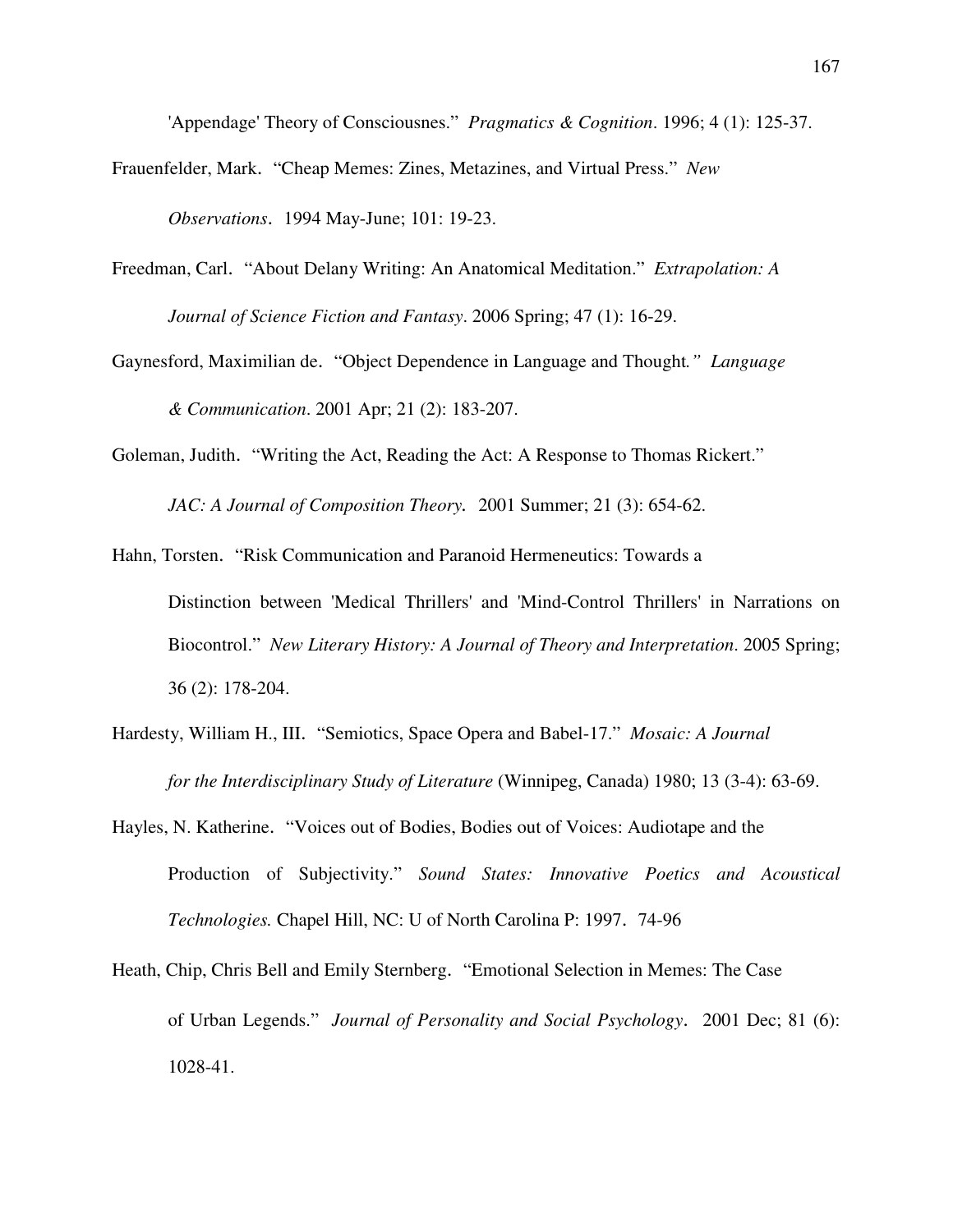- Herold, Arthur L. "The Dominion of Language and the Emergence of the Autochthonous Self." *An Epistemology for the Language Sciences*. Language Learning, 1984. 77-99.
- Huntsman, Jeffrey F. "Language and Computer Languages: A Meditation on Minds and Machines." Bailey, Richard W. (ed.) *Computing in the Humanities*. Amsterdam: North-Holland; 1982. 19-26.
- Jackendoff, Ray. "Preliminaries to Discussing How Language Helps Us Think." *Pragmatics & Cognition* 1996; 4 (1): 197-213.
- Jenkins, Mark Richard. "Complex Subjects in Contemporary Theory and Science Fiction by William Gibson, Samuel R. Delany and Kathy Acker." *Dissertation Abstracts International*, 1996 Dec; 57 (6): 2476A.
- Kohli, Madhur. "Controlling the Execution of Logic Programs." *Dissertation Abstracts International.* 1988 Feb.; 48 (8).
- Krajewski, Bruce. "Rhetorical Conditioning: *The Manchurian Candidate*." *The Terministic Screen: Rhetorical Perspectives on Film*. Carbondale, IL: Southern Illinois UP; 2003. 213-33.
- Kucera, Paul Q. "Listening to Ourselves: Herbert's Dune, 'the Voice' and Performing the Absolute." *Extrapolation: A Journal of Science Fiction and Fantasy.* 2001 Fall; 42 (3): 232-45.

Levin, David Michael. "The Embodiment of Thinking: Heidegger's Approach to Language." *Phenomenology: Dialogues and Bridges*. Albany: State U of New York P; 1982. 61-77.

Littlefield, Ralph Emerson. "Character and Language in Eight Novels by Ursula K.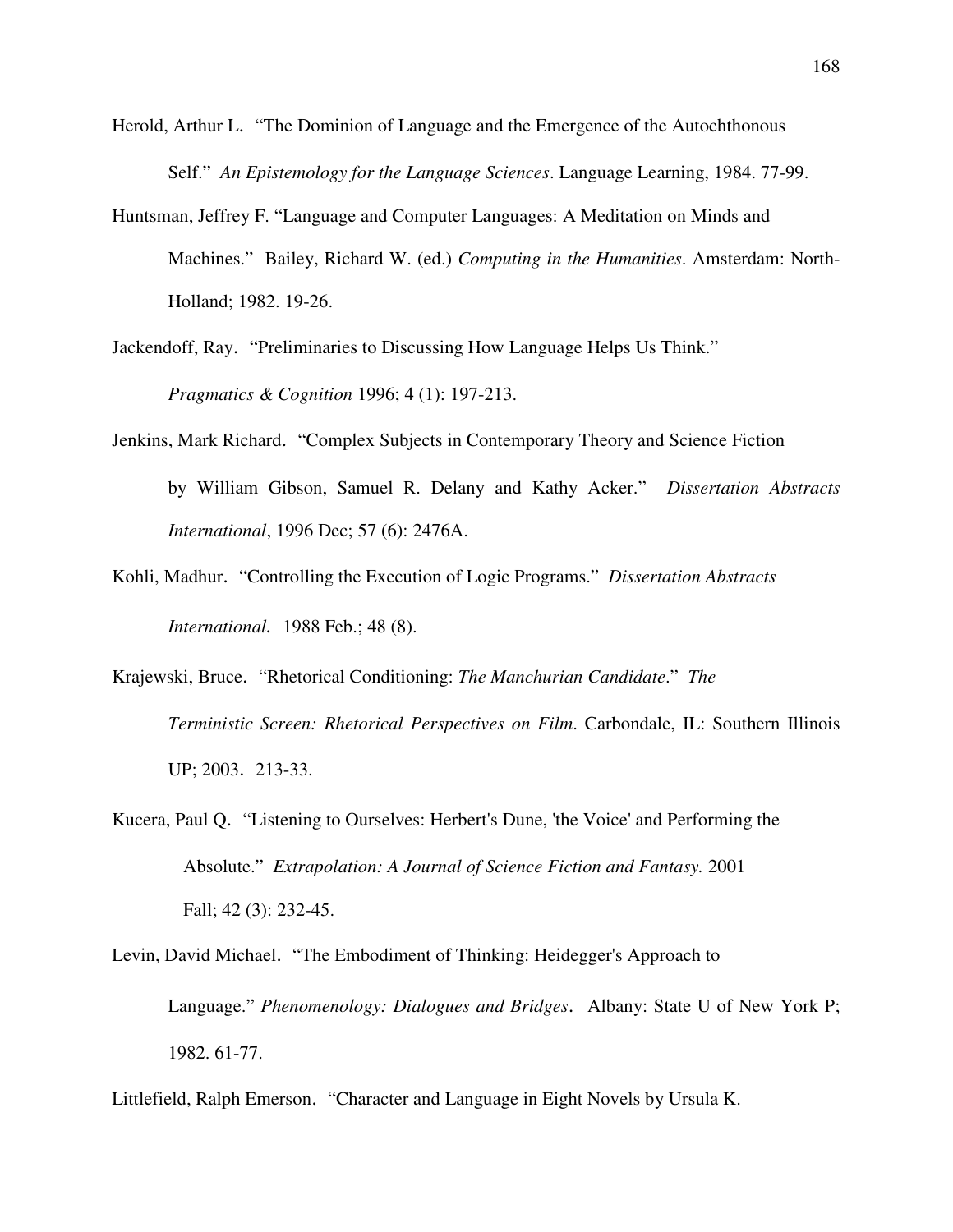LeGuin and Samuel R. Delany." *Dissertation Abstracts International*, 1985 Apr.; 45 (10): 3131A.

- Macaluso, Frank. "The Language of Thought Thesis." *Dissertation Abstracts International*. 1994 Nov; 55 (5): 1279A.
- Malmgren, Carl. "The Languages of Science Fiction: Samuel Delany's *Babel-17*." *Extrapolation: A Journal of Science Fiction and Fantasy*. 1993 Spring; 34 (1): 5-17.

McCully, C. B. "More on Memes." *PN Review*. 2001 Nov-Dec; 28 (2 [142]): 30-33.

McCully, Chris. "Memes and Metre." *PN Review*. 2001 Sept-Oct; 28 (1 [141]): 36-40.

- Millikan, Ruth Garrett. "The Language-Thought Partnership: A Bird's Eye View." *Language & Communication*. 2001 Apr; 21 (2): 157-66.
- Munteanu, Vasile. "Thought, Language, and the Unthought: Transiency, Caesura, and Finitude in Foucault, Heidegger, and Kant." Dissertation Abstracts International, Section A: The Humanities and Social Sciences. 1996 May; 56 (11).
- Nealon, Jeffrey T. "The Cash Value of Paradox: Žižek's Rhetoric." *JAC: A Journal of Composition Theory* 2001 Summer; 21 (3): 599-605.
- Newfield, Christopher . "'Few of Our Seeds Ever Came up at All': A Dialogue on Hawthorne, Delany, and the Work of Affect in Visionary Utopias." *No More Separate Spheres! A Next Wave American Studies Reader*. Durham, NC: Duke UP; 2002. 377- 408.
- Nilon, Charles. "The Science Fiction of Samuel R. Delany and the Limits of Technology." *Black American Literature Forum*. 1984 Summer; 18 (2): 62-68.

Norman, John. "How Far Is Too Far? An Open Letter from John Norman." *New York*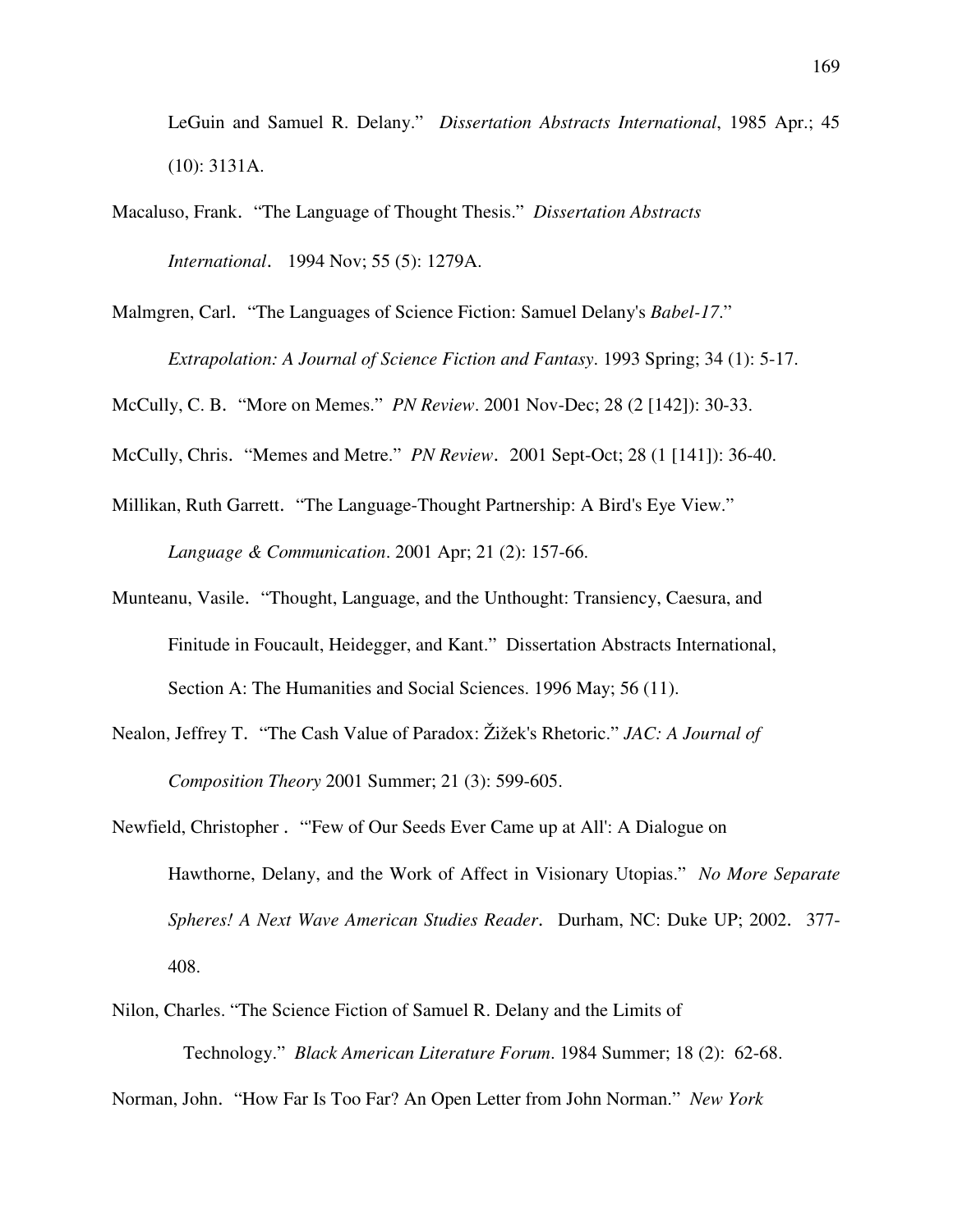*Review of Science Fiction*. 1995 July; 7 (11 [83]): 1, 10-15.

- Porush, David. "Hacking the Brainstem: Postmodern Metaphysics and Stephenson's *Snow Crash.*" Markley, Robert (ed. and introd.) *Virtual Realities and Their Discontents*. Baltimore, MD: Johns Hopkins UP: 1996. 107-41.
- Proietti, Salvatore. "The Informatic Jeremiad: The Virtual Frontier and US Cyberculture." *Science Fiction, Critical Frontiers.* New York: St. Martin's; 2000. 116- 26.
- Rickert, Thomas. "Enjoying Theory: Žižek, Critique, Accountability." *JAC: A Journal of Composition Theory* 2002 Summer; 22 (3): 627-40.
- Rutledge, Gregory E. "Science Fiction and the Black Power/Arts Movements: The Transpositional Cosmology of Samuel R. Delany, Jr." *Extrapolation: A Journal of Science Fiction and Fantasy.* 2000 Summer; 41 (2): 127-42
- Sailor, Kenneth Evert. "Freedom of Expression: Efficiently Parsing Context-Sensitive Expressions in Programming Languages*." Dissertation Abstracts International.* 1996 May; 56 (11).
- Samuels, Robert. "Žižek's Rhetorical Matrix: The Symptomatic Enjoyment of Postmodern Academic Writing." *JAC: A Journal of Composition Theory* 2002 Spring; 22 (2): 327-54.
- Samuelson, David N. "Necessary Constraints: Samuel R. Delany on Science Fiction." *The Review of Contemporary Fiction.* 1996 Fall; 16(3): 165-69.
- Schuyler, William M., Jr. "Could Anyone Here Speak Babel-17?" *Philosophers Look at Science Fiction*. Chicago: Nelson-Hall; 1982. 87-95.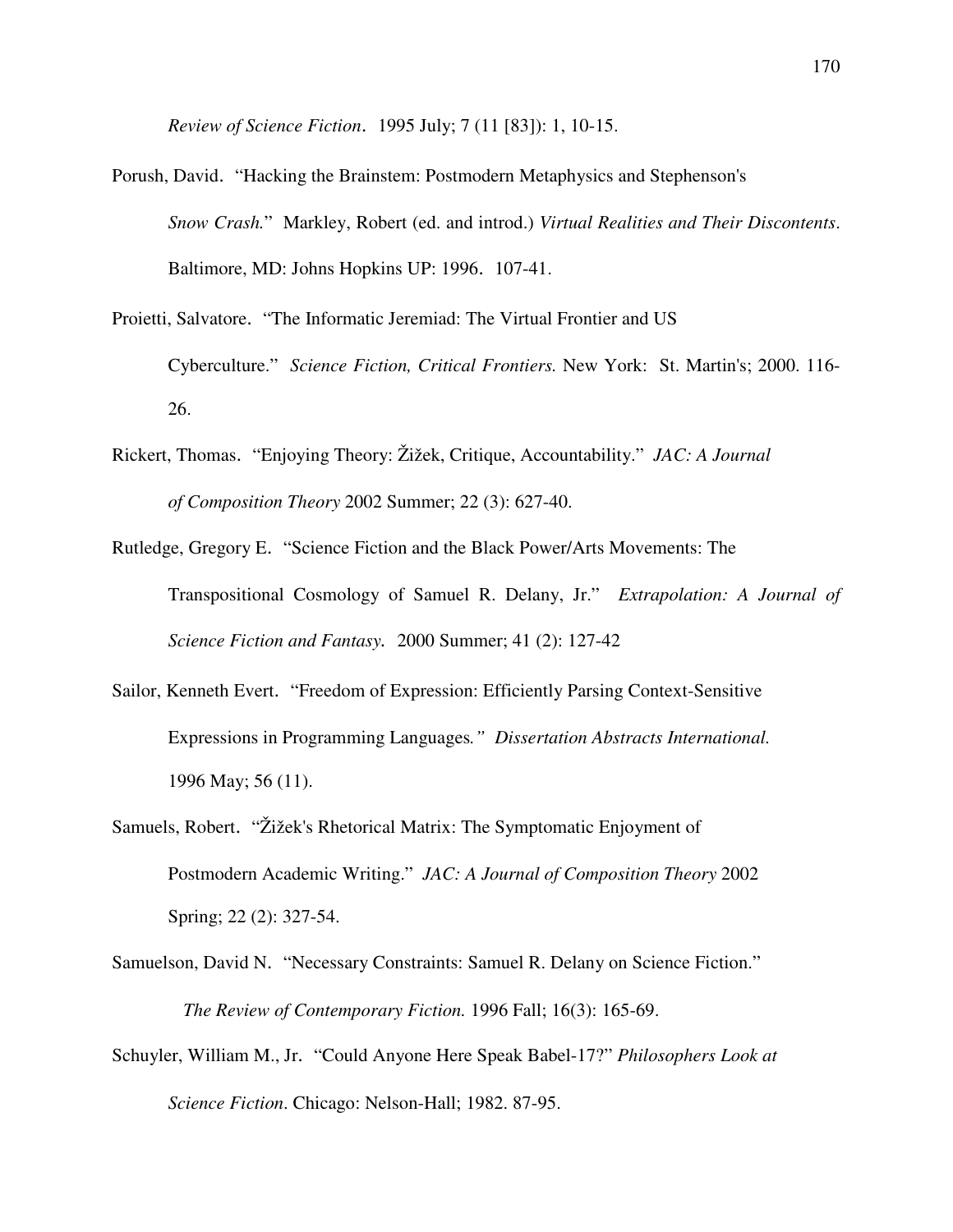Sefler, George F. "Science, Science Fiction, and Possible World Semantics." *Aspects of Fantasy: Selected Essays from the Second International Conference on the Fantastic in Literature and Film*. Westport, CT: Greenwood; 1986. 213-219

- Spinuzzi, Clay. "Towards a Hermeneutic Understanding of Programming Languages Currents in Electronic Literacy." *CurrentsEL* Spring 6 (2002): 18.
- Spruiell, William C. "A Lack of Alien Verbs: Coinage in Science Fiction." *The Twenty-Third LACUS Forum 1996*. Chapel Hill, NC: Linguistic Association of Canada and the United States; 1997. 441-52.

Stockwell, Peter. "Language, Knowledge, and the Stylistics of Science Fiction."  *Subjectivity and Literature from the Romantics to the Present Day*. London: Pinter; 1991. 175 pp. 101-12

Stone-Blackburn, Susan. "Adult Telepathy: *Babel-17* and *The Left Hand of Darkness*."

*Extrapolation: A Journal of Science Fiction and Fantasy*. 1989 Fall. 30 (3): 243-253.

Tatsumi, Takayuki. "Comparative Metafiction: Somewhere between Ideology and

Rhetoric." *Critique: Studies in Contemporary Fiction*. 1997 Fall. 39 (1): 2-17.

Tietchen, Todd. "Language out of Language: Excavating the Roots of Culture Jamming and Postmodern Activism from William S. Burroughs Nova Trilogy." *Discourse: Journal for Theoretical Studies in Media and Culture*. 2001 Fall; 23 (3): 107-29.

Turner, Mark. "Language Is a Virus." *Poetics Today.* 1992 Winter; 13 (4): 725-36.

Vermeer, Hans J. "Translation and the 'Meme.'" *Target: International Journal of Translation Studies* 1997; 9 (1): 155-66.

Wang, Patrick Shen- Pei. "Generation and Parsing of Isometric Parallel Context-Free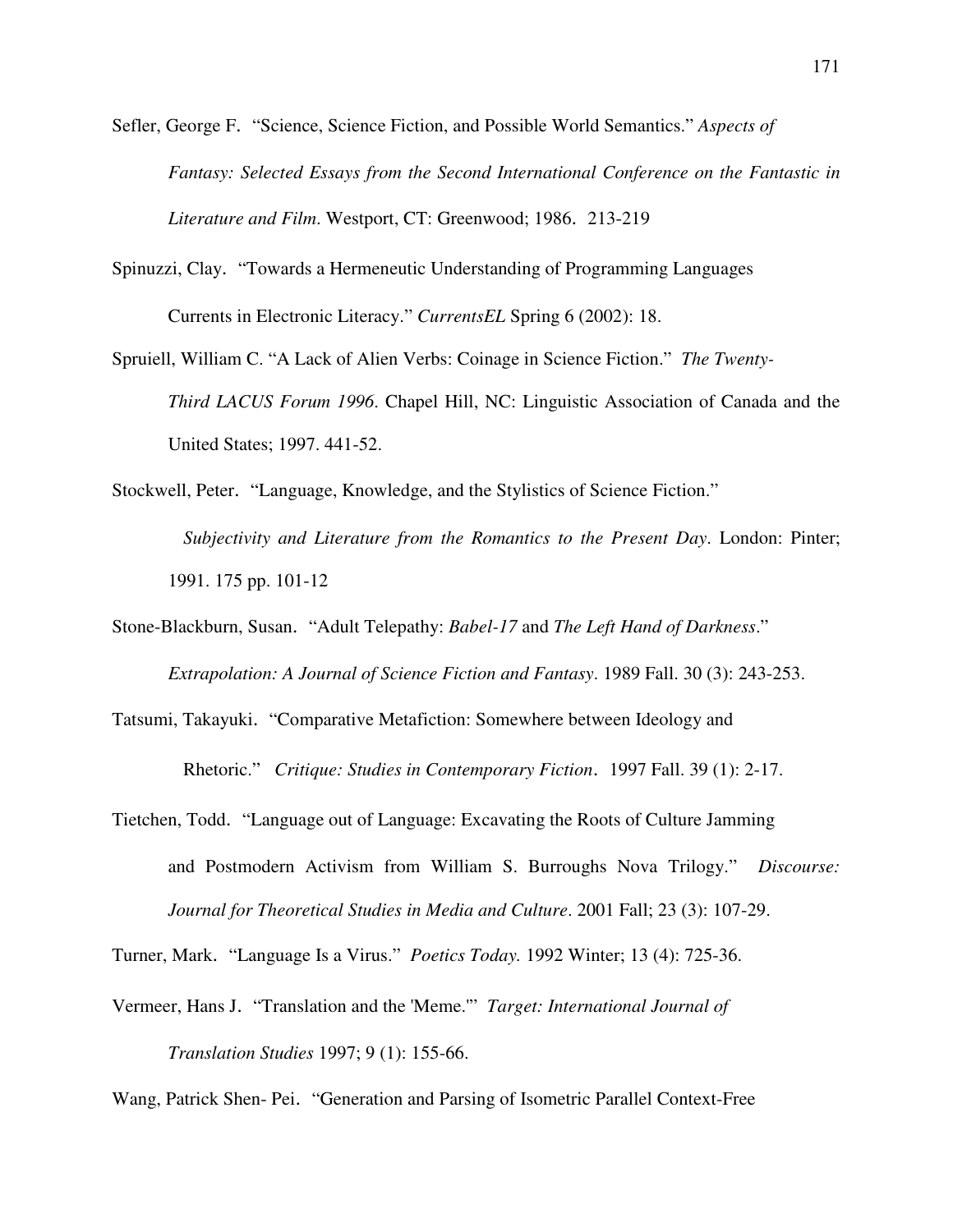Array Patterns." *General Systems Methodology: Mathematical Systems Theory: Fuzzy Sets*. Washington: Hemisphere. 1982. 277-281.

- Worden, Robert P. "Words, Memes and Language Evolution." *The Evolutionary Emergence of Language: Social Function and the Origins of Linguistic Form*. New York: Cambridge UP, 2000. 353-71.
- Wolf-Meyer, Matthew. "Technics, Memes, Ideology: The Affirmation of Lies and the Pursuit of the Future." *Foundation: The International Review of Science Fiction.* 2004 Spring; 33 (90): 44-57.
- Wood, Brent. "William S. Burroughs and the Language of Cyberpunk." *Science-Fiction Studies*. 1996 Mar; 23 (1 [68]): 11-26.
- Zablocki, Benjamin. "The Blacklisting of a Concept: The Strange History of the Brainwashing Conjecture in the Sociology of Religion." *Nova Religio: The Journal of Alternative and Emergent Religions*. 1997 Oct; 1 (1): 96-121.
- Zablocki, Benjamin D. "Exit Cost Analysis: A New Approach to the Scientific Study of Brainwashing." *Nova Religio: The Journal of Alternative and Emergent Religions* 1998 Apr; 1 (2): 216-49.
- Zimbardo, Philip G. "Mind Control in Orwell's *Nineteen Eighty-Four*: Fictional Concepts Become Operational Realities in Jim Jones's Jungle Experiment." *On Nineteen Eighty-Four: Orwell and Our Future*. Princeton, NJ: Princeton UP. 2005. 128-54.
- Žižek, Slavoj. *The Parallax View*. Cambridge, MA: MIT Press, 2006.
- Žižek, Slavoj. "Passing from 'False' to 'True' Universality: A Reply to Robert Samuels."